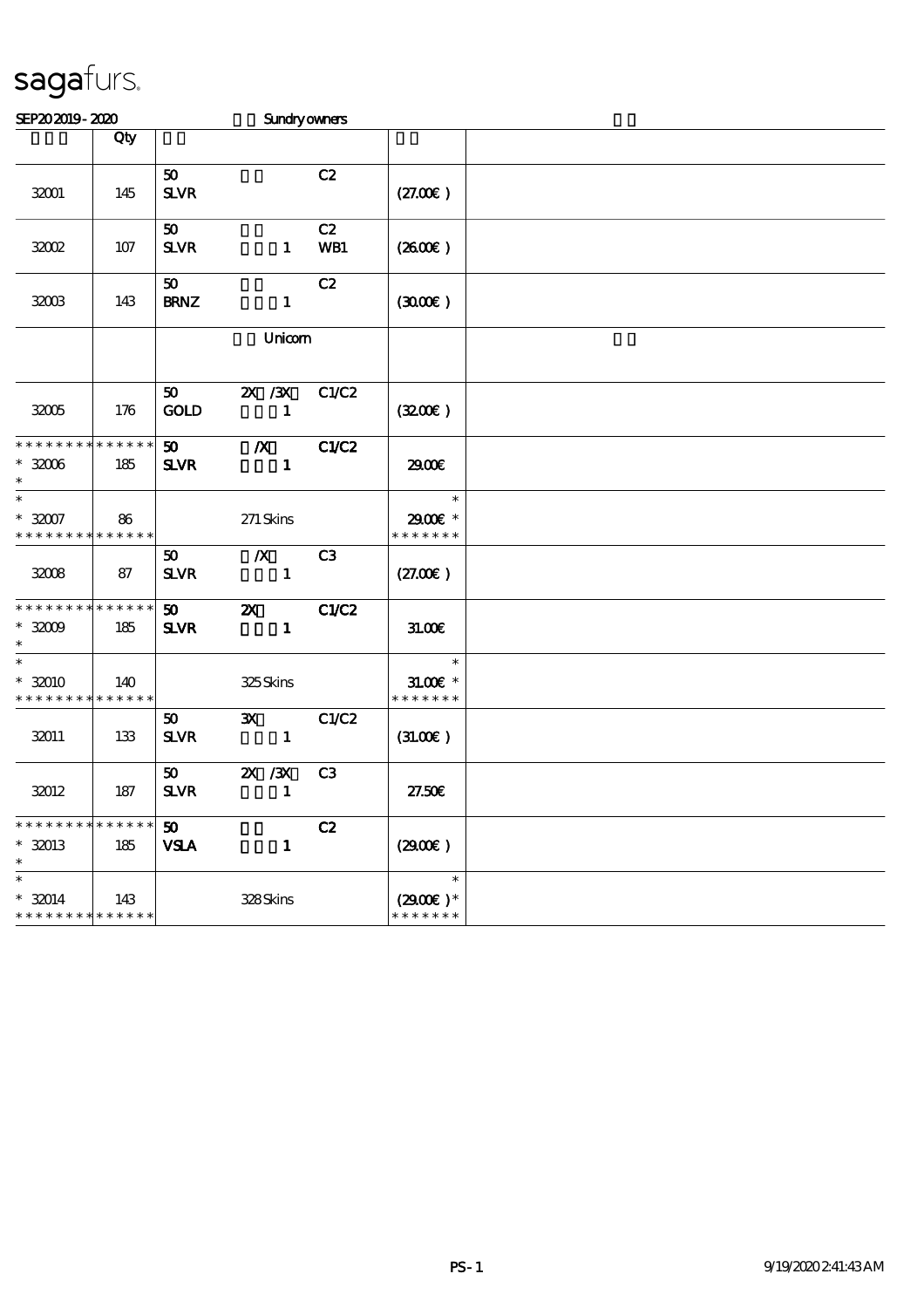| SEP202019-2020                                     |     |                                      | <b>Sundryowners</b>                                              |                  |                                        |  |
|----------------------------------------------------|-----|--------------------------------------|------------------------------------------------------------------|------------------|----------------------------------------|--|
|                                                    | Qty |                                      |                                                                  |                  |                                        |  |
| 32021                                              | 154 | $\boldsymbol{\omega}$<br><b>GOLD</b> |                                                                  | C2               | (250E)                                 |  |
| 32022                                              | 147 | 40<br><b>SLVR</b>                    | $\boldsymbol{X}$                                                 | C2               | (250)                                  |  |
| * * * * * * * * * * * * * *<br>$*3023$<br>$\ast$   | 205 | $\boldsymbol{\omega}$<br><b>SLVR</b> | $X \, X$                                                         | C2               | (250E)                                 |  |
| $\ast$<br>$*32024$<br>* * * * * * * * * * * * * *  | 84  |                                      | 289Skins                                                         |                  | $\ast$<br>$(2500)$ *<br>* * * * * * *  |  |
| 32025                                              | 160 | 5040<br><b>VSLA</b>                  |                                                                  | C2               | (250)                                  |  |
| * * * * * * * * * * * * * *<br>$*3006$<br>$\ast$   | 205 | $\boldsymbol{\omega}$<br><b>SLVR</b> | $\mathbf{1}$                                                     | C2<br>WB1        | 2300E                                  |  |
| $\ast$<br>$*3027$<br>* * * * * * * * * * * * * *   | 74  |                                      | 279Skins                                                         |                  | $\ast$<br>22.50€ *<br>* * * * * * *    |  |
| 32028                                              | 120 | 40<br>$S\!L\!V\!R$                   | $\boldsymbol{z}$                                                 | C2<br><b>WB1</b> | 2300E                                  |  |
| 32029                                              | 235 | 40<br><b>BRNZ</b>                    | $\mathbf{1}$                                                     | C2               | $(2300\varepsilon)$                    |  |
|                                                    |     | Unicom                               |                                                                  |                  |                                        |  |
| 32031                                              | 195 | $\boldsymbol{\omega}$<br><b>GOLD</b> | $\boldsymbol{X}$<br>$\mathbf{1}$                                 | C1/C2            | 27.50E                                 |  |
| * * * * * * * * * * * * * *<br>$*3002$<br>$*$      | 205 | $\boldsymbol{\omega}$<br><b>GOLD</b> | $\boldsymbol{\mathsf{z}}$<br>$\mathbf{1}$                        | <b>C1/C2</b>     | 2850E                                  |  |
| $\ast$<br>$*3003$<br>* * * * * * * * * * * * * * * | 57  |                                      | 262Skins                                                         |                  | $\ast$<br>2800€ *<br>* * * * * * *     |  |
| 32034                                              | 167 | <b>GOLD</b>                          | 40 X /2X C3<br>$\blacksquare$                                    |                  | (260E)                                 |  |
| 32035                                              | 179 | $\boldsymbol{40}$<br><b>GOLD</b>     | 3X C1/C2<br>$\mathbf{1}$                                         |                  | 27.50E                                 |  |
| 32036                                              | 95  | 40<br><b>GOLD</b>                    | $\mathbf{X}$<br>$\sim$ $\sim$ $\sim$ $\sim$ $\sim$ $\sim$ $\sim$ | C3               | $(2600\varepsilon)$                    |  |
| * * * * * * * * * * * * * *<br>$*30037$<br>$\ast$  | 205 | $\boldsymbol{\omega}$<br><b>SLVR</b> | $\chi$ C1/C2<br>$\blacksquare$                                   |                  | (27.00)                                |  |
| $\ast$<br>$*3008$<br>$\ast$                        | 180 |                                      | $\boldsymbol{2}$                                                 |                  | $\ast$<br>$(27.00)$ *<br>$\ast$        |  |
| $\ast$<br>$*3009$<br>* * * * * * * * * * * * * *   | 159 |                                      | 544Skins                                                         |                  | $\ast$<br>$(27.00)$ *<br>* * * * * * * |  |
| 32040                                              | 162 | <b>40</b><br><b>SLVR</b>             | $\boldsymbol{X}$<br>$\blacksquare$                               | C <sub>3</sub>   | $(2500\varepsilon)$                    |  |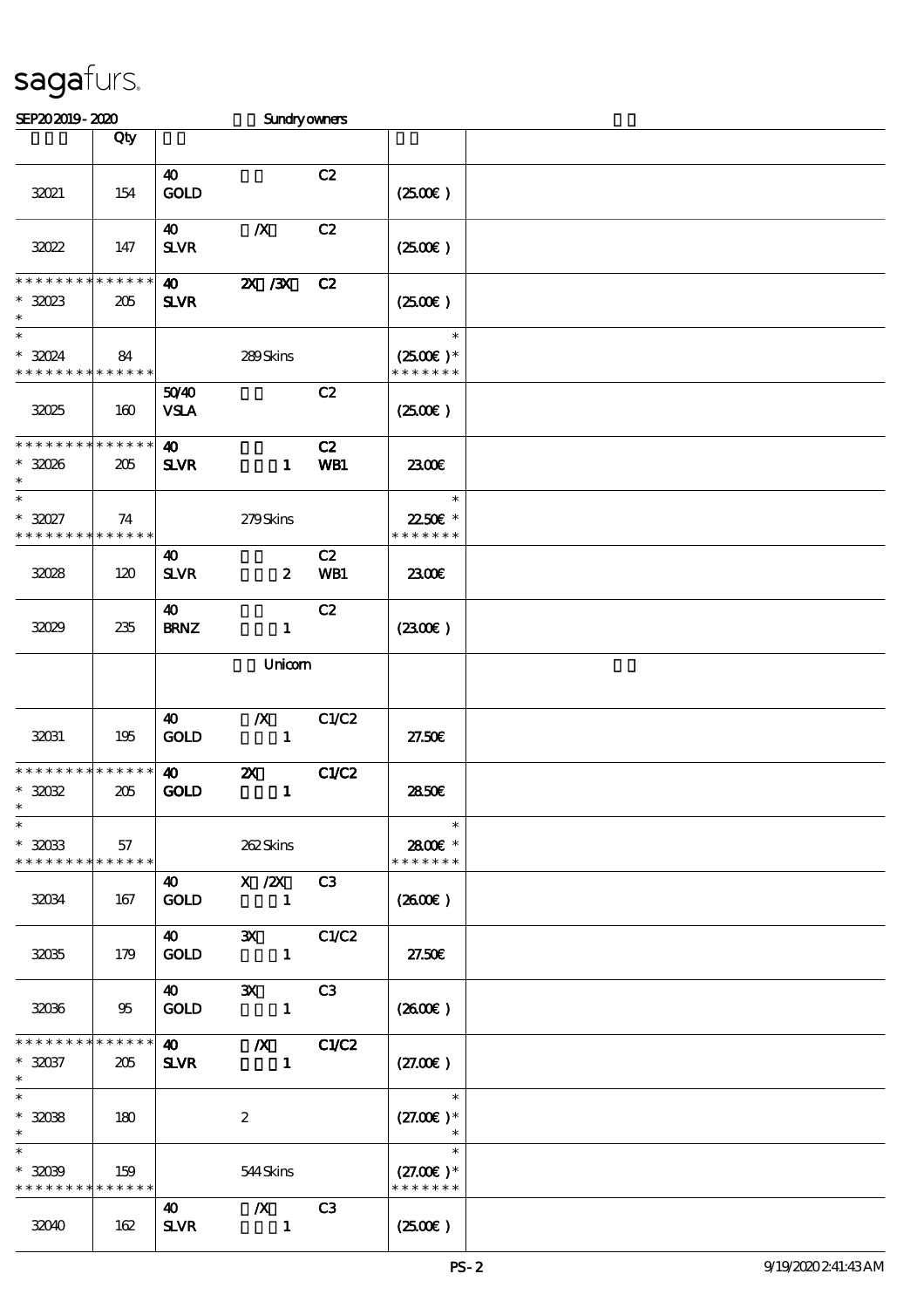| SEP202019-2020                                                |                 |                                      | Unicom                                                                                                                                                                                                                                                                                                                                              |       |                                       |  |
|---------------------------------------------------------------|-----------------|--------------------------------------|-----------------------------------------------------------------------------------------------------------------------------------------------------------------------------------------------------------------------------------------------------------------------------------------------------------------------------------------------------|-------|---------------------------------------|--|
|                                                               | Qty             |                                      |                                                                                                                                                                                                                                                                                                                                                     |       |                                       |  |
| * * * * * * * * * * * * * *<br>$* 32041$<br>$\ast$            | 205             | $\boldsymbol{\omega}$<br><b>SLVR</b> | $\boldsymbol{\mathsf{Z}}$<br>$\mathbf{1}$                                                                                                                                                                                                                                                                                                           | C1/C2 | 27.50E                                |  |
| $\ast$<br>$*32042$<br>$\ast$                                  | 180             |                                      | $\boldsymbol{2}$                                                                                                                                                                                                                                                                                                                                    |       | $\ast$<br>27.50€ *<br>$\ast$          |  |
| $*32043$<br>$\ast$                                            | 180             |                                      | 3                                                                                                                                                                                                                                                                                                                                                   |       | $\ast$<br>27.50€ *<br>$\ast$          |  |
| $\ast$<br>$*32044$<br>* * * * * * * * * * * * * *             | 73              |                                      | 638Skins                                                                                                                                                                                                                                                                                                                                            |       | $\ast$<br>27.50€ *<br>* * * * * * *   |  |
| 32045                                                         | 196             | 40<br><b>SLVR</b>                    | $\mathbf{x}$<br>$\mathbf{1}$                                                                                                                                                                                                                                                                                                                        | C3    | (260E)                                |  |
| * * * * * * * * * * * * * *<br>$*32046$<br>$\ast$             | 205             | $\boldsymbol{\omega}$<br><b>SLVR</b> | $\mathbf{x}$<br>$\mathbf{1}$                                                                                                                                                                                                                                                                                                                        | C1/C2 | 2650E                                 |  |
| $\ast$<br>$* 32047$<br>* * * * * * * * * * * * * *            | 49              |                                      | 254Skins                                                                                                                                                                                                                                                                                                                                            |       | $\ast$<br>2650€ *<br>* * * * * * *    |  |
| 32048                                                         | 110             | 40<br><b>SLVR</b>                    | $\mathbf{X}$<br>$\sim$ 1                                                                                                                                                                                                                                                                                                                            | C3    | 2450E                                 |  |
| * * * * * * * * * * * * * *<br>$*32049$<br>$\ast$             | 205             | <b>40</b><br><b>VSLA</b>             | $\mathbf{X}$<br>$\blacksquare$                                                                                                                                                                                                                                                                                                                      | C2    | $(2600\varepsilon)$                   |  |
| $\ast$<br>$*3050$<br>* * * * * * * * * * * * * *              | 64              |                                      | 269Skins                                                                                                                                                                                                                                                                                                                                            |       | $\ast$<br>$(2600)$ *<br>* * * * * * * |  |
| * * * * * * * *<br>$* 32051$<br>$*$                           | $******$<br>205 | 40<br><b>VSLA</b>                    | 2X / 3X<br>$\blacksquare$                                                                                                                                                                                                                                                                                                                           | C2    | 25.50E                                |  |
| $\ast$<br>$* 3052$<br>$*$                                     | 180             |                                      | $\boldsymbol{2}$                                                                                                                                                                                                                                                                                                                                    |       | $\ast$<br>2550 £*<br>$\ast$           |  |
| $\ast$<br>$*3053$<br>* * * * * * * * <mark>* * * * * *</mark> | 83              |                                      | 468Skins                                                                                                                                                                                                                                                                                                                                            |       | $\ast$<br>2550€ *<br>* * * * * * *    |  |
| 32054                                                         | 136             |                                      | 40 		 X 		 C1/C2<br>GOLD 2                                                                                                                                                                                                                                                                                                                          |       | 27.50E                                |  |
| 32055                                                         | 112             |                                      | 40 X /2X C3<br>GOLD 2                                                                                                                                                                                                                                                                                                                               |       | 2550E                                 |  |
| 32056                                                         | 197             | <b>SLVR</b>                          | 40 		 X 		 C1/C2<br>$\mathbf{2}$                                                                                                                                                                                                                                                                                                                    |       | 2650E                                 |  |
| 32057                                                         | 86              | <b>SLVR</b>                          | 40 X C3<br>$\mathbf{2}$                                                                                                                                                                                                                                                                                                                             |       | 2500                                  |  |
| 32058                                                         | 216             | <b>SLVR</b>                          | $\overline{40}$ $\overline{21}$ $\overline{21}$ $\overline{21}$ $\overline{21}$ $\overline{21}$ $\overline{21}$ $\overline{21}$ $\overline{21}$ $\overline{21}$ $\overline{21}$ $\overline{21}$ $\overline{21}$ $\overline{21}$ $\overline{21}$ $\overline{21}$ $\overline{21}$ $\overline{21}$ $\overline{21}$ $\overline{21}$<br>$\boldsymbol{z}$ |       | 2850E                                 |  |
| 32059                                                         | 120             | $\boldsymbol{40}$<br><b>SLVR</b>     | X / ZX<br>$\overline{\mathbf{2}}$                                                                                                                                                                                                                                                                                                                   | C3    | 25.50€                                |  |
| 32060                                                         | 119             | <b>SLVR</b>                          | $\overline{40}$ 3X $C1/C2$<br>$\boldsymbol{z}$                                                                                                                                                                                                                                                                                                      |       | 2850E                                 |  |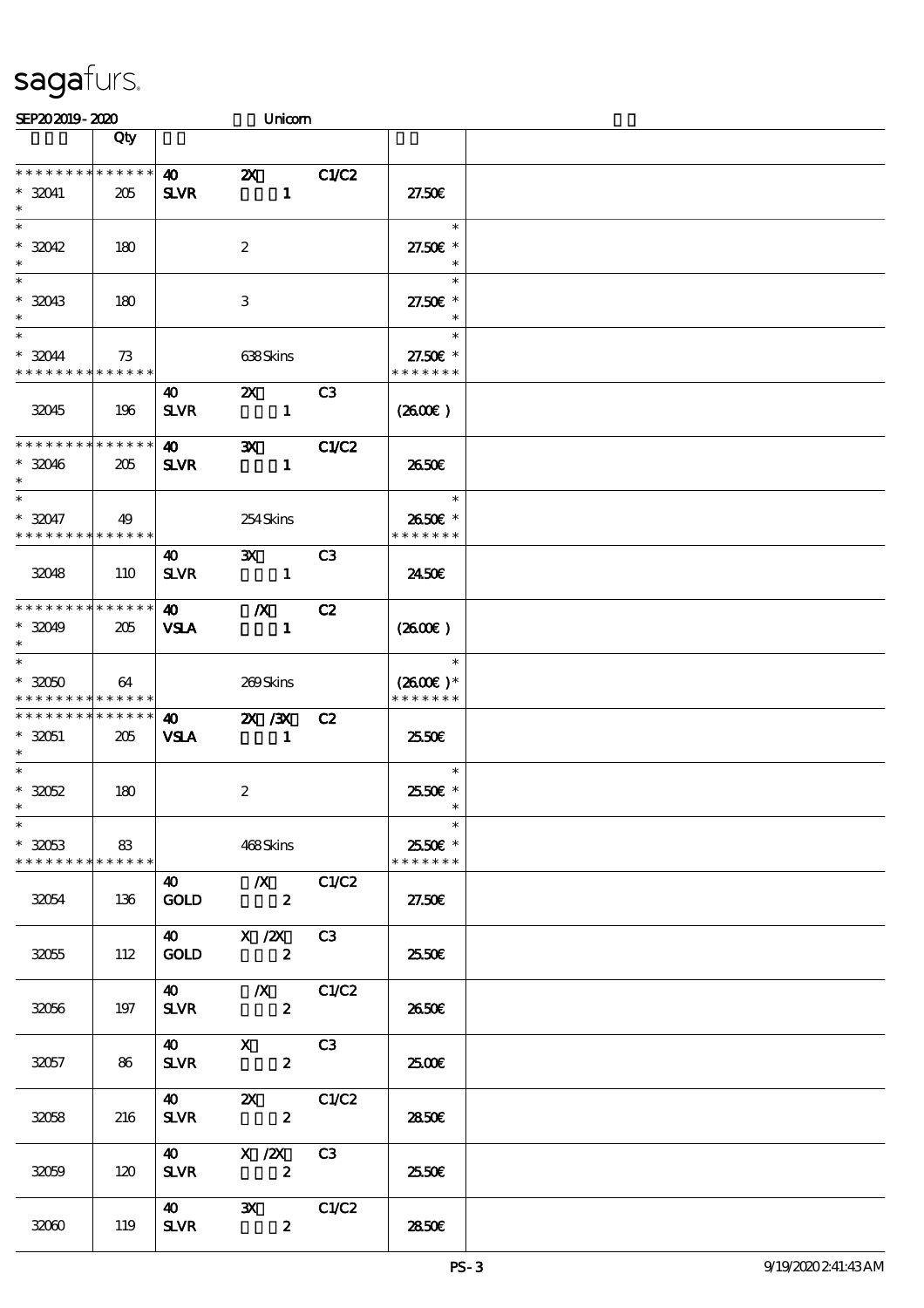| SEP202019-2020               |     | Unicom                 |                       |        |
|------------------------------|-----|------------------------|-----------------------|--------|
|                              | Qty |                        |                       |        |
| ******** <mark>******</mark> |     | $\boldsymbol{\Lambda}$ | C2                    |        |
| $* 32061$                    | 205 | <b>VSLA</b><br>2       | $(2600\varepsilon)$   |        |
| $\ast$                       |     |                        |                       |        |
| $\ast$                       |     |                        |                       | $\ast$ |
| $*3062$                      | 188 | <b>398Skins</b>        | $(2600\varepsilon)^*$ |        |
| **************               |     |                        | *******               |        |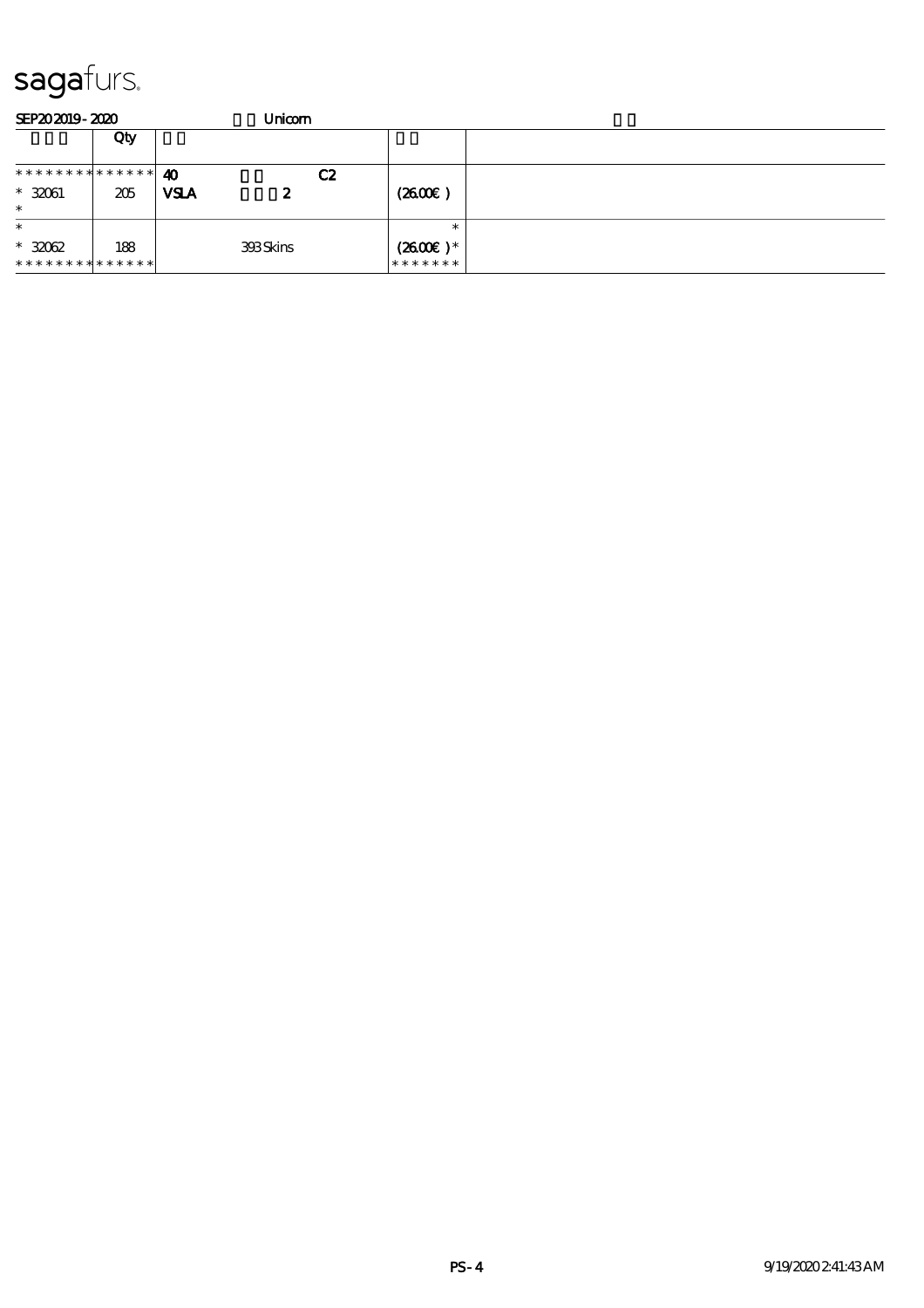| SEP202019-2020                                                   |                       |                                            |                                                                                                                                                                                                                                                                                                                                                                                                                                                                                                 | <b>Sundryowners</b> |                                                                 |  |
|------------------------------------------------------------------|-----------------------|--------------------------------------------|-------------------------------------------------------------------------------------------------------------------------------------------------------------------------------------------------------------------------------------------------------------------------------------------------------------------------------------------------------------------------------------------------------------------------------------------------------------------------------------------------|---------------------|-----------------------------------------------------------------|--|
|                                                                  | Qty                   |                                            |                                                                                                                                                                                                                                                                                                                                                                                                                                                                                                 |                     |                                                                 |  |
| 32081                                                            | 146                   | $\boldsymbol{\mathfrak{D}}$<br><b>GOLD</b> |                                                                                                                                                                                                                                                                                                                                                                                                                                                                                                 | C2                  | (230E)                                                          |  |
| 32082                                                            | 207                   | $\boldsymbol{\mathfrak{D}}$<br><b>SLVR</b> |                                                                                                                                                                                                                                                                                                                                                                                                                                                                                                 | C2                  | (220E)                                                          |  |
| 32083                                                            | 130                   | 40'30<br><b>BRNZ</b>                       |                                                                                                                                                                                                                                                                                                                                                                                                                                                                                                 | C2                  | (21.50)                                                         |  |
| 32084                                                            | 112                   | $\boldsymbol{\mathfrak{D}}$<br><b>VSLA</b> |                                                                                                                                                                                                                                                                                                                                                                                                                                                                                                 | C2                  | (21.00)                                                         |  |
| 32085                                                            | 184                   | $\boldsymbol{\mathfrak{D}}$<br><b>SLVR</b> | $\mathbf{1}$                                                                                                                                                                                                                                                                                                                                                                                                                                                                                    | C2<br>WB1           | 2000E                                                           |  |
| 32086                                                            | 204                   | $\boldsymbol{\mathfrak{D}}$<br><b>BRNZ</b> | $\mathbf{1}$                                                                                                                                                                                                                                                                                                                                                                                                                                                                                    | C2                  | (220E)                                                          |  |
| 32087                                                            | 166                   | $\boldsymbol{\mathfrak{D}}$<br><b>SLVR</b> | $\boldsymbol{z}$                                                                                                                                                                                                                                                                                                                                                                                                                                                                                | C2<br>WB1           | æœ                                                              |  |
|                                                                  |                       |                                            | Unicom                                                                                                                                                                                                                                                                                                                                                                                                                                                                                          |                     |                                                                 |  |
| 32089                                                            | 95                    | $\boldsymbol{\mathfrak{D}}$<br><b>GOLD</b> | $\boldsymbol{X}$<br>$\mathbf{1}$                                                                                                                                                                                                                                                                                                                                                                                                                                                                | C1                  | $(2450\epsilon)$                                                |  |
| * * * * * * * * * * * * * *<br>$*32000$<br>$\ast$                | 205                   | $\boldsymbol{\mathfrak{D}}$<br><b>GOLD</b> | $\boldsymbol{X}$<br>$\mathbf{1}$                                                                                                                                                                                                                                                                                                                                                                                                                                                                | C2                  | $(2450\epsilon)$                                                |  |
| $\ast$<br>$*32091$<br>* * * * * * * * * * * * * *                | $\boldsymbol{\omega}$ |                                            | 265Skins                                                                                                                                                                                                                                                                                                                                                                                                                                                                                        |                     | $\ast$<br>$(2450\epsilon)^*$<br>* * * * * * *                   |  |
| 32092                                                            | 211                   | $\boldsymbol{\mathfrak{D}}$<br><b>GOLD</b> | $\mathbf X$<br>$\mathbf{1}$                                                                                                                                                                                                                                                                                                                                                                                                                                                                     | C1/C2               | 2550E                                                           |  |
| 32003                                                            | 124                   | $\boldsymbol{\mathfrak{D}}$<br><b>GOLD</b> | $\mathbf{X}$<br>$\blacksquare$                                                                                                                                                                                                                                                                                                                                                                                                                                                                  | C3                  | (2300)                                                          |  |
| * * * * * * * * * * * * * * *<br>$*32094$<br>$\ast$              | 205                   | <b>GOLD</b>                                | $\overline{30}$ $\overline{2}$ $\overline{2}$ $\overline{2}$ $\overline{2}$ $\overline{2}$ $\overline{2}$ $\overline{2}$ $\overline{2}$ $\overline{2}$ $\overline{2}$ $\overline{2}$ $\overline{2}$ $\overline{2}$ $\overline{2}$ $\overline{2}$ $\overline{2}$ $\overline{2}$ $\overline{2}$ $\overline{2}$ $\overline{2}$ $\overline{2}$ $\overline{2}$ $\overline{2}$ $\overline$<br>$\blacksquare$                                                                                          |                     | 2600€                                                           |  |
| $\ast$<br>$*32005$<br>$\ast$                                     | 180                   |                                            | $\boldsymbol{2}$                                                                                                                                                                                                                                                                                                                                                                                                                                                                                |                     | $\ast$<br>2600€ *<br>$\ast$                                     |  |
| $\ast$<br>$*32096$<br>* * * * * * * * <mark>* * * * * * *</mark> | 54                    |                                            | 439Skins                                                                                                                                                                                                                                                                                                                                                                                                                                                                                        |                     | $\ast$<br>2550€ *<br>* * * * * * *                              |  |
| * * * * * * * * * * * * * * *<br>$*32097$<br>$*$                 | 205                   | $30 - 1$<br><b>GOLD</b>                    | <b>2X</b> C1/C2                                                                                                                                                                                                                                                                                                                                                                                                                                                                                 |                     | 25.50E                                                          |  |
| $\ast$<br>$*3008$<br>* * * * * * * * * * * * * *                 | 105                   |                                            | 310Skins                                                                                                                                                                                                                                                                                                                                                                                                                                                                                        |                     | $\overline{\phantom{a}}$<br>$\ast$<br>25.50€ *<br>* * * * * * * |  |
| 32099                                                            | 129                   | $\boldsymbol{\mathfrak{D}}$<br><b>GOLD</b> | $\mathbf{X}$<br>$\overline{\phantom{a}}$ $\overline{\phantom{a}}$                                                                                                                                                                                                                                                                                                                                                                                                                               | C3                  | 2350E                                                           |  |
| 32100                                                            | 134                   | $\infty$<br><b>GOLD</b>                    | $\mathbf{X}$<br>$\overline{\phantom{a}}$ $\overline{\phantom{a}}$ $\overline{\phantom{a}}$ $\overline{\phantom{a}}$ $\overline{\phantom{a}}$ $\overline{\phantom{a}}$ $\overline{\phantom{a}}$ $\overline{\phantom{a}}$ $\overline{\phantom{a}}$ $\overline{\phantom{a}}$ $\overline{\phantom{a}}$ $\overline{\phantom{a}}$ $\overline{\phantom{a}}$ $\overline{\phantom{a}}$ $\overline{\phantom{a}}$ $\overline{\phantom{a}}$ $\overline{\phantom{a}}$ $\overline{\phantom{a}}$ $\overline{\$ | C3                  | (2400)                                                          |  |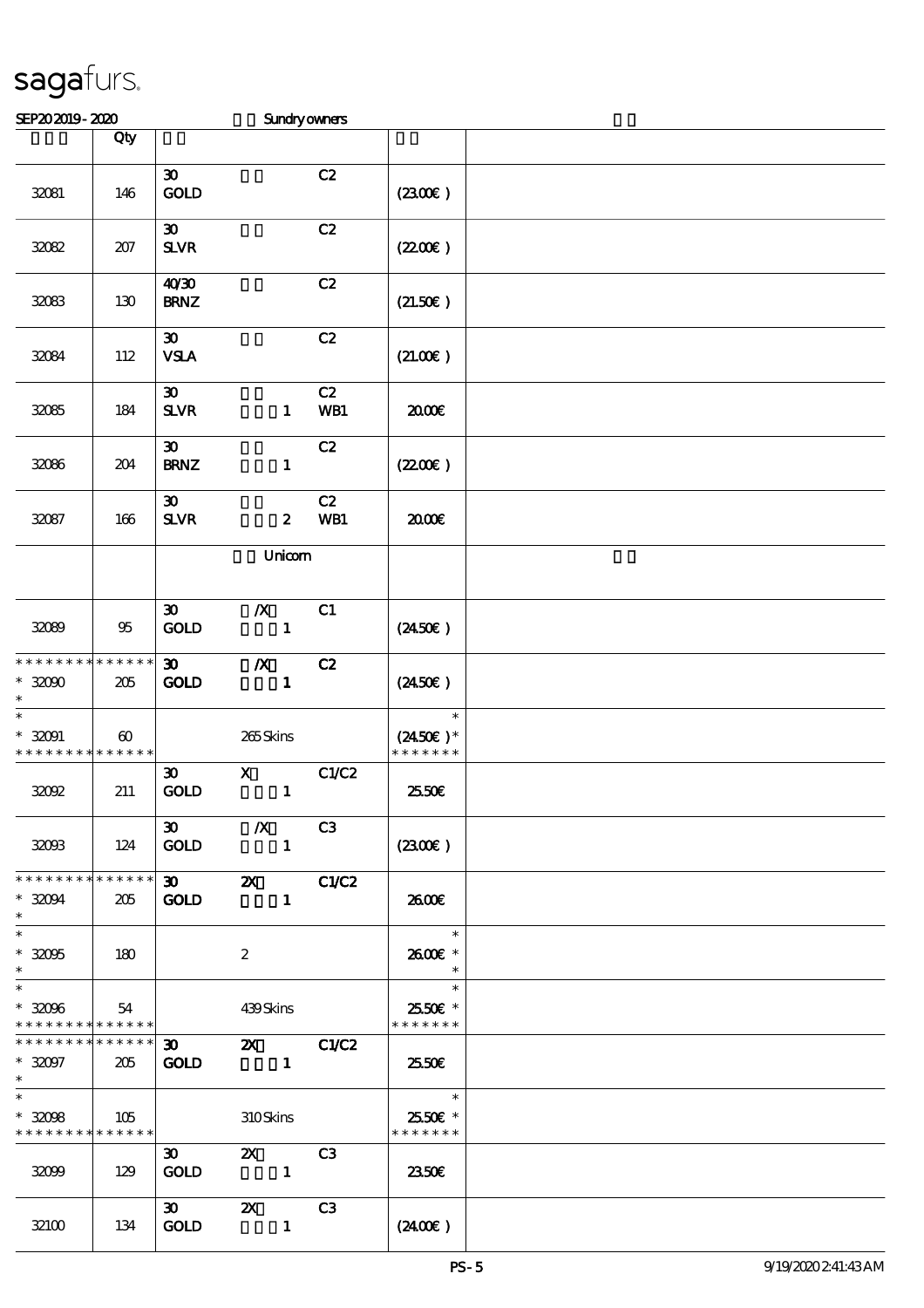| SEP202019-2020                                                   |                    |                                            |                                           | Unicom                                 |                                                  |  |
|------------------------------------------------------------------|--------------------|--------------------------------------------|-------------------------------------------|----------------------------------------|--------------------------------------------------|--|
|                                                                  | Qty                |                                            |                                           |                                        |                                                  |  |
| * * * * * * * * * * * * * *<br>$* 32101$<br>$\ast$               | 205                | $\boldsymbol{\mathfrak{D}}$<br><b>GOLD</b> | $\mathbf{x}$                              | <b>C1/C2</b><br>$\mathbf{1}$           | 2500€                                            |  |
| $\ast$<br>$*32102$<br>* * * * * * * * <mark>* * * * * * *</mark> | 53                 |                                            | 258Skins                                  |                                        | $\ast$<br>2450€ *<br>* * * * * * *               |  |
| 32103                                                            | 123                | $\boldsymbol{\mathfrak{D}}$<br><b>GOLD</b> | $\mathbf{x}$                              | C1/C2<br>$\mathbf{1}$                  | 2500€                                            |  |
| 32104                                                            | 97                 | $\boldsymbol{\mathfrak{D}}$<br><b>GOLD</b> | $\mathbf{x}$                              | C3<br>$\mathbf{1}$                     | (2300)                                           |  |
| 32105                                                            | 152                | $\boldsymbol{\mathfrak{D}}$<br><b>SLVR</b> | $\boldsymbol{X}$                          | C1<br>$\mathbf{1}$                     | $(2450\epsilon)$                                 |  |
| * * * * * * * * * * * * * *<br>$* 32106$<br>$\ast$               | 225                | $\boldsymbol{\mathfrak{D}}$<br><b>SLVR</b> | $\boldsymbol{X}$<br>$\sim$ 1              | C2                                     | $(2350\epsilon)$                                 |  |
| $\ast$<br>$* 32107$<br>* * * * * * * * * * * * * *               | 114                |                                            | 339Skins                                  |                                        | $\ast$<br>$(2350)$ *<br>* * * * * * *            |  |
| 32108                                                            | 188                | 30 <sup>2</sup><br><b>SLVR</b>             | $\mathbf{X}$                              | C <sub>3</sub><br>$\mathbf{1}$         | $(2300\varepsilon)$                              |  |
| * * * * * * * *<br>$* 32109$<br>$\ast$                           | * * * * * *<br>225 | $\boldsymbol{\mathfrak{D}}$<br><b>SLVR</b> | $\mathbf{x}$                              | C1/C2<br>$\mathbf{1}$                  | $(2550\varepsilon)$                              |  |
| $\ast$<br>$* 32110$<br>* * * * * * * *                           | 39<br>* * * * * *  |                                            | 264Skins                                  |                                        | $\ast$<br>$(2550\varepsilon)^*$<br>* * * * * * * |  |
| 32111                                                            | 160                | $\boldsymbol{\mathfrak{D}}$<br><b>SLVR</b> | $\mathbf{X}$                              | C3<br>$\mathbf{1}$                     | $(2350\epsilon)$                                 |  |
| 32112                                                            | 119                | $\boldsymbol{\mathfrak{D}}$<br><b>SLVR</b> | $\boldsymbol{\mathsf{Z}}$                 | C1<br>$\mathbf{1}$                     | 2500E                                            |  |
| * * * * * * * * * * * * * * *<br>$* 32113$<br>$\ast$             | 225                | <b>SLVR</b>                                | $\overline{30}$ $\overline{20}$           | $\overline{\text{C2}}$<br>$\mathbf{1}$ | 2400€                                            |  |
| $\overline{\phantom{0}}$<br>$* 32114$<br>$\ast$                  | 180                |                                            | $\boldsymbol{2}$                          |                                        | $\overline{\phantom{a}}$<br>2400€ *<br>$\ast$    |  |
| $\overline{\ast}$<br>$*$ 32115<br>* * * * * * * * * * * * * * *  | 65                 |                                            | 470Skins                                  |                                        | $\ast$<br>2400€ *<br>* * * * * * *               |  |
| 32116                                                            | 229                | $\boldsymbol{\mathfrak{D}}$<br>SLVR 1      |                                           | <b>2X</b> C3                           | $(2300\varepsilon)$                              |  |
| 32117                                                            | 164                | $SLVR$ 1                                   |                                           |                                        | (230)                                            |  |
| 32118                                                            | 236                | $\infty$                                   | $SLVR$ 1                                  | 3X C1/C2                               | 2400€                                            |  |
| 32119                                                            | 152                | $\boldsymbol{\mathfrak{D}}$<br><b>SLVR</b> | $\sim$ $\sim$ $\sim$ $\sim$ $\sim$ $\sim$ | 3X C1/C2                               | 24.00E                                           |  |
| 32120                                                            | 99                 | <b>SLVR</b>                                | $30 \quad 3X$                             | C3                                     | 2200                                             |  |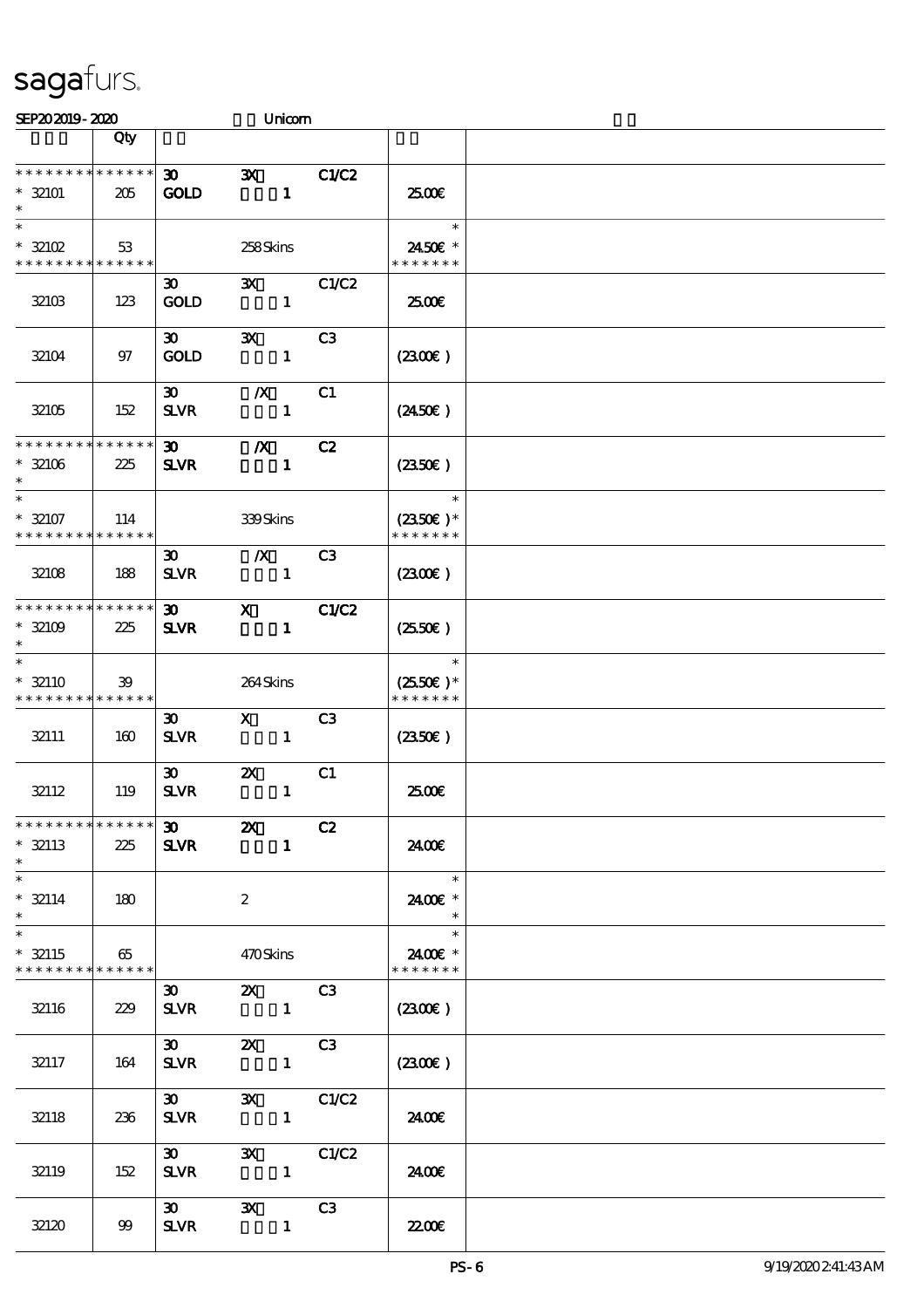| SEP202019-2020                                                |     |                                                                            | Unicom                                         |                |                                                      |  |
|---------------------------------------------------------------|-----|----------------------------------------------------------------------------|------------------------------------------------|----------------|------------------------------------------------------|--|
|                                                               | Qty |                                                                            |                                                |                |                                                      |  |
| * * * * * * * * * * * * * *<br>$* 32121$<br>$\ast$            | 225 | $\boldsymbol{\mathfrak{D}}$<br><b>VSLA</b>                                 | $\boldsymbol{X}$<br>$\mathbf{1}$               | C2             | $(2350\varepsilon)$                                  |  |
| $\ast$<br>$* 32122$<br>* * * * * * * * * * * * * *            | 204 |                                                                            | 429Skins                                       |                | $\ast$<br>$(2350\text{E})*$<br>* * * * * * *         |  |
| * * * * * * * * * * * * * *<br>$* 32123$<br>$\ast$            | 225 | $\infty$<br><b>VSLA</b>                                                    | 2X / 3X<br>1                                   | C2             | (230)                                                |  |
| $\ast$<br>$* 32124$<br>$\ast$                                 | 200 |                                                                            | $\boldsymbol{z}$                               |                | $\ast$<br>$(2300)$ *                                 |  |
| $\overline{\ast}$<br>$* 32125$<br>* * * * * * * * * * * * * * | 218 |                                                                            | 643Skins                                       |                | $\ast$<br>$(2300)$ *<br>* * * * * * *                |  |
| 32126                                                         | 138 | 30 <sup>2</sup><br><b>GOLD</b>                                             | $\mathbf{X}$<br>$\boldsymbol{z}$               | C1/C2          | 2550E                                                |  |
| * * * * * * * * * * * * * *<br>$* 32127$<br>$\ast$            | 205 | $\infty$<br><b>GOLD</b>                                                    | $\mathbf{x}$<br>$\boldsymbol{z}$               | C1/C2          | 25.50E                                               |  |
| $\ast$<br>$* 32128$<br>* * * * * * * * * * * * * *            | 101 |                                                                            | 306Skins                                       |                | $\ast$<br>2550€ *<br>* * * * * * *                   |  |
| 32129                                                         | 130 | $\boldsymbol{\mathfrak{D}}$<br><b>GOLD</b>                                 | $\mathbf x$<br>$\boldsymbol{z}$                | C <sub>3</sub> | $(2450\epsilon)$                                     |  |
| 32130                                                         | 117 | $\boldsymbol{\mathfrak{D}}$<br><b>GOLD</b>                                 | $\boldsymbol{\mathsf{z}}$<br>$\boldsymbol{z}$  | C1             | 2600E                                                |  |
| * * * * * * * * * * * * * *<br>$*$ 32131                      | 185 | $\boldsymbol{\mathfrak{D}}$<br><b>GOLD</b>                                 | $\mathbf{X}$<br>$\boldsymbol{z}$               | C1/C2          | 2650E                                                |  |
| $\ast$<br>$* 32132$<br>* * * * * * * * * * * * * *            | 50  |                                                                            | 235Skins                                       |                | $\ast$<br>2600E *<br>* * * * * * *                   |  |
| * * * * * * * * * * * * * * *<br>$* 32133$<br>$\ast$          | 205 | $\overline{\textbf{30}}$ $\overline{\textbf{2} \textbf{X}}$<br><b>GOLD</b> | $\mathbf{z}$                                   | C2             | 2650€                                                |  |
| $\ast$<br>$*$ 32134<br>* * * * * * * * * * * * * * *          | 163 |                                                                            | 368Skins                                       |                | $\overline{\phantom{a}}$<br>2600€ *<br>* * * * * * * |  |
| 32135                                                         | 221 | 30<br><b>GOLD</b>                                                          | <b>2X</b> C3<br>$\mathbf{2}$                   |                | 2400E                                                |  |
| 32136                                                         | 147 | 30<br><b>GOLD</b>                                                          | 3X C1/C2<br>$\mathbf{2}$                       |                | 27.00€                                               |  |
| 32137                                                         | 230 | <b>GOLD</b>                                                                | 30 3X C1/C2<br>$\mathbf{2}$                    |                | 2650E                                                |  |
| 32138                                                         | 113 | <b>GOLD</b>                                                                | 30 <b>2X /3X C3</b><br>$\overline{\mathbf{2}}$ |                | $(2400\varepsilon)$                                  |  |
| 32139                                                         | 175 | $\boldsymbol{\mathfrak{D}}$<br><b>SLVR</b>                                 | $\chi$ C1/C2<br>$\overline{\mathbf{2}}$        |                | $(2450\epsilon)$                                     |  |
| * * * * * * * * * * * * * * *<br>$* 32140$<br>$\ast$          | 225 | <b>SLVR</b>                                                                | 30 X C1/C2<br>$\boldsymbol{z}$                 |                | 2450E                                                |  |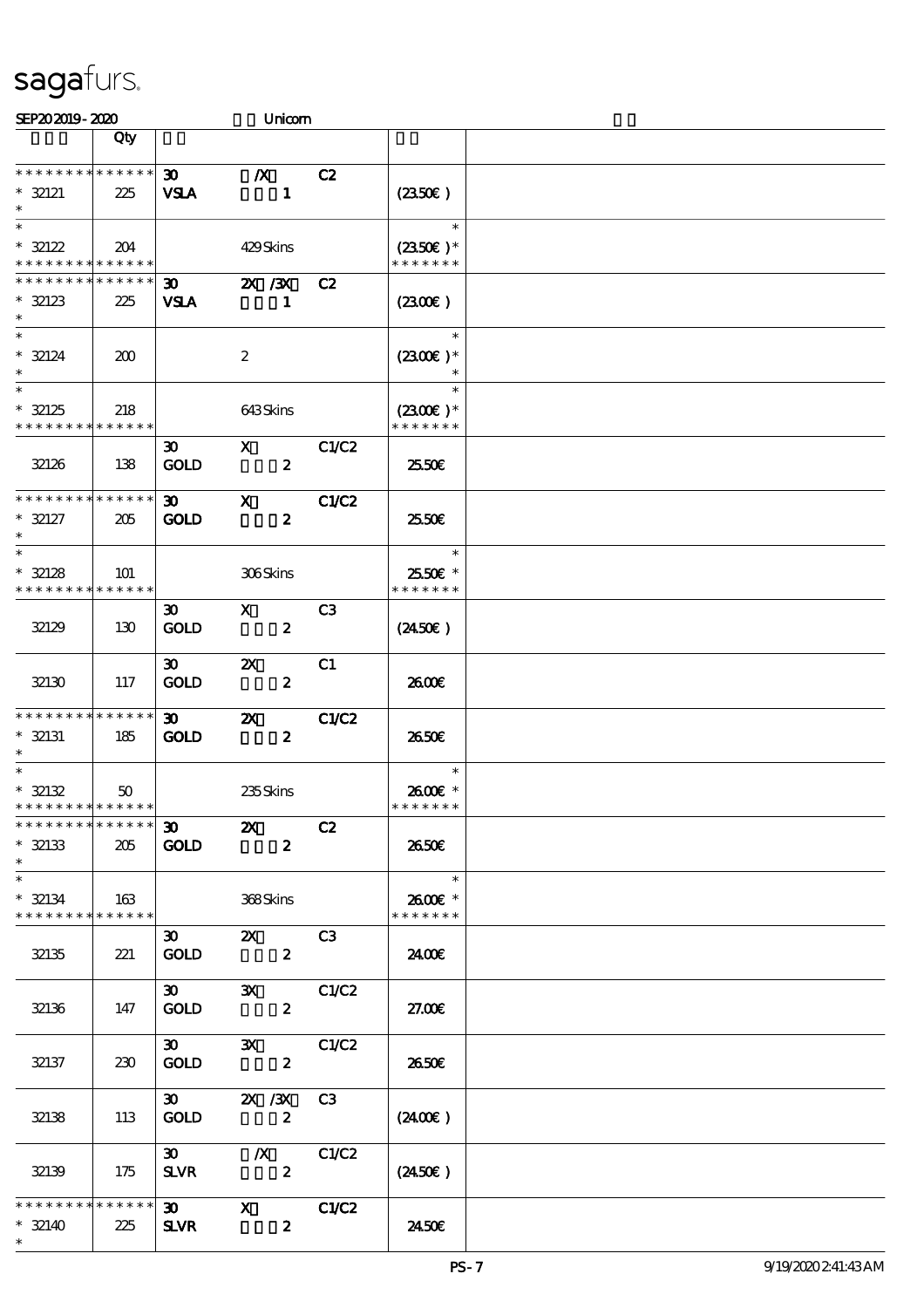| SEP202019-2020                                                     |                    |                                             | Unicom                                        |                |                                     |  |
|--------------------------------------------------------------------|--------------------|---------------------------------------------|-----------------------------------------------|----------------|-------------------------------------|--|
|                                                                    | Qty                |                                             |                                               |                |                                     |  |
| $\ast$<br>$* 32141$<br>* * * * * * * *                             | 175<br>* * * * * * | $\boldsymbol{\mathfrak{D}}$<br>$S\!L\!V\!R$ | $\mathbf x$<br>$\boldsymbol{z}$               | C1/C2          | $\ast$<br>2450€ *<br>* * * * * * *  |  |
| 32142                                                              | 184                | $30-1$<br><b>SLVR</b>                       | $\mathbf{x}$<br>$\boldsymbol{z}$              | C3             | 2250E                               |  |
| 32143                                                              | 137                | $\boldsymbol{\mathfrak{D}}$<br><b>SLVR</b>  | $\boldsymbol{\mathsf{X}}$<br>$\boldsymbol{z}$ | C1             | 2650E                               |  |
| 32144                                                              | $97\,$             | $\boldsymbol{\mathfrak{D}}$<br><b>SLVR</b>  | $X$ / $ZX$<br>$\boldsymbol{z}$                | C <sub>3</sub> | (230E)                              |  |
| 32145                                                              | 195                | 30 <sup>2</sup><br>$S\!L\!VR$               | $\boldsymbol{\mathsf{Z}}$<br>$\pmb{2}$        | C3             | 2400E                               |  |
| * * * * * * * * <mark>* * * * * *</mark><br>$* 32146$<br>$^{\ast}$ | 225                | $\boldsymbol{\mathfrak{D}}$<br><b>SLVR</b>  | $X \, X$<br>$\boldsymbol{z}$                  | C1/C2          | 2600€                               |  |
| $\ast$<br>$* 32147$<br>* * * * * * * *                             | 52<br>******       |                                             | 277Skins                                      |                | $\ast$<br>2550 £*<br>* * * * * * *  |  |
| 32148                                                              | 91                 | $\boldsymbol{\mathfrak{D}}$<br><b>SLVR</b>  | $\mathbf{x}$<br>$\boldsymbol{z}$              | C <sub>3</sub> | 2200                                |  |
| * * * * * * * *<br>$* 32149$<br>$\ast$                             | * * * * * *<br>225 | 30 <sub>o</sub><br><b>VSLA</b>              | $\boldsymbol{z}$                              | C2             | <b>22006</b>                        |  |
| $\ast$<br>$* 32150$                                                | 200                |                                             | $\boldsymbol{2}$                              |                | $\ast$<br>22.00€ *<br>$\ast$        |  |
| $* 32151$<br>* * * * * * * *                                       | 203<br>* * * * * * |                                             | 628Skins                                      |                | $\ast$<br>22.00E *<br>* * * * * * * |  |
|                                                                    |                    |                                             | <b>ReesFurFarm</b>                            |                |                                     |  |
| 32153                                                              | 106                | $\boldsymbol{\mathfrak{D}}$<br>GOLD         | $X$ / $X$<br>$\boldsymbol{z}$                 | C1/C2          | 2300E                               |  |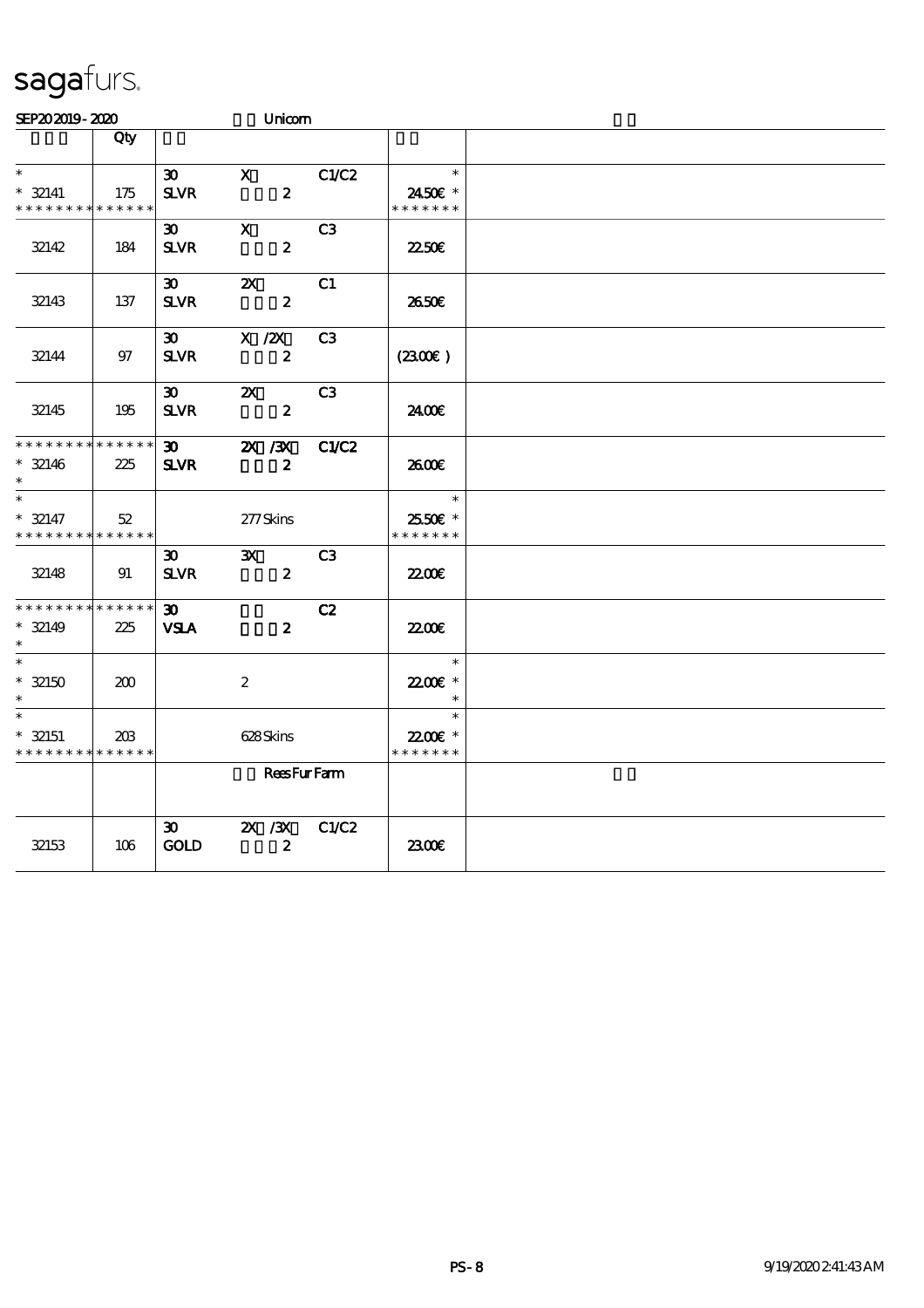| SEP202019-2020                                       |                                               |                                            | <b>Sundryowners</b>                       |           |                                    |  |
|------------------------------------------------------|-----------------------------------------------|--------------------------------------------|-------------------------------------------|-----------|------------------------------------|--|
|                                                      | Qty                                           |                                            |                                           |           |                                    |  |
| 32161                                                | 140                                           | $\boldsymbol{\mathfrak{D}}$<br><b>GOLD</b> |                                           | C2        | $(2000\varepsilon)$                |  |
| 32162                                                | 125                                           | $\boldsymbol{\mathfrak{D}}$<br><b>SLVR</b> |                                           | C2        | (1900E)                            |  |
| 32163                                                | 138                                           | $\boldsymbol{\mathfrak{D}}$<br><b>BRNZ</b> |                                           | C2        | (17.00)                            |  |
| 32164                                                | 83                                            | $\boldsymbol{\mathfrak{D}}$<br><b>SLVR</b> | $\mathbf{1}$                              | C2<br>WB1 | $(1650\epsilon)$                   |  |
| 32165                                                | 243                                           | $\boldsymbol{\mathfrak{D}}$<br><b>BRNZ</b> | $\mathbf{1}$                              | C2        | (1800)                             |  |
|                                                      |                                               |                                            | Unicom                                    |           |                                    |  |
| * * * * * * * * * * * * * *<br>$* 32167$<br>$\ast$   | 225                                           | $\boldsymbol{\mathfrak{D}}$<br><b>GOLD</b> | $\mathbf{x}$<br>$\mathbf{1}$              | C1/C2     | 21.00                              |  |
| $\ast$<br>$* 32168$<br>* * * * * * * * * * * * * *   | 48                                            |                                            | 273Skins                                  |           | $\ast$<br>2050E *<br>* * * * * * * |  |
| * * * * * * * * * * * * * *<br>$* 32169$<br>$\ast$   | 245                                           | $\boldsymbol{\mathfrak{D}}$<br><b>GOLD</b> | $\mathbf{x}$<br>$\mathbf{1}$              | C1/C2     | 21.00                              |  |
| $\ast$<br>$* 32170$<br>* * * * * * * * * * * * * *   | 99                                            |                                            | 344Skins                                  |           | $\ast$<br>2050E *<br>* * * * * * * |  |
| 32171                                                | 134                                           | $\boldsymbol{\mathfrak{D}}$<br><b>GOLD</b> | $\mathbf{x}$<br>$\mathbf{1}$              | C1/C2     | 2000E                              |  |
| 32172                                                | 256                                           | $\boldsymbol{\mathsf{20}}$<br><b>SLVR</b>  | $\boldsymbol{X}$<br>$\mathbf{1}$          | C1/C2     | (200E)                             |  |
| 32173                                                | 181                                           | $\boldsymbol{\mathfrak{D}}$<br><b>SLVR</b> | $\chi$ C3<br>$\sim$ 1                     |           | 17.00E                             |  |
| 32174                                                | 236                                           | $\boldsymbol{\mathsf{20}}$<br><b>SLVR</b>  | <b>2X</b> C1/C2<br>$\mathbf{1}$           |           | 2000                               |  |
| 32175                                                | 89                                            | $\boldsymbol{\mathsf{20}}$<br><b>SLVR</b>  | 3X C1/C2<br>$\blacksquare$                |           | 1900E                              |  |
| 32176                                                | 209                                           |                                            | 20 2X /3X C3<br>SLVR 1                    |           | (17.00)                            |  |
| 32177                                                | $\begin{array}{ c c } \hline \end{array}$ 287 |                                            | $VSA$ 1                                   |           | <b>1850€</b>                       |  |
| $* 32178$                                            | 265                                           | <b>VSLA</b>                                | $x************** 20$ 2X 3X C2<br>$\sim$ 1 |           | 1850€                              |  |
| $\ast$<br>$* 32179$<br>* * * * * * * * * * * * * * * | 79                                            |                                            | 344 Skins                                 |           | 1800E *<br>* * * * * * *           |  |
| 32180                                                | 218                                           | $\boldsymbol{\mathsf{20}}$<br><b>GOLD</b>  | $X$ $C1/C2$<br>$\boldsymbol{z}$           |           | 2200                               |  |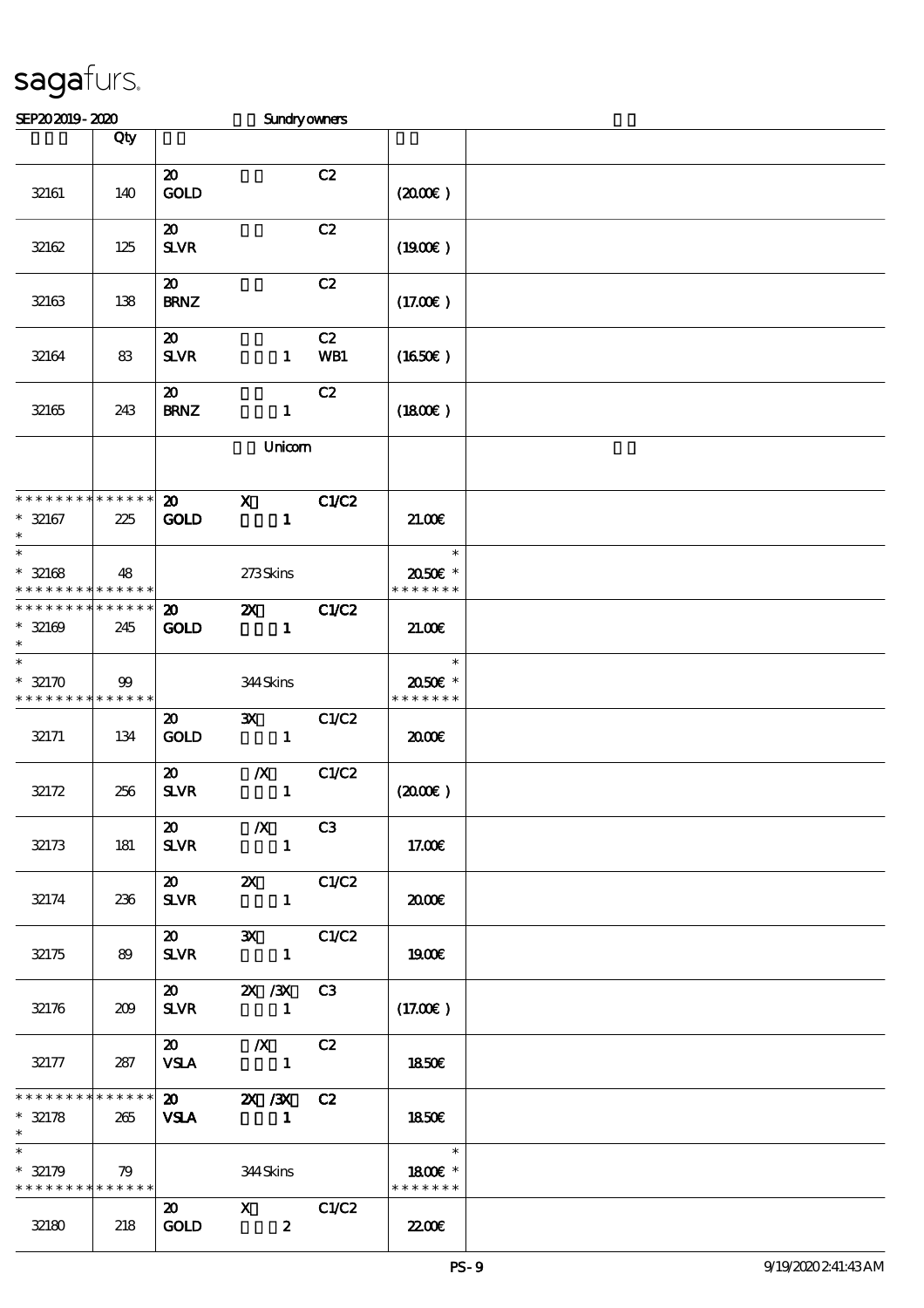| SEP202019-2020                                     |                           |                                            | Unicom                           |       |                                    |  |
|----------------------------------------------------|---------------------------|--------------------------------------------|----------------------------------|-------|------------------------------------|--|
|                                                    | Qty                       |                                            |                                  |       |                                    |  |
| 32181                                              | 260                       | $\boldsymbol{\mathfrak{D}}$<br>GOLD        | $\mathbf{X}$<br>$\boldsymbol{z}$ | C1/C2 | 2200                               |  |
| 32182                                              | $9\hskip-2pt 9\hskip-2pt$ | $\boldsymbol{\mathfrak{D}}$<br><b>GOLD</b> | $\mathbf{x}$<br>$\boldsymbol{z}$ | C1/C2 | 21.00E                             |  |
| 32183                                              | 133                       | $\boldsymbol{\mathfrak{D}}$<br><b>SLVR</b> | $\mathbf{x}$<br>$\boldsymbol{2}$ | C1/C2 | 21.00E                             |  |
| 32184                                              | 142                       | $\boldsymbol{\mathfrak{D}}$<br><b>SLVR</b> | $X$ / $ZX$<br>$\boldsymbol{z}$   | C3    | 1900€                              |  |
| 32185                                              | 191                       | $\boldsymbol{\mathfrak{D}}$<br><b>SLVR</b> | 2X / 3X<br>$\boldsymbol{z}$      | C1/C2 | 21.50E                             |  |
| * * * * * * * * * * * * * *<br>$* 32186$<br>$\ast$ | 265                       | $\boldsymbol{\mathfrak{D}}$<br><b>VSLA</b> | $\boldsymbol{z}$                 | C2    | <b>1850€</b>                       |  |
| $\ast$<br>$* 32187$<br>* * * * * * * * * * * * * * | 192                       |                                            | 457Skins                         |       | $\ast$<br>1850€ *<br>* * * * * * * |  |
|                                                    |                           |                                            | <b>ReesFurFarm</b>               |       |                                    |  |
| 32189                                              | 74                        | $\boldsymbol{\mathfrak{D}}$<br>GOLD        | 2X / 3X<br>$\boldsymbol{z}$      | C1/C2 | <b>1800€</b>                       |  |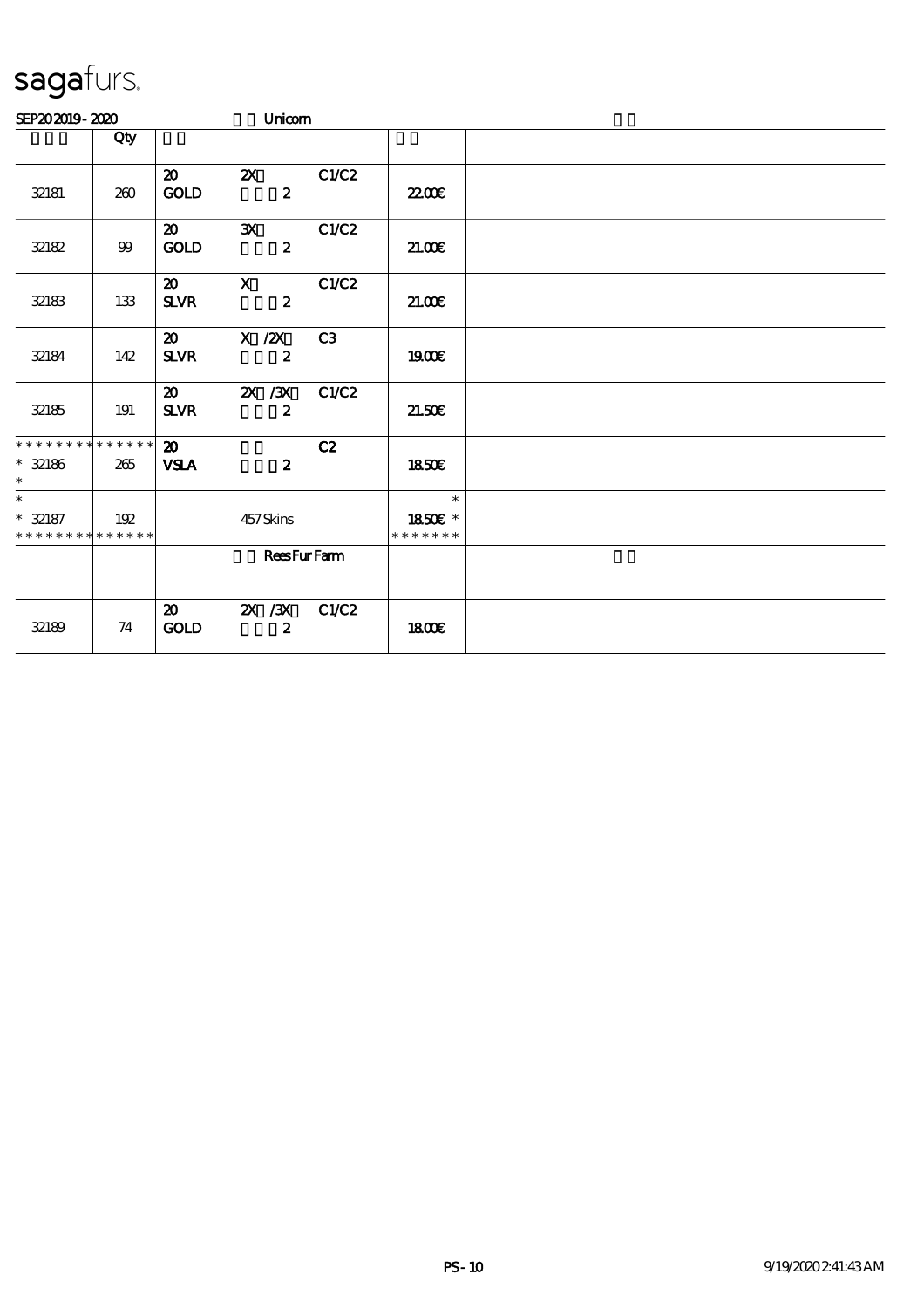| SEP202019-2020                                                |                    |                              | <b>Sundryowners</b> |    |                                        |  |
|---------------------------------------------------------------|--------------------|------------------------------|---------------------|----|----------------------------------------|--|
|                                                               | Qty                |                              |                     |    |                                        |  |
| 32201                                                         | 150                | $\mathbf{O}$<br>GOLD         |                     | C2 | (17.00)                                |  |
| 32202                                                         | 235                | $\mathbf 0$<br><b>SLVR</b>   |                     | C2 | (1600)                                 |  |
| * * * * * * * *<br>$* 3203$<br>$\ast$                         | * * * * * *<br>305 | $\mathbf 0$<br><b>BRNZ</b>   |                     | C2 | $(1400\varepsilon)$                    |  |
| $\overline{\ast}$<br>$* 32204$<br>* * * * * * * * * * * * * * | 58                 |                              | 363Skins            |    | $\ast$<br>$(1400E)^*$<br>* * * * * * * |  |
| 32205                                                         | 137                | 200<br><b>VSLA</b>           |                     | C2 | (1600E)                                |  |
| * * * * * * * * * * * * * *<br>$* 32206$<br>$\ast$            | 305                | $\mathbf{o}$<br><b>BRNZ</b>  | $\mathbf{1}$        | C2 | $(1400\varepsilon)$                    |  |
| $\ast$<br>$* 32207$<br>* * * * * * * *                        | 40<br>* * * * * *  |                              | 345Skins            |    | $\ast$<br>$(1400E)*$<br>* * * * * * *  |  |
| 32208                                                         | 159                | $\mathbf{O}$<br><b>VSLA</b>  | $\mathbf{1}$        | C2 | (1600)                                 |  |
| 3209                                                          | 92                 | $\mathbf{O}$<br><b>GOLD</b>  | $\boldsymbol{z}$    | C2 | 1650€                                  |  |
| 32210                                                         | 81                 | $\mathbf{0}$<br>$S\!L\!V\!R$ | $\boldsymbol{z}$    | C2 | 1550€                                  |  |
| 32211                                                         | 112                | $\mathbf{o}$<br><b>VSLA</b>  | $\boldsymbol{z}$    | C2 | 1350E                                  |  |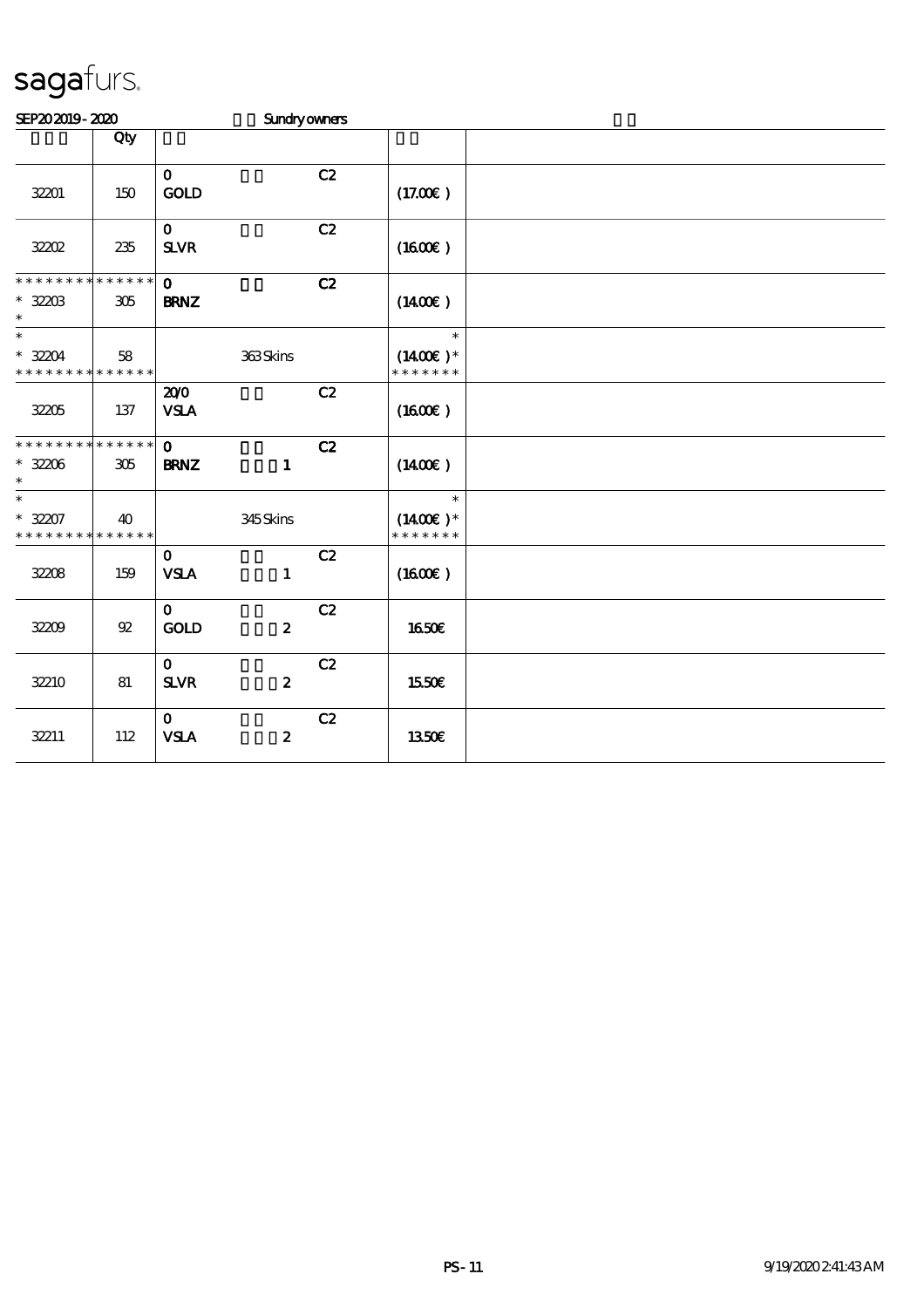| SEP202019-2020                          |            |                    | <b>Sundryowners</b> |    |                           |  |
|-----------------------------------------|------------|--------------------|---------------------|----|---------------------------|--|
|                                         | Qty        |                    |                     |    |                           |  |
| **************                          |            | 1/2                |                     | C2 |                           |  |
| $* 32221$<br>$\ast$                     | 365        | <b>BRNZ</b>        |                     |    | 500                       |  |
| $\ast$                                  |            |                    |                     |    | $\ast$                    |  |
| $* 3222$<br>* * * * * * * * * * * * * * | <b>110</b> |                    | 475Skins            |    | $500E$ *<br>* * * * * * * |  |
| 32223                                   | 232        | 1/2<br><b>VSLB</b> |                     | C2 | 500                       |  |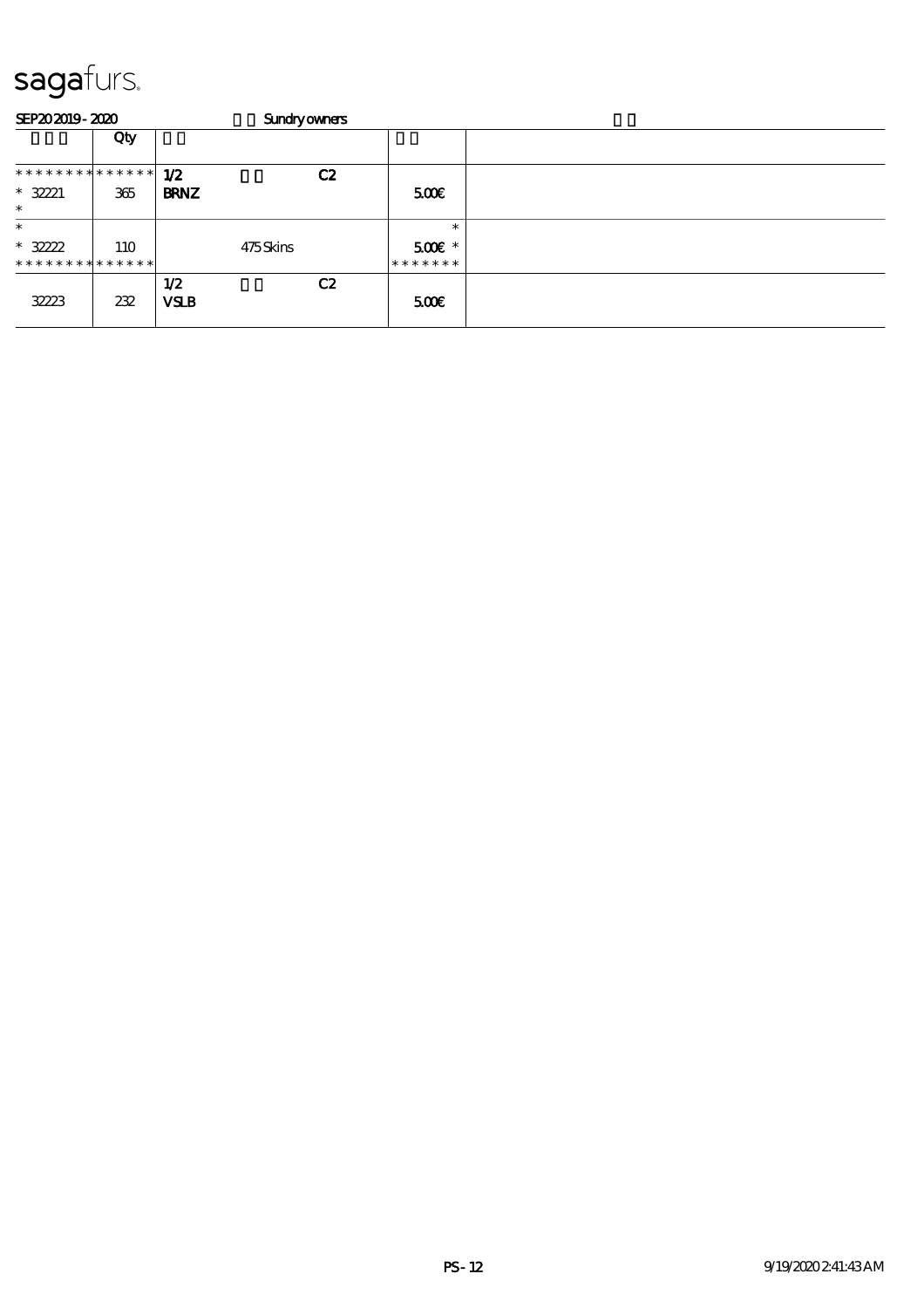| SEP202019-2020 |        |                                     | <b>Sundryowners</b> |    |             |  |  |  |  |  |
|----------------|--------|-------------------------------------|---------------------|----|-------------|--|--|--|--|--|
|                | Qty    |                                     |                     |    |             |  |  |  |  |  |
| 32241          | $66\,$ | 5040<br>LG/G                        | $\pmb{2}$           | C2 | <b>140€</b> |  |  |  |  |  |
| 32242          | $71\,$ | $\boldsymbol{\mathfrak{D}}$<br>LG/G | $\boldsymbol{2}$    | C2 | 1200        |  |  |  |  |  |
| 32243          | 247    | 200<br>$\mathbf{LG} \mathbf{G}$     | $\mathbf{3}$        | C2 | 600         |  |  |  |  |  |
| 32244          | 126    | $\boldsymbol{\mathfrak{D}}$<br>LG/S | $\pmb{2}$           | C2 | 7.00E       |  |  |  |  |  |
| 32245          | 249    | $\mathbf 0$<br>LG/S                 | $\boldsymbol{2}$    | C2 | 650E        |  |  |  |  |  |
| 32246          | 243    | 200<br>LG/S                         | $\boldsymbol{4}$    | C2 | 450€        |  |  |  |  |  |
| 32247          | $192$  | 1/2<br>LCS                          | $\boldsymbol{2}$    | C2 | 450€        |  |  |  |  |  |
| 32248          | 264    | 200<br>LG/B                         | $\boldsymbol{2}$    | C2 | 600         |  |  |  |  |  |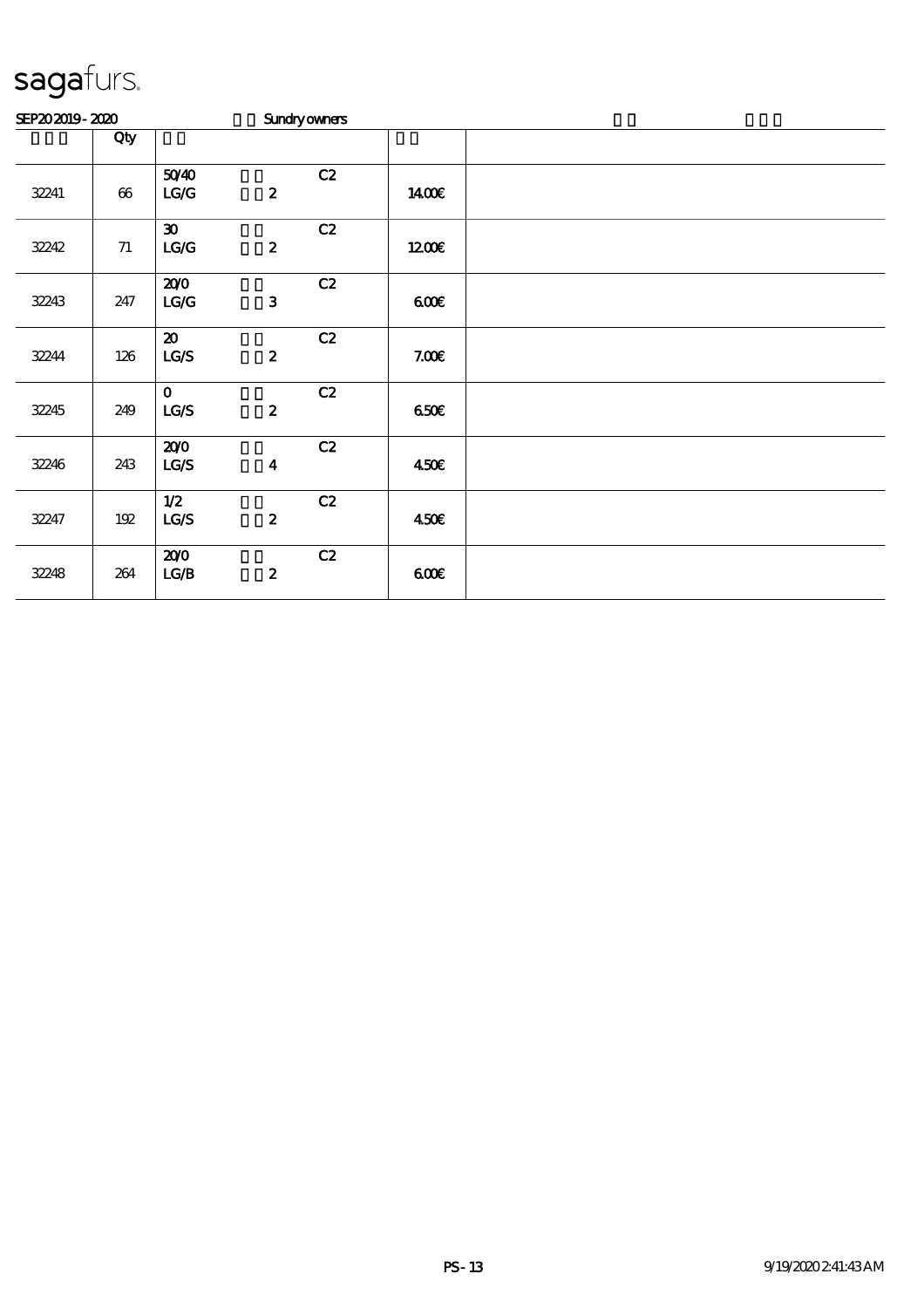| SEP202019-2020                                            |                         |                                      | <b>Sundryowners</b> |                                               |                                     |  |
|-----------------------------------------------------------|-------------------------|--------------------------------------|---------------------|-----------------------------------------------|-------------------------------------|--|
|                                                           | Qty                     |                                      |                     |                                               |                                     |  |
| 32261                                                     | 71                      | 50 <sub>o</sub><br>LG/G              | $\mathbf{1}$        | C2<br>$\overline{\mathbf{1}}$                 | 2400€                               |  |
| **************<br>$* 3282$<br>$\ast$                      | 205                     | 40<br>LG                             | $\mathbf{1}$        | C2<br>$\overline{\phantom{a}}$ 1              | 21.00E                              |  |
| $\overline{\ast}$<br>$* 32263$<br>$\ast$                  | 180                     |                                      | $\boldsymbol{z}$    |                                               | $\ast$<br>$21.005*$<br>$\ast$       |  |
| $\overline{\phantom{a}^*}$<br>$* 3284$<br>* * * * * * * * | 48<br>* * * * * *       |                                      | 433Skins            |                                               | $\ast$<br>2050E *<br>* * * * * * *  |  |
| 32265                                                     | 138                     | 40<br>$\mathbf{LG}\mathbf{G}$        | $\boldsymbol{2}$    | C2<br>$\overline{\phantom{a}}$                | <b>2200E</b>                        |  |
| 32266                                                     | 101                     | 5040<br>LG/G                         | $\mathbf{1}$        | C2<br>$\overline{\mathbf{z}}$                 | 17.00E                              |  |
| * * * * * * * *<br>$* 32267$<br>$\ast$                    | * * * * * *<br>205      | $\infty$<br>$\mathbf{TC} \mathbf{C}$ | $\mathbf{1}$        | C2<br>$\blacksquare$                          | <b>1800€</b>                        |  |
| $\overline{\phantom{1}}$<br>$* 32268$<br>* * * * * * * *  | $\infty$<br>* * * * * * |                                      | 295Skins            |                                               | $\ast$<br>17.50€ *<br>* * * * * * * |  |
| 32269                                                     | 184                     | $\boldsymbol{\mathfrak{D}}$<br>LG/G  | $\mathbf{2}$        | C2<br>$\overline{\phantom{a}}$ 1              | 1900E                               |  |
| 32Z70                                                     | 144                     | $\boldsymbol{\mathfrak{D}}$<br>LG/G  |                     | C2<br>$1 \t2$                                 | 1500E                               |  |
| 32271                                                     | 149                     | 40'30<br>LG/G                        |                     | C2<br>$1 \qquad 3$                            | 11.50€                              |  |
| * * * * * * * * * * * * * *<br>$* 32272$<br>$*$           | 245                     | $\boldsymbol{\mathfrak{D}}$<br>LG    | $\mathbf{1}$        | C2<br>$\blacksquare$                          | <b>1600€</b>                        |  |
| $\ast$<br>$* 32273$<br>* * * * * * * *                    | 47<br>$* * * * * * *$   |                                      | 292 Skins           |                                               | $\ast$<br>1550€ *<br>* * * * * * *  |  |
| 32274                                                     | 158                     | $\boldsymbol{\mathsf{20}}$<br>LG/G   |                     | C2<br>$2 \t 1$                                | 1550€                               |  |
| 32275                                                     | 96                      | $\boldsymbol{\mathfrak{D}}$<br>LG/G  |                     | $-cz$<br>$1 \t 2$                             | 1000E                               |  |
| 32276                                                     | 174                     | $\mathbf{O}$<br>LG/G                 |                     | $-cz$<br>$1 \quad 1$                          | 11.50E                              |  |
| 32277                                                     | 80                      | 5040<br>LG/S                         |                     | $\begin{array}{cc} & c2 \\ 1 & 2 \end{array}$ | 1550€                               |  |
| 32278                                                     | 67                      | $\infty$<br>LG/S                     |                     | $\begin{array}{cc} & c2 \\ 1 & 2 \end{array}$ | 1300                                |  |
| 32279                                                     | 202                     | $\boldsymbol{\mathsf{20}}$<br>LG/S   |                     | C2<br>$1 \t 2$                                | 11.00E                              |  |
| 32280                                                     | 134                     | $\mathbf{O}$<br>LG/S                 | $\mathbf{1}$        | C2<br>$\overline{\mathbf{2}}$                 | 950E                                |  |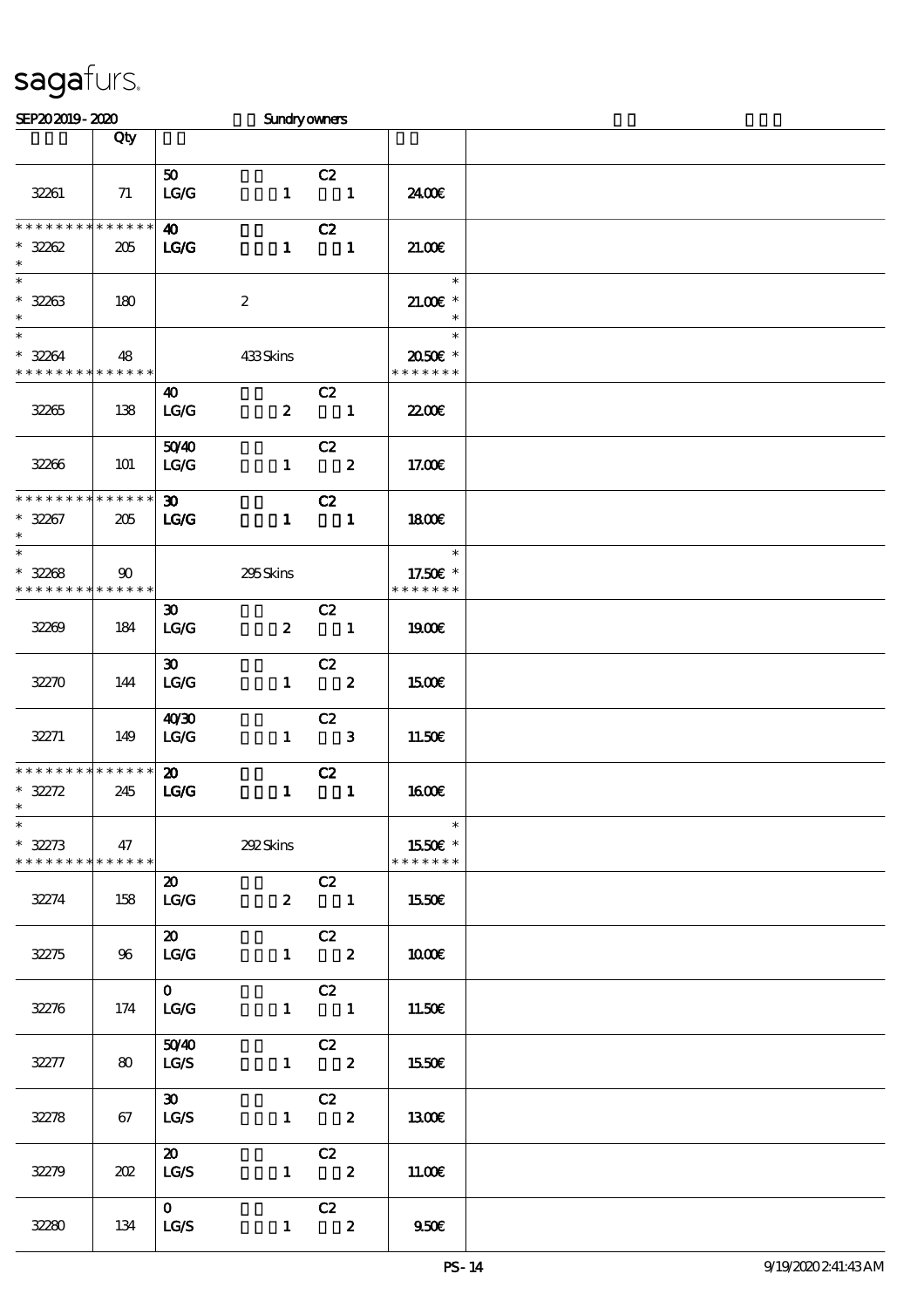| SEP202019-2020                                                |                 |                                            | <b>Sundryowners</b> |             |                                                                   |  |
|---------------------------------------------------------------|-----------------|--------------------------------------------|---------------------|-------------|-------------------------------------------------------------------|--|
|                                                               | Qty             |                                            |                     |             |                                                                   |  |
| 32281                                                         | 168             | 3020<br>BRC                                |                     | C2          | $(1400\varepsilon)$                                               |  |
| 32282                                                         | 160             | 3020<br><b>BR/G</b>                        | WB1                 | C2          | (1000E)                                                           |  |
| 32283                                                         | 176             | $\mathbf{O}$<br><b>BR/G</b>                | WB1                 | C2          | 650E                                                              |  |
| 32284                                                         | 65              | 1/2<br>BRC                                 |                     | C2          | 300E                                                              |  |
| 32285                                                         | 146             | $\boldsymbol{\mathsf{20}}$<br><b>BR/S</b>  |                     | C2          | (1000E)                                                           |  |
| 32286                                                         | 73              | $\mathbf{o}$<br><b>BR/S</b>                |                     | C2          | 800E                                                              |  |
| 32287                                                         | 129             | $\boldsymbol{\omega}$<br>BRC               | $\mathbf{1}$        | C2          | 17.00E                                                            |  |
| 32288                                                         | 110             | $\boldsymbol{\omega}$<br><b>BR/G</b>       | $\mathbf{1}$        | C2<br>WB1   | 1400E                                                             |  |
| * * * * * * * * * * * * * *<br>$* 32289$<br>$\ast$            | 205             | 30 <sub>o</sub><br><b>BR/G</b>             | $\mathbf{1}$        | C2          | 17.00E                                                            |  |
| $\overline{\ast}$<br>$* 32200$<br>* * * * * * * * * * * * * * | 137             |                                            | 342Skins            |             | $\ast$<br>1650E *<br>* * * * * * *                                |  |
| * * * * * * * * * * * * * *<br>$* 32291$<br>$\ast$            | 205             | 30<br><b>BR/G</b>                          | $\mathbf{1}$        | C2<br>WB1   | <b>1550€</b>                                                      |  |
| $\overline{\ast}$<br>$* 32292$<br>**************              | 132             |                                            | 337Skins            |             | $\ast$<br>1500E *<br>* * * * * * *                                |  |
| 32293                                                         | 146             | 30 <sub>o</sub><br><b>BR/G</b>             | $\mathbf{z}$        | C2          | 17.50€                                                            |  |
| 32294                                                         | 159             | $\boldsymbol{\mathfrak{D}}$<br><b>BR/G</b> |                     | C2<br>2 WB1 | 1600E                                                             |  |
| * * * * * * * * * * * * * * *<br>$* 32295$<br>$\ast$          | 245             | $\boldsymbol{\mathfrak{D}}$<br><b>BR/G</b> | $\mathbf{1}$        | C2          | 1400                                                              |  |
| $* 32296$<br>$\ast$                                           | 220             |                                            | $\boldsymbol{2}$    |             | $\overline{\phantom{a}}$<br>1400€ *<br>$\rightarrow$              |  |
| $\ast$<br>$* 32297$<br>* * * * * * * * * * * * * *            | 204             |                                            | 669Skins            |             | $\overline{\phantom{a}}$<br>1350E *<br>* * * * * * *              |  |
| * * * * * * * * * * * * * * *<br>$* 32298$<br>$*$ and $*$     | 245             | $\boldsymbol{\mathfrak{D}}$<br><b>BR/G</b> |                     | C2<br>1 WB1 | 1250E                                                             |  |
| $\ast$<br>$* 32299$<br>$\ast$                                 | 220             |                                            | $\boldsymbol{2}$    |             | $\overline{\phantom{a}}$<br>$1200E$ *<br>$\overline{\phantom{a}}$ |  |
| $\ast$<br>$^*$ 32300 $\,$<br>* * * * * * * * * * * * * *      | 36 <sup>°</sup> |                                            | 501 Skins           |             | $\ast$<br>11.50 $\varepsilon$ *<br>* * * * * * *                  |  |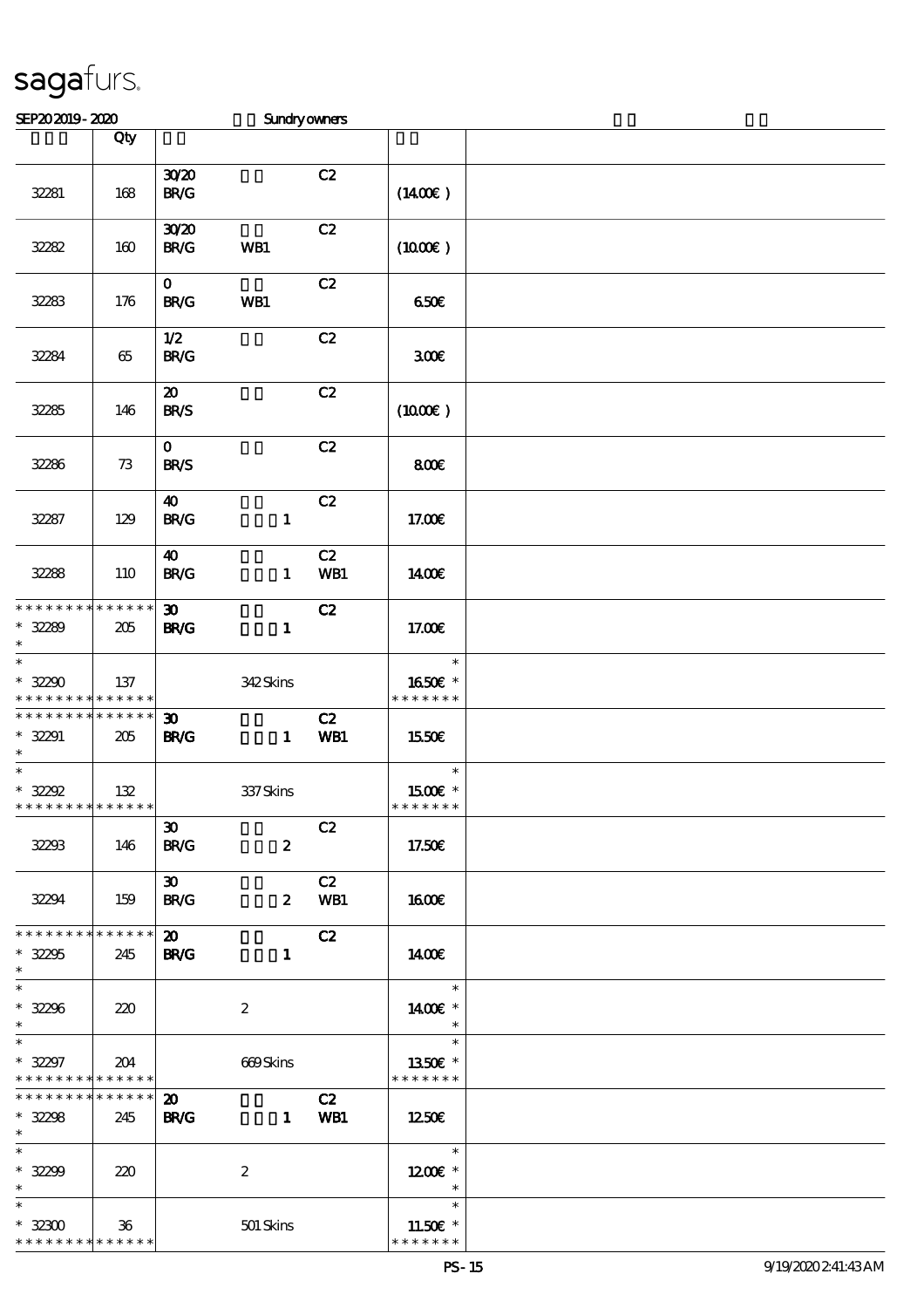| SEP202019-2020                                                |         |                                                   | Sundryowners        |                       |                          |  |
|---------------------------------------------------------------|---------|---------------------------------------------------|---------------------|-----------------------|--------------------------|--|
|                                                               | Qty     |                                                   |                     |                       |                          |  |
| $32301\,$                                                     | 211     | $\boldsymbol{\mathfrak{D}}$<br>BRC                | $\boldsymbol{z}$    | C2                    | 1500€                    |  |
| 32302                                                         | $185\,$ | $\boldsymbol{\mathfrak{D}}$<br>B R/G              | $\boldsymbol{z}$    | C2<br>WB1             | <b>1350€</b>             |  |
| 32303                                                         | $150\,$ | $\mathbf{o}$<br>$\mathbf{B}\mathbf{R}/\mathbf{G}$ | $\mathbf{1}$        | C2                    | 1000E                    |  |
| 32304                                                         | 184     | 40'30<br><b>BR/S</b>                              | $\mathbf{1}$        | C2                    | 1500€                    |  |
|                                                               |         |                                                   | <b>Sundryowners</b> |                       |                          |  |
| 32306                                                         | 133     | $\mathbf{o}$<br>BLS                               | <b>WB2</b>          | C2                    | 500E                     |  |
| 32307                                                         | $9\!2$  | 1/2<br>$\mathbf{B}\mathcal{L}\mathbf{G}$          | $\boldsymbol{z}$    | C2                    | 350E                     |  |
| 32308                                                         | $100$   | $\boldsymbol{\omega}$<br>BLS                      | $\boldsymbol{4}$    | C2                    | 600                      |  |
| 32309                                                         | $150\,$ | $\boldsymbol{\mathfrak{D}}$<br>BLS                | $\boldsymbol{4}$    | C2                    | 500€                     |  |
| 32310                                                         | 85      | $\boldsymbol{\mathfrak{D}}$<br>BLS                | $\boldsymbol{z}$    | $\mathbf{C2}$         | 650E                     |  |
| 32311                                                         | 204     | $\boldsymbol{\mathfrak{D}}$<br>BLS                | $\boldsymbol{4}$    | C2                    | 400E                     |  |
| 32312                                                         | 141     | $\mathbf{o}$<br>BLS                               | $\mathbf{3}$        | $\mathbf{C2}$         | 500E                     |  |
| 32313                                                         | 163     | 200<br><b>BL/S</b>                                | $5\phantom{.}$      | C2                    | 200                      |  |
| 32314                                                         | 66      | 1/2<br><b>BLS</b>                                 | $\boldsymbol{4}$    | C2                    | (200)                    |  |
| 32315                                                         | 86      | 40'30<br><b>BLS</b>                               | SHE4                | C2                    | 500                      |  |
| 32316                                                         | 102     | $\boldsymbol{\mathfrak{D}}$<br><b>BL/S</b>        | SHE4                | C2                    | 400€                     |  |
| 32317                                                         | 67      | $\mathbf{O}$<br><b>BLS</b>                        | SHE4                | C2                    | 200                      |  |
| **************<br>$* 32318$<br>$\ast$                         | 205     | 40'30<br><b>BL/G</b>                              |                     | C2<br>1 WB2           | 11.00E                   |  |
| $\overline{\ast}$<br>$* 32319$<br>* * * * * * * * * * * * * * | 38      |                                                   | 243Skins            |                       | 1000€ *<br>* * * * * * * |  |
| * * * * * * * * * * * * * * *<br>$* 3230$<br>$\ast$           | 245     | $\boldsymbol{\mathfrak{D}}$<br><b>BLS</b>         | $\mathbf{1}$        | C2<br>WB <sub>2</sub> | 900                      |  |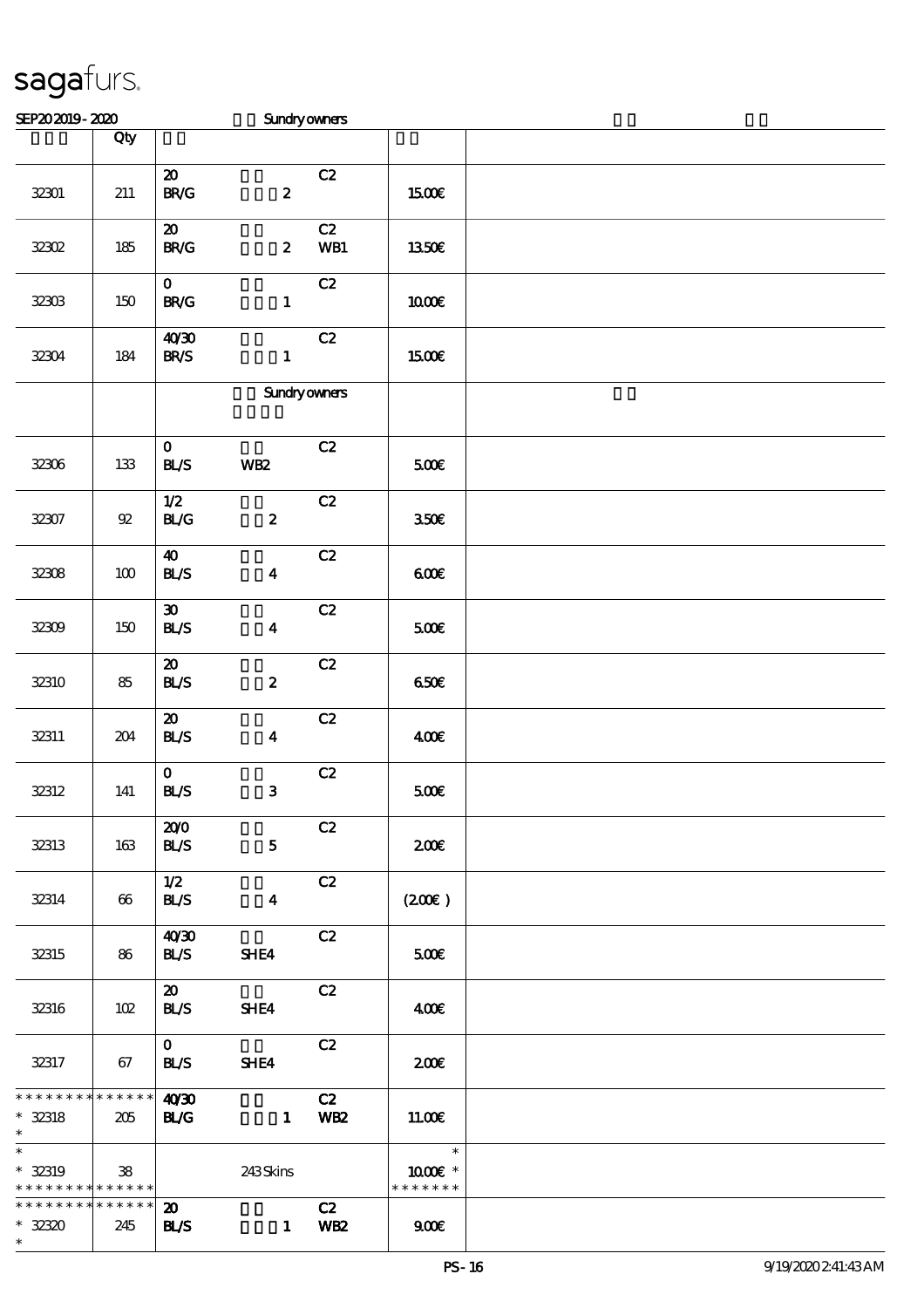| SEP202019-2020                                 |              |                             | Sundryowners     |                            |                          |  |
|------------------------------------------------|--------------|-----------------------------|------------------|----------------------------|--------------------------|--|
|                                                | Qty          |                             |                  |                            |                          |  |
| $\ast$                                         |              |                             |                  |                            | $\ast$                   |  |
|                                                |              | $\boldsymbol{\mathfrak{D}}$ |                  | C2                         |                          |  |
| $* 32321$                                      | 52           | <b>BL/S</b>                 | $\mathbf{1}$     | <b>WB2</b>                 | 850€ *<br>* * * * * * *  |  |
| * * * * * * * * * * * * * *<br>* * * * * * * * | * * * * * *  |                             |                  |                            |                          |  |
|                                                |              | 40                          |                  | C2                         |                          |  |
| $* 32322$<br>$\ast$                            | 205          | <b>BL/G</b>                 | $\mathbf{1}$     | $\overline{\mathbf{2}}$    | 1550€                    |  |
| $\overline{\phantom{0}}$                       |              |                             |                  |                            | $\ast$                   |  |
|                                                |              |                             |                  |                            |                          |  |
| $* 32323$<br>* * * * * * * * * * * * * *       | 85           |                             | 290Skins         |                            | 1500 £*<br>* * * * * * * |  |
|                                                |              | 40                          |                  | C2                         |                          |  |
| 32324                                          | 150          | <b>BL/G</b>                 | $\mathbf{1}$     | $\overline{\phantom{a}}$ 3 | 1050E                    |  |
|                                                |              |                             |                  |                            |                          |  |
| * * * * * * * *                                | * * * * * *  | $\boldsymbol{\mathfrak{D}}$ |                  | C2                         |                          |  |
| $* 3235$                                       | 205          | <b>BL/G</b>                 | $\mathbf{1}$     | $\overline{\mathbf{2}}$    | 1200E                    |  |
| $\ast$                                         |              |                             |                  |                            |                          |  |
| $\overline{\phantom{0}}$                       |              |                             |                  |                            | $\ast$                   |  |
| $* 3236$                                       | 180          |                             | $\boldsymbol{2}$ |                            | 1200E *                  |  |
| $\ast$                                         |              |                             |                  |                            | $\ast$                   |  |
| $\ast$                                         |              |                             |                  |                            | $\ast$                   |  |
| $* 32327$                                      | 85           |                             | 470Skins         |                            | 11.50€ *                 |  |
| * * * * * * * * <mark>* * * * * * *</mark>     |              |                             |                  |                            | * * * * * * *            |  |
| * * * * * * * *                                | * * * * * *  | 30 <sub>o</sub>             |                  | C2                         |                          |  |
| $* 3238$                                       | 205          | <b>BL/G</b>                 | $\mathbf{1}$     | $\overline{\phantom{a}}$ 3 | 900                      |  |
| $\ast$                                         |              |                             |                  |                            |                          |  |
| $\overline{\ast}$                              |              |                             |                  |                            | $\ast$                   |  |
| $* 3239$                                       | $50^{\circ}$ |                             | 255Skins         |                            | 850€ *                   |  |
| * * * * * * * *                                | * * * * * *  |                             |                  |                            | * * * * * * *            |  |
| * * * * * * * *                                | * * * * * *  | $\boldsymbol{\mathfrak{D}}$ |                  | C2                         |                          |  |
| $* 3230$                                       | 245          | <b>BL/G</b>                 | $\mathbf{1}$     | $\overline{\mathbf{2}}$    | 950E                     |  |
| $\ast$<br>$\ast$                               |              |                             |                  |                            |                          |  |
|                                                |              |                             |                  |                            | $\ast$                   |  |
| $* 32331$<br>* * * * * * * * * * * * * *       | 232          |                             | 477Skins         |                            | 950€ *<br>* * * * * * *  |  |
|                                                |              | $\boldsymbol{\mathfrak{D}}$ |                  | C2                         |                          |  |
| 32332                                          | 205          | BLG                         | $\mathbf{1}$     | $\mathbf{3}$               | 650E                     |  |
|                                                |              |                             |                  |                            |                          |  |
|                                                |              | $\mathbf{O}$                |                  | C2                         |                          |  |
| 32333                                          | 172          | <b>BL/G</b>                 |                  | $1 \t2$                    | 650E                     |  |
|                                                |              |                             |                  |                            |                          |  |
| **************                                 |              | 40'30                       |                  | C2                         |                          |  |
| $* 32334$                                      | 205          | <b>BL/G</b>                 | $\mathbf{1}$     | SHE <sub>2</sub>           | 1250E                    |  |
| $\ast$                                         |              |                             |                  |                            |                          |  |
| $\ast$                                         |              |                             |                  |                            | $\ast$                   |  |
| $* 32335$                                      | 82           |                             | 287 Skins        |                            | 1250E *                  |  |
| * * * * * * * * * * * * * * *                  |              |                             |                  |                            | * * * * * * *            |  |
| * * * * * * *                                  | * * * * * *  | $\boldsymbol{\mathfrak{D}}$ |                  | C2                         |                          |  |
| $* 32336$                                      | 245          | <b>BL/G</b>                 |                  | $1$ SHE2                   | 900                      |  |
| $\ast$                                         |              |                             |                  |                            |                          |  |
| $\ast$                                         |              |                             |                  |                            | $\overline{\phantom{a}}$ |  |
| $* 32337$                                      | 219          |                             | 464Skins         |                            | 850€ *                   |  |
| * * * * * * * * * * * * * *                    |              |                             |                  |                            | * * * * * * *            |  |
|                                                |              | $\mathbf{O}$                |                  | C2                         |                          |  |
| 3238                                           | 131          | <b>BL/G</b>                 |                  | $1$ SHE2                   | 600                      |  |
|                                                |              |                             |                  |                            |                          |  |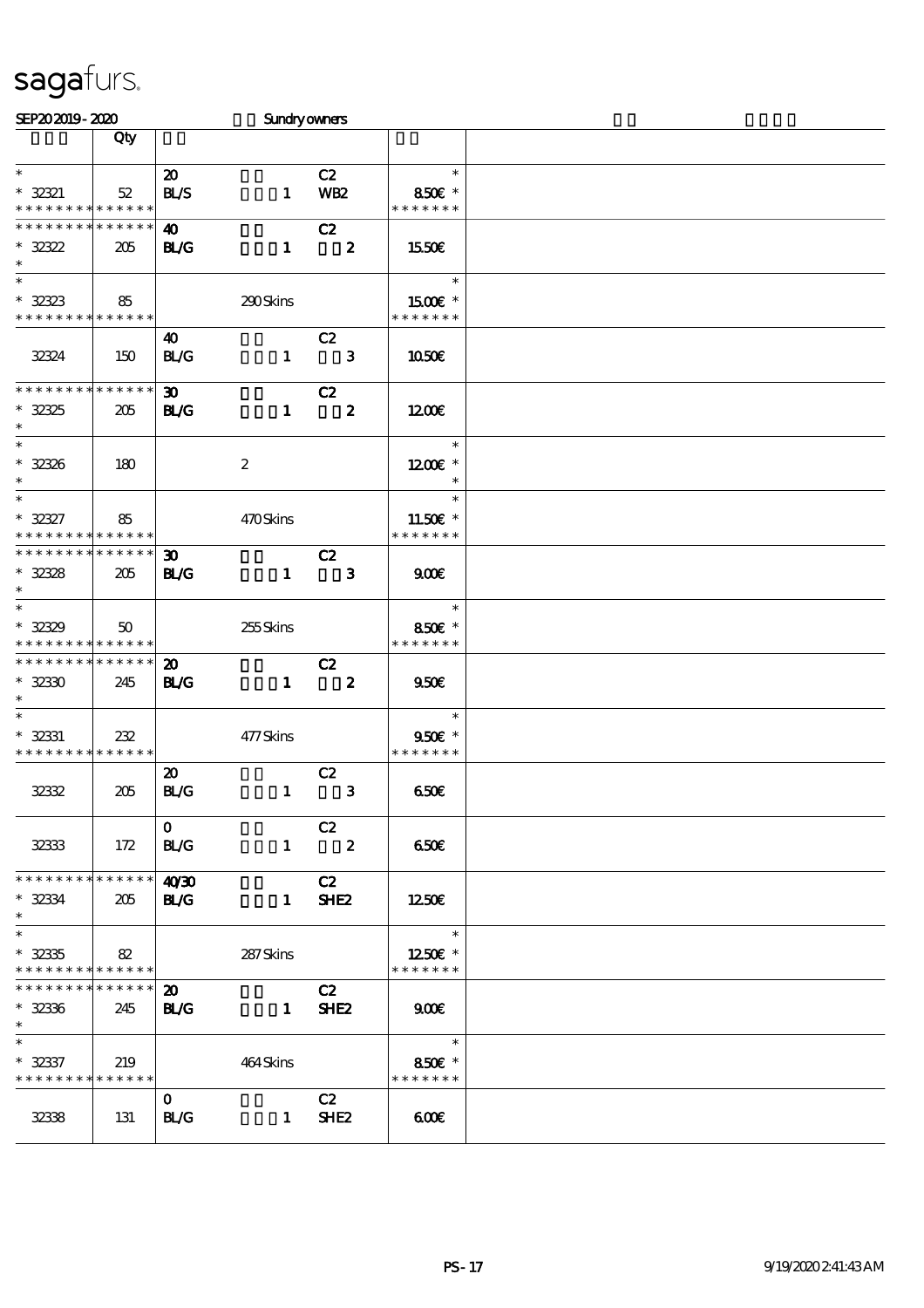| SEP202019-2020 |     |                    | <b>Sundryowners</b>    |       |  |  |  |  |  |  |
|----------------|-----|--------------------|------------------------|-------|--|--|--|--|--|--|
|                | Qty |                    |                        |       |  |  |  |  |  |  |
| 32641          | 257 | 200<br>$S/\!\!\!M$ | C2                     | 550E  |  |  |  |  |  |  |
| 32642          | 183 | 200                | C2<br>$\boldsymbol{2}$ | 400   |  |  |  |  |  |  |
| 32643          | 80  | 200                | C2<br>$\boldsymbol{4}$ | 200   |  |  |  |  |  |  |
| 32644          | 86  | 200                | C2<br>${\bf 5}$        | (200) |  |  |  |  |  |  |
| 32645          | 80  | 200                | C2<br>$\bf{6}$         | (200) |  |  |  |  |  |  |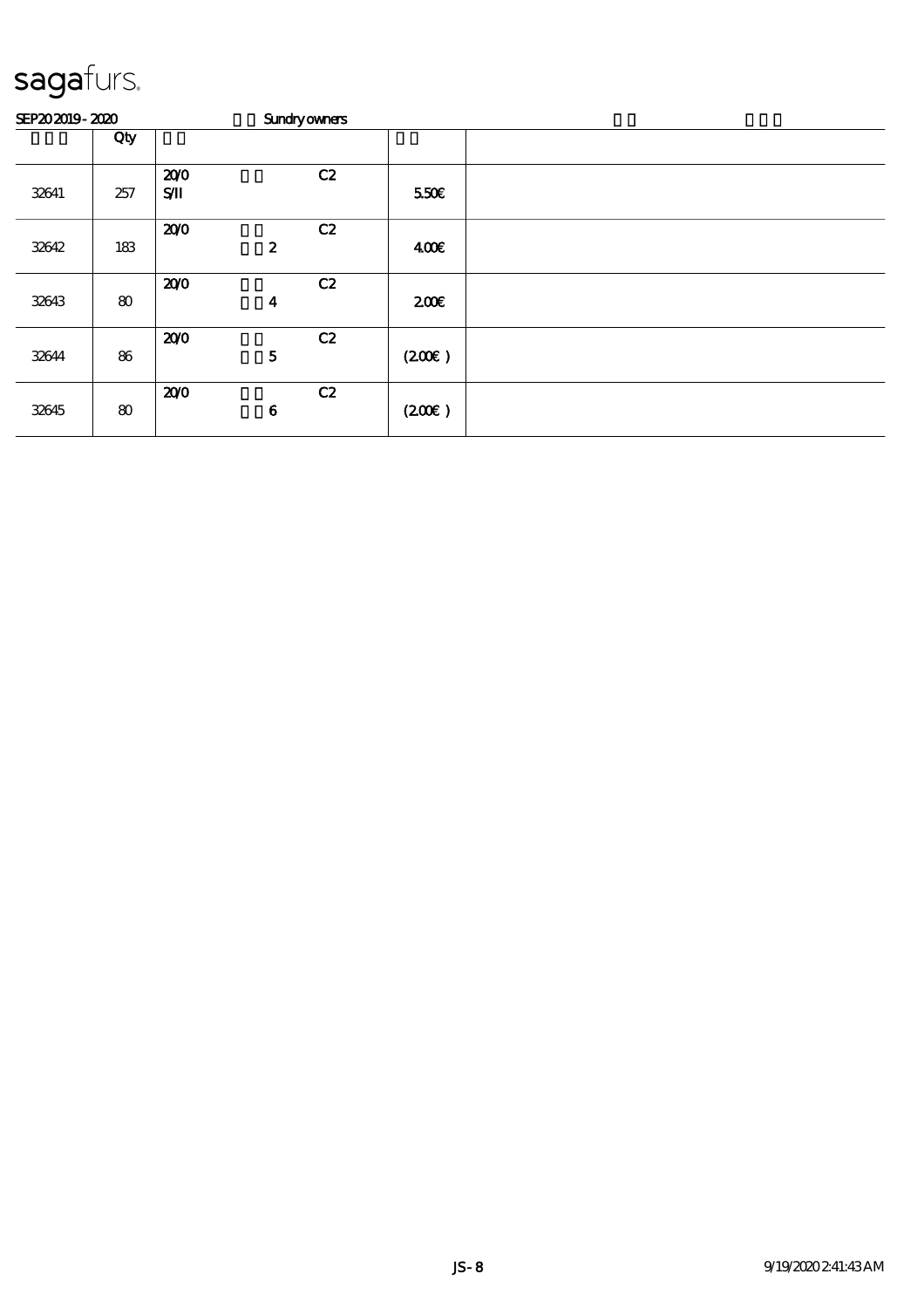| SEP202019-2020 |     |                                             | Unicom                              |       |         | Female |  |  |  |
|----------------|-----|---------------------------------------------|-------------------------------------|-------|---------|--------|--|--|--|
|                | Qty |                                             |                                     |       |         |        |  |  |  |
| 42001          | 121 | $\boldsymbol{\mathfrak{D}}$<br><b>GOLD</b>  | $X$ $C1/C2$<br>$\blacksquare$       |       | æœ      |        |  |  |  |
| 42002          | 112 | $\boldsymbol{\mathsf{20}}$<br><b>GOLD</b>   | $X$ / $ZX$<br>$\blacksquare$        | C3    | 1800E   |        |  |  |  |
| 42003          | 186 | $\boldsymbol{\mathfrak{D}}$<br>$\rm GOID$   | $X \, X$<br>$\overline{\mathbf{1}}$ | C1/C2 | 2000E   |        |  |  |  |
| 42004          | 187 | $\boldsymbol{\mathsf{20}}$<br>$S\!L\!V\!R$  | $\mathbf{X}$<br>$\mathbf{1}$        | C1/C2 | 1900E   |        |  |  |  |
| 42005          | 160 | $\boldsymbol{\mathfrak{D}}$<br><b>SLVR</b>  | 2X / 3X<br>$\mathbf{1}$             | C1/C2 | 1950€   |        |  |  |  |
| 42006          | 122 | $\boldsymbol{\mathfrak{D}}$<br><b>SLVR</b>  | $\mathbf{1}$                        | C3    | 1650€   |        |  |  |  |
| 42007          | 339 | $\boldsymbol{\mathfrak{D}}$<br><b>VSLA</b>  | $\mathbf{1}$                        | C2    | (17.00) |        |  |  |  |
| 42008          | 121 | 20 X<br><b>GOLD</b>                         | $\boldsymbol{2}$                    | C1/C2 | 21.00E  |        |  |  |  |
| 42009          | 204 | $\boldsymbol{\omega}$<br><b>GOLD</b>        | 2X / 3X<br>$\boldsymbol{2}$         | C1/C2 | 21.00E  |        |  |  |  |
| 42010          | 140 | $\boldsymbol{\mathfrak{D}}$<br>$S\!L\!V\!R$ | $\mathbf X$<br>$\boldsymbol{z}$     | C1/C2 | ææ      |        |  |  |  |
| 42011          | 143 | $\boldsymbol{\mathfrak{D}}$<br><b>SLVR</b>  | 2X / 3X<br>$\boldsymbol{2}$         | C1/C2 | 21.00E  |        |  |  |  |
| 42012          | 267 | $\boldsymbol{\mathfrak{D}}$<br><b>VSLA</b>  | $\boldsymbol{z}$                    | C2    | 1850E   |        |  |  |  |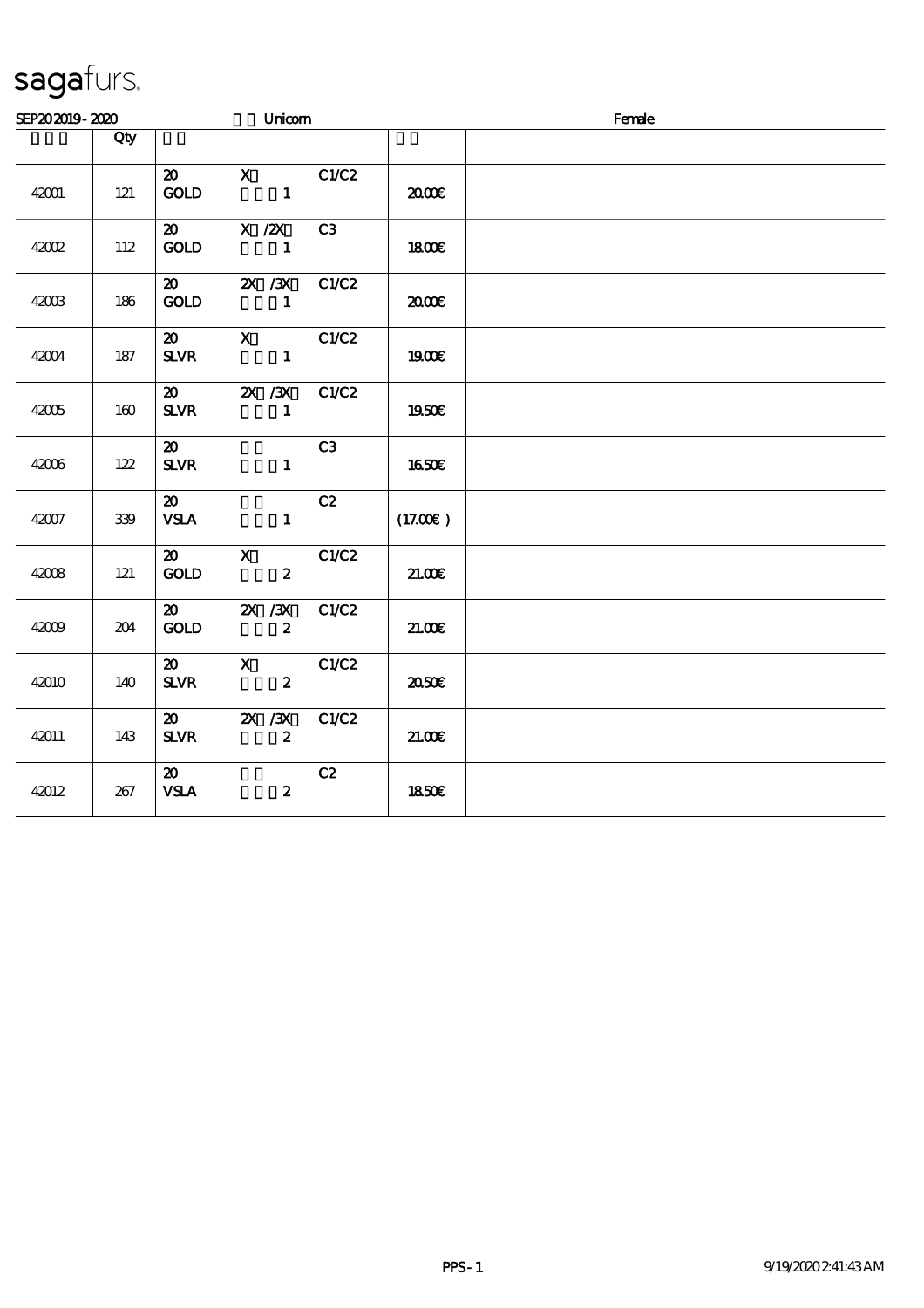| SEP202019-2020                                       |      |                                        |                                                   | Unicom                                                                                                                                                                                                                                                                                                                          |       |                          | Female |
|------------------------------------------------------|------|----------------------------------------|---------------------------------------------------|---------------------------------------------------------------------------------------------------------------------------------------------------------------------------------------------------------------------------------------------------------------------------------------------------------------------------------|-------|--------------------------|--------|
|                                                      | Qty  |                                        |                                                   |                                                                                                                                                                                                                                                                                                                                 |       |                          |        |
| 42021                                                | 100  | 200<br><b>GOLD</b>                     |                                                   | $\mathbf{1}$                                                                                                                                                                                                                                                                                                                    | C1/C2 | 1800E                    |        |
| 42022                                                | 248  | $\mathbf{O}$<br><b>GOLD</b>            | $\mathbf{X}$                                      | $\mathbf{1}$                                                                                                                                                                                                                                                                                                                    | C1/C2 | 1850E                    |        |
| 42023                                                | 283  | $\mathbf{O}$<br>GOLD                   | $\mathbf{x}$                                      | $\mathbf{1}$                                                                                                                                                                                                                                                                                                                    | C1/C2 | 1850E                    |        |
| 42024                                                | 121  | $\mathbf{O}$<br><b>GOLD</b>            | $\mathbf X$                                       | $\mathbf{1}$                                                                                                                                                                                                                                                                                                                    | C3    | <b>1600€</b>             |        |
| 42025                                                | 214  | $\mathbf{O}$<br><b>GOLD</b>            | $\mathbf{x}$                                      | $\mathbf{1}$                                                                                                                                                                                                                                                                                                                    | C3    | 1600                     |        |
| 42026                                                | 288  | $\mathbf{O}$<br><b>GOLD</b>            | $\boldsymbol{\mathsf{Z}}$                         | $\mathbf{1}$                                                                                                                                                                                                                                                                                                                    | C1/C2 | <b>1850€</b>             |        |
| 42027                                                | 188  | $\mathbf{O}$<br>GOLD                   | $\boldsymbol{\mathsf{Z}}$                         | $\mathbf{1}$                                                                                                                                                                                                                                                                                                                    | C3    | <b>1650€</b>             |        |
| 42028                                                | 326  | $\mathbf{O}$<br><b>GOLD</b>            |                                                   | 2X / 3X<br>$\mathbf{1}$                                                                                                                                                                                                                                                                                                         | C1/C2 | 1800E                    |        |
| 42029                                                | 86   | $\mathbf{O}$<br>GOLD                   | $\mathbf{x}$                                      | $\mathbf{1}$                                                                                                                                                                                                                                                                                                                    | C1/C2 | 1800E                    |        |
| 42030                                                | 109  | $\mathbf{O}$<br>GOLD                   |                                                   | $X \, X$<br>$\blacksquare$                                                                                                                                                                                                                                                                                                      | C3    | 1500€                    |        |
| 42031                                                | $98$ | 200<br><b>SLVR</b>                     |                                                   | $\mathbf{1}$                                                                                                                                                                                                                                                                                                                    | C1/C2 | (17.00)                  |        |
| 42032                                                | 108  | $\mathbf{O}$<br><b>SLVR</b>            |                                                   | $\mathbf{1}$                                                                                                                                                                                                                                                                                                                    | C1/C2 | <b>1600€</b>             |        |
| 42033                                                | 97   | $\mathbf{O}$<br><b>SLVR</b>            | $\mathbf{X}$                                      | $\blacksquare$                                                                                                                                                                                                                                                                                                                  | C1    | (17.00)                  |        |
| 42034                                                | 180  | $\mathbf{O}$<br><b>SLVR</b>            | $\mathbf{X}$                                      |                                                                                                                                                                                                                                                                                                                                 | C1    | 17.00E                   |        |
| 42035                                                | 218  | $\mathbf{0}$<br><b>SLVR</b>            | $\mathbf X$<br>$\sim$ $\sim$ $\sim$ $\sim$ $\sim$ |                                                                                                                                                                                                                                                                                                                                 | C2    | 17.00E                   |        |
| * * * * * * * * * * * * * * *<br>$* 42036$<br>$*$    | 445  | $\overline{\mathbf{0}}$<br><b>SLVR</b> |                                                   | $\mathbf x$ and $\mathbf x$ and $\mathbf x$ and $\mathbf x$ and $\mathbf x$ and $\mathbf x$ and $\mathbf x$ and $\mathbf x$ and $\mathbf x$ and $\mathbf x$ and $\mathbf x$ and $\mathbf x$ and $\mathbf x$ and $\mathbf x$ and $\mathbf x$ and $\mathbf x$ and $\mathbf x$ and $\mathbf x$ and $\mathbf x$ and $\mathbf x$ and | C2    | 1600                     |        |
| $\ast$<br>$* 42037$<br>* * * * * * * * * * * * * * * | 251  |                                        |                                                   | 696Skins                                                                                                                                                                                                                                                                                                                        |       | 1600E *<br>* * * * * * * |        |
| 42038                                                | 430  | $0 \quad X \quad C3$<br><b>SLVR</b>    | $\mathbf{1}$                                      |                                                                                                                                                                                                                                                                                                                                 |       | 1600                     |        |
| 42039                                                | 120  | $\mathbf 0$<br>SLVR 1                  |                                                   | $\mathbf{z}$                                                                                                                                                                                                                                                                                                                    | C1    | 17.50€                   |        |
| 42040                                                | 317  | $0 \t 2X$<br>SLVR 1                    |                                                   |                                                                                                                                                                                                                                                                                                                                 | C3    | 1550€                    |        |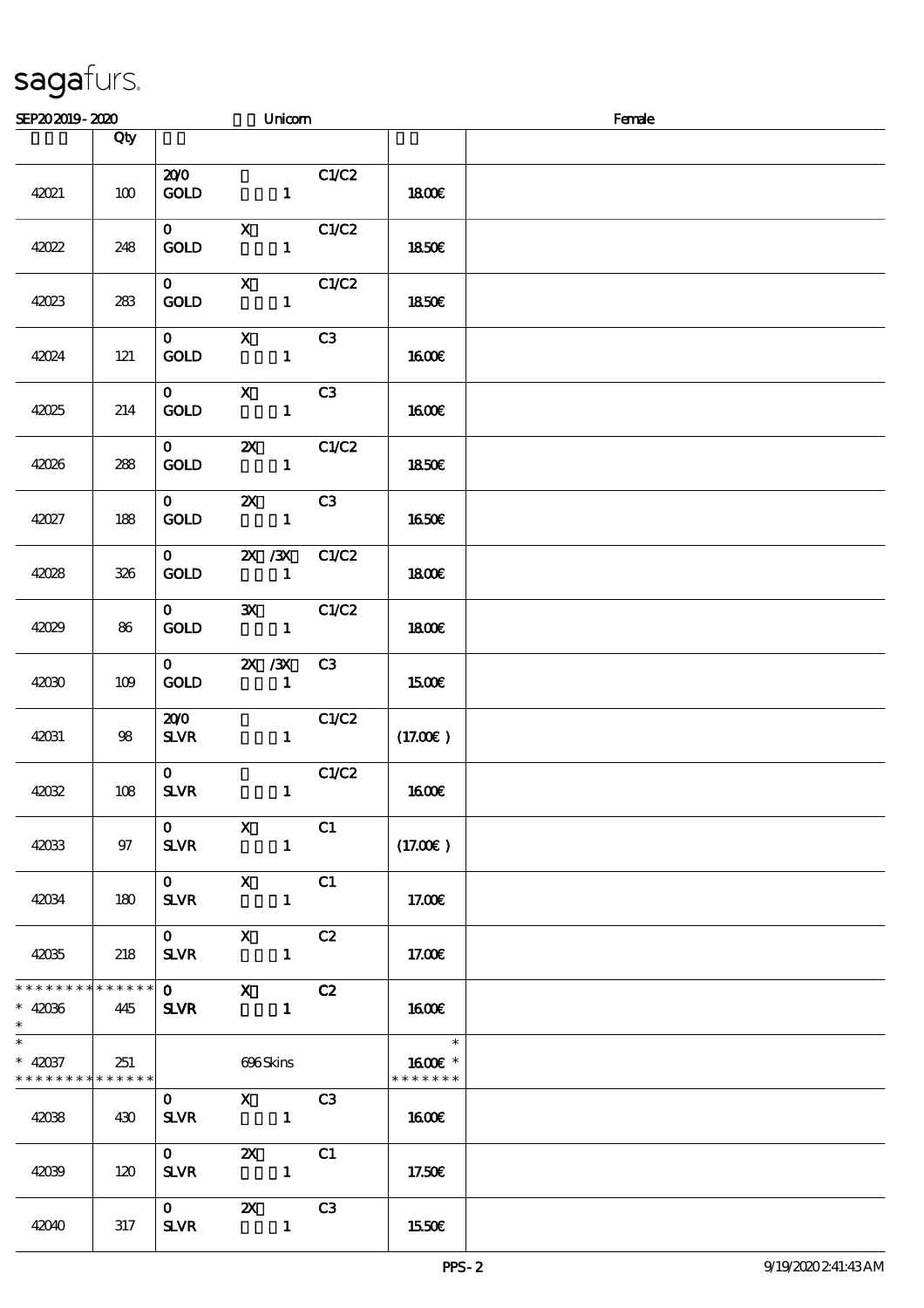| SEP202019-2020 |         |                                    | Unicom                                        |       |              | Female |  |  |  |
|----------------|---------|------------------------------------|-----------------------------------------------|-------|--------------|--------|--|--|--|
|                | Qty     |                                    |                                               |       |              |        |  |  |  |
| 42041          | 176     | $\mathbf{O}$<br>$S\!L\!V\!R$       | $2X \, /3X$<br>$\mathbf{1}$                   | C1/C2 | 1650€        |        |  |  |  |
| 42042          | $107$   | $\mathbf{O}$<br>$S\!L\!V\!R$       | $\mathbf{x}$<br>$\mathbf{1}$                  | C1/C2 | 17.50€       |        |  |  |  |
| 42043          | $185\,$ | $\mathbf{0}$<br><b>SLVR</b>        | $\mathbf{1}$                                  | C3    | 1450€        |        |  |  |  |
| 42044          | $90\,$  | $\mathbf{0}$<br><b>VSLA</b>        | $\mathbf{1}$                                  | C2    | 1500€        |        |  |  |  |
| 42045          | 438     | $\mathbf{O}$<br><b>VSLA</b>        | $\mathbf{1}$                                  | C2    | 1550€        |        |  |  |  |
| 42046          | 159     | $\mathbf{O}$<br>$\mathop{\rm GOD}$ | $\boldsymbol{X}$<br>$\boldsymbol{z}$          | C1/C2 | 17.00€       |        |  |  |  |
| 42047          | 109     | $\mathbf{O}$<br>$\mathbf{GOLD}$    | $\boldsymbol{\mathsf{Z}}$<br>$\boldsymbol{z}$ | C1/C2 | 1900E        |        |  |  |  |
| 42048          | 94      | $\mathbf{O}$<br>GOLD               | $\mathbf{x}$<br>$\boldsymbol{z}$              | C1/C2 | <b>1850€</b> |        |  |  |  |
| 42049          | 186     | 200<br><b>GOLD</b>                 | $\boldsymbol{z}$                              | C3    | $1600E$      |        |  |  |  |
| 42050          | 174     | $\mathbf{0}$<br>$S\!L\!V\!R$       | $\boldsymbol{X}$<br>$\boldsymbol{z}$          | C1/C2 | 17.00€       |        |  |  |  |
| 42051          | 95      | $\mathbf{O}$<br>$S\!L\!V\!R$       | $X \, X$<br>$\boldsymbol{z}$                  | C1/C2 | 17.00E       |        |  |  |  |
| 42052          | 178     | 200<br>${\bf S\!L}\!{\bf V\!R}$    | $\boldsymbol{z}$                              | C3    | <b>1600€</b> |        |  |  |  |
| 42053          | 230     | $\mathbf{O}$<br><b>VSLA</b>        | $\boldsymbol{z}$                              | C2    | 1600E        |        |  |  |  |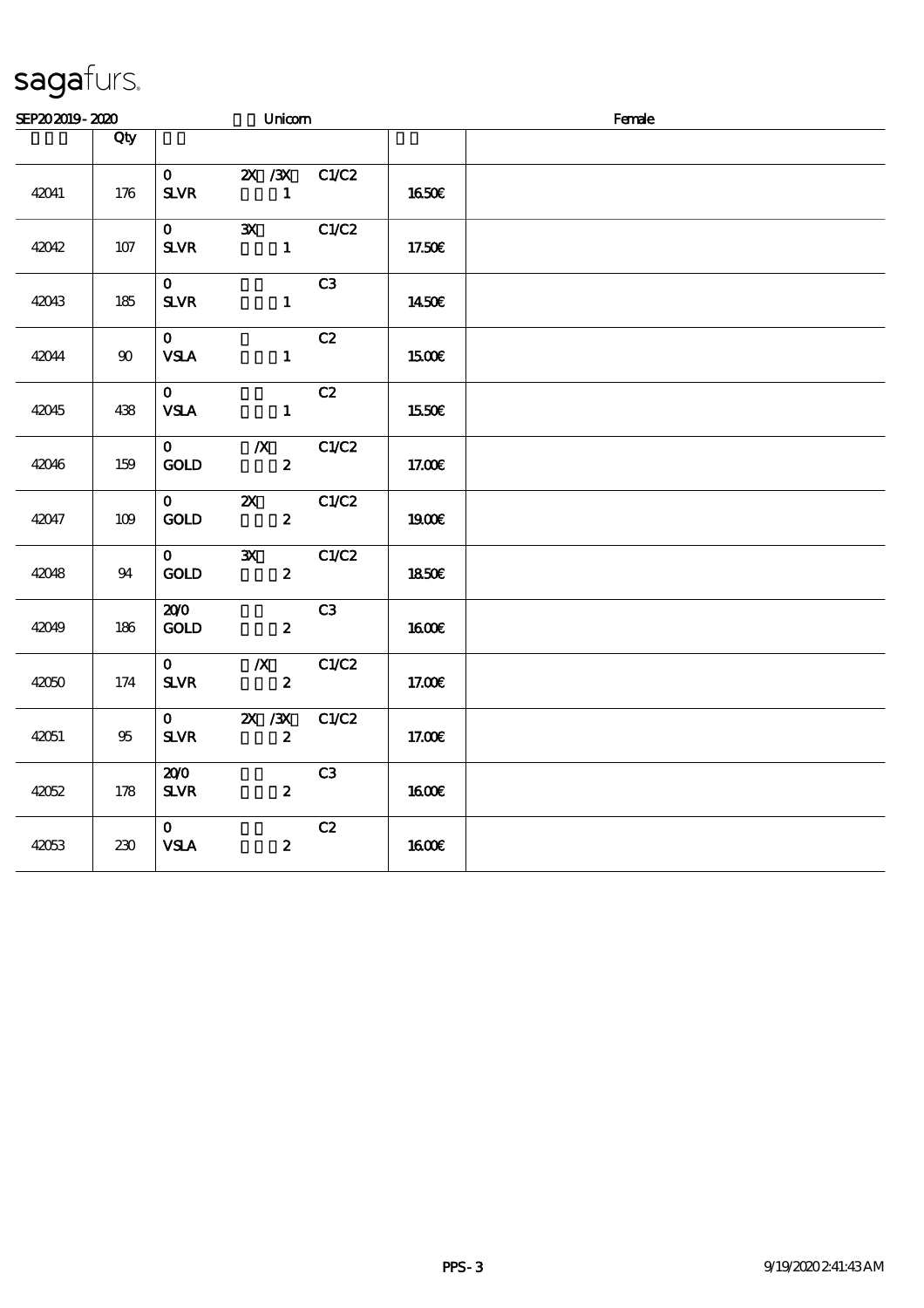| SEP202019-2020 |     |                                       | Unicom                                                                                                                                                                                                                                                                                                                                                                                                                                                                                                     |                | Female              |  |  |  |
|----------------|-----|---------------------------------------|------------------------------------------------------------------------------------------------------------------------------------------------------------------------------------------------------------------------------------------------------------------------------------------------------------------------------------------------------------------------------------------------------------------------------------------------------------------------------------------------------------|----------------|---------------------|--|--|--|
|                | Qty |                                       |                                                                                                                                                                                                                                                                                                                                                                                                                                                                                                            |                |                     |  |  |  |
| 42061          | 394 | $\mathbf{1}$<br><b>GOLD</b>           | $\boldsymbol{X}$<br>$\mathbf{1}$                                                                                                                                                                                                                                                                                                                                                                                                                                                                           | C1/C2          | $(1400\varepsilon)$ |  |  |  |
| 42062          | 126 | $1 \quad \blacksquare$<br><b>GOLD</b> | $\boldsymbol{X}$<br>$\mathbf{1}$                                                                                                                                                                                                                                                                                                                                                                                                                                                                           | C3             | (1250E)             |  |  |  |
| 42063          | 174 | $1 \qquad \qquad$<br>GOLD             | $\mathbf{X}$<br>$\mathbf{1}$                                                                                                                                                                                                                                                                                                                                                                                                                                                                               | C1/C2          | 1550€               |  |  |  |
| 42064          | 152 | $\mathbf{1}$<br>GOLD                  | $\mathbf{x}$<br>$\mathbf{1}$                                                                                                                                                                                                                                                                                                                                                                                                                                                                               | C3             | 1250€               |  |  |  |
| 42065          | 234 | $1 -$<br><b>GOLD</b>                  | $\boldsymbol{\mathsf{Z}}$<br>$\mathbf{1}$                                                                                                                                                                                                                                                                                                                                                                                                                                                                  | C1/C2          | 1600E               |  |  |  |
| 42066          | 116 | $\mathbf{1}$<br><b>GOLD</b>           | $\boldsymbol{\alpha}$<br>$\mathbf{1}$                                                                                                                                                                                                                                                                                                                                                                                                                                                                      | C3             | 1250                |  |  |  |
| 42067          | 292 | $\mathbf{1}$<br><b>GOLD</b>           | 2X / 3X<br>$\mathbf{1}$                                                                                                                                                                                                                                                                                                                                                                                                                                                                                    | C1/C2          | 1400E               |  |  |  |
| 42068          | 117 | $1 \quad \blacksquare$<br><b>GOLD</b> | 2X / 3X<br>$\mathbf{1}$                                                                                                                                                                                                                                                                                                                                                                                                                                                                                    | C3             | 1250E               |  |  |  |
| 42069          | 153 | $\mathbf{1}$<br><b>SLVR</b>           | $\mathbf{1}$                                                                                                                                                                                                                                                                                                                                                                                                                                                                                               | C1/C2          | (1350E)             |  |  |  |
| 42070          | 119 | $\mathbf{1}$<br>$S\!L\!V\!R$          | $\mathbf{x}$<br>$\mathbf{1}$                                                                                                                                                                                                                                                                                                                                                                                                                                                                               | C1             | 1500E               |  |  |  |
| 42071          | 143 | $\mathbf{1}$<br>$S\!L\!V\!R$          | $\mathbf{x}$<br>$\mathbf{1}$                                                                                                                                                                                                                                                                                                                                                                                                                                                                               | C1             | 1500€               |  |  |  |
| 42072          | 421 | $\mathbf{1}$<br>$S\!L\!V\!R$          | $\mathbf{x}$<br>$\mathbf{1}$                                                                                                                                                                                                                                                                                                                                                                                                                                                                               | C2             | 1450€               |  |  |  |
| 42073          | 512 | $\mathbf{1}$<br><b>SLVR</b>           | $\mathbf{X}$<br>$\blacksquare$                                                                                                                                                                                                                                                                                                                                                                                                                                                                             | C2             | 1500                |  |  |  |
| 42074          | 310 | $1 \quad \blacksquare$<br><b>SLVR</b> | $\mathbf{X}$<br>C3<br>$\mathbf{1}$                                                                                                                                                                                                                                                                                                                                                                                                                                                                         |                | 1200                |  |  |  |
| 42075          | 494 | $1 \quad \blacksquare$<br><b>SLVR</b> | $\mathbf{X}$                                                                                                                                                                                                                                                                                                                                                                                                                                                                                               | C1/C2          | 1500                |  |  |  |
| 42076          | 210 | $1 -$<br><b>SLVR</b>                  | $\mathbf{X}$<br>$\overline{\phantom{a}}$ $\overline{\phantom{a}}$ $\overline{\phantom{a}}$ $\overline{\phantom{a}}$ $\overline{\phantom{a}}$ $\overline{\phantom{a}}$ $\overline{\phantom{a}}$ $\overline{\phantom{a}}$ $\overline{\phantom{a}}$ $\overline{\phantom{a}}$ $\overline{\phantom{a}}$ $\overline{\phantom{a}}$ $\overline{\phantom{a}}$ $\overline{\phantom{a}}$ $\overline{\phantom{a}}$ $\overline{\phantom{a}}$ $\overline{\phantom{a}}$ $\overline{\phantom{a}}$ $\overline{\$            | C3             | 1250                |  |  |  |
| 42077          | 291 | <b>SLVR</b>                           | 1 $\frac{2X}{3X}$ C1/C2<br>$\overline{\phantom{a}}$ $\overline{\phantom{a}}$ $\overline{\phantom{a}}$ $\overline{\phantom{a}}$ $\overline{\phantom{a}}$ $\overline{\phantom{a}}$ $\overline{\phantom{a}}$ $\overline{\phantom{a}}$ $\overline{\phantom{a}}$ $\overline{\phantom{a}}$ $\overline{\phantom{a}}$ $\overline{\phantom{a}}$ $\overline{\phantom{a}}$ $\overline{\phantom{a}}$ $\overline{\phantom{a}}$ $\overline{\phantom{a}}$ $\overline{\phantom{a}}$ $\overline{\phantom{a}}$ $\overline{\$ |                | 1450€               |  |  |  |
| 42078          | 242 | $1 \quad$<br><b>SLVR</b>              | $\mathbf{1}$                                                                                                                                                                                                                                                                                                                                                                                                                                                                                               | C <sub>3</sub> | 11.50E              |  |  |  |
| 42079          | 97  | $1 -$<br><b>VSLA</b>                  | $\mathbf{1}$                                                                                                                                                                                                                                                                                                                                                                                                                                                                                               | C2             | (1250E)             |  |  |  |
| 42080          | 413 | 1<br><b>VSLA</b>                      | $\mathbf{1}$                                                                                                                                                                                                                                                                                                                                                                                                                                                                                               | C2             | $(1250\varepsilon)$ |  |  |  |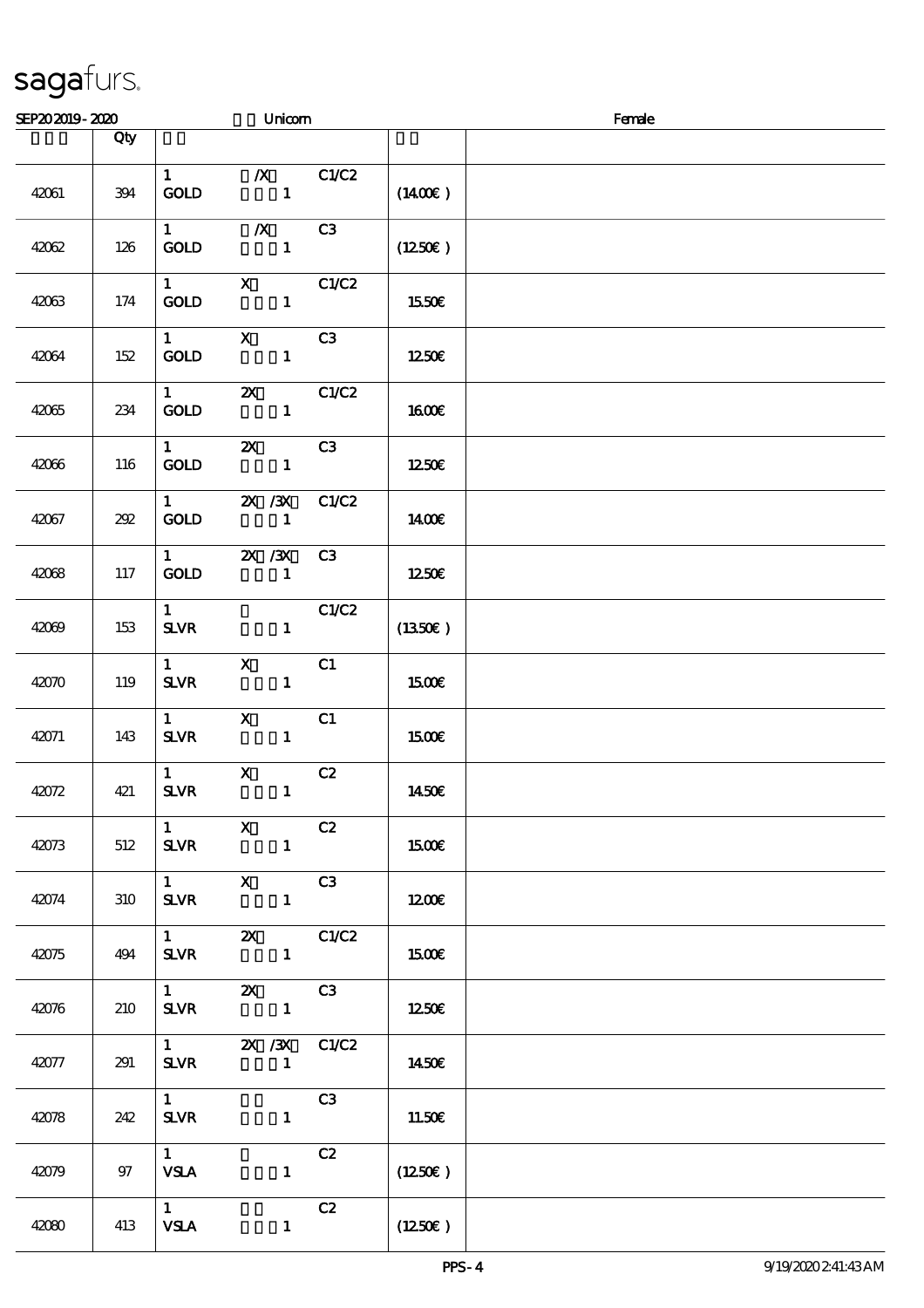| SEP202019-2020 |       |                                          |                           | Unicom           |                    |              | Female |
|----------------|-------|------------------------------------------|---------------------------|------------------|--------------------|--------------|--------|
|                | Qty   |                                          |                           |                  |                    |              |        |
| 42081          | 280   | 1<br>GOLD                                |                           | $\boldsymbol{2}$ | $\chi$ C1/C2       | 1400E        |        |
| 42082          | 113   | $1 \quad \blacksquare$<br><b>GOLD</b>    | $\boldsymbol{\mathrm{X}}$ | $\boldsymbol{z}$ | C1                 | <b>1600€</b> |        |
| 42083          | 180   | $1 \quad \blacksquare$<br>GOLD           | $\mathbf{X}$              | $\boldsymbol{z}$ | C3                 | 1400€        |        |
| 42084          | 113   | $1 -$<br>GOLD                            | $\boldsymbol{\mathsf{z}}$ | $\boldsymbol{z}$ | C1                 | <b>1600€</b> |        |
| 42085          | 188   | $1 -$<br>GOLD                            | $\boldsymbol{\mathsf{z}}$ | $\boldsymbol{z}$ | C1/C2              | 1600€        |        |
| 42086          | 169   | $\mathbf{1}$<br><b>GOLD</b>              | $\boldsymbol{\mathsf{X}}$ | $\boldsymbol{z}$ | C3                 | 1500E        |        |
| 42087          | 198   | $\mathbf{1}$<br>GOLD                     | $\mathbf{x}$              | $\boldsymbol{z}$ | C1/C2              | <b>1600€</b> |        |
| 42088          | $171$ | $\mathbf{1}$<br>$\rm GOID$               |                           | $\boldsymbol{z}$ | C3                 | 1250€        |        |
| 42089          | 104   | $\mathbf{1}$<br>$S\!L\!V\!R$             |                           | $\boldsymbol{z}$ | C1/C2              | <b>1300€</b> |        |
| 42090          | 118   | $\mathbf{1}$<br><b>SLVR</b>              |                           | $\boldsymbol{z}$ | C1/C2              | <b>1300€</b> |        |
| 42091          | 331   | $1 -$<br>SLVR                            | $\boldsymbol{\mathsf{X}}$ | $\boldsymbol{z}$ | C1/C2              | 1550€        |        |
| 42092          | 181   | $\mathbf{1}$<br>${\bf S\!L}\!{\bf V\!R}$ | $\boldsymbol{\mathsf{z}}$ | $\pmb{2}$        | C1                 | 1550E        |        |
| 42003          | 234   | $\mathbf{1}$<br><b>SLVR</b>              | $\boldsymbol{\mathsf{Z}}$ | $\boldsymbol{z}$ | C1/C2              | 1550€        |        |
| 42094          | $98$  | $\mathbf{1}$<br>$S\!L\!V\!R$             | $\mathbf{x}$              | $\boldsymbol{z}$ | C1/C2              | 1550€        |        |
| 42095          | 170   | $\mathbf{1}$<br>$S\!L\!V\!R$             |                           | $\boldsymbol{z}$ | C3                 | 1200         |        |
| 42096          | 369   | $\mathbf{1}$<br><b>VSLA</b>              |                           | $\boldsymbol{z}$ | C2                 | 1250E        |        |
|                |       |                                          |                           |                  | <b>ReesFurFarm</b> |              | Female |
| 42098          | 111   | $\mathbf{1}$<br>GOLD                     | $X \, X$                  | $\boldsymbol{z}$ | C1/C2              | 1300E        |        |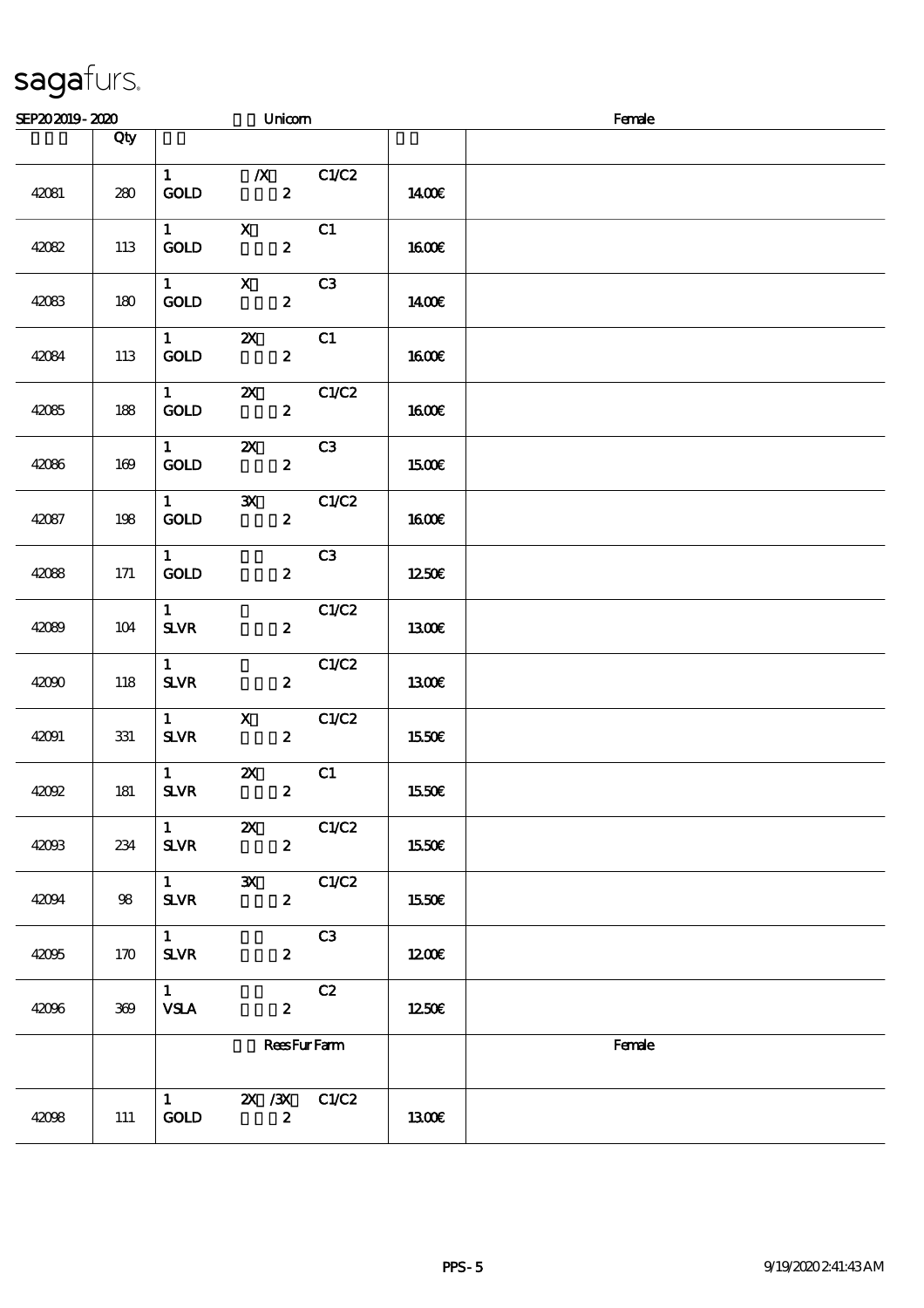| SEP202019-2020 |       |                                         | Unicom                                        |       |                     | Female |  |  |  |  |
|----------------|-------|-----------------------------------------|-----------------------------------------------|-------|---------------------|--------|--|--|--|--|
|                | Qty   |                                         |                                               |       |                     |        |  |  |  |  |
| 42101          | 211   | $\mathbf{z}$<br><b>GOLD</b>             | $\boldsymbol{X}$<br>$\mathbf{1}$              | C1/C2 | $(1200\varepsilon)$ |        |  |  |  |  |
| 42102          | 115   | $\mathbf{2}$<br><b>GOLD</b>             | <b>2X / 3X</b><br>$\mathbf{1}$                | C1/C2 | 11.50€              |        |  |  |  |  |
| 42103          | $10B$ | $\mathbf{2}$<br><b>GOLD</b>             | $\mathbf{1}$                                  | C3    | (1050)              |        |  |  |  |  |
| 42104          | 196   | $\mathbf{2}$<br><b>SLVR</b>             | $\boldsymbol{X}$<br>$\mathbf{1}$              | C1/C2 | (11.00)             |        |  |  |  |  |
| 42105          | 99    | $\mathbf{z}$<br><b>SLVR</b>             | <b>2X / 3X</b><br>$\mathbf{1}$                | C1/C2 | (11.00)             |        |  |  |  |  |
| 42106          | 144   | $2^{\circ}$<br>$S\!L\!V\!R$             | $\mathbf{1}$                                  | C3    | 950E                |        |  |  |  |  |
| 42107          | 235   | $\mathbf{z}$<br><b>VSLA</b>             | $\mathbf{1}$                                  | C2    | 950E                |        |  |  |  |  |
| 42108          | 265   | $\mathbf{z}$<br><b>GOLD</b>             | $\mathbf{X}$<br>$\boldsymbol{z}$              | C1/C2 | (1250E)             |        |  |  |  |  |
| 42109          | 261   | $\mathbf{2}$<br>GOLD                    | $2X$ $/3X$<br>$\boldsymbol{z}$                | C1/C2 | (1250E)             |        |  |  |  |  |
| 42110          | 116   | $\mathbf{z}$<br>$\mathop{\rm GOD}$      | $\boldsymbol{z}$                              | C3    | (1050)              |        |  |  |  |  |
| 42111          | 213   | 2 <sup>7</sup><br>$S\!L\!V\!R$          | $\boldsymbol{X}$<br>$\boldsymbol{2}$          | C1/C2 | 1050€               |        |  |  |  |  |
| 42112          | 113   | $2^{\circ}$<br>${\bf S\!L}\!{\bf V\!R}$ | $\boldsymbol{\mathsf{z}}$<br>$\boldsymbol{z}$ | C1/C2 | 1250E               |        |  |  |  |  |
| 42113          | 379   | $\boldsymbol{z}$<br><b>VSLA</b>         | $\boldsymbol{2}$                              | C2    | <b>1050€</b>        |        |  |  |  |  |
|                |       |                                         | <b>ReesFurFarm</b>                            |       |                     | Female |  |  |  |  |
| 42115          | $68$  | $\boldsymbol{z}$<br>GOD                 | $X \, X$<br>$\boldsymbol{z}$                  | C1/C2 | (1250E)             |        |  |  |  |  |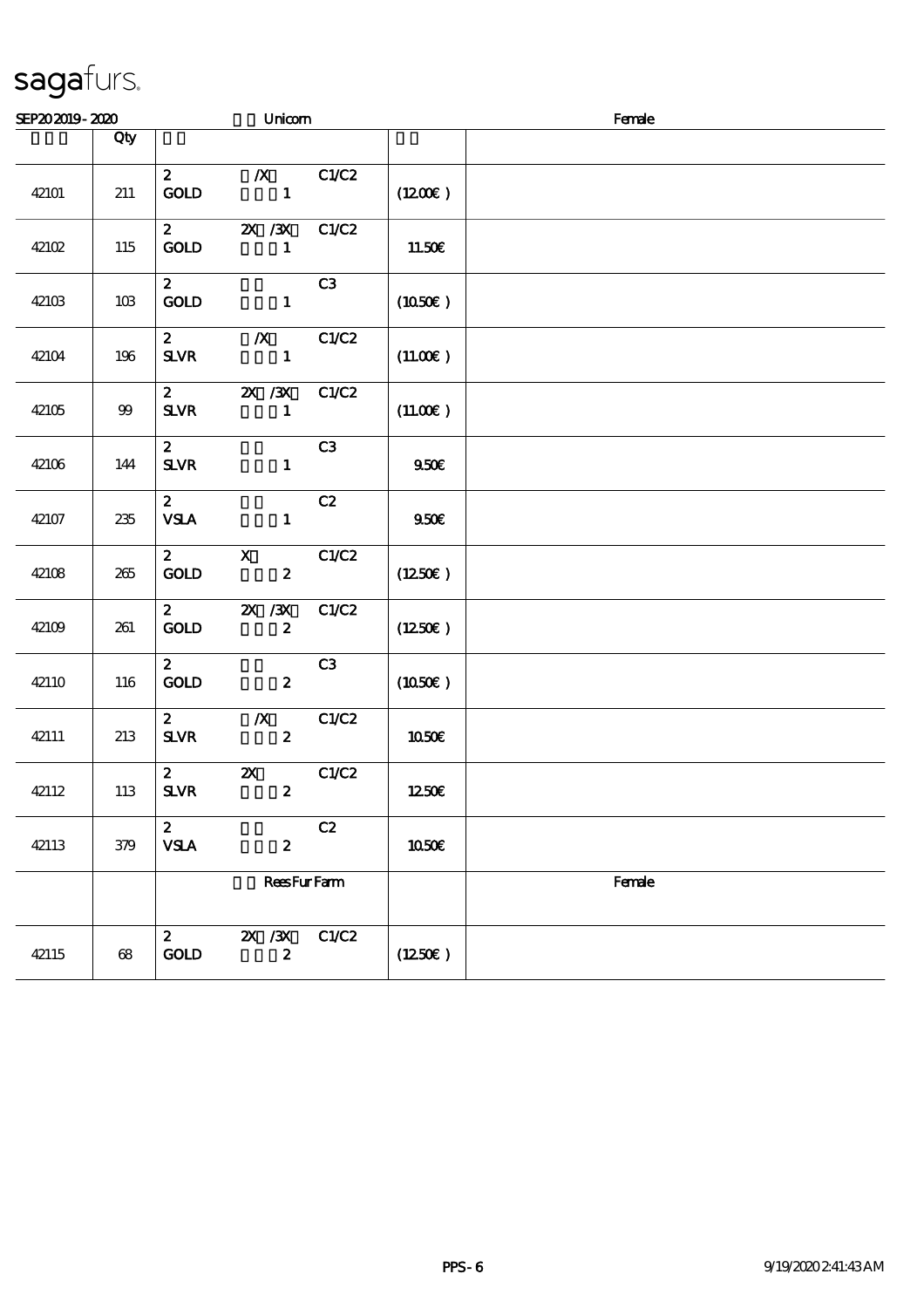#### SEP202019-2020

|        | Qty               |             |                  |       |         |  |
|--------|-------------------|-------------|------------------|-------|---------|--|
|        | Cert%             |             |                  |       |         |  |
|        |                   | 50          | X                | C2    |         |  |
| 383001 | 122               | ${\bf s}$   |                  |       | (2950)  |  |
|        | $\mathcal{P}_{0}$ |             |                  |       |         |  |
|        |                   | 50          | $\boldsymbol{X}$ | C1/C2 |         |  |
| 383002 | 132               | <b>SR/S</b> |                  |       | (31.00) |  |
|        | (11%)             |             |                  |       |         |  |
|        |                   | 50          | 2X / 3X C1/C2    |       |         |  |
| 383003 | 65                | <b>SR/S</b> |                  |       | (31.00) |  |
|        | $(\Theta)$        |             |                  |       |         |  |

WELFUR-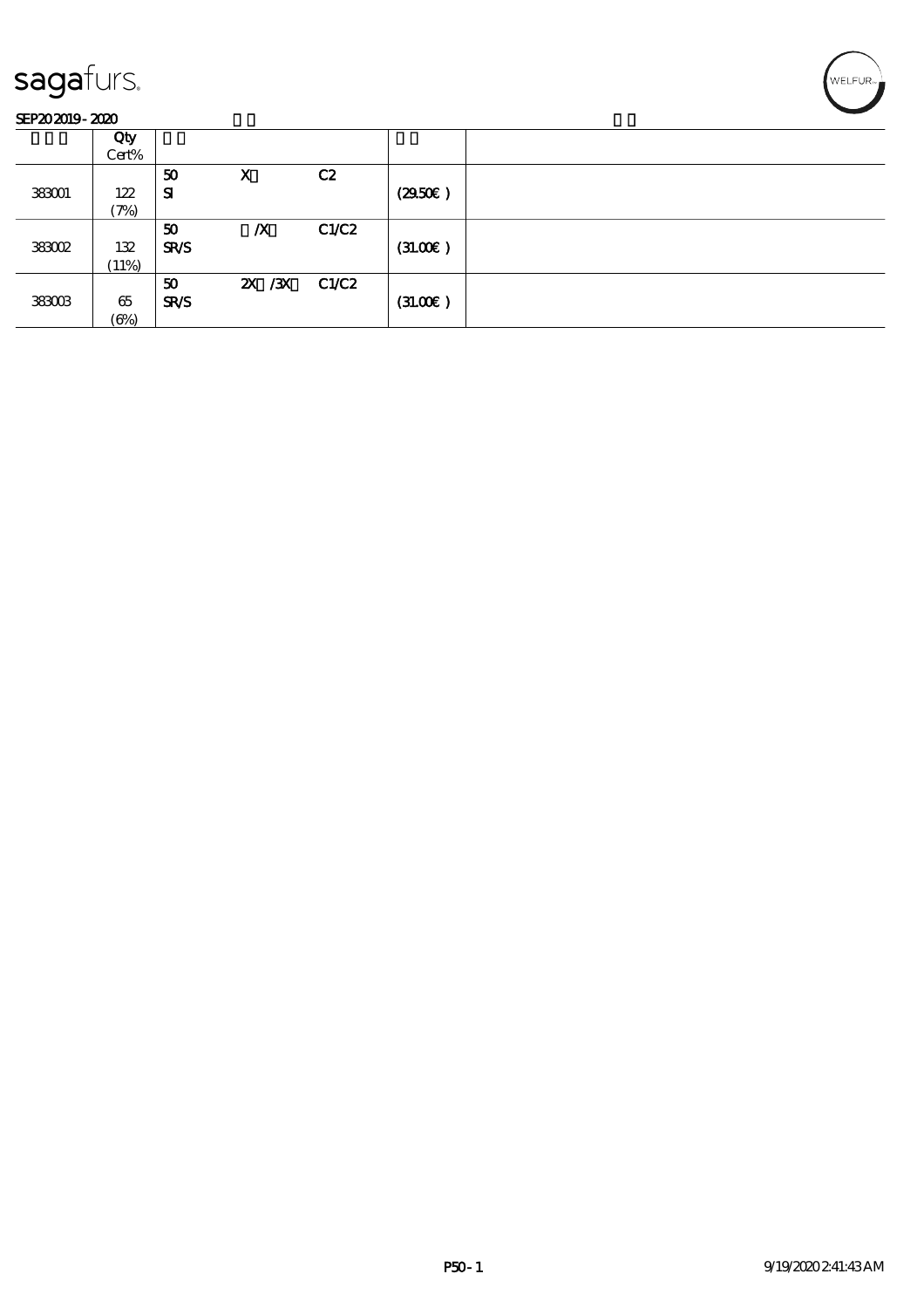#### SEP202019-2020

|                                            | Qty<br>Cert%         |                                     |                              |                |                                    |  |
|--------------------------------------------|----------------------|-------------------------------------|------------------------------|----------------|------------------------------------|--|
|                                            |                      |                                     |                              |                |                                    |  |
| 383041                                     | 100<br>(22%)         | 40<br>${\bf s}$                     | $\prime$                     | C1/C2          | $(2450\epsilon)$                   |  |
|                                            |                      |                                     |                              |                |                                    |  |
| 383042                                     | 76                   | 40<br>${\bf S}$                     | $\mathcal{L}$                | C3             | 2350E                              |  |
|                                            | (25%)                |                                     |                              |                |                                    |  |
| 383043                                     | 175                  | $\boldsymbol{\Lambda}$<br>${\bf s}$ |                              | C1/C2          | $(2650\epsilon)$                   |  |
|                                            | (13%)                |                                     |                              |                |                                    |  |
| 383044                                     | $93\,$<br>(15%)      | 40<br>${\bf s}$                     |                              | C3             | 2450E                              |  |
|                                            |                      |                                     |                              |                |                                    |  |
| 383045                                     | 210<br>(12%)         | 40<br>${\bf s}$                     | $\boldsymbol{\mathsf{X}}$    | C1/C2          | (27.50)                            |  |
|                                            |                      | $\boldsymbol{\Lambda}$              | $\boldsymbol{\mathrm{X}}$    | C3             |                                    |  |
| 383046                                     | 179<br>$(\Theta)$    | ${\bf s}$                           |                              |                | 25.50€                             |  |
|                                            |                      | 40                                  | $ZX$ $ZX$                    | C1/C2          |                                    |  |
| 383047                                     | 145<br>(11%)         | ${\bf s}$                           |                              |                | (2650)                             |  |
|                                            |                      |                                     |                              |                |                                    |  |
| 383048                                     | 79<br>(17%)          | 40<br>${\bf s}$                     | $X$ / $X$                    | C <sub>3</sub> | 2350E                              |  |
|                                            |                      | $\boldsymbol{\Lambda}$              |                              | C2             |                                    |  |
| 383049                                     | 224<br>(18%)         | $\mathbf{B}$                        | WB1                          |                | (21.00)                            |  |
|                                            |                      | $\boldsymbol{\omega}$               |                              | C1/C2          |                                    |  |
| 383050                                     | 96<br>(10%)          | <b>SAGA</b>                         |                              |                | $(2450\epsilon)$                   |  |
| * * * * * * * * <mark>* * * * * * *</mark> |                      | $\boldsymbol{\omega}$               | $\mathcal{L}$                | C1/C2          |                                    |  |
| $*333051$                                  | 205                  | <b>SAGA</b>                         |                              |                | (27.00)                            |  |
| $\ast$                                     | (25%)                |                                     |                              |                |                                    |  |
| $\ast$                                     | 84                   |                                     |                              |                | $\ast$                             |  |
| $*33052$                                   | (15%)                |                                     | 289Skins                     |                | $(27.00)$ *                        |  |
| * * * * * * * * <mark>* * * * * *</mark>   |                      |                                     |                              |                | * * * * * * *                      |  |
|                                            |                      |                                     |                              | C3             |                                    |  |
| 383053                                     | 168                  | 40<br><b>SAGA</b>                   |                              |                | 2400€                              |  |
|                                            | (12%)                |                                     |                              |                |                                    |  |
|                                            |                      | 40                                  | $\boldsymbol{\mathsf{X}}$    | C1/C2          |                                    |  |
| 383054                                     | 147                  | <b>SAGA</b>                         |                              |                | (2800)                             |  |
|                                            | (8%)                 |                                     |                              |                |                                    |  |
|                                            |                      | $\boldsymbol{\omega}$               | $\mathbf{x}$                 | C1/C2          |                                    |  |
| 383055                                     | 87                   | <b>SAGA</b>                         |                              |                | 27.00E                             |  |
|                                            | (16%)                |                                     |                              |                |                                    |  |
|                                            |                      | 40                                  | $X \, X$                     | C <sub>3</sub> |                                    |  |
|                                            |                      | <b>SAGA</b>                         |                              |                |                                    |  |
| 383056                                     | 196<br>(19%)         |                                     |                              |                | $(2550\varepsilon)$                |  |
|                                            |                      |                                     |                              | C2             |                                    |  |
| 383057                                     | 135                  | 40<br><b>SAGA</b>                   | $\mathcal{L}$<br><b>INAP</b> |                | 21.00E                             |  |
|                                            |                      |                                     |                              |                |                                    |  |
| * * * * * * *                              | (18%)<br>* * * * * * | $\boldsymbol{\omega}$               |                              | C2             |                                    |  |
|                                            |                      |                                     |                              |                |                                    |  |
| $* 33058$<br>$\ast$                        | 205                  | IA                                  | WB1                          |                | (2350)                             |  |
| $\ast$                                     | (17%)                |                                     |                              |                | $\ast$                             |  |
|                                            | 59                   |                                     |                              |                |                                    |  |
| $* 33000$<br>* * * * * * * *               | (20%)<br>* * * * * * |                                     | 264Skins                     |                | $(2350\epsilon)*$<br>* * * * * * * |  |
|                                            |                      |                                     |                              |                |                                    |  |
| * * * * * * * *                            | $* * * * * * *$      | $\boldsymbol{\omega}$               |                              | C2             |                                    |  |
| $*33000$                                   | 205                  | IA                                  |                              |                | (250)                              |  |
| $\ast$                                     | (19%)                |                                     |                              |                |                                    |  |

**NELFUR**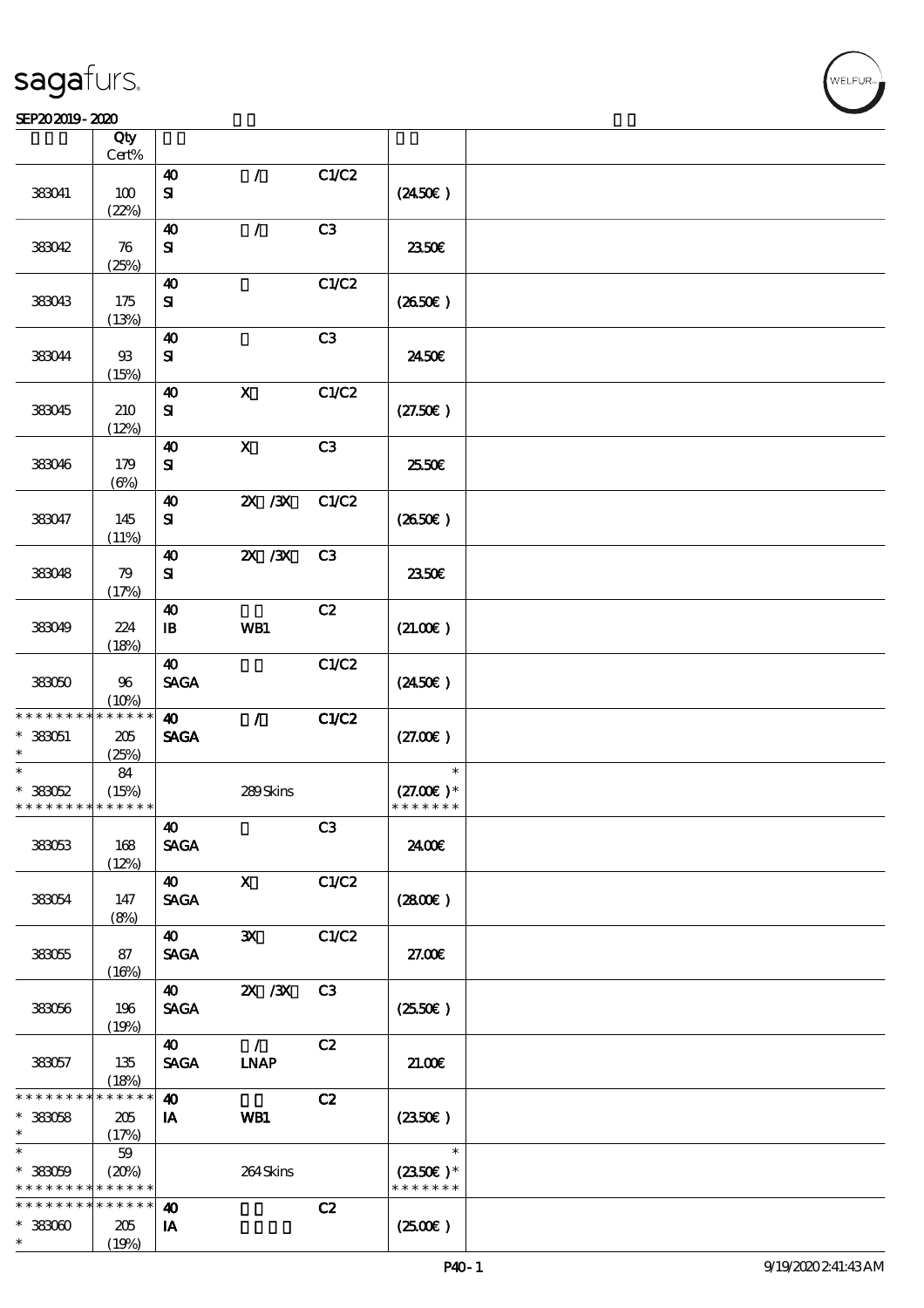

|                               | Qty      |                       |                  |                |                       |  |
|-------------------------------|----------|-----------------------|------------------|----------------|-----------------------|--|
|                               | Cert%    |                       |                  |                |                       |  |
| $\ast$                        | $\infty$ | 40                    |                  | C2             | $\ast$                |  |
| $*$ 383061                    | (12%)    | IA                    |                  |                | $(2500\varepsilon)^*$ |  |
| * * * * * * * * * * * * * * * |          |                       |                  |                | * * * * * * *         |  |
|                               |          | $\boldsymbol{\omega}$ | $\boldsymbol{X}$ | C1/C2          |                       |  |
| 383062                        | 116      | <b>SROY</b>           |                  |                | (2900)                |  |
|                               | (14%)    |                       |                  |                |                       |  |
|                               |          | 40                    | $\boldsymbol{X}$ | C <sub>3</sub> |                       |  |
| 383063                        | 99       | <b>SROY</b>           |                  |                | (27.50)               |  |
|                               | (7%)     |                       |                  |                |                       |  |
|                               |          | 40                    | 2X / 3X C 2      |                |                       |  |
| 383064                        | 141      | <b>SROY</b>           |                  |                | 2850E                 |  |
|                               | (3%)     |                       |                  |                |                       |  |

WELFUR<sub><sup>N</sup></sub>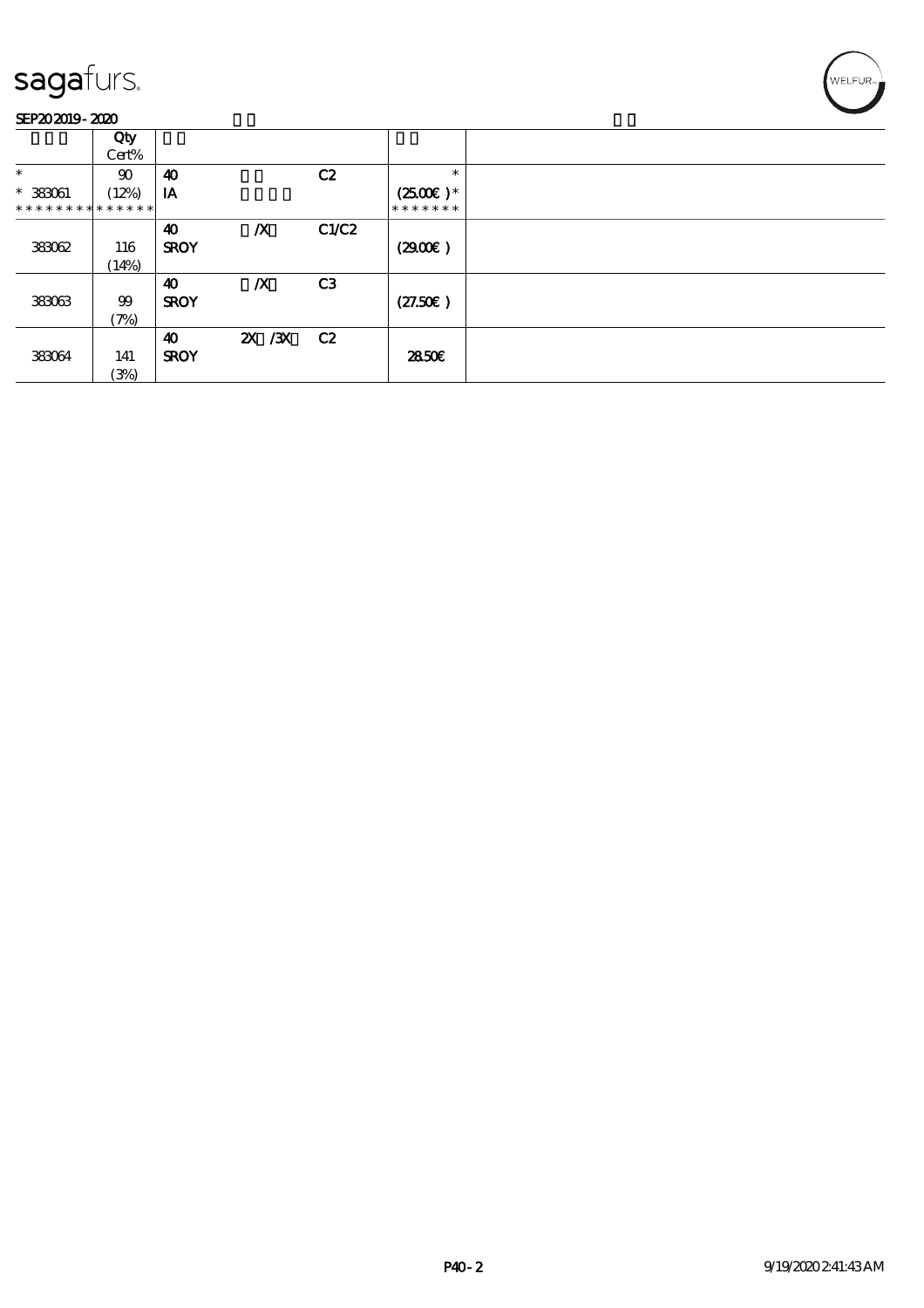#### $SEP202019 - 2020$

| SEP202019-2020                            |             |                             |                  |                |                           |  |
|-------------------------------------------|-------------|-----------------------------|------------------|----------------|---------------------------|--|
|                                           | Qty         |                             |                  |                |                           |  |
|                                           | Cert%       |                             |                  |                |                           |  |
|                                           |             | $\boldsymbol{\mathfrak{D}}$ |                  | C1/C2          |                           |  |
| 383101                                    | 171         | ${\bf s}$                   |                  |                | (2050)                    |  |
|                                           | (29%)       |                             |                  |                |                           |  |
|                                           |             | $\boldsymbol{\mathfrak{D}}$ |                  | C1/C2          |                           |  |
|                                           |             |                             |                  |                |                           |  |
| 383102                                    | 20B         | ${\bf s}$                   |                  |                | (220E)                    |  |
|                                           | (37%)       |                             |                  |                |                           |  |
|                                           |             | $\boldsymbol{\mathfrak{D}}$ |                  | C3             |                           |  |
| 383103                                    | 163         | ${\bf s}$                   |                  |                | $(2000\varepsilon)$       |  |
|                                           | (20%)       |                             |                  |                |                           |  |
| * * * * * * *                             | * * * * *   | $\boldsymbol{\mathfrak{D}}$ |                  | C1/C2          |                           |  |
| $*$ 383104                                | 245         | ${\bf s}$                   |                  |                | <b>2250€</b>              |  |
| $\ast$                                    | (27%)       |                             |                  |                |                           |  |
| $\ast$                                    |             |                             |                  |                | $\ast$                    |  |
| $^*$ 383105 $\,$                          |             |                             | $\boldsymbol{2}$ |                | $(2250\epsilon)*$         |  |
| $\ast$                                    | 220         |                             |                  |                |                           |  |
| $\ast$                                    | (27%)       |                             |                  |                | $\ast$                    |  |
|                                           | 124         |                             |                  |                |                           |  |
| $*$ 383106                                | (25%)       |                             | 589Skins         |                | $(2250\varepsilon)^*$     |  |
| * * * * * * * *                           | * * * * * * |                             |                  |                | * * * * * * *             |  |
| * * * * * * * *                           | * * * * * * | $\boldsymbol{\mathfrak{D}}$ |                  | C3             |                           |  |
| $*$ 383107                                | 225         | ${\bf s}$                   |                  |                | (21.00)                   |  |
| $\ast$                                    | (22%)       |                             |                  |                |                           |  |
| $\ast$                                    | 43          |                             |                  |                | $\ast$                    |  |
| $*$ 383108                                | (23%)       |                             | 268Skins         |                | $(21.00)$ *               |  |
| * * * * * * * *                           | * * * * * * |                             |                  |                | * * * * * * *             |  |
| * * * * * * * *                           | * * * * * * | $\boldsymbol{\mathfrak{D}}$ | $\mathbf{x}$     | C1/C2          |                           |  |
|                                           |             |                             |                  |                |                           |  |
| $*$ 383109                                | 245         | ${\bf s}$                   |                  |                | 2250E                     |  |
| $\ast$                                    | (14%)       |                             |                  |                |                           |  |
| $\ast$                                    |             |                             |                  |                | $\ast$                    |  |
| $*$ 383110                                | 220         |                             | $\boldsymbol{2}$ |                | 22.50€ *                  |  |
| $\ast$                                    | (15%)       |                             |                  |                | $\ast$                    |  |
| $\ast$                                    |             |                             |                  |                | $\ast$                    |  |
| $*$ 383111                                | 220         |                             | $\,3$            |                | 2250E *                   |  |
| $\ast$                                    | (18%)       |                             |                  |                | $\ast$                    |  |
| $\ast$                                    | 76          |                             |                  |                | $\ast$                    |  |
|                                           |             |                             | 761 Skins        |                |                           |  |
| $*$ 383112<br>* * * * * * * * * * * * * * | (15%)       |                             |                  |                | 22.50€ *<br>* * * * * * * |  |
|                                           |             |                             |                  |                |                           |  |
| * * * * * * * *                           | * * * * * * | $\boldsymbol{\mathfrak{D}}$ | $\mathbf X$      | C3             |                           |  |
| * 383113                                  | 245         | ${\bf s}$                   |                  |                | 21.00E                    |  |
| $\ast$                                    | (22%)       |                             |                  |                |                           |  |
| $\ast$                                    |             |                             |                  |                | $\ast$                    |  |
| $*$ 383114                                | 200         |                             | $\boldsymbol{2}$ |                | $21.005*$                 |  |
| $\ast$                                    | (18%)       |                             |                  |                | $\ast$                    |  |
| $\ast$                                    | 49          |                             |                  |                | $\ast$                    |  |
| * 383115                                  | (22%)       |                             | 494 Skins        |                | $21.00$ $*$               |  |
| * * * * * * * *                           | * * * * * * |                             |                  |                | * * * * * * *             |  |
|                                           |             | $\boldsymbol{\mathfrak{D}}$ | $\mathbf{x}$     | C1/C2          |                           |  |
| 383116                                    | 112         | ${\bf s}$                   |                  |                | 2250E                     |  |
|                                           |             |                             |                  |                |                           |  |
|                                           | (31%)       |                             |                  |                |                           |  |
|                                           |             | $\boldsymbol{\mathfrak{D}}$ | $X \, X$         | C <sub>3</sub> |                           |  |
| 383117                                    | 242         | ${\bf s}$                   |                  |                | $(2050\epsilon)$          |  |
|                                           | (27%)       |                             |                  |                |                           |  |
|                                           |             | $\boldsymbol{\mathfrak{D}}$ | $\boldsymbol{X}$ | C1/C2          |                           |  |
| 383118                                    | 109         | ${\bf s}$                   | <b>LNAP</b>      |                | $(1900\epsilon)$          |  |
|                                           | (33%)       |                             |                  |                |                           |  |
| * * * * * * *                             | * * * * * * | $\boldsymbol{\mathfrak{D}}$ |                  | C2             |                           |  |
| * 383119                                  | 245         | $\mathbf{B}$                | WB1              |                | (1850)                    |  |
| $\ast$                                    | (20%)       |                             |                  |                |                           |  |
| $\ast$                                    | 55          |                             |                  |                | $\ast$                    |  |
| $*$ 383120                                | (18%)       |                             | 300Skins         |                | $(1850)$ *                |  |
| * * * * * * * *                           | * * * * * * |                             |                  |                | * * * * * * *             |  |
|                                           |             |                             |                  |                |                           |  |

WELFUR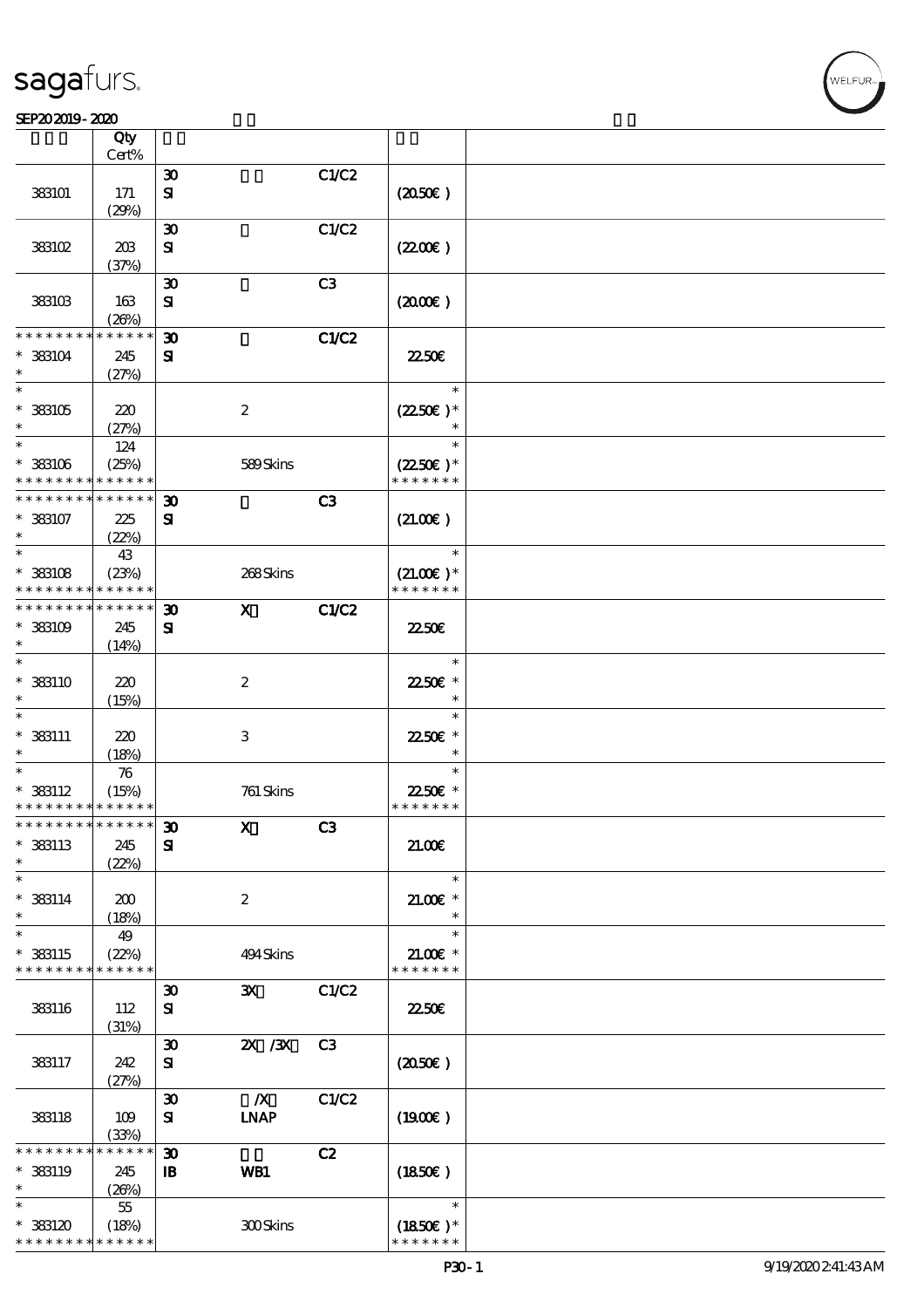#### SEP202019-2020

|                                            | Qty<br>$\mbox{Cert}\%$ |                                |                              |       |                     |  |
|--------------------------------------------|------------------------|--------------------------------|------------------------------|-------|---------------------|--|
|                                            |                        | $\boldsymbol{\mathfrak{D}}$    |                              | C2    |                     |  |
| 383121                                     | 125<br>(24%)           | ${\bf I\!B}$                   |                              |       | (1900)              |  |
|                                            |                        | $\pmb{\mathfrak{D}}$           |                              | C2    |                     |  |
| 383122                                     | 242                    | $\mathbf I$                    |                              |       | (1850)              |  |
|                                            | (18%)                  |                                |                              |       |                     |  |
|                                            |                        | $\boldsymbol{\mathfrak{D}}$    |                              | C1/C2 |                     |  |
| 383123                                     | 140                    | $\operatorname{\mathsf{SAGA}}$ |                              |       | (21.50)             |  |
|                                            | (19%)                  |                                |                              |       |                     |  |
|                                            |                        | $\boldsymbol{\mathfrak{D}}$    |                              | C3    |                     |  |
| 383124                                     | 82<br>(15%)            | <b>SAGA</b>                    |                              |       | $(2000\varepsilon)$ |  |
|                                            |                        | $\boldsymbol{\mathfrak{D}}$    |                              | C1/C2 |                     |  |
| 383125                                     | 148                    | <b>SAGA</b>                    |                              |       | (2300)              |  |
|                                            | (23%)                  |                                |                              |       |                     |  |
|                                            |                        | $\boldsymbol{\mathfrak{D}}$    |                              | C3    |                     |  |
| 383126                                     | 133                    | $\operatorname{\mathsf{SAGA}}$ |                              |       | (21.50)             |  |
|                                            | (19%)                  |                                |                              |       |                     |  |
|                                            |                        | $\boldsymbol{\mathfrak{D}}$    |                              | C3    |                     |  |
| 383127                                     | 209                    | <b>SAGA</b>                    |                              |       | 21.50E              |  |
|                                            | (13%)                  | $\boldsymbol{\mathfrak{D}}$    | $\mathcal{L}$                | C2    |                     |  |
| 383128                                     | 139                    | $\operatorname{\mathsf{SAGA}}$ | <b>LNAP</b>                  |       | 17.50€              |  |
|                                            | (21%)                  |                                |                              |       |                     |  |
|                                            |                        | $\boldsymbol{\mathfrak{D}}$    |                              | C1/C2 |                     |  |
| 383129                                     | 10B                    | $\operatorname{\mathsf{SAGA}}$ | <b>INAP</b>                  |       | $(2000\varepsilon)$ |  |
|                                            | (22%)                  |                                |                              |       |                     |  |
|                                            |                        | $\boldsymbol{\mathfrak{D}}$    |                              | C3    |                     |  |
| 383130                                     | 99                     | <b>SAGA</b>                    | <b>INAP</b>                  |       | <b>1800€</b>        |  |
|                                            | (15%)                  |                                |                              |       |                     |  |
|                                            |                        | $\boldsymbol{\mathfrak{D}}$    | $\mathbf{x}$                 | C3    |                     |  |
| 383131                                     | 219                    | <b>SAGA</b>                    | $\ensuremath{\mathbf{INAP}}$ |       | 1800E               |  |
|                                            | (15%)                  | $\boldsymbol{\mathfrak{D}}$    | $\mathcal{L}$                | C2    |                     |  |
| 383132                                     | 89                     | $I$ A                          | WB1                          |       | (1800)              |  |
|                                            | (21%)                  |                                |                              |       |                     |  |
| * * * * * * * * <mark>* * * * * * *</mark> |                        | $\boldsymbol{\mathfrak{D}}$    | $\boldsymbol{X}$             | C2    |                     |  |
| $*$ 383133                                 | 225                    | IA                             | WB1                          |       | (21.00)             |  |
| $\ast$                                     | (25%)                  |                                |                              |       |                     |  |
| $\ast$                                     |                        |                                |                              |       | $\ast$              |  |
| $*$ 383134<br>$\ast$                       | 200<br>(21%)           |                                | $\boldsymbol{2}$             |       | $(21.00)$ *         |  |
| $\ast$                                     |                        |                                |                              |       | $\ast$              |  |
| $*$ 383135                                 | 200                    |                                | $\ensuremath{\mathbf{3}}$    |       | $(21.00)$ *         |  |
| $\ast$                                     | (12%)                  |                                |                              |       | $\ast$              |  |
| $\ast$                                     | 48                     |                                |                              |       | $\ast$              |  |
| $*$ 383136                                 | (8%)                   |                                | 673Skins                     |       | $(21.00)$ *         |  |
| * * * * * * * *                            | * * * * *              |                                |                              |       | * * * * * * *       |  |
|                                            |                        | $\boldsymbol{\mathfrak{D}}$    | $X$ / $X$                    | C2    |                     |  |
| 383137                                     | 236                    | IA                             | WB1                          |       | (2050)              |  |
|                                            | (28%)                  | $\boldsymbol{\mathfrak{D}}$    |                              | C2    |                     |  |
| 383138                                     | 236                    | IA                             |                              |       | (21.00)             |  |
|                                            | (19%)                  |                                |                              |       |                     |  |
|                                            |                        | $\boldsymbol{\mathfrak{D}}$    |                              | C1/C2 |                     |  |
| 383139                                     | 84                     | <b>SROY</b>                    |                              |       | 25.50E              |  |
|                                            | (14%)                  |                                |                              |       |                     |  |
|                                            |                        | $\boldsymbol{\mathfrak{D}}$    |                              | C3    |                     |  |
| 383140                                     | $98$                   | <b>SROY</b>                    |                              |       | $(2450\epsilon)$    |  |
|                                            | (9%)                   |                                |                              |       |                     |  |

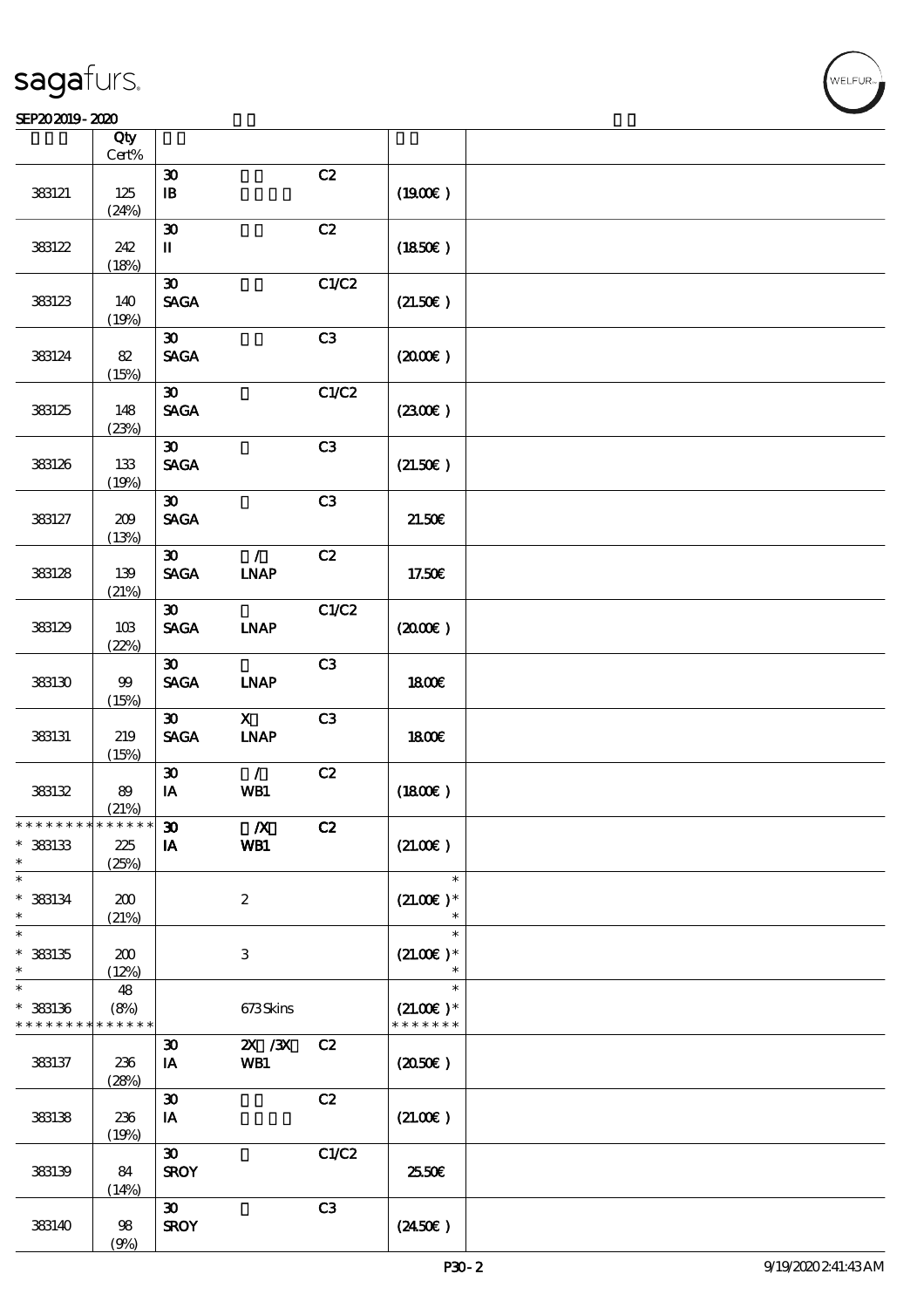#### SEP202019-2020

|        | Qty        |                             |         |                |        |  |
|--------|------------|-----------------------------|---------|----------------|--------|--|
|        | Cert%      |                             |         |                |        |  |
|        |            | $\boldsymbol{\mathfrak{D}}$ | X       | C <sub>3</sub> |        |  |
| 383141 | 106        | <b>SROY</b>                 |         |                | (2350) |  |
|        | $(\Theta)$ |                             |         |                |        |  |
|        |            | $\boldsymbol{\mathfrak{D}}$ | 2X / 3X | C1/C2          |        |  |
| 383142 | 131        | <b>SROY</b>                 |         |                | (2450) |  |
|        | (14%)      |                             |         |                |        |  |
|        |            | $\boldsymbol{\mathfrak{D}}$ | 2X / 3X | C3             |        |  |
| 383143 | 159        | <b>SROY</b>                 |         |                | (2250) |  |
|        | (11%)      |                             |         |                |        |  |

WELFUR<sub>T</sub>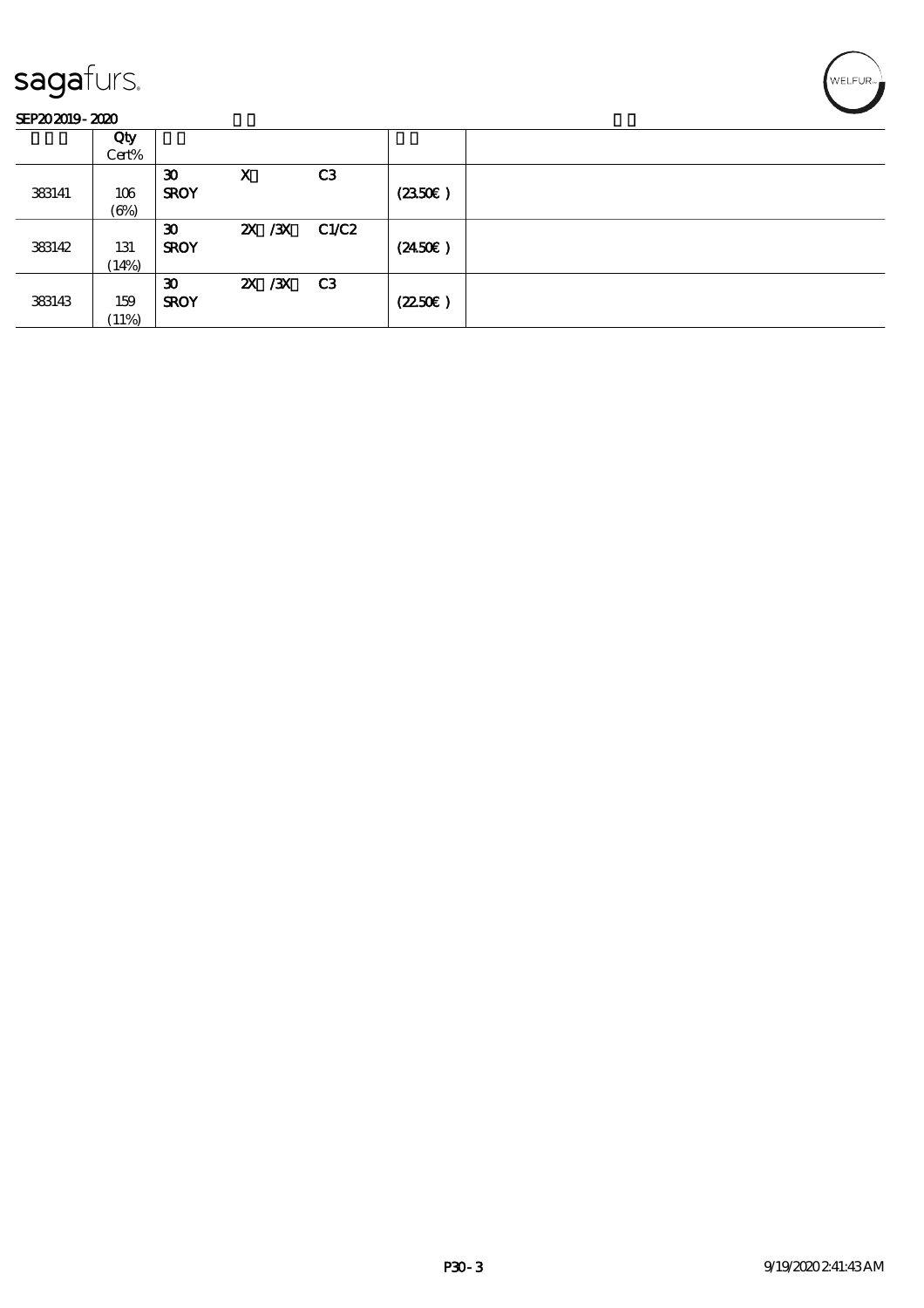#### SEP202019-2020

|                                            | Qty<br>Cert% |                                        |                           |                |                     |  |
|--------------------------------------------|--------------|----------------------------------------|---------------------------|----------------|---------------------|--|
|                                            |              |                                        |                           |                |                     |  |
| 383181                                     | 138          | $\boldsymbol{\mathbf{z}}$<br>${\bf s}$ |                           | C1/C2          | (17.50)             |  |
|                                            | (20%)        |                                        |                           |                |                     |  |
|                                            |              | $\boldsymbol{\mathfrak{D}}$            |                           | C1/C2          |                     |  |
| 383182                                     | 172          | ${\bf s}$                              |                           |                | (1900E)             |  |
|                                            | (33%)        |                                        |                           |                |                     |  |
|                                            |              | $\boldsymbol{\mathbf{z}}$              | $\mathcal{L}$             | C3             |                     |  |
| 383183                                     | 229          | ${\bf s}$                              |                           |                | (1650)              |  |
|                                            | (22%)        |                                        |                           |                |                     |  |
|                                            |              | $\boldsymbol{\mathsf{20}}$             |                           | C1             |                     |  |
| 383184                                     | $92\,$       | ${\bf s}$                              |                           |                | (1950)              |  |
|                                            | (28%)        |                                        |                           |                |                     |  |
| * * * * * * * *                            | * * * * * *  | $\boldsymbol{\mathbf{z}}$              |                           | C3             |                     |  |
| * 383185                                   | 265          | ${\bf s}$                              |                           |                | (1800)              |  |
| $\ast$                                     | (10%)        |                                        |                           |                |                     |  |
| $\ast$                                     | 90           |                                        |                           |                | $\ast$              |  |
| $*$ 383186                                 | (15%)        |                                        | 355Skins                  |                | $(1800E)*$          |  |
| * * * * * * * *                            | * * * * * *  |                                        |                           |                | * * * * * * *       |  |
| * * * * * * * *                            | * * * * * *  | $\boldsymbol{\mathfrak{D}}$            | $\mathbf X$               | C1/C2          |                     |  |
| $*$ 383187                                 | 285          | ${\bf s}$                              |                           |                | (2050)              |  |
| $\ast$                                     | (16%)        |                                        |                           |                |                     |  |
| $\ast$                                     |              |                                        |                           |                | $\ast$              |  |
| $*$ 383188                                 | 260          |                                        | $\boldsymbol{2}$          |                | 2050E *             |  |
| *                                          | (19%)        |                                        |                           |                | $\ast$              |  |
| $\ast$                                     |              |                                        |                           |                | $\ast$              |  |
| $*$ 383189                                 | 260          |                                        | $\ensuremath{\mathsf{3}}$ |                | 2000E*              |  |
| $\ast$                                     | $(\Theta)$   |                                        |                           |                | $\ast$              |  |
| $\ast$                                     | 108          |                                        |                           |                | $\ast$              |  |
| $*$ 383190                                 | (5%)         |                                        | 913Skins                  |                | $2000$ $\epsilon$ * |  |
| * * * * * * * *                            | * * * * * *  |                                        |                           |                | * * * * * * *       |  |
| * * * * * * * * <mark>* * * * * *</mark>   |              | $\boldsymbol{\mathbf{z}}$              | $\mathbf{X}$              | C <sub>3</sub> |                     |  |
| $*$ 383191                                 | 285          | ${\bf s}$                              |                           |                | (1900E)             |  |
| *                                          | (12%)        |                                        |                           |                |                     |  |
| $\ast$                                     | 277          |                                        |                           |                | $\ast$              |  |
| * 383192                                   | (10%)        |                                        | 562Skins                  |                | $(1900E)*$          |  |
| * * * * * * * * <mark>* * * * * * *</mark> |              |                                        |                           |                | * * * * * * *       |  |
| * * * * * * * * <mark>* * * * * *</mark>   |              | ZO.                                    | $\boldsymbol{\mathsf{Z}}$ | C1/C2          |                     |  |
| $*$ 383193                                 | 285          | ${\bf s}$                              |                           |                | (2050)              |  |
| $\ast$                                     | (16%)        |                                        |                           |                |                     |  |
| $\ast$                                     | 118          |                                        |                           |                | $\ast$              |  |
| $*$ 383194                                 | (3%)         |                                        | 403Skins                  |                | $(2050\epsilon)*$   |  |
| * * * * * * * *                            | * * * * * *  |                                        |                           |                | * * * * * * *       |  |
|                                            |              | $\boldsymbol{\mathbf{z}}$              | $\mathbf{x}$              | C1/C2          |                     |  |
| 383195                                     | 139          | ${\bf s}$                              |                           |                | (1950)              |  |
|                                            | (28%)        |                                        |                           |                |                     |  |
|                                            |              | $\boldsymbol{\mathfrak{D}}$            | $X \, X$                  | C <sub>3</sub> |                     |  |
| 383196                                     | 199          | ${\bf s}$                              |                           |                | (17.50E)            |  |
|                                            | (15%)        |                                        |                           |                |                     |  |
|                                            |              | $\boldsymbol{\mathbf{z}}$              | $\mathcal{L}$             | C1/C2          |                     |  |
| 383197                                     | 106          | ${\bf s}$                              | <b>INAP</b>               |                | $(1400\varepsilon)$ |  |
|                                            | (20%)        |                                        |                           |                |                     |  |
|                                            |              | $\boldsymbol{\mathsf{20}}$             | $\mathcal{L}$             | C3             |                     |  |
| 383198                                     | 80           | ${\bf s}$                              | <b>INAP</b>               |                | 1250                |  |
|                                            | (25%)        |                                        |                           |                |                     |  |
|                                            |              | $\boldsymbol{\mathfrak{D}}$            | $\boldsymbol{X}$          | C1/C2          |                     |  |
| 383199                                     | 125          | ${\bf s}$                              | <b>INAP</b>               |                | (1500E)             |  |
|                                            | (32%)        |                                        |                           |                |                     |  |
|                                            |              | $\boldsymbol{\mathbf{z}}$              |                           | C2             |                     |  |
| 38300                                      | 220          | $\mathbf{B}$                           | WB1                       |                | (1650)              |  |
|                                            | (20%)        |                                        |                           |                |                     |  |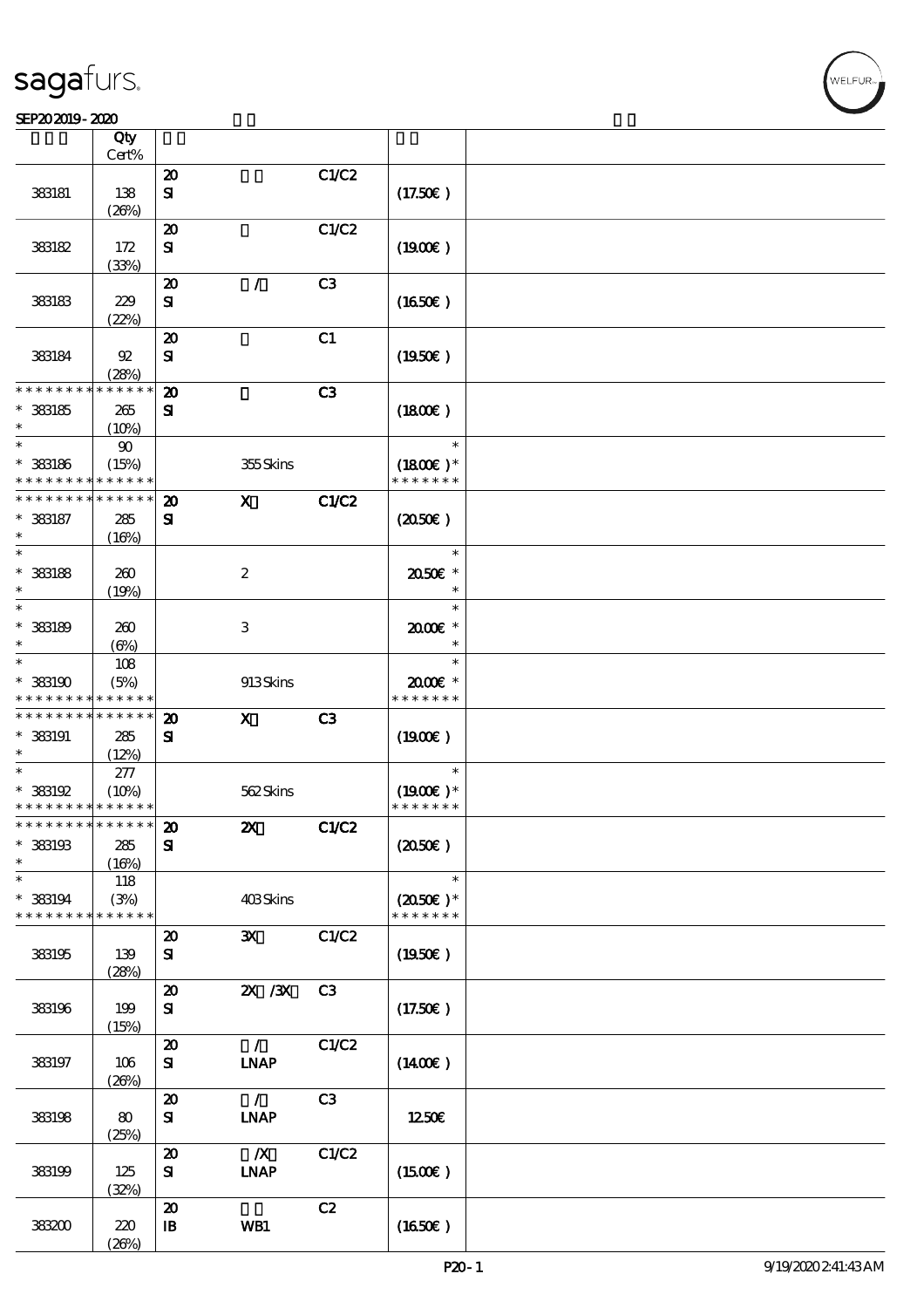|                   | Qty<br>Cert%         |                             |                           |                |                             |  |
|-------------------|----------------------|-----------------------------|---------------------------|----------------|-----------------------------|--|
|                   |                      |                             |                           |                |                             |  |
|                   |                      | $\boldsymbol{\mathsf{20}}$  |                           | C2             |                             |  |
| 38301             | 218                  | $\mathbf{B}$                |                           |                | (17.00)                     |  |
|                   | (32%)                |                             |                           |                |                             |  |
|                   |                      | $\boldsymbol{\mathfrak{D}}$ | $\sqrt{2}$                | C1/C2          |                             |  |
| 38302             | 204                  | <b>SAGA</b>                 |                           |                | $(2000\varepsilon)$         |  |
|                   | (21%)                |                             |                           |                |                             |  |
|                   |                      | $\boldsymbol{\mathfrak{D}}$ | $\mathcal{L}$             | C <sub>3</sub> |                             |  |
| 38303             | 127                  | <b>SAGA</b>                 |                           |                | (1800)                      |  |
|                   |                      |                             |                           |                |                             |  |
|                   | (28%)                |                             |                           |                |                             |  |
|                   |                      | $\boldsymbol{\mathfrak{D}}$ |                           | C1             |                             |  |
| 38304             | 94                   | <b>SAGA</b>                 |                           |                | 21.00E                      |  |
|                   | (9%)                 |                             |                           |                |                             |  |
|                   |                      | $\boldsymbol{\mathfrak{D}}$ |                           | C2             |                             |  |
| 38305             | 183                  | <b>SAGA</b>                 |                           |                | 2050                        |  |
|                   | (11%)                |                             |                           |                |                             |  |
| * * * * * * * *   | * * * * * *          | $\boldsymbol{\mathsf{20}}$  |                           | C3             |                             |  |
| * 383206          | 265                  | <b>SAGA</b>                 |                           |                | (1900E)                     |  |
| $\ast$            | (18%)                |                             |                           |                |                             |  |
| $\overline{\ast}$ | 81                   |                             |                           |                | $\ast$                      |  |
| $*38307$          |                      |                             | 346Skins                  |                |                             |  |
|                   | (16%)                |                             |                           |                | $(1900E)*$<br>* * * * * * * |  |
| * * * * * * * *   | * * * * * *          |                             |                           |                |                             |  |
| * * * * * * * *   | * * * * * *          | $\boldsymbol{\mathsf{20}}$  | $\boldsymbol{\mathrm{X}}$ | C1/C2          |                             |  |
| $* 38208$         | 265                  | <b>SAGA</b>                 |                           |                | 22.00 <del>€</del>          |  |
| $\ast$            | (9%)                 |                             |                           |                |                             |  |
| $\ast$            |                      |                             |                           |                | $\ast$                      |  |
| $*38209$          | 240                  |                             | $\boldsymbol{2}$          |                | $21.50E$ *                  |  |
| *                 | (16%)                |                             |                           |                | $\ast$                      |  |
| $\ast$            |                      |                             |                           |                | $\ast$                      |  |
| * 38210           | 240                  |                             | $\ensuremath{\mathbf{3}}$ |                | 22.00€ *                    |  |
| *                 |                      |                             |                           |                | $\ast$                      |  |
| $\ast$            | (5%)                 |                             |                           |                | $\ast$                      |  |
|                   | 85                   |                             |                           |                |                             |  |
| $*$ 383211        | (15%)                |                             | 830Skins                  |                | $21.50E$ *                  |  |
| * * * * * * * *   | * * * * * *          |                             |                           |                | * * * * * * *               |  |
| * * * * * * * *   | * * * * * *          | $\boldsymbol{\mathfrak{D}}$ | $\mathbf x$               | C3             |                             |  |
| $*$ 383212        | 265                  | <b>SAGA</b>                 |                           |                | 2050€                       |  |
| $\ast$            | (16%)                |                             |                           |                |                             |  |
| $\ast$            |                      |                             |                           |                |                             |  |
| * 383213          | 240                  |                             | $\boldsymbol{2}$          |                | 2000E*                      |  |
| $\ast$            | $(\Theta)$           |                             |                           |                | $\ast$                      |  |
| $\ast$            | 176                  |                             |                           |                | $\ast$                      |  |
| $*$ 383214        | (19%)                |                             | 681 Skins                 |                | 2000E*                      |  |
| * * * * * * * *   | * * * * * *          |                             |                           |                | * * * * * * *               |  |
|                   |                      | $\boldsymbol{\mathfrak{D}}$ | $\chi$ / $\chi$           | C1/C2          |                             |  |
|                   |                      | <b>SAGA</b>                 |                           |                |                             |  |
| 383215            | 265                  |                             |                           |                | 21.00E                      |  |
| * * * * * * * *   | (13%)<br>* * * * * * |                             |                           |                |                             |  |
|                   |                      | $\boldsymbol{\mathfrak{D}}$ | $X \, X$                  | C3             |                             |  |
| * 383216          | 265                  | <b>SAGA</b>                 |                           |                | 1950E                       |  |
| $\ast$            | (15%)                |                             |                           |                |                             |  |
| $\ast$            | 150                  |                             |                           |                | $\ast$                      |  |
| * 383217          | (11%)                |                             | 415Skins                  |                | 1950E *                     |  |
| * * * * * * * *   | * * * * * *          |                             |                           |                | * * * * * * *               |  |
|                   |                      | $\boldsymbol{\mathfrak{D}}$ | $\mathcal{L}$             | C1/C2          |                             |  |
| 383218            | 147                  | <b>SAGA</b>                 | <b>INAP</b>               |                | 1350€                       |  |
|                   | (23%)                |                             |                           |                |                             |  |
|                   |                      | $\boldsymbol{\mathfrak{D}}$ |                           | C1/C2          |                             |  |
|                   |                      |                             |                           |                |                             |  |
| 383219            | 190                  | <b>SAGA</b>                 | <b>INAP</b>               |                | 1550€                       |  |
|                   | (35%)                |                             |                           |                |                             |  |
| * * * * * * *     | * * * * * *          | $\boldsymbol{\mathfrak{D}}$ | $\mathbf{x}$              | C3             |                             |  |
| $*38220$          | 265                  | <b>SAGA</b>                 | <b>INAP</b>               |                | $(1500\varepsilon)$         |  |
| $\ast$            | (17%)                |                             |                           |                |                             |  |

**NELFUR**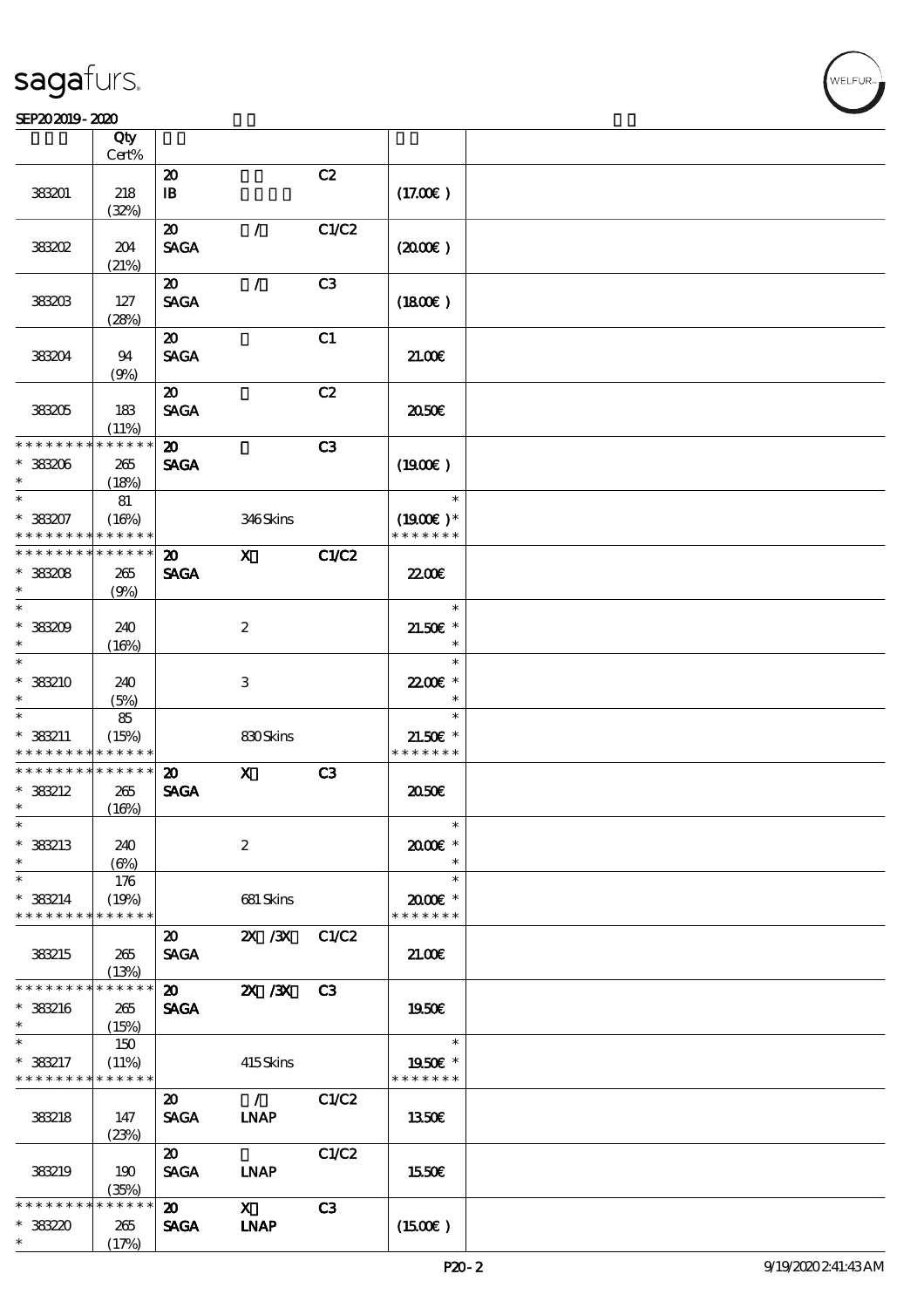#### SEP202019-2020

|                               | Qty<br>Cert% |                                            |                           |                |                             |  |
|-------------------------------|--------------|--------------------------------------------|---------------------------|----------------|-----------------------------|--|
| $\ast$                        | 242          | $\boldsymbol{\mathsf{20}}$                 | $\mathbf x$               | C <sub>3</sub> |                             |  |
|                               |              |                                            |                           |                |                             |  |
| $* 383221$<br>* * * * * * * * | (36%)        | <b>SAGA</b>                                | <b>INAP</b>               |                | $(1500E)*$<br>* * * * * * * |  |
|                               | * * * * * *  |                                            |                           |                |                             |  |
|                               |              | 20                                         | $\mathcal{L}$             | C2             |                             |  |
| 38322                         | 147          | IA                                         | WB1                       |                | (1550E)                     |  |
|                               | (17%)        |                                            |                           |                |                             |  |
| * * * * * * * * * * * * * *   |              | $\boldsymbol{\mathbf{z}}$                  | $\boldsymbol{X}$          | C2             |                             |  |
| $*38223$                      | 265          | IA                                         | WB1                       |                | 17.50E                      |  |
| $\ast$                        | (22%)        |                                            |                           |                |                             |  |
| $\ast$                        | 200          |                                            |                           |                | $\ast$                      |  |
| $* 38224$                     | (13%)        |                                            | 525Skins                  |                | 17.00 $\varepsilon$ *       |  |
| * * * * * * * * * * * * * *   |              |                                            |                           |                | * * * * * * *               |  |
|                               |              | 20                                         | ZX / XX                   | C2             |                             |  |
| 38325                         | 196          | IA                                         | WB1                       |                | (17.50)                     |  |
|                               | (19%)        |                                            |                           |                |                             |  |
| * * * * * * * *               | * * * * * *  | $\boldsymbol{\mathbf{z}}$                  |                           | C2             |                             |  |
| * 383226                      | 265          | IA                                         |                           |                | $(1800\varepsilon)$         |  |
| $\ast$                        | (29%)        |                                            |                           |                |                             |  |
| $\ast$                        |              |                                            |                           |                | $\ast$                      |  |
| $* 383227$                    | 240          |                                            | $\boldsymbol{2}$          |                | $(1800)$ *                  |  |
| $\ast$                        | (49%)        |                                            |                           |                |                             |  |
| $\ast$                        |              |                                            |                           |                | $\ast$                      |  |
| $* 38228$                     | 240          |                                            | $\ensuremath{\mathbf{3}}$ |                | $(1800E)*$                  |  |
| $\ast$                        | (18%)        |                                            |                           |                |                             |  |
| $\ast$                        | 87           |                                            |                           |                | $\ast$                      |  |
| $* 38229$                     | (19%)        |                                            | 832Skins                  |                | $(1800)$ *                  |  |
| * * * * * * * *               | * * * * * *  |                                            |                           |                | * * * * * * *               |  |
|                               |              | $\boldsymbol{\mathfrak{D}}$                | $\mathcal{L}$             | C1/C2          |                             |  |
|                               |              | <b>SROY</b>                                |                           |                |                             |  |
| 38230                         | 132          |                                            |                           |                | (21.00)                     |  |
|                               | (21%)        |                                            |                           |                |                             |  |
| 383231                        |              | $\boldsymbol{\mathfrak{D}}$<br><b>SROY</b> |                           | C1/C2          | 2200                        |  |
|                               | 118          |                                            |                           |                |                             |  |
|                               | (18%)        |                                            |                           |                |                             |  |
|                               |              | $\boldsymbol{\mathfrak{D}}$                | $\mathbf x$               | C1/C2          |                             |  |
| 383232                        | 185          | <b>SROY</b>                                |                           |                | <b>2250€</b>                |  |
|                               | (7%)         |                                            |                           |                |                             |  |
|                               |              | 20                                         | $\mathbf{x}$              | C <sub>3</sub> |                             |  |
| 38233                         | <b>110</b>   | <b>SROY</b>                                |                           |                | 2100                        |  |
|                               | (13%)        |                                            |                           |                |                             |  |
|                               |              | $\boldsymbol{\mathfrak{D}}$                | $X \, X$                  | C1/C2          |                             |  |
| 383234                        | 106          | <b>SROY</b>                                |                           |                | 21.00E                      |  |
|                               | (8%)         |                                            |                           |                |                             |  |

WELFUR-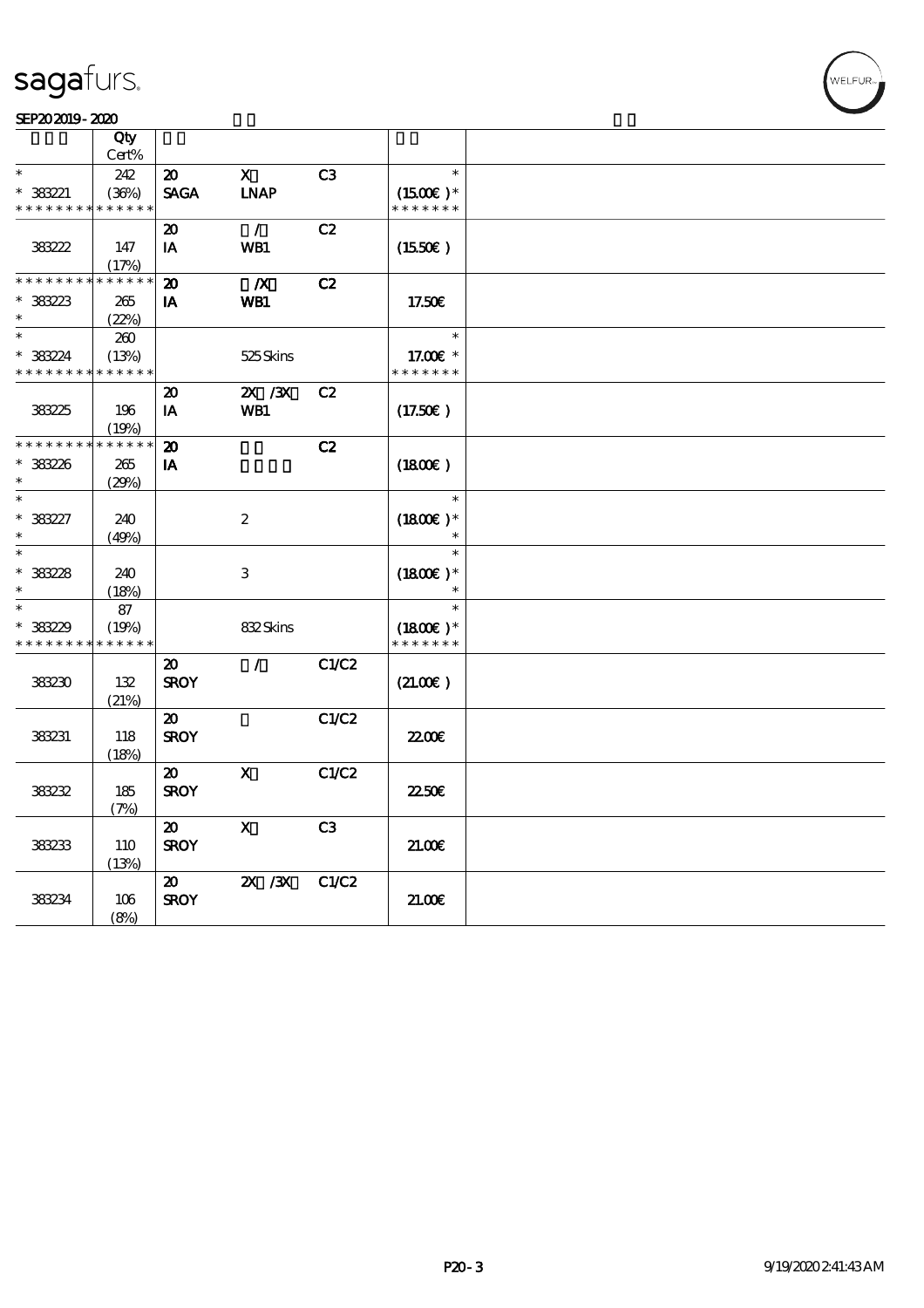#### SEP202019-2020

|                 | Qty<br>Cert% |                                                |                              |       |                     |  |
|-----------------|--------------|------------------------------------------------|------------------------------|-------|---------------------|--|
|                 |              | $\mathbf O$                                    | $\prime$                     | C1/C2 |                     |  |
| 38381           | 110<br>(18%) | $\mathbf{S}$                                   |                              |       | $(1400\varepsilon)$ |  |
|                 |              | $\mathbf 0$                                    |                              | C1/C2 |                     |  |
| 38382           | 82           | ${\bf S}$                                      |                              |       | $(1450\varepsilon)$ |  |
|                 | (19%)        |                                                |                              |       |                     |  |
|                 |              | $\mathbf O$                                    | $\mathcal{L}$                | C3    |                     |  |
| 383263          | 91<br>(14%)  | ${\bf S\!I}$                                   |                              |       | $(1250\varepsilon)$ |  |
|                 |              | $\mathbf O$                                    |                              | C1/C2 |                     |  |
| 38364           | 209<br>(21%) | $\mathbf{S}$                                   |                              |       | (1500E)             |  |
|                 |              | $\mathbf 0$                                    |                              | C3    |                     |  |
| 383265          | 252          | ${\bf S}$                                      |                              |       | (1350)              |  |
|                 | (15%)        |                                                |                              |       |                     |  |
| 383266          | 204          | $\mathbf 0$<br>${\bf s}$                       | $\boldsymbol{\mathrm{X}}$    | C1/C2 | (1650)              |  |
|                 | (15%)        |                                                |                              |       |                     |  |
| * * * * * * * * | * * * * * *  | $\mathbf{o}$                                   | $\mathbf x$                  | C3    |                     |  |
| * 383267        | 305          | ${\bf s}$                                      |                              |       | (1400E)             |  |
| $\ast$          | (11%)        |                                                |                              |       |                     |  |
| $\ast$          | 133          |                                                |                              |       | $\ast$              |  |
| $* 38208$       | (13%)        |                                                | 438Skins                     |       | $(1400E)*$          |  |
| * * * * * * * * | * * * * * *  |                                                |                              |       | * * * * * * *       |  |
|                 |              | $\mathbf{o}$                                   | $X \, X$                     | C1/C2 |                     |  |
| 383269          | 179          | $\mathbf{S}$                                   |                              |       | (1500E)             |  |
|                 | (12%)        |                                                |                              |       |                     |  |
|                 |              | $\mathbf 0$                                    | $ZX$ $ZX$                    | C3    |                     |  |
| 383270          | 164          | $\mathbf{S}$                                   |                              |       | (1350)              |  |
|                 | (11%)        |                                                |                              |       |                     |  |
|                 |              | $\mathbf O$                                    | $\mathcal{L}$                | C1/C2 |                     |  |
| 383271          | 86<br>(12%)  | ${\bf s}$                                      | <b>INAP</b>                  |       | (11.00)             |  |
|                 |              | $\mathbf O$                                    |                              | C1/C2 |                     |  |
| 383272          | 149          | ${\bf s}$                                      | <b>INAP</b>                  |       | (1250E)             |  |
|                 | (22%)        |                                                |                              |       |                     |  |
|                 |              | $\mathbf 0$                                    | $X$ / $ZX$                   | C1/C2 |                     |  |
| 383273          | 125          | ${\bf s}$                                      | <b>LNAP</b>                  |       | (1300)              |  |
|                 | (28%)        |                                                |                              |       |                     |  |
|                 |              | $\mathbf{O}$                                   | $X$ / $ZX$                   | C3    |                     |  |
| 383274          | 265          | ${\bf s}$                                      | $\ensuremath{\mathbf{INAP}}$ |       | $(1250\epsilon)$    |  |
|                 | (22%)        |                                                |                              |       |                     |  |
|                 |              | $\mathbf{o}$                                   |                              | C2    |                     |  |
| 383275          | 112<br>(20%) | $\, {\bf I} \! {\bf B} \,$                     | WB1                          |       | (1250E)             |  |
|                 |              | 200                                            |                              | C2    |                     |  |
| 383276          | 249          | $\rm I\hspace{-.1em}I\hspace{-.1em}I$          |                              |       | (11.00)             |  |
|                 | (16%)        |                                                |                              |       |                     |  |
|                 |              | $\mathbf{O}$                                   |                              | C1/C2 |                     |  |
| 383277          | 85           | $\operatorname{\mathsf{SAGA}}$                 |                              |       | (1350)              |  |
|                 | (8%)         |                                                |                              |       |                     |  |
|                 |              | $\mathbf{O}$                                   | $\mathcal{L}$                | C1/C2 |                     |  |
| 38278           | 165          | <b>SAGA</b>                                    |                              |       | (1450E)             |  |
|                 | (24%)        |                                                |                              |       |                     |  |
|                 |              | $\mathbf{O}$                                   |                              | C1/C2 |                     |  |
| 383279          | 145          | $\mathbf{S}\!\mathbf{A}\!\mathbf{G}\mathbf{A}$ |                              |       | (1500E)             |  |
|                 | (28%)        |                                                |                              |       |                     |  |
|                 |              | $\mathbf{O}$                                   | $\mathcal{L}$                | C3    |                     |  |
| 38280           | $107$        | $\operatorname{\mathsf{SAGA}}$                 |                              |       | (1300)              |  |
|                 | (22%)        |                                                |                              |       |                     |  |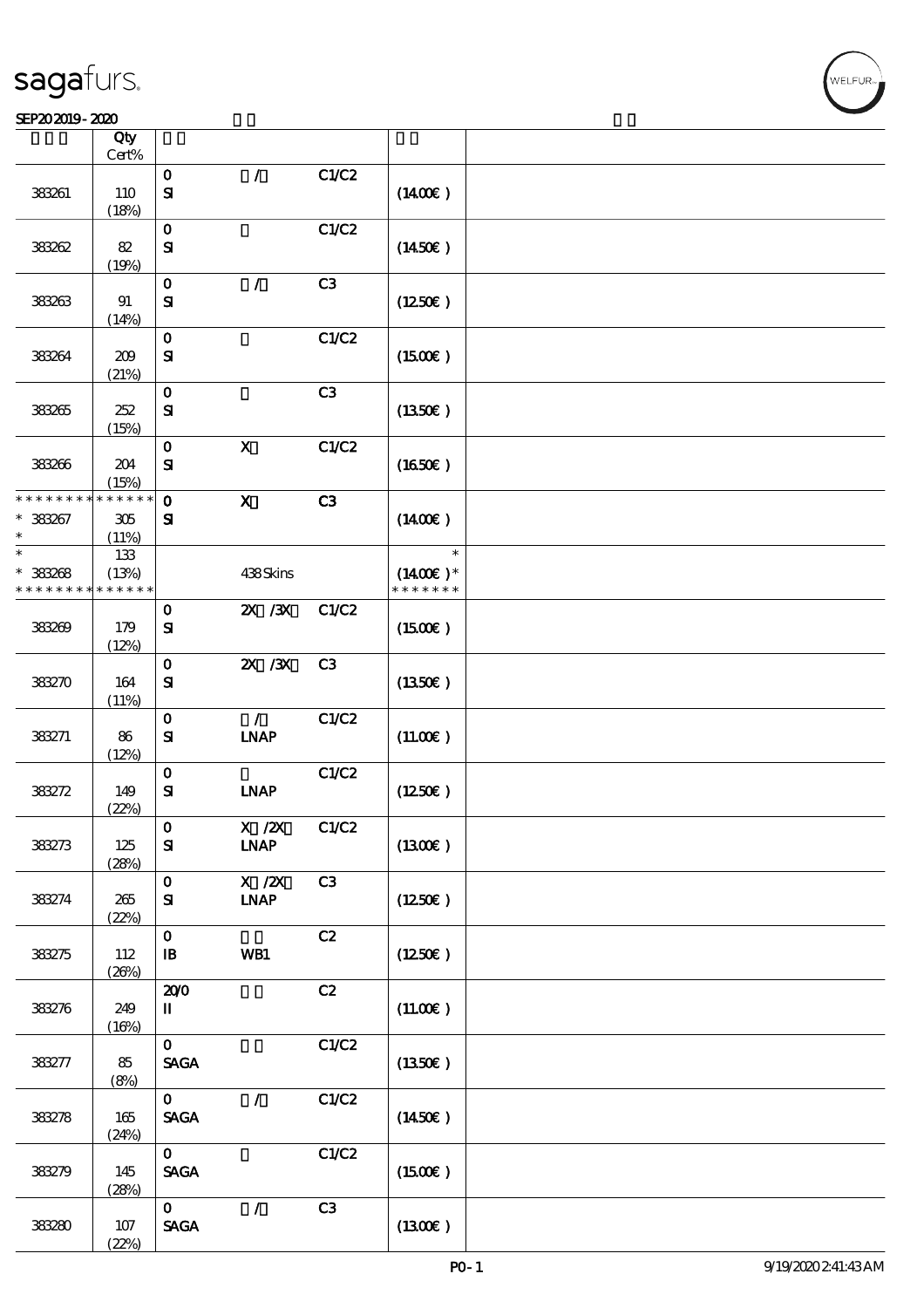$\top$ 

#### $SEP202019 - 2020$

|                                          | Qty<br>Cert%         |                             |                              |                |                                       |  |
|------------------------------------------|----------------------|-----------------------------|------------------------------|----------------|---------------------------------------|--|
|                                          |                      |                             |                              |                |                                       |  |
| 383281                                   | 118                  | $\mathbf{O}$<br><b>SAGA</b> |                              | C1             | 1600E                                 |  |
|                                          | (40%)                |                             |                              |                |                                       |  |
| * * * * * * * *                          | * * * * * *          | $\mathbf{O}$                |                              | C1/C2          |                                       |  |
| $*38282$<br>$\ast$                       | 285<br>(23%)         | <b>SAGA</b>                 |                              |                | 1600                                  |  |
| $\overline{\ast}$                        | 82                   |                             |                              |                | $\ast$                                |  |
| $* 38283$<br>* * * * * * * * * * * * * * | (13%)                |                             | 367Skins                     |                | 1550E *<br>* * * * * * *              |  |
|                                          |                      | $\mathbf{o}$                |                              | C2             |                                       |  |
| 383284                                   | 269<br>(19%)         | <b>SAGA</b>                 |                              |                | 1550€                                 |  |
| * * * * * * * *                          | * * * * * *          | $\mathbf{O}$                |                              | C <sub>3</sub> |                                       |  |
| $* 38285$<br>$\ast$                      | 285                  | <b>SAGA</b>                 |                              |                | $(1400\varepsilon)$                   |  |
| $\ast$                                   | (28%)                |                             |                              |                | $\ast$                                |  |
|                                          | 10B                  |                             |                              |                |                                       |  |
| $* 38286$<br>* * * * * * * *             | (43%)<br>* * * * * * |                             | 388Skins                     |                | $(1400\varepsilon)*$<br>* * * * * * * |  |
|                                          |                      | $\mathbf{o}$                | $\mathbf{X}$                 | C1             |                                       |  |
| 383287                                   | 105<br>(22%)         | <b>SACA</b>                 |                              |                | 17.00E                                |  |
| * * * * * * * *                          | * * * * * *          | $\Omega$                    | $\mathbf{X}$                 | C1/C2          |                                       |  |
| $* 33288$                                | 285                  | <b>SAGA</b>                 |                              |                | 1650€                                 |  |
| $\ast$                                   | (15%)                |                             |                              |                |                                       |  |
| $\ast$                                   | 105                  |                             |                              |                | $\ast$                                |  |
| $* 38289$                                | (13%)                |                             | 300Skins                     |                | 1650E *                               |  |
| * * * * * * * *                          | * * * * * *          |                             |                              |                | * * * * * * *                         |  |
|                                          |                      | 0                           | $\mathbf{X}$                 | C2             |                                       |  |
| 383290                                   | 302                  | <b>SAGA</b>                 |                              |                | <b>1650€</b>                          |  |
|                                          | (22%)                |                             |                              |                |                                       |  |
|                                          |                      | $\mathbf{0}$                | $\mathbf{X}$                 | C3             |                                       |  |
| 383291                                   | 151                  | <b>SAGA</b>                 |                              |                | $(1500\varepsilon)$                   |  |
|                                          | (11%)                | $\mathbf{O}$                | 2X / 3X                      | C1/C2          |                                       |  |
| 383292                                   | 20B                  | <b>SAGA</b>                 |                              |                | 1650€                                 |  |
|                                          | (5%)                 |                             |                              |                |                                       |  |
|                                          |                      | $\mathbf{O}$                | <b>2X /3X C3</b>             |                |                                       |  |
| 38293                                    | 237                  | <b>SAGA</b>                 |                              |                | (1500E)                               |  |
|                                          | (19%)                |                             |                              |                |                                       |  |
|                                          |                      | $\mathbf{O}$                | $\mathcal{L}$                | C1/C2          |                                       |  |
| 383294                                   | 160                  | <b>SAGA</b>                 | <b>INAP</b>                  |                | $(1250\epsilon)$                      |  |
|                                          | (20%)                |                             |                              |                |                                       |  |
|                                          |                      | $\mathbf{O}$                |                              | C1/C2          |                                       |  |
| 383295                                   | 240                  | <b>SAGA</b>                 | <b>LNAP</b>                  |                | (1350E)                               |  |
| * * * * * * * *                          | (45%)<br>* * * * * * | $\mathbf{O}$                |                              | C3             |                                       |  |
| * 38296                                  | 285                  | <b>SAGA</b>                 | <b>INAP</b>                  |                | $(1200\varepsilon)$                   |  |
| $\ast$                                   | (43%)                |                             |                              |                |                                       |  |
| $\ast$                                   | 214                  |                             |                              |                | $\ast$                                |  |
| * 383297                                 | (39%)                |                             | 499Skins                     |                | $(1200E)*$                            |  |
| * * * * * * * * * * * * * *              |                      |                             |                              |                | * * * * * * *                         |  |
|                                          |                      | $\mathbf{O}$                | $\mathbf X$                  | C1/C2          |                                       |  |
| 38298                                    | 99                   | <b>SACA</b>                 | $\ensuremath{\mathbf{INAP}}$ |                | $(1300\epsilon)$                      |  |
|                                          | (22%)                |                             |                              |                |                                       |  |
| * * * * * * * *                          | * * * * * *          | $\mathbf{O}$                | $\mathbf{X}$                 | C3             |                                       |  |
| $* 38299$                                | 285                  | <b>SAGA</b>                 | <b>INAP</b>                  |                | (1200E)                               |  |
| $\ast$                                   | (52%)                |                             |                              |                |                                       |  |
| $\ast$                                   |                      |                             |                              |                | $\ast$                                |  |
| $* 38300$<br>$\ast$                      | 260<br>(36%)         |                             | $\boldsymbol{2}$             |                | $(1200E)*$                            |  |
|                                          |                      |                             |                              |                |                                       |  |

 $\overline{\mathbf{r}}$ 

WELFUR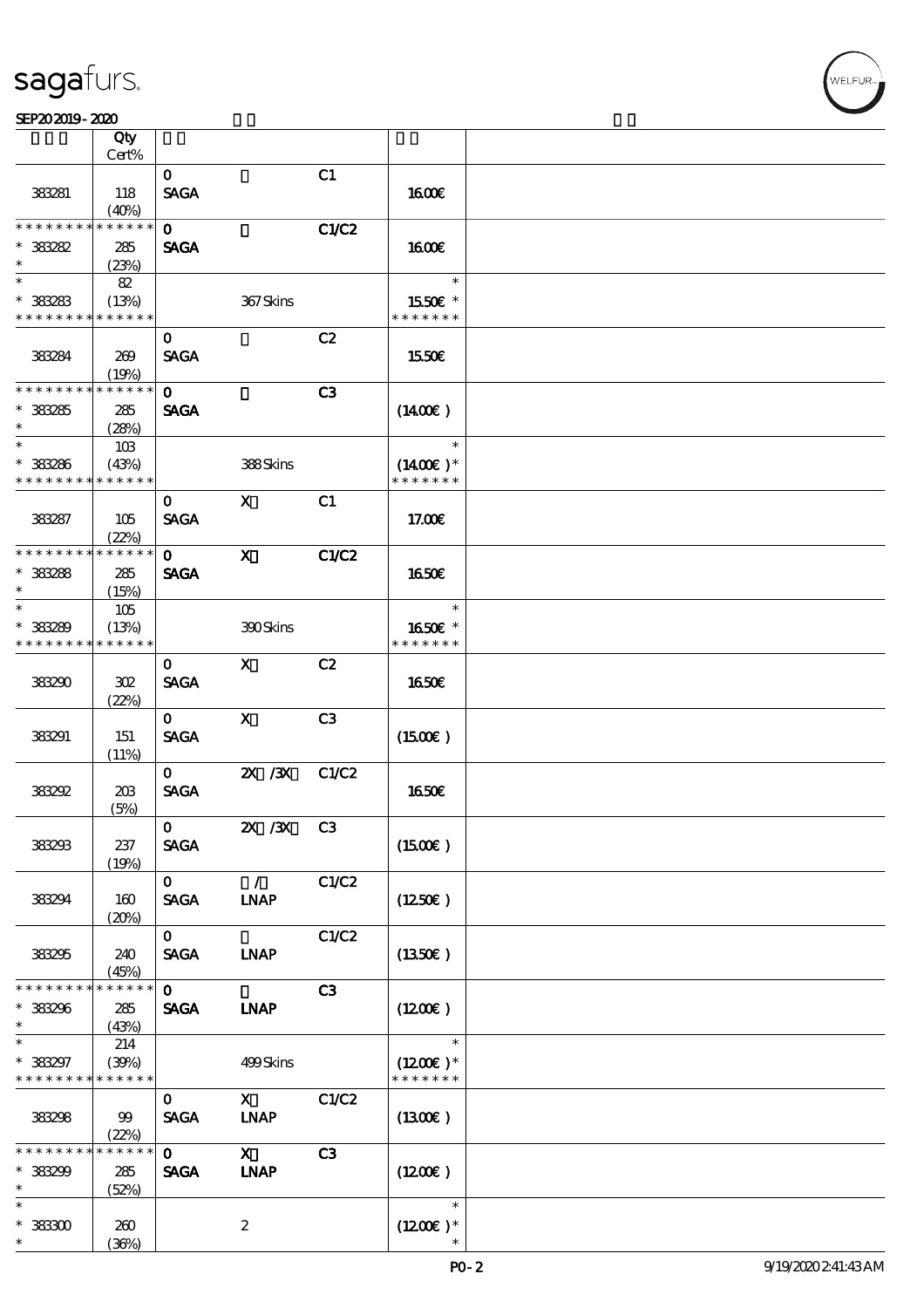|                 | Qty         |              |                                                                              |                |                              |  |
|-----------------|-------------|--------------|------------------------------------------------------------------------------|----------------|------------------------------|--|
|                 | $Cert\%$    |              |                                                                              |                |                              |  |
| $\ast$          |             | $\mathbf{o}$ | $\mathbf{x}$                                                                 | C <sub>3</sub> | $\ast$                       |  |
| $* 38301$       | 260         | <b>SAGA</b>  | INAP                                                                         |                | $(1200E)*$                   |  |
| $\ast$          | (49%)       |              |                                                                              |                | $\ast$                       |  |
| $\ast$          | $37\,$      |              |                                                                              |                | $\ast$                       |  |
|                 |             |              |                                                                              |                |                              |  |
| $*$ 383302      | (54%)       |              | 842Skins                                                                     |                | $(1200E)^*$<br>* * * * * * * |  |
| * * * * * * * * | * * * * * * |              |                                                                              |                |                              |  |
|                 |             | $\mathbf{O}$ | $\boldsymbol{\mathrm{X}}$ / $\boldsymbol{\mathrm{Z}}\boldsymbol{\mathrm{X}}$ | C1/C2          |                              |  |
| 38303           | 215         | <b>SAGA</b>  | <b>INAP</b>                                                                  |                | (1300)                       |  |
|                 | (37%)       |              |                                                                              |                |                              |  |
|                 |             | $\mathbf 0$  | $\boldsymbol{\mathsf{Z}}$                                                    | C3             |                              |  |
| 38304           | 139         | <b>SAGA</b>  | <b>INAP</b>                                                                  |                | (1200E)                      |  |
|                 | (41%)       |              |                                                                              |                |                              |  |
|                 |             | $\mathbf 0$  | $\mathcal{L}$                                                                | C2             |                              |  |
| 38305           | 84          | IA           | WB1                                                                          |                | (1200E)                      |  |
|                 | (13%)       |              |                                                                              |                |                              |  |
|                 |             | $\mathbf{o}$ | $\boldsymbol{X}$                                                             | C2             |                              |  |
| 38306           | 256         | IA           | WB1                                                                          |                | (1300)                       |  |
|                 |             |              |                                                                              |                |                              |  |
|                 | (21%)       |              |                                                                              |                |                              |  |
|                 |             | $\mathbf{o}$ | 2X / 3X                                                                      | C2             |                              |  |
| 38307           | 68          | IA           | WB1                                                                          |                | (1300)                       |  |
|                 | (27%)       |              |                                                                              |                |                              |  |
|                 |             | $\mathbf 0$  |                                                                              | C2             |                              |  |
| 38308           | 236         | IA           |                                                                              |                | (1300)                       |  |
|                 | (29%)       |              |                                                                              |                |                              |  |
|                 |             | $\mathbf{o}$ |                                                                              | C1/C2          |                              |  |
| 38309           | 87          | <b>SROY</b>  |                                                                              |                | (1800)                       |  |
|                 | (22%)       |              |                                                                              |                |                              |  |
|                 |             | $\mathbf{O}$ | $\boldsymbol{X}$                                                             | C1/C2          |                              |  |
| 383310          | 182         | <b>SROY</b>  |                                                                              |                | <b>1850€</b>                 |  |
|                 | (32%)       |              |                                                                              |                |                              |  |
|                 |             | $\mathbf{O}$ | $\mathbf{x}$                                                                 | C1/C2          |                              |  |
| 383311          | 116         | <b>SROY</b>  |                                                                              |                | 1850E                        |  |
|                 |             |              |                                                                              |                |                              |  |
|                 | (21%)       |              |                                                                              |                |                              |  |
|                 |             | $\mathbf{O}$ | $\boldsymbol{X}$                                                             | C3             |                              |  |
| 383312          | 140         | <b>SROY</b>  |                                                                              |                | (1650)                       |  |
|                 | (37%)       |              |                                                                              |                |                              |  |

WELFUR<sub>T</sub>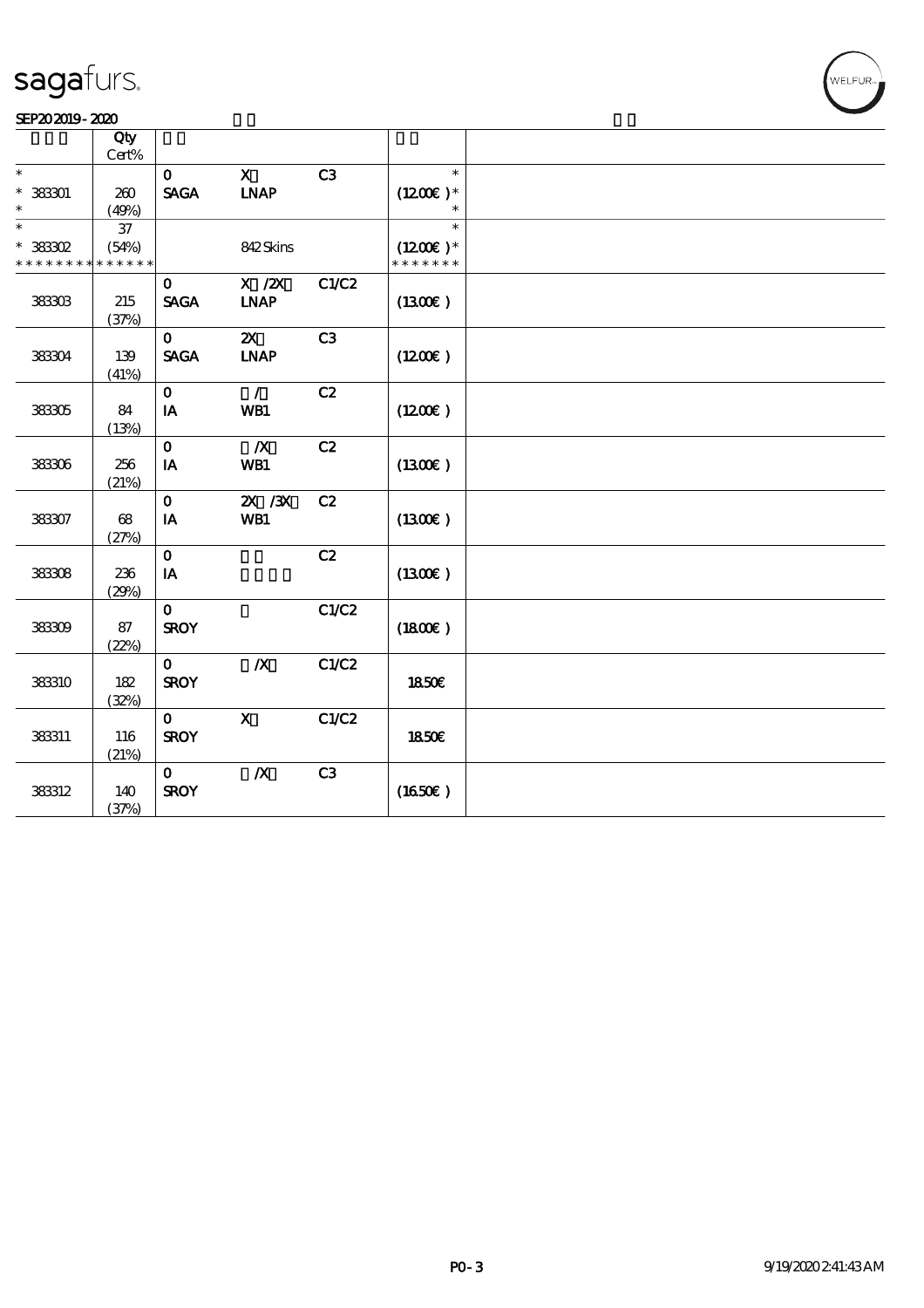|                               | Qty                       |                   |                  |                                                                                                                                                                                                                                                                                                                                                                                                                                                               |              |                            |  |
|-------------------------------|---------------------------|-------------------|------------------|---------------------------------------------------------------------------------------------------------------------------------------------------------------------------------------------------------------------------------------------------------------------------------------------------------------------------------------------------------------------------------------------------------------------------------------------------------------|--------------|----------------------------|--|
| * * * * * * *                 | Cert%<br>* * * * * *      |                   |                  |                                                                                                                                                                                                                                                                                                                                                                                                                                                               |              |                            |  |
| $*$ 383341                    |                           | 50                | $\boldsymbol{X}$ | $\mathbf{1}$                                                                                                                                                                                                                                                                                                                                                                                                                                                  | C1/C2        |                            |  |
| $\ast$                        | 205<br>(8%)               | ${\bf s}$         |                  |                                                                                                                                                                                                                                                                                                                                                                                                                                                               |              | (330)                      |  |
| $\ast$                        | $5\!5$                    |                   |                  |                                                                                                                                                                                                                                                                                                                                                                                                                                                               |              | $\ast$                     |  |
| $*$ 383342                    | (10%)                     |                   | 260Skins         |                                                                                                                                                                                                                                                                                                                                                                                                                                                               |              | $(3300)$ *                 |  |
| * * * * * * * *               | * * * * * *               |                   |                  |                                                                                                                                                                                                                                                                                                                                                                                                                                                               |              | * * * * * * *              |  |
|                               |                           | 50                | X / ZX           |                                                                                                                                                                                                                                                                                                                                                                                                                                                               | C3           |                            |  |
| 383343                        | 110                       | ${\bf s}$         |                  | $\mathbf{1}$                                                                                                                                                                                                                                                                                                                                                                                                                                                  |              | (300)                      |  |
|                               | $(\Theta)$                |                   |                  |                                                                                                                                                                                                                                                                                                                                                                                                                                                               |              |                            |  |
|                               |                           | 50                | $\boldsymbol{X}$ |                                                                                                                                                                                                                                                                                                                                                                                                                                                               | C1/C2        |                            |  |
| 383344                        | 126                       | ${\bf s}$         |                  | $\pmb{2}$                                                                                                                                                                                                                                                                                                                                                                                                                                                     |              | (320)                      |  |
|                               | (10%)                     | 50                |                  |                                                                                                                                                                                                                                                                                                                                                                                                                                                               | C2           |                            |  |
| 383345                        | 176                       | $\mathbf{B}$      |                  | $\mathbf{1}$                                                                                                                                                                                                                                                                                                                                                                                                                                                  | WB1          | 2600E                      |  |
|                               | (7%)                      |                   |                  |                                                                                                                                                                                                                                                                                                                                                                                                                                                               |              |                            |  |
|                               |                           | 50                |                  |                                                                                                                                                                                                                                                                                                                                                                                                                                                               | C1/C2        |                            |  |
| 383346                        | 168                       | <b>SAGA</b>       |                  | $\mathbf{1}$                                                                                                                                                                                                                                                                                                                                                                                                                                                  |              | (2950)                     |  |
|                               | (7%)                      |                   |                  |                                                                                                                                                                                                                                                                                                                                                                                                                                                               |              |                            |  |
|                               |                           | 50 <sub>o</sub>   |                  |                                                                                                                                                                                                                                                                                                                                                                                                                                                               | C1/C2        |                            |  |
| 383347                        | 106                       | <b>SAGA</b>       |                  | $\mathbf{1}$                                                                                                                                                                                                                                                                                                                                                                                                                                                  |              | (31.00)                    |  |
| * * * * * * * *               | $(\Theta)$<br>* * * * * * | 50 <sub>o</sub>   |                  |                                                                                                                                                                                                                                                                                                                                                                                                                                                               |              |                            |  |
| $* 38348$                     | 185                       | <b>SAGA</b>       |                  | $\mathbf{1}$                                                                                                                                                                                                                                                                                                                                                                                                                                                  | C1/C2        | (320)                      |  |
| $\ast$                        | (5%)                      |                   |                  |                                                                                                                                                                                                                                                                                                                                                                                                                                                               |              |                            |  |
| $\ast$                        | 31                        |                   |                  |                                                                                                                                                                                                                                                                                                                                                                                                                                                               |              | $\ast$                     |  |
| * 383349                      | (3%)                      |                   | 216Skins         |                                                                                                                                                                                                                                                                                                                                                                                                                                                               |              | $(3200)$ *                 |  |
| * * * * * * * *               | * * * * * *               |                   |                  |                                                                                                                                                                                                                                                                                                                                                                                                                                                               |              | * * * * * * *              |  |
|                               |                           | 50                | $\mathbf{x}$     |                                                                                                                                                                                                                                                                                                                                                                                                                                                               | C1           |                            |  |
| 383350                        | 83                        | <b>SAGA</b>       |                  | $\mathbf{1}$                                                                                                                                                                                                                                                                                                                                                                                                                                                  |              | 3300                       |  |
| * * * * * * * *               | (10%)                     |                   |                  |                                                                                                                                                                                                                                                                                                                                                                                                                                                               |              |                            |  |
|                               | * * * * * *               | 50 <sub>1</sub>   | $\mathbf{x}$     | $\mathbf{1}$                                                                                                                                                                                                                                                                                                                                                                                                                                                  | C2           |                            |  |
| $* 38351$<br>$\ast$           | 185<br>(4%)               | <b>SAGA</b>       |                  |                                                                                                                                                                                                                                                                                                                                                                                                                                                               |              | 3200                       |  |
| $\ast$                        |                           |                   |                  |                                                                                                                                                                                                                                                                                                                                                                                                                                                               |              | $\ast$                     |  |
| $* 38352$                     | 160                       |                   | $\boldsymbol{z}$ |                                                                                                                                                                                                                                                                                                                                                                                                                                                               |              | $31.005$ *                 |  |
| $\ast$                        | $(\Theta)$                |                   |                  |                                                                                                                                                                                                                                                                                                                                                                                                                                                               |              | $\ast$                     |  |
| $\ast$                        | 123                       |                   |                  |                                                                                                                                                                                                                                                                                                                                                                                                                                                               |              |                            |  |
| $*38353$                      | (2%)                      |                   | 468Skins         |                                                                                                                                                                                                                                                                                                                                                                                                                                                               |              | $31.00E$ *                 |  |
| * * * * * * * *               | * * * * * *               |                   |                  |                                                                                                                                                                                                                                                                                                                                                                                                                                                               |              | * * * * * * *              |  |
| 38354                         |                           | 50<br><b>SAGA</b> |                  | $\boldsymbol{\mathrm{X}}$ and $\boldsymbol{\mathrm{X}}$ and $\boldsymbol{\mathrm{X}}$ and $\boldsymbol{\mathrm{X}}$ and $\boldsymbol{\mathrm{X}}$ and $\boldsymbol{\mathrm{X}}$ and $\boldsymbol{\mathrm{X}}$ and $\boldsymbol{\mathrm{X}}$ and $\boldsymbol{\mathrm{X}}$ and $\boldsymbol{\mathrm{X}}$ and $\boldsymbol{\mathrm{X}}$ and $\boldsymbol{\mathrm{X}}$ and $\boldsymbol{\mathrm{X}}$ and $\boldsymbol{\mathrm{X}}$ and $\boldsymbol{\mathrm{X}}$ | C3           | (300)                      |  |
|                               | 109<br>(1%)               |                   |                  | $\blacksquare$                                                                                                                                                                                                                                                                                                                                                                                                                                                |              |                            |  |
| * * * * * * * *               | * * * * * *               | 50                |                  | 2X / 3X                                                                                                                                                                                                                                                                                                                                                                                                                                                       | <b>C1/C2</b> |                            |  |
| $* 33355$                     | 185                       | <b>SAGA</b>       |                  | $\mathbf{1}$                                                                                                                                                                                                                                                                                                                                                                                                                                                  |              | 3200                       |  |
| $\ast$                        | (4%)                      |                   |                  |                                                                                                                                                                                                                                                                                                                                                                                                                                                               |              |                            |  |
| $\ast$                        |                           |                   |                  |                                                                                                                                                                                                                                                                                                                                                                                                                                                               |              | $\ast$                     |  |
| $* 38356$                     | 160                       |                   | $\boldsymbol{2}$ |                                                                                                                                                                                                                                                                                                                                                                                                                                                               |              | $3200$ $*$                 |  |
| $\ast$                        | (6%)                      |                   |                  |                                                                                                                                                                                                                                                                                                                                                                                                                                                               |              | $\ast$                     |  |
| $\ast$                        | 73                        |                   |                  |                                                                                                                                                                                                                                                                                                                                                                                                                                                               |              | $\ast$                     |  |
| $* 383357$<br>* * * * * * * * | (5%)<br>* * * * * *       |                   | 418Skins         |                                                                                                                                                                                                                                                                                                                                                                                                                                                               |              | $31.005*$<br>* * * * * * * |  |
|                               |                           | 50                |                  | <b>2X / 3X</b>                                                                                                                                                                                                                                                                                                                                                                                                                                                | C3           |                            |  |
| 38358                         | 100                       | <b>SAGA</b>       |                  | $\mathbf{1}$                                                                                                                                                                                                                                                                                                                                                                                                                                                  |              | 3000                       |  |
|                               | (15%)                     |                   |                  |                                                                                                                                                                                                                                                                                                                                                                                                                                                               |              |                            |  |
|                               |                           | 50                | $\mathcal{F}$    |                                                                                                                                                                                                                                                                                                                                                                                                                                                               | C1/C2        |                            |  |
| 38359                         | 129                       | <b>SAGA</b>       |                  | $\boldsymbol{z}$                                                                                                                                                                                                                                                                                                                                                                                                                                              |              | (300)                      |  |
|                               | (16%)                     |                   |                  |                                                                                                                                                                                                                                                                                                                                                                                                                                                               |              |                            |  |
|                               |                           | 50                |                  |                                                                                                                                                                                                                                                                                                                                                                                                                                                               | C1/C2        |                            |  |
| 383300                        | 112                       | <b>SAGA</b>       |                  | $\boldsymbol{z}$                                                                                                                                                                                                                                                                                                                                                                                                                                              |              | (320)                      |  |
|                               | (8%)                      |                   |                  |                                                                                                                                                                                                                                                                                                                                                                                                                                                               |              |                            |  |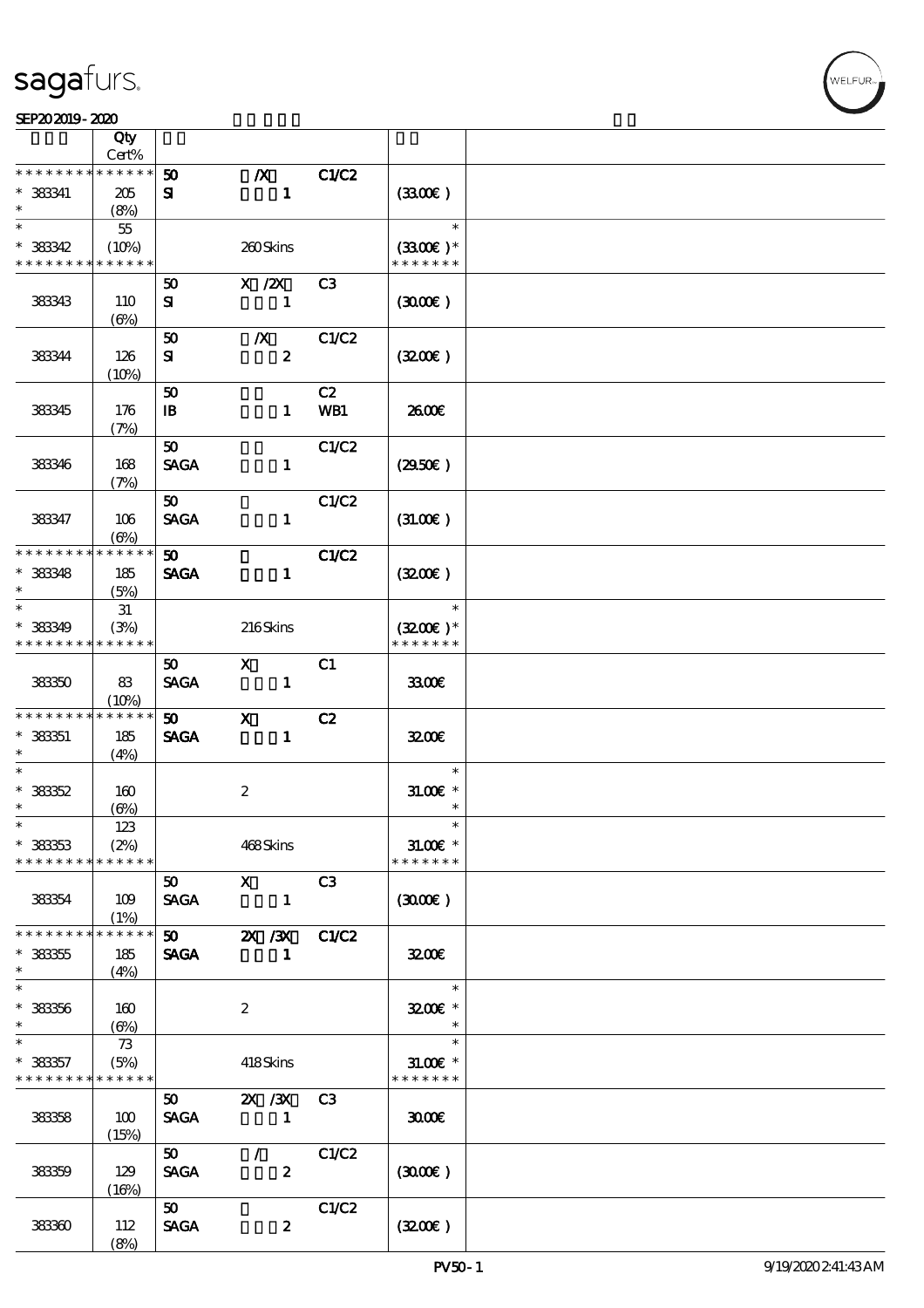### SEP202019-2020

|                                            | Qty        |                 |                      |              |                          |  |
|--------------------------------------------|------------|-----------------|----------------------|--------------|--------------------------|--|
|                                            | Cert%      |                 |                      |              |                          |  |
|                                            |            |                 | $50$ X $\cancel{2}X$ | C3           |                          |  |
| 38361                                      | 121        | <b>SAGA</b>     | $\boldsymbol{z}$     |              | 2900                     |  |
|                                            | (18%)      |                 |                      |              |                          |  |
| * * * * * * * * <mark>* * * * * *</mark>   |            | 50              |                      | C2           |                          |  |
| $*38362$                                   | 185        | IA              | $\mathbf 1$          | WB1          | 27.50E                   |  |
| $\ast$                                     | (7%)       |                 |                      |              |                          |  |
| $\ast$                                     | 96         |                 |                      |              | $\overline{\phantom{a}}$ |  |
| $*$ 38363                                  | (9%)       |                 | 281 Skins            |              | 27.00€ *                 |  |
| * * * * * * * * * * * * * *                |            |                 |                      |              | * * * * * * *            |  |
| * * * * * * * * <mark>* * * * * * *</mark> |            | 50              |                      | C2           |                          |  |
| $*$ 383364                                 | 185        | IA              | $\mathbf{1}$         |              | 27.50E                   |  |
| $\ast$                                     | (7%)       |                 |                      |              |                          |  |
| $\overline{\ast}$                          | 43         |                 |                      |              | $\overline{\phantom{a}}$ |  |
| $* 333365$                                 | (9%)       |                 | 228Skins             |              | 27.50€ *                 |  |
| * * * * * * * * * * * * * *                |            |                 |                      |              | * * * * * * *            |  |
|                                            |            | 50              | $\mathcal{L}$        | C1/C2        |                          |  |
| 383366                                     | 88         | <b>SROY</b>     | $\mathbf{1}$         |              | (31.00)                  |  |
|                                            | (7%)       |                 |                      |              |                          |  |
|                                            |            | 50              |                      | C1/C2        |                          |  |
| 383367                                     | 65         | <b>SROY</b>     | $\mathbf{1}$         |              | (3300)                   |  |
|                                            | (7%)       |                 |                      |              |                          |  |
| * * * * * * * * <mark>* * * * * *</mark>   |            | 50              | $\mathbf{x}$         | <b>C1/C2</b> |                          |  |
| $*$ 383368                                 | 185        | <b>SROY</b>     | $\mathbf{1}$         |              | 3300                     |  |
| $\ast$                                     | (1%)       |                 |                      |              |                          |  |
| $\ast$                                     | 27         |                 |                      |              | $\ast$                   |  |
| $* 38369$                                  | $(O\%)$    |                 | 212Skins             |              | 3300€ *                  |  |
| * * * * * * * * * * * * * *                |            |                 |                      |              | * * * * * * *            |  |
|                                            |            | 50 <sub>1</sub> | $X \, /ZX$           | C3           |                          |  |
| 38370                                      | 127        | <b>SROY</b>     | $\sim$ 1             |              | 3200E                    |  |
|                                            | (6%)       |                 |                      |              |                          |  |
|                                            |            | 50              | $\chi$ / $\chi$      | C1/C2        |                          |  |
| 383371                                     | 167        | <b>SROY</b>     | $\blacksquare$       |              | 3300                     |  |
|                                            | (2%)       |                 |                      |              |                          |  |
| * * * * * * * * * * * * * *                |            | 50              | $\mathbb{X}$         | C1/C2        |                          |  |
| $* 38372$                                  | 185        | <b>SROY</b>     | $\boldsymbol{z}$     |              | 3300                     |  |
| $\ast$                                     | $(\Theta)$ |                 |                      |              |                          |  |
| $\ast$                                     | 82         |                 |                      |              | $\ast$                   |  |
| $* 383373$                                 | (3%)       |                 | 267Skins             |              | 3200E *                  |  |
| * * * * * * * * * * * * * *                |            |                 |                      |              | * * * * * * *            |  |
|                                            |            |                 |                      |              |                          |  |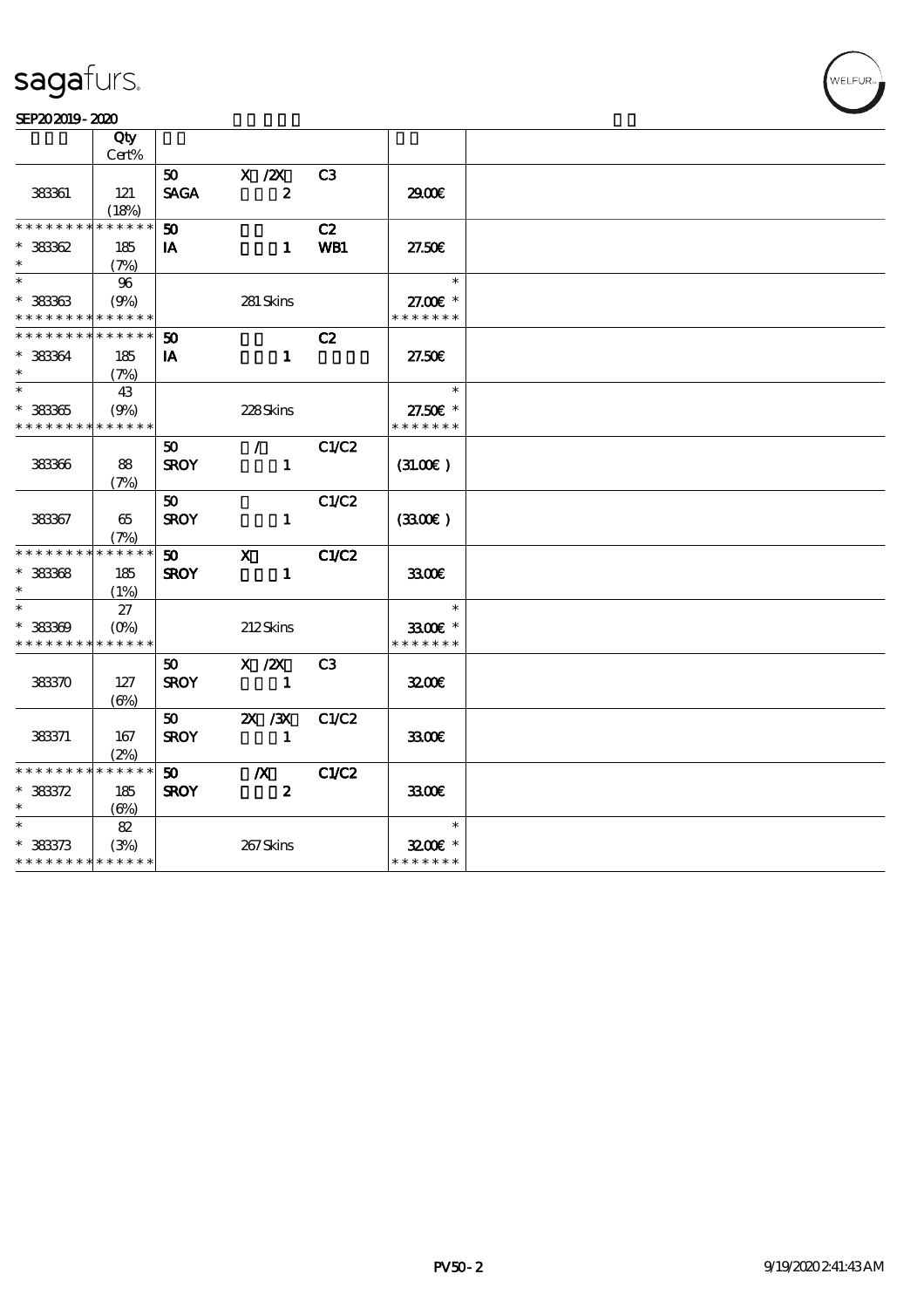### $S$ EP202019-2020  $\sim$  2020

|                             | Qty                 |                       |                  |                  |                |                        |  |
|-----------------------------|---------------------|-----------------------|------------------|------------------|----------------|------------------------|--|
|                             | Cert%               |                       |                  |                  |                |                        |  |
|                             |                     | $\boldsymbol{\omega}$ | $\mathcal{L}$    |                  | C1/C2          |                        |  |
| 383401                      | 172<br>(16%)        | ${\bf s}$             |                  | $\mathbf{1}$     |                | (27.50)                |  |
|                             |                     | 40                    |                  |                  | C1/C2          |                        |  |
| <b>383402</b>               | 189                 | ${\bf s}$             |                  | $\mathbf{1}$     |                | (2800)                 |  |
|                             | (12%)               |                       |                  |                  |                |                        |  |
|                             |                     | $\boldsymbol{\omega}$ | $\mathcal{L}$    |                  | C3             |                        |  |
| 383403                      | 156                 | ${\bf s}$             |                  | $\mathbf{1}$     |                | $(2550\varepsilon)$    |  |
|                             | (16%)               |                       |                  |                  |                |                        |  |
| * * * * * * * *             | * * * * * *         | $\boldsymbol{\omega}$ | $\mathbf{x}$     |                  | C1/C2          |                        |  |
| $*$ 383404                  | 225                 | ${\bf s}$             |                  | $\mathbf{1}$     |                | 2800E                  |  |
| $\ast$                      | (9%)                |                       |                  |                  |                |                        |  |
| $\overline{\ast}$           | 71                  |                       |                  |                  |                | $\ast$                 |  |
| $*$ 383405                  | (4%)                |                       | 296Skins         |                  |                | 27.50€ *               |  |
| * * * * * * * * * * * * * * |                     |                       |                  |                  |                | * * * * * * *          |  |
|                             |                     | $\boldsymbol{\omega}$ | $\mathbf{X}$     |                  | C <sub>3</sub> |                        |  |
| 383406                      | 188                 | ${\bf s}$             |                  | $\mathbf{1}$     |                | $(2650\epsilon)$       |  |
|                             | (6%)                |                       |                  |                  |                |                        |  |
| * * * * * * * *             | * * * * * *         | $\boldsymbol{\omega}$ | 2X / 3X          |                  | C1/C2          |                        |  |
| $* 383407$                  | 205                 | ${\bf s}$             |                  | $\mathbf{1}$     |                | 2650E                  |  |
| $\ast$                      | (7%)                |                       |                  |                  |                |                        |  |
| $\ast$                      | 49                  |                       |                  |                  |                | $\ast$                 |  |
| $*$ 383408                  | (14%)               |                       | 254Skins         |                  |                | $2600$ $\varepsilon$ * |  |
| * * * * * * * *             | * * * * * *         |                       |                  |                  |                | * * * * * * *          |  |
|                             |                     | 40                    | $\chi$ / $\chi$  |                  | C3             |                        |  |
| 383409                      | 110                 | ${\bf s}$             |                  | $\mathbf{1}$     |                | 2400€                  |  |
|                             | (20%)               |                       |                  |                  |                |                        |  |
|                             |                     | 40                    | $\mathcal{F}$    |                  | C1/C2          |                        |  |
| 383410                      | 112                 | ${\bf s}$             |                  | $\boldsymbol{z}$ |                | (2500)                 |  |
|                             | (7%)                |                       |                  |                  |                |                        |  |
| * * * * * * * *             | * * * * * *         | $\boldsymbol{\omega}$ | $\boldsymbol{X}$ |                  | C1/C2          |                        |  |
| $*$ 383411                  | 205                 | ${\bf s}$             |                  | $\boldsymbol{z}$ |                | (2800)                 |  |
| $\ast$                      | (3%)                |                       |                  |                  |                |                        |  |
| $\ast$                      | $37\,$              |                       |                  |                  |                | $\ast$                 |  |
| $*$ 383412                  | (2%)                |                       | 242Skins         |                  |                | $(2800)$ *             |  |
| * * * * * * * * * * * * * * |                     |                       |                  |                  |                | * * * * * * *          |  |
|                             |                     | $\boldsymbol{40}$     |                  | $\mathbf{X}$     | C1/C2          |                        |  |
| 383413                      | 183                 | ${\bf s}$             |                  | $\boldsymbol{z}$ |                | 2850€                  |  |
|                             | (17%)               |                       |                  |                  |                |                        |  |
|                             |                     | $\boldsymbol{\omega}$ | $\mathbf{x}$     |                  | C1/C2          |                        |  |
| 383414                      | 110                 | ${\bf s}$             |                  | $\boldsymbol{z}$ |                | 2800E                  |  |
|                             | (30%)               |                       |                  |                  |                |                        |  |
|                             |                     | $\boldsymbol{\omega}$ |                  |                  | C2             |                        |  |
| 383415                      | 122                 | $\mathbf{B}$          |                  | $\mathbf{1}$     |                | (2400)                 |  |
|                             | (17%)               |                       |                  |                  |                |                        |  |
|                             |                     | $\boldsymbol{\omega}$ |                  |                  | C1/C2          |                        |  |
| 383416                      | 83                  | <b>SAGA</b>           |                  | $\mathbf{1}$     |                | 25.50€                 |  |
|                             | (13%)               |                       |                  |                  |                |                        |  |
|                             |                     | <b>40</b>             |                  |                  | C1/C2          |                        |  |
| 383417                      | 203                 | <b>SAGA</b>           |                  | $\mathbf{1}$     |                | 27.00E                 |  |
|                             | (13%)               |                       |                  |                  |                |                        |  |
|                             |                     | $\boldsymbol{\omega}$ | $\mathcal{L}$    |                  | C3             |                        |  |
| 383418                      | 227                 | <b>SACA</b>           |                  | $\mathbf{1}$     |                | (2400)                 |  |
| * * * * * * * *             | (8%)<br>* * * * * * |                       |                  |                  |                |                        |  |
|                             |                     | $\boldsymbol{\omega}$ |                  |                  | C1/C2          |                        |  |
| * 383419<br>$\ast$          | 160                 | <b>SAGA</b>           |                  | $\mathbf{1}$     |                | 2850E                  |  |
| $\ast$                      | (11%)<br>47         |                       |                  |                  |                | $\ast$                 |  |
| $* 383420$                  |                     |                       |                  |                  |                | 2850€ *                |  |
| * * * * * * * *             | (8%)<br>* * * * * * |                       | 207Skins         |                  |                | * * * * * * *          |  |
|                             |                     |                       |                  |                  |                |                        |  |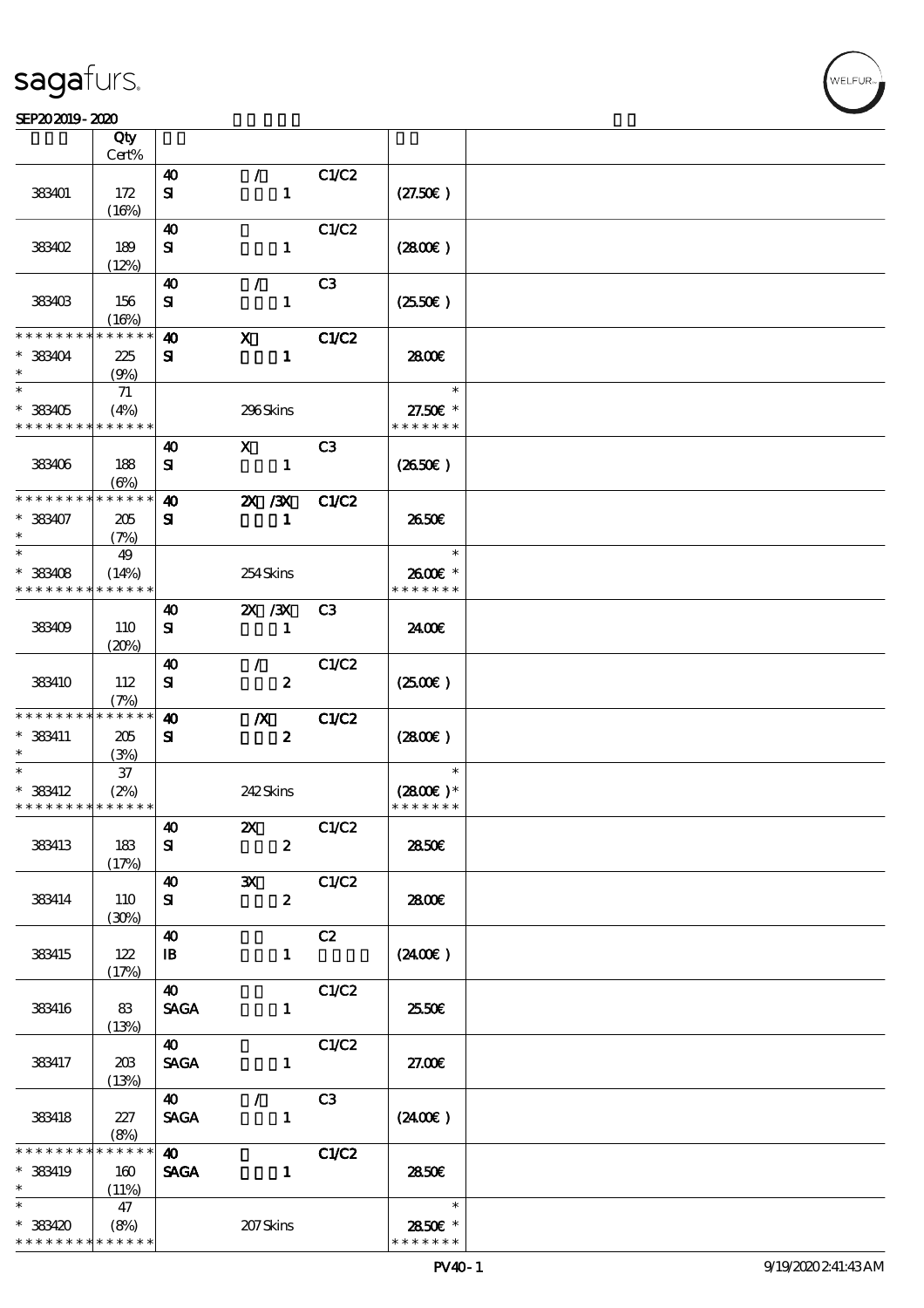### SEP202019-2020

|                 | Qty<br>Cert%          |                       |                         |                |               |  |
|-----------------|-----------------------|-----------------------|-------------------------|----------------|---------------|--|
|                 |                       |                       |                         |                |               |  |
| 383421          | 209<br>(8%)           | 40<br><b>SAGA</b>     | $\mathbf{1}$            | C3             | (2650E)       |  |
| * * * * * * *   | $* * * * * *$         | $\boldsymbol{40}$     | $\mathbf{X}$            | C2             |               |  |
|                 |                       |                       |                         |                |               |  |
| $* 383422$      | 180                   | <b>SAGA</b>           | $\mathbf{1}$            |                | 2900€         |  |
| $\ast$          | (3%)                  |                       |                         |                |               |  |
| $\ast$          |                       |                       |                         |                | $\ast$        |  |
|                 |                       |                       |                         |                |               |  |
| * 383423        | 180                   |                       | $\boldsymbol{2}$        |                | 2850€ *       |  |
|                 | (5%)                  |                       |                         |                | $\ast$        |  |
| $\ddot{x}$      |                       |                       |                         |                | $\ast$        |  |
| $*$ 383424      | 180                   |                       | 3                       |                | 2850€ *       |  |
| $\ast$          |                       |                       |                         |                | $\ast$        |  |
|                 | $(\Theta)$            |                       |                         |                |               |  |
|                 | 101                   |                       |                         |                | $\ast$        |  |
| * 383425        | (3%)                  |                       | 641 Skins               |                | 2850€ *       |  |
| * * * * * * * * | * * * * * *           |                       |                         |                | * * * * * * * |  |
| * * * * * * * * | * * * * * *           | 40                    | $\mathbf{z}$            | C2             |               |  |
|                 |                       |                       |                         |                |               |  |
| * 383426        | 205                   | <b>SAGA</b>           | $\blacksquare$          |                | 2900€         |  |
| $\ast$          | (9%)                  |                       |                         |                |               |  |
| $*$             |                       |                       |                         |                | $\ast$        |  |
| $* 383427$      | 180                   |                       | $\boldsymbol{2}$        |                | 2900€ *       |  |
| $\ast$          | (5%)                  |                       |                         |                | $\ast$        |  |
|                 |                       |                       |                         |                | $\ast$        |  |
|                 | $\boldsymbol{\omega}$ |                       |                         |                |               |  |
| $*$ 383428      | (4%)                  |                       | 454Skins                |                | 2850E *       |  |
| * * * * * * * * | $* * * * * * *$       |                       |                         |                | * * * * * * * |  |
| * * * * * * * * | $* * * * * * *$       | $\boldsymbol{\omega}$ | $\mathbf{X}$            | C3             |               |  |
| * 383429        | 205                   | <b>SAGA</b>           | $\sim$ 1                |                | 27.00E        |  |
|                 |                       |                       |                         |                |               |  |
| $\ast$          | (8%)                  |                       |                         |                |               |  |
| $\ast$          | 101                   |                       |                         |                | $\ast$        |  |
| $*$ 383430      | (4%)                  |                       | $306\mathrm{S}$ kins    |                | 2650€ *       |  |
| * * * * * * * * | * * * * * *           |                       |                         |                | * * * * * * * |  |
|                 |                       | 40                    | $\mathbf{x}$            | C1             |               |  |
| 383431          | $90^{\circ}$          | <b>SAGA</b>           | $\mathbf{1}$            |                | 2800€         |  |
|                 |                       |                       |                         |                |               |  |
|                 | $(O\% )$              |                       |                         |                |               |  |
|                 |                       | <b>40</b>             | $\mathbf{x}$            | C2             |               |  |
| 383432          | 169                   | <b>SAGA</b>           | $\mathbf{1}$            |                | 2800E         |  |
|                 | (17%)                 |                       |                         |                |               |  |
|                 |                       | $\boldsymbol{40}$     | $\overline{\mathbf{X}}$ | C3             |               |  |
| 383433          | 130                   | <b>SAGA</b>           | $\mathbf{1}$            |                | 2650E         |  |
|                 |                       |                       |                         |                |               |  |
|                 | (14%)                 |                       |                         |                |               |  |
|                 |                       | 40                    |                         | C1/C2          |               |  |
| 383434          | 151                   | <b>SAGA</b>           | $\boldsymbol{z}$        |                | 2600E         |  |
|                 | (18%)                 |                       |                         |                |               |  |
| * * * * * * * * | * * * * * *           | $\boldsymbol{40}$     | $\mathcal{T}$           | C1/C2          |               |  |
|                 |                       |                       |                         |                |               |  |
| $*$ 383435      | 186                   | <b>SAGA</b>           | $\boldsymbol{z}$        |                | 2800E         |  |
| $\ast$          | (15%)                 |                       |                         |                |               |  |
| $\ast$          | 72                    |                       |                         |                | $\ast$        |  |
| * 383436        | (5%)                  |                       | 258Skins                |                | 27.50€ *      |  |
| * * * * * * * * | * * * * * *           |                       |                         |                | * * * * * * * |  |
|                 |                       | 40                    | $\mathbb{X}$            | C <sub>3</sub> |               |  |
| 383437          | 119                   | <b>SAGA</b>           | $\boldsymbol{z}$        |                | 2650€         |  |
|                 |                       |                       |                         |                |               |  |
|                 | $(10\%)$              |                       |                         |                |               |  |
|                 |                       | $\boldsymbol{40}$     | 2X / 3X                 | C3             |               |  |
| 383438          | 171                   | <b>SAGA</b>           | $\boldsymbol{z}$        |                | 27.50E        |  |
|                 | (15%)                 |                       |                         |                |               |  |
|                 |                       | 40                    | $\mathcal{L}$           | C1/C2          |               |  |
| 383439          | 92                    | IA                    | $\mathbf{1}$            | WB1            | (2300)        |  |
|                 | (23%)                 |                       |                         |                |               |  |
|                 |                       |                       |                         |                |               |  |
|                 |                       | $\boldsymbol{\omega}$ | $\mathbf{x}$            | C1/C2          |               |  |
| 38340           | 147                   | IA                    |                         | 1 WB1          | 2450E         |  |
|                 | (19%)                 |                       |                         |                |               |  |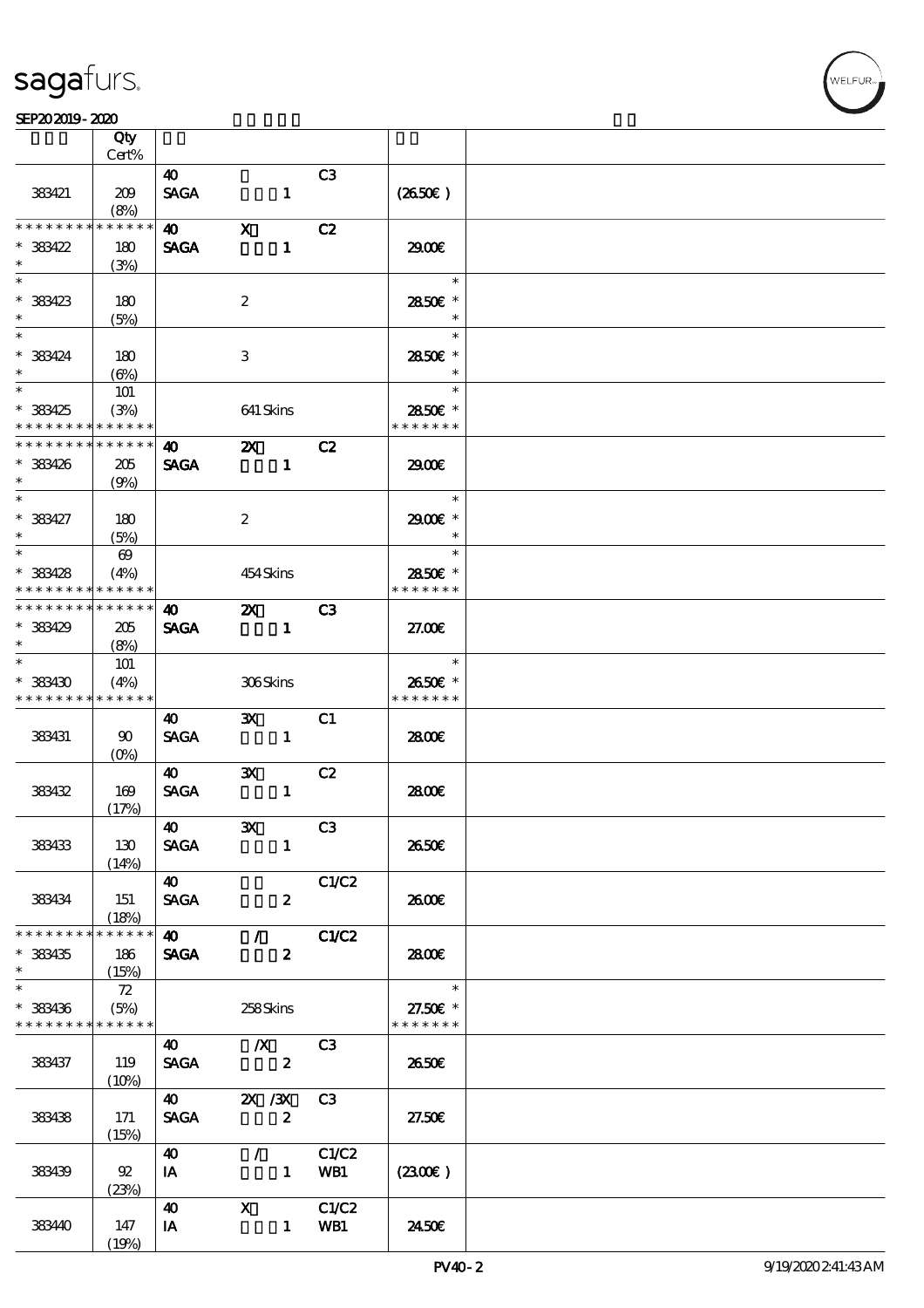### $S$ EP202019-2020  $\sim$  2020

|                                          | Qty                   |                       |                  |       |                            |  |
|------------------------------------------|-----------------------|-----------------------|------------------|-------|----------------------------|--|
|                                          | Cert%                 |                       |                  |       |                            |  |
|                                          |                       | 40                    | $\boldsymbol{X}$ | C3    |                            |  |
| 383441                                   | 128                   | IA                    | $\mathbf{1}$     | WB1   | 2300E                      |  |
|                                          | $(\Theta)$            |                       |                  |       |                            |  |
|                                          |                       | 40                    | 2X / 3X          | C1/C2 |                            |  |
| 38342                                    | 123                   | IA                    | $\mathbf{1}$     | WB1   | 24.00€                     |  |
|                                          | (21%)                 |                       |                  |       |                            |  |
|                                          |                       | 40                    | 2X / 3X          | C3    |                            |  |
| 383443                                   | 88                    | IA                    | $\mathbf{1}$     | WB1   | 2350E                      |  |
|                                          | (11%)                 |                       |                  |       |                            |  |
|                                          |                       | $\boldsymbol{\omega}$ |                  | C2    |                            |  |
| 383444                                   | 176                   | IA                    | $\boldsymbol{z}$ | WB1   | 2400€                      |  |
|                                          | (20%)                 |                       |                  |       |                            |  |
| * * * * * * * *                          | * * * * * *           | $\boldsymbol{\omega}$ |                  | C2    |                            |  |
| * 383445                                 |                       |                       | $\mathbf{1}$     |       | 2500E                      |  |
| $\ast$                                   | 195                   | IA                    |                  |       |                            |  |
| $\ast$                                   | (6%)                  |                       |                  |       | $\ast$                     |  |
|                                          | 39                    |                       |                  |       |                            |  |
| * 383446                                 | (5%)                  |                       | 234Skins         |       | 2450E *                    |  |
| * * * * * * * *                          | * * * * * *           |                       |                  |       | * * * * * * *              |  |
| * * * * * * * *                          | * * * * * *           | $\boldsymbol{\omega}$ |                  | C2    |                            |  |
| $* 383477$                               | 205                   | IA                    | $\boldsymbol{z}$ |       | 2500€                      |  |
| $\ast$                                   | (16%)                 |                       |                  |       |                            |  |
| $\ast$                                   | 156                   |                       |                  |       | $\ast$                     |  |
| $*$ 383448                               | (7%)                  |                       | 361 Skins        |       | 2500€ *                    |  |
| * * * * * * * *                          | ******                |                       |                  |       | * * * * * * *              |  |
|                                          |                       | 40                    |                  | C1/C2 |                            |  |
| 38349                                    | 134                   | <b>SROY</b>           | $\mathbf{1}$     |       | (2950)                     |  |
|                                          | (8%)                  |                       |                  |       |                            |  |
|                                          |                       | <b>40</b>             | $\mathbf{x}$     | C1    |                            |  |
| 383450                                   | 112                   | <b>SROY</b>           | $\mathbf{1}$     |       | 31.00E                     |  |
|                                          | (5%)                  |                       |                  |       |                            |  |
| * * * * * * * *                          | $***$ * * * * *       | $\boldsymbol{\omega}$ | $\mathbf{x}$     | C2    |                            |  |
| $*$ 383451                               |                       |                       |                  |       |                            |  |
| $\ast$                                   | 205                   | <b>SROY</b>           | $\mathbf{1}$     |       | 31.00                      |  |
| $\ast$                                   | (4%)                  |                       |                  |       | $\ast$                     |  |
|                                          | 111                   |                       |                  |       |                            |  |
| $* 383452$                               | (2%)                  |                       | 316Skins         |       | $31.005*$<br>* * * * * * * |  |
| * * * * * * * * * * * * * *              |                       |                       |                  |       |                            |  |
|                                          |                       | 40                    | $\boldsymbol{X}$ | C3    |                            |  |
| 383453                                   | 166                   | <b>SROY</b>           | $\blacksquare$   |       | (2850)                     |  |
|                                          | (5%)                  |                       |                  |       |                            |  |
| * * * * * * * *                          | * * * * * *           |                       |                  | C1/C2 |                            |  |
| $* 383454$                               | 205                   | <b>SROY</b>           | $\mathbf{1}$     |       | 31.00                      |  |
| $\ast$                                   | (2%)                  |                       |                  |       |                            |  |
| $\ast$                                   | 47                    |                       |                  |       | $\ast$                     |  |
| $*$ 383455                               | $(O\%)$               |                       | 252Skins         |       | $31.00E$ *                 |  |
| * * * * * * * * * * * * * *              |                       |                       |                  |       | * * * * * * *              |  |
|                                          |                       | <b>40</b>             | 3X C1/C2         |       |                            |  |
| 383456                                   | 134                   | <b>SROY</b>           |                  |       | 3200                       |  |
|                                          | $(O\!/\!\!\delta)$    |                       |                  |       |                            |  |
| * * * * * * * *                          | $***$ * * * * *       | <b>40</b>             | 2X / 3X          | C3    |                            |  |
| * 383457                                 | 185                   | <b>SROY</b>           | $\blacksquare$   |       | 2800E                      |  |
| $\ast$                                   | (2%)                  |                       |                  |       |                            |  |
| $\ast$                                   | 54                    |                       |                  |       | $\ast$                     |  |
| $*$ 383458                               | (5%)                  |                       | 239Skins         |       | 27.50€ *                   |  |
| * * * * * * * * <mark>* * * * * *</mark> |                       |                       |                  |       | * * * * * * *              |  |
| * * * * * * * *                          | $* * * * * * *$       | <b>40</b>             |                  |       |                            |  |
|                                          |                       |                       | $\mathbb{X}$     | C1/C2 |                            |  |
| $*$ 383459                               | 205                   | <b>SROY</b>           | $\boldsymbol{z}$ |       | 3200                       |  |
| $\ast$                                   | (9%)                  |                       |                  |       |                            |  |
| $*$ and $*$                              | $\boldsymbol{\omega}$ |                       |                  |       | $\ast$                     |  |
| $* 383400$                               | (14%)                 |                       | $274$ Skins      |       | $31.00$ $\varepsilon$ *    |  |
| * * * * * * * *                          | * * * * * *           |                       |                  |       | * * * * * * *              |  |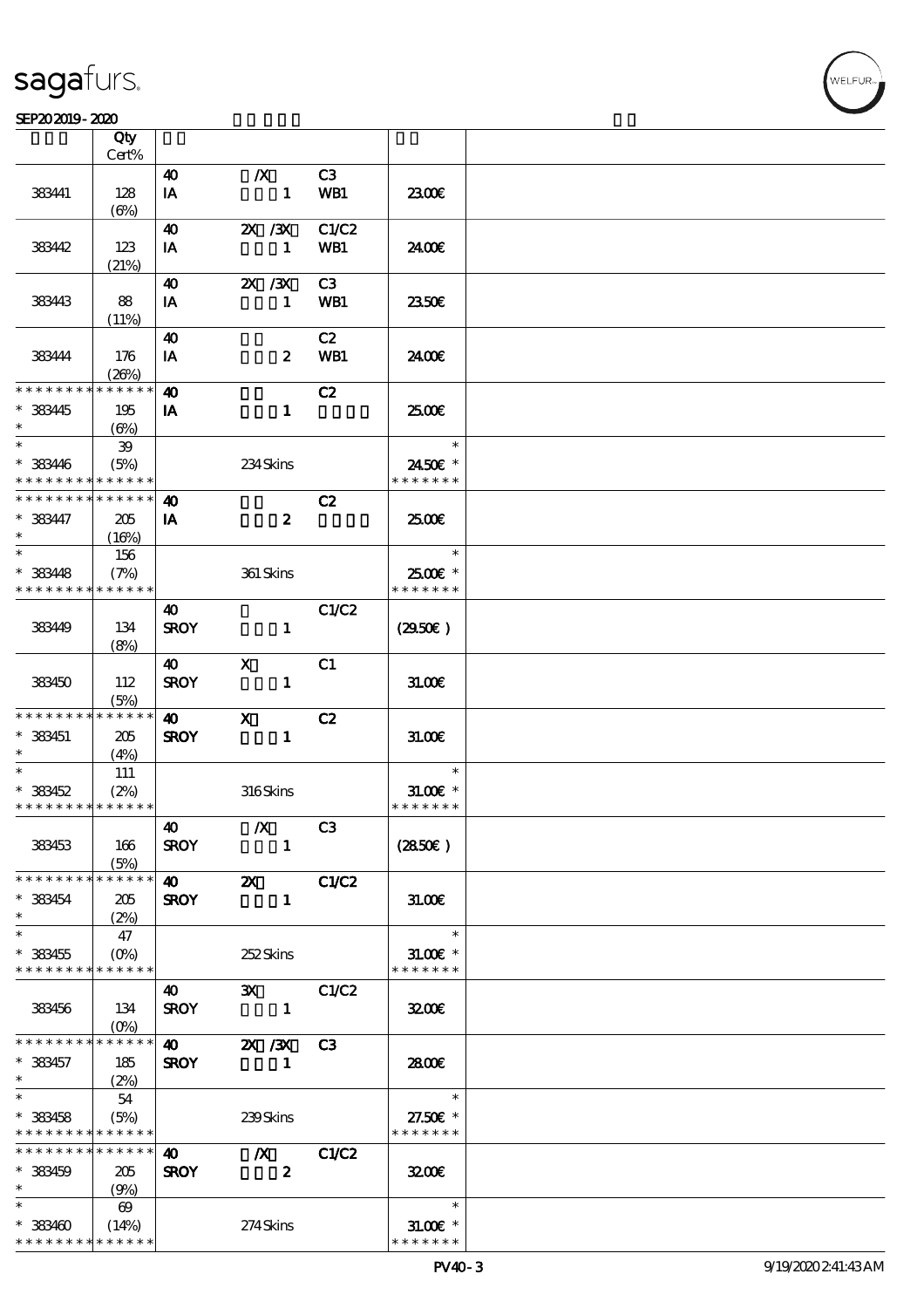

### SEP202019-2020

|        | Qty<br>Cert%       |                                               |                         |                |        |  |
|--------|--------------------|-----------------------------------------------|-------------------------|----------------|--------|--|
| 383461 | 87<br>$(\Theta_0)$ | $\overline{\phantom{a}}$<br>4U<br><b>SROY</b> | ZX<br>$\mathbf{x}$<br>~ | C <sub>3</sub> | 27.00E |  |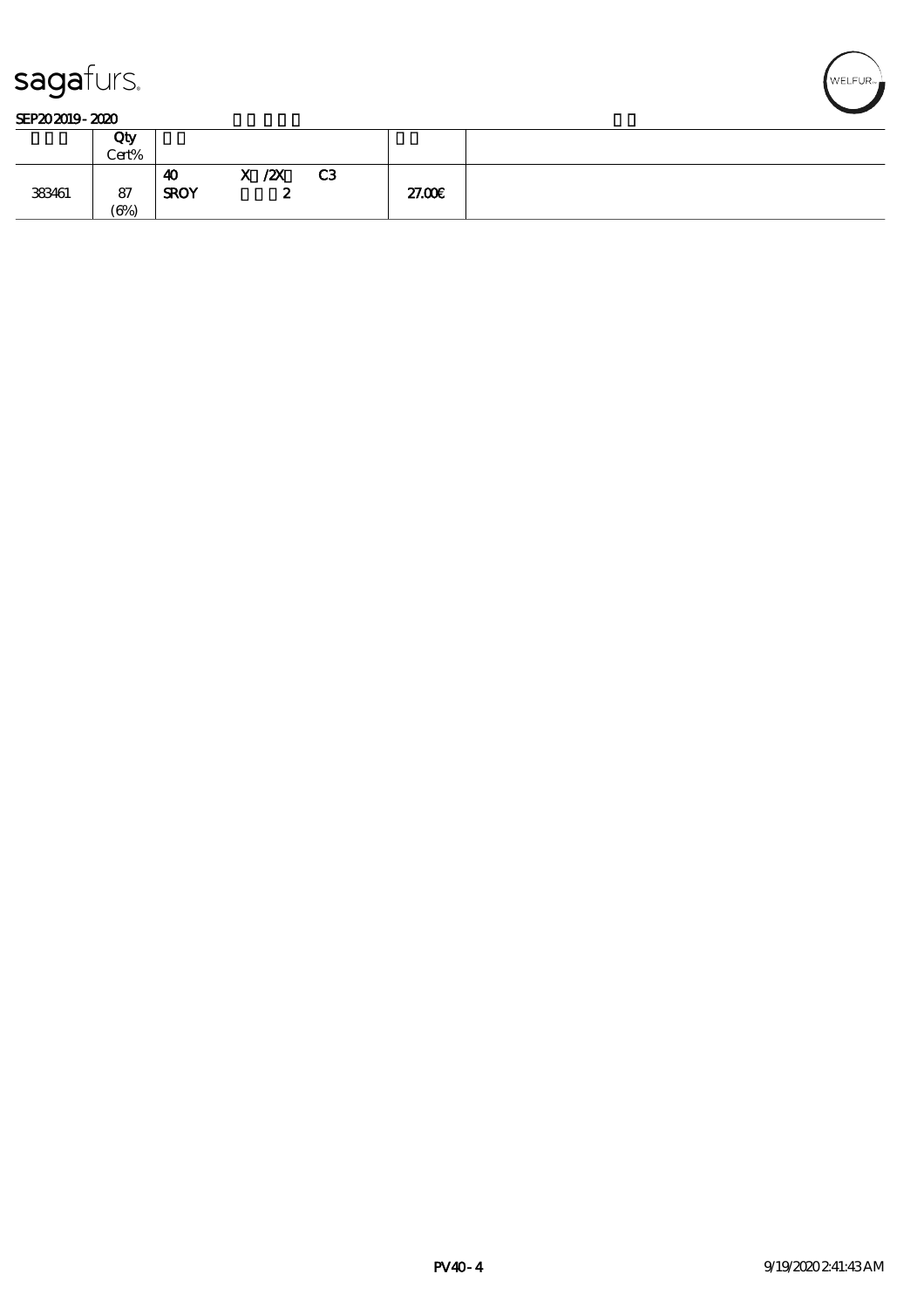### SEP202019-2020

|                                                          | Qty           |                                          |                              |                |                       |  |
|----------------------------------------------------------|---------------|------------------------------------------|------------------------------|----------------|-----------------------|--|
|                                                          | Cert%         |                                          |                              | C2             |                       |  |
| 383501                                                   | 129           | $\boldsymbol{\mathfrak{D}}$<br>${\bf s}$ | $\mathbf{1}$                 |                | (2400)                |  |
|                                                          | (18%)         |                                          |                              |                |                       |  |
|                                                          |               | $\boldsymbol{\mathfrak{D}}$              |                              | C2             |                       |  |
| 383502                                                   | 146           | ${\bf s}$                                | $\mathbf{1}$                 |                | (2400)                |  |
|                                                          | (25%)         |                                          |                              |                |                       |  |
|                                                          |               | $\boldsymbol{\mathfrak{D}}$              |                              | C1             |                       |  |
| 383503                                                   | $93$<br>(15%) | ${\bf s}$                                | $\mathbf{1}$                 |                | (250E)                |  |
| * * * * * * * *                                          | $***$ * * *   | $\boldsymbol{\mathfrak{D}}$              |                              | C2             |                       |  |
| $*383504$                                                | 235           | ${\bf s}$                                | $\mathbf{1}$                 |                | $(2400\varepsilon)$   |  |
| $\ast$                                                   | (13%)         |                                          |                              |                |                       |  |
| $\ast$                                                   | 53            |                                          |                              |                | $\ast$                |  |
| $* 383505$                                               | (11%)         |                                          | 288Skins                     |                | $(2400)$ *            |  |
| * * * * * * * *                                          | * * * * * *   |                                          |                              |                | * * * * * * *         |  |
| 383506                                                   | 100           | $\boldsymbol{\mathfrak{D}}$<br>${\bf s}$ | $\mathbf{1}$                 | C <sub>3</sub> | (220E)                |  |
|                                                          | (12%)         |                                          |                              |                |                       |  |
|                                                          |               | $\boldsymbol{\mathfrak{D}}$              | $\mathbf X$                  | C1             |                       |  |
| 383507                                                   | 130           | ${\bf s}$                                | $\mathbf{1}$                 |                | (2600)                |  |
|                                                          | $(\Theta)$    |                                          |                              |                |                       |  |
| * * * * * * * *                                          | * * * * * *   | $\boldsymbol{\mathfrak{D}}$              | $\boldsymbol{\mathrm{X}}$    | C2             |                       |  |
| $*38508$<br>$\ast$                                       | 245           | ${\bf s}$                                | $\mathbf{1}$                 |                | (2550)                |  |
| $\ast$                                                   | (12%)         |                                          |                              |                | $\ast$                |  |
| $* 33509$                                                | 220           |                                          | $\boldsymbol{z}$             |                | $(2550E)*$            |  |
| $\ast$                                                   | (5%)          |                                          |                              |                | $\ast$                |  |
| $\ast$                                                   | 87            |                                          |                              |                | $\ast$                |  |
| $*$ 383510                                               | (3%)          |                                          | 552Skins                     |                | $(2550\varepsilon)^*$ |  |
| * * * * * * * *                                          | * * * * * *   |                                          |                              |                | * * * * * * *         |  |
| * * * * * * * * <mark>* * * * * * *</mark><br>$* 333511$ |               | $\boldsymbol{\mathfrak{D}}$              | $\mathbf{x}$<br>$\mathbf{1}$ | C <sub>3</sub> |                       |  |
| $\ast$                                                   | 245<br>(7%)   | ${\bf s}$                                |                              |                | $(2350\epsilon)$      |  |
| $\ast$                                                   | ${\bf 38}$    |                                          |                              |                | $\ast$                |  |
| $*$ 383512                                               | (5%)          |                                          | 283Skins                     |                | $(2350\epsilon)*$     |  |
| * * * * * * * * <mark>* * * * * * *</mark>               |               |                                          |                              |                | * * * * * * *         |  |
| * * * * * * * * <mark>* * * * * *</mark> *               |               | E.                                       | $\boldsymbol{\mathsf{Z}}$    | C1/C2          |                       |  |
| $*$ 383513                                               | 245           | ${\bf s}$                                | $\mathbf{1}$                 |                | 2550€                 |  |
| $\ast$                                                   | (5%)<br>80    |                                          |                              |                | $\ast$                |  |
| $* 333514$                                               | (8%)          |                                          | 325Skins                     |                | 2500€ *               |  |
| * * * * * * * *                                          | * * * * * *   |                                          |                              |                | * * * * * * *         |  |
|                                                          |               | $\boldsymbol{\mathfrak{D}}$              | $\mathbf{x}$                 | C3             |                       |  |
| 383515                                                   | 152           | ${\bf s}$                                | $\mathbf{1}$                 |                | (2350)                |  |
|                                                          | (13%)         |                                          |                              |                |                       |  |
|                                                          |               | $\boldsymbol{\mathfrak{D}}$              | $\mathbf{x}$                 | C1/C2          |                       |  |
| 383516                                                   | 202<br>(18%)  | ${\bf s}$                                | $\mathbf{1}$                 |                | $(2500\varepsilon)$   |  |
|                                                          |               | $\boldsymbol{\mathfrak{D}}$              | $\mathbf{X}$                 | C1             |                       |  |
| 383517                                                   | 82            | ${\bf s}$                                | $\boldsymbol{z}$             |                | $(2600\varepsilon)$   |  |
|                                                          | (24%)         |                                          |                              |                |                       |  |
|                                                          |               | $\boldsymbol{\mathfrak{D}}$              | $\mathbf{x}$                 | C2             |                       |  |
| 383518                                                   | 122           | ${\bf s}$                                | $\boldsymbol{z}$             |                | 2450E                 |  |
|                                                          | (8%)          | $\boldsymbol{\mathfrak{D}}$              | $\boldsymbol{\mathsf{X}}$    | C1/C2          |                       |  |
| 383519                                                   | 166           | ${\bf s}$                                | $\boldsymbol{z}$             |                | 25.50€                |  |
|                                                          | (22%)         |                                          |                              |                |                       |  |
|                                                          |               | $\boldsymbol{\mathfrak{D}}$              |                              | C2             |                       |  |
| 383520                                                   | 226           | $\mathbf{B}$                             |                              | 1 WB1          | 2000                  |  |
|                                                          | (14%)         |                                          |                              |                |                       |  |

.<br>FLEUR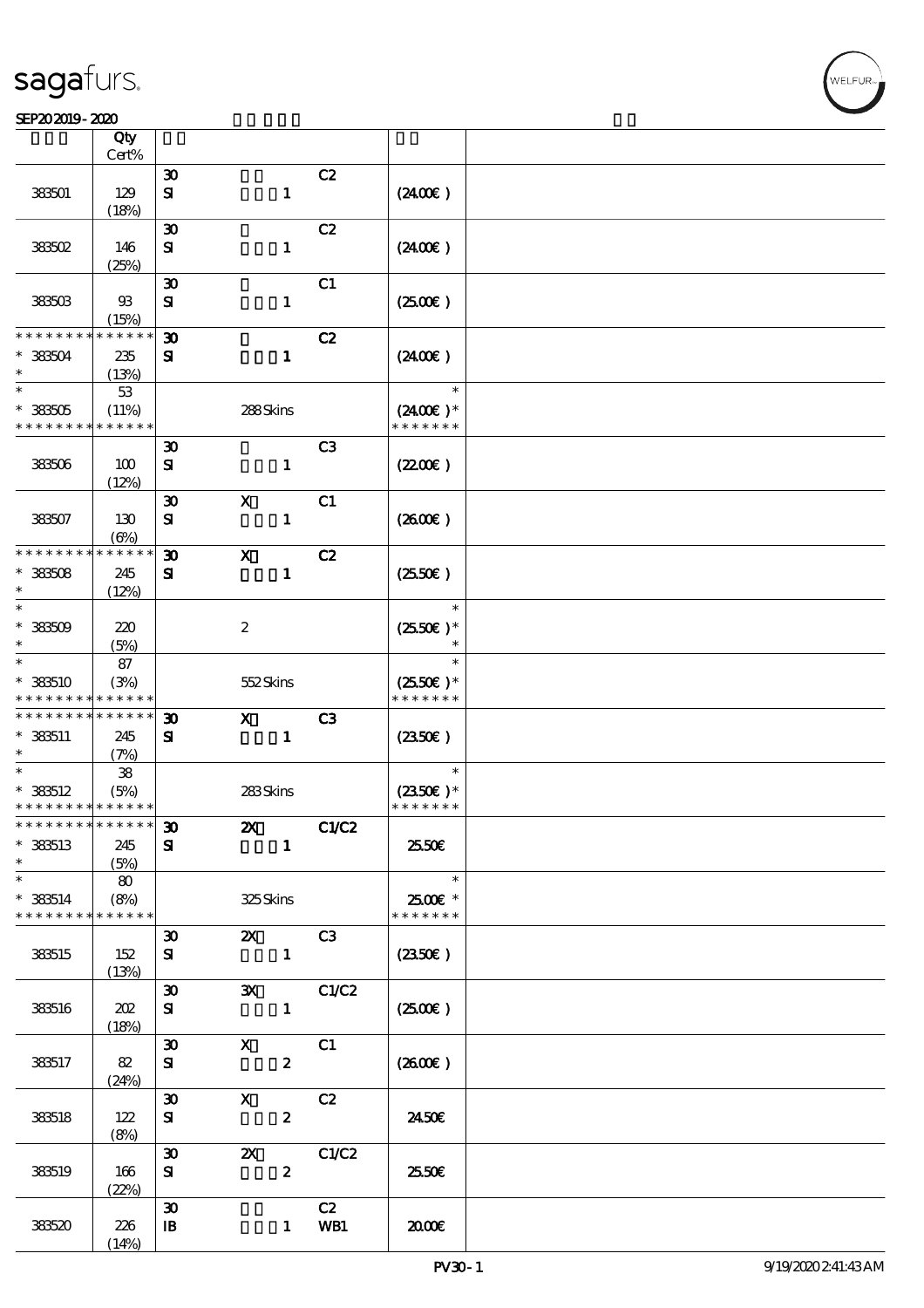### $S$ EP202019-2020  $\sim$  2020

| SCFAJAJIY-AKU      |                    |                                                             |                           |                |                      |  |
|--------------------|--------------------|-------------------------------------------------------------|---------------------------|----------------|----------------------|--|
|                    | Qty                |                                                             |                           |                |                      |  |
|                    | Cert%              |                                                             |                           |                |                      |  |
|                    |                    | $\boldsymbol{\mathfrak{D}}$                                 |                           | C2             |                      |  |
| 383521             | 171                | $\mathbf{B}$                                                |                           | $\mathbf{1}$   | 2050                 |  |
|                    | (11%)              |                                                             |                           |                |                      |  |
|                    |                    | 30 <sub>o</sub>                                             |                           | C1/C2          |                      |  |
| 38522              | 198                | <b>SAGA</b>                                                 |                           | $\mathbf{1}$   | (2250)               |  |
|                    | (21%)              |                                                             |                           |                |                      |  |
|                    |                    | $\boldsymbol{\mathfrak{D}}$                                 |                           | C1/C2          |                      |  |
| 383523             | 111                | <b>SAGA</b>                                                 |                           | $\mathbf{1}$   | 2500€                |  |
|                    | (16%)              |                                                             |                           |                |                      |  |
|                    |                    | $\infty$                                                    | $\mathcal{L}$             | C <sub>3</sub> |                      |  |
| 383524             | 182                | <b>SAGA</b>                                                 |                           | $\mathbf{1}$   | (2250)               |  |
|                    | (18%)              |                                                             |                           |                |                      |  |
|                    |                    | $\boldsymbol{\mathfrak{D}}$                                 |                           | C1             |                      |  |
| 383525             | 162                | <b>SAGA</b>                                                 |                           | $\mathbf{1}$   | 2600E                |  |
|                    | (56%)              |                                                             |                           |                |                      |  |
|                    |                    | $\boldsymbol{\mathfrak{D}}$                                 |                           | C <sub>3</sub> |                      |  |
| 383526             | 239                | <b>SAGA</b>                                                 |                           | $\mathbf{1}$   | $(2350\epsilon)$     |  |
|                    | (10%)              |                                                             |                           |                |                      |  |
| * * * * * * * *    | * * * * * *        | $\boldsymbol{\mathfrak{D}}$                                 | $\mathcal{L}$             | C3             |                      |  |
| $* 38527$          | 225                | <b>SAGA</b>                                                 |                           | $\mathbf{1}$   | $(2300\varepsilon)$  |  |
| $\ast$             | (17%)              |                                                             |                           |                |                      |  |
| $\ast$             |                    |                                                             |                           |                | $\ast$               |  |
|                    |                    |                                                             |                           |                |                      |  |
| $*38528$<br>$\ast$ | 200                |                                                             | $\boldsymbol{2}$          |                | $(2300E)*$<br>$\ast$ |  |
| $\ast$             | (16%)              |                                                             |                           |                | $\ast$               |  |
|                    | 51                 |                                                             |                           |                |                      |  |
| $* 38529$          | (9%)               |                                                             | 476Skins                  |                | $(2300)$ *           |  |
| * * * * * * * *    | * * * * * *        |                                                             |                           |                | * * * * * * *        |  |
| * * * * * * * *    | * * * * * *        | 30 <sub>o</sub>                                             | $\mathbf{x}$              | C1             |                      |  |
| $*383530$          | 225                | <b>SAGA</b>                                                 |                           | $\mathbf{1}$   | 2600€                |  |
| $\ast$             | (6%)               |                                                             |                           |                |                      |  |
|                    | 181                |                                                             |                           |                | $\ast$               |  |
| $* 383531$         | (4%)               |                                                             | 406Skins                  |                | 2600€ *              |  |
| * * * * * * * *    | * * * * * *        |                                                             |                           |                | * * * * * * *        |  |
|                    |                    | $\boldsymbol{\mathfrak{D}}$                                 | $\mathbf{X}$              | C3             |                      |  |
| 38532              | 221                | <b>SAGA</b>                                                 |                           | $\mathbf{1}$   | 24.00E               |  |
|                    | (4%)               |                                                             |                           |                |                      |  |
|                    |                    | $\boldsymbol{\mathfrak{D}}$                                 | $\boldsymbol{\mathsf{z}}$ | C1             |                      |  |
| 383533             | 219                | <b>SAGA</b>                                                 |                           | $\mathbf{1}$   | 2650E                |  |
|                    | (5%)               |                                                             |                           |                |                      |  |
| * * * * * * * *    | $******$           | $\infty$                                                    | $\boldsymbol{\mathsf{Z}}$ | C2             |                      |  |
| $*$ 383534         | 200                | <b>SAGA</b>                                                 |                           | $\mathbf{1}$   | 2650E                |  |
| $\ast$             | (3%)               |                                                             |                           |                |                      |  |
| $\ast$             | 219                |                                                             |                           |                | $\ast$               |  |
| $* 383535$         | (3%)               |                                                             | 419Skins                  |                | 2650€ *              |  |
| * * * * * * * *    | * * * * * *        |                                                             |                           |                | * * * * * * *        |  |
| * * * * * * * *    | * * * * * *        | $\boldsymbol{\mathfrak{D}}$ and $\boldsymbol{\mathfrak{D}}$ | $\mathbf{z}$              | C3             |                      |  |
| $* 383536$         | 225                |                                                             | SAGA 1                    |                | 2400E                |  |
| $*$                | (14%)              |                                                             |                           |                |                      |  |
|                    |                    |                                                             |                           |                | $\ast$               |  |
| $* 383537$         | 200                |                                                             | $\boldsymbol{2}$          |                | 2400€ *              |  |
| $\ast$             | (2%)               |                                                             |                           |                | $\ast$               |  |
| $*$                | $\boldsymbol{\pi}$ |                                                             |                           |                | $\ast$               |  |
| $* 33538$          | (7%)               |                                                             | 495Skins                  |                | 2400 £*              |  |
| * * * * * * * *    | * * * * * *        |                                                             |                           |                | * * * * * * *        |  |
|                    |                    | $\boldsymbol{\mathfrak{D}}$                                 | $\mathbf{x}$              | C1             |                      |  |
| 383539             | 187                | <b>SAGA</b>                                                 | $\sim$ $\sim$ 1           |                | 27.00E               |  |
|                    | (3%)               |                                                             |                           |                |                      |  |
| * * * * * * * *    | * * * * * *        | $\infty$                                                    | $\mathbf{x}$              | C2             |                      |  |
| $* 383540$         | 225                | <b>SAGA</b>                                                 |                           | $\mathbf{1}$   | 2600E                |  |
|                    |                    |                                                             |                           |                |                      |  |
| $\ast$             | (16%)              |                                                             |                           |                |                      |  |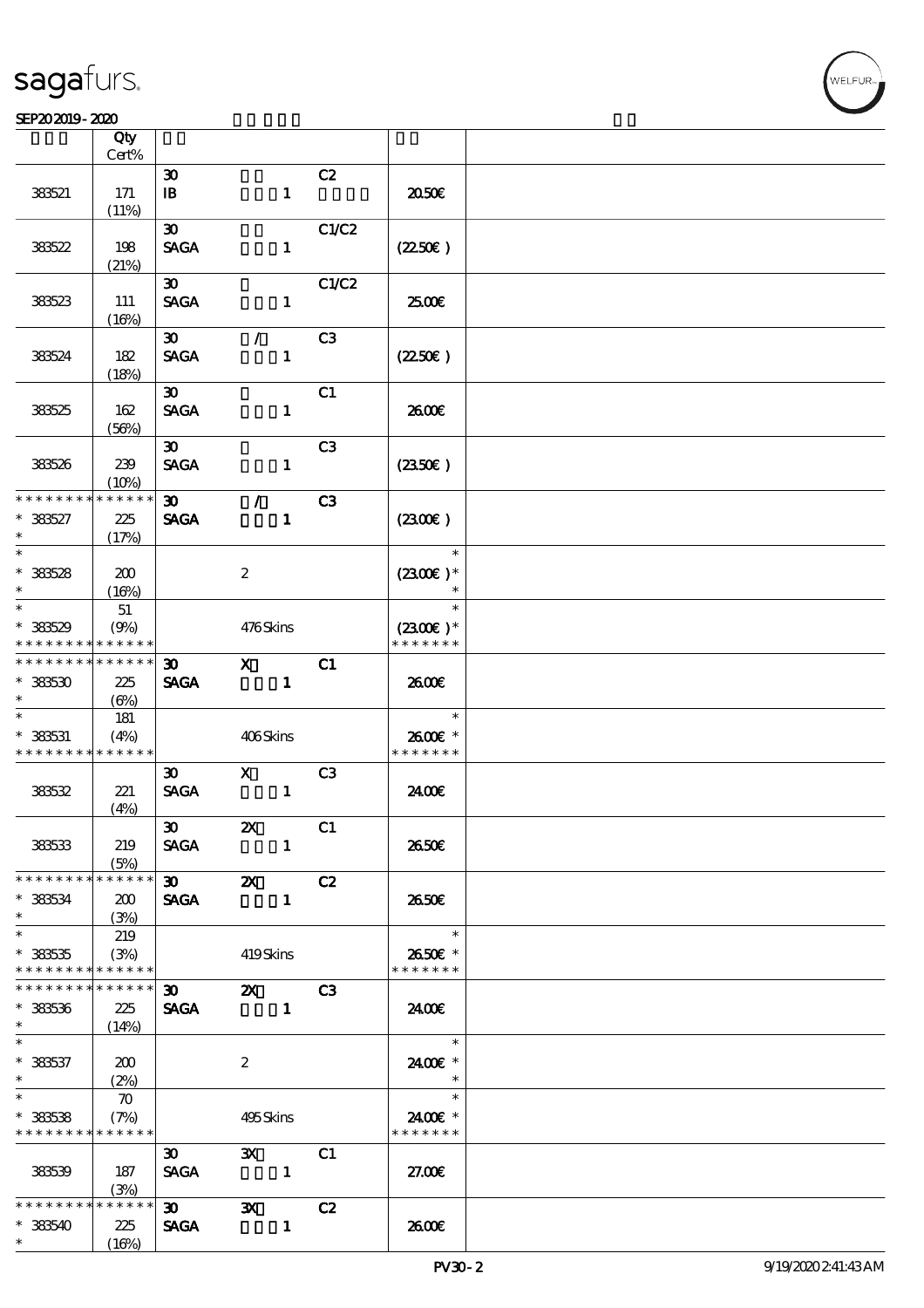### SEP202019-2020  $\overline{R}$

|                                            | Qty<br>Cert%             |                                                                  |                                    |                  |                |                           |  |
|--------------------------------------------|--------------------------|------------------------------------------------------------------|------------------------------------|------------------|----------------|---------------------------|--|
| $\ast$                                     | 76                       | $\infty$                                                         | $\mathbf{x}$                       |                  | C2             | $\ast$                    |  |
| $* 383541$<br>* * * * * * * *              | (1%)<br>* * * * * *      | <b>SAGA</b>                                                      |                                    | $\mathbf{1}$     |                | 25.50€ *<br>* * * * * * * |  |
|                                            |                          | $\boldsymbol{\mathfrak{D}}$                                      | $\mathbf{x}$                       |                  | C <sub>3</sub> |                           |  |
| 383542                                     | 145<br>(12%)             | <b>SAGA</b>                                                      |                                    | $\mathbf{1}$     |                | 24.50E                    |  |
|                                            |                          | $\boldsymbol{\mathfrak{D}}$                                      |                                    |                  | C1/C2          |                           |  |
| 383543                                     | 141<br>(25%)             | <b>SAGA</b>                                                      |                                    | $\boldsymbol{z}$ |                | (2250)                    |  |
|                                            |                          | $\boldsymbol{\mathfrak{D}}$                                      |                                    |                  | C1/C2          |                           |  |
| 383544                                     | 112<br>(17%)             | <b>SAGA</b>                                                      |                                    | $\boldsymbol{z}$ |                | 2450E                     |  |
|                                            |                          | $\boldsymbol{\mathfrak{D}}$                                      |                                    |                  | C1             |                           |  |
| 383545                                     | 133<br>(9%)              | <b>SAGA</b>                                                      |                                    | $\boldsymbol{z}$ |                | 2450E                     |  |
|                                            |                          | $\boldsymbol{\mathfrak{D}}$                                      |                                    |                  | C1/C2          |                           |  |
| 383546                                     | 190<br>(21%)             | <b>SAGA</b>                                                      |                                    | $\boldsymbol{z}$ |                | 2500€                     |  |
|                                            |                          | $\boldsymbol{\mathfrak{D}}$                                      |                                    |                  | C2             |                           |  |
| 383547                                     | 182<br>(8%)              | <b>SACA</b>                                                      |                                    | $\boldsymbol{z}$ |                | 2500E                     |  |
|                                            |                          | $\boldsymbol{\mathfrak{D}}$                                      | $\mathcal{L}$                      |                  | C3             |                           |  |
| 383548                                     | 73<br>(13%)              | <b>SAGA</b>                                                      |                                    | $\boldsymbol{z}$ |                | (2300)                    |  |
| * * * * * * * *                            | * * * * * *              | $\infty$                                                         | $\mathbf{X}$                       |                  | C1             |                           |  |
| $*$ 38549<br>$\ast$                        | 225<br>(31%)             | <b>SAGA</b>                                                      |                                    | $\boldsymbol{z}$ |                | 27.50E                    |  |
| $\ast$                                     | 112                      |                                                                  |                                    |                  |                | $\ast$                    |  |
| $* 383550$<br>* * * * * * * *              | (28%)<br>* * * * * *     |                                                                  | 337Skins                           |                  |                | 27.50€ *<br>* * * * * * * |  |
| * * * * * * * * <mark>* * * * * * *</mark> |                          | $\boldsymbol{\mathfrak{D}}$                                      | $\boldsymbol{\mathrm{X}}$          |                  | C2             |                           |  |
| $*$ 383551<br>$\ast$                       | 225<br>(18%)             | <b>SAGA</b>                                                      | $\overline{\phantom{a}}$ 2         |                  |                | 27.50E                    |  |
|                                            | 166                      |                                                                  |                                    |                  |                | $\ast$                    |  |
| $* 38552$                                  | (9%)                     |                                                                  | 391 Skins                          |                  |                | 27.50€ *                  |  |
| * * * * * * * * <mark>* * * * * *</mark>   |                          |                                                                  |                                    |                  |                | * * * * * * *             |  |
| 38353                                      | 135                      | <b>SAGA</b>                                                      | 30 X C3                            | $\boldsymbol{z}$ |                | 2450E                     |  |
|                                            | (10%)                    |                                                                  |                                    |                  |                |                           |  |
| 383554                                     | 235                      | $\overline{\textbf{30}}$ $\overline{\textbf{2X}}$<br><b>SAGA</b> |                                    | $\boldsymbol{z}$ | C1             | 2850E                     |  |
| * * * * * * * *                            | (30%)<br>$* * * * * * *$ |                                                                  |                                    |                  |                |                           |  |
| $* 333555$<br>$\ast$                       | 225                      | <b>SAGA</b>                                                      | $\overline{\textbf{30}}$ <b>2X</b> | $\boldsymbol{z}$ | C2             | 2850E                     |  |
| $\overline{\ast}$                          | (21%)<br>74              |                                                                  |                                    |                  |                | $\ast$                    |  |
| $* 33356$<br>* * * * * * * *               | (13%)<br>* * * * * *     |                                                                  | $299$ Skins                        |                  |                | 2800E *<br>* * * * * * *  |  |
|                                            |                          | $\boldsymbol{\mathfrak{D}}$                                      | $\mathbf{x}$                       |                  | C3             |                           |  |
| 38357                                      | 132<br>(4%)              | <b>SAGA</b>                                                      | $\overline{\mathbf{z}}$            |                  |                | 2500                      |  |
|                                            |                          | $\infty$                                                         |                                    |                  | 3X C1/C2       |                           |  |
| 38358                                      | 204<br>(16%)             | <b>SAGA</b>                                                      |                                    | $\boldsymbol{z}$ |                | 2850E                     |  |
|                                            |                          | $\boldsymbol{\mathfrak{D}}$                                      | $\mathbf{x}$                       |                  | C3             |                           |  |
| 38359                                      | 112<br>(10%)             | <b>SAGA</b>                                                      |                                    | $\boldsymbol{z}$ |                | 2500€                     |  |
|                                            |                          | $\boldsymbol{\mathfrak{D}}$                                      | $\mathcal{L}$                      |                  | C2             |                           |  |
| 383560                                     | $\boldsymbol{\pi}$       | IA                                                               |                                    | $\mathbf{1}$     | WB1            | $(1900\epsilon)$          |  |
|                                            | (11%)                    |                                                                  |                                    |                  |                |                           |  |

VELFUR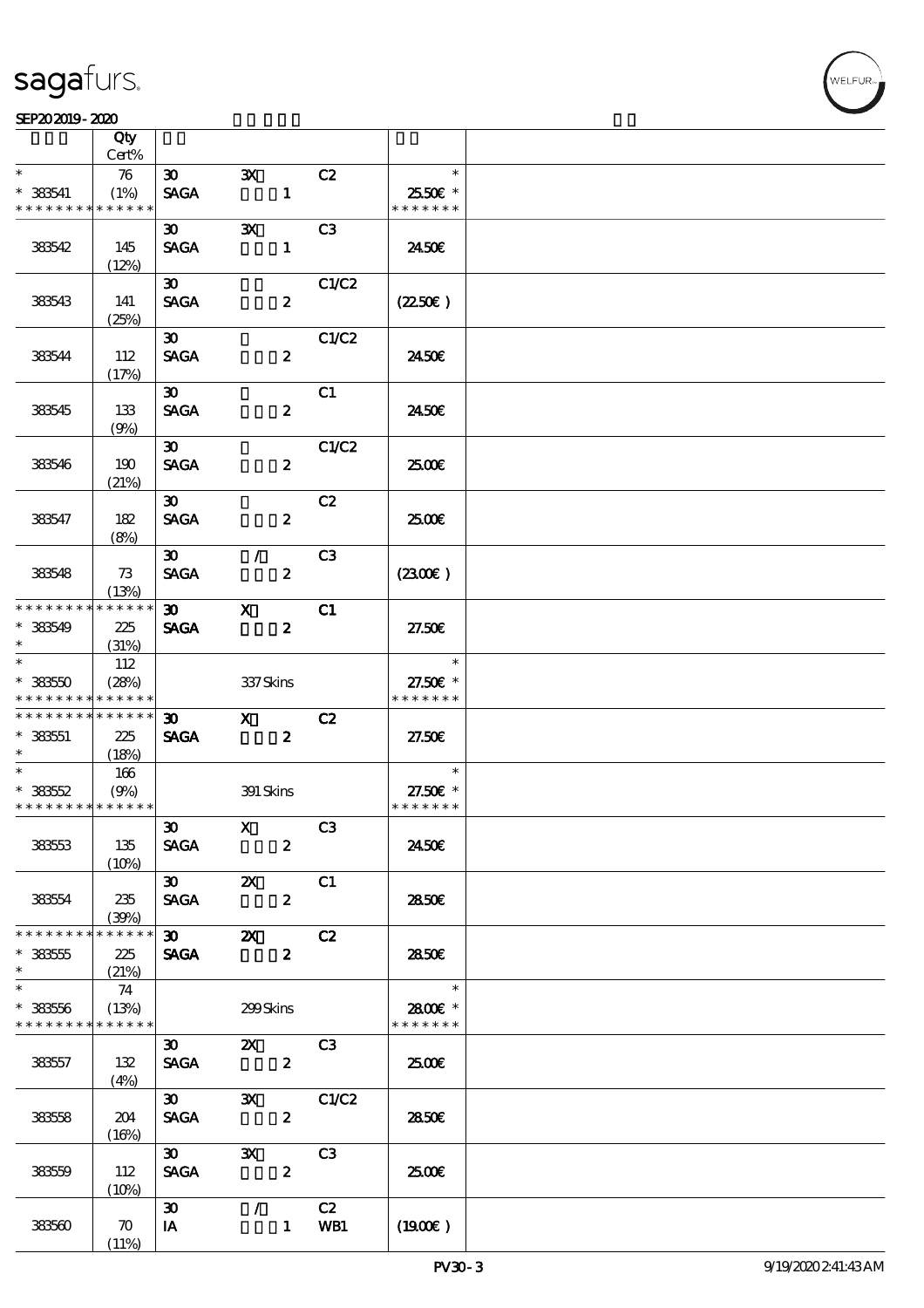⊤

|                                            | Qty<br>Cert% |                             |                  |                |                      |  |
|--------------------------------------------|--------------|-----------------------------|------------------|----------------|----------------------|--|
| * * * * * * * *                            | * * * * * *  | $\boldsymbol{\mathfrak{D}}$ | $\boldsymbol{X}$ | C2             |                      |  |
|                                            |              |                             |                  |                |                      |  |
| $* 333561$                                 | 225          | IA                          | $\mathbf{1}$     | WB1            | (230E)               |  |
|                                            | (13%)        |                             |                  |                |                      |  |
| $\ast$                                     |              |                             |                  |                | $\ast$               |  |
| $*38562$                                   | 200          |                             | $\boldsymbol{2}$ |                | $(2300)$ *           |  |
| $\ast$                                     | (17%)        |                             |                  |                |                      |  |
| $\overline{\ast}$                          | 110          |                             |                  |                | $\ast$               |  |
|                                            |              |                             |                  |                |                      |  |
| $* 33563$                                  | (7%)         |                             | 535Skins         |                | $(2300)$ *           |  |
| * * * * * * * *                            | * * * * * *  |                             |                  |                | * * * * * * *        |  |
| * * * * * * * *                            | * * * * * *  | $\boldsymbol{\mathfrak{D}}$ | 2X / 3X          | C2             |                      |  |
| * 383564                                   | 225          | IA                          | $\mathbf{1}$     | WB1            | 2250E                |  |
| $\ast$                                     | (25%)        |                             |                  |                |                      |  |
|                                            | 100          |                             |                  |                | $\ast$               |  |
| $* 33565$                                  | (13%)        |                             | 325Skins         |                | 2250E *              |  |
| * * * * * * * *                            | $******$     |                             |                  |                | * * * * * * *        |  |
| ********                                   | * * * * * *  |                             |                  |                |                      |  |
|                                            |              | $\boldsymbol{\mathfrak{D}}$ |                  | C2             |                      |  |
| $* 33566$                                  | 225          | IA                          | $\boldsymbol{z}$ | WB1            | 21.50E               |  |
| $\ast$                                     | (40%)        |                             |                  |                |                      |  |
| $\ast$                                     | 87           |                             |                  |                | $\ast$               |  |
| $* 38567$                                  | (42%)        |                             | 312Skins         |                | $21.00$ $*$          |  |
| * * * * * * * *                            | * * * * * *  |                             |                  |                | * * * * * * *        |  |
| * * * * * * * * <mark>* * * * * * *</mark> |              | $\boldsymbol{\mathfrak{D}}$ | $\boldsymbol{X}$ | C2             |                      |  |
| $* 383568$                                 |              | IA                          | $\mathbf{1}$     |                | 2200                 |  |
|                                            | 225          |                             |                  |                |                      |  |
| $\ast$                                     | $(\Theta)$   |                             |                  |                |                      |  |
| $\ast$                                     | 200          |                             |                  |                | $\ast$               |  |
| $* 33509$                                  | (8%)         |                             | 425Skins         |                | 22.00€ *             |  |
| * * * * * * * *                            | * * * * * *  |                             |                  |                | * * * * * * *        |  |
|                                            |              | $\boldsymbol{\mathfrak{D}}$ | $X \, X$         | C2             |                      |  |
| 383570                                     | 247          | IA                          | $\mathbf{1}$     |                | 2350E                |  |
|                                            | (11%)        |                             |                  |                |                      |  |
|                                            |              |                             |                  |                |                      |  |
|                                            |              | $\boldsymbol{\mathfrak{D}}$ |                  | C2             |                      |  |
| 383571                                     | 250          | IA                          | $\pmb{2}$        |                | 21.50E               |  |
|                                            | (20%)        |                             |                  |                |                      |  |
|                                            |              | $\boldsymbol{\mathfrak{D}}$ |                  | C1/C2          |                      |  |
| 383572                                     | 130          | <b>SROY</b>                 | $\mathbf{1}$     |                | $(2600\varepsilon)$  |  |
|                                            | (22%)        |                             |                  |                |                      |  |
|                                            |              | $\boldsymbol{\mathfrak{D}}$ |                  | C1/C2          |                      |  |
| 383573                                     | 75           | <b>SROY</b>                 | $\mathbf{1}$     |                | (2800)               |  |
|                                            | (16%)        |                             |                  |                |                      |  |
|                                            |              | $\boldsymbol{\mathfrak{D}}$ |                  | C1             |                      |  |
|                                            |              |                             |                  |                |                      |  |
| 383574                                     | 133          | <b>SROY</b>                 | $\mathbf{1}$     |                | (2800)               |  |
|                                            | (27%)        |                             |                  |                |                      |  |
| * * * * * * * *                            | * * * * * *  | $\boldsymbol{\mathfrak{D}}$ |                  | C1/C2          |                      |  |
| $* 383575$                                 | 205          | <b>SROY</b>                 | $\mathbf{1}$     |                | $(2800\varepsilon)$  |  |
| $\ast$                                     | (13%)        |                             |                  |                |                      |  |
| $\ast$                                     | $93$         |                             |                  |                | $\ast$               |  |
| $* 383576$                                 | (11%)        |                             | 298Skins         |                | $(2800)$ *           |  |
| * * * * * * * *                            | * * * * * *  |                             |                  |                | * * * * * * *        |  |
|                                            |              |                             |                  |                |                      |  |
|                                            |              | $\boldsymbol{\mathfrak{D}}$ |                  | C3             |                      |  |
| 383577                                     | 82           | <b>SROY</b>                 | $\mathbf{1}$     |                | $(2550\varepsilon)$  |  |
|                                            | (12%)        |                             |                  |                |                      |  |
|                                            |              | $\boldsymbol{\mathfrak{D}}$ | $\mathbf x$      | C1             |                      |  |
| 383578                                     | 193          | <b>SROY</b>                 | $\mathbf{1}$     |                | (2800)               |  |
|                                            | (2%)         |                             |                  |                |                      |  |
| * * * * * *                                | * * * * * *  | $\boldsymbol{\mathfrak{D}}$ | $\mathbf{x}$     | C <sub>3</sub> |                      |  |
| $* 383579$                                 | 205          | <b>SROY</b>                 | $\mathbf{1}$     |                | $(2550\varepsilon)$  |  |
| $\ast$                                     | (20%)        |                             |                  |                |                      |  |
| $\ast$                                     |              |                             |                  |                | $\ast$               |  |
|                                            | 209          |                             |                  |                |                      |  |
| $* 33580$                                  | (13%)        |                             | 414 Skins        |                | $(2550\varepsilon)*$ |  |
| * * * * * * * * <mark>* * * * * *</mark>   |              |                             |                  |                | * * * * * * *        |  |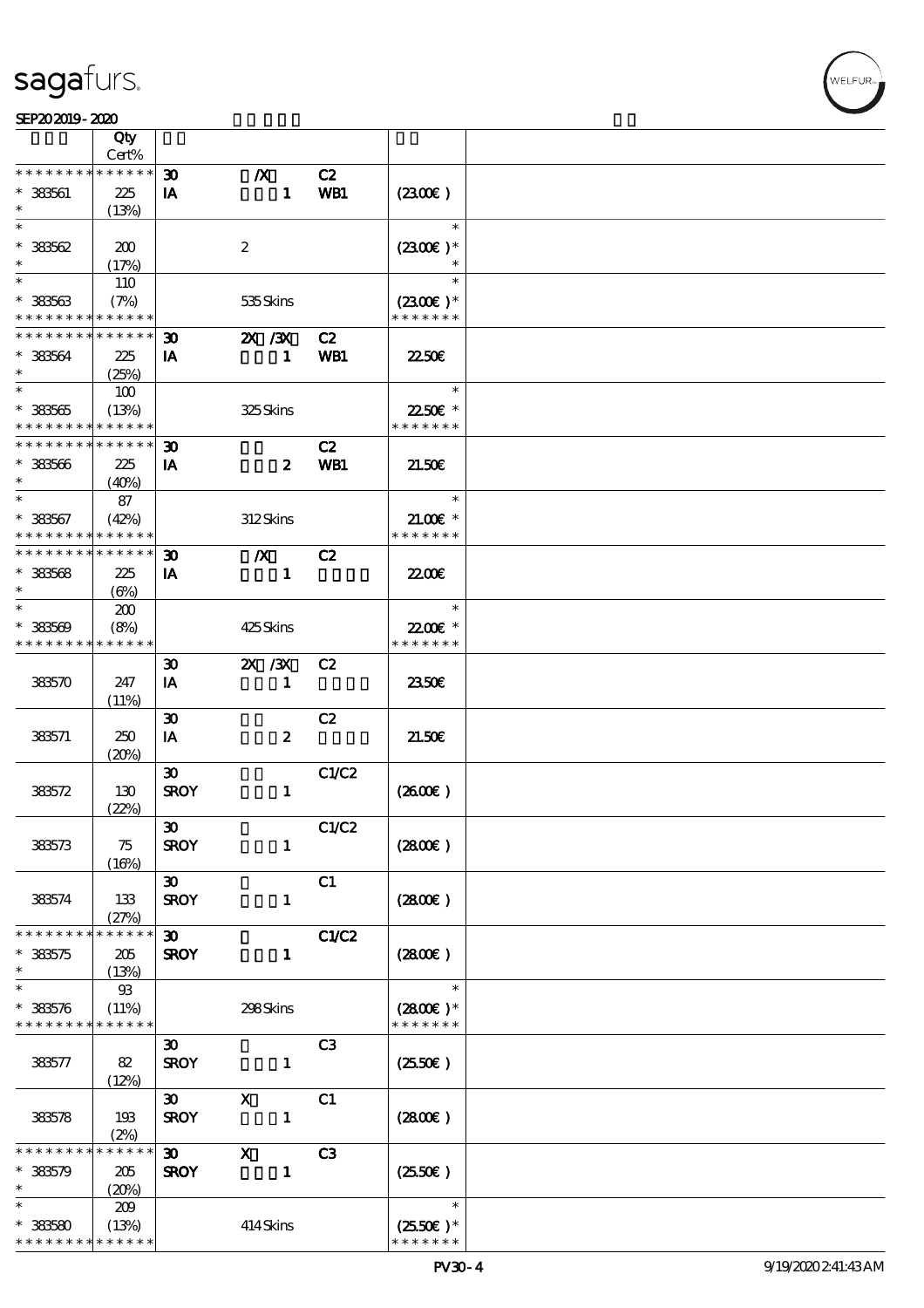### SEP202019-2020

|                                          | Qty         |                             |                             |                  |              |                          |  |
|------------------------------------------|-------------|-----------------------------|-----------------------------|------------------|--------------|--------------------------|--|
|                                          | Cert%       |                             |                             |                  |              |                          |  |
|                                          |             | 30 <sup>2</sup>             | $\boldsymbol{\mathsf{Z}}$   |                  | C1           |                          |  |
| 383581                                   | 108         | <b>SROY</b>                 |                             | $\mathbf{1}$     |              | 2900                     |  |
|                                          | (2%)        |                             |                             |                  |              |                          |  |
| * * * * * * * * * * * * * *              |             | $\boldsymbol{\mathfrak{D}}$ | $\boldsymbol{\alpha}$       |                  | C3           |                          |  |
| $* 33582$                                | 205         | <b>SROY</b>                 |                             | $\mathbf{1}$     |              | 25.50E                   |  |
| $\ast$                                   | (11%)       |                             |                             |                  |              |                          |  |
| $\ast$                                   | 57          |                             |                             |                  |              | $\overline{\phantom{a}}$ |  |
| $*$ 383583                               | (3%)        |                             | 262Skins                    |                  |              | 2550€ *                  |  |
| * * * * * * * * <mark>* * * * * *</mark> |             |                             |                             |                  |              | * * * * * * *            |  |
| * * * * * * * * * * * * * *              |             | $\boldsymbol{\mathfrak{D}}$ | $\mathbf{X}$                |                  | <b>C1/C2</b> |                          |  |
| $*$ 383584                               | 205         | <b>SROY</b>                 |                             | $\blacksquare$   |              | 2800€                    |  |
| $\ast$                                   | (5%)        |                             |                             |                  |              |                          |  |
| $\ast$                                   | 46          |                             |                             |                  |              | $\overline{\phantom{a}}$ |  |
| $* 333585$                               | (15%)       |                             | 251 Skins                   |                  |              | 27.50€ *                 |  |
| * * * * * * * *                          | * * * * * * |                             |                             |                  |              | * * * * * * *            |  |
|                                          |             | 30 <sup>1</sup>             | $\mathbf{x}$                |                  | C3           |                          |  |
| 383586                                   | 100         | <b>SROY</b>                 |                             | $\mathbf{1}$     |              | 24.00E                   |  |
|                                          | (8%)        |                             |                             |                  |              |                          |  |
|                                          |             | $\boldsymbol{\mathfrak{D}}$ |                             |                  | C1/C2        |                          |  |
| 383587                                   | 133         | <b>SROY</b>                 |                             | $\boldsymbol{z}$ |              | 27.00E                   |  |
|                                          | (31%)       |                             |                             |                  |              |                          |  |
| * * * * * * * *                          | * * * * * * | $\infty$                    | $\mathbf{X}$                |                  | C1           |                          |  |
| $*$ 383588                               | 180         | <b>SROY</b>                 |                             | $\boldsymbol{z}$ |              | 2900                     |  |
| $\ast$                                   | (17%)       |                             |                             |                  |              |                          |  |
| $\ast$                                   | 129         |                             |                             |                  |              | $\ast$                   |  |
| $* 33589$                                | (53%)       |                             | 309Skins                    |                  |              | 2900€ *                  |  |
| * * * * * * * *                          | * * * * * * |                             |                             |                  |              | * * * * * * *            |  |
|                                          |             | 30 <sup>2</sup>             | $\mathbf x$ and $\mathbf x$ |                  | C2           |                          |  |
| 383590                                   | 217         | <b>SROY</b>                 |                             | $\boldsymbol{z}$ |              | 2800€                    |  |
|                                          | (8%)        |                             |                             |                  |              |                          |  |
|                                          |             | $\boldsymbol{\mathfrak{D}}$ | $\mathbf{X}$                |                  | C1           |                          |  |
| 383591                                   | 121         | <b>SROY</b>                 |                             | $\boldsymbol{z}$ |              | 2950E                    |  |
|                                          | (22%)       |                             |                             |                  |              |                          |  |
|                                          |             | 30 <sub>o</sub>             | $\boldsymbol{\mathsf{Z}}$   |                  | C2           |                          |  |
| 383592                                   | 178         | <b>SROY</b>                 |                             | $\boldsymbol{z}$ |              | 2900                     |  |
|                                          | (7%)        |                             |                             |                  |              |                          |  |
|                                          |             | 30                          | $\mathbf{x}$                |                  | C1/C2        |                          |  |
| 383593                                   | 159         | <b>SROY</b>                 |                             | $\boldsymbol{z}$ |              | 2950€                    |  |
|                                          | (15%)       |                             |                             |                  |              |                          |  |
|                                          |             |                             |                             |                  |              |                          |  |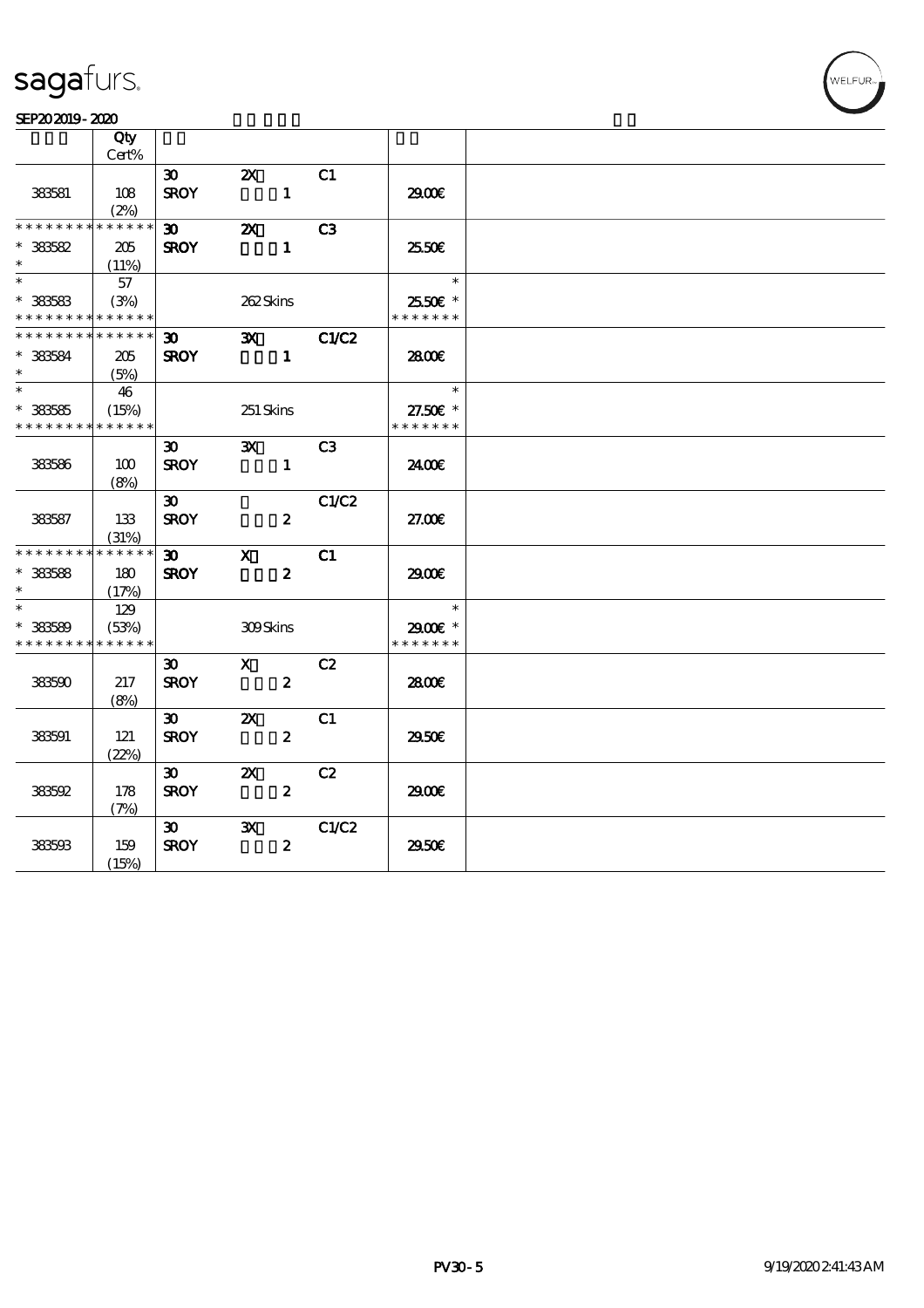### $S$ EP202019-2020  $\sim$  2020

| SEPAJAJIY-ALAU                           |                      |                             |                           |                |                     |  |
|------------------------------------------|----------------------|-----------------------------|---------------------------|----------------|---------------------|--|
|                                          | Qty<br>Cert%         |                             |                           |                |                     |  |
|                                          |                      |                             |                           |                |                     |  |
|                                          |                      | $\boldsymbol{\mathbf{z}}$   |                           | C1/C2          |                     |  |
| 383621                                   | 111                  | ${\bf s}$                   | $\mathbf{1}$              |                | $(1600\varepsilon)$ |  |
|                                          | (18%)                |                             |                           |                |                     |  |
|                                          |                      | $\boldsymbol{\mathfrak{D}}$ |                           | C1/C2          |                     |  |
| 38622                                    | 118                  | ${\bf s}$                   | $\mathbf{1}$              |                | (1800)              |  |
|                                          | (31%)                |                             |                           |                |                     |  |
|                                          |                      | $\boldsymbol{\mathbf{z}}$   | $\mathcal{L}$             | C <sub>3</sub> |                     |  |
| 383623                                   | 82                   | ${\bf s}$                   | $\mathbf{1}$              |                | $(1450\epsilon)$    |  |
|                                          | (20%)                |                             |                           |                |                     |  |
|                                          |                      | $\boldsymbol{\mathbf{z}}$   |                           | C1             |                     |  |
| 383624                                   | 115                  | ${\bf s}$                   | $\mathbf{1}$              |                | (1950)              |  |
|                                          |                      |                             |                           |                |                     |  |
|                                          | (13%)                |                             |                           |                |                     |  |
|                                          |                      | $\boldsymbol{\mathfrak{D}}$ |                           | C1             |                     |  |
| 383625                                   | 76                   | ${\bf s}$                   | $\mathbf{1}$              |                | (1900E)             |  |
|                                          | (11%)                |                             |                           |                |                     |  |
|                                          |                      | $\boldsymbol{\mathbf{z}}$   |                           | C1/C2          |                     |  |
| 383626                                   | 189                  | ${\bf s}$                   | $\mathbf{1}$              |                | $(1900\epsilon)$    |  |
|                                          | (25%)                |                             |                           |                |                     |  |
| * * * * * * * *                          | -<br>* * * * * *     | $\boldsymbol{\mathfrak{D}}$ |                           | C2             |                     |  |
| * 383627                                 | 285                  | ${\bf z}$                   | $\mathbf{1}$              |                | <b>1800€</b>        |  |
| $\ast$                                   | (21%)                |                             |                           |                |                     |  |
| $\ast$                                   | 234                  |                             |                           |                | $\ast$              |  |
| $* 33628$                                | (14%)                |                             | 519Skins                  |                | $(1800E)*$          |  |
| * * * * * * * *                          | * * * * * *          |                             |                           |                | * * * * * * *       |  |
| * * * * * * * *                          | $* * * * * * *$      | $\boldsymbol{\mathfrak{D}}$ |                           | C3             |                     |  |
| $*38629$                                 | 295                  | ${\bf s}$                   | $\mathbf{1}$              |                | (17.00)             |  |
| $\ast$                                   | (25%)                |                             |                           |                |                     |  |
| $\ast$                                   | 56                   |                             |                           |                | $\ast$              |  |
| $* 38630$                                | (12%)                |                             | 351 Skins                 |                | $(17.00)$ *         |  |
| * * * * * * * * * * * * * *              |                      |                             |                           |                | * * * * * * *       |  |
|                                          |                      |                             | $\mathbf{x}$              |                |                     |  |
|                                          |                      | $\boldsymbol{\mathfrak{D}}$ |                           | C1             |                     |  |
| 383631                                   | 163                  | ${\bf s}$                   | $\mathbf{1}$              |                | (200)               |  |
|                                          | (43%)<br>* * * * * * |                             |                           |                |                     |  |
| * * * * * * * *                          |                      | $\boldsymbol{\mathfrak{D}}$ | $\mathbf{x}$              | C2             |                     |  |
| $* 33632$                                | 285                  | ${\bf s}$                   | $\mathbf{1}$              |                | 1950E               |  |
| $\ast$                                   | (40%)                |                             |                           |                |                     |  |
| $\ast$                                   | 194                  |                             |                           |                | $\ast$              |  |
| $* 33633$                                | (37%)                |                             | 479Skins                  |                | 1900E *             |  |
| * * * * * * * * <mark>* * * * * *</mark> |                      |                             |                           |                | * * * * * * *       |  |
| * * * * * * * * <mark>* * * * * *</mark> |                      | $\boldsymbol{\mathfrak{D}}$ | $\mathbf{X}$              | C3             |                     |  |
| $* 383634$                               | 285                  | ${\bf s}$                   | $\mathbf{1}$              |                | 17.50E              |  |
| $\ast$                                   | (6%)                 |                             |                           |                |                     |  |
| $\ast$                                   | 121                  |                             |                           |                | $\ast$              |  |
| $* 33635$                                | (8%)                 |                             | 406Skins                  |                | 17.50€ *            |  |
| * * * * * * * * * * * * * *              |                      |                             |                           |                | * * * * * * *       |  |
|                                          |                      | $\boldsymbol{\mathfrak{D}}$ | $\mathbf{z}$              | C1             |                     |  |
| 383636                                   | $\mathfrak{B}$       | ${\bf s}$                   | $\mathbf{1}$              |                | $(2000\varepsilon)$ |  |
|                                          | (7%)                 |                             |                           |                |                     |  |
|                                          |                      | $\boldsymbol{\mathfrak{D}}$ | $\boldsymbol{\mathsf{z}}$ | C1/C2          |                     |  |
| 383637                                   | 265                  | ${\bf s}$                   | $\mathbf{1}$              |                | (200)               |  |
|                                          | (31%)                |                             |                           |                |                     |  |
|                                          |                      | $\boldsymbol{\mathfrak{D}}$ | $\boldsymbol{\mathsf{Z}}$ | C2             |                     |  |
|                                          |                      |                             |                           |                |                     |  |
| 383638                                   | 301                  | ${\bf s}$                   | $\mathbf{1}$              |                | 1950E               |  |
|                                          | (8%)                 |                             |                           |                |                     |  |
|                                          |                      | $\boldsymbol{\mathfrak{D}}$ | $\mathbf{x}$              | C1/C2          |                     |  |
| 383639                                   | 148                  | ${\bf s}$                   | $\mathbf{1}$              |                | 1850E               |  |
|                                          | (28%)                |                             |                           |                |                     |  |
|                                          |                      | $\boldsymbol{\mathfrak{D}}$ | 2X / 3X                   | C3             |                     |  |
|                                          |                      |                             |                           |                |                     |  |
| 383640                                   | 242<br>(11%)         | ${\bf s}$                   | $\mathbf{1}$              |                | 1800E               |  |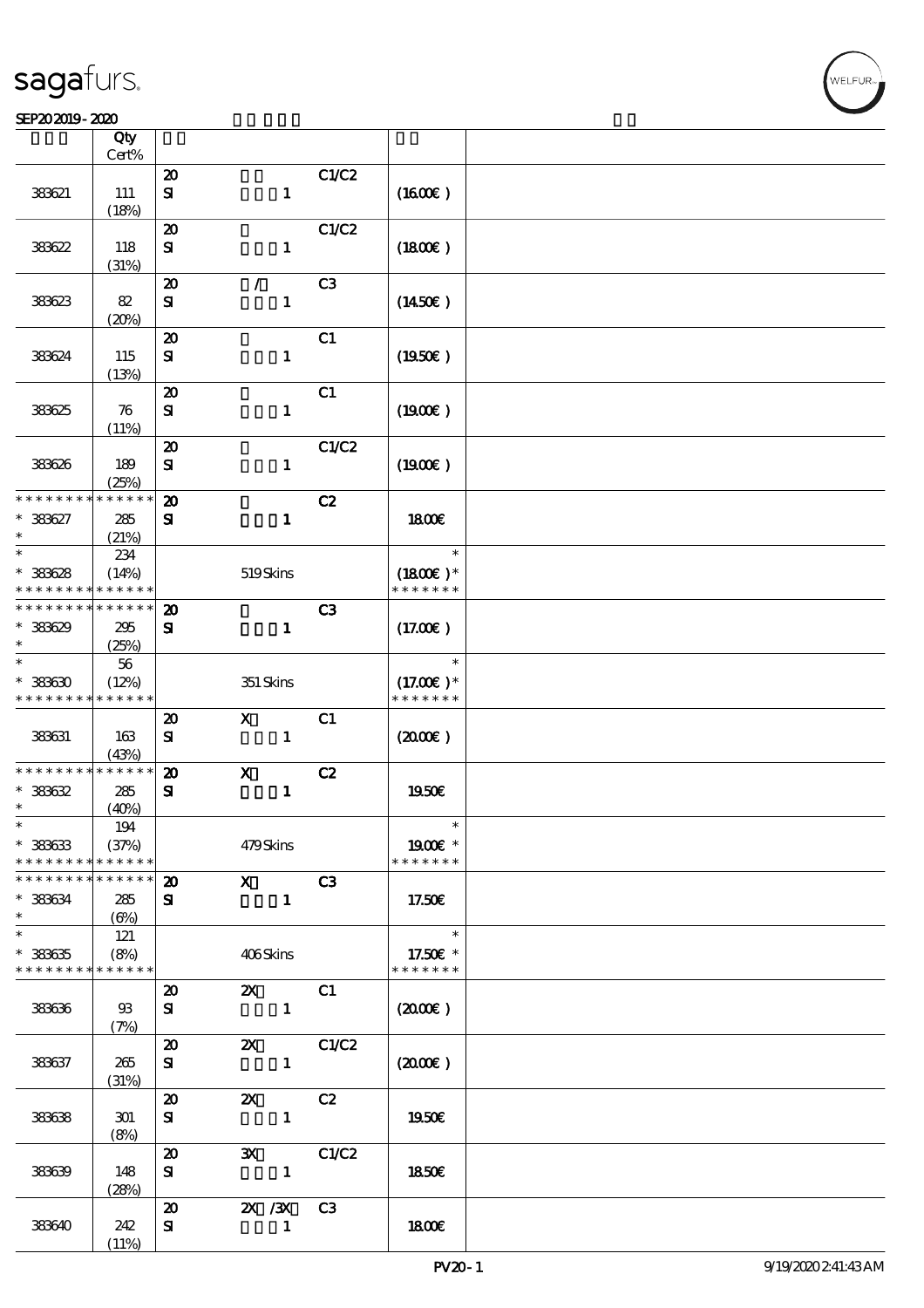### SEP202019-2020

|                                                                    | Qty                            |                                             |                                      |                  |                                       |  |
|--------------------------------------------------------------------|--------------------------------|---------------------------------------------|--------------------------------------|------------------|---------------------------------------|--|
|                                                                    | Cert%<br>$******$              |                                             |                                      |                  |                                       |  |
| * * * * * * * *<br>$*$ 383641<br>$\ast$                            | 285<br>(23%)                   | $\boldsymbol{\mathfrak{D}}$<br>${\bf s}$    | $\boldsymbol{X}$<br>$\boldsymbol{z}$ | C1/C2            | 1950€                                 |  |
| $\ast$                                                             | 59                             |                                             |                                      |                  | $\ast$                                |  |
| $* 383642$<br>* * * * * * * * * * * * * *                          | (27%)                          |                                             | 344 Skins                            |                  | 1900E *<br>* * * * * * *              |  |
|                                                                    |                                | $\boldsymbol{\mathfrak{D}}$                 | $X \, X$                             | C1/C2            |                                       |  |
| 383643                                                             | 228<br>(18%)                   | ${\bf s}$                                   | $\boldsymbol{z}$                     |                  | 1950€                                 |  |
| 383644                                                             | 176<br>(13%)                   | $\boldsymbol{\mathfrak{D}}$<br>$\mathbf{B}$ | $\mathbf{1}$                         | C2<br><b>WB1</b> | (1650)                                |  |
| 383645                                                             | 81<br>(12%)                    | $\boldsymbol{\mathfrak{D}}$<br><b>SAGA</b>  | $\mathbf{1}$                         | C1/C2            | (17.00)                               |  |
| 383646                                                             | 110<br>(23%)                   | $\boldsymbol{\mathfrak{D}}$<br><b>SAGA</b>  | $\mathbf{1}$                         | C1/C2            | $(1950\epsilon)$                      |  |
| 383647                                                             | 136<br>(22%)                   | $\boldsymbol{\mathfrak{D}}$<br><b>SAGA</b>  | $\mathcal{L}$<br>$\mathbf{1}$        | C <sub>3</sub>   | (1600)                                |  |
|                                                                    |                                | $\boldsymbol{\mathfrak{D}}$                 |                                      | C1               |                                       |  |
| 383648                                                             | 279<br>(12%)                   | <b>SAGA</b>                                 | $\mathbf{1}$                         |                  | 21.50E                                |  |
| * * * * * * * *                                                    | * * * * * *                    | $\boldsymbol{\mathfrak{D}}$                 |                                      | C1/C2            |                                       |  |
| $* 333649$<br>$\ast$                                               | 265<br>(55%)                   | <b>SAGA</b>                                 | $\mathbf{1}$                         |                  | 21.50E                                |  |
| $\ast$<br>$^\ast$ 383650<br>$\ast$                                 | 240<br>(40%)                   |                                             | $\boldsymbol{2}$                     |                  | $\ast$<br>$21.005*$<br>$\ast$         |  |
| $\ast$<br>$* 333651$<br>* * * * * * * * <mark>* * * * * *</mark> * | 43<br>(72%)                    |                                             | 548Skins                             |                  | $\ast$<br>$21.00E$ *<br>* * * * * * * |  |
| * * * * * * * * * * * * * *                                        |                                | $\boldsymbol{\mathfrak{D}}$                 |                                      | C2               |                                       |  |
| $* 333652$<br>$\ast$                                               | 265<br>(2%)                    | <b>SAGA</b>                                 | $\mathbf{1}$                         |                  | 21.00                                 |  |
| $*$<br>$* 333653$<br>$\ast$<br>$\ast$                              | 240<br>(8%)                    |                                             | $\boldsymbol{2}$                     |                  | $\ast$<br>2050E *<br>$\ast$           |  |
| $^\ast$ 383654<br>$\ast$                                           | 240<br>(20%)                   |                                             | 3                                    |                  | $\ast$<br>$21.005*$<br>$\ast$         |  |
| $\ast$<br>$* 333655$<br>* * * * * * * *                            | $55\,$<br>(29%)<br>* * * * * * |                                             | 800Skins                             |                  | $\ast$<br>2050E *<br>* * * * * * *    |  |
| * * * * * * * *                                                    | * * * * * *                    | $\boldsymbol{\mathfrak{D}}$                 |                                      | C <sub>3</sub>   |                                       |  |
| $* 333656$<br>$\ast$                                               | 265<br>(21%)                   | <b>SAGA</b>                                 | $\mathbf{1}$                         |                  | 2050E                                 |  |
| $\ast$<br>$* 333657$<br>$*$                                        | 240<br>(10%)                   |                                             | $\boldsymbol{2}$                     |                  | $\ast$<br>2000E*<br>$\ast$            |  |
| $\overline{\ast}$<br>$*$ 383658<br>* * * * * * * *                 | 169<br>(20%)<br>* * * * * *    |                                             | 674Skins                             |                  | $\ast$<br>2000E*<br>* * * * * * *     |  |
| 383659                                                             | 173<br>(61%)                   | $\boldsymbol{\mathfrak{D}}$<br><b>SAGA</b>  | $\mathbf{x}$<br>$\overline{1}$       | C1               | 2250E                                 |  |
| * * * * * * * *<br>$* 33360$<br>$\ast$                             | * * * * * *<br>265<br>(4%)     | $\boldsymbol{\mathsf{20}}$<br><b>SAGA</b>   | $\mathbf{x}$<br>$\mathbf{1}$         | C2               | 2200                                  |  |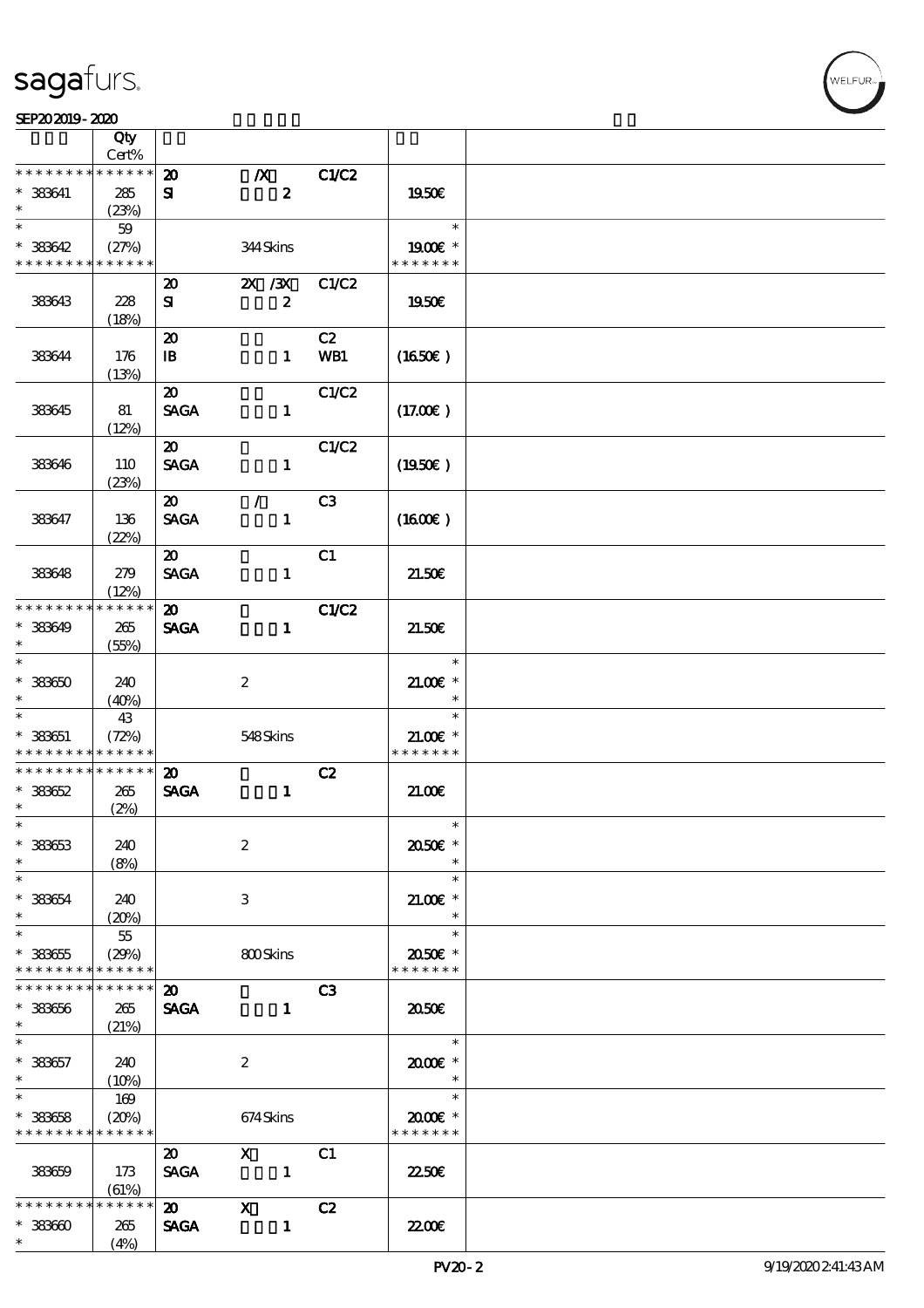┯

### $S$ EP202019-2020  $\sim$  2020

|                                            | Qty<br>Cert%    |                            |                  |                |    |                   |  |
|--------------------------------------------|-----------------|----------------------------|------------------|----------------|----|-------------------|--|
| $\ast$                                     |                 |                            |                  |                |    | $\ast$            |  |
|                                            |                 | $\boldsymbol{\mathsf{20}}$ | $\mathbf{X}$     |                | C2 |                   |  |
| $* 333661$                                 | 240             | <b>SAGA</b>                |                  | $\mathbf{1}$   |    | 22.00€ *          |  |
|                                            | (2%)            |                            |                  |                |    | $\ast$            |  |
| $\overline{\ast}$                          |                 |                            |                  |                |    | $\ast$            |  |
| $*33362$                                   | 240             |                            | 3                |                |    | 22.00€ *          |  |
|                                            | (2%)            |                            |                  |                |    | $\ast$            |  |
|                                            |                 |                            |                  |                |    | $\ast$            |  |
|                                            |                 |                            |                  |                |    |                   |  |
| $*333633$<br>$\ast$                        | 240             |                            | $\overline{4}$   |                |    | 2250E *<br>$\ast$ |  |
|                                            | (10%)           |                            |                  |                |    |                   |  |
| $\ast$                                     |                 |                            |                  |                |    | $\ast$            |  |
| * 383664                                   | 240             |                            | $\mathbf{5}$     |                |    | 2250€ *           |  |
| $\ast$                                     | (16%)           |                            |                  |                |    | $\ast$            |  |
|                                            |                 |                            |                  |                |    | $\ast$            |  |
| $* 33365$                                  | 240             |                            | $\boldsymbol{6}$ |                |    | 2250€ *           |  |
| $\ast$                                     | (7%)            |                            |                  |                |    | $\ast$            |  |
|                                            |                 |                            |                  |                |    | $\ast$            |  |
| $* 333666$                                 | 240             |                            | $\tau$           |                |    | 2250€ *           |  |
| $\ast$                                     |                 |                            |                  |                |    | $\ast$            |  |
| $\ast$                                     | (4%)            |                            |                  |                |    | $\ast$            |  |
|                                            | 212             |                            |                  |                |    |                   |  |
| $* 383667$                                 | (7%)            |                            | 1917 Skins       |                |    | 22.50€ *          |  |
| * * * * * * * *                            | $******$        |                            |                  |                |    | * * * * * * *     |  |
| * * * * * * * * <mark>* * * * * *</mark> * |                 | $\overline{20}$ X C3       |                  |                |    |                   |  |
| $* 33668$                                  | 265             | <b>SAGA</b>                |                  | $\blacksquare$ |    | 2050E             |  |
| $\ast$                                     | (11%)           |                            |                  |                |    |                   |  |
| $*$                                        |                 |                            |                  |                |    | $\ast$            |  |
| $* 33300$                                  | 240             |                            | $\boldsymbol{2}$ |                |    | 2050E *           |  |
| $\ast$                                     | (7%)            |                            |                  |                |    | $\ast$            |  |
| $\overline{\phantom{0}}$                   |                 |                            |                  |                |    | $\ast$            |  |
| $* 33370$                                  | 240             |                            | 3                |                |    | 2050E *           |  |
| $\ast$                                     |                 |                            |                  |                |    | $\ast$            |  |
| $\ast$                                     | (7%)            |                            |                  |                |    | $\ast$            |  |
|                                            |                 |                            |                  |                |    |                   |  |
| $* 383671$                                 | 240             |                            | $\boldsymbol{4}$ |                |    | 2050E *           |  |
| $\ast$                                     | (8%)            |                            |                  |                |    | $\ast$            |  |
| $\ast$                                     |                 |                            |                  |                |    | $\ast$            |  |
| $* 333572$                                 | 240             |                            | $\mathbf 5$      |                |    | 2050E *           |  |
| $\ast$                                     | (15%)           |                            |                  |                |    | $\ast$            |  |
| $\ast$                                     |                 |                            |                  |                |    | $\ast$            |  |
| $* 33373$                                  | 240             |                            | $\boldsymbol{6}$ |                |    | 2050E *           |  |
| $\ast$                                     | (16%)           |                            |                  |                |    |                   |  |
| $\ast$                                     | 123             |                            |                  |                |    | $\ast$            |  |
| $* 383674$                                 | (14%)           |                            | 1588Skins        |                |    | 2050€ *           |  |
| * * * * * * * *                            | ******          |                            |                  |                |    | * * * * * * *     |  |
|                                            |                 |                            |                  |                |    |                   |  |
|                                            |                 | $\boldsymbol{\mathsf{20}}$ |                  | $\mathbf{z}$   | C1 |                   |  |
| 383675                                     | 161             | <b>SAGA</b>                |                  | $\blacksquare$ |    | 2250E             |  |
|                                            | $(\Theta)$      |                            |                  |                |    |                   |  |
| * * * * * * * *                            | * * * * * *     | $\boldsymbol{\mathsf{20}}$ | $\mathbf{x}$     |                | C2 |                   |  |
| $* 383676$                                 | 265             | <b>SAGA</b>                |                  | $\mathbf{1}$   |    | 22.50E            |  |
| $\ast$                                     | (9%)            |                            |                  |                |    |                   |  |
| $\ast$                                     |                 |                            |                  |                |    | $\ast$            |  |
| $* 383677$                                 | 240             |                            | $\boldsymbol{z}$ |                |    | 22.50€ *          |  |
| $\ast$                                     | (6%)            |                            |                  |                |    | $\ast$            |  |
| $\overline{\ast}$                          | 262             |                            |                  |                |    | $\ast$            |  |
| $* 33678$                                  | (3%)            |                            | 767 Skins        |                |    | 22.50€ *          |  |
| * * * * * * * * <mark>* * * * * *</mark>   |                 |                            |                  |                |    | * * * * * * *     |  |
| * * * * * * * *                            | $* * * * * * *$ | $\boldsymbol{\mathsf{20}}$ |                  |                | C3 |                   |  |
|                                            |                 |                            | $\mathbf{x}$     |                |    |                   |  |
| $* 33379$                                  | 265             | <b>SAGA</b>                |                  |                |    | 21.00             |  |
| $\ast$                                     | (7%)            |                            |                  |                |    |                   |  |
| $\ast$                                     | 162             |                            |                  |                |    | $\ast$            |  |
| $* 33680$                                  | (4%)            |                            | 427Skins         |                |    | 2050E *           |  |
| * * * * * * * *                            | * * * * * *     |                            |                  |                |    | * * * * * * *     |  |

 $\overline{\mathbf{r}}$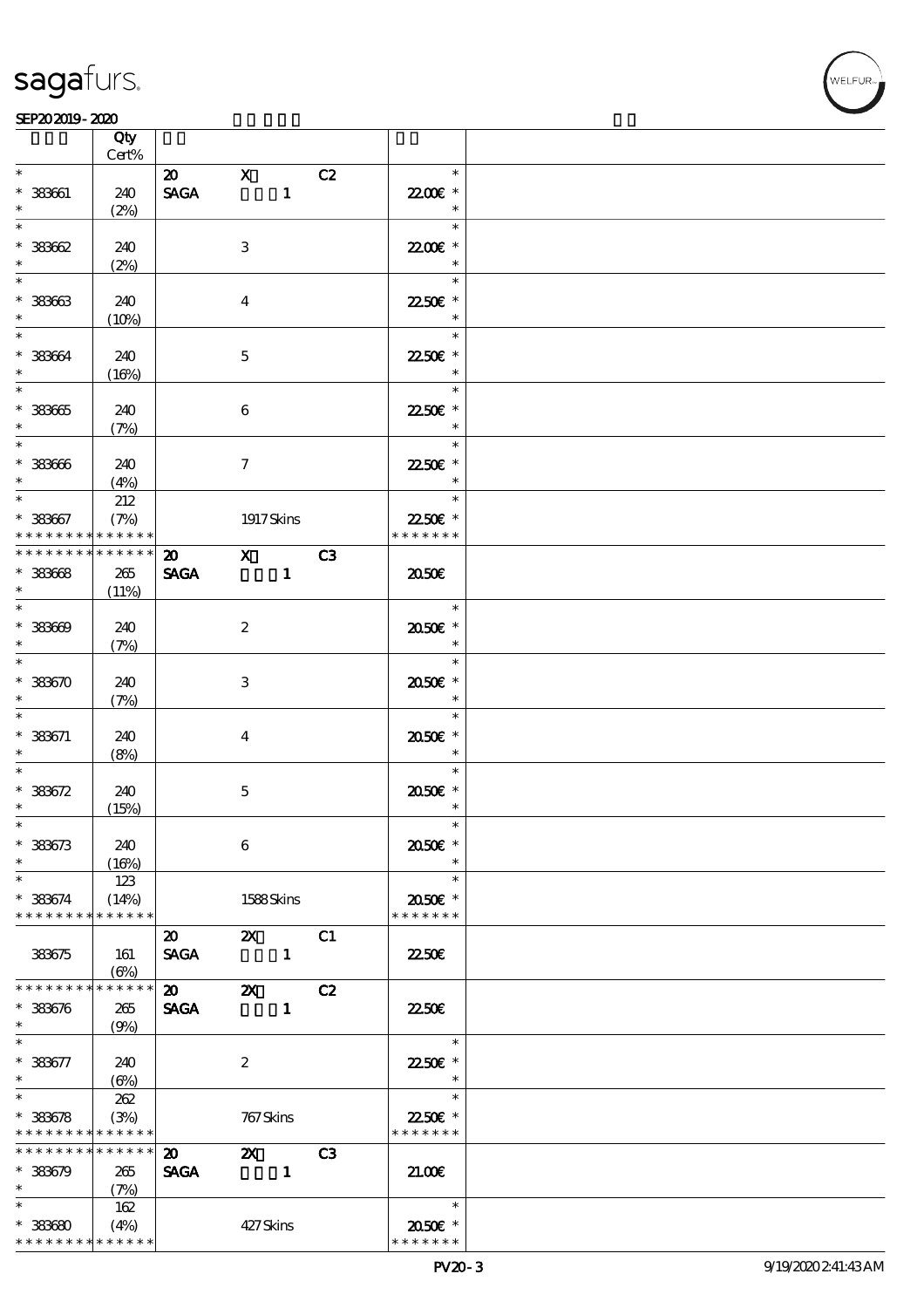

|                                         | Qty                         |                                            |                                                   |                |                                                       |  |
|-----------------------------------------|-----------------------------|--------------------------------------------|---------------------------------------------------|----------------|-------------------------------------------------------|--|
|                                         | Cert%<br>* * * * * *        |                                            |                                                   |                |                                                       |  |
| * * * * * * * *<br>$*$ 383681<br>$\ast$ | 265<br>(7%)                 | $\boldsymbol{\mathsf{20}}$<br><b>SAGA</b>  | $\mathbf{x}$<br>$\sim$ 1                          | <b>C1/C2</b>   | 21.50E                                                |  |
| $\overline{\ast}$<br>$* 333682$         | $\infty$<br>(5%)            |                                            | 335Skins                                          |                | $\ast$<br>$21.50E$ *                                  |  |
| * * * * * * * *                         | * * * * * *                 |                                            |                                                   |                | * * * * * * *                                         |  |
| 383683                                  | 104<br>(40%)                | $\boldsymbol{\mathfrak{D}}$<br><b>SAGA</b> | $\mathbf{X}$<br>$\mathbf{1}$                      | C <sub>2</sub> | 21.50E                                                |  |
| 383684                                  | 106<br>(34%)                | $\boldsymbol{\mathfrak{D}}$<br><b>SAGA</b> | $\mathbf{x}$<br>$\mathbf{1}$                      | C3             | 2000                                                  |  |
| 383685                                  | 125<br>(16%)                | $\boldsymbol{\omega}$<br><b>SAGA</b>       | $\mathcal{L} \subset \mathcal{L}$<br>$\mathbf{z}$ | C1/C2          | (1900E)                                               |  |
| 383686                                  | 138<br>(13%)                | $\boldsymbol{\mathfrak{D}}$<br><b>SAGA</b> | $\boldsymbol{z}$                                  | C1/C2          | 2050E                                                 |  |
| 383687                                  | 191<br>(4%)                 | $\boldsymbol{\mathsf{20}}$<br><b>SAGA</b>  | $\mathbf{X}$<br>$\boldsymbol{z}$                  | C1             | <b>2250€</b>                                          |  |
| * * * * * * * *                         | * * * * * *                 | $\boldsymbol{\mathsf{20}}$                 | $\mathbf{x}$                                      | C2             |                                                       |  |
| $* 33668$<br>$\ast$<br>$\ast$           | 245<br>(13%)                | <b>SAGA</b>                                | $\boldsymbol{z}$                                  |                | 2250E                                                 |  |
| $* 333689$<br>* * * * * * * *           | 50<br>(16%)<br>* * * * * *  |                                            | 295Skins                                          |                | $\overline{\phantom{a}}$<br>22.00€ *<br>* * * * * * * |  |
| 383690                                  | 130<br>(9%)                 | $\boldsymbol{\mathfrak{D}}$<br><b>SAGA</b> | $\mathbb{X}$<br>$\boldsymbol{z}$                  | C3             | 2000                                                  |  |
| 383691                                  | 124<br>(38%)                | $\boldsymbol{\mathfrak{D}}$<br><b>SAGA</b> | $\mathbf{X}$<br>$\boldsymbol{2}$                  | C1             | 2250E                                                 |  |
| 383692                                  | 96<br>(19%)                 | $\boldsymbol{\mathfrak{D}}$<br><b>SAGA</b> | $\mathbf{x}$<br>$\boldsymbol{z}$                  | C1/C2          | 21.50E                                                |  |
| 383603                                  | 160<br>(11%)                | $\boldsymbol{\omega}$<br><b>SAGA</b>       | <b>2X /3X C3</b><br>$\boldsymbol{z}$              |                | 21.006                                                |  |
| * * * * * * *                           | * * * * * *                 | $\boldsymbol{\mathbf{z}}$                  | $\boldsymbol{X}$                                  | C2             |                                                       |  |
| $* 33304$<br>$\ast$                     | 265<br>(36%)                | IA                                         | $\mathbf{1}$                                      | WB1            | 1850E                                                 |  |
| $\ast$<br>$* 333005$<br>$\ast$          | 240<br>(33%)                |                                            | $\boldsymbol{2}$                                  |                | $\ast$<br>1800E *<br>$\ast$                           |  |
| $\ast$<br>$* 333006$<br>* * * * * * * * | 65<br>(12%)<br>* * * * * *  |                                            | 570Skins                                          |                | $\ast$<br>1800€ *<br>* * * * * * *                    |  |
| 383697                                  | 268<br>(32%)                | $\boldsymbol{\mathfrak{D}}$<br>IA          | $\chi$ / $\chi$<br>$\mathbf{1}$                   | C2<br>WB1      | 1800E                                                 |  |
| 383698                                  | 200<br>(31%)                | $\boldsymbol{\mathbf{z}}$<br>IA            | $\boldsymbol{z}$                                  | C2<br>WB1      | 17.00E                                                |  |
| * * * * * * *<br>$* 333009$<br>$\ast$   | * * * * * *<br>265<br>(18%) | $\boldsymbol{\mathbf{z}}$<br>IA            | $\mathbf{1}$                                      | C2             | (1900E)                                               |  |
| $\ast$<br>$* 383700$<br>$\ast$          | 240<br>$(\Theta)$           |                                            | $\boldsymbol{2}$                                  |                | $\ast$<br>$(1900E)*$                                  |  |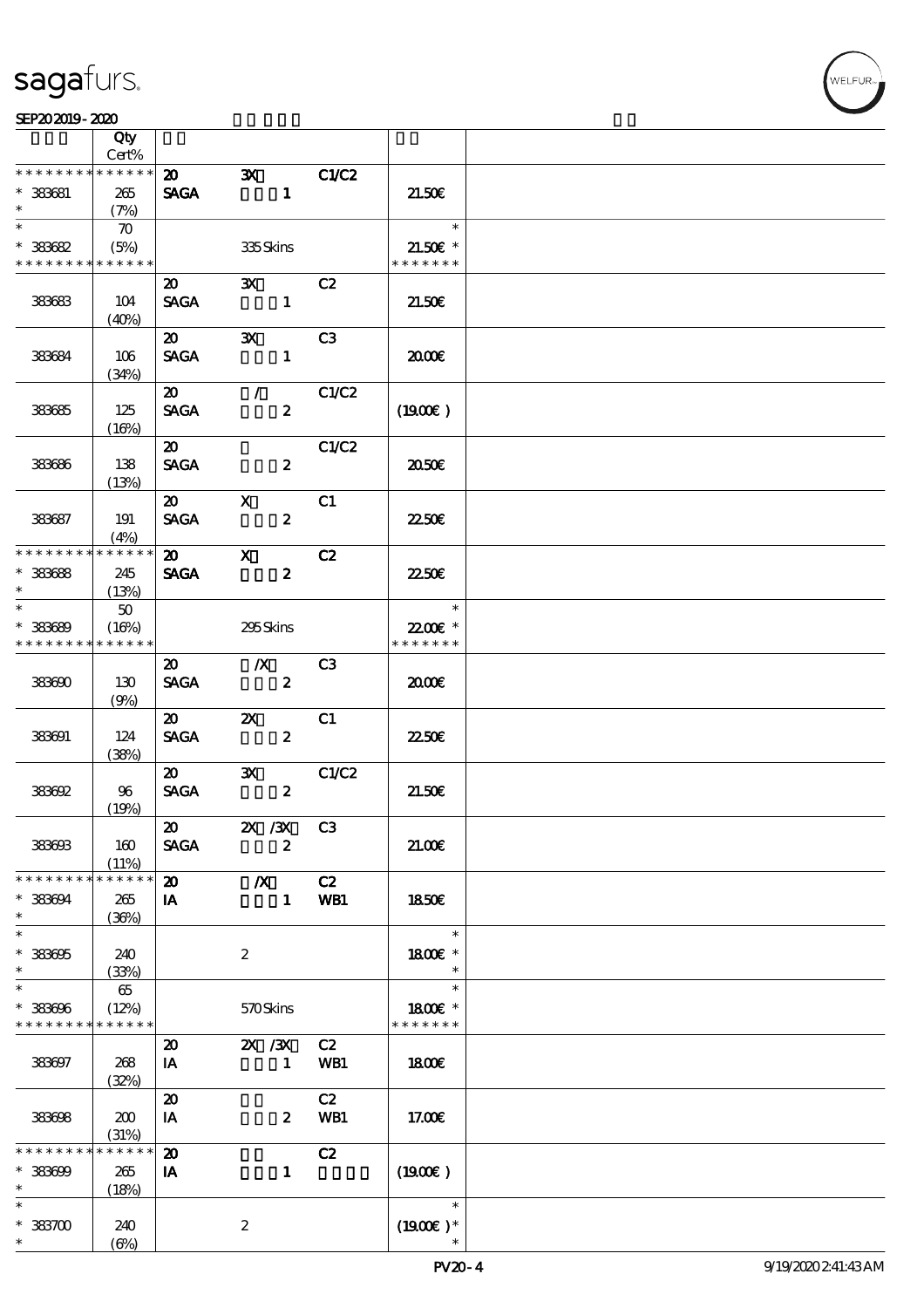### SEP202019-2020

|                   | Qty<br>Cert% |                             |                           |                |                       |  |
|-------------------|--------------|-----------------------------|---------------------------|----------------|-----------------------|--|
| $\ast$            |              |                             |                           |                | $\ast$                |  |
|                   | 222          | $\boldsymbol{\mathsf{20}}$  |                           | C2             |                       |  |
| $* 33301$         | (8%)         | IA                          | $\mathbf{1}$              |                | $(1900E)*$            |  |
| * * * * * * * *   | * * * * * *  |                             |                           |                | * * * * * * *         |  |
|                   |              | $\boldsymbol{\mathfrak{D}}$ | $\mathcal{L}$             | C1/C2          |                       |  |
| 383702            | 126          | <b>SROY</b>                 | $\mathbf{1}$              |                | $(1950\epsilon)$      |  |
|                   | (15%)        |                             |                           |                |                       |  |
|                   |              | $\boldsymbol{\mathfrak{D}}$ |                           | C1/C2          |                       |  |
| 383703            | 112          | <b>SROY</b>                 | $\mathbf{1}$              |                | 21.50E                |  |
|                   |              |                             |                           |                |                       |  |
| * * * * * * * *   | (8%)         |                             |                           |                |                       |  |
|                   | * * * * * *  | $\boldsymbol{\omega}$       |                           | C1/C2          |                       |  |
| $* 383704$        | 245          | <b>SROY</b>                 | $\mathbf{1}$              |                | 21.50E                |  |
| $\ast$            | (45%)        |                             |                           |                |                       |  |
| $\overline{\ast}$ | 166          |                             |                           |                | $\ast$                |  |
| $*383705$         | (34%)        |                             | 411 Skins                 |                | $21.00E*$             |  |
| * * * * * * * *   | * * * * * *  |                             |                           |                | * * * * * * *         |  |
|                   |              | $\boldsymbol{\mathfrak{D}}$ |                           | C <sub>3</sub> |                       |  |
|                   |              |                             |                           |                |                       |  |
| 383706            | 127          | <b>SROY</b>                 | $\mathbf{1}$              |                | 2000                  |  |
|                   | (7%)         |                             |                           |                |                       |  |
|                   |              | $\boldsymbol{\mathfrak{D}}$ | $\mathbf x$               | C1             |                       |  |
| 383707            | 253          | <b>SROY</b>                 | $\mathbf{1}$              |                | $(2250\varepsilon)$   |  |
|                   | (47%)        |                             |                           |                |                       |  |
| * * * * * * * *   | * * * * * *  | $\boldsymbol{\mathsf{20}}$  | $\mathbf{x}$              | <b>C1/C2</b>   |                       |  |
| $* 383708$        | 245          | <b>SROY</b>                 | $\mathbf{1}$              |                | $(2250\varepsilon)$   |  |
| $\ast$            |              |                             |                           |                |                       |  |
|                   | (3%)         |                             |                           |                |                       |  |
| $\ast$            | 101          |                             |                           |                | $\ast$                |  |
| $* 383709$        | (1%)         |                             | 346Skins                  |                | $(2250\varepsilon)^*$ |  |
| * * * * * * * *   | * * * * * *  |                             |                           |                | * * * * * * *         |  |
|                   |              | $\boldsymbol{\mathfrak{D}}$ | $\boldsymbol{X}$          | C3             |                       |  |
| 383710            | 163          | <b>SROY</b>                 | $\mathbf{1}$              |                | (21.00)               |  |
|                   | $(\Theta)$   |                             |                           |                |                       |  |
|                   |              | $\boldsymbol{\mathfrak{D}}$ | $\boldsymbol{\mathsf{z}}$ | C1/C2          |                       |  |
|                   |              | <b>SROY</b>                 | $\mathbf{1}$              |                | 2250E                 |  |
| 383711            | 197          |                             |                           |                |                       |  |
|                   | (3%)         |                             |                           |                |                       |  |
|                   |              | $\boldsymbol{\mathfrak{D}}$ | $\boldsymbol{\mathsf{Z}}$ | C3             |                       |  |
| 383712            | 97           | <b>SROY</b>                 | $\mathbf{1}$              |                | (21.00)               |  |
|                   | (7%)         |                             |                           |                |                       |  |
|                   |              | $\boldsymbol{\mathfrak{D}}$ |                           | C1/C2          |                       |  |
| 383713            | 117          | <b>SROY</b>                 | $\boldsymbol{z}$          |                | 22.00E                |  |
|                   | (31%)        |                             |                           |                |                       |  |
|                   |              | $\boldsymbol{\omega}$       | $\boldsymbol{X}$          | C1/C2          |                       |  |
|                   |              |                             |                           |                |                       |  |
| 383714            | 95           | <b>SROY</b>                 | $\boldsymbol{z}$          |                | 22.00E                |  |
|                   | (13%)        |                             |                           |                |                       |  |
| * * * * * * * *   | * * * * * *  | $\boldsymbol{\mathsf{20}}$  | $\mathbf{x}$              | C1             |                       |  |
| $*$ 383715        | 245          | <b>SROY</b>                 | $\boldsymbol{z}$          |                | 2250E                 |  |
| $\ast$            | (69%)        |                             |                           |                |                       |  |
| $\ast$            | 134          |                             |                           |                | $\ast$                |  |
| * 383716          | (71%)        |                             | 379Skins                  |                | 2250€ *               |  |
| * * * * * * * *   | * * * * * *  |                             |                           |                | * * * * * * *         |  |
|                   |              |                             |                           |                |                       |  |
|                   |              | $\boldsymbol{\mathfrak{D}}$ | $\chi$ / $\chi$           | C1/C2          |                       |  |
| 383717            | 138          | <b>SROY</b>                 | $\boldsymbol{z}$          |                | 2300E                 |  |
|                   | (10%)        |                             |                           |                |                       |  |
|                   |              |                             |                           |                |                       |  |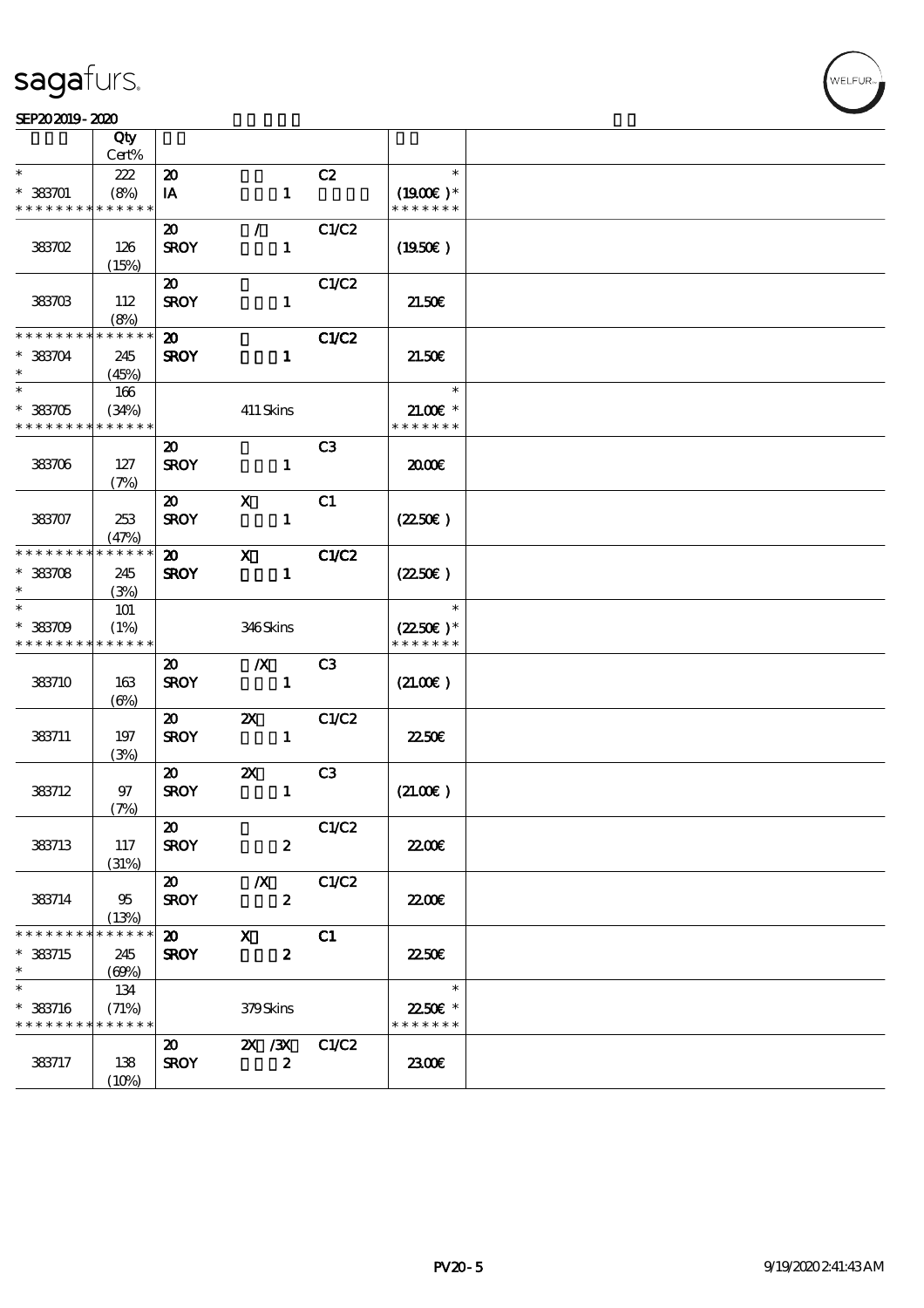### $S$ EP202019-2020  $\sim$  2020

|                               | Qty<br>$Cert\%$     |                           |                           |              |                |                             |  |
|-------------------------------|---------------------|---------------------------|---------------------------|--------------|----------------|-----------------------------|--|
|                               |                     | $\mathbf{O}$              | $\mathcal{L}$             |              | C1/C2          |                             |  |
| 383741                        | 155<br>(18%)        | $\mathbf{S}$              |                           | $\mathbf{1}$ |                | (1350E)                     |  |
|                               |                     | $\mathbf{O}$              |                           |              | C1/C2          |                             |  |
| 383742                        | 111<br>(7%)         | ${\bf s}$                 |                           | $\mathbf{1}$ |                | <b>1600€</b>                |  |
|                               |                     | $\mathbf O$               | $\mathcal{L}$             |              | C <sub>3</sub> |                             |  |
| 383743                        | 169<br>(11%)        | ${\bf s}$                 |                           | $\mathbf{1}$ |                | $(1350\epsilon)$            |  |
|                               |                     | $\mathbf O$               |                           |              | C <sub>3</sub> |                             |  |
| 383744                        | 87<br>(10%)         | ${\bf s}$                 |                           | $\mathbf{1}$ |                | <b>1300€</b>                |  |
|                               |                     | $\mathbf 0$               | $\boldsymbol{\mathrm{X}}$ |              | C1             |                             |  |
| 383745                        | 132<br>(3%)         | ${\bf s}$                 |                           | $\mathbf{1}$ |                | (1650)                      |  |
|                               |                     | $\mathbf{o}$              | $\boldsymbol{\mathrm{X}}$ |              | C1/C2          |                             |  |
| 383746                        | 239<br>(7%)         | $\mathbf{S}$              |                           | $\mathbf{1}$ |                | $(1600\varepsilon)$         |  |
| * * * * * * * *               | * * * * * *         | $\mathbf{o}$              | $\mathbf{x}$              |              | C2             |                             |  |
| $* 383747$<br>$\ast$          | 305<br>(2%)         | ${\bf s}$                 |                           | $\mathbf{1}$ |                | <b>1600€</b>                |  |
| $\ast$                        |                     |                           |                           |              |                | $\ast$                      |  |
| $* 383748$<br>$\ast$          | 280<br>(6%)         |                           | $\boldsymbol{2}$          |              |                | 1550€ *<br>$\ast$           |  |
| $\ast$                        | 202                 |                           |                           |              |                | $\ast$                      |  |
| $* 383749$                    | (4%)                |                           | 787 Skins                 |              |                | 1550€ *                     |  |
| * * * * * * * *               | * * * * * *         |                           |                           |              |                | * * * * * * *               |  |
| 383750                        | 177                 | $\mathbf{o}$<br>${\bf s}$ | $\mathbf{X}$              | $\mathbf{1}$ | C <sub>3</sub> | 1400€                       |  |
|                               | (4%)                |                           |                           |              |                |                             |  |
|                               |                     | $\mathbf O$               | $\boldsymbol{\mathsf{X}}$ |              | C1/C2          |                             |  |
| 383751                        | 130                 | ${\bf s}$                 |                           | $\mathbf{1}$ |                | 1650€                       |  |
|                               | (13%)               |                           |                           |              |                |                             |  |
| * * * * * * * *               | $******$            | $\mathbf{o}$              | $X \, X$                  |              | C1/C2          |                             |  |
| $* 383752$                    | 305                 | ${\bf s}$                 |                           | $\mathbf{1}$ |                | (1600E)                     |  |
| $\ast$                        | (4%)                |                           |                           |              |                |                             |  |
| $\ast$                        | 126                 |                           |                           |              |                | $\ast$                      |  |
| $* 383753$<br>* * * * * * * * | (3%)<br>* * * * * * |                           | 431 Skins                 |              |                | $(1600)$ *<br>* * * * * * * |  |
|                               |                     | $\mathbf{O}$              |                           | 2X / 3X      | C3             |                             |  |
| 383754                        | 207                 | ${\bf s}$                 |                           | $\mathbf{1}$ |                | 1400E                       |  |
|                               | (7%)                |                           |                           |              |                |                             |  |
|                               |                     | $\mathbf{o}$              |                           |              | C2             |                             |  |
| 383755                        | 97                  | $\mathbf{B}$              |                           | $\mathbf{1}$ | WB1            | 1300€                       |  |
|                               | (12%)               |                           |                           |              |                |                             |  |
|                               |                     | $\mathbf{O}$              | $\mathcal{F}$             |              | C1/C2          |                             |  |
| 383756                        | 200<br>(13%)        | <b>SAGA</b>               |                           | $\mathbf{1}$ |                | (1500E)                     |  |
|                               |                     | $\mathbf{O}$              |                           |              | C1             |                             |  |
| 383757                        | 142                 | <b>SAGA</b>               |                           | $\mathbf{1}$ |                | 17.50€                      |  |
|                               | (18%)               |                           |                           |              |                |                             |  |
|                               |                     | $\mathbf{O}$              |                           |              | C1/C2          |                             |  |
| 383758                        | 186                 | <b>SAGA</b>               |                           | $\mathbf{1}$ |                | 17.50€                      |  |
|                               | (19%)               |                           |                           |              |                |                             |  |
|                               |                     | $\mathbf{O}$              |                           |              | C2             |                             |  |
| 383759                        | 205                 | <b>SAGA</b>               |                           | $\mathbf{1}$ |                | 17.00€                      |  |
|                               | (10%)               |                           |                           |              |                |                             |  |
|                               |                     | $\mathbf{O}$              | $\mathcal{L}$             |              | C <sub>3</sub> |                             |  |
| 383760                        | 229                 | <b>SAGA</b>               |                           | $\mathbf{1}$ |                | $(1400\varepsilon)$         |  |
|                               | (9%)                |                           |                           |              |                |                             |  |

**NELFUR**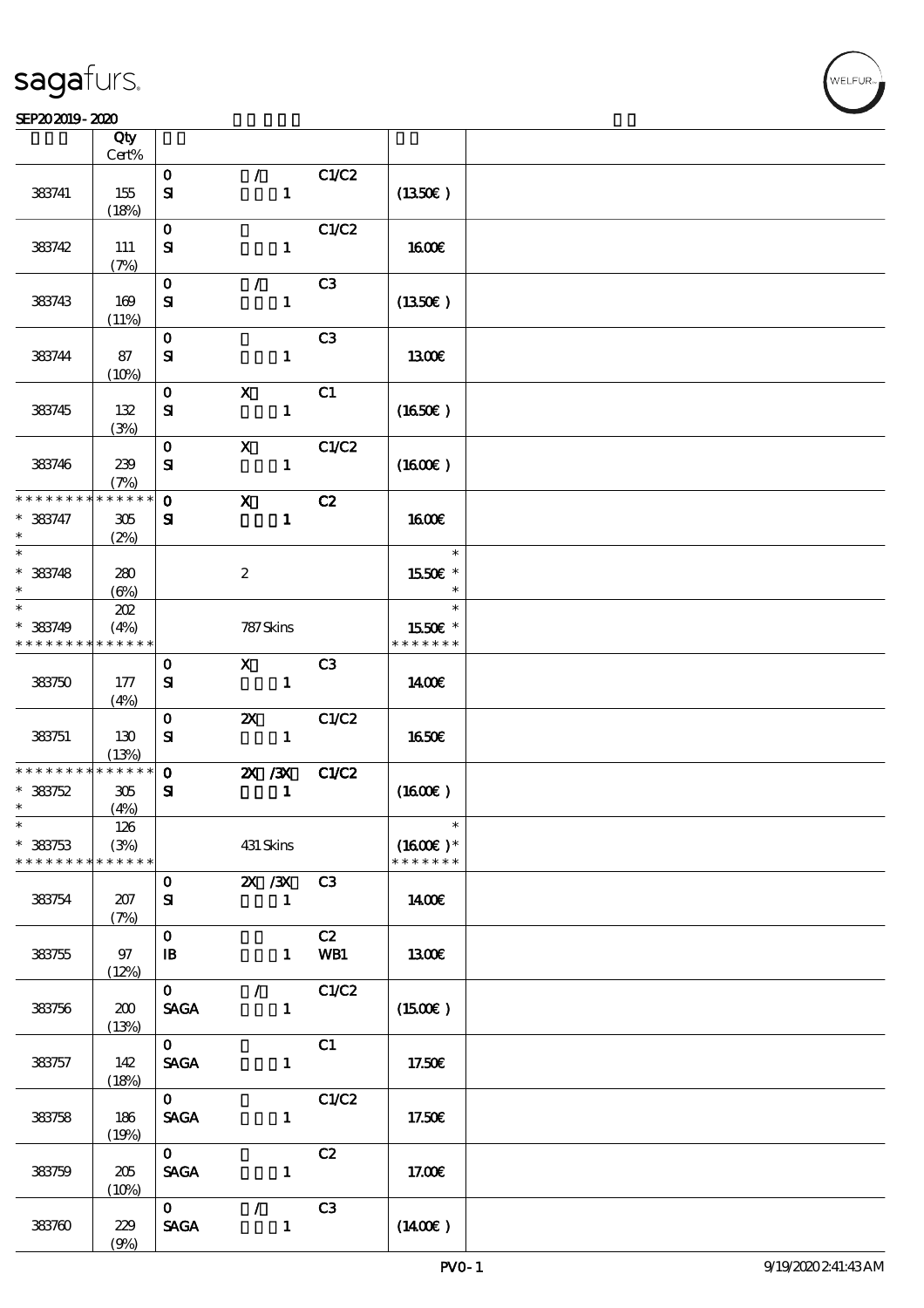ℸ

#### SEP202019-2020  $\overline{\phantom{a}}$

|                                            | Qty          |                             |                                       |                         |                |                     |  |
|--------------------------------------------|--------------|-----------------------------|---------------------------------------|-------------------------|----------------|---------------------|--|
|                                            | Cert%        |                             |                                       |                         |                |                     |  |
| 383761                                     | 125          | $\mathbf{O}$<br><b>SAGA</b> |                                       | $\mathbf{1}$            | C <sub>3</sub> | $(1450\varepsilon)$ |  |
|                                            | (4%)         |                             |                                       |                         |                |                     |  |
|                                            |              | $\mathbf{O}$                | $\mathbf x$                           |                         | C1             |                     |  |
| 383762                                     | 115          | <b>SAGA</b>                 |                                       | $\mathbf{1}$            |                | 1850E               |  |
|                                            | $(O\%)$      |                             |                                       |                         |                |                     |  |
| * * * * * * * *                            | * * * * * *  | $\mathbf{O}$                | $\mathbf{X}$                          |                         | C2             |                     |  |
| $* 383763$<br>$\ast$                       | 285          | <b>SAGA</b>                 |                                       | $\mathbf{1}$            |                | 1850E               |  |
| $\ast$                                     | (4%)         |                             |                                       |                         |                | $\ast$              |  |
| $* 33764$                                  | 260          |                             | $\boldsymbol{2}$                      |                         |                | 1800€ *             |  |
| $\ast$                                     | $(\Theta)$   |                             |                                       |                         |                | $\ast$              |  |
|                                            | 79           |                             |                                       |                         |                | $\ast$              |  |
| $* 33765$                                  | (7%)         |                             | 624 Skins                             |                         |                | 1800€ *             |  |
| * * * * * * * * <mark>* * * * * * *</mark> |              |                             |                                       |                         |                | * * * * * * *       |  |
| * * * * * * * *                            | ******       | $\mathbf{O}$                | $\mathbf{X}$                          |                         | C3             |                     |  |
| $* 33706$<br>$\ast$                        | 285<br>(9%)  | <b>SAGA</b>                 |                                       | $\mathbf{1}$            |                | 1550€               |  |
| $\ast$                                     | 122          |                             |                                       |                         |                | $\ast$              |  |
| $* 383767$                                 | (17%)        |                             | 407Skins                              |                         |                | 1550€ *             |  |
| * * * * * * * * * * * * * *                |              |                             |                                       |                         |                | * * * * * * *       |  |
| * * * * * * * * * * * * * * *              |              | $\Omega$                    | $\mathbf{X}$                          |                         | <b>C1/C2</b>   |                     |  |
| $* 33768$                                  | 285          | <b>SAGA</b>                 |                                       | $\mathbf{1}$            |                | 1900                |  |
| $\ast$<br>$*$                              | (6%)         |                             |                                       |                         |                | $\ast$              |  |
| $* 383709$                                 | 58<br>(6%)   |                             | 343Skins                              |                         |                | 1850€ *             |  |
| * * * * * * * * * * * * * *                |              |                             |                                       |                         |                | * * * * * * *       |  |
|                                            |              | $\mathbf{O}$                | $Z\!X$                                |                         | C3             |                     |  |
| 383770                                     | 261          | <b>SAGA</b>                 |                                       | $\mathbf{1}$            |                | 1550€               |  |
|                                            | (9%)         |                             |                                       |                         |                |                     |  |
|                                            |              | $\mathbf{O}$                | $\mathbf{x}$                          |                         | C1/C2          |                     |  |
| 383771                                     | 148          | <b>SAGA</b>                 |                                       | $\mathbf{1}$            |                | 1850E               |  |
|                                            | (16%)        | $\mathbf{O}$                | $\mathbf{x}$                          |                         | C3             |                     |  |
| 383772                                     | 101          | <b>SAGA</b>                 |                                       | $\mathbf{1}$            |                | 1550E               |  |
|                                            | (16%)        |                             |                                       |                         |                |                     |  |
|                                            |              | $\mathbf{O}$                |                                       |                         | $\sqrt{C1/C2}$ |                     |  |
| 383773                                     | 125          | <b>SAGA</b>                 |                                       | $\overline{\mathbf{z}}$ |                | (17.00)             |  |
|                                            | (10%)        |                             | $\overline{0}$ x $C1/C2$              |                         |                |                     |  |
| 383774                                     | 174          |                             | <b>SAGA</b>                           | $\mathbf{2}$            |                | 1900E               |  |
|                                            | (17%)        |                             |                                       |                         |                |                     |  |
|                                            |              |                             | $\overline{0}$ 2X $C1/C2$             |                         |                |                     |  |
| 383775                                     | 135          | <b>SAGA</b>                 |                                       | $\mathbf{z}$            |                | 1900E               |  |
|                                            | (22%)        |                             |                                       |                         |                |                     |  |
|                                            |              |                             | $0 \qquad X \, \mathsf{Z} \mathsf{X}$ |                         | C3             |                     |  |
| 383776                                     | 131<br>(12%) |                             | SAGA 2                                |                         |                | 17.00E              |  |
|                                            |              | $\mathbf{0}$                |                                       |                         | 3X C1/C2       |                     |  |
| 383777                                     | 95           | <b>SAGA</b>                 | $\overline{\mathbf{2}}$               |                         |                | 1850E               |  |
|                                            | (21%)        |                             |                                       |                         |                |                     |  |
|                                            |              | $\mathbf{O}$                | $\mathbf{X}$                          |                         | C2             |                     |  |
| 383778                                     | 262<br>(18%) | IA                          | $\blacksquare$                        |                         | WB1            | 1500€               |  |
|                                            |              | $\mathbf{O}$                | <b>2X</b> / 3X                        |                         | C2             |                     |  |
| 383779                                     | 125          | IA                          |                                       |                         | 1 WB1          | 1550E               |  |
|                                            | (16%)        |                             |                                       |                         |                |                     |  |
|                                            |              | $\mathbf{O}$                |                                       |                         | C2             |                     |  |
| 383780                                     | 204          | IA                          |                                       | $\mathbf{1}$            |                | (1550E)             |  |
|                                            | (9%)         |                             |                                       |                         |                |                     |  |

т

VELEUR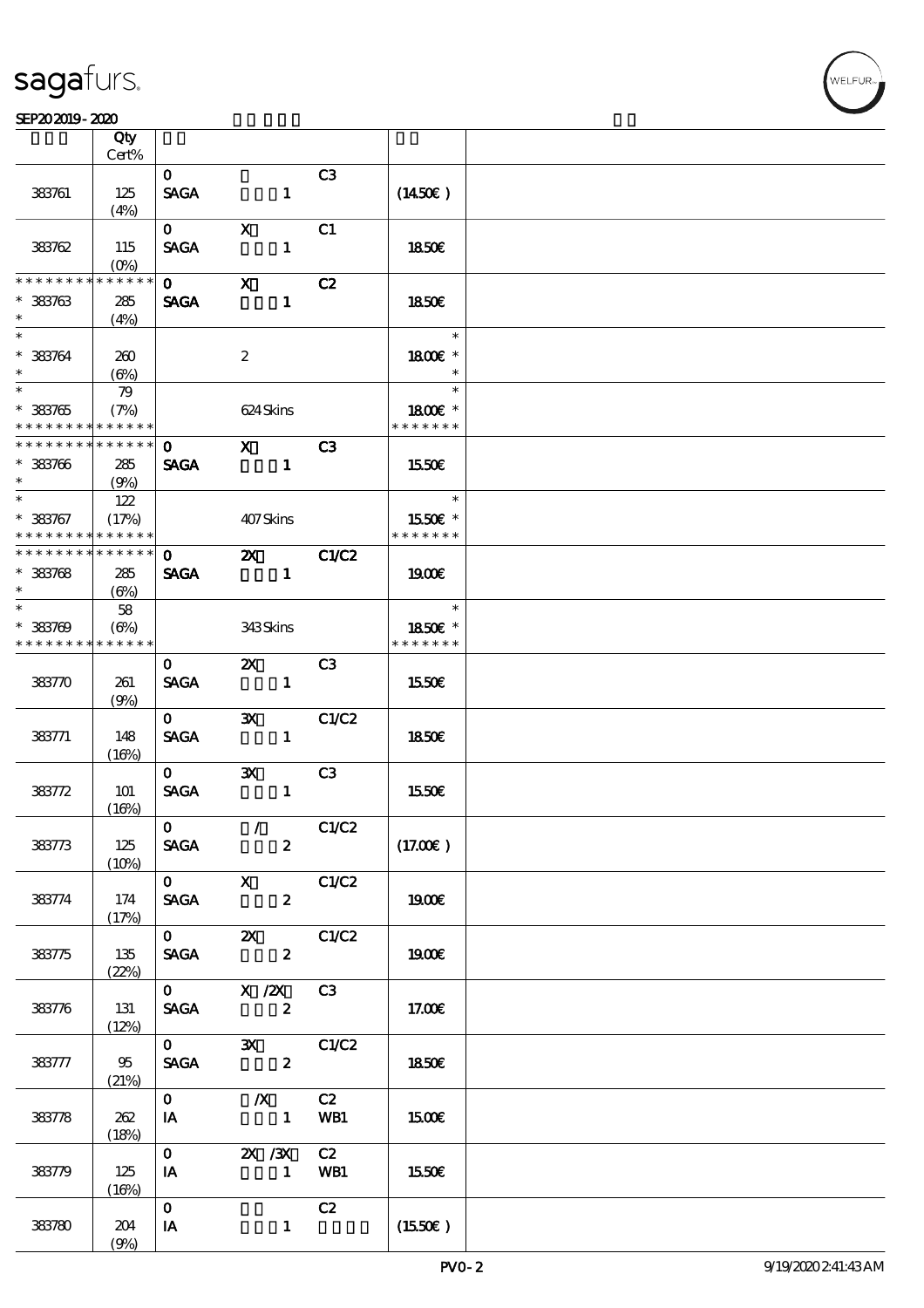### SEP202019-2020

| _______ |       |             |                  |       |       |  |
|---------|-------|-------------|------------------|-------|-------|--|
|         | Qty   |             |                  |       |       |  |
|         | Cert% |             |                  |       |       |  |
|         |       | $\mathbf 0$ |                  | C1/C2 |       |  |
| 383781  | 179   | <b>SROY</b> |                  |       | 1800E |  |
|         | (12%) |             |                  |       |       |  |
|         |       | $\mathbf 0$ | $\boldsymbol{X}$ | C1/C2 |       |  |
| 383782  | 171   | <b>SROY</b> |                  |       | 1850E |  |
|         | (14%) |             |                  |       |       |  |
|         |       | $\mathbf 0$ | 2X / 3X          | C1/C2 |       |  |
| 383783  | 129   | <b>SROY</b> |                  |       | 1900  |  |
|         | (20%) |             |                  |       |       |  |
|         |       | $\Omega$    | $X$ / $ZX$       | C1/C2 |       |  |
| 383784  | 159   | <b>SROY</b> | 2                |       | 1900E |  |
|         | (22%) |             |                  |       |       |  |

WELFUR<sub>2</sub>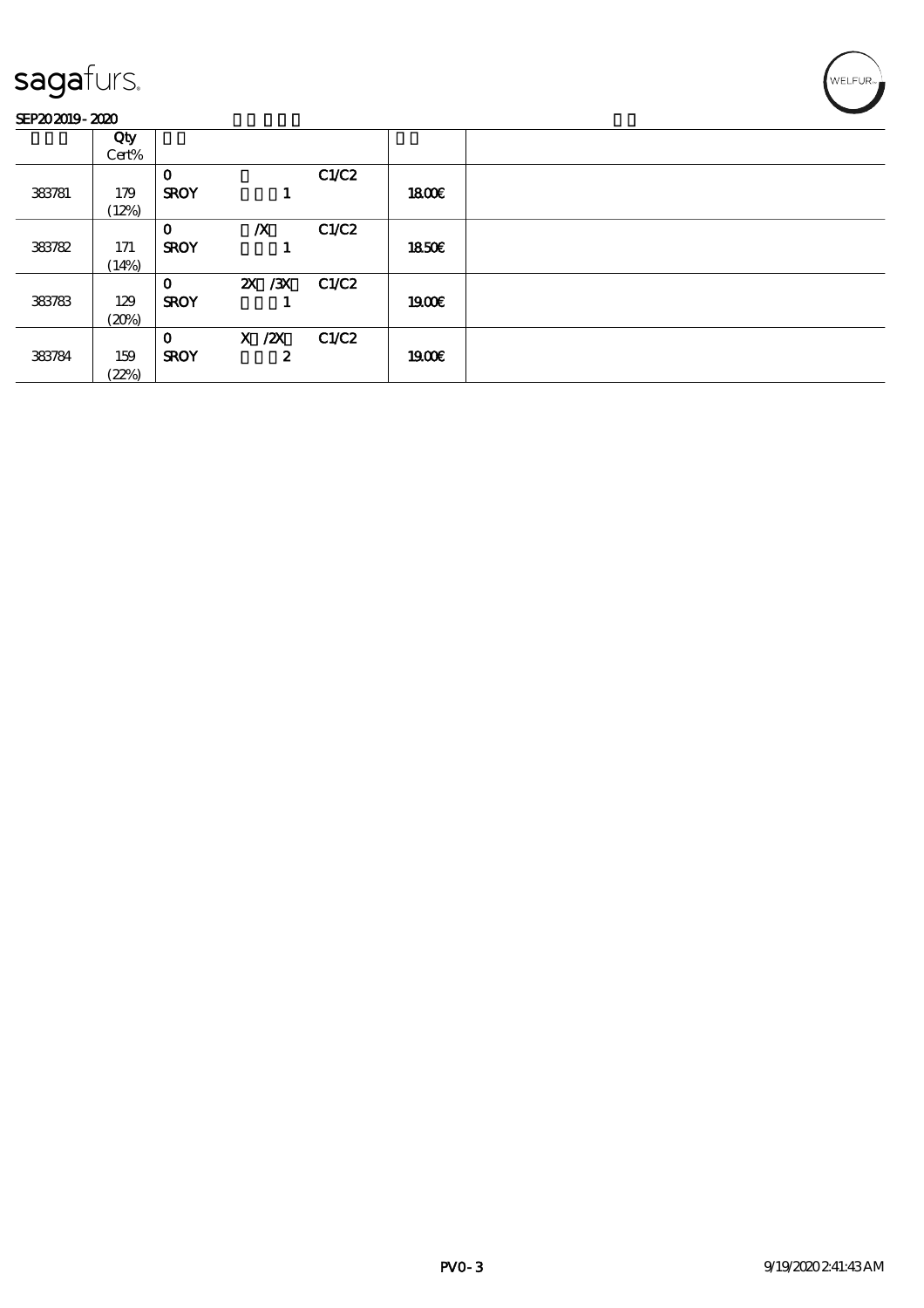### $SEP202019 - 2020$   $SEP202019 - 2020$

|                                            | Qty             |                             |                  |                          |                  |                          |  |
|--------------------------------------------|-----------------|-----------------------------|------------------|--------------------------|------------------|--------------------------|--|
|                                            | Cert%           |                             |                  |                          |                  |                          |  |
|                                            |                 | ${\bf 50}$                  |                  | C2                       |                  |                          |  |
| 383821                                     | 124             | (SI)                        | $\mathbf{1}$     | $\blacksquare$           |                  | 21.50E                   |  |
|                                            | (7%)            |                             |                  |                          |                  |                          |  |
|                                            |                 | 50                          |                  | C2                       |                  |                          |  |
| 38822                                      | 205             | (S)                         | $\mathbf{1}$     | $\blacksquare$           |                  | 2350E                    |  |
|                                            | (5%)            |                             |                  |                          |                  |                          |  |
|                                            |                 | $\pmb{\infty}$              |                  | C2                       |                  |                          |  |
| 38823                                      | 185             | $\boldsymbol{S}$            |                  | $2 \qquad \qquad 1$      |                  | 2450E                    |  |
|                                            | (11%)           |                             |                  |                          |                  |                          |  |
|                                            |                 | 50                          |                  |                          |                  |                          |  |
|                                            | 107             |                             |                  | C2                       |                  |                          |  |
| 38824                                      |                 | (SI)                        |                  | $1 \t 2$                 |                  | 1800E                    |  |
|                                            | (15%)           |                             |                  |                          |                  |                          |  |
|                                            |                 | 50                          |                  | C2                       |                  |                          |  |
| 38825                                      | 162             | (S)                         |                  | $1 \t 2$                 |                  | $(2000\varepsilon)$      |  |
|                                            | (4%)            |                             |                  |                          |                  |                          |  |
|                                            |                 | 50                          |                  | C2                       |                  |                          |  |
| 383826                                     | 117             | $\boldsymbol{S}$            | $\boldsymbol{z}$ | $\overline{\mathbf{z}}$  |                  | 2050E                    |  |
|                                            | (9%)            |                             |                  |                          |                  |                          |  |
| * * * * * * * *                            | * * * * * *     | $\boldsymbol{\omega}$       |                  | C2                       |                  |                          |  |
| * 383827                                   | 185             | (S)                         | $\mathbf{1}$     | $\overline{\phantom{a}}$ |                  | 1650E                    |  |
| $\ast$                                     | (18%)           |                             |                  |                          |                  |                          |  |
|                                            | 47              |                             |                  |                          |                  | $\overline{\phantom{a}}$ |  |
| * 38828                                    | (10%)           |                             | 232Skins         |                          |                  | 1600 £*                  |  |
| * * * * * * * *                            | $******$        |                             |                  |                          |                  | * * * * * * *            |  |
| * * * * * * * *                            | $* * * * * * *$ |                             |                  | C2                       |                  |                          |  |
|                                            |                 | $\boldsymbol{\omega}$       |                  |                          |                  |                          |  |
| * 38829                                    | 205             | $\boldsymbol{\mathrm{(S)}}$ |                  | $1 \quad 1$              |                  | 21.00                    |  |
| $\ast$<br>$\overline{\phantom{0}}$         | (8%)            |                             |                  |                          |                  |                          |  |
|                                            |                 |                             |                  |                          |                  | $\ast$                   |  |
| $* 3880$                                   | 180             |                             | $\boldsymbol{2}$ |                          |                  | $21.00$ $*$              |  |
| $\ast$                                     | (7%)            |                             |                  |                          |                  | $\ast$                   |  |
| $\ast$                                     |                 |                             |                  |                          |                  | $\ast$                   |  |
| $*$ 383831                                 | 180             |                             | 3                |                          |                  | $21.00E$ *               |  |
| $\ast$                                     | (4%)            |                             |                  |                          |                  | $\ast$                   |  |
| $\ast$                                     | 76              |                             |                  |                          |                  | $\mathbb{R}^n$<br>$\ast$ |  |
| $* 3882$                                   | (7%)            |                             | 641 Skins        |                          |                  | $21.00E$ *               |  |
| * * * * * * * *                            | * * * * * *     |                             |                  |                          |                  | * * * * * * *            |  |
| * * * * * * * * <mark>* * * * * *</mark> * |                 | $\boldsymbol{\omega}$       |                  | C2                       |                  |                          |  |
| $*$ 38833                                  | 205             | $\boldsymbol{\mathrm{(S)}}$ | $\boldsymbol{2}$ |                          | $\mathbf{1}$     | 2350E                    |  |
| $\ast$                                     |                 |                             |                  |                          |                  |                          |  |
| $\ast$                                     | (14%)           |                             |                  |                          |                  | $\ast$                   |  |
|                                            |                 |                             |                  |                          |                  |                          |  |
| * 38834<br>$\ast$                          | 180             |                             | $\boldsymbol{2}$ |                          |                  | 2300€ *                  |  |
|                                            | (9%)            |                             |                  |                          |                  | $\ast$                   |  |
| $\ast$                                     | 20B             |                             |                  |                          |                  | $\ast$                   |  |
| $* 38835$                                  | (6%)            |                             | 588Skins         |                          |                  | 2300E *                  |  |
| * * * * * * * *                            | * * * * * *     |                             |                  |                          |                  | * * * * * * *            |  |
|                                            |                 | 40                          |                  | C2                       |                  |                          |  |
| 383836                                     | 253             | (SI)                        | $\mathbf{1}$     |                          | $\boldsymbol{z}$ | <b>160€</b>              |  |
|                                            | (11%)           |                             |                  |                          |                  |                          |  |
| * * * * * * * *                            | ******          | 40                          |                  | C2                       |                  |                          |  |
| * 383837                                   | 205             | $\boldsymbol{\mathrm{(S)}}$ | $\mathbf{1}$     |                          | $\boldsymbol{z}$ | 17.00E                   |  |
| $\ast$                                     | (12%)           |                             |                  |                          |                  |                          |  |
| $\ast$                                     |                 |                             |                  |                          |                  | $\ast$                   |  |
| $*$ 38838                                  |                 |                             | $\boldsymbol{2}$ |                          |                  | 17.00 $\varepsilon$ *    |  |
| $\ast$                                     | 180             |                             |                  |                          |                  | $\ast$                   |  |
| $\ast$                                     | (2%)            |                             |                  |                          |                  | $\ast$                   |  |
|                                            | 90              |                             |                  |                          |                  |                          |  |
| * 38839                                    | (4%)            |                             | 475Skins         |                          |                  | 1650E *                  |  |
| * * * * * * * *                            | * * * * * *     |                             |                  |                          |                  | * * * * * * *            |  |
| * * * * * * * *                            | * * * * * *     | 40                          |                  | C2                       |                  |                          |  |
| * 383840                                   | 205             | $\boldsymbol{\mathrm{(S)}}$ | $\boldsymbol{z}$ | $\overline{\mathbf{2}}$  |                  | <b>1900€</b>             |  |
| $\ast$                                     | (8%)            |                             |                  |                          |                  |                          |  |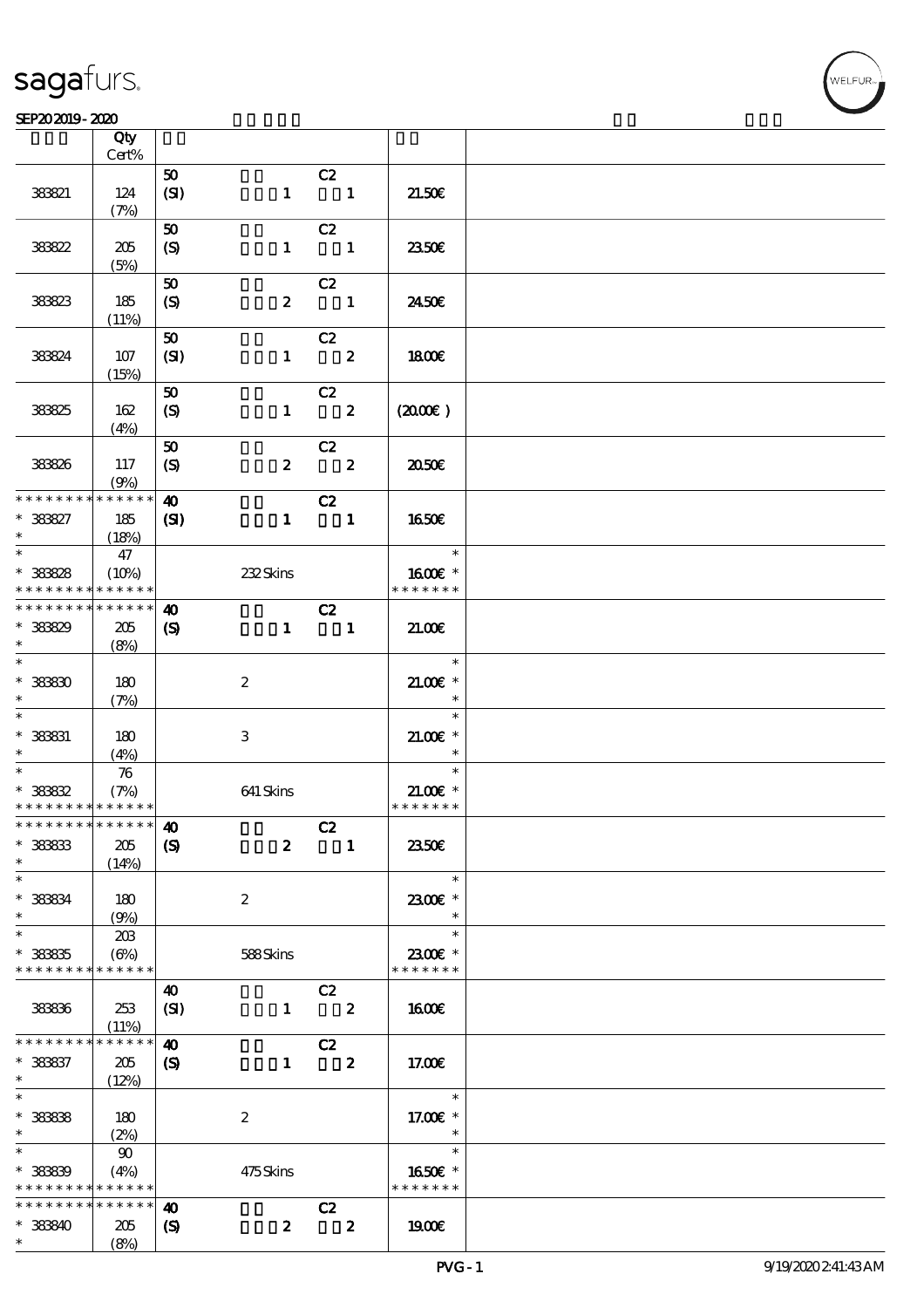$\top$ 

### $SEP202019 - 2020$   $SEP202019 - 2020$

|                                    | Qty                  |                             |                           |                               |                         |                                       |  |
|------------------------------------|----------------------|-----------------------------|---------------------------|-------------------------------|-------------------------|---------------------------------------|--|
| $\ast$                             | Cert%                |                             |                           |                               |                         | $\ast$                                |  |
|                                    | 149                  | 40                          |                           | C2<br>$\overline{\mathbf{2}}$ |                         |                                       |  |
| $*$ 383841<br>* * * * * * * *      | (14%)<br>* * * * * * | (S)                         | $\boldsymbol{z}$          |                               |                         | 1900 $\varepsilon$ *<br>* * * * * * * |  |
| * * * * * * * *                    | * * * * * *          | 50 <sup>/4</sup> 0          |                           | C2                            |                         |                                       |  |
| * 383842                           | 185                  | $\boldsymbol{\mathcal{S}}$  | $\mathbf{1}$              | $\overline{\phantom{a}}$ 3    |                         | 1500                                  |  |
| $\ast$                             | (9%)                 |                             |                           |                               |                         |                                       |  |
|                                    | 46                   |                             |                           |                               |                         | $\ast$                                |  |
| $* 38843$                          | (4%)                 |                             | 231 Skins                 |                               |                         | 1450€ *                               |  |
| * * * * * * * * * * * * * *        |                      |                             |                           |                               |                         | * * * * * * *                         |  |
|                                    |                      | $\boldsymbol{\mathfrak{D}}$ |                           | C2                            |                         |                                       |  |
| 383844                             | 261<br>(7%)          | (SI)                        |                           | $1 \quad 1$                   |                         | 1550€                                 |  |
| * * * * * * * *                    | ******               | $\boldsymbol{\mathfrak{D}}$ |                           | C2                            |                         |                                       |  |
| * 383845                           | 225                  | $\boldsymbol{S}$            |                           | $1 \quad 1$                   |                         | 1900                                  |  |
| $\ast$                             | (8%)                 |                             |                           |                               |                         |                                       |  |
| $\ast$                             |                      |                             |                           |                               |                         | $\ast$                                |  |
| $* 38846$                          | 200                  |                             | $\boldsymbol{z}$          |                               |                         | 1850E *                               |  |
| $\ast$                             | (17%)                |                             |                           |                               |                         | $\ast$                                |  |
| $\ast$                             |                      |                             |                           |                               |                         | $\ast$                                |  |
| $* 383847$<br>$\ast$               | 200                  |                             | $\ensuremath{\mathbf{3}}$ |                               |                         | 1850€ *<br>$\ast$                     |  |
| $\ast$                             | (33%)                |                             |                           |                               |                         | $\ast$                                |  |
| $*$ 38848                          | 200                  |                             | $\boldsymbol{4}$          |                               |                         | 1850E *                               |  |
| $\ast$                             | (11%)                |                             |                           |                               |                         | $\ast$                                |  |
| $\ast$                             |                      |                             |                           |                               |                         | $\ast$                                |  |
| $* 38849$                          | 200                  |                             | $\mathbf{5}$              |                               |                         | 1850E *                               |  |
| $\ast$                             | (13%)                |                             |                           |                               |                         | $\ast$                                |  |
| $\ast$                             | 223                  |                             |                           |                               |                         | $\ast$                                |  |
| $* 33350$<br>* * * * * * * *       | (7%)<br>* * * * * *  |                             | 1248Skins                 |                               |                         | 1850€ *<br>* * * * * * *              |  |
| * * * * * * * *                    | * * * * * *          | $\boldsymbol{\mathfrak{D}}$ |                           | C2                            |                         |                                       |  |
| $* 33351$                          | 225                  | $\boldsymbol{S}$            | $\boldsymbol{z}$          | $\overline{\phantom{a}}$ 1    |                         | 2000                                  |  |
| $*$                                | (16%)                |                             |                           |                               |                         |                                       |  |
| $*$                                | 150                  |                             |                           |                               |                         | $\sim$<br>$\ast$                      |  |
| $* 38852$                          | (16%)                |                             | 375Skins                  |                               |                         | 1950E *                               |  |
| * * * * * * * * * * * * * *        |                      |                             |                           |                               |                         | * * * * * * *                         |  |
|                                    |                      | $\pmb{\mathfrak{D}}$        |                           | C2                            |                         |                                       |  |
| 38363                              | 234<br>(12%)         | (SI)                        | $\mathbf{1}$              | $\overline{\mathbf{2}}$       |                         | 1450€                                 |  |
| * * * * * * * *                    | * * * * * *          | $\boldsymbol{\mathfrak{D}}$ |                           | C2                            |                         |                                       |  |
| * 38364                            | 225                  | $\boldsymbol{\mathcal{S}}$  | $\mathbf{1}$              | $\overline{\phantom{a}}$ 2    |                         | <b>1500€</b>                          |  |
| $\ast$                             | (13%)                |                             |                           |                               |                         |                                       |  |
| $\ast$                             |                      |                             |                           |                               |                         | $\ast$                                |  |
| $* 33355$                          | 200                  |                             | $\boldsymbol{z}$          |                               |                         | 1500E *                               |  |
| $\ast$<br>$\ast$                   | (10%)                |                             |                           |                               |                         | $\ast$<br>$\ast$                      |  |
| $^\ast$ 38856                      | 200                  |                             | 3                         |                               |                         | $1500E$ *                             |  |
| $\ast$                             | (7%)                 |                             |                           |                               |                         | $\ast$                                |  |
| $\ast$                             |                      |                             |                           |                               |                         | $\ast$                                |  |
| $* 33357$                          | 200                  |                             | $\boldsymbol{4}$          |                               |                         | 1500 £*                               |  |
| $\ast$                             | (7%)                 |                             |                           |                               |                         | $\ast$                                |  |
| $\ast$                             | 43                   |                             |                           |                               |                         | $\ast$                                |  |
| $*$ 38858                          | (2%)<br>* * * * * *  |                             | 868Skins                  |                               |                         | 1450€ *<br>* * * * * * *              |  |
| * * * * * * * *<br>* * * * * * * * | * * * * * *          | $\boldsymbol{\mathfrak{D}}$ |                           |                               |                         |                                       |  |
| $* 33359$                          | 225                  | $\boldsymbol{S}$            | $\boldsymbol{z}$          | C2                            | $\overline{\mathbf{2}}$ | 1550€                                 |  |
| $\ast$                             | (22%)                |                             |                           |                               |                         |                                       |  |
| $\ast$                             | 79                   |                             |                           |                               |                         | $\ast$                                |  |
| $* 33360$                          | (18%)                |                             | 304Skins                  |                               |                         | 1500E *                               |  |
| * * * * * * * *                    | * * * * * *          |                             |                           |                               |                         | * * * * * * *                         |  |

WELFUR<sub>1</sub>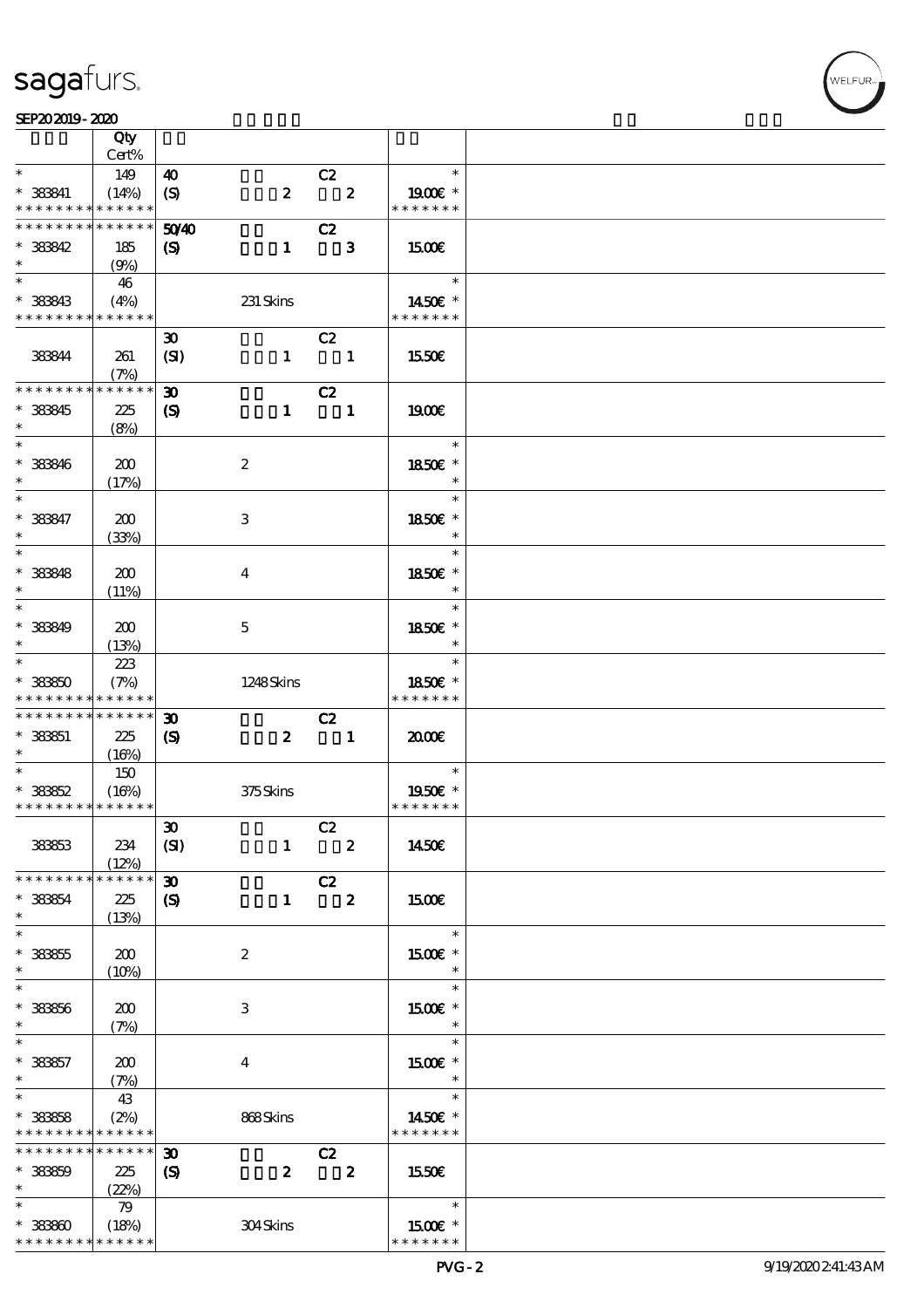### $SEP202019 - 2020$   $SEP202019 - 2020$

|                                            | Qty<br>Cert%    |                             |                  |                          |                         |               |  |
|--------------------------------------------|-----------------|-----------------------------|------------------|--------------------------|-------------------------|---------------|--|
| * * * * * * * *                            | * * * * * *     | $\boldsymbol{\mathfrak{D}}$ |                  |                          |                         |               |  |
|                                            |                 |                             |                  | C2                       |                         |               |  |
| * 383861                                   | 225             | $\boldsymbol{\mathrm{(S)}}$ | $\mathbf{1}$     |                          | $\mathbf{3}$            | 11.00E        |  |
|                                            | (8%)            |                             |                  |                          |                         |               |  |
| $\ast$                                     |                 |                             |                  |                          |                         | $\ast$        |  |
| $*38862$                                   | 200             |                             | $\boldsymbol{2}$ |                          |                         | $11.00E$ *    |  |
|                                            |                 |                             |                  |                          |                         |               |  |
| $\ast$                                     | (8%)            |                             |                  |                          |                         | $\ast$        |  |
|                                            | 123             |                             |                  |                          |                         | $\ast$        |  |
| $* 38863$                                  | (10%)           |                             | 548Skins         |                          |                         | $11.00E$ *    |  |
| * * * * * * * *                            | * * * * * *     |                             |                  |                          |                         | * * * * * * * |  |
|                                            |                 |                             |                  |                          |                         |               |  |
| * * * * * * * *                            | * * * * * *     | $\boldsymbol{\mathfrak{D}}$ |                  | C2                       |                         |               |  |
| * 38364                                    | 295             | (S)                         | $\mathbf{1}$     | $\blacksquare$           |                         | 1250E         |  |
| $\ast$                                     | (17%)           |                             |                  |                          |                         |               |  |
| $*$                                        |                 |                             |                  |                          |                         | $\ast$        |  |
|                                            | 271             |                             |                  |                          |                         |               |  |
| $* 33365$                                  | (12%)           |                             | 566Skins         |                          |                         | 1300E *       |  |
| * * * * * * * *                            | $* * * * * * *$ |                             |                  |                          |                         | * * * * * * * |  |
| * * * * * * * *                            | * * * * * *     | $\boldsymbol{\mathfrak{D}}$ |                  | C2                       |                         |               |  |
|                                            |                 |                             |                  |                          |                         |               |  |
| $* 38866$                                  | 265             | $\boldsymbol{\mathrm{(S)}}$ | $\mathbf{1}$     |                          | $\blacksquare$          | 1650€         |  |
| $\ast$                                     | (7%)            |                             |                  |                          |                         |               |  |
| $\ast$                                     |                 |                             |                  |                          |                         | $\ast$        |  |
| * 383867                                   | 240             |                             | $\boldsymbol{2}$ |                          |                         | 1650€ *       |  |
|                                            |                 |                             |                  |                          |                         |               |  |
| $\ast$                                     | (4%)            |                             |                  |                          |                         | $\ast$        |  |
| $\overline{\ast}$                          |                 |                             |                  |                          |                         | $\ast$        |  |
| $* 33368$                                  | 240             |                             | 3                |                          |                         | $1600E$ *     |  |
| $\ast$                                     |                 |                             |                  |                          |                         | $\ast$        |  |
| $\ast$                                     | (29%)           |                             |                  |                          |                         |               |  |
|                                            |                 |                             |                  |                          |                         | $\ast$        |  |
| $* 33360$                                  | 240             |                             | $\bf{4}$         |                          |                         | 1600E *       |  |
| $\ast$                                     | (22%)           |                             |                  |                          |                         | $\ast$        |  |
| $\overline{\phantom{0}}$                   |                 |                             |                  |                          |                         | $\ast$        |  |
|                                            | 176             |                             |                  |                          |                         |               |  |
| $* 38870$                                  | (12%)           |                             | 1161 Skins       |                          |                         | 1600€ *       |  |
| * * * * * * * *                            | * * * * * *     |                             |                  |                          |                         | * * * * * * * |  |
| * * * * * * * *                            | * * * * * *     | $\boldsymbol{\mathsf{20}}$  |                  | C2                       |                         |               |  |
| $* 38871$                                  |                 |                             |                  |                          |                         |               |  |
|                                            | 265             | $\boldsymbol{\mathrm{(S)}}$ | $\boldsymbol{z}$ | $\blacksquare$           |                         | 1850E         |  |
| $\ast$                                     | (20%)           |                             |                  |                          |                         |               |  |
| $\overline{\phantom{0}}$                   | 83              |                             |                  |                          |                         | $\ast$        |  |
| $* 38872$                                  | (22%)           |                             | 348Skins         |                          |                         | 1800E *       |  |
| * * * * * * * * <mark>* * * * * * *</mark> |                 |                             |                  |                          |                         | * * * * * * * |  |
| *************** 20                         |                 |                             |                  |                          |                         |               |  |
|                                            |                 |                             |                  | C2                       |                         |               |  |
| $* 38873$                                  | 285             | (S)                         | $\mathbf{1}$     |                          | $\overline{\mathbf{2}}$ | 11.50€        |  |
| $\ast$                                     | (11%)           |                             |                  |                          |                         |               |  |
| $\ast$                                     | 130             |                             |                  |                          |                         | $\ast$        |  |
|                                            |                 |                             |                  |                          |                         |               |  |
| $* 38874$                                  | (10%)           |                             | 415Skins         |                          |                         | 11.00 £*      |  |
| * * * * * * * *                            | * * * * * *     |                             |                  |                          |                         | * * * * * * * |  |
| * * * * * * *                              | * * * * * *     | $\boldsymbol{\mathfrak{D}}$ |                  | C2                       |                         |               |  |
| * 383875                                   | 285             | $\boldsymbol{\mathrm{(S)}}$ | $\mathbf{1}$     | $\overline{\mathbf{z}}$  |                         | 1300€         |  |
|                                            |                 |                             |                  |                          |                         |               |  |
| $\ast$                                     | (5%)            |                             |                  |                          |                         |               |  |
| $\ast$                                     |                 |                             |                  |                          |                         | $\ast$        |  |
| $* 38876$                                  | 260             |                             | $\boldsymbol{2}$ |                          |                         | 1300€ *       |  |
| $\ast$                                     | (14%)           |                             |                  |                          |                         | $\ast$        |  |
| $\ast$                                     |                 |                             |                  |                          |                         | $\ast$        |  |
|                                            | 106             |                             |                  |                          |                         |               |  |
| * 383877                                   | (11%)           |                             | 651 Skins        |                          |                         | 1300E *       |  |
| * * * * * * * *                            | * * * * * *     |                             |                  |                          |                         | * * * * * * * |  |
|                                            |                 | $\boldsymbol{\mathbf{z}}$   |                  | C2                       |                         |               |  |
|                                            |                 |                             |                  |                          | $\overline{\mathbf{2}}$ |               |  |
| 38378                                      | 158             | (S)                         | $\pmb{2}$        |                          |                         | 1400E         |  |
|                                            | (15%)           |                             |                  |                          |                         |               |  |
|                                            |                 | $\mathbf{O}$                |                  | C2                       |                         |               |  |
| 383879                                     | 279             | (SI)                        | $\mathbf{1}$     | $\overline{\phantom{a}}$ |                         | 11.00E        |  |
|                                            |                 |                             |                  |                          |                         |               |  |
|                                            | (13%)           |                             |                  |                          |                         |               |  |
| * * * * *                                  | * * * * *       | $\mathbf{o}$                |                  | C2                       |                         |               |  |
| $* 38880$                                  | 285             | $\boldsymbol{\mathrm{(S)}}$ | $\mathbf{1}$     | $\blacksquare$           |                         | <b>1300€</b>  |  |
| $\ast$                                     | (16%)           |                             |                  |                          |                         |               |  |
|                                            |                 |                             |                  |                          |                         |               |  |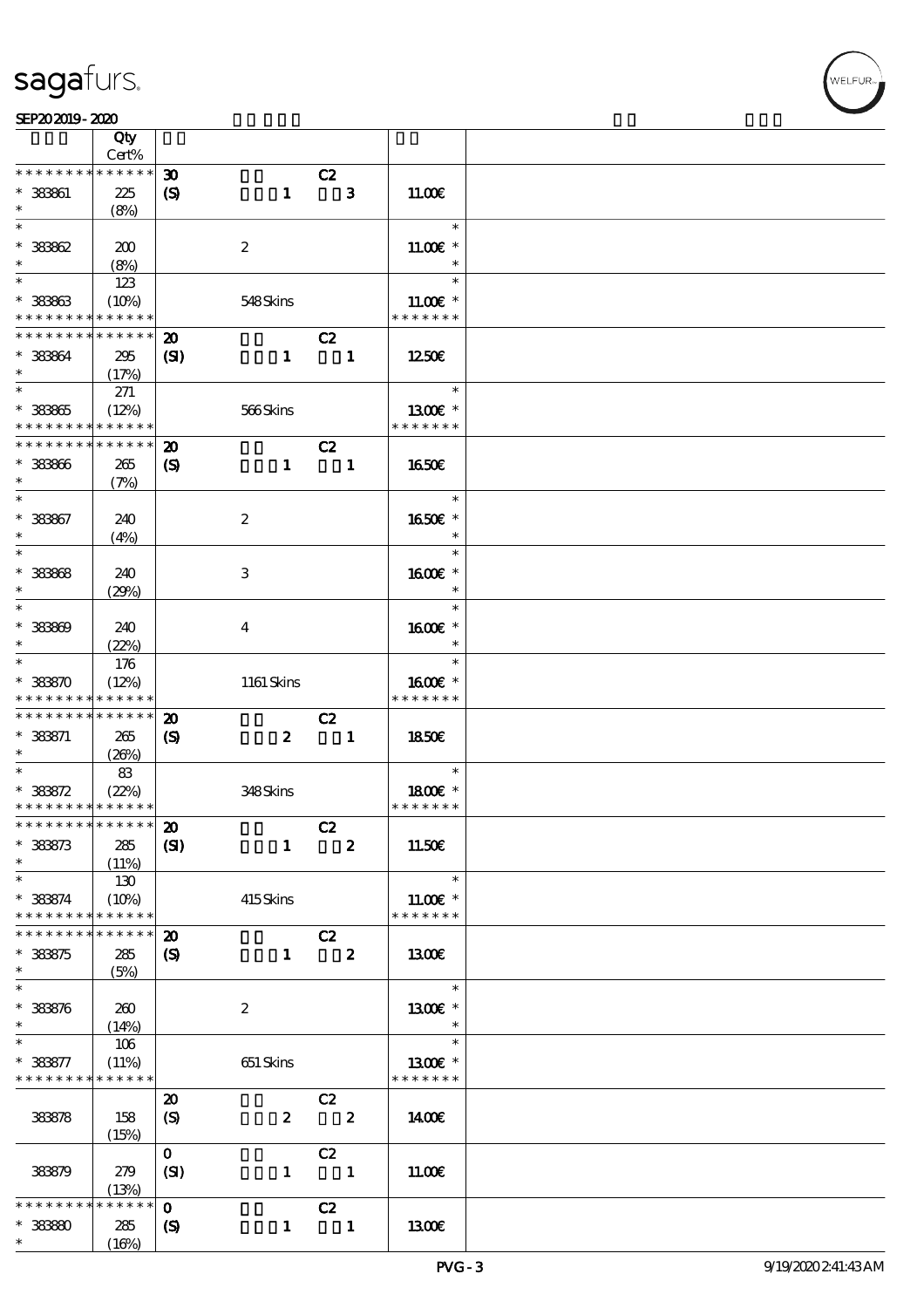### SEP202019-2020

|                               | Qty   |                             |                  |                  |               |
|-------------------------------|-------|-----------------------------|------------------|------------------|---------------|
|                               | Cert% |                             |                  |                  |               |
| $\ast$                        |       | $\mathbf{o}$                |                  | C2               | $\ast$        |
|                               | 251   |                             |                  |                  |               |
| $*$ 383881                    | (12%) | (S)                         | 1                | 1                | 1250E *       |
| * * * * * * * * * * * * * *   |       |                             |                  |                  | * * * * * * * |
|                               |       | $\mathbf 0$                 |                  | C2               |               |
| 38882                         | 121   | (S)                         | $\boldsymbol{z}$ | 1                | 1400€         |
|                               | (23%) |                             |                  |                  |               |
|                               |       | $\mathbf 0$                 |                  | C2               |               |
| 38883                         | 170   | (SI)                        | 1                | $\boldsymbol{z}$ | 850€          |
|                               |       |                             |                  |                  |               |
|                               | (11%) |                             |                  |                  |               |
| * * * * * * * * * * * * * * * |       | $\mathbf 0$                 |                  | C2               |               |
| * 38384                       | 285   | $\boldsymbol{\mathrm{(S)}}$ | 1                | $\boldsymbol{z}$ | 950E          |
| $\ast$                        | (12%) |                             |                  |                  |               |
| $\ast$                        | 62    |                             |                  |                  | $\ast$        |
| $* 38885$                     | (3%)  |                             | 347Skins         |                  | $900E$ *      |
| * * * * * * * * * * * * * *   |       |                             |                  |                  | * * * * * * * |
|                               |       | 200                         |                  | C2               |               |
|                               |       |                             |                  |                  |               |
| 38886                         | 237   | $\boldsymbol{S}$            | 1                | $\mathbf{3}$     | <b>850€</b>   |
|                               | (10%) |                             |                  |                  |               |

WELFUR<sub>T</sub>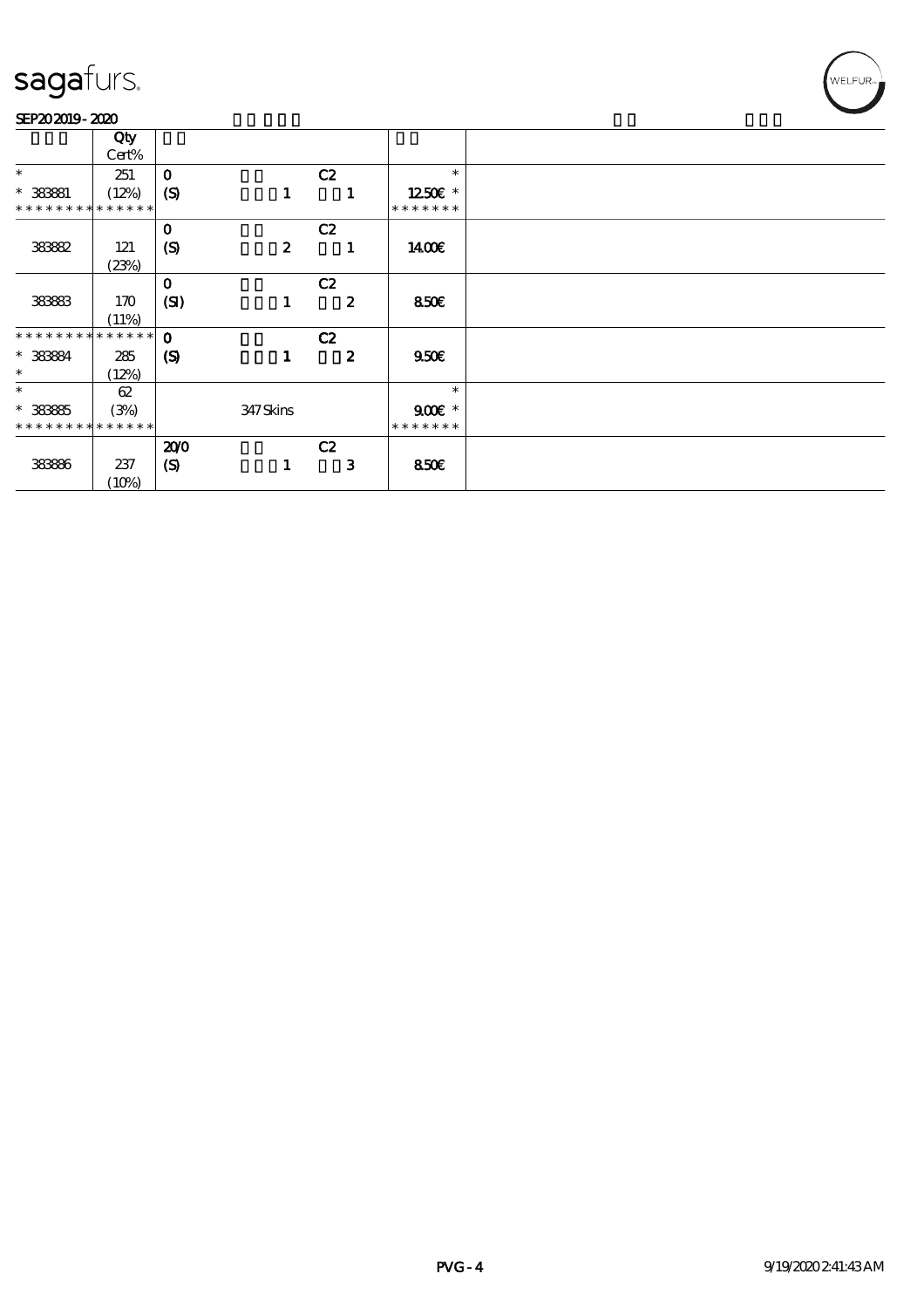Т

|                                    | Qty<br>Cert%         |                                   |                         |             |                            |  |
|------------------------------------|----------------------|-----------------------------------|-------------------------|-------------|----------------------------|--|
| * * * * * * * *                    | * * * * * *          | $\boldsymbol{\omega}$             |                         | C2          |                            |  |
| $*38921$<br>$\ast$                 | 225                  | (S)                               | $\mathbf{1}$            |             | 1450E                      |  |
|                                    | (16%)                |                                   |                         |             |                            |  |
| $\ast$<br>$*38922$                 | $92\,$<br>(14%)      |                                   | 317Skins                |             | $\ast$<br>1400€ *          |  |
| * * * * * * * *                    | * * * * * *          |                                   |                         |             | * * * * * * *              |  |
| * * * * * * * *                    | * * * * * *          | 40                                |                         | C2          |                            |  |
| $*38923$<br>$\ast$                 | 205<br>(12%)         | $\boldsymbol{\mathrm{(S)}}$       | $\mathbf{1}$            |             | 1550E                      |  |
| $\ast$                             | 170                  |                                   |                         |             | $\ast$                     |  |
| * 383924<br>* * * * * * * *        | (10%)<br>* * * * * * |                                   | 375Skins                |             | $1600E$ *<br>* * * * * * * |  |
|                                    |                      | 40                                |                         | C2          |                            |  |
| 383925                             | 166<br>(16%)         | (SI)                              | $\boldsymbol{z}$        |             | 11.50€                     |  |
|                                    |                      |                                   |                         |             |                            |  |
| 383926                             | 197                  | 40<br>$\boldsymbol{\mathrm{(S)}}$ | $\boldsymbol{2}$        | C2          | 1350E                      |  |
|                                    | (13%)                |                                   |                         |             |                            |  |
| 383927                             | 211                  | 5040<br>(SI)                      | $\overline{\mathbf{4}}$ | C2          | 850€                       |  |
|                                    | (36%)                |                                   |                         |             |                            |  |
| * * * * * * * *                    | * * * * * *          | 5040                              |                         | C2          |                            |  |
| * 383928                           | 225                  | (S)                               | $\mathbf{5}$            |             | 550€                       |  |
| $\ast$                             | (74%)                |                                   |                         |             |                            |  |
| $\ast$                             | 45                   |                                   |                         |             | $\ast$                     |  |
| * 383929                           | (73%)                |                                   | 270Skins                |             | 550€ *                     |  |
| * * * * * * * *                    | * * * * * *          |                                   |                         |             | * * * * * * *              |  |
| * * * * * * * *                    | $* * * * * * *$      | $\boldsymbol{\mathfrak{D}}$       |                         | C2          |                            |  |
| $*38900$                           | 245                  | (S)                               | $\mathbf{1}$            |             | <b>1300€</b>               |  |
| $\ast$                             |                      |                                   |                         |             |                            |  |
| $\ast$                             | (34%)                |                                   |                         |             | $\ast$                     |  |
|                                    | $77\,$               |                                   |                         |             |                            |  |
| $*$ 383931                         | (20%)                |                                   | 322Skins                |             | 1300€ *                    |  |
| * * * * * * * *<br>* * * * * * * * | * * * * * *          |                                   |                         |             | * * * * * * *              |  |
|                                    | $* * * * * * *$      | $\boldsymbol{\mathfrak{D}}$       |                         | C2          |                            |  |
| $*38992$                           | 225                  | $\boldsymbol{\mathrm{(S)}}$       | $\mathbf{1}$            |             | 1450E                      |  |
| $\ast$                             | (17%)                |                                   |                         |             |                            |  |
| $\ast$                             |                      |                                   |                         |             | $\ast$                     |  |
| $*$ 383933                         | 200                  |                                   | $\boldsymbol{2}$        |             | 1450€ *                    |  |
| $\ast$                             | (16%)                |                                   |                         |             |                            |  |
| $\ast$                             | 222                  |                                   |                         |             | $\ast$                     |  |
| * 383934                           | (25%)                |                                   | 647Skins                |             | 1450€ *                    |  |
| * * * * * * * *                    | * * * * * *          |                                   |                         |             | * * * * * * *              |  |
|                                    |                      | $\boldsymbol{\mathfrak{D}}$       |                         | C2          |                            |  |
| 383935                             | 166                  | $\boldsymbol{\mathrm{(S)}}$       | $\mathbf{1}$            | <b>LNAP</b> | 1300E                      |  |
|                                    | (20%)                |                                   |                         |             |                            |  |
| * * * * * * * *                    | * * * * * *          | $\boldsymbol{\mathfrak{D}}$       |                         | C2          |                            |  |
| * 383936                           | 245                  | $\mathbf{S}$                      | $\boldsymbol{z}$        |             | 1050€                      |  |
| $\ast$                             | (27%)                |                                   |                         |             |                            |  |
| $\ast$                             | 131                  |                                   |                         |             | $\ast$                     |  |
| * 383937                           |                      |                                   |                         |             | 1050€ *                    |  |
| * * * * * * * *                    | (21%)<br>* * * * * * |                                   | 376Skins                |             | * * * * * * *              |  |
| * * * * * * * *                    | * * * * * *          |                                   |                         |             |                            |  |
|                                    |                      | $\boldsymbol{\mathfrak{D}}$       |                         | C2          |                            |  |
| $*$ 383938                         | 225                  | $\boldsymbol{\mathrm{(S)}}$       | $\boldsymbol{z}$        |             | 1250E                      |  |
| $\ast$                             | (13%)                |                                   |                         |             |                            |  |
| $\ast$                             |                      |                                   |                         |             | $\ast$                     |  |
| * 383939                           | 200                  |                                   | $\boldsymbol{2}$        |             | 1250E *                    |  |
| $\ast$                             | (28%)                |                                   |                         |             | $\ast$                     |  |
| $\ast$                             | 233                  |                                   |                         |             | $\ast$                     |  |
| * 383940                           | (14%)                |                                   | 658Skins                |             | $1200E$ *                  |  |
| * * * * * * * *                    | * * * * * *          |                                   |                         |             | * * * * * * *              |  |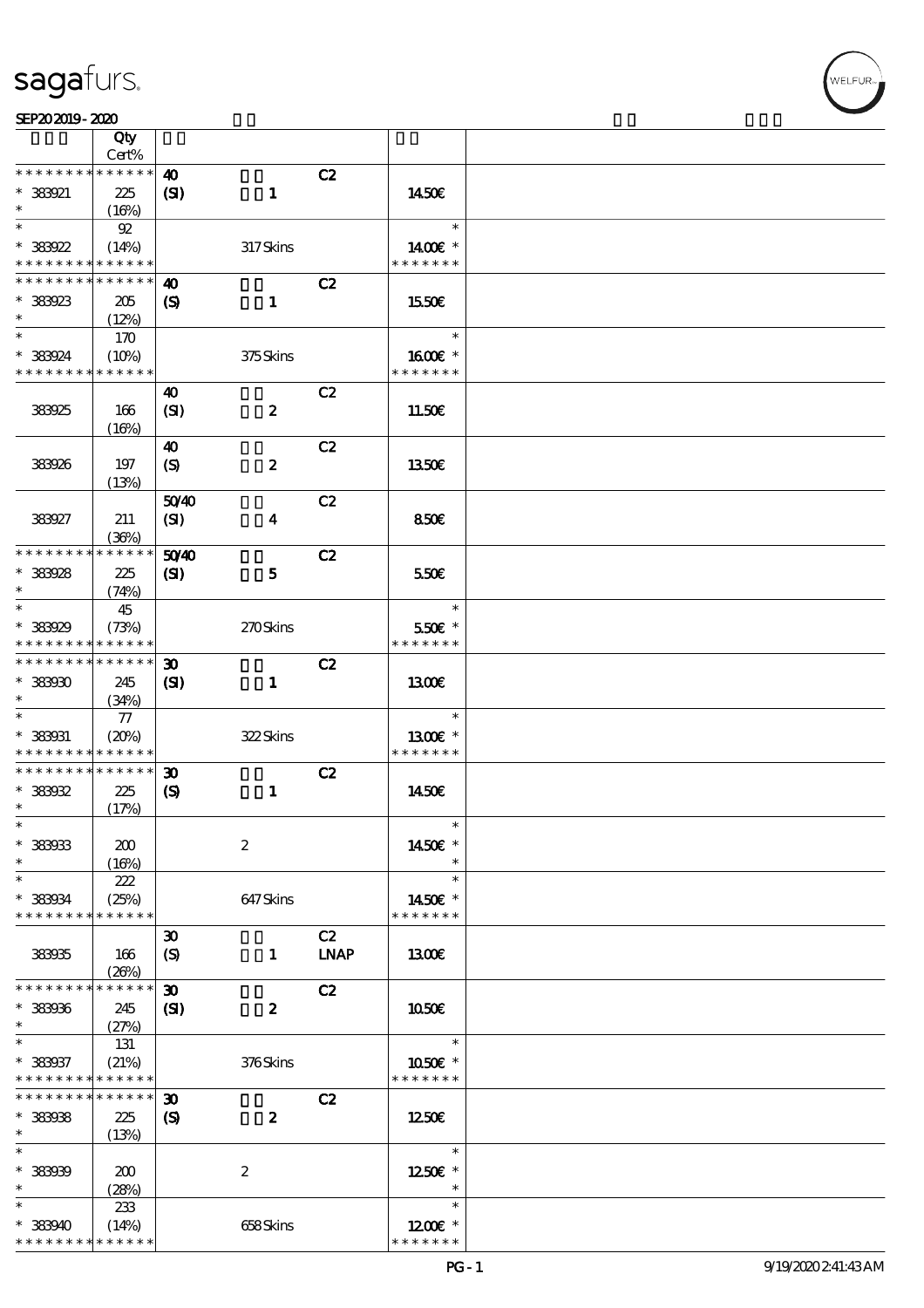### SEP202019-2020 WEBSTER SEPENDENT RESERVED TO A SEPENDENT CONTROL SEPENDENT CONTROL SOCIAL SEPENDENT CONTROL SOCIAL SEPENDENT CONTROL SOCIAL SEPENDENT CONTROL SOCIAL SEPENDENT CONTROL SOCIAL SEPENDENT CONTROL SOCIAL SEPENDE

|                               | Qty         |                             |                  |             |               |  |
|-------------------------------|-------------|-----------------------------|------------------|-------------|---------------|--|
|                               | Cert%       |                             |                  |             |               |  |
|                               |             | $\boldsymbol{\mathfrak{D}}$ |                  | C2          |               |  |
| 383941                        | 140         | $\boldsymbol{S}$            | ${\bf 3}$        |             | 850E          |  |
|                               | (16%)       |                             |                  |             |               |  |
| * * * * * * * *               | * * * * * * | $\boldsymbol{\mathfrak{D}}$ |                  | C2          |               |  |
| * 383942                      | 245         | (S)                         | $\boldsymbol{4}$ |             | 600           |  |
| $\ast$                        | (14%)       |                             |                  |             |               |  |
| $*$                           | 208         |                             |                  |             | $\ast$        |  |
| * 383943                      | (11%)       |                             | 453Skins         |             | $600E$ *      |  |
| * * * * * * * *               | * * * * * * |                             |                  |             | * * * * * * * |  |
|                               |             |                             |                  |             |               |  |
|                               |             | $\boldsymbol{\mathfrak{D}}$ |                  | C2          |               |  |
| 383944                        | 258         | (SI)                        | $\mathbf{5}$     |             | 550€          |  |
|                               | (44%)       |                             |                  |             |               |  |
| * * * * * * * *               | * * * * * * | $\boldsymbol{\mathbf{z}}$   |                  | C2          |               |  |
| * 383945                      | 285         | $\mathbf{C}$                | $\mathbf{1}$     |             | 11.00E        |  |
| $\ast$                        | (23%)       |                             |                  |             |               |  |
| $\ast$                        | 215         |                             |                  |             | $\ast$        |  |
| * 383946                      | (24%)       |                             | 500Skins         |             | $11.00E$ *    |  |
| * * * * * * * *               | * * * * * * |                             |                  |             | * * * * * * * |  |
| * * * * * * * *               | * * * * * * | $\boldsymbol{\mathfrak{D}}$ |                  | C2          |               |  |
|                               |             |                             |                  |             |               |  |
| $* 383947$                    | 265         | $\boldsymbol{\mathrm{(S)}}$ | $\mathbf{1}$     |             | 1200E         |  |
| $\ast$                        | (18%)       |                             |                  |             |               |  |
| $\ast$                        |             |                             |                  |             | $\ast$        |  |
| $*$ 383948                    | 240         |                             | $\boldsymbol{z}$ |             | 1200€ *       |  |
| $\ast$                        | (30%)       |                             |                  |             | $\ast$        |  |
| $\overline{\phantom{0}}$      |             |                             |                  |             | $\ast$        |  |
| * 383949                      | 240         |                             | 3                |             | $1200E$ *     |  |
| $\ast$                        | (22%)       |                             |                  |             | $\ast$        |  |
| $\ast$                        | 188         |                             |                  |             | $\ast$        |  |
| $* 33950$                     | (22%)       |                             | 933Skins         |             | $1200E$ *     |  |
| * * * * * * * *               | * * * * * * |                             |                  |             | * * * * * * * |  |
| * * * * * * * *               | * * * * * * |                             |                  |             |               |  |
|                               |             | $\boldsymbol{\mathbf{z}}$   |                  | C2          |               |  |
| $* 333051$                    | 265         | $\mathbf{C}$                | $\boldsymbol{z}$ |             | 600           |  |
| $\ast$                        | (23%)       |                             |                  |             |               |  |
| $\ast$                        | 64          |                             |                  |             | $\ast$        |  |
| $*38952$                      | (21%)       |                             | 329Skins         |             | $600E$ *      |  |
| * * * * * * * * * * * * * *   |             |                             |                  |             | * * * * * * * |  |
| * * * * * * * * * * * * * * * |             | $\boldsymbol{\mathbf{z}}$   |                  | C2          |               |  |
| $* 33953$                     | 264         | $\boldsymbol{S}$            | $\boldsymbol{z}$ |             | 1050€         |  |
| $\ast$                        | (18%)       |                             |                  |             |               |  |
| $\ast$                        | 85          |                             |                  |             | $\ast$        |  |
| * 383954                      | (11%)       |                             | 349Skins         |             | $1000E$ *     |  |
| * * * * * * * *               | * * * * * * |                             |                  |             | * * * * * * * |  |
|                               |             | $\mathbf{O}$                |                  | C2          |               |  |
|                               |             |                             |                  |             |               |  |
| 383955                        | 248         | (SI)                        | $\mathbf{1}$     |             | 900           |  |
|                               | (21%)       |                             |                  |             |               |  |
| * * * * * * * *               | * * * * * * | $\mathbf 0$                 |                  | C2          |               |  |
| $* 383056$                    | 285         | $\boldsymbol{\mathcal{S}}$  | $\mathbf{1}$     |             | 1050€         |  |
| $\ast$                        | (16%)       |                             |                  |             |               |  |
| $\ast$                        | 244         |                             |                  |             | $\ast$        |  |
| * 383957                      | (22%)       |                             | 529Skins         |             | 1050€ *       |  |
| * * * * * * * *               | * * * * * * |                             |                  |             | * * * * * * * |  |
|                               |             | $\mathbf{O}$                |                  | C2          |               |  |
| 383958                        | 115         |                             | $\mathbf{1}$     | <b>LNAP</b> | 900           |  |
|                               |             | $\boldsymbol{S}$            |                  |             |               |  |
|                               | (53%)       |                             |                  |             |               |  |
|                               |             | $\mathbf{O}$                |                  | C2          |               |  |
| 383959                        | 204         | (SI)                        | $\boldsymbol{2}$ |             | 650€          |  |
|                               | (17%)       |                             |                  |             |               |  |
|                               |             | $\mathbf{O}$                |                  | C2          |               |  |
| 383960                        | 259         | $\boldsymbol{S}$            | $\boldsymbol{z}$ |             | 7.00E         |  |
|                               | (16%)       |                             |                  |             |               |  |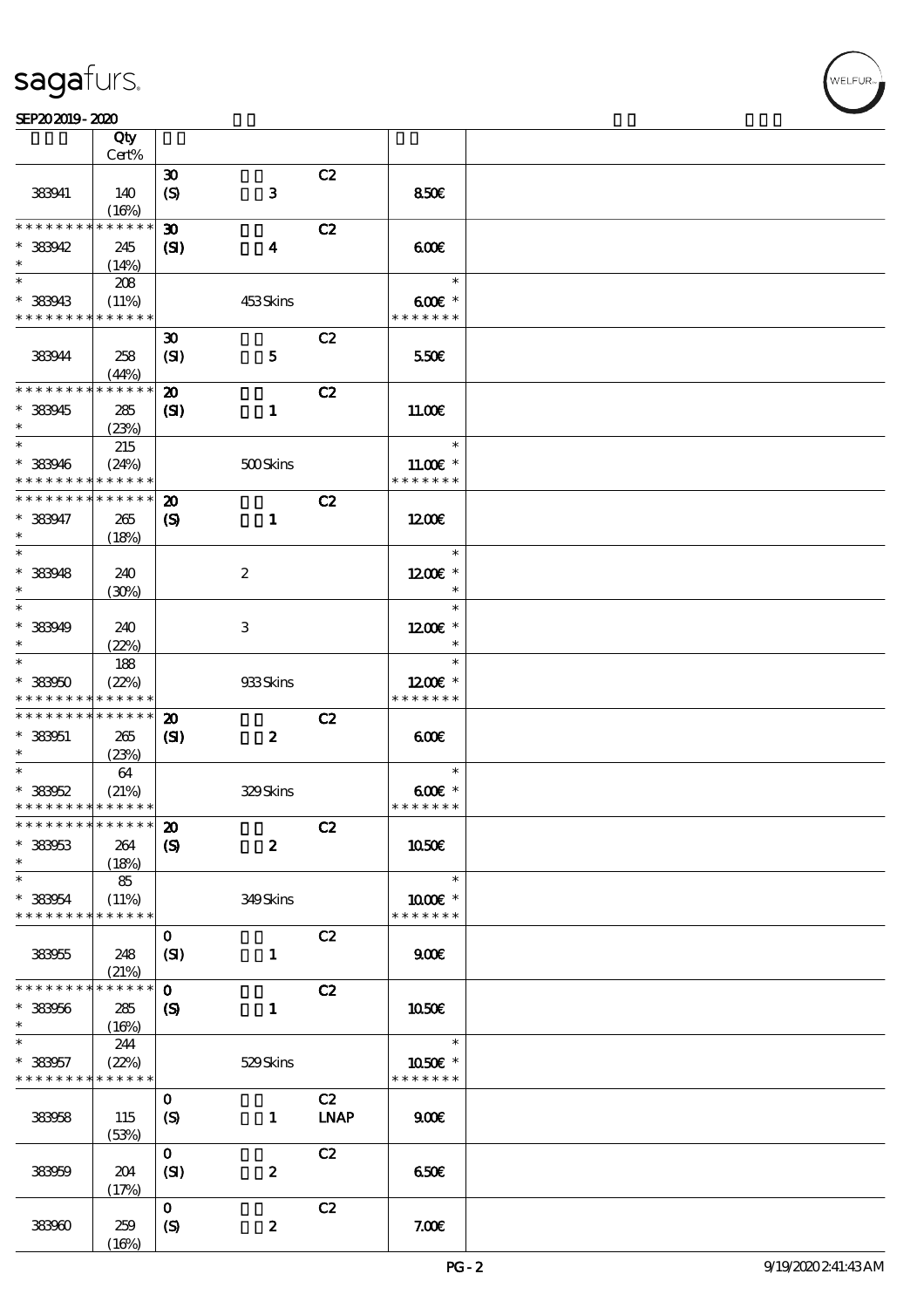### SEP202019-2020 WEBSTER SEPENDENT RESERVED TO A SEPENDENT CONTROL SEPENDENT CONTROL SOCIAL SEPENDENT CONTROL SOCIAL SEPENDENT CONTROL SOCIAL SEPENDENT CONTROL SOCIAL SEPENDENT CONTROL SOCIAL SEPENDENT CONTROL SOCIAL SEPENDE  $\frac{\text{SEP202019-2020}}{\text{Otv}}$

|                          | Qty                        |                               |                  |               |               |  |
|--------------------------|----------------------------|-------------------------------|------------------|---------------|---------------|--|
|                          | $Cert\%$                   |                               |                  |               |               |  |
|                          |                            | $\mathbf{O}$                  |                  | C2            |               |  |
| 383961                   | 108                        | $\boldsymbol{S}$              | $\boldsymbol{z}$ | <b>LNAP</b>   | 450€          |  |
| * * * * * * * *          | (45%)<br>* * * * * *       | 200                           |                  | C2            |               |  |
| $* 38962$                | $305\,$                    | (S)                           | $\boldsymbol{4}$ |               | 500€          |  |
| $\ast$                   | (13%)                      |                               |                  |               |               |  |
| $\overline{\phantom{0}}$ |                            |                               |                  |               | $\ast$        |  |
| $* 33963$                | 280                        |                               | $\boldsymbol{2}$ |               | 450€ *        |  |
| $\ast$                   | (15%)                      |                               |                  |               | $\ast$        |  |
| $\overline{\phantom{0}}$ |                            |                               |                  |               | $\ast$        |  |
| $* 38964$                | 280                        |                               | $\,3$            |               | 450€ *        |  |
| $\ast$                   | (18%)                      |                               |                  |               | $\ast$        |  |
| $\overline{\ast}$        | $63\,$                     |                               |                  |               | $\ast$        |  |
| $* 33905$                | (20%)                      |                               | 928Skins         |               | 400€ *        |  |
| * * * * * * * *          | $\ast\ast\ast\ast\ast\ast$ |                               |                  |               | * * * * * * * |  |
|                          |                            | 200                           |                  | C2            |               |  |
| 383966                   | 283                        | (SI)                          | ${\bf 5}$        |               | 300           |  |
|                          | (39%)                      |                               |                  |               |               |  |
|                          |                            | 200                           |                  | C3            |               |  |
| 383967                   | 207                        | $\mathbf{I}$                  | $\bf 6$          |               | 200E          |  |
|                          | (47%)                      |                               |                  |               |               |  |
|                          |                            | 5040                          |                  | C2            |               |  |
| 383968                   | 185                        | Ш                             |                  |               | 11.50€        |  |
|                          | (3%)                       |                               |                  |               |               |  |
|                          |                            | 4030                          |                  | C2            |               |  |
| 383969                   | 131                        | Ш                             | $\pmb{2}$        |               | 900E          |  |
|                          | (9%)                       | 3020                          |                  | C2            |               |  |
| 383970                   | 219                        | Ш                             |                  |               | 900E          |  |
|                          | (10%)                      |                               |                  |               |               |  |
|                          |                            | $\boldsymbol{\mathfrak{D}}$   |                  | C2            |               |  |
| 383971                   | 120                        | Ш                             | $\pmb{2}$        |               | 650€          |  |
|                          | (15%)                      |                               |                  |               |               |  |
|                          |                            | 3020                          |                  | C2            |               |  |
| 383972                   | 109                        | Ш                             | $\boldsymbol{4}$ |               | 400           |  |
|                          | (12%)                      |                               |                  |               |               |  |
|                          |                            | $\mathbf{O}$                  |                  | C2            |               |  |
| 383973                   | 171                        | $\mathbf m$                   |                  |               | 600E          |  |
|                          | (15%)                      |                               |                  |               |               |  |
|                          |                            | $O$ <sup><math>1</math></sup> |                  | C2            |               |  |
| 383974                   | 150                        | $\mathbf{m}$                  | $\boldsymbol{2}$ |               | 400           |  |
|                          | (19%)                      |                               |                  |               |               |  |
|                          |                            | O(1)                          |                  | $\mathbf{C2}$ |               |  |
| 383975                   | $95\,$                     | $\mathbf{m}$                  | $\boldsymbol{4}$ |               | 250E          |  |
|                          | (12%)                      |                               |                  |               |               |  |

.<br>WELFUR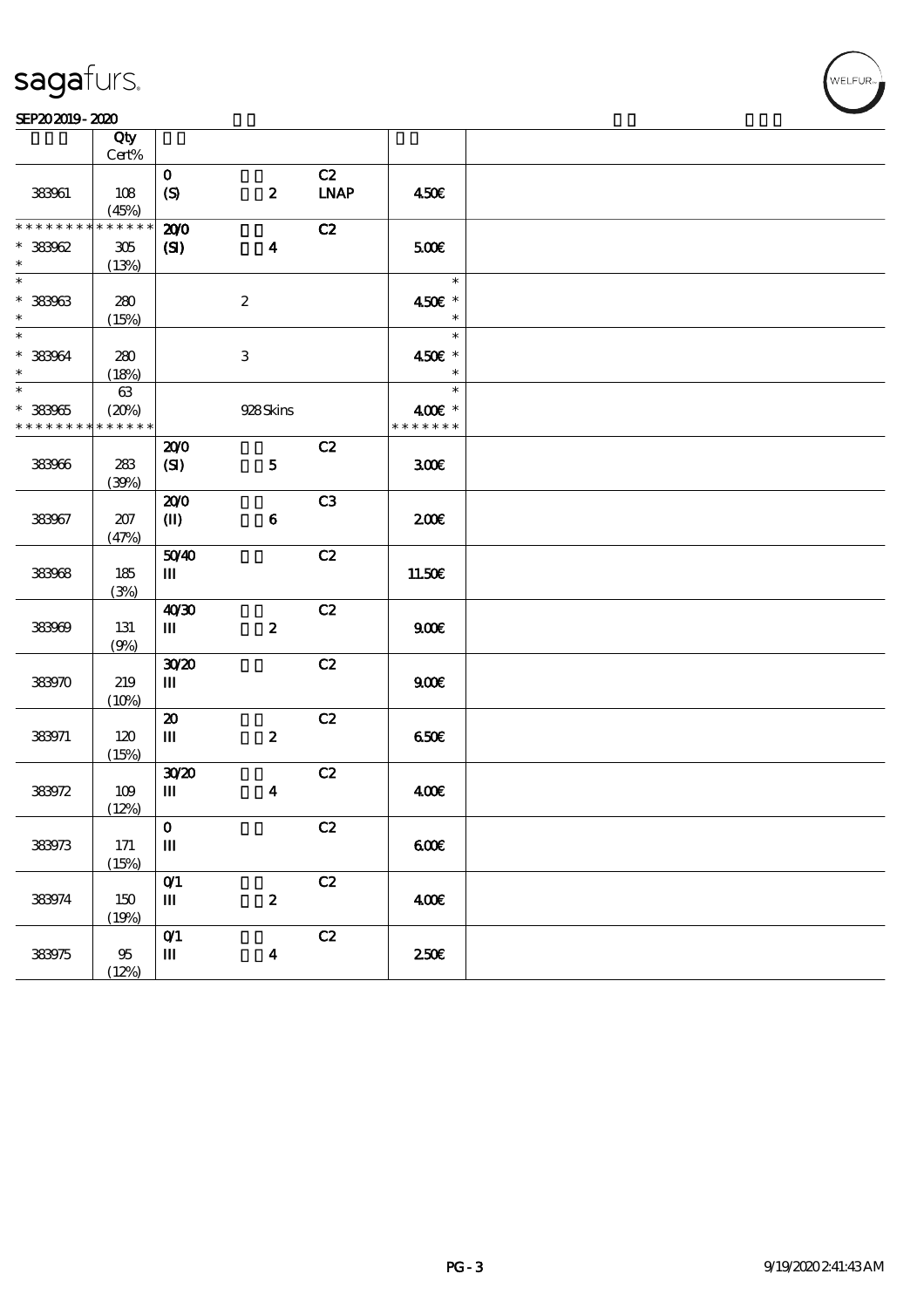### SEP202019-2020

|                                            | Qty                         |                             |                  |    |                                 |  |
|--------------------------------------------|-----------------------------|-----------------------------|------------------|----|---------------------------------|--|
|                                            | Cert%                       |                             |                  |    |                                 |  |
| 384001                                     | 120                         | 5040<br>(SI)                |                  | C2 | 1200E                           |  |
|                                            | (16%)                       |                             |                  |    |                                 |  |
|                                            |                             | 40                          |                  | C2 |                                 |  |
| 384002                                     | 200                         | (S)                         |                  |    | 17.00E                          |  |
|                                            | $(\Theta_0)$                |                             |                  |    |                                 |  |
| * * * * * * * *                            | * * * * * *                 | $\boldsymbol{\mathfrak{D}}$ |                  | C2 |                                 |  |
| $^*$ 384003 $\,$                           | 225                         | $\mathbf{C}$                |                  |    | 1250E                           |  |
| $\ast$<br>$\ast$                           | (14%)                       |                             |                  |    | $\ast$                          |  |
| $*384004$                                  | 200                         |                             | $\boldsymbol{2}$ |    | 1250E *                         |  |
| $\ast$                                     | (15%)                       |                             |                  |    | $\ast$                          |  |
| $\ast$                                     |                             |                             |                  |    | $\ast$                          |  |
| $*384005$                                  | 200                         |                             | $\,3\,$          |    | 1250E *                         |  |
| $\ast$                                     | (25%)                       |                             |                  |    | $\ast$                          |  |
| $\ast$                                     |                             |                             |                  |    | $\ast$                          |  |
| $*384006$<br>$\ast$                        | 200                         |                             | $\bf{4}$         |    | 1250E *<br>$\ast$               |  |
| $\ast$                                     | (14%)<br>91                 |                             |                  |    | $\ast$                          |  |
| $*384007$                                  | (10%)                       |                             | 916Skins         |    | $1250$ £ *                      |  |
| * * * * * * * * * * * * * *                |                             |                             |                  |    | * * * * * * *                   |  |
| * * * * * * * *                            | $* * * * * * *$             | 40'30                       |                  | C2 |                                 |  |
| $*384008$                                  | 205                         | $\mathbf{Z}$                | WB1              |    | 1200E                           |  |
| $\ast$                                     | $(O\%)$                     |                             |                  |    |                                 |  |
| $\ast$                                     |                             |                             |                  |    | $\ast$                          |  |
| $*33009$<br>$\ast$                         | 180<br>$(O\%)$              |                             | $\boldsymbol{z}$ |    | 11.50 $\varepsilon$ *<br>$\ast$ |  |
| $\ast$                                     | $\boldsymbol{\mathfrak{D}}$ |                             |                  |    | $\ast$                          |  |
| * 384010                                   | $(O\%)$                     |                             | 415Skins         |    | $1200E$ *                       |  |
| * * * * * * * * * * * * * *                |                             |                             |                  |    | * * * * * * *                   |  |
| * * * * * * * * * * * * * *                |                             | $\boldsymbol{\mathfrak{D}}$ |                  | C2 |                                 |  |
| * 384011                                   | 205                         | $\boldsymbol{\mathcal{S}}$  |                  |    | 1500E                           |  |
| $\ast$<br>$\ast$                           | (10%)                       |                             |                  |    | $\ast$                          |  |
| $*$ 384012                                 | 180                         |                             | $\boldsymbol{2}$ |    | 1500E *                         |  |
| $\ast$                                     | (8%)                        |                             |                  |    | $\ast$                          |  |
| $\ast$                                     |                             |                             |                  |    |                                 |  |
| * 384013                                   | 180                         |                             | 3                |    | $1500E$ *                       |  |
| $\ast$                                     | (9%)                        |                             |                  |    | $\ast$                          |  |
| $\ast$                                     | 57                          |                             |                  |    | $\ast$                          |  |
| $*$ 384014<br>* * * * * * * *              | (5%)<br>* * * * * *         |                             | 622Skins         |    | 1450€ *<br>* * * * * * *        |  |
| * * * * * * * *                            | * * * * * *                 | $\boldsymbol{\mathfrak{D}}$ |                  | C2 |                                 |  |
| * 384015                                   | 265                         | $\mathbf{C}$                |                  |    | 1050E                           |  |
| $\ast$                                     | (12%)                       |                             |                  |    |                                 |  |
| $\ast$                                     |                             |                             |                  |    | $\ast$                          |  |
| $*$ 384016                                 | 240                         |                             | $\boldsymbol{2}$ |    | 1050€ *                         |  |
| $\ast$                                     | $(\Theta)$                  |                             |                  |    | $\ast$                          |  |
| $\ast$<br>* 384017                         |                             |                             |                  |    | $\ast$                          |  |
| $\ast$                                     | 240<br>(7%)                 |                             | 3                |    | 1050E *<br>$\ast$               |  |
| $\ast$                                     | 161                         |                             |                  |    | $\ast$                          |  |
| $*$ 384018                                 | (5%)                        |                             | 906Skins         |    | 1050€ *                         |  |
| * * * * * * * * <mark>* * * * * *</mark> * |                             |                             |                  |    | * * * * * * *                   |  |
| * * * * * * * *                            | * * * * * *                 | $\boldsymbol{\mathbf{z}}$   |                  | C2 |                                 |  |
| * 384019                                   | 265                         | (S)                         | <b>INAP</b>      |    | 1000E                           |  |
| $\ast$<br>$\ast$                           | (3%)                        |                             |                  |    | $\ast$                          |  |
| $*38000$                                   | 67<br>(7%)                  |                             | 332Skins         |    | 1000 ±*                         |  |
| * * * * * * * * <mark>* * * * * *</mark> * |                             |                             |                  |    | * * * * * * *                   |  |

VELFUR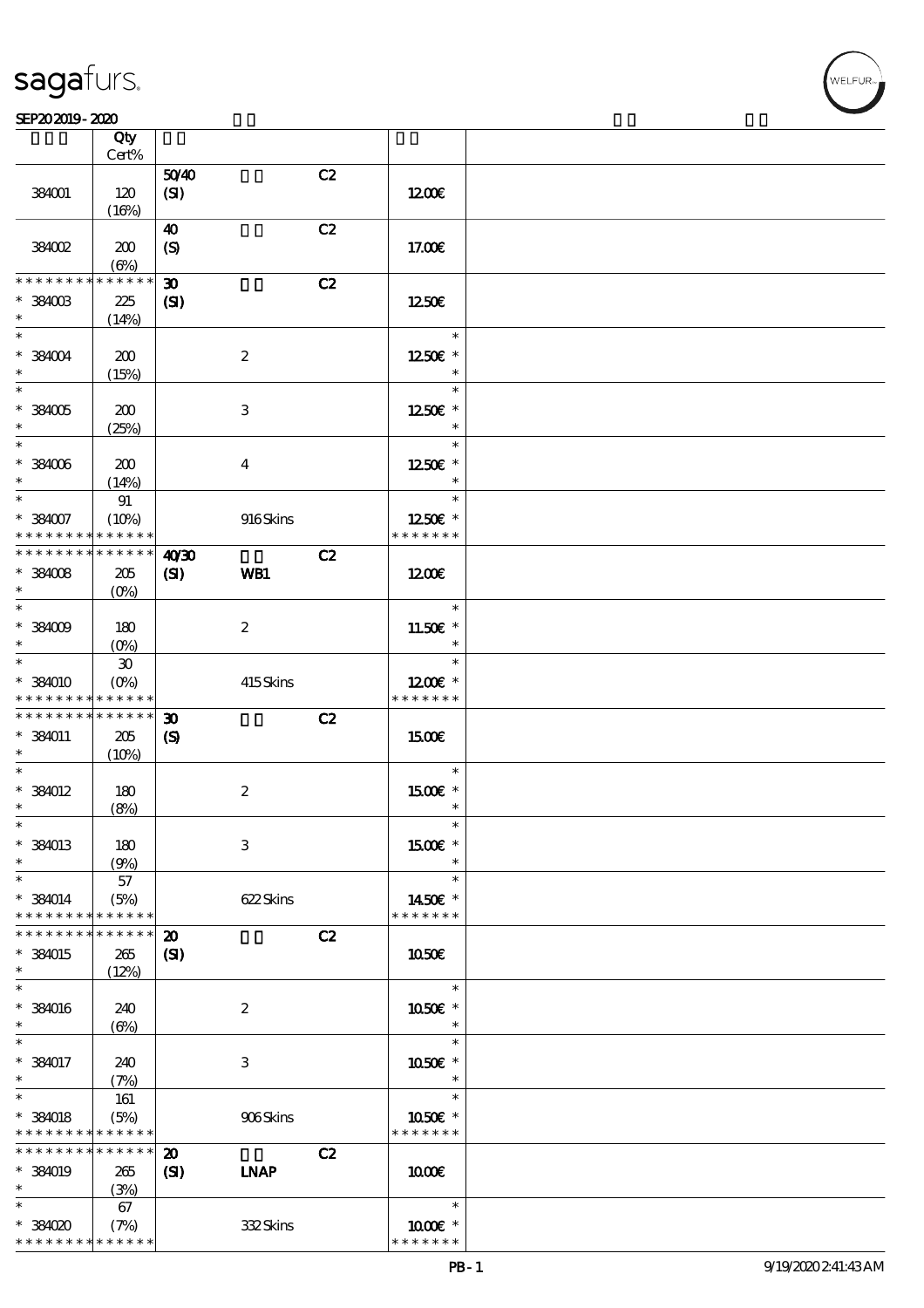|                                            | Qty                                    |                             |                           |                          |  |
|--------------------------------------------|----------------------------------------|-----------------------------|---------------------------|--------------------------|--|
|                                            | Cert%                                  |                             |                           |                          |  |
| * * * * * * * *                            | * * * * * *                            | $\boldsymbol{\mathsf{20}}$  | C2                        |                          |  |
| * 384021                                   | 245                                    | $\boldsymbol{\mathrm{(S)}}$ |                           | 1300E                    |  |
| $\ast$<br>$\ast$                           | (10%)                                  |                             |                           | $\ast$                   |  |
|                                            |                                        |                             |                           |                          |  |
| $*381022$                                  | 220                                    |                             | $\boldsymbol{2}$          | 1300€ *                  |  |
| $\ast$<br>$\ast$                           | (14%)                                  |                             |                           | $\ast$<br>$\ast$         |  |
|                                            |                                        |                             |                           |                          |  |
| * 384023                                   | 220                                    |                             | $\ensuremath{\mathbf{3}}$ | 1300€ *<br>$\ast$        |  |
| $\ast$                                     | (13%)                                  |                             |                           | $\ast$                   |  |
|                                            |                                        |                             |                           |                          |  |
| * 384024<br>$\ast$                         | 220                                    |                             | $\bf{4}$                  | 1300€ *<br>$\ast$        |  |
| $\ast$                                     | (2%)                                   |                             |                           | $\ast$                   |  |
|                                            | 221                                    |                             |                           |                          |  |
| * 384025<br>* * * * * * * *                | (5%)<br>* * * * * *                    |                             | 1126Skins                 | 1300E *<br>* * * * * * * |  |
| * * * * * * * *                            | * * * * * *                            | $\boldsymbol{\mathfrak{D}}$ | C2                        |                          |  |
| * 384026                                   | 245                                    |                             | <b>INAP</b>               | 11.50E                   |  |
| $\ast$                                     | (9%)                                   | $\boldsymbol{\mathrm{(S)}}$ |                           |                          |  |
| $\overline{\phantom{0}}$                   | 125                                    |                             |                           | $\ast$                   |  |
| * 384027                                   | (12%)                                  |                             | 370Skins                  | $11.50E$ *               |  |
| * * * * * * * *                            | * * * * * *                            |                             |                           | * * * * * * *            |  |
| * * * * * * * *                            | $* * * * * * *$                        | $\mathbf{o}$                | C2                        |                          |  |
| * 384028                                   | 285                                    | (S)                         |                           | 7.00E                    |  |
| $\ast$                                     | $(O\%)$                                |                             |                           |                          |  |
| $\ast$                                     | 252                                    |                             |                           | $\ast$                   |  |
| * 384029                                   | $(O\%)$                                |                             | 537 Skins                 | $7.00E$ *                |  |
| * * * * * * * *                            | * * * * * *                            |                             |                           | * * * * * * *            |  |
| * * * * * * * *                            | * * * * * *                            | $\mathbf 0$                 | C2                        |                          |  |
| $*38000$                                   | 265                                    | $\boldsymbol{\mathrm{(S)}}$ |                           | 7.50E                    |  |
| $\ast$                                     | $(O\%)$                                |                             |                           |                          |  |
| $\ast$                                     | 265                                    |                             |                           | $\ast$                   |  |
| * 384031                                   | $(O\%)$                                |                             | 530Skins                  | $7.50E$ *                |  |
| * * * * * * * *                            | * * * * * *                            |                             |                           | * * * * * * *            |  |
| * * * * * * * *                            | * * * * * *                            | $\mathbf{o}$                | C2                        |                          |  |
| $*38002$                                   | 265                                    | $\boldsymbol{\mathrm{(S)}}$ | <b>INAP</b>               | 7.50E                    |  |
| $\ast$                                     | (O <sub>0</sub> )                      |                             |                           |                          |  |
| $\ast$                                     | 139                                    |                             |                           |                          |  |
| $* 384033$                                 | $(O\%)$                                |                             | 404Skins                  | $7.00E$ *                |  |
| * * * * * * * *                            | * * * * * *                            |                             |                           | * * * * * * *            |  |
| * * * * * * * * <mark>* * * * * * *</mark> |                                        | 1                           | C2                        |                          |  |
| * 384034                                   | 265                                    | $\boldsymbol{\mathcal{S}}$  |                           | 550€                     |  |
| $\ast$                                     | $(O\%)$                                |                             |                           |                          |  |
| $\ast$                                     | 197                                    |                             |                           | $\ast$                   |  |
| $*384035$                                  | $(O\%)$                                |                             | 462Skins                  | 550€ *                   |  |
| * * * * * * * *                            | * * * * * *                            |                             |                           | * * * * * * *            |  |
|                                            |                                        |                             |                           |                          |  |
|                                            |                                        |                             |                           |                          |  |
|                                            |                                        |                             |                           |                          |  |
|                                            |                                        | $\boldsymbol{\mathfrak{D}}$ | C2                        |                          |  |
| 384037                                     | 147                                    | (SI)                        | WB <sub>2</sub>           | 950E                     |  |
|                                            | $(0\%)$                                |                             |                           |                          |  |
|                                            |                                        | $\boldsymbol{\mathbf{z}}$   | C2                        |                          |  |
| 384038                                     | 107                                    | (SI)                        | WB <sub>2</sub>           | (7.50)                   |  |
| * * * * * * * *                            | $(O\% )$<br>* * * * * *                |                             |                           |                          |  |
| $*384039$                                  |                                        | $\boldsymbol{\mathbf{z}}$   | C2                        |                          |  |
| $\ast$                                     | 245                                    | $\boldsymbol{\mathrm{(S)}}$ | WB <sub>2</sub>           | 7.50E                    |  |
| $\ast$                                     | $(0\%)$<br>$\boldsymbol{\mathfrak{D}}$ |                             |                           | $\ast$                   |  |
| * 384040                                   | $(O_0)$                                |                             | 275Skins                  | $7.50E$ *                |  |
| * * * * * * * * <mark>* * * * * *</mark>   |                                        |                             |                           | * * * * * * *            |  |
|                                            |                                        |                             |                           |                          |  |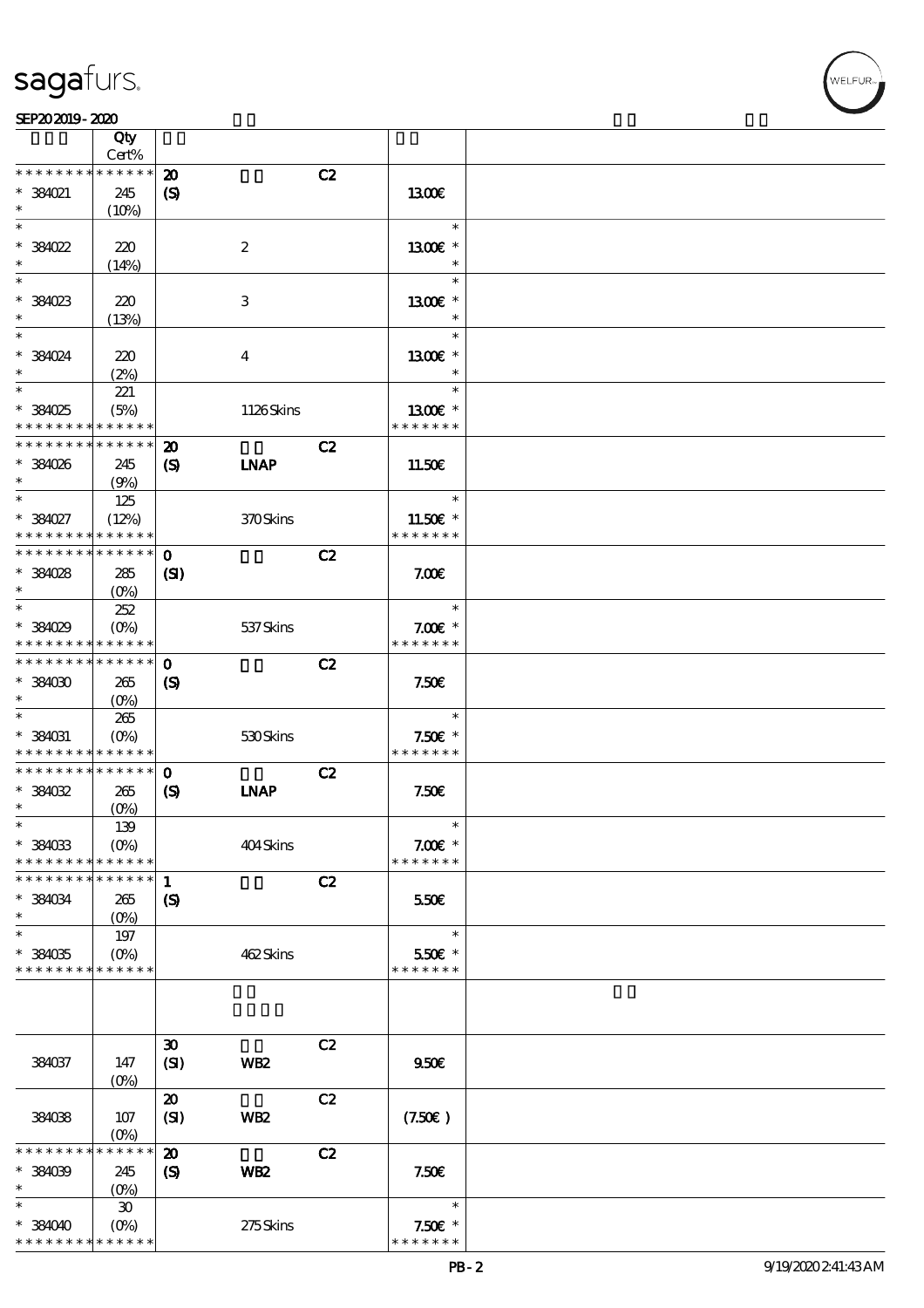### SEP202019-2020

|                                            | Qty<br>Cert%           |                                  |                         |    |                                     |  |
|--------------------------------------------|------------------------|----------------------------------|-------------------------|----|-------------------------------------|--|
|                                            |                        |                                  |                         |    |                                     |  |
| 384041                                     | 163<br>$(0\%)$         | $\mathbf{o}$<br>$\boldsymbol{S}$ | WB <sub>2</sub>         | C2 | 5000                                |  |
| * * * * * * * *                            | * * * * * *            | 40'30                            |                         | C2 |                                     |  |
| $*$ 384042                                 | 185                    | (S)                              | $\boldsymbol{z}$        |    | 850E                                |  |
| $\ast$                                     | $(O\%)$                |                                  |                         |    |                                     |  |
| $\ast$                                     | 41                     |                                  |                         |    | $\ast$                              |  |
| $* 384043$                                 |                        |                                  | 226Skins                |    | 850€ *                              |  |
| * * * * * * * * <mark>* * * * * *</mark> * |                        |                                  |                         |    | * * * * * * *                       |  |
| * * * * * * * *                            | * * * * * *            | 40'30                            |                         | C2 |                                     |  |
| * 384044                                   | 205                    |                                  | $\boldsymbol{z}$        |    | 950E                                |  |
| $\ast$                                     |                        | $\boldsymbol{\mathrm{(S)}}$      |                         |    |                                     |  |
| $\ast$                                     |                        |                                  |                         |    | $\ast$                              |  |
|                                            | 46                     |                                  |                         |    |                                     |  |
| * 384045                                   |                        |                                  | 251 Skins               |    | 950€ *<br>* * * * * * *             |  |
| * * * * * * * * <mark>* * * * * *</mark>   |                        |                                  |                         |    |                                     |  |
|                                            |                        | 40'30                            |                         | C2 |                                     |  |
| 384046                                     | 115                    | (SI)                             | $\mathbf{3}$            |    | 550€                                |  |
|                                            | $(O\%)$                |                                  |                         |    |                                     |  |
| * * * * * * * *                            | * * * * * *            | 40 <sup>20</sup>                 |                         | C2 |                                     |  |
| * 384047                                   | 205                    | $\mathbf{S}$                     | $\boldsymbol{4}$        |    | 350 <sup>2</sup>                    |  |
| $\ast$                                     | $(O\%)$                |                                  |                         |    |                                     |  |
| $\ast$                                     | 40                     |                                  |                         |    | $\ast$                              |  |
| $*384048$                                  | $(0\%)$                |                                  | 245Skins                |    | 350€ *                              |  |
| * * * * * * * *                            | * * * * * *            |                                  |                         |    | * * * * * * *                       |  |
|                                            |                        | 40'30                            |                         | C2 |                                     |  |
| 384049                                     | 117                    | (SI)                             | ${\bf 5}$               |    | 400                                 |  |
|                                            | $(O\%)$                |                                  |                         |    |                                     |  |
|                                            |                        | 3020                             |                         | C2 |                                     |  |
| 384050                                     | 117                    | (SI)                             | $\boldsymbol{6}$        |    | (200)                               |  |
|                                            | $(O\%)$                |                                  |                         |    |                                     |  |
|                                            |                        | $\mathbf 0$                      |                         | C2 |                                     |  |
| 384051                                     | 231                    | (S)                              | $\mathbf{1}$            |    | 650E                                |  |
|                                            | $(0\%)$                |                                  |                         |    |                                     |  |
| * * * * * * * *                            | * * * * * *            | $\mathbf{o}$                     |                         | C2 |                                     |  |
| $*38052$                                   | 265                    | $\mathbf{S}$                     | $\boldsymbol{z}$        |    | 500                                 |  |
| $\ast$                                     | $(0\%)$                |                                  |                         |    |                                     |  |
| $\ast$                                     | 234                    |                                  |                         |    |                                     |  |
| $*$ 384053                                 | $(O\%)$                |                                  | 499Skins                |    | $500$ $\varepsilon$ *               |  |
| * * * * * * * *                            | * * * * * *            |                                  |                         |    | * * * * * * *                       |  |
|                                            |                        | $\mathbf 0$                      |                         | C2 |                                     |  |
| 384054                                     | 242                    | $\boldsymbol{S}$                 | $\boldsymbol{z}$        |    | 550E                                |  |
|                                            | $(0\%)$                |                                  |                         |    |                                     |  |
| * * * * * * * *                            | * * * * * *            | $\mathbf{o}$                     |                         | C2 |                                     |  |
| $*$ 384055                                 | 265                    | (SI)                             | $\mathbf{3}$            |    | 350 <sup>2</sup>                    |  |
| $\ast$                                     | $(O\!/\!\delta)$       |                                  |                         |    |                                     |  |
| $\ast$                                     |                        |                                  |                         |    | $\ast$                              |  |
|                                            |                        |                                  |                         |    |                                     |  |
| $* 384056$<br>$\ast$                       | 240                    |                                  | $\boldsymbol{2}$        |    | 350€ *<br>$\ast$                    |  |
| $\ast$                                     | $(O\%)$                |                                  |                         |    | $\ast$                              |  |
|                                            | 175                    |                                  |                         |    |                                     |  |
| $* 384057$                                 | $(0\%)$<br>* * * * * * |                                  | 680Skins                |    | $300$ $\epsilon$ *<br>* * * * * * * |  |
| * * * * * * * *                            |                        |                                  |                         |    |                                     |  |
|                                            |                        | $\mathbf{o}$                     |                         | C2 |                                     |  |
| 384058                                     | 278                    | (SI)                             | $\overline{\mathbf{4}}$ |    | 200                                 |  |
|                                            | $(O\!/\!\delta)$       |                                  |                         |    |                                     |  |
|                                            |                        | $\mathbf{o}$                     |                         | C2 |                                     |  |
| 384059                                     | 63                     | (SI)                             | $\bf 5$                 |    | (200)                               |  |
|                                            | $(O\%)$                |                                  |                         |    |                                     |  |
|                                            |                        | $\mathbf{1}$                     |                         | C2 |                                     |  |
| 384060                                     | $304\,$                | (S)                              | $\mathbf{1}$            |    | 550€                                |  |
|                                            | $(0\%)$                |                                  |                         |    |                                     |  |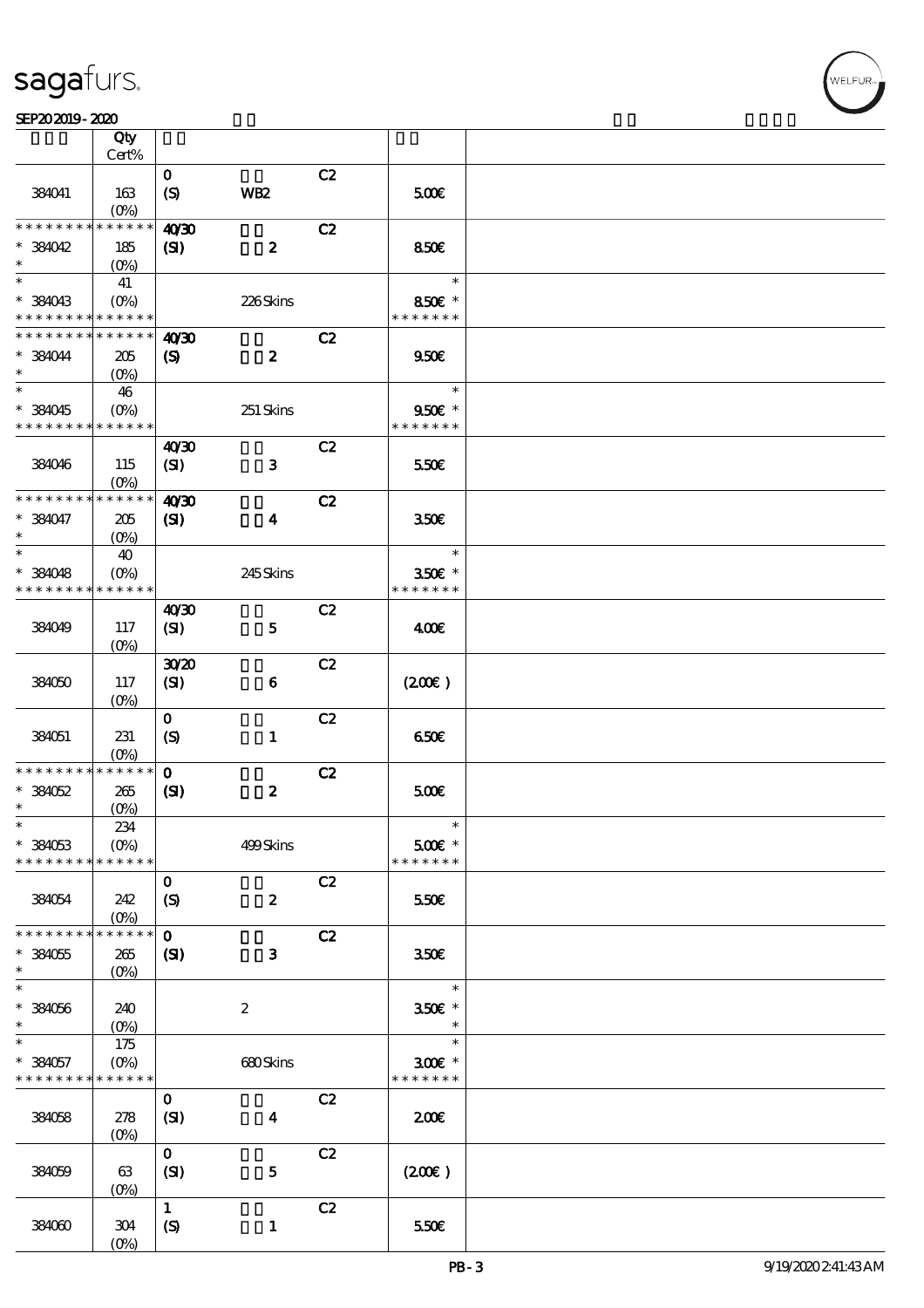$\top$ 

### SEP202019-2020 WEBSTER SEPERTE THE SEPERTE SEPERTE STATES OF SALES SEPERTE STATES OF SALES SEPERTE STATES OF S

|                             | Qty<br>Cert%               |                            |                  |    |                    |  |
|-----------------------------|----------------------------|----------------------------|------------------|----|--------------------|--|
|                             |                            | $\mathbf{1}$               |                  | C2 |                    |  |
| 384061                      | 143                        | (SI)                       | $\mathbf{3}$     |    | 250E               |  |
|                             | (O <sub>0</sub> )          |                            |                  |    |                    |  |
|                             |                            | $\mathbf{1}$               |                  | C2 |                    |  |
| 384062                      | 27                         | (SI)                       | $\mathbf{5}$     |    | (200E)             |  |
|                             | $(O\%)$                    |                            |                  |    |                    |  |
|                             |                            | 40'30                      |                  | C2 |                    |  |
| 384063                      | 20B                        | (SI)                       | SHE <sub>2</sub> |    | 800E               |  |
|                             | $(O\%)$                    |                            |                  |    |                    |  |
|                             |                            | 40 <sup>30</sup>           |                  | C2 |                    |  |
| 384064                      | 165                        | (S)                        | SHE <sub>2</sub> |    | 950E               |  |
|                             | (O <sub>0</sub> )          |                            |                  |    |                    |  |
|                             |                            | 40'30                      |                  | C2 |                    |  |
| 384065                      | 188                        | (SI)                       | <b>SHE3</b>      |    | 600                |  |
|                             | $(0\%)$                    |                            |                  |    |                    |  |
|                             |                            | 40'30                      |                  | C2 |                    |  |
| 384036                      | 194                        | (SI)                       | SHE5             |    | 250 <sup>2</sup>   |  |
|                             | $(O\%)$                    |                            |                  |    |                    |  |
| * * * * * * * *             | * * * * * *                | $\mathbf{o}$               |                  | C2 |                    |  |
| $* 384067$                  | 245                        | $\boldsymbol{S}$           | SHE1             |    | 7.00E              |  |
| $\ast$                      | (O <sub>0</sub> )          |                            |                  |    |                    |  |
| $\ast$                      |                            |                            |                  |    | $\ast$             |  |
| $*384068$                   | 220                        |                            | $\boldsymbol{z}$ |    | $7.00E$ *          |  |
| $\ast$                      | $(O\%)$                    |                            |                  |    | $\ast$             |  |
| $\ast$                      | 134                        |                            |                  |    | $\ast$             |  |
| $* 384009$                  | $(O\%)$                    |                            | 599Skins         |    | 650€ *             |  |
| * * * * * * * * * * * * * * |                            |                            |                  |    | * * * * * * *      |  |
|                             |                            | $\mathbf 0$                |                  | C2 |                    |  |
| 384070                      | 227                        | (SI)                       | SHE <sub>2</sub> |    | 450€               |  |
|                             | $(O\%)$                    |                            |                  |    |                    |  |
| * * * * * * * *             | * * * * * *                | $\mathbf 0$                |                  | C2 |                    |  |
| $* 384071$                  | 245                        | $\boldsymbol{S}$           | SHE <sub>2</sub> |    | 500                |  |
| $\ast$                      | (0%)                       |                            |                  |    |                    |  |
| $\ast$                      | $5\!2$                     |                            |                  |    | $\ast$             |  |
| $* 384072$                  | $(O\% )$                   |                            | 297 Skins        |    | 450€ *             |  |
| * * * * * * * * * * * * * * |                            |                            |                  |    | * * * * * * *      |  |
| *************** 0           |                            |                            |                  | C2 |                    |  |
| $* 384073$                  | 245                        | $\boldsymbol{\mathcal{S}}$ | <b>SHE3</b>      |    | 350€               |  |
| $\ast$                      | $(0\%)$                    |                            |                  |    |                    |  |
| $\ast$                      |                            |                            |                  |    | $\ast$             |  |
| $* 384074$                  | 220                        |                            | $\boldsymbol{2}$ |    | $300$ $\epsilon$ * |  |
| $\ast$                      | $(0\%)$                    |                            |                  |    | $\ast$             |  |
| $\ast$                      | 195                        |                            |                  |    | $\ast$             |  |
| $* 384075$                  | $(O\!/\!o)$<br>* * * * * * |                            | 660Skins         |    | 250€ *             |  |
| * * * * * * * *             |                            |                            |                  |    | * * * * * * *      |  |
|                             |                            | $\mathbf 0$                |                  | C2 |                    |  |
| 384076                      | 280                        | (SI)                       | SHE4             |    | 200E               |  |
|                             | $(0\%)$                    |                            |                  |    |                    |  |
|                             |                            | $\mathbf{1}$               |                  | C2 |                    |  |
| 384077                      | 114                        | (SI)                       | SHE <sub>2</sub> |    | 400€               |  |
|                             | $(0\%)$                    |                            |                  |    |                    |  |

 $\overline{\mathbf{r}}$ 

**VELFUR**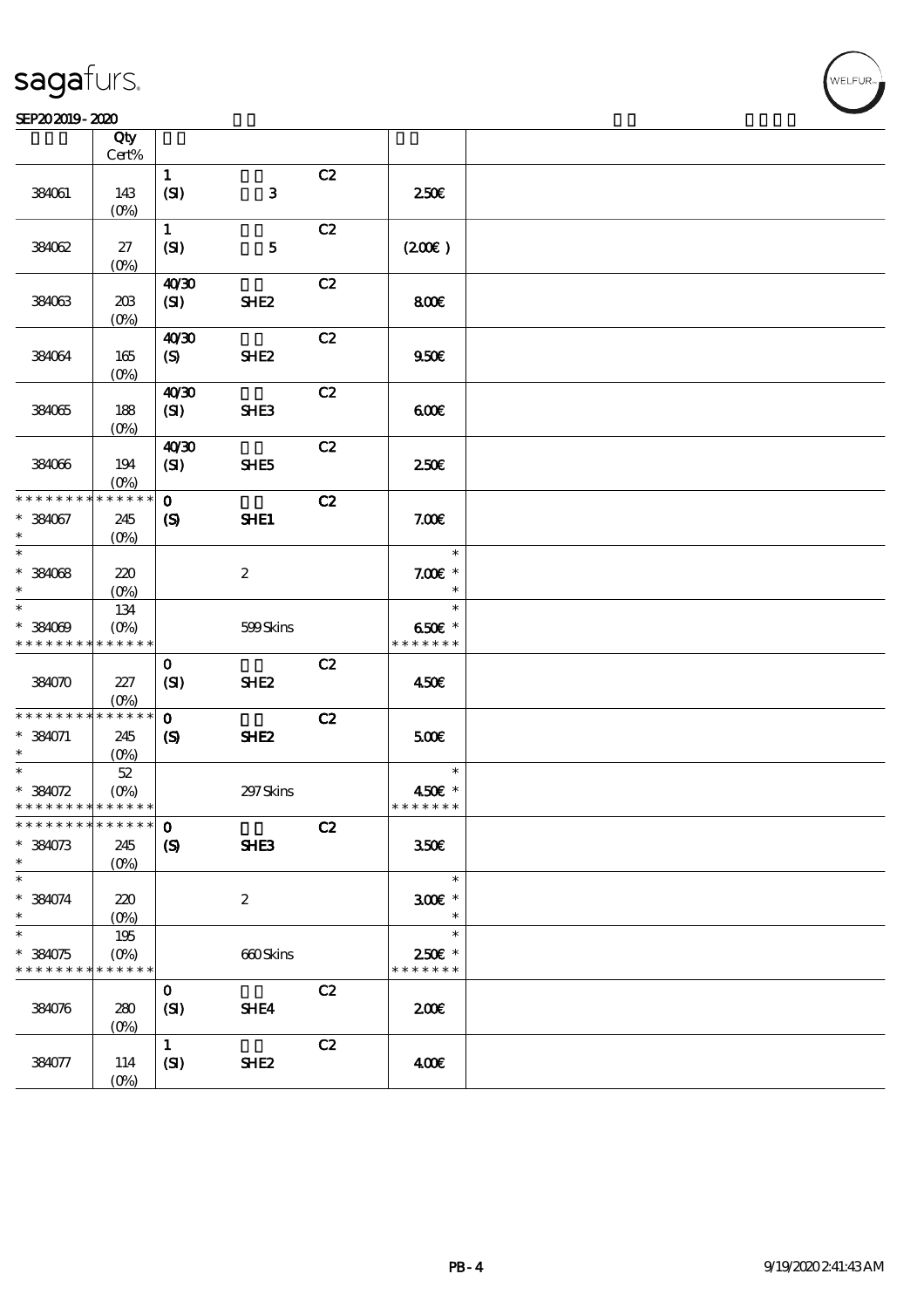### SEP202019-2020

|                                            | Qty                             |                             |                  |     |                             |  |
|--------------------------------------------|---------------------------------|-----------------------------|------------------|-----|-----------------------------|--|
|                                            | Cert%                           |                             |                  |     |                             |  |
| * * * * * * * *                            | * * * * * *                     | $\boldsymbol{\omega}$       |                  | C2  |                             |  |
| $*$ 384101                                 | 205                             | (S)                         | $\mathbf{1}$     |     | <b>1850€</b>                |  |
| $\ast$                                     | (3%)                            |                             |                  |     |                             |  |
| $\ast$                                     |                                 |                             |                  |     | $\ast$                      |  |
| $^*$ 384102 $\,$                           | 180                             |                             | $\boldsymbol{2}$ |     | 1850€ *                     |  |
| $\ast$                                     | (3%)                            |                             |                  |     | $\ast$                      |  |
| $\overline{\ast}$                          | 24                              |                             |                  |     | $\ast$                      |  |
| $*$ 384103                                 | (4%)                            |                             | 409Skins         |     | 1800 £*                     |  |
| * * * * * * * * <mark>* * * * * *</mark>   |                                 |                             |                  |     | * * * * * * *               |  |
| * * * * * * * *                            | * * * * * *                     | $\boldsymbol{\omega}$       |                  | C2  |                             |  |
| $*$ 384104                                 | 205                             | $\boldsymbol{\mathrm{(S)}}$ | $\mathbf{1}$     |     | æœ                          |  |
| $\ast$                                     | (5%)                            |                             |                  |     |                             |  |
| $\overline{\ast}$                          |                                 |                             |                  |     | $\ast$                      |  |
| $^*$ 384105 $\,$                           | 180                             |                             | $\boldsymbol{2}$ |     | 2000E*                      |  |
| $\ast$                                     | (1%)                            |                             |                  |     | $\ast$                      |  |
| $\ast$                                     |                                 |                             |                  |     | $\ast$                      |  |
|                                            | 172                             |                             |                  |     |                             |  |
| $^*$ 384106 $\,$<br>* * * * * * * *        | (2%)<br>* * * * * *             |                             | 557Skins         |     | $2000$ $*$<br>* * * * * * * |  |
|                                            |                                 |                             |                  |     |                             |  |
|                                            |                                 | $\boldsymbol{\omega}$       |                  | C2  |                             |  |
| 384107                                     | 207                             | (S)                         | $\mathbf{1}$     | WB1 | <b>1800€</b>                |  |
|                                            | (O <sub>0</sub> )               |                             |                  |     |                             |  |
|                                            |                                 | $\boldsymbol{\mathfrak{D}}$ |                  | C2  |                             |  |
| $*$ 384108                                 | 205                             | $\mathbf{C}$                | $\mathbf{1}$     |     | 1450E                       |  |
| $\ast$                                     | (5%)                            |                             |                  |     |                             |  |
| $\ast$                                     |                                 |                             |                  |     | $\ast$                      |  |
| $*$ 384109                                 | 180                             |                             | $\boldsymbol{2}$ |     | 1450€ *                     |  |
| $\ast$                                     | (8%)                            |                             |                  |     | $\ast$                      |  |
| $\ast$                                     |                                 |                             |                  |     | $\ast$                      |  |
| $*$ 384110                                 | 180                             |                             | $\,3$            |     | 1450€ *                     |  |
| $\ast$                                     | $(\Theta)$                      |                             |                  |     | $\ast$                      |  |
| $\ast$                                     |                                 |                             |                  |     | $\ast$                      |  |
| $*$ 384111                                 | 180                             |                             | $\boldsymbol{4}$ |     | 1450€ *                     |  |
| $\ast$                                     | (1%)                            |                             |                  |     | $\ast$                      |  |
| $\ast$                                     | 183                             |                             |                  |     | $\ast$                      |  |
| $*$ 384112                                 | (5%)                            |                             | 928Skins         |     | 1400€ *                     |  |
| * * * * * * * * <mark>* * * * * *</mark> * |                                 |                             |                  |     | * * * * * * *               |  |
| *************** 30                         |                                 |                             |                  | C2  |                             |  |
| $*$ 384113                                 | $205\,$                         | $\boldsymbol{S}$            | $\mathbf{1}$     |     | 17.50E                      |  |
| $\ast$                                     | (7%)                            |                             |                  |     |                             |  |
| $\ast$                                     |                                 |                             |                  |     | $\ast$                      |  |
| $*$ 384114                                 | 180                             |                             |                  |     | 17.00 £*                    |  |
| $\ast$                                     |                                 |                             | $\boldsymbol{2}$ |     | $\ast$                      |  |
| $\overline{\ast}$                          | (3%)                            |                             |                  |     | $\ast$                      |  |
|                                            |                                 |                             |                  |     |                             |  |
| $*$ 384115<br>$\ast$                       | 180                             |                             | $\,3$            |     | 17.00€ *                    |  |
| $\ast$                                     | $(O\!\!\!\!\!\!\backslash\rho)$ |                             |                  |     | $\ast$                      |  |
|                                            |                                 |                             |                  |     | $\ast$                      |  |
| $*$ 384116                                 | 180                             |                             | $\boldsymbol{4}$ |     | 17.50€ *                    |  |
| $\ast$                                     | (2%)                            |                             |                  |     | $\ast$                      |  |
| $\ast$                                     |                                 |                             |                  |     | $\ast$                      |  |
| $*$ 384117                                 | 180                             |                             | $\mathbf 5$      |     | 17.00€ *                    |  |
| $\ast$                                     | (2%)                            |                             |                  |     | $\ast$                      |  |
| $\overline{\ast}$                          |                                 |                             |                  |     | $\ast$                      |  |
| $*$ 384118                                 | 180                             |                             | $\,6\,$          |     | 17.00 £*                    |  |
| $\ast$                                     | (4%)                            |                             |                  |     | $\ast$                      |  |
| $\ast$                                     |                                 |                             |                  |     | $\ast$                      |  |
| $*$ 384119                                 | 180                             |                             | $\boldsymbol{7}$ |     | 17.00 £*                    |  |
| $\ast$                                     | (5%)                            |                             |                  |     | $\ast$                      |  |
| $\ast$                                     | $9\!6$                          |                             |                  |     | $\ast$                      |  |
| $^*$ 384120 $\,$                           | (3%)                            |                             | 1381 Skins       |     | 17.00 £*                    |  |
| * * * * * * * *                            | * * * * * *                     |                             |                  |     | * * * * * * *               |  |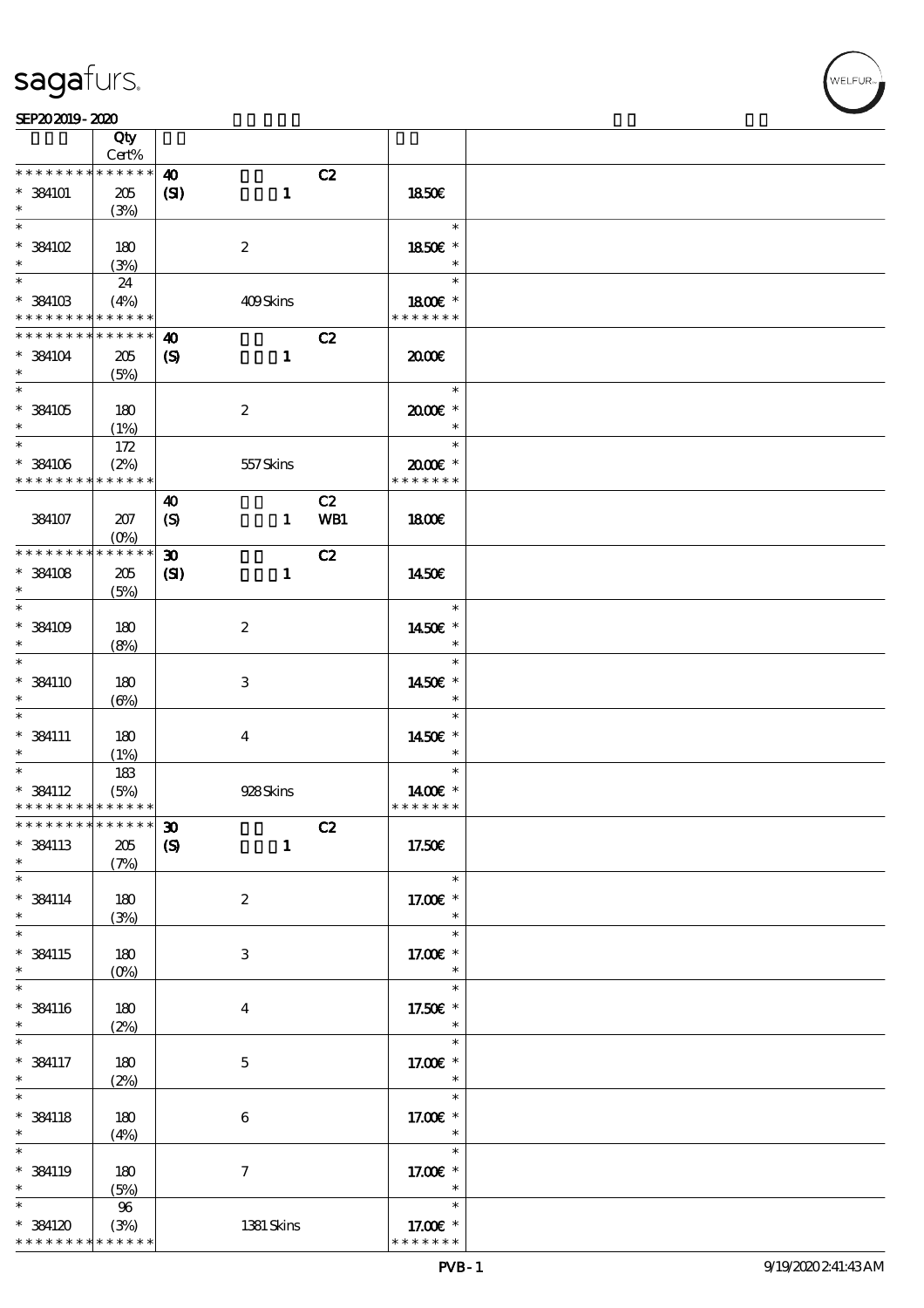|                                                        | Qty<br>Cert%                                |                                                 |                  |     |                                    |  |
|--------------------------------------------------------|---------------------------------------------|-------------------------------------------------|------------------|-----|------------------------------------|--|
| * * * * * * * *                                        | $******$                                    |                                                 |                  |     |                                    |  |
| $*$ 384121<br>$\ast$                                   | 205<br>(8%)                                 | $\boldsymbol{\mathfrak{D}}$<br>$\boldsymbol{S}$ | $\boldsymbol{z}$ | C2  | 17.00E                             |  |
|                                                        |                                             |                                                 |                  |     | $\ast$                             |  |
| $* 384122$<br>* * * * * * * * <mark>* * * * * *</mark> | 137<br>(7%)                                 |                                                 | 342Skins         |     | 1650E *<br>* * * * * * *           |  |
| * * * * * * * *                                        | ******                                      | $\boldsymbol{\mathfrak{D}}$                     |                  | C2  |                                    |  |
| $*$ 384123<br>$\ast$                                   | 205<br>$(0\%)$                              | $\boldsymbol{\mathrm{(S)}}$                     | $\blacksquare$   | WB1 | 1350E                              |  |
| $\ast$<br>$*$ 384124<br>$\ast$                         | 180<br>$(O\%)$                              | $\boldsymbol{2}$                                |                  |     | $\ast$<br>1350€ *<br>$\ast$        |  |
| * 384125<br>* * * * * * * * <mark>*</mark>             | 66<br>$(O_0)$<br>$\ast\ast\ast\ast\ast\ast$ |                                                 | 451 Skins        |     | $\ast$<br>1300E *<br>* * * * * * * |  |
|                                                        |                                             |                                                 |                  |     |                                    |  |
| * * * * * * * *<br>$*$ 384126<br>$\ast$                | $* * * * * * *$<br>265<br>(7%)              | $\boldsymbol{\mathbf{z}}$<br>$\mathbf{C}$       | $\mathbf{1}$     | C2  | 1250€                              |  |
| $\ast$<br>$*$ 384127<br>$\ast$                         | 240<br>(5%)                                 | $\boldsymbol{2}$                                |                  |     | $\ast$<br>$1200E$ *<br>$\ast$      |  |
| $\overline{\ast}$                                      |                                             |                                                 |                  |     | $\ast$                             |  |
| $*$ 384128<br>* * * * * * * *                          | 247<br>(4%)<br>$* * * * * * *$              |                                                 | 752Skins         |     | 1250E *<br>* * * * * * *           |  |
| * * * * * * * *                                        | $* * * * * * *$                             | $\boldsymbol{\mathfrak{D}}$                     |                  | C2  |                                    |  |
| * 384129<br>$\ast$                                     | 245<br>(5%)                                 | $\boldsymbol{\mathrm{(S)}}$                     | $\mathbf{1}$     |     | 1450E                              |  |
| $\ast$<br>$*$ 384130<br>$\ast$                         | 220<br>$(O\%)$                              | $\boldsymbol{2}$                                |                  |     | $\ast$<br>1450€ *<br>$\ast$        |  |
| $\ast$<br>$*$ 384131<br>$\ast$                         | 220<br>(3%)                                 | 3                                               |                  |     | $\ast$<br>1450€ *<br>$\ast$        |  |
| $\ast$<br>$* 384132$<br>$\ast$                         | 220                                         | $\bf{4}$                                        |                  |     | $\ast$<br>1450€ *<br>$\ast$        |  |
|                                                        | (3%)                                        |                                                 |                  |     |                                    |  |
| $\ast$<br>* 384133<br>$\ast$                           | 220<br>$(0\%)$                              | $\mathbf 5$                                     |                  |     | $\ast$<br>1450€ *<br>$\ast$        |  |
| $\ast$<br>$*$ 384134<br>$\ast$                         | 220<br>(1%)                                 | 6                                               |                  |     | $\ast$<br>1450E *<br>$\ast$        |  |
| $\ast$<br>$*$ 384135<br>$\ast$                         | 220<br>(15%)                                | $\tau$                                          |                  |     | $\ast$<br>1450E *<br>$\ast$        |  |
| $\ast$<br>$*$ 384136<br>$\ast$                         | 220<br>(9%)                                 | 8                                               |                  |     | $\ast$<br>1450€ *<br>$\ast$        |  |
| $\ast$<br>* 384137<br>$\ast$                           | 220                                         | $\boldsymbol{9}$                                |                  |     | $\ast$<br>1450E *<br>$\ast$        |  |
| $\ast$<br>$*$ 384138<br>$\ast$                         | $(0\%)$<br>220<br>$(0\%)$                   | 10                                              |                  |     | $\ast$<br>1450€ *<br>$\ast$        |  |
| $\ast$                                                 | 63                                          |                                                 |                  |     | $\ast$                             |  |
| $*$ 384139<br>* * * * * * * *                          | (4%)<br>$* * * * * * *$                     |                                                 | 2288Skins        |     | 1400€ *<br>* * * * * * *           |  |
| * * * * * * * *                                        | * * * * * *                                 | $\boldsymbol{\mathfrak{D}}$                     |                  | C2  |                                    |  |
| $*$ 384140<br>$\ast$                                   | 245<br>(5%)                                 | $\boldsymbol{\mathrm{(S)}}$                     | $\boldsymbol{z}$ |     | 1500€                              |  |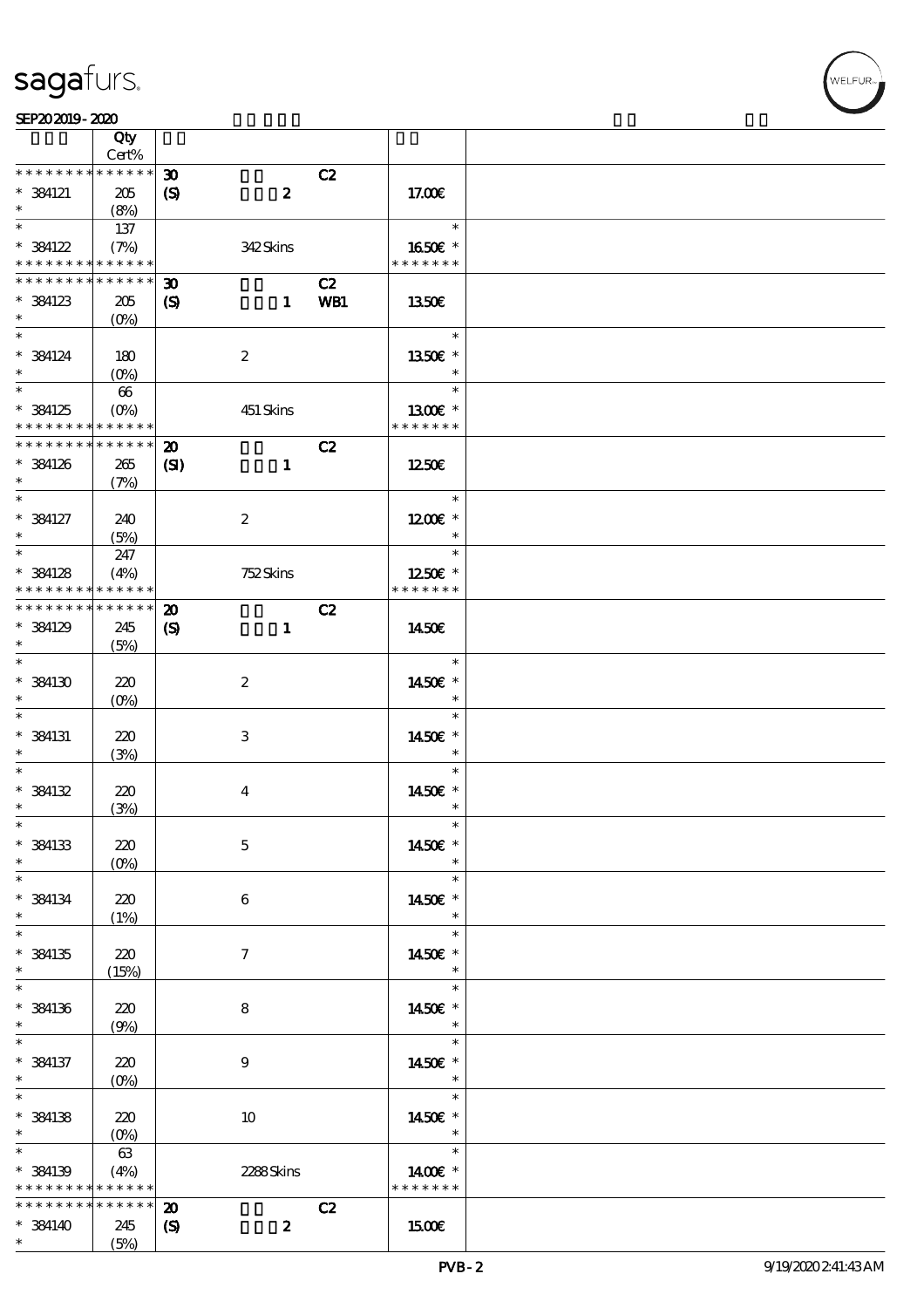### SEP202019-2020

|                               | Qty                        |                             |                  |                         |                         |  |
|-------------------------------|----------------------------|-----------------------------|------------------|-------------------------|-------------------------|--|
|                               | Cert%                      |                             |                  |                         |                         |  |
| $\ast$                        | 110                        | $\boldsymbol{\mathbf{z}}$   |                  | C2                      | $\ast$                  |  |
| $*$ 384141                    | (10%)                      | $\boldsymbol{\mathrm{(S)}}$ | $\pmb{2}$        |                         | 1450€ *                 |  |
| * * * * * * * *               | * * * * * *                |                             |                  |                         | * * * * * * *           |  |
| * * * * * * * *               | * * * * * *                | $\boldsymbol{\mathfrak{D}}$ |                  | C2                      |                         |  |
| $*$ 384142                    | 245                        | $\boldsymbol{\mathrm{(S)}}$ | $\mathbf{1}$     | WB1                     | 1200E                   |  |
| $\ast$                        | $(0\%)$                    |                             |                  |                         |                         |  |
|                               | 155                        |                             |                  |                         | $\ast$                  |  |
| $*$ 384143                    | $(O\%)$                    |                             | 400Skins         |                         | $1200E$ *               |  |
| * * * * * * * *               | * * * * * *                |                             |                  |                         | * * * * * * *           |  |
| * * * * * * * *               | * * * * * *                | $\mathbf 0$                 |                  | C2                      |                         |  |
| $*$ 384144                    | 285                        | $\mathbf{S}$                | $\mathbf{1}$     |                         | 800                     |  |
| $\ast$                        | $(O\%)$                    |                             |                  |                         |                         |  |
| $\overline{\ast}$             | $52\,$                     |                             |                  |                         | $\ast$                  |  |
|                               |                            |                             |                  |                         |                         |  |
| $*$ 384145<br>* * * * * * * * | $(O\%)$<br>* * * * * *     |                             | 337Skins         |                         | 800€ *<br>* * * * * * * |  |
| * * * * * * * *               |                            |                             |                  |                         |                         |  |
|                               | * * * * * *                | $\mathbf 0$                 |                  | C2                      |                         |  |
| $*$ 384146                    | 265                        | $\boldsymbol{\mathcal{S}}$  | $\mathbf{1}$     |                         | 11.00E                  |  |
| $\ast$                        | $(O\%)$                    |                             |                  |                         |                         |  |
| $\ast$                        |                            |                             |                  |                         | $\ast$                  |  |
| $* 384147$                    | 240                        |                             | $\boldsymbol{2}$ |                         | $11.00E*$               |  |
| $\ast$                        | (O <sub>0</sub> )          |                             |                  |                         | $\ast$                  |  |
| $\ast$                        |                            |                             |                  |                         | $\ast$                  |  |
| $*$ 384148                    | 240                        |                             | 3                |                         | $11.00E$ *              |  |
| $\ast$                        | $(0\%)$                    |                             |                  |                         | $\ast$                  |  |
| $\ast$                        | 51                         |                             |                  |                         | $\ast$                  |  |
| $*$ 384149                    | $(O\%)$                    |                             | 796Skins         |                         | $11.00E$ *              |  |
| * * * * * * * *               | * * * * * *                |                             |                  |                         | * * * * * * *           |  |
|                               |                            | $\mathbf 0$                 |                  | C2                      |                         |  |
| 384150                        | 282                        | (S)                         | $\mathbf{1}$     | WB1                     | 7.50E                   |  |
|                               | $(0\%)$                    |                             |                  |                         |                         |  |
|                               |                            |                             |                  |                         |                         |  |
|                               |                            |                             |                  |                         |                         |  |
|                               |                            |                             |                  |                         |                         |  |
| * * * * * * * *               | $\ast\ast\ast\ast\ast\ast$ | 40'30                       |                  | C2                      |                         |  |
| $*$ 384152                    | 205                        |                             | $\mathbf{1}$     | WB <sub>2</sub>         | 1300E                   |  |
| $\ast$                        |                            | $\boldsymbol{\mathrm{(S)}}$ |                  |                         |                         |  |
| $\ast$                        | $(O\%)$                    |                             |                  |                         | $\ast$                  |  |
|                               | $62\,$                     |                             |                  |                         |                         |  |
| $*$ 384153                    | $(O\%)$                    |                             | 267Skins         |                         | 1300€ *                 |  |
| * * * * * * * *               | * * * * * *                |                             |                  |                         | * * * * * * *           |  |
| * * * * * * * *               | * * * * * *                | $\boldsymbol{\mathbf{z}}$   |                  | C2                      |                         |  |
| $*$ 384154                    | 245                        | $\boldsymbol{\mathcal{S}}$  | $\mathbf{1}$     | WB <sub>2</sub>         | 900                     |  |
| $\ast$                        |                            |                             |                  |                         |                         |  |
| $\ast$                        | 219                        |                             |                  |                         | $\ast$                  |  |
| $* 384155$                    | $(O\!\!\!\!\!\!\!/\,\!o)$  |                             | 464Skins         |                         | $900E$ *                |  |
| * * * * * * * *               | * * * * * *                |                             |                  |                         | * * * * * * *           |  |
|                               |                            | $\mathbf 0$                 |                  | C2                      |                         |  |
| 384156                        | 286                        | $\boldsymbol{S}$            | $\mathbf{1}$     | WB <sub>2</sub>         | 650E                    |  |
|                               | $(O\%)$                    |                             |                  |                         |                         |  |
|                               |                            | $\boldsymbol{\omega}$       |                  | C2                      |                         |  |
| 384157                        | 141                        | $\boldsymbol{\mathcal{S}}$  | $\mathbf{1}$     | $\blacksquare$          | 1600E                   |  |
|                               | $(O\!/\!\delta)$           |                             |                  |                         |                         |  |
| * * * * * *                   | $* * * * * *$              | $\boldsymbol{\omega}$       |                  | C2                      |                         |  |
| $*$ 384158                    | 205                        | $\mathbf{S}$                | $\mathbf{1}$     | $\overline{\mathbf{2}}$ | 1300E                   |  |
| $\ast$                        | $(O\%)$                    |                             |                  |                         |                         |  |
| $\ast$                        | 40                         |                             |                  |                         | $\ast$                  |  |
| $* 384159$                    | $(O\%)$                    |                             | 245Skins         |                         | 1250E *                 |  |
| * * * * * * * *               | * * * * * *                |                             |                  |                         | * * * * * * *           |  |
| * * * * * * * *               | $* * * * * * *$            |                             |                  |                         |                         |  |
| $* 384160$                    |                            | $\boldsymbol{\mathfrak{D}}$ |                  | C2<br>$\blacksquare$    | 1500E                   |  |
|                               |                            |                             |                  |                         |                         |  |
| $\ast$                        | 205<br>$(O\%)$             | $\boldsymbol{\mathcal{S}}$  | $\mathbf{1}$     |                         |                         |  |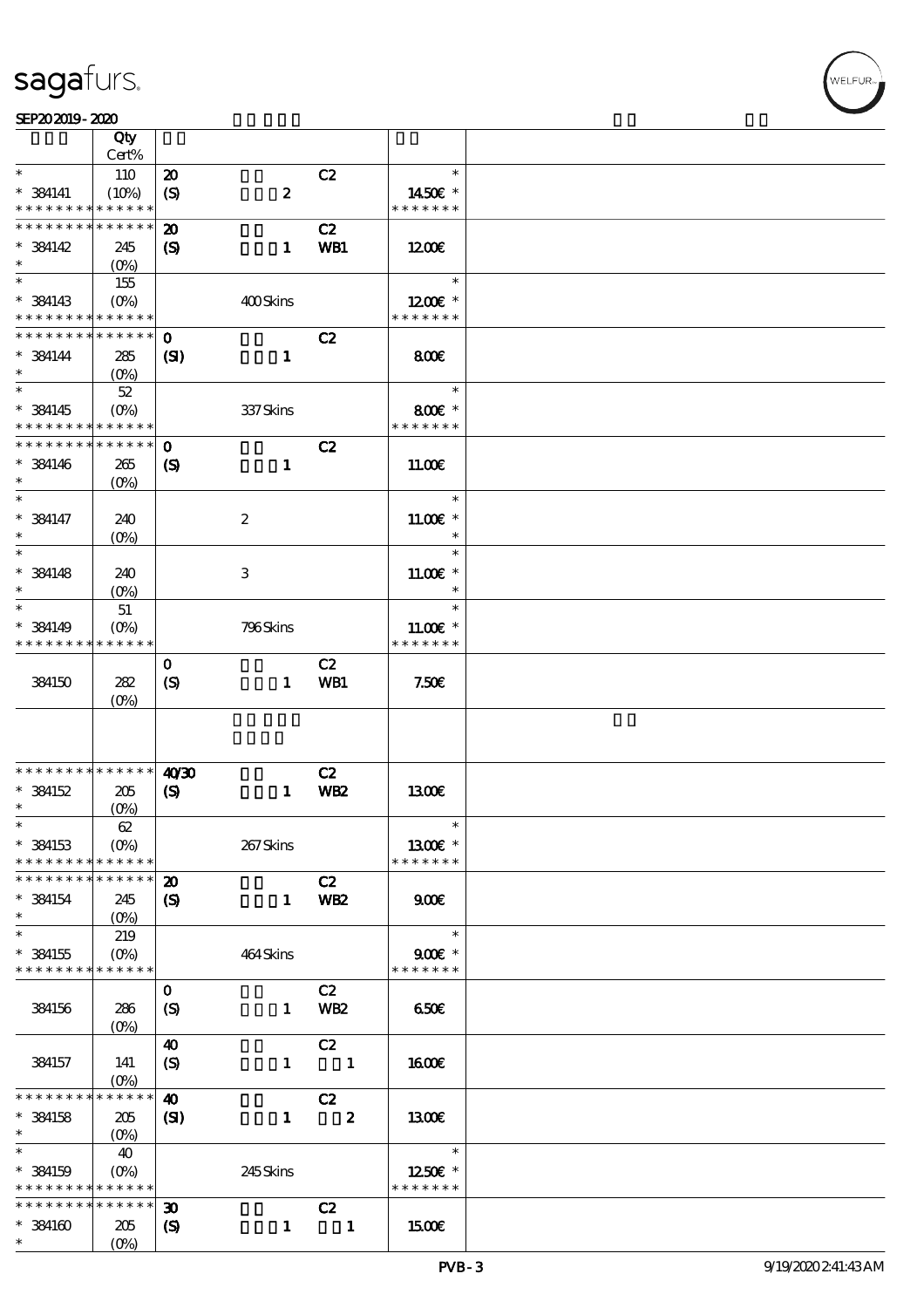### SEP202019-2020 WEBSTER SEPENDENT WAS SEPENDENT UP TO A SEPENDENT WAS SERVED ON A SEPENDENT WAS SERVED ON A SER

|                                            | Qty<br>Cert%  |                             |                  |                            |               |        |  |
|--------------------------------------------|---------------|-----------------------------|------------------|----------------------------|---------------|--------|--|
| $\ast$                                     |               |                             |                  |                            |               | $\ast$ |  |
|                                            | 171           | $\boldsymbol{\mathfrak{D}}$ |                  | C2                         |               |        |  |
| $*$ 384161                                 | $(O\%)$       | $\boldsymbol{\mathrm{(S)}}$ | $\mathbf{1}$     | $\blacksquare$             | 1450E *       |        |  |
| * * * * * * * *                            | * * * * * *   |                             |                  |                            | * * * * * * * |        |  |
|                                            |               | $\boldsymbol{\mathfrak{D}}$ |                  | C2                         |               |        |  |
| 384162                                     | 182           | (SI)                        | $\mathbf{1}$     | $\overline{\phantom{a}}$   | 1000E         |        |  |
|                                            | $(0\%)$       |                             |                  |                            |               |        |  |
|                                            |               | $\boldsymbol{\mathfrak{D}}$ |                  | C2                         |               |        |  |
|                                            |               |                             |                  | $\overline{\mathbf{2}}$    |               |        |  |
| 384163                                     | 182           | $\boldsymbol{S}$            | $\mathbf{1}$     |                            | 11.50E        |        |  |
|                                            | $(O\% )$      |                             |                  |                            |               |        |  |
| * * * * * * * *                            | * * * * * *   | 40'30                       |                  | C2                         |               |        |  |
| $*$ 384164                                 | 205           | $\boldsymbol{\mathrm{(S)}}$ | $\mathbf{1}$     | $\overline{\phantom{a}}$ 3 | 900           |        |  |
| $\ast$                                     | $(O\%)$       |                             |                  |                            |               |        |  |
|                                            | 190           |                             |                  |                            |               | $\ast$ |  |
| $*$ 384165                                 | $(O\%)$       |                             | 395Skins         |                            | $900E$ *      |        |  |
| * * * * * * * *                            | * * * * * *   |                             |                  |                            | * * * * * * * |        |  |
| ********                                   | ******        | $\boldsymbol{\mathfrak{D}}$ |                  | C2                         |               |        |  |
|                                            |               |                             |                  |                            |               |        |  |
| $*$ 384166                                 | 245           | $\boldsymbol{\mathrm{(S)}}$ | $\mathbf{1}$     | $\overline{\phantom{a}}$   | 1300E         |        |  |
| $\ast$                                     | $(O\% )$      |                             |                  |                            |               |        |  |
| $\ast$                                     | 181           |                             |                  |                            |               | $\ast$ |  |
| $*$ 384167                                 | $(O\%)$       |                             | 426Skins         |                            | $1300E$ *     |        |  |
| * * * * * * * *                            | * * * * * *   |                             |                  |                            | * * * * * * * |        |  |
| * * * * * * * * <mark>* * * * * *</mark>   |               | $\boldsymbol{\mathbf{z}}$   |                  | C2                         |               |        |  |
| $* 384168$                                 | 245           | $\boldsymbol{\mathrm{(S)}}$ | $\mathbf{1}$     | $\overline{\mathbf{z}}$    | <b>850€</b>   |        |  |
| $\ast$                                     |               |                             |                  |                            |               |        |  |
| $*$                                        |               |                             |                  |                            |               | $\ast$ |  |
|                                            | 42            |                             |                  |                            |               |        |  |
| $*$ 384169                                 | $(O\% )$      |                             | 287Skins         |                            | 850€ *        |        |  |
| * * * * * * * * <mark>* * * * * * *</mark> |               |                             |                  |                            | * * * * * * * |        |  |
| * * * * * * * * <mark>* * * * * * *</mark> |               | $\mathbf{o}$                |                  | C2                         |               |        |  |
| $*384170$                                  | 265           | $\boldsymbol{\mathrm{(S)}}$ | $\mathbf{1}$     | $\overline{\phantom{0}}$ 1 | 900E          |        |  |
| $\ast$                                     | $(O\%)$       |                             |                  |                            |               |        |  |
| $\ast$                                     | 170           |                             |                  |                            |               | $\ast$ |  |
| $* 384171$                                 | $(O\%)$       |                             | 435Skins         |                            | 850€ *        |        |  |
| * * * * * * * * * * * * * *                |               |                             |                  |                            | * * * * * * * |        |  |
|                                            |               | $\mathbf{O}$                |                  | C2                         |               |        |  |
|                                            |               |                             |                  | $\boldsymbol{z}$           |               |        |  |
| 384172                                     | 236           | $\boldsymbol{\mathrm{(S)}}$ | $\mathbf{1}$     |                            | 7.006         |        |  |
|                                            | $(O\%)$       |                             |                  |                            |               |        |  |
|                                            |               | $\boldsymbol{40}$           |                  | C2                         |               |        |  |
| 384173                                     | 214           | (S)                         | $\mathbf{1}$     | SHE <sub>2</sub>           | 1350€         |        |  |
|                                            | $(O\%)$       |                             |                  |                            |               |        |  |
|                                            |               | 40'30                       |                  | C2                         |               |        |  |
| 384174                                     | 178           | (SI)                        | $\mathbf{1}$     | SHE <sub>2</sub>           | 11.00E        |        |  |
|                                            | $(0\%)$       |                             |                  |                            |               |        |  |
|                                            |               | $\boldsymbol{\mathfrak{D}}$ |                  | C2                         |               |        |  |
| 384175                                     | 213           | (S)                         | $\mathbf{1}$     | SHE <sub>2</sub>           | 1050€         |        |  |
|                                            |               |                             |                  |                            |               |        |  |
|                                            | $(O\%)$       |                             |                  |                            |               |        |  |
|                                            |               | 40'30                       |                  | C2                         |               |        |  |
| 384176                                     | 152           | (S)                         | $\mathbf{1}$     | SHE <sub>3</sub>           | 900E          |        |  |
|                                            | $(0\%)$       |                             |                  |                            |               |        |  |
| * * * * * * * *                            | $* * * * * *$ | $\boldsymbol{\mathbf{z}}$   |                  | C2                         |               |        |  |
| $* 384177$                                 | 245           | $\boldsymbol{\mathrm{(S)}}$ | $\mathbf{1}$     | SHE1                       | 1200          |        |  |
| $\ast$                                     | $(O\!/\!o)$   |                             |                  |                            |               |        |  |
| $\ast$                                     |               |                             |                  |                            |               | $\ast$ |  |
| $* 384178$                                 | 220           |                             | $\boldsymbol{2}$ |                            | 11.50€ *      |        |  |
| $\ast$                                     |               |                             |                  |                            |               | $\ast$ |  |
| $\ast$                                     | $(O\%)$       |                             |                  |                            |               | $\ast$ |  |
|                                            |               |                             |                  |                            |               |        |  |
| * 384179                                   | 220           |                             | 3                |                            | 11.50€ *      |        |  |
| $\ast$                                     | $(0\%)$       |                             |                  |                            |               | $\ast$ |  |
| $\ast$                                     | 82            |                             |                  |                            |               | $\ast$ |  |
| $*$ 384180                                 | $(O\%)$       |                             | 767 Skins        |                            | 11.50€ *      |        |  |
| * * * * * * * *                            | * * * * * *   |                             |                  |                            | * * * * * * * |        |  |

.<br>WELFUR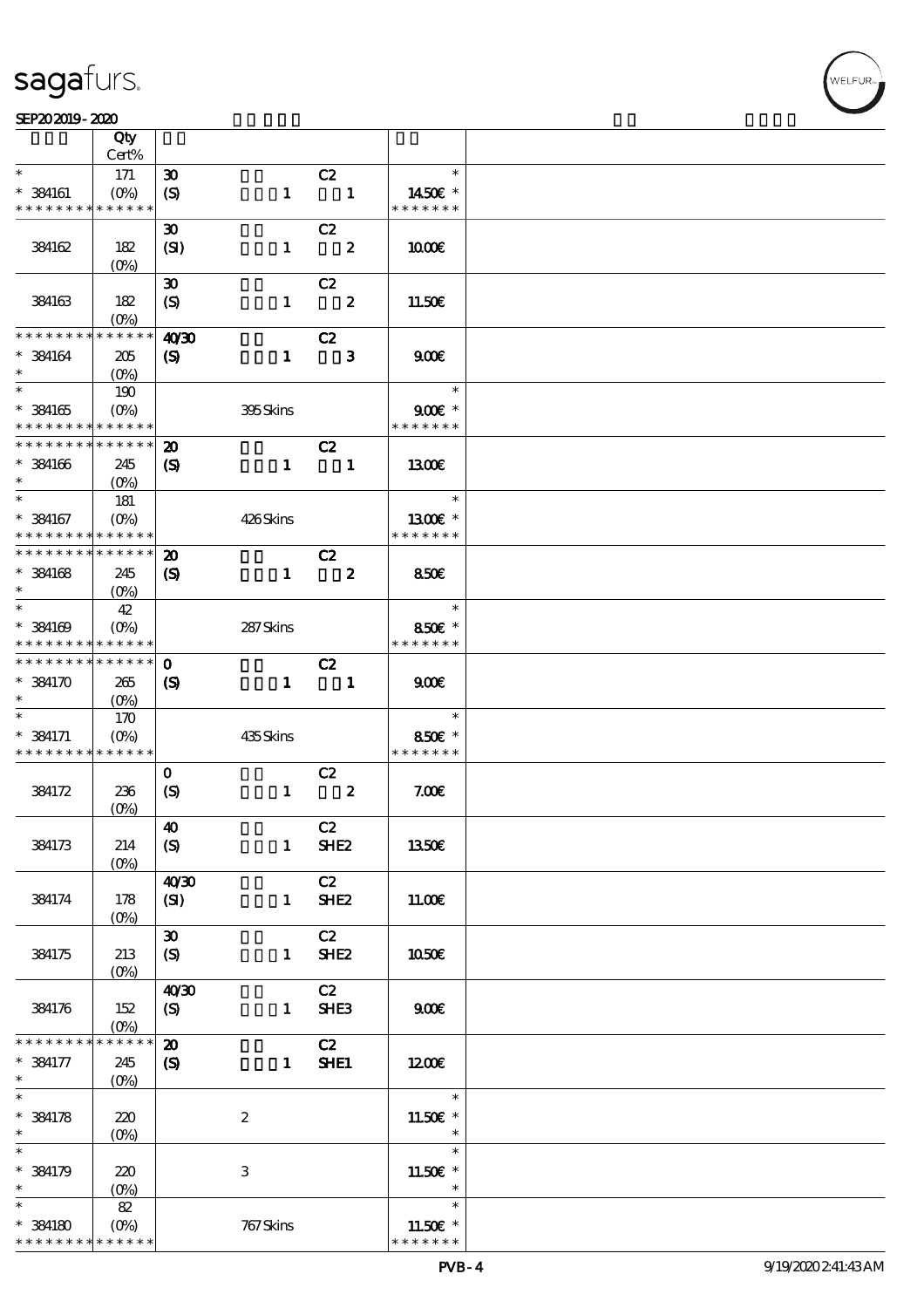### SEP202019-2020

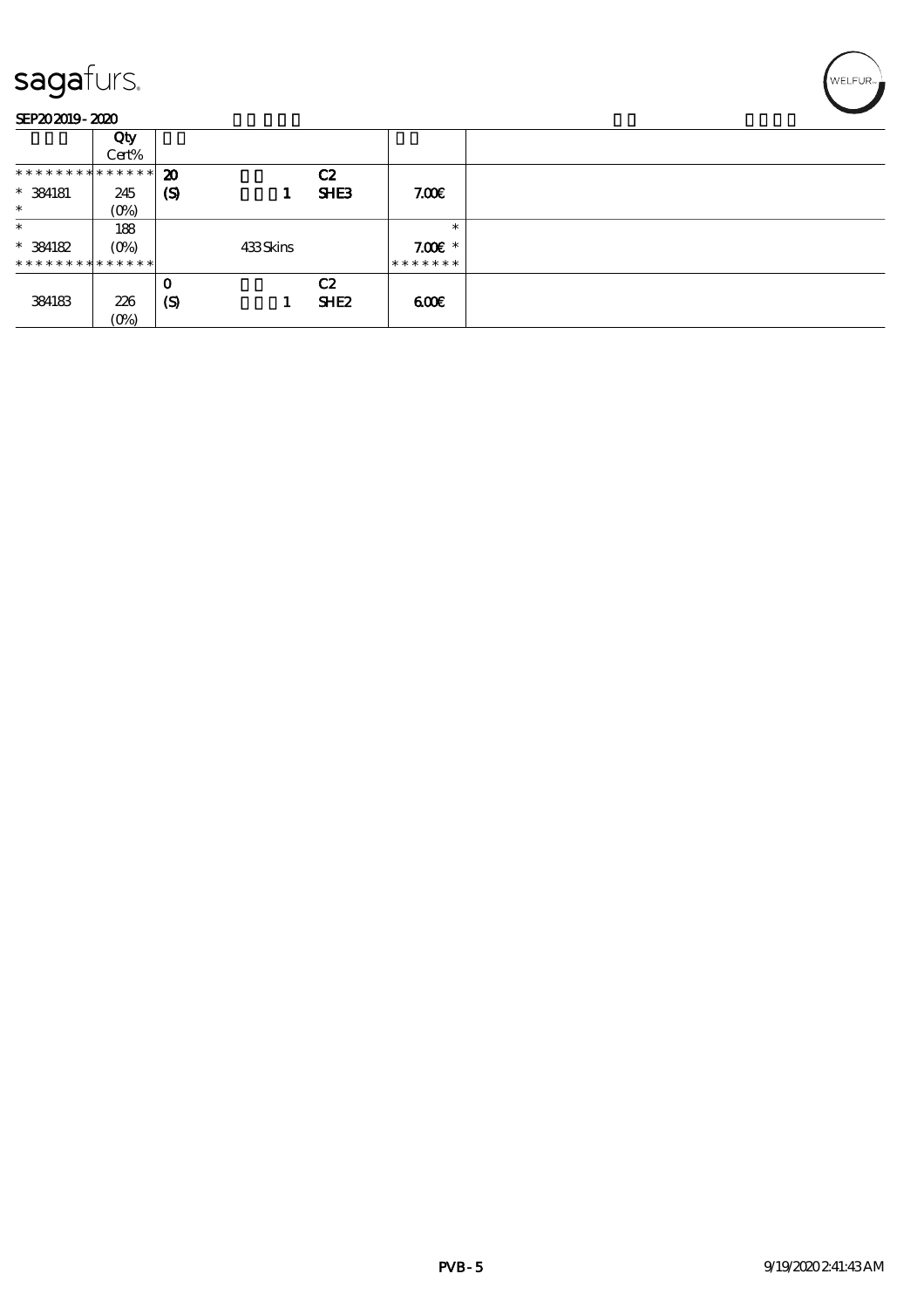| SEP202019-2020 |                        |                                            |                                       |                   |         | <b>Contract Contract Contract Contract</b><br>Female |
|----------------|------------------------|--------------------------------------------|---------------------------------------|-------------------|---------|------------------------------------------------------|
|                | Qty<br>$\mbox{Cert\%}$ |                                            |                                       |                   |         |                                                      |
| 483001         | 132<br>(7%)            | $\boldsymbol{\mathbf{z}}$<br>$\mathbf{S}$  |                                       | C1/C2             | (1600E) |                                                      |
| <b>483002</b>  | 109<br>$(\Theta)$      | $\boldsymbol{\mathfrak{D}}$<br>${\bf s}$   |                                       | C3                | (1500)  |                                                      |
| 483003         | 130<br>$(\Theta)$      | $\boldsymbol{\mathsf{20}}$<br>${\bf s}$    | $\boldsymbol{\mathsf{X}}$             | C1/C2             | (17.00) |                                                      |
| 483004         | 152<br>(7%)            | $\boldsymbol{\mathbf{z}}$<br>${\bf S}$     | $\mathbf X$                           | C3                | 1450€   |                                                      |
| 483005         | 94<br>(13%)            | $\boldsymbol{\mathfrak{D}}$<br>${\bf s}$   | $\boldsymbol{X}$<br><b>INAP</b>       | C1/C2             | 1350€   |                                                      |
| 483006         | 146<br>(13%)           | $\boldsymbol{\mathbf{z}}$<br>${\bf s}$     | $\boldsymbol{X}$<br><b>INAP</b>       | C3                | (1250E) |                                                      |
| 483007         | 189<br>(7%)            | $\boldsymbol{\mathsf{20}}$<br>$\mathbf{B}$ |                                       | C2                | (1300)  |                                                      |
| 483008         | $100$<br>(8%)          | $\boldsymbol{\mathfrak{D}}$<br>П           |                                       | C2                | 1050E   |                                                      |
| 483009         | $9\!1$<br>(10%)        | $\boldsymbol{\mathbf{z}}$<br><b>SAGA</b>   | $\mathcal{L}$                         | C1/C2             | (1600)  |                                                      |
| 483010         | 114<br>(7%)            | $\boldsymbol{\mathfrak{D}}$<br><b>SAGA</b> |                                       | C1/C2             | (17.50) |                                                      |
| 483011         | 165<br>$(\Theta)$      | $\boldsymbol{\mathfrak{D}}$<br><b>SAGA</b> | $\boldsymbol{\mathsf{X}}$             | C1/C2             | (1850)  |                                                      |
| 483012         | 10B<br>$(\Theta)$      | $\boldsymbol{\mathfrak{D}}$<br><b>SAGA</b> | $\boldsymbol{\mathrm{X}}$ / <b>2X</b> | C3                | (1600E) |                                                      |
| 483013         | 142<br>(14%)           | $\boldsymbol{\mathfrak{D}}$<br><b>SAGA</b> | $\boldsymbol{X}$<br><b>INAP</b>       | C1/C2             | 1400€   |                                                      |
| 483014         | 212<br>(4%)            | $\boldsymbol{\omega}$<br><b>SAGA</b>       | $\boldsymbol{X}$<br><b>INAP</b>       | C3                | (1300E) |                                                      |
| 483015         | 345<br>(9%)            | $\boldsymbol{\mathfrak{D}}$<br>IA          |                                       | C2                | 1400E   |                                                      |
| 483016         | 361<br>(11%)           | $\boldsymbol{\mathfrak{D}}$<br>IA          |                                       | C2<br><b>LNAP</b> | 11.50€  |                                                      |
| 483017         | 112<br>(13%)           | $\boldsymbol{\mathfrak{D}}$<br><b>SR/S</b> | $\mathcal{L}$                         | C1/C2             | 1500E   |                                                      |
| 483018         | 168<br>(13%)           | $\boldsymbol{\mathfrak{D}}$<br><b>SR/S</b> |                                       | C1/C2             | 17.00€  |                                                      |
| 483019         | 142<br>(9%)            | $\boldsymbol{\mathfrak{D}}$<br><b>SR/S</b> |                                       | C3                | 1500€   |                                                      |
| 483020         | 250<br>(8%)            | $\boldsymbol{\mathfrak{D}}$<br><b>SR/S</b> | $\mathbf x$                           | C1/C2             | 1800E   |                                                      |

ELFUR<sub>i</sub>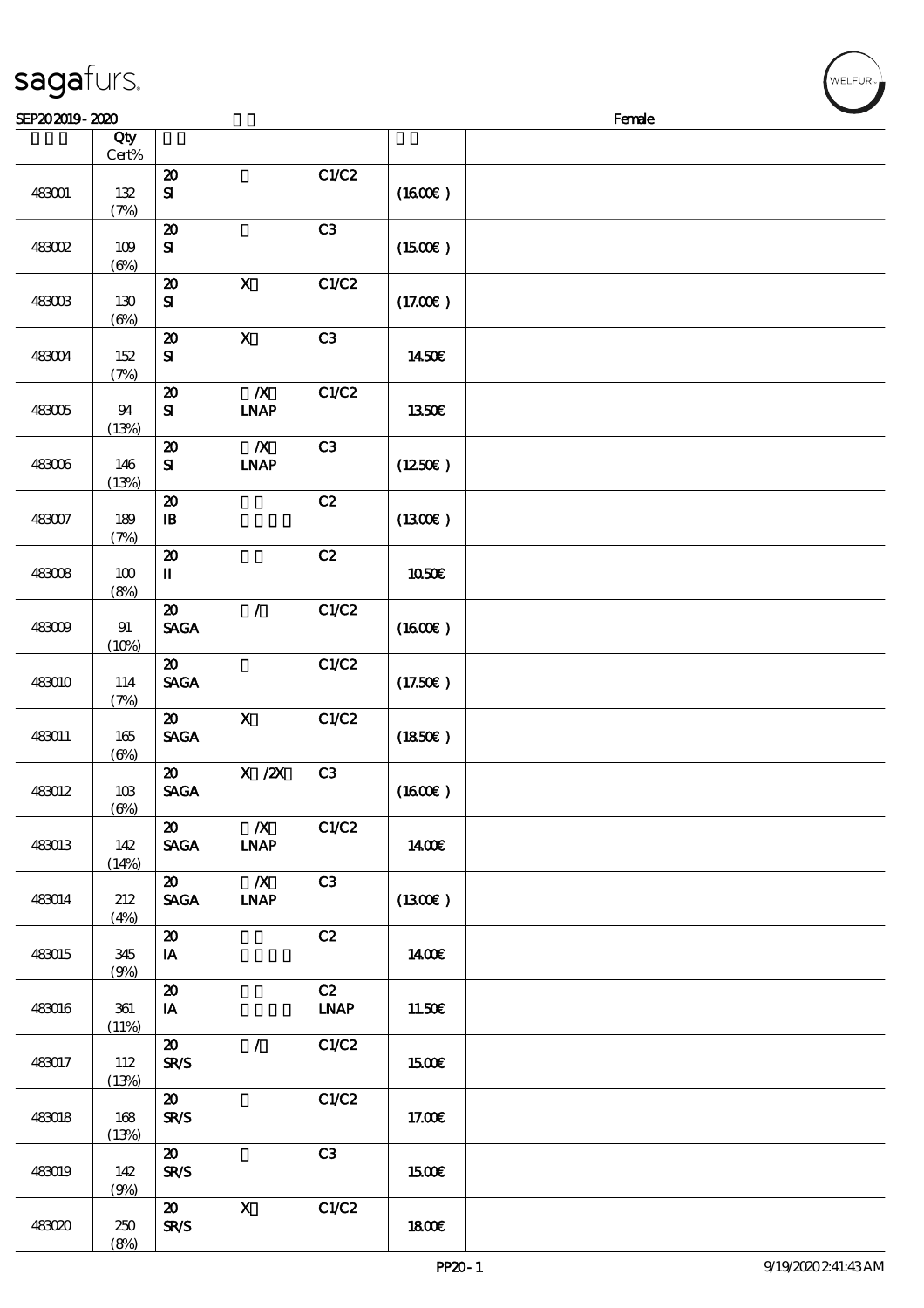| sagafurs.      |       |                             |                           |                |       | WELFUR <sub>™</sub> |
|----------------|-------|-----------------------------|---------------------------|----------------|-------|---------------------|
| SEP202019-2020 |       |                             |                           |                |       | Female              |
|                | Qty   |                             |                           |                |       |                     |
|                | Cert% |                             |                           |                |       |                     |
|                |       | $\boldsymbol{\mathfrak{D}}$ | $\mathbf x$               | C <sub>3</sub> |       |                     |
| <b>483021</b>  | 248   | <b>SR/S</b>                 |                           |                | 1650E |                     |
|                | (4%)  |                             |                           |                |       |                     |
|                |       | $\boldsymbol{\mathfrak{D}}$ | $\boldsymbol{\mathsf{Z}}$ | C1/C2          |       |                     |
| 483022         | 120   | <b>SR/S</b>                 |                           |                | 1800E |                     |
|                | (9%)  |                             |                           |                |       |                     |
|                |       | $\boldsymbol{\mathfrak{D}}$ | $\boldsymbol{\mathsf{z}}$ | C3             |       |                     |
| 483023         | 97    | <b>SR/S</b>                 |                           |                | 1650E |                     |
|                | (5%)  |                             |                           |                |       |                     |

╭  $\overline{\phantom{0}}$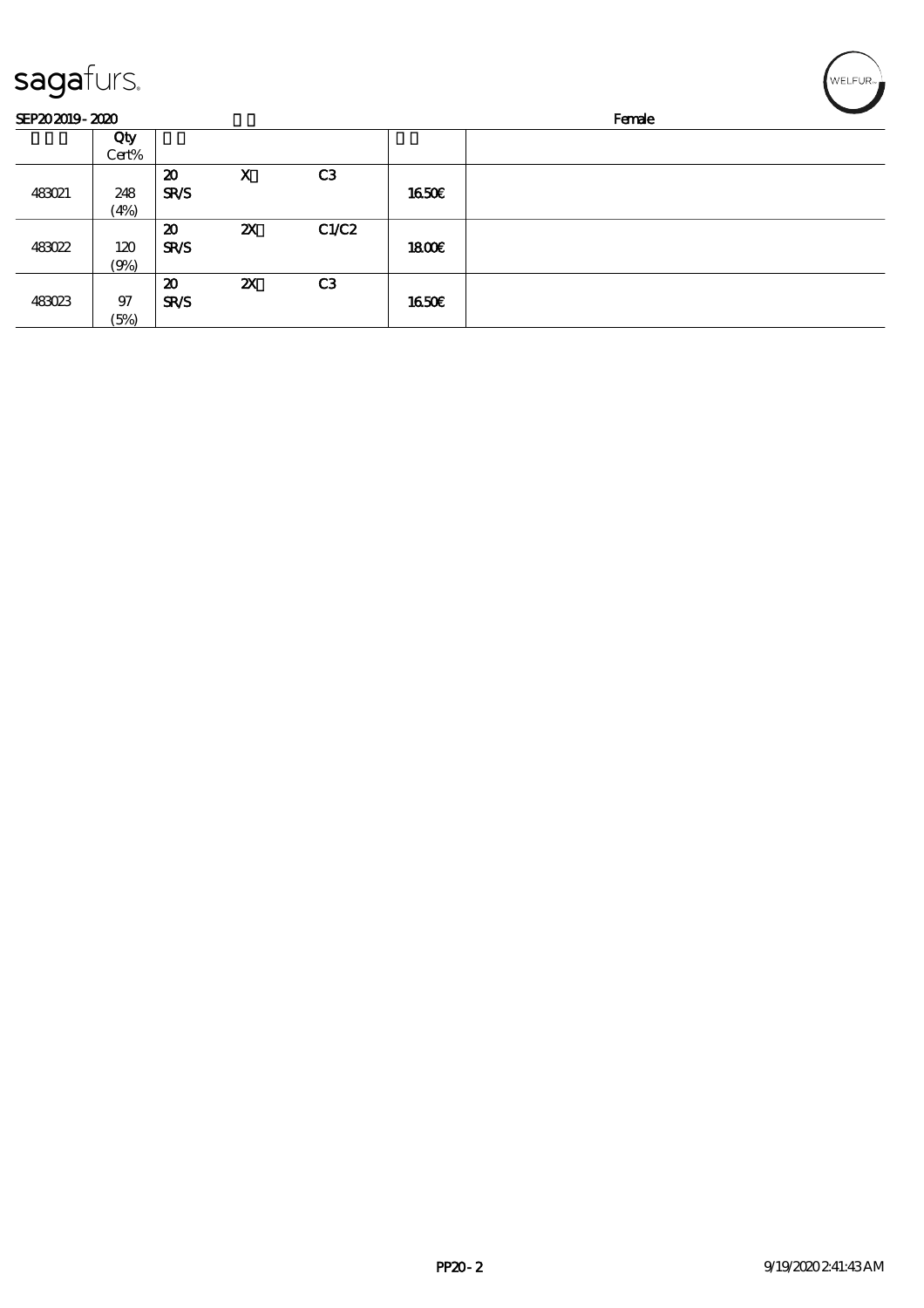| Qty<br>$Cert\%$<br>C1/C2<br>$\mathcal{L}$<br>$\mathbf O$<br>$\mathbf{S}$<br>$181$<br>(1300)<br>483061<br>(12%)<br>$\mathcal{L}$<br>C <sub>3</sub><br>$\mathbf{o}$<br>$97\,$<br>$\mathbf{S}$<br>(11.00)<br>483062<br>(11%)<br>C1/C2<br>$\mathbf O$<br>${\bf S\!I}$<br>${\bf 3\!B}$<br>1400€<br>483063<br>(10%)<br>$\mathbf X$<br>C1/C2<br>$\mathbf{o}$<br>$\mathbf{S}$<br>483064<br>10B<br>1450E<br>(18%)<br>$\boldsymbol{\mathrm{X}}$<br>C3<br>$\mathbf{o}$<br>483065<br>286<br>${\bf s}$<br>(1350E)<br>(9%)<br>$\mathbf O$<br>$\boldsymbol{\mathsf{z}}$<br>C1/C2<br>483066<br>131<br>${\bf S\!I}$<br>$(1500\varepsilon)$<br>(13%)<br>C3<br>$\boldsymbol{\mathsf{z}}$<br>$\mathbf O$<br>483067<br>$93\,$<br>${\bf s}$<br>(1350)<br>(5%)<br>$Z\!\!X$ / $Z\!\!X$<br>C1/C2<br>$\mathbf O$<br>(1450E)<br>112<br>${\bf s}$<br>483068<br>(5%)<br>$\mathbf O$<br>C2<br>$\mathbf{x}$<br>${\bf S\!I}$<br>42<br>$(1400\varepsilon)$<br>483069<br>(35%)<br>C1/C2<br>$\mathbf O$<br>$\mathcal{L}$<br>$\mathbf{S}$<br><b>INAP</b><br>483070<br>168<br>850€<br>(29%)<br>$\mathcal{L}$<br>C3<br>$\mathbf O$<br>483071<br>113<br>${\bf s}$<br><b>INAP</b><br>7.00E<br>(12%)<br>C1/C2<br>$\mathbf O$<br>$\mathbf{S}$<br><b>INAP</b><br>483072<br>253<br>1000E<br>(13%)<br>$\mathbf 0$<br>C <sub>3</sub><br>483073<br>210<br>${\bf s}$<br><b>INAP</b><br>900E<br>(8%)<br>$\mathbf{x}$<br>C <sub>3</sub><br>$\mathbf{o}$<br>${\bf s}$<br><b>INAP</b><br>483074<br>239<br>1000E<br>(13%)<br>$ZX$ $/3X$<br>$\mathbf O$<br>C2<br><b>INAP</b><br>${\bf s}$<br>483075<br>141<br>11.00E<br>(31%)<br>$\mathbf 0$<br>C2<br>$\mathcal{L}$<br>$\mathbf{B}$<br>483076<br>85<br>1000E<br>(16%)<br>$\mathbf{o}$<br>C2<br>$\mathcal{L}$<br>483077<br>139<br>$\mathbf{B}$<br>11.00E<br>(12%)<br>* * * * * *<br>$\mathbf{o}$<br>$\boldsymbol{X}$<br>C2<br>445<br>$\mathbf{B}$<br>1200E<br>(20%)<br>$\ast$<br>73<br>518Skins<br>11.50 $\varepsilon$ *<br>(9%)<br>* * * * * * *<br>* * * * * * * * * * * * * *<br>$X \, /ZX$<br>C2<br>$\mathbf 0$<br>$\mathbf{B}$<br>483080<br>173<br>1250E<br>(13%) |                      |  |  |  |
|-----------------------------------------------------------------------------------------------------------------------------------------------------------------------------------------------------------------------------------------------------------------------------------------------------------------------------------------------------------------------------------------------------------------------------------------------------------------------------------------------------------------------------------------------------------------------------------------------------------------------------------------------------------------------------------------------------------------------------------------------------------------------------------------------------------------------------------------------------------------------------------------------------------------------------------------------------------------------------------------------------------------------------------------------------------------------------------------------------------------------------------------------------------------------------------------------------------------------------------------------------------------------------------------------------------------------------------------------------------------------------------------------------------------------------------------------------------------------------------------------------------------------------------------------------------------------------------------------------------------------------------------------------------------------------------------------------------------------------------------------------------------------------------------------------------------------------------------------------------------------------------------------------------------------------------------------------------------------------------------------------------------------------------------------------------------|----------------------|--|--|--|
|                                                                                                                                                                                                                                                                                                                                                                                                                                                                                                                                                                                                                                                                                                                                                                                                                                                                                                                                                                                                                                                                                                                                                                                                                                                                                                                                                                                                                                                                                                                                                                                                                                                                                                                                                                                                                                                                                                                                                                                                                                                                 |                      |  |  |  |
|                                                                                                                                                                                                                                                                                                                                                                                                                                                                                                                                                                                                                                                                                                                                                                                                                                                                                                                                                                                                                                                                                                                                                                                                                                                                                                                                                                                                                                                                                                                                                                                                                                                                                                                                                                                                                                                                                                                                                                                                                                                                 |                      |  |  |  |
|                                                                                                                                                                                                                                                                                                                                                                                                                                                                                                                                                                                                                                                                                                                                                                                                                                                                                                                                                                                                                                                                                                                                                                                                                                                                                                                                                                                                                                                                                                                                                                                                                                                                                                                                                                                                                                                                                                                                                                                                                                                                 |                      |  |  |  |
|                                                                                                                                                                                                                                                                                                                                                                                                                                                                                                                                                                                                                                                                                                                                                                                                                                                                                                                                                                                                                                                                                                                                                                                                                                                                                                                                                                                                                                                                                                                                                                                                                                                                                                                                                                                                                                                                                                                                                                                                                                                                 |                      |  |  |  |
|                                                                                                                                                                                                                                                                                                                                                                                                                                                                                                                                                                                                                                                                                                                                                                                                                                                                                                                                                                                                                                                                                                                                                                                                                                                                                                                                                                                                                                                                                                                                                                                                                                                                                                                                                                                                                                                                                                                                                                                                                                                                 |                      |  |  |  |
|                                                                                                                                                                                                                                                                                                                                                                                                                                                                                                                                                                                                                                                                                                                                                                                                                                                                                                                                                                                                                                                                                                                                                                                                                                                                                                                                                                                                                                                                                                                                                                                                                                                                                                                                                                                                                                                                                                                                                                                                                                                                 |                      |  |  |  |
|                                                                                                                                                                                                                                                                                                                                                                                                                                                                                                                                                                                                                                                                                                                                                                                                                                                                                                                                                                                                                                                                                                                                                                                                                                                                                                                                                                                                                                                                                                                                                                                                                                                                                                                                                                                                                                                                                                                                                                                                                                                                 |                      |  |  |  |
|                                                                                                                                                                                                                                                                                                                                                                                                                                                                                                                                                                                                                                                                                                                                                                                                                                                                                                                                                                                                                                                                                                                                                                                                                                                                                                                                                                                                                                                                                                                                                                                                                                                                                                                                                                                                                                                                                                                                                                                                                                                                 |                      |  |  |  |
|                                                                                                                                                                                                                                                                                                                                                                                                                                                                                                                                                                                                                                                                                                                                                                                                                                                                                                                                                                                                                                                                                                                                                                                                                                                                                                                                                                                                                                                                                                                                                                                                                                                                                                                                                                                                                                                                                                                                                                                                                                                                 |                      |  |  |  |
|                                                                                                                                                                                                                                                                                                                                                                                                                                                                                                                                                                                                                                                                                                                                                                                                                                                                                                                                                                                                                                                                                                                                                                                                                                                                                                                                                                                                                                                                                                                                                                                                                                                                                                                                                                                                                                                                                                                                                                                                                                                                 |                      |  |  |  |
|                                                                                                                                                                                                                                                                                                                                                                                                                                                                                                                                                                                                                                                                                                                                                                                                                                                                                                                                                                                                                                                                                                                                                                                                                                                                                                                                                                                                                                                                                                                                                                                                                                                                                                                                                                                                                                                                                                                                                                                                                                                                 |                      |  |  |  |
|                                                                                                                                                                                                                                                                                                                                                                                                                                                                                                                                                                                                                                                                                                                                                                                                                                                                                                                                                                                                                                                                                                                                                                                                                                                                                                                                                                                                                                                                                                                                                                                                                                                                                                                                                                                                                                                                                                                                                                                                                                                                 |                      |  |  |  |
|                                                                                                                                                                                                                                                                                                                                                                                                                                                                                                                                                                                                                                                                                                                                                                                                                                                                                                                                                                                                                                                                                                                                                                                                                                                                                                                                                                                                                                                                                                                                                                                                                                                                                                                                                                                                                                                                                                                                                                                                                                                                 |                      |  |  |  |
|                                                                                                                                                                                                                                                                                                                                                                                                                                                                                                                                                                                                                                                                                                                                                                                                                                                                                                                                                                                                                                                                                                                                                                                                                                                                                                                                                                                                                                                                                                                                                                                                                                                                                                                                                                                                                                                                                                                                                                                                                                                                 |                      |  |  |  |
|                                                                                                                                                                                                                                                                                                                                                                                                                                                                                                                                                                                                                                                                                                                                                                                                                                                                                                                                                                                                                                                                                                                                                                                                                                                                                                                                                                                                                                                                                                                                                                                                                                                                                                                                                                                                                                                                                                                                                                                                                                                                 |                      |  |  |  |
|                                                                                                                                                                                                                                                                                                                                                                                                                                                                                                                                                                                                                                                                                                                                                                                                                                                                                                                                                                                                                                                                                                                                                                                                                                                                                                                                                                                                                                                                                                                                                                                                                                                                                                                                                                                                                                                                                                                                                                                                                                                                 |                      |  |  |  |
|                                                                                                                                                                                                                                                                                                                                                                                                                                                                                                                                                                                                                                                                                                                                                                                                                                                                                                                                                                                                                                                                                                                                                                                                                                                                                                                                                                                                                                                                                                                                                                                                                                                                                                                                                                                                                                                                                                                                                                                                                                                                 |                      |  |  |  |
|                                                                                                                                                                                                                                                                                                                                                                                                                                                                                                                                                                                                                                                                                                                                                                                                                                                                                                                                                                                                                                                                                                                                                                                                                                                                                                                                                                                                                                                                                                                                                                                                                                                                                                                                                                                                                                                                                                                                                                                                                                                                 |                      |  |  |  |
|                                                                                                                                                                                                                                                                                                                                                                                                                                                                                                                                                                                                                                                                                                                                                                                                                                                                                                                                                                                                                                                                                                                                                                                                                                                                                                                                                                                                                                                                                                                                                                                                                                                                                                                                                                                                                                                                                                                                                                                                                                                                 |                      |  |  |  |
|                                                                                                                                                                                                                                                                                                                                                                                                                                                                                                                                                                                                                                                                                                                                                                                                                                                                                                                                                                                                                                                                                                                                                                                                                                                                                                                                                                                                                                                                                                                                                                                                                                                                                                                                                                                                                                                                                                                                                                                                                                                                 |                      |  |  |  |
|                                                                                                                                                                                                                                                                                                                                                                                                                                                                                                                                                                                                                                                                                                                                                                                                                                                                                                                                                                                                                                                                                                                                                                                                                                                                                                                                                                                                                                                                                                                                                                                                                                                                                                                                                                                                                                                                                                                                                                                                                                                                 |                      |  |  |  |
|                                                                                                                                                                                                                                                                                                                                                                                                                                                                                                                                                                                                                                                                                                                                                                                                                                                                                                                                                                                                                                                                                                                                                                                                                                                                                                                                                                                                                                                                                                                                                                                                                                                                                                                                                                                                                                                                                                                                                                                                                                                                 |                      |  |  |  |
|                                                                                                                                                                                                                                                                                                                                                                                                                                                                                                                                                                                                                                                                                                                                                                                                                                                                                                                                                                                                                                                                                                                                                                                                                                                                                                                                                                                                                                                                                                                                                                                                                                                                                                                                                                                                                                                                                                                                                                                                                                                                 |                      |  |  |  |
|                                                                                                                                                                                                                                                                                                                                                                                                                                                                                                                                                                                                                                                                                                                                                                                                                                                                                                                                                                                                                                                                                                                                                                                                                                                                                                                                                                                                                                                                                                                                                                                                                                                                                                                                                                                                                                                                                                                                                                                                                                                                 |                      |  |  |  |
|                                                                                                                                                                                                                                                                                                                                                                                                                                                                                                                                                                                                                                                                                                                                                                                                                                                                                                                                                                                                                                                                                                                                                                                                                                                                                                                                                                                                                                                                                                                                                                                                                                                                                                                                                                                                                                                                                                                                                                                                                                                                 |                      |  |  |  |
|                                                                                                                                                                                                                                                                                                                                                                                                                                                                                                                                                                                                                                                                                                                                                                                                                                                                                                                                                                                                                                                                                                                                                                                                                                                                                                                                                                                                                                                                                                                                                                                                                                                                                                                                                                                                                                                                                                                                                                                                                                                                 |                      |  |  |  |
|                                                                                                                                                                                                                                                                                                                                                                                                                                                                                                                                                                                                                                                                                                                                                                                                                                                                                                                                                                                                                                                                                                                                                                                                                                                                                                                                                                                                                                                                                                                                                                                                                                                                                                                                                                                                                                                                                                                                                                                                                                                                 |                      |  |  |  |
|                                                                                                                                                                                                                                                                                                                                                                                                                                                                                                                                                                                                                                                                                                                                                                                                                                                                                                                                                                                                                                                                                                                                                                                                                                                                                                                                                                                                                                                                                                                                                                                                                                                                                                                                                                                                                                                                                                                                                                                                                                                                 |                      |  |  |  |
|                                                                                                                                                                                                                                                                                                                                                                                                                                                                                                                                                                                                                                                                                                                                                                                                                                                                                                                                                                                                                                                                                                                                                                                                                                                                                                                                                                                                                                                                                                                                                                                                                                                                                                                                                                                                                                                                                                                                                                                                                                                                 |                      |  |  |  |
|                                                                                                                                                                                                                                                                                                                                                                                                                                                                                                                                                                                                                                                                                                                                                                                                                                                                                                                                                                                                                                                                                                                                                                                                                                                                                                                                                                                                                                                                                                                                                                                                                                                                                                                                                                                                                                                                                                                                                                                                                                                                 |                      |  |  |  |
|                                                                                                                                                                                                                                                                                                                                                                                                                                                                                                                                                                                                                                                                                                                                                                                                                                                                                                                                                                                                                                                                                                                                                                                                                                                                                                                                                                                                                                                                                                                                                                                                                                                                                                                                                                                                                                                                                                                                                                                                                                                                 |                      |  |  |  |
|                                                                                                                                                                                                                                                                                                                                                                                                                                                                                                                                                                                                                                                                                                                                                                                                                                                                                                                                                                                                                                                                                                                                                                                                                                                                                                                                                                                                                                                                                                                                                                                                                                                                                                                                                                                                                                                                                                                                                                                                                                                                 |                      |  |  |  |
|                                                                                                                                                                                                                                                                                                                                                                                                                                                                                                                                                                                                                                                                                                                                                                                                                                                                                                                                                                                                                                                                                                                                                                                                                                                                                                                                                                                                                                                                                                                                                                                                                                                                                                                                                                                                                                                                                                                                                                                                                                                                 |                      |  |  |  |
|                                                                                                                                                                                                                                                                                                                                                                                                                                                                                                                                                                                                                                                                                                                                                                                                                                                                                                                                                                                                                                                                                                                                                                                                                                                                                                                                                                                                                                                                                                                                                                                                                                                                                                                                                                                                                                                                                                                                                                                                                                                                 |                      |  |  |  |
|                                                                                                                                                                                                                                                                                                                                                                                                                                                                                                                                                                                                                                                                                                                                                                                                                                                                                                                                                                                                                                                                                                                                                                                                                                                                                                                                                                                                                                                                                                                                                                                                                                                                                                                                                                                                                                                                                                                                                                                                                                                                 | * * * * * * * *      |  |  |  |
|                                                                                                                                                                                                                                                                                                                                                                                                                                                                                                                                                                                                                                                                                                                                                                                                                                                                                                                                                                                                                                                                                                                                                                                                                                                                                                                                                                                                                                                                                                                                                                                                                                                                                                                                                                                                                                                                                                                                                                                                                                                                 | $* 483078$<br>$\ast$ |  |  |  |
|                                                                                                                                                                                                                                                                                                                                                                                                                                                                                                                                                                                                                                                                                                                                                                                                                                                                                                                                                                                                                                                                                                                                                                                                                                                                                                                                                                                                                                                                                                                                                                                                                                                                                                                                                                                                                                                                                                                                                                                                                                                                 | $\ast$               |  |  |  |
|                                                                                                                                                                                                                                                                                                                                                                                                                                                                                                                                                                                                                                                                                                                                                                                                                                                                                                                                                                                                                                                                                                                                                                                                                                                                                                                                                                                                                                                                                                                                                                                                                                                                                                                                                                                                                                                                                                                                                                                                                                                                 | $* 483079$           |  |  |  |
|                                                                                                                                                                                                                                                                                                                                                                                                                                                                                                                                                                                                                                                                                                                                                                                                                                                                                                                                                                                                                                                                                                                                                                                                                                                                                                                                                                                                                                                                                                                                                                                                                                                                                                                                                                                                                                                                                                                                                                                                                                                                 |                      |  |  |  |
|                                                                                                                                                                                                                                                                                                                                                                                                                                                                                                                                                                                                                                                                                                                                                                                                                                                                                                                                                                                                                                                                                                                                                                                                                                                                                                                                                                                                                                                                                                                                                                                                                                                                                                                                                                                                                                                                                                                                                                                                                                                                 |                      |  |  |  |

 $SEP202019 - 2020$ 

#### sagafurs.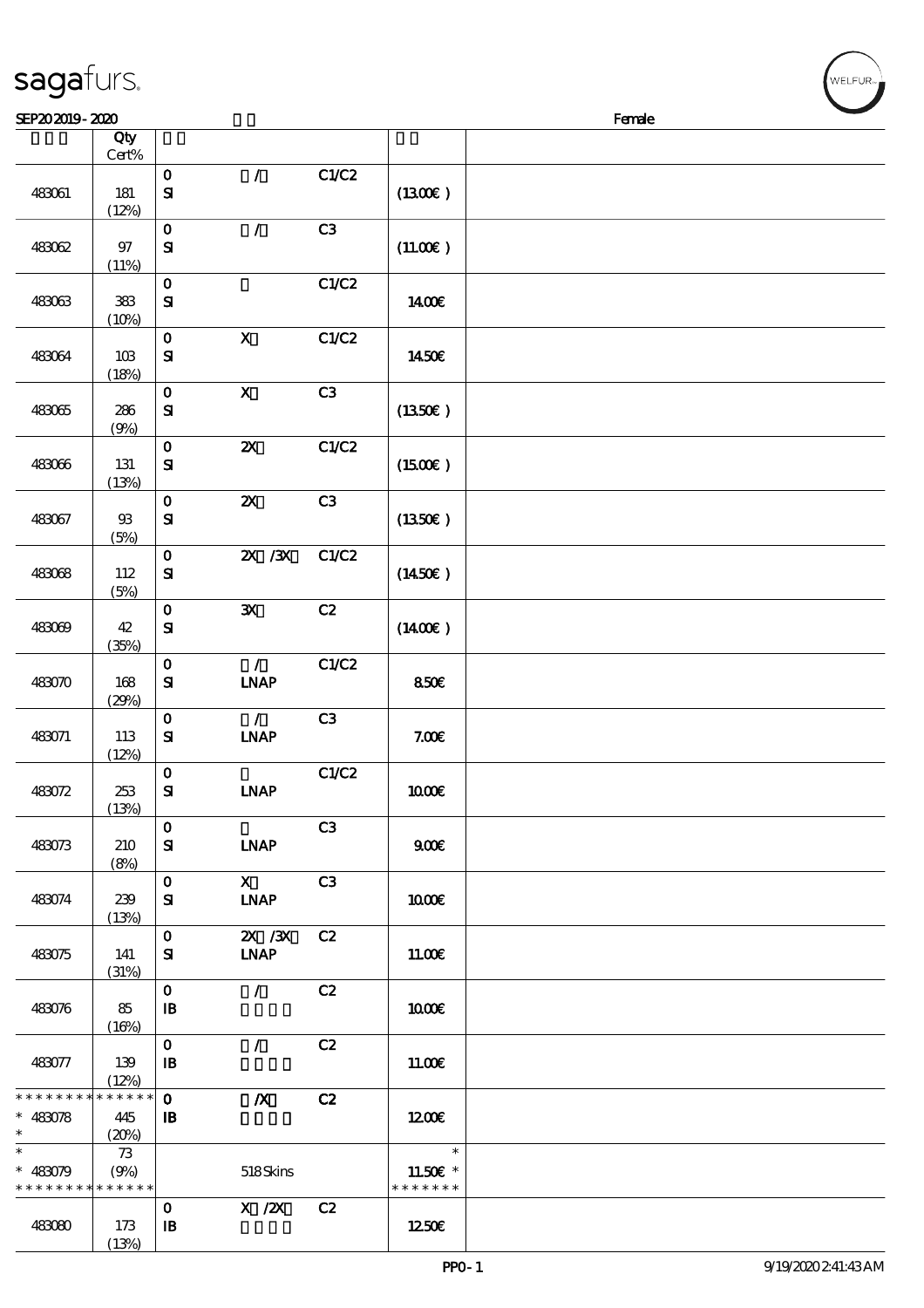| SEP202019-2020                                          |                     |                                       |                              |       |                                    | Female |
|---------------------------------------------------------|---------------------|---------------------------------------|------------------------------|-------|------------------------------------|--------|
|                                                         | Qty<br>Cert%        |                                       |                              |       |                                    |        |
| 483081                                                  | 316<br>(15%)        | $\mathbf 0$<br>$\mathbf{B}$           |                              | C2    | 1050E                              |        |
| 483082                                                  | 185<br>(12%)        | $\mathbf 0$<br>$\rm I\hspace{-.1em}I$ |                              | C2    | 900E                               |        |
| 483083                                                  | 146<br>(10%)        | $\mathbf 0$<br>$\mathbf I$            | <b>INAP</b>                  | C2    | 650E                               |        |
| 483084                                                  | 131<br>(16%)        | $\mathbf{o}$<br><b>SAGA</b>           |                              | C1/C2 | (1400E)                            |        |
| 483085                                                  | 160<br>(10%)        | $\mathbf 0$<br><b>SR/S</b>            |                              | C3    | 11.50€                             |        |
| 483086                                                  | 174<br>(19%)        | $\mathbf{O}$<br><b>SAGA</b>           |                              | C1/C2 | $(1400\epsilon)$                   |        |
| 483087                                                  | 155<br>(12%)        | $\mathbf 0$<br><b>SR/S</b>            |                              | C3    | 1250€                              |        |
| 483088                                                  | 117<br>(16%)        | $\mathbf 0$<br><b>SAGA</b>            |                              | C1    | 1500E                              |        |
| 483089                                                  | 435<br>(9%)         | $\mathbf{o}$<br><b>SAGA</b>           |                              | C3    | 1350€                              |        |
| * * * * * * * * * * * * * *<br>$* 483000$<br>$\ast$     | 445<br>(11%)        | $\mathbf{O}$<br><b>SAGA</b>           | $\mathbf X$                  | C1/C2 | <b>1600€</b>                       |        |
| $\ast$<br>$* 483091$<br>* * * * * * * * * * * * * *     | 168<br>(4%)         |                                       | 613Skins                     |       | $\ast$<br>1600€ *<br>* * * * * * * |        |
| * * * * * * * * * * * * * *<br>$*$ 483092<br>$\ast$     | 445<br>(7%)         | $\mathbf 0$<br><b>SAGA</b>            | $\mathbf{x}$                 | C3    | 1400E                              |        |
| $_{*}^{-}$<br>$* 483093$<br>* * * * * * * * * * * * * * | 164<br>$(\Theta_0)$ |                                       | 609Skins                     |       | $\ast$<br>1400€ *<br>* * * * * * * |        |
| 483094                                                  | 151<br>(23%)        | $\mathbf{O}$<br><b>SAGA</b>           | $\boldsymbol{X}$             | C3    | 1300E                              |        |
| 483095                                                  | 202<br>(9%)         | $\mathbf{0}$<br><b>SAGA</b>           | $\boldsymbol{\mathsf{Z}}$    | C3    | 1300€                              |        |
| 483096                                                  | 89<br>(17%)         | $\mathbf{O}$<br><b>SR/S</b>           | $\mathbf{x}$                 | C3    | <b>1300€</b>                       |        |
| 483097                                                  | 79<br>(20%)         | $\mathbf{O}$<br><b>SAGA</b>           | $\chi$ / $\chi$              | C3    | $(1350\epsilon)$                   |        |
| 483098                                                  | 161<br>(11%)        | $\mathbf{O}$<br><b>SACA</b>           | $\mathcal{L}$<br><b>LNAP</b> | C1/C2 | 1050€                              |        |
| 483099                                                  | 189<br>(13%)        | $\mathbf{O}$<br><b>SAGA</b>           | $\mathcal{L}$<br><b>INAP</b> | C3    | 950E                               |        |
| 483100                                                  | 166<br>(17%)        | $\mathbf{O}$<br><b>SAGA</b>           | <b>LNAP</b>                  | C1/C2 | (1200E)                            |        |

WELFUR<sub>"</sub>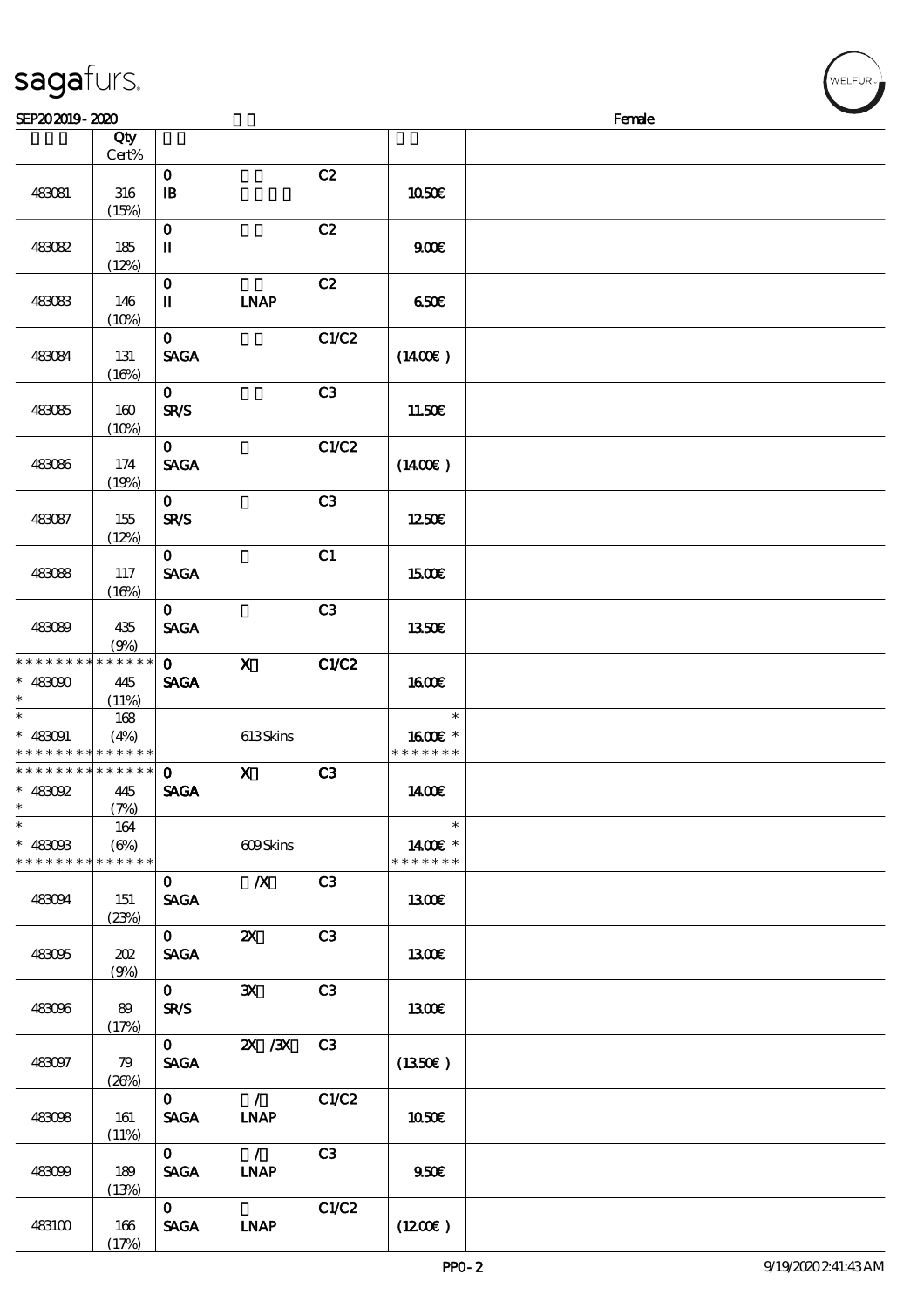| sagaturs. |  |
|-----------|--|
|           |  |

| SEP202019-2020 |                             |                                                |                                |                                    |                     | Female |
|----------------|-----------------------------|------------------------------------------------|--------------------------------|------------------------------------|---------------------|--------|
|                | Qty<br>$\mbox{Cert}\%$      |                                                |                                |                                    |                     |        |
| 483101         | 231<br>$(\Theta)$           | $\mathbf{o}$<br><b>SAGA</b>                    | <b>INAP</b>                    | C3                                 | (1050)              |        |
| 483102         | 120<br>(10%)                | $\mathbf{O}$<br><b>SAGA</b>                    | $\mathbf{X}$<br><b>INAP</b>    | C1/C2                              | (1350)              |        |
| 483103         | 243<br>$(\Theta\%)$         | $\mathbf{o}$<br>$\operatorname{\mathsf{SAGA}}$ | $\mathbf{x}$<br><b>LNAP</b>    | C3                                 | 11.50€              |        |
| 483104         | 121<br>$(\Theta)$           | $\mathbf{O}$<br><b>SAGA</b>                    | $X \, X$<br><b>INAP</b>        | C1/C2                              | (1250E)             |        |
| 483105         | 117<br>(23%)                | $\mathbf{O}$<br><b>SAGA</b>                    | $Z\!X$ / $Z\!X$<br><b>INAP</b> | C3                                 | 11.00E              |        |
| 483106         | 275<br>(8%)                 | $\mathbf{o}$<br>IA                             |                                | C2                                 | 1300E               |        |
| 483107         | 118<br>(13%)                | $\mathbf{o}$<br>IA                             | $\mathcal{L}$                  | C2                                 | (11.50)             |        |
| 483108         | 208<br>(19%)                | $\mathbf O$<br>IA                              |                                | C2                                 | 1300E               |        |
| 483109         | $\boldsymbol{\pi}$<br>(21%) | $\mathbf O$<br>$\mathbf{I} \mathbf{A}$         | $X \, X$                       | C2                                 | 1200E               |        |
| 483110         | 141<br>(22%)                | $\mathbf{o}$<br>${\bf I} {\bf A}$              | $\mathcal{L}$                  | C2<br>$\ensuremath{\mathbf{INAP}}$ | 950E                |        |
| 483111         | 446<br>(15%)                | $\mathbf{o}$<br>IA                             | $\boldsymbol{X}$               | C2<br><b>LNAP</b>                  | (1050)              |        |
| 483112         | 118<br>(17%)                | $\mathbf{o}$<br><b>SROY</b>                    | $\prime$                       | C1/C2                              | (1450E)             |        |
| 483113         | 151<br>(40%)                | $\mathbf{o}$<br><b>SROY</b>                    |                                | C1/C2                              | 1550€               |        |
| 483114         | 104<br>(11%)                | $\mathbf{O}$<br><b>SROY</b>                    |                                | C3                                 | 1400E               |        |
| 483115         | 229<br>$(\Theta)$           | $\mathbf{O}$<br><b>SROY</b>                    | $\mathbf X$                    | C1/C2                              | 1850E               |        |
| 483116         | 220<br>(5%)                 | $\mathbf{O}$<br><b>SROY</b>                    | $\boldsymbol{\mathrm{X}}$      | C3                                 | <b>1500€</b>        |        |
| 483117         | 93<br>$(\Theta)$            | $\mathbf{O}$<br><b>SROY</b>                    | $\boldsymbol{\mathsf{z}}$      | C3                                 | $(1500\varepsilon)$ |        |

WELFUR<sub>"</sub>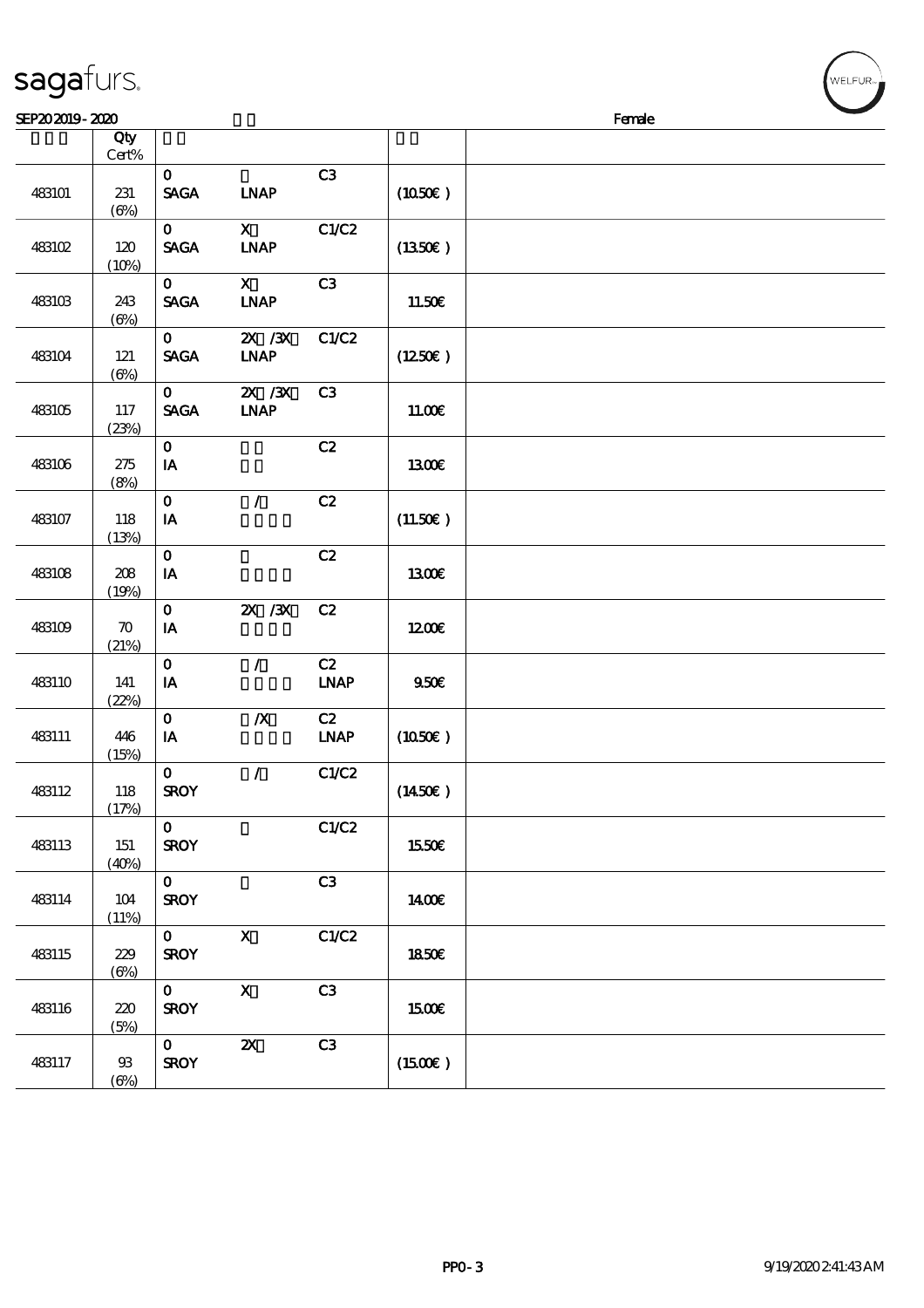| SEP202019-2020                                                     |                             |                              |                              |       |                                     | Female |
|--------------------------------------------------------------------|-----------------------------|------------------------------|------------------------------|-------|-------------------------------------|--------|
|                                                                    | Qty<br>Cert%                |                              |                              |       |                                     |        |
| 483141                                                             | 128<br>(20%)                | $\mathbf{1}$<br>$\mathbf{S}$ |                              | C1/C2 | (900)                               |        |
| 483142                                                             | 294<br>(20%)                | $\mathbf{1}$<br>${\bf s}$    |                              | C1/C2 | (1050)                              |        |
| 483143                                                             | 189<br>(23%)                | $\mathbf{1}$<br>${\bf s}$    | $\mathcal{L}$                | C3    | (850)                               |        |
| 483144                                                             | 119<br>(25%)                | $\mathbf{1}$<br>$\mathbf{S}$ |                              | C1    | 11.00E                              |        |
| * * * * * * * *<br>$* 483145$<br>$\ast$                            | * * * * * *<br>505<br>(16%) | $\mathbf{1}$<br>${\bf s}$    |                              | C2    | 11.00E                              |        |
| $\ast$<br>$* 483146$<br>* * * * * * * * * * * * * *                | 138<br>(17%)                |                              | 643Skins                     |       | $\ast$<br>1050E *<br>* * * * * * *  |        |
| 483147                                                             | 413<br>(13%)                | $\mathbf{1}$<br>${\bf s}$    |                              | C3    | 900E                                |        |
| 483148                                                             | 151<br>(10%)                | $\mathbf{1}$<br>${\bf s}$    | $\mathbf{X}$                 | C1    | 1200E                               |        |
| * * * * * * * * <mark>* * * * * * *</mark><br>$* 483149$<br>$\ast$ | $505\,$<br>(13%)            | $\mathbf{1}$<br>${\bf s}$    | $\mathbf x$                  | C1/C2 | 1200E                               |        |
| $\ast$<br>$* 483150$<br>* * * * * * * * * * * * * *                | 190<br>(12%)                |                              | 695Skins                     |       | $\ast$<br>11.50€ *<br>* * * * * * * |        |
| 483151                                                             | 445<br>(10%)                | $\mathbf{1}$<br>${\bf s}$    | $\mathbf{X}$                 | C3    | 1000E                               |        |
| 483152                                                             | 148<br>(27%)                | $\mathbf{1}$<br>$\mathbf{S}$ | $X \, X$                     | C1/C2 | (11.50)                             |        |
| 483153                                                             | 153<br>(13%)                | $\mathbf{1}$<br>${\bf S}$    | $X \, X$                     | C3    | 950E                                |        |
| 483154                                                             | 91<br>(34%)                 | $\mathbf 1$<br>${\bf S}$     | <b>INAP</b>                  | C1/C2 | 650E                                |        |
| 483155                                                             | 132<br>(34%)                | $\mathbf{1}$<br>$\bf S\!I$   | <b>INAP</b>                  | C1/C2 | (7.00)                              |        |
| 483156                                                             | 115<br>(28%)                | $\mathbf{1}$<br>${\bf s}$    | $\mathcal{L}$<br><b>INAP</b> | C3    | 650€                                |        |
| 483157                                                             | 248<br>(18%)                | $\mathbf 1$<br>$\mathbf{S}$  | <b>LNAP</b>                  | C1/C2 | 7.00E                               |        |
| 483158                                                             | 211<br>(9%)                 | $\mathbf{1}$<br>${\bf s}$    | <b>INAP</b>                  | C3    | 600                                 |        |
| 483159                                                             | 269<br>(18%)                | $\mathbf{1}$<br>${\bf s}$    | $\mathbf{X}$<br><b>INAP</b>  | C1/C2 | 7.50E                               |        |
| 483160                                                             | 212<br>(15%)                | $\mathbf{1}$<br>$\mathbf{S}$ | $X$ / $ZX$<br><b>INAP</b>    | C1/C2 | 7.50E                               |        |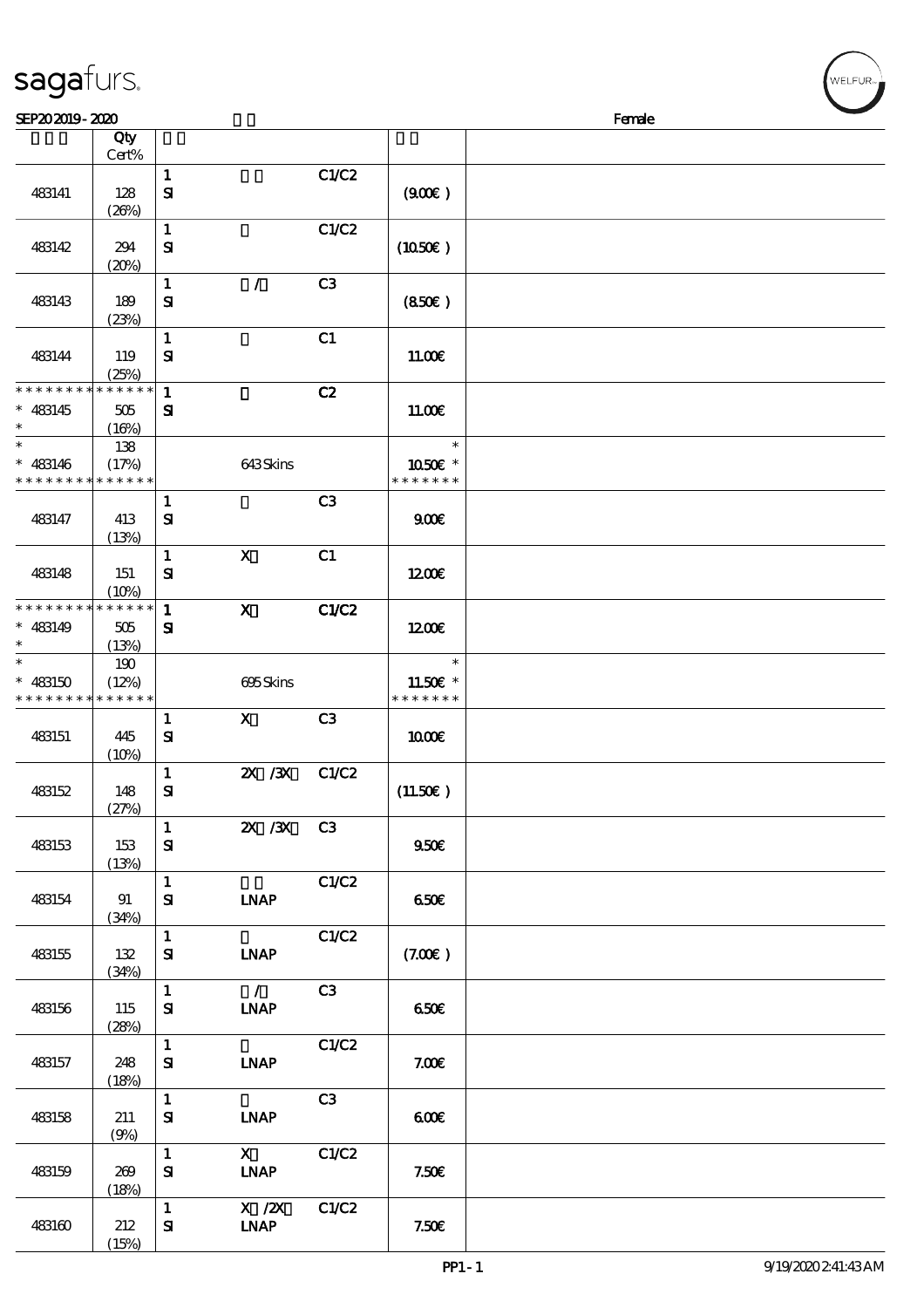|                                                          | Cert%        |                                       |                           |                |                            |  |
|----------------------------------------------------------|--------------|---------------------------------------|---------------------------|----------------|----------------------------|--|
|                                                          |              | $\mathbf{1}$                          | $X$ / $ZX$                | C <sub>3</sub> |                            |  |
| 483161                                                   | 254          | ${\bf s}$                             | <b>INAP</b>               |                | 650E                       |  |
|                                                          | (16%)        |                                       |                           |                |                            |  |
| 483162                                                   | 117          | $\mathbf{1}$<br>$\mathbf{B}$          | $\mathcal{L}$             | C2             | 7.50E                      |  |
|                                                          | (10%)        |                                       |                           |                |                            |  |
|                                                          |              | $\mathbf{1}$                          |                           | C2             |                            |  |
| 483163                                                   | 133          | $\mathbf{I}$                          |                           |                | 950E                       |  |
|                                                          | (17%)        |                                       |                           |                |                            |  |
| * * * * * * * *                                          | * * * * * *  | $\mathbf{1}$                          | $\boldsymbol{X}$          | C2             |                            |  |
| $* 483164$<br>$\ast$                                     | 505<br>(17%) | $\mathbf{B}$                          |                           |                | 9506                       |  |
| $\overline{\ast}$                                        | 181          |                                       |                           |                | $\ast$                     |  |
| $* 483165$                                               | (19%)        |                                       | 686Skins                  |                | $950E *$                   |  |
| * * * * * * * * * * * * * *                              |              |                                       |                           |                | * * * * * * *              |  |
|                                                          |              | $\mathbf{1}$                          | $X$ / $ZX$                | C2             |                            |  |
| 483166                                                   | 178          | $\mathbf{B}$                          |                           |                | 1000E                      |  |
| * * * * * * * * <mark>* * * * * * *</mark>               | (11%)        | $\mathbf{1}$                          |                           | C2             |                            |  |
| $* 483167$                                               | 505          | $\mathbf{B}$                          |                           | <b>LNAP</b>    | 650E                       |  |
| $\ast$                                                   | (15%)        |                                       |                           |                |                            |  |
| $\ast$                                                   | 129          |                                       |                           |                | $\ast$                     |  |
| $* 483168$                                               | (31%)        |                                       | 634Skins                  |                | $600E$ *                   |  |
| * * * * * * * * * * * * * *                              |              |                                       |                           |                | * * * * * * *              |  |
| 483169                                                   | 346          | $\mathbf{1}$<br>П                     |                           | C2             | 550€                       |  |
|                                                          | (16%)        |                                       |                           |                |                            |  |
|                                                          |              | $\mathbf{1}$                          |                           | C1/C2          |                            |  |
| 483170                                                   | 192          | <b>SR/S</b>                           |                           |                | $(1000\varepsilon)$        |  |
|                                                          | (21%)        |                                       |                           |                |                            |  |
|                                                          |              | $\mathbf{1}$                          |                           | C1             |                            |  |
| 483171                                                   | 90<br>(27%)  | <b>SAGA</b>                           |                           |                | (11.50)                    |  |
|                                                          |              | $\mathbf{1}$                          |                           | C1/C2          |                            |  |
| 483172                                                   | 354          | <b>SR/S</b>                           |                           |                | 11.00E                     |  |
|                                                          | (31%)        |                                       |                           |                |                            |  |
|                                                          |              | $\mathbf{1}$                          | $\mathcal{L}$             | C3             |                            |  |
| 483173                                                   | 277<br>(18%) | <b>SR/S</b>                           |                           |                | (950)                      |  |
| * * * * * * * *                                          | * * * * * *  | $\mathbf{1}$                          |                           | C1/C2          |                            |  |
| $* 483174$                                               | 485          | <b>SAGA</b>                           |                           |                | 1200                       |  |
| $\ast$                                                   | (15%)        |                                       |                           |                |                            |  |
| $\overline{\phantom{0}}$                                 | 366          |                                       |                           |                | $\ast$                     |  |
| $* 483175$<br>* * * * * * * * <mark>* * * * * * *</mark> | (25%)        |                                       | 851 Skins                 |                | $1200E$ *<br>* * * * * * * |  |
|                                                          |              | $\mathbf{1}$                          |                           | C3             |                            |  |
| 483176                                                   | 174          | <b>SAGA</b>                           |                           |                | 11.00E                     |  |
|                                                          | (18%)        |                                       |                           |                |                            |  |
|                                                          |              | $1 \quad \blacksquare$                | $\mathbf{X}$              | C1             |                            |  |
| 483177                                                   | 122          | <b>SAGA</b>                           |                           |                | 1450E                      |  |
|                                                          | (16%)        | 1                                     | $\mathbf{x}$              | C3             |                            |  |
| 483178                                                   | 482          | <b>SAGA</b>                           |                           |                | 11.50E                     |  |
|                                                          | (11%)        |                                       |                           |                |                            |  |
|                                                          |              | $1 -$                                 | $\boldsymbol{\mathsf{X}}$ | C1             |                            |  |
| 483179                                                   | $90^{\circ}$ | <b>SAGA</b>                           |                           |                | (1300E)                    |  |
|                                                          | (20%)        |                                       |                           |                |                            |  |
| 483180                                                   | 382          | $1 \quad \blacksquare$<br><b>SAGA</b> | $\boldsymbol{\mathsf{Z}}$ | C1/C2          | 1250E                      |  |
|                                                          | (21%)        |                                       |                           |                |                            |  |
|                                                          |              |                                       |                           |                |                            |  |

 $\overline{\phantom{a}}$ 

 $SEP202019 - 2020$ 

说明 价格

顺序号 Qty

sagafurs.

.<br>FI FUR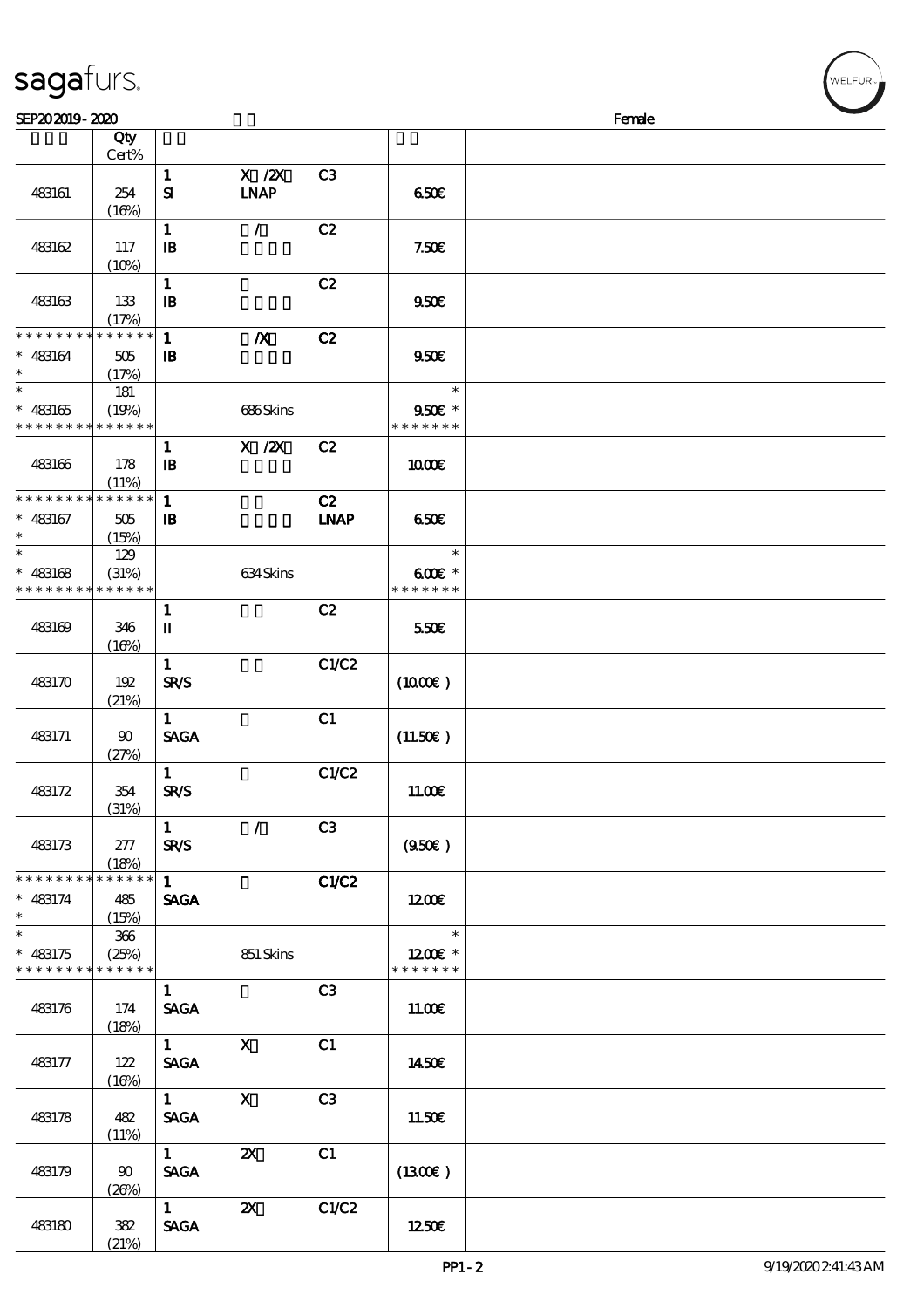| SEP202019-2020                                      |                                  |                               |                                |                |                                    | Female |
|-----------------------------------------------------|----------------------------------|-------------------------------|--------------------------------|----------------|------------------------------------|--------|
|                                                     | Qty                              |                               |                                |                |                                    |        |
| 483181                                              | Cert%<br>254                     | $\mathbf{1}$<br><b>SAGA</b>   | $\boldsymbol{\mathsf{Z}}$      | C3             | 11.00E                             |        |
| 483182                                              | (9%)<br>173                      | $\mathbf{1}$<br><b>SR/S</b>   | $\mathbf{x}$                   | C1/C2          | 1250E                              |        |
| 483183                                              | (23%)<br>111<br>(20%)            | $\mathbf{1}$<br><b>SR/S</b>   | $\mathbf{x}$                   | C3             | 11.00E                             |        |
| 483184                                              | 115<br>(32%)                     | $\mathbf{1}$<br><b>SAGA</b>   | $X \, X$                       | C <sub>3</sub> | 11.00E                             |        |
| 483185                                              | 106<br>(16%)                     | $\mathbf{1}$<br><b>SAGA</b>   | $\mathbf{x}$                   | C3             | 11.50€                             |        |
| 483186                                              | 245<br>(21%)                     | $\mathbf{1}$<br><b>SAGA</b>   | <b>INAP</b>                    | C1/C2          | 800E                               |        |
| 483187                                              | 518<br>(11%)                     | $\mathbf{1}$<br><b>SAGA</b>   | <b>INAP</b>                    | C3             | 800€                               |        |
| 483188                                              | 119<br>(22%)                     | 1<br><b>SAGA</b>              | ZX<br><b>INAP</b>              | C1/C2          | 950E                               |        |
| 483189                                              | 96<br>(31%)                      | $\mathbf{1}$<br><b>SAGA</b>   | $\chi$ / $\chi$<br><b>INAP</b> | C1/C2          | 850E                               |        |
| 483190                                              | 152<br>(27%)                     | $\mathbf{1}$<br><b>SAGA</b>   | $X \, X$<br><b>LNAP</b>        | C3             | 800E                               |        |
| 483191                                              | 162<br>(19%)                     | $\mathbf{1}$<br>IA            | $\mathcal{L}$                  | C2             | 800€                               |        |
| 483192                                              | 209<br>(20%)                     | $\mathbf{1}$<br>$\mathbf{IA}$ |                                | C2             | 11.00E                             |        |
| * * * * * * * * * * * * * *<br>$* 483193$<br>$\ast$ | 485<br>(23%)                     | $\mathbf{1}$<br>IA            | $\boldsymbol{X}$               | C2             | 11.00E                             |        |
| $\ast$<br>$* 483194$<br>$\ast$                      | 460<br>(16%)                     |                               | $\boldsymbol{2}$               |                | $\ast$<br>$11.00E$ *<br>$\ast$     |        |
| $\ast$<br>$* 483195$<br>$\ast$                      | 460<br>(13%)                     |                               | 3                              |                | $\ast$<br>1050E *<br>$\ast$        |        |
| $\ast$<br>$* 483196$<br>* * * * * * * * * * * * * * | 215<br>(13%)                     |                               | 1620Skins                      |                | $\ast$<br>1050€ *<br>* * * * * * * |        |
| 483197                                              | 295<br>(16%)                     | $\mathbf{1}$<br>IA            | X /2X C2                       |                | 11.00E                             |        |
| 483198                                              | 359<br>(18%)                     | $\mathbf{1}$<br>IA            | 2X / 3X                        | C2             | 11.00E                             |        |
| * * * * * * * *<br>$* 483199$<br>$\ast$             | * * * * * *<br>485<br>$(\Theta)$ | $\mathbf{1}$<br>IA            |                                | C2             | $(1000\varepsilon)$                |        |
| $\ast$<br>$* 483200$<br>$\ast$                      | 460<br>(3%)                      |                               | $\boldsymbol{2}$               |                | $\ast$<br>$(1000\varepsilon)*$     |        |

**NELFUR**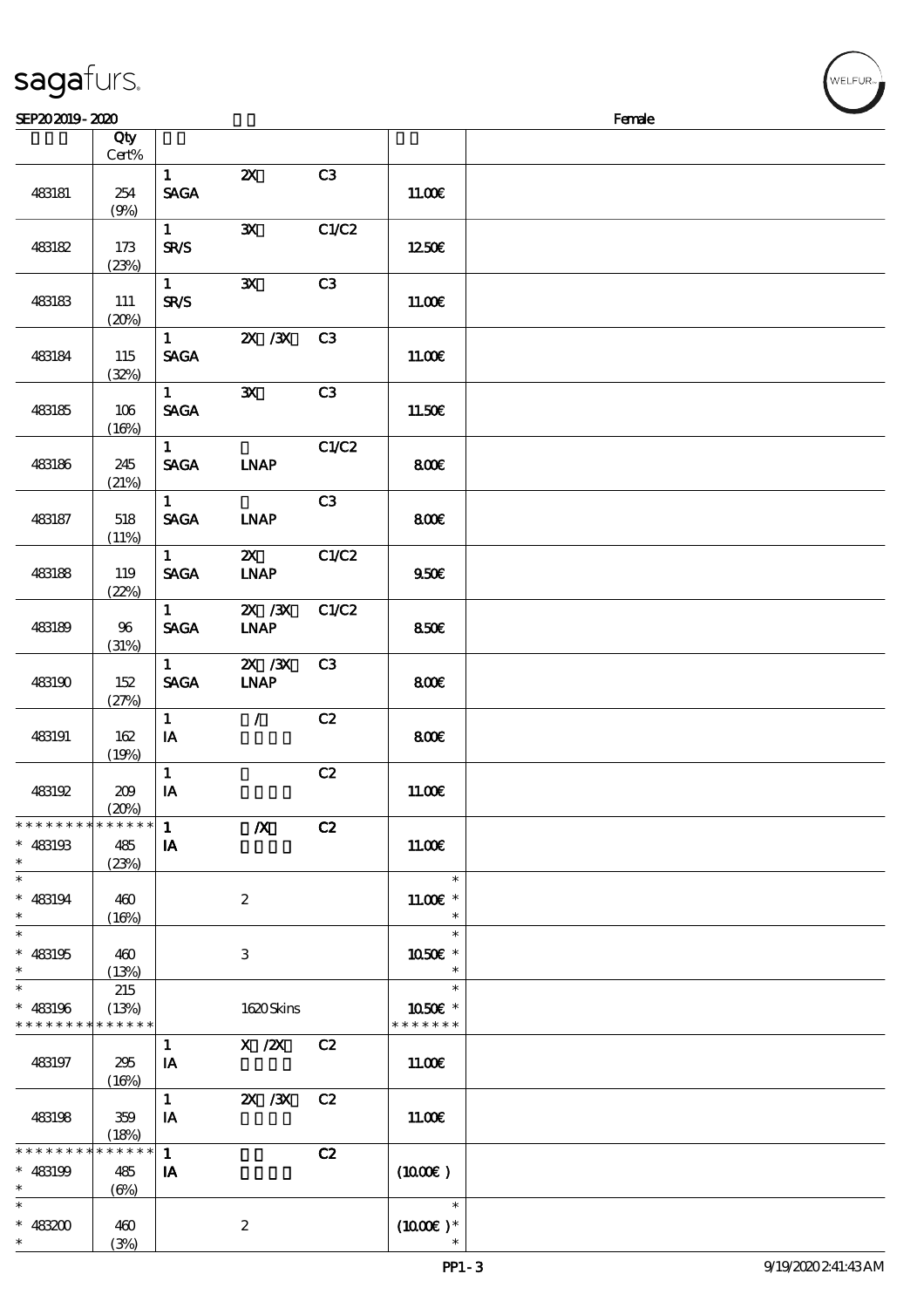| sagafurs.                    |             |                         |                           |                |               |        | WELFUR <sub>74</sub> |
|------------------------------|-------------|-------------------------|---------------------------|----------------|---------------|--------|----------------------|
| SEP202019-2020               |             |                         |                           |                |               | Female |                      |
|                              | Qty         |                         |                           |                |               |        |                      |
|                              | Cert%       |                         |                           |                |               |        |                      |
| $\ast$                       |             | $\mathbf{1}$            |                           | C2             | $\ast$        |        |                      |
| $* 483201$                   | 460         | $\mathbf{I}\mathbf{A}$  |                           |                | $(1000E)*$    |        |                      |
| $\ast$                       | (7%)        |                         |                           |                |               |        |                      |
| $\ast$                       |             |                         |                           |                | $\ast$        |        |                      |
| $* 48302$                    | 460         |                         | $\boldsymbol{4}$          |                | $(1000E)^*$   |        |                      |
| $\ast$                       | (15%)       |                         |                           |                | $\ast$        |        |                      |
|                              | 229<br>(3%) |                         | 2094Skins                 |                | $(1000E)*$    |        |                      |
| $* 4830B$<br>* * * * * * * * | * * * * * * |                         |                           |                | * * * * * * * |        |                      |
|                              |             | $\mathbf{1}$            | $\mathcal{L}$             | C2             |               |        |                      |
| 483204                       | 373         | ${\bf IA}$              |                           | <b>LNAP</b>    | 7.00E         |        |                      |
|                              | (21%)       |                         |                           |                |               |        |                      |
| * * * * * * *                | * * * * * * | $\mathbf{1}$            | $\boldsymbol{X}$          | C2             |               |        |                      |
| $* 483205$                   | 485         | $\mathbf{I} \mathbf{A}$ |                           | <b>LNAP</b>    | 7.50E         |        |                      |
|                              | (17%)       |                         |                           |                |               |        |                      |
| $\ast$                       | 383         |                         |                           |                | $\ast$        |        |                      |
| $* 483206$                   | (28%)       |                         | 868Skins                  |                | $7.50E$ *     |        |                      |
| * * * *                      | * * * * * * |                         |                           |                | * * * * * * * |        |                      |
|                              |             | $\mathbf{1}$            |                           | C1/C2          |               |        |                      |
| 483207                       | 97          | <b>SROY</b>             |                           |                | (1300)        |        |                      |
|                              | (17%)       |                         |                           |                |               |        |                      |
|                              |             | $\mathbf{1}$            |                           | C <sub>3</sub> |               |        |                      |
| 48308                        | 94          | <b>SROY</b>             |                           |                | (11.50)       |        |                      |
|                              | (8%)        | $\mathbf{1}$            | $\mathbf X$               | C1/C2          |               |        |                      |
| 483209                       | 296         | <b>SROY</b>             |                           |                | <b>1600€</b>  |        |                      |
|                              | (11%)       |                         |                           |                |               |        |                      |
|                              |             | $\mathbf{1}$            | $\mathbf x$               | C <sub>3</sub> |               |        |                      |
| 483210                       | 205         | <b>SROY</b>             |                           |                | (1200E)       |        |                      |
|                              | (11%)       |                         |                           |                |               |        |                      |
|                              |             | $\mathbf{1}$            | ${\bf z}$                 | C1/C2          |               |        |                      |
| 483211                       | 171         | <b>SROY</b>             |                           |                | 1300E         |        |                      |
|                              | (9%)        |                         |                           |                |               |        |                      |
|                              |             | $\mathbf{1}$            | $\boldsymbol{\mathsf{z}}$ | C3             |               |        |                      |
| 483212                       | 116         | <b>SROY</b>             |                           |                | (11.50)       |        |                      |
|                              | (8%)        |                         |                           |                |               |        |                      |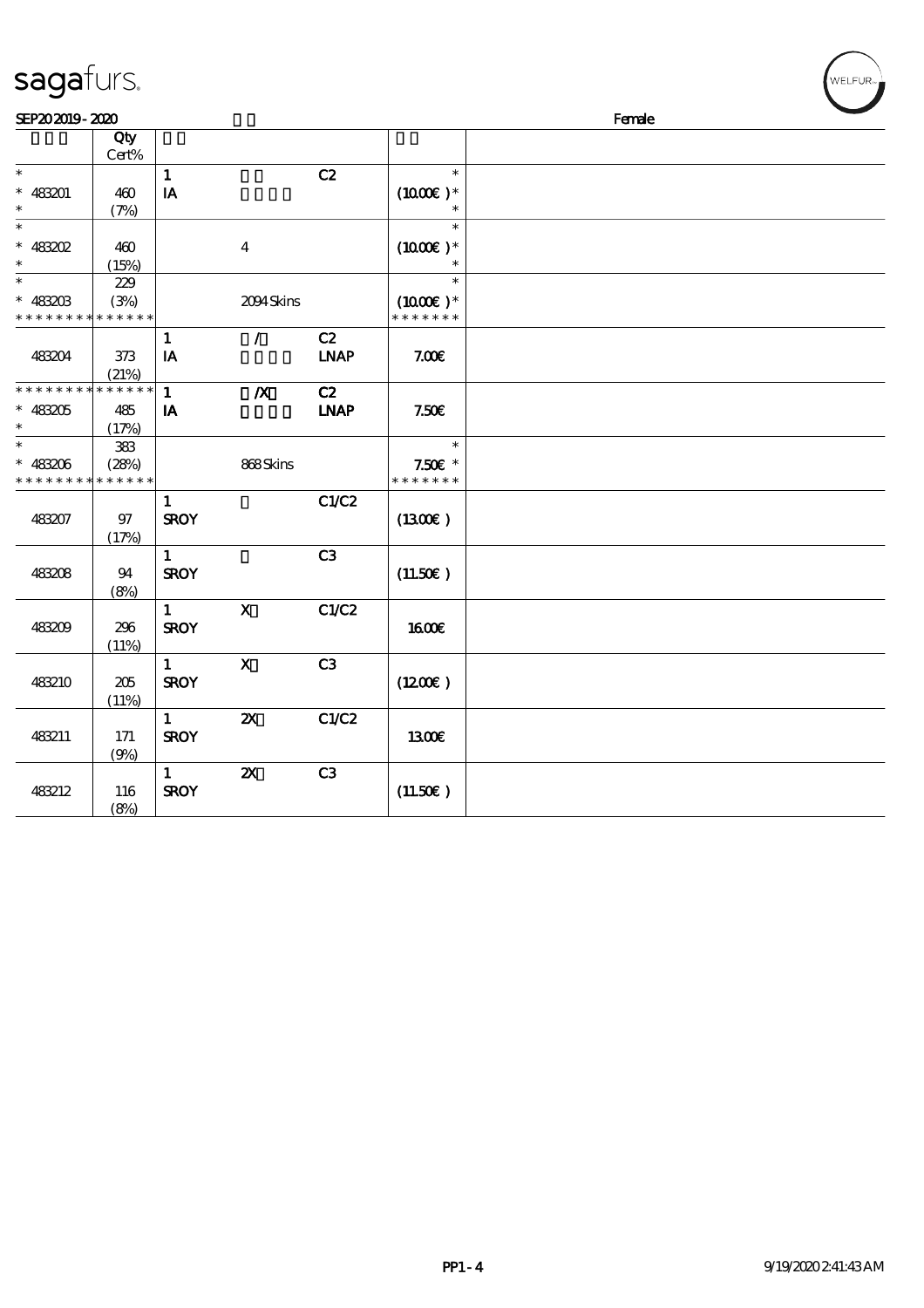|                                                    | Qty<br>Cert%                                  |                                                |                             |       |                                   |  |
|----------------------------------------------------|-----------------------------------------------|------------------------------------------------|-----------------------------|-------|-----------------------------------|--|
| 483241                                             | 94<br>(30%)                                   | $\boldsymbol{z}$<br>${\bf S}$                  |                             | C1/C2 | 600                               |  |
| 483242                                             | 185<br>(24%)                                  | $\boldsymbol{z}$<br>${\bf S}$                  |                             | C1/C2 | 7.50E                             |  |
| 483243                                             | 469<br>(12%)                                  | $\boldsymbol{z}$<br>${\bf S\!I}$               |                             | C1/C2 | 800                               |  |
| 483244                                             | 112<br>(4%)                                   | $\boldsymbol{z}$<br>$\mathbf{S}$               | $\mathbf X$                 | C1    | 900                               |  |
| 483245                                             | 460<br>$(\Theta)$                             | $\boldsymbol{z}$<br>${\bf s}$                  | $\mathbf{X}$                | C2    | 850E                              |  |
| 483246                                             | $33\!\!3$<br>(9%)                             | $\boldsymbol{2}$<br>${\bf S\hspace{-.075ex}I}$ | $X \, /ZX$                  | C3    | 7.50E                             |  |
| 483247                                             | 179<br>(12%)                                  | $\boldsymbol{z}$<br>$\mathbf{S}$               | 2X / 3X                     | C1/C2 | 850E                              |  |
| 483248                                             | $336\,$<br>(11%)                              | $\boldsymbol{z}$<br>${\bf S}$                  | $\mathbf{X}$<br><b>LNAP</b> | C1/C2 | 650E                              |  |
| 483249                                             | 487<br>(14%)                                  | $\boldsymbol{z}$<br>${\bf I\!B}$               |                             | C2    | 650€                              |  |
| 483250                                             | 256<br>(17%)                                  | $\boldsymbol{z}$<br><b>SAGA</b>                |                             | C1/C2 | 7.00E                             |  |
| 483251                                             | 204<br>(20%)                                  | $2^{\circ}$<br><b>SAGA</b>                     |                             | C1/C2 | 850€                              |  |
| 483252                                             | 122<br>(33%)                                  | $2^{\circ}$<br>$\ensuremath{\mathsf{SAGA}}$    |                             | C1    | 900E                              |  |
| 483253                                             | 434<br>(21%)                                  | $\mathbf{z}$<br><b>SAGA</b>                    |                             | C2    | 850€                              |  |
| 483254                                             | 210<br>(10%)                                  | $\mathbf{2}$<br><b>SAGA</b>                    |                             | C3    | 800€                              |  |
| 483255                                             | 127<br>(7%)                                   | $\mathbf{2}$<br><b>SAGA</b>                    | $\mathbf{X}$                | C1    | 1050E                             |  |
| 483256                                             | 443<br>(18%)                                  | $\mathbf{2}$<br><b>SAGA</b>                    | $\mathbf{x}$                | C1/C2 | 1050€                             |  |
| * * * * * * * *<br>$* 483257$<br>$*$ and $*$       | $******$<br>485<br>$(\Theta)$                 | $\mathbf{2}$<br><b>SAGA</b>                    | $\mathbf{x}$                | C2    | 1000E                             |  |
| $\overline{\phantom{0}}$<br>$* 483258$<br>$\ast$   | 440<br>(12%)                                  |                                                | $\boldsymbol{2}$            |       | $\ast$<br>1050€ *<br>$\ast$       |  |
| $\overline{\ast}$<br>$* 483259$<br>* * * * * * * * | $\boldsymbol{\omega}$<br>(11%)<br>* * * * * * |                                                | 985Skins                    |       | $\ast$<br>1000 *<br>* * * * * * * |  |
| 483260                                             | 251<br>(15%)                                  | $\mathbf{2}$<br><b>SAGA</b>                    | $\mathbf{X}$                | C3    | <b>850€</b>                       |  |

 $SFP202019 - 2020$ 

sagafurs.

ELFUR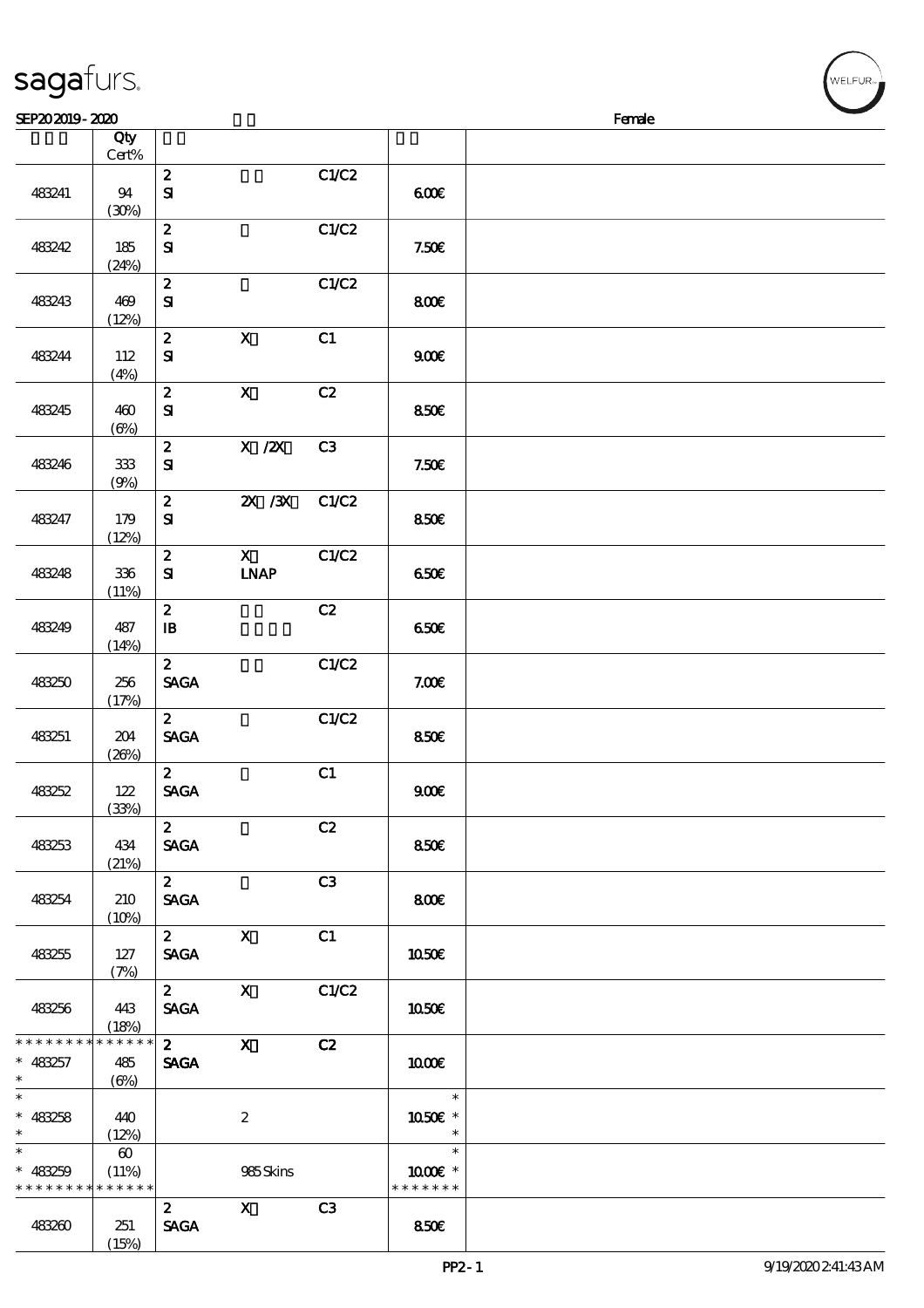| sagafurs. |  |
|-----------|--|
|           |  |

| SEP202019-2020                                        |              |                               |                                                                  |                   |                                     | Female |
|-------------------------------------------------------|--------------|-------------------------------|------------------------------------------------------------------|-------------------|-------------------------------------|--------|
|                                                       | Qty<br>Cert% |                               |                                                                  |                   |                                     |        |
| 483261                                                | 98<br>(18%)  | $\mathbf{2}$<br><b>SAGA</b>   | $\boldsymbol{\mathsf{Z}}$                                        | C1/C2             | 1050€                               |        |
| 483262                                                | 166<br>(13%) | $\mathbf{z}$<br><b>SAGA</b>   | $\boldsymbol{\mathsf{X}}$                                        | C2                | 1050€                               |        |
| 483263                                                | 488<br>(13%) | $\mathbf{2}$<br><b>SAGA</b>   | 2X / 3X                                                          | C1/C2             | 1000E                               |        |
| 483264                                                | 224<br>(20%) | $\mathbf{2}$<br><b>SAGA</b>   | $X \, X$                                                         | C3                | 800€                                |        |
| 483265                                                | 344<br>(22%) | $\mathbf{z}$<br><b>SAGA</b>   | <b>INAP</b>                                                      | C1/C2             | 650E                                |        |
| 483266                                                | 247<br>(23%) | 2 <sup>7</sup><br><b>SAGA</b> | $\mathbf x$<br><b>INAP</b>                                       | C1/C2             | 7.50E                               |        |
| 483267                                                | 74<br>(16%)  | $\mathbf{z}$<br><b>SAGA</b>   | $\overline{\mathbf{X}}$ / $\overline{\mathbf{X}}$<br><b>INAP</b> | C1/C2             | 7.00E                               |        |
| 483268                                                | 285<br>(17%) | $\mathbf{2}$<br>IA            | $\mathcal{L}$                                                    | C2                | 600                                 |        |
| 483269                                                | 324<br>(13%) | $\boldsymbol{z}$<br>IA        |                                                                  | C2                | 800E                                |        |
| 483270                                                | 485<br>(14%) | $\boldsymbol{z}$<br>IA        | $\boldsymbol{X}$                                                 | C2                | 850E                                |        |
| 483271                                                | 177<br>(14%) | $\boldsymbol{z}$<br>IA        | $X \, X$                                                         | C2                | 800€                                |        |
| 483272                                                | 210<br>(5%)  | $\boldsymbol{z}$<br>IA        | $X$ / $ZX$                                                       | C2<br><b>LNAP</b> | 650E                                |        |
| * * * * * * * * * * * * * * *<br>$* 483273$<br>$\ast$ | 485<br>(15%) | $\boldsymbol{z}$<br>IA        |                                                                  | C2<br><b>LNAP</b> | 650€                                |        |
| $\ast$<br>$* 483274$<br>* * * * * * * * * * * * * *   | 122<br>(27%) |                               | 607Skins                                                         |                   | $\ast$<br>$600E$ *<br>* * * * * * * |        |
| 483275                                                | 83<br>(18%)  | $\mathbf{z}$<br><b>SROY</b>   |                                                                  | C1/C2             | (11.00)                             |        |
| 483276                                                | 190<br>(16%) | $\mathbf{2}$<br><b>SROY</b>   | $\mathbf{x}$                                                     | C1/C2             | (11.50)                             |        |
| 483277                                                | 117<br>(7%)  | $\mathbf{2}$<br><b>SROY</b>   | $\boldsymbol{X}$                                                 | C3                | 900                                 |        |
| 483278                                                | 128<br>(9%)  | $\mathbf{2}$<br><b>SROY</b>   | <b>2X</b> / 3X                                                   | C1/C2             | <b>1050€</b>                        |        |

WELFUR<sub>"</sub>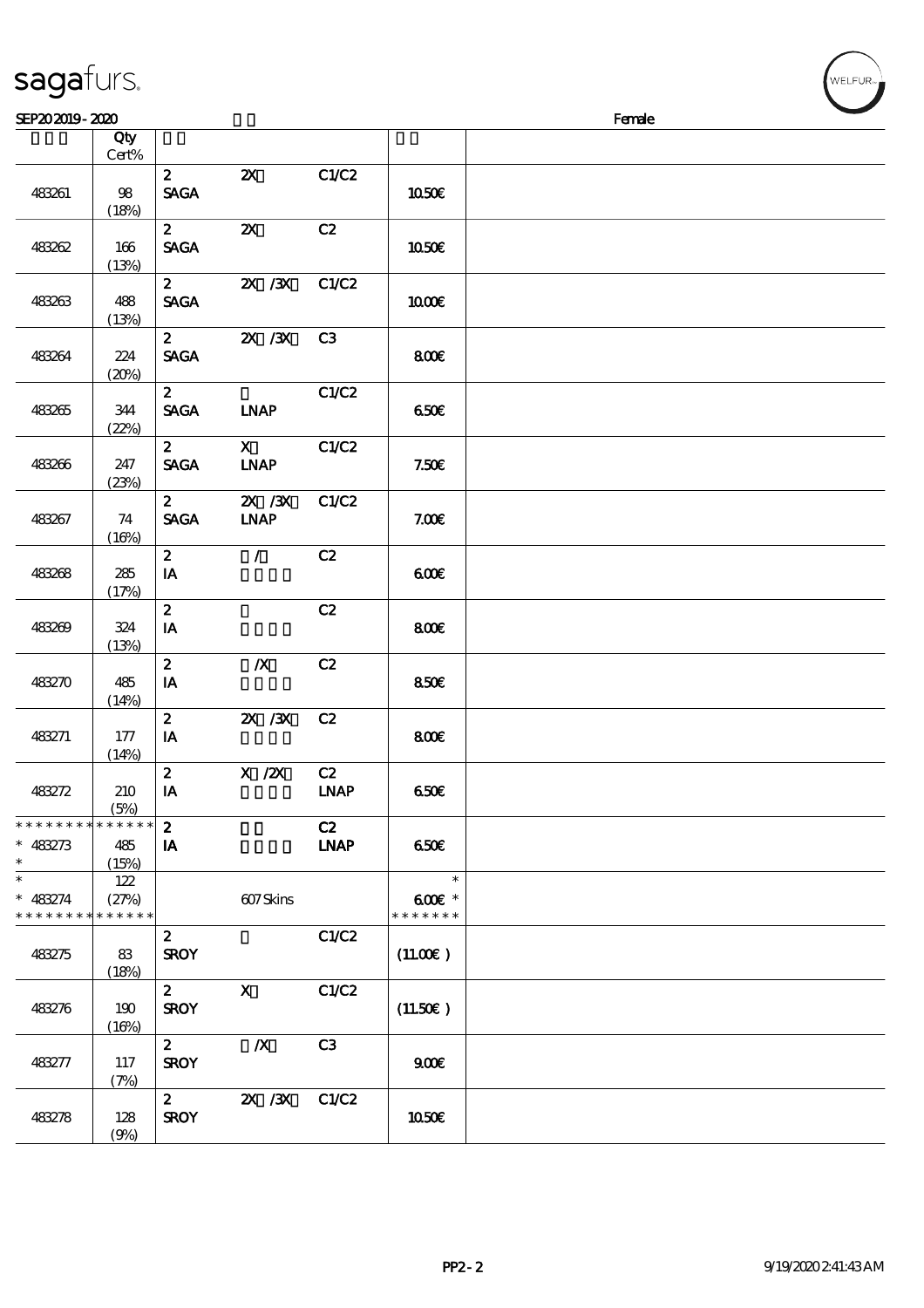|                                                       | Cert%             |                                            |                                  |                |                                    |  |
|-------------------------------------------------------|-------------------|--------------------------------------------|----------------------------------|----------------|------------------------------------|--|
| 483301                                                | 167<br>(4%)       | $\boldsymbol{\mathsf{20}}$<br>${\bf s}$    | $\mathbf{1}$                     | C1/C2          | <b>1800€</b>                       |  |
| 48302                                                 | 158<br>(5%)       | $\boldsymbol{\mathfrak{D}}$<br>${\bf s}$   | $\mathbf x$<br>$\mathbf{1}$      | C1/C2          | æœ                                 |  |
| 483303                                                | 99<br>$(\Theta)$  | $\boldsymbol{\mathbf{z}}$<br>${\bf s}$     | $\mathbf{X}$<br>$\mathbf{1}$     | C <sub>3</sub> | 17.00E                             |  |
| 483304                                                | 289<br>(4%)       | $\boldsymbol{\mathsf{20}}$<br>$\mathbf{B}$ | $\mathbf{1}$                     | C2             | 17.00E                             |  |
| 483305                                                | 261<br>(4%)       | $\boldsymbol{\mathfrak{D}}$<br><b>SAGA</b> | $\mathcal{L}$<br>$\mathbf{1}$    | C1/C2          | $(1800\varepsilon)$                |  |
| 483306                                                | 148<br>(4%)       | $\boldsymbol{\mathfrak{D}}$<br><b>SAGA</b> | $\mathbf{1}$                     | C1             | 1950E                              |  |
| 483307                                                | 123<br>(3%)       | $\boldsymbol{\mathfrak{D}}$<br><b>SAGA</b> | $\mathbf{1}$                     | C2             | <b>1900€</b>                       |  |
| 483308                                                | 88<br>(3%)        | $\boldsymbol{\mathfrak{D}}$<br><b>SAGA</b> | $\mathcal{L}$<br>$\mathbf{1}$    | C <sub>3</sub> | (17.00)                            |  |
| 483309                                                | 119<br>(5%)       | $\boldsymbol{\mathfrak{D}}$<br><b>SAGA</b> | $\mathbf x$<br>$\mathbf{1}$      | C <sub>3</sub> | 17.00E                             |  |
| 483310                                                | 180<br>$(\Theta)$ | $\boldsymbol{\mathfrak{D}}$<br><b>SAGA</b> | $\boldsymbol{z}$                 | C1/C2          | ææ                                 |  |
| 483311                                                | 97<br>(10%)       | $\boldsymbol{\mathfrak{D}}$<br><b>SAGA</b> | $X$ / $ZX$<br>$\boldsymbol{z}$   | C3             | 1900E                              |  |
| * * * * * * * * * * * * * *<br>$* 483312$<br>$\ast$   | 445<br>$(\Theta)$ | $\boldsymbol{\mathfrak{D}}$<br>IA          | $\mathbf{1}$                     | C2             | 1650€                              |  |
| $\ast$<br>$* 483313$<br>* * * * * * * * * * * * * * * | 85<br>(7%)        |                                            | 530Skins                         |                | $\ast$<br>1600€ *<br>* * * * * * * |  |
| 483314                                                | 125<br>(9%)       | $\boldsymbol{\mathfrak{D}}$<br><b>SROY</b> | $\mathbf{1}$                     | C1/C2          | (21.00)                            |  |
| 483315                                                | 311<br>(3%)       | $\boldsymbol{\mathfrak{D}}$<br><b>SROY</b> | $\mathbf{X}$<br>$\mathbf{1}$     | C1/C2          | 2200                               |  |
| 483316                                                | 132<br>(3%)       | $\boldsymbol{\mathfrak{D}}$<br><b>SROY</b> | $\mathbf{x}$<br>$\mathbf{1}$     | C1/C2          | 2200                               |  |
| 483317                                                | 178               | $\boldsymbol{\omega}$<br><b>SROY</b>       | $\mathbf{x}$<br>$\boldsymbol{z}$ | C1/C2          | <b>22.50E</b>                      |  |

 $\overline{\phantom{a}}$ 

 $SEP202019 - 2020$ 

说明 价格

## sagafurs.

(7%)

 $\sqrt{Qty}$ 

r<br>WELFUR<sub>™</sub>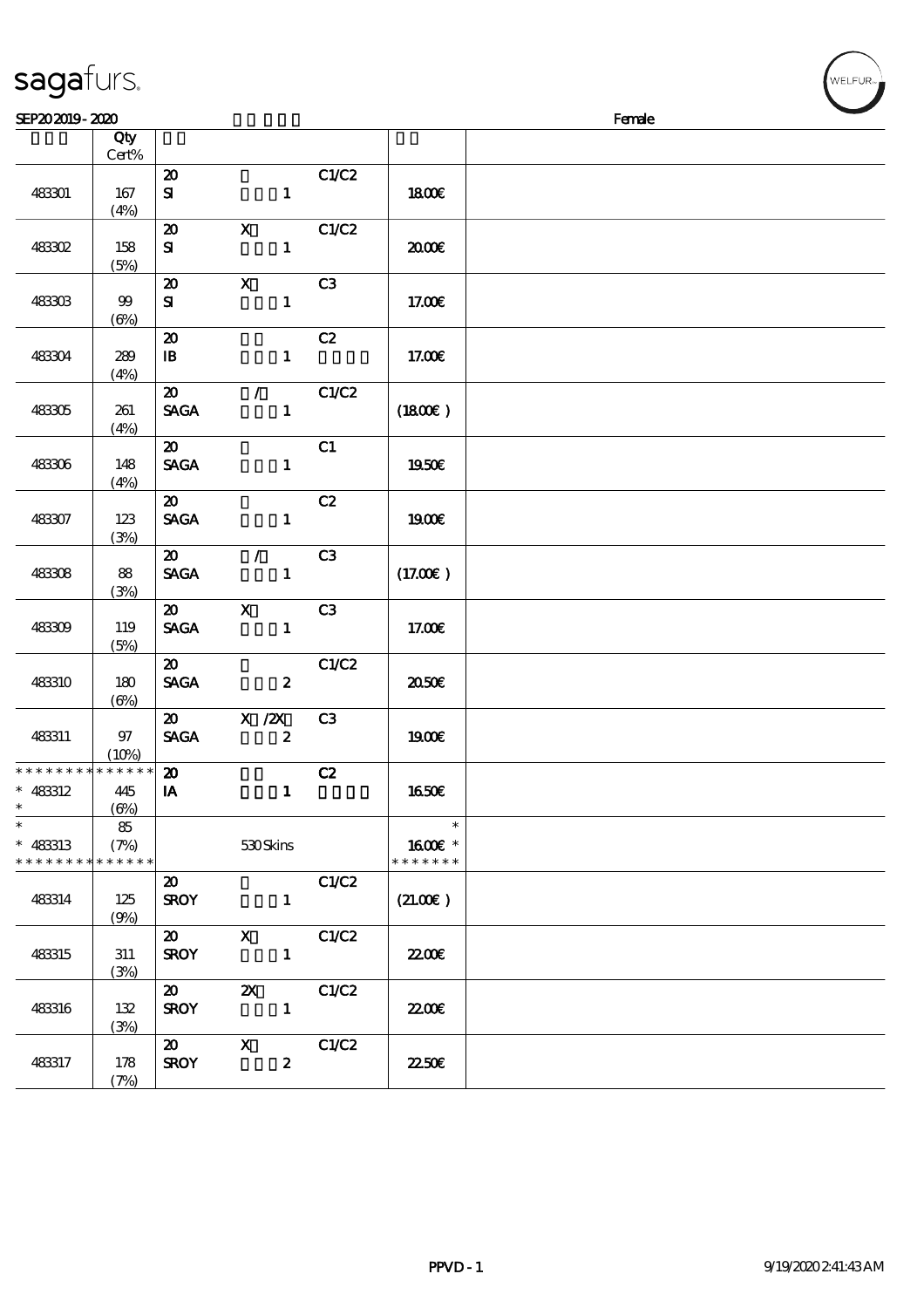| SEP202019-2020                                       |                            |                              |                                                 |       |                                    | <b>Contract on the Contract of Street</b><br>Female |
|------------------------------------------------------|----------------------------|------------------------------|-------------------------------------------------|-------|------------------------------------|-----------------------------------------------------|
|                                                      | Qty<br>$Cert\%$            |                              |                                                 |       |                                    |                                                     |
| 483341                                               | 107<br>(5%)                | $\mathbf{o}$<br>$\mathbf{S}$ | $\mathbf{1}$                                    | C1/C2 | (1450E)                            |                                                     |
| 483342                                               | 84<br>(10%)                | $\mathbf O$<br>${\bf s}$     | $\mathbf{1}$                                    | C2    | (1400E)                            |                                                     |
| 483343                                               | 113<br>(13%)               | $\mathbf{o}$<br>$\mathbf{S}$ | $\mathbf{1}$                                    | C1/C2 | $(1500\varepsilon)$                |                                                     |
| 483344                                               | 10B<br>(17%)               | $\mathbf 0$<br>$\mathbf{S}$  | $\mathbf{1}$                                    | C2    | 1400E                              |                                                     |
| 483345                                               | 143<br>(6%)                | $\mathbf{o}$<br>${\bf s}$    | $\mathbf{1}$                                    | C1    | 1550€                              |                                                     |
| 483346                                               | 352<br>(9%)                | $\mathbf{o}$<br>$\mathbf{S}$ | $\mathbf{1}$                                    | C1/C2 | $(1550\varepsilon)$                |                                                     |
| 483347                                               | 367<br>(5%)                | $\mathbf{o}$<br>${\bf s}$    | $\mathbf{1}$                                    | C2    | (1500E)                            |                                                     |
| 483348                                               | 253<br>(8%)                | $\mathbf{o}$<br>${\bf s}$    | $\mathcal{L}$<br>$\mathbf{1}$                   | C3    | $(1350\epsilon)$                   |                                                     |
| 483349                                               | 230<br>(12%)               | $\mathbf O$<br>$\mathbf{S}$  | $\mathbf{1}$                                    | C3    | 1350E                              |                                                     |
| 483350                                               | 105<br>(12%)               | $\mathbf O$<br>$\mathbf{S}$  | $\mathbf X$<br>$\mathbf{1}$                     | C1    | 1650€                              |                                                     |
| * * * * * * * *<br>$* 48351$<br>$\ast$               | * * * * * *<br>465<br>(9%) | $\mathbf{o}$<br>${\bf s}$    | $\boldsymbol{\mathsf{X}}$<br>$\mathbf{1}$       | C2    | 1650€                              |                                                     |
| $\ast$<br>$* 48352$<br>* * * * * * * * * * * * * * * | 78<br>(5%)                 |                              | 543Skins                                        |       | $\ast$<br>1600 £*<br>* * * * * * * |                                                     |
| 483353                                               | 280<br>(17%)               | $\mathbf{O}$<br>${\bf s}$    | $\boldsymbol{\mathsf{Z}}$<br>$\mathbf{1}$       | C1/C2 | 17.00€                             |                                                     |
| 483354                                               | 108<br>(25%)               | $\mathbf{O}$<br>${\bf s}$    | $\mathbf{x}$<br>$\mathbf{1}$                    | C2    | 1650E                              |                                                     |
| 483355                                               | 83<br>(13%)                | $\mathbf{O}$<br>${\bf s}$    | $\mathcal{L}$<br>$\boldsymbol{z}$               | C2    | 1400E                              |                                                     |
| 483356                                               | 122<br>(12%)               | $\mathbf{O}$<br>${\bf s}$    | $\boldsymbol{z}$                                | C1/C2 | 1500€                              |                                                     |
| 483357                                               | 229<br>(5%)                | $\mathbf{O}$<br>${\bf s}$    | $X \, /ZX$<br>$\boldsymbol{z}$                  | C3    | <b>1600€</b>                       |                                                     |
| 48358                                                | $\mathfrak{D}$<br>(8%)     | $\mathbf 0$<br>$\mathbf{B}$  | $\mathcal{L}$ and $\mathcal{L}$<br>$\mathbf{1}$ | C2    | 1250                               |                                                     |
| * * * * * * * * * * * * * *<br>$* 483359$<br>$\ast$  | 465<br>(6%)                | $\mathbf 0$<br>$\mathbf{B}$  | $\boldsymbol{X}$<br>$\blacksquare$              | C2    | 1400€                              |                                                     |
| $\ast$<br>$* 48330$<br>* * * * * * * * * * * * * *   | 147<br>(6%)                |                              | 612Skins                                        |       | $\ast$<br>1400€ *<br>* * * * * * * |                                                     |

WELFUR<sub>T</sub>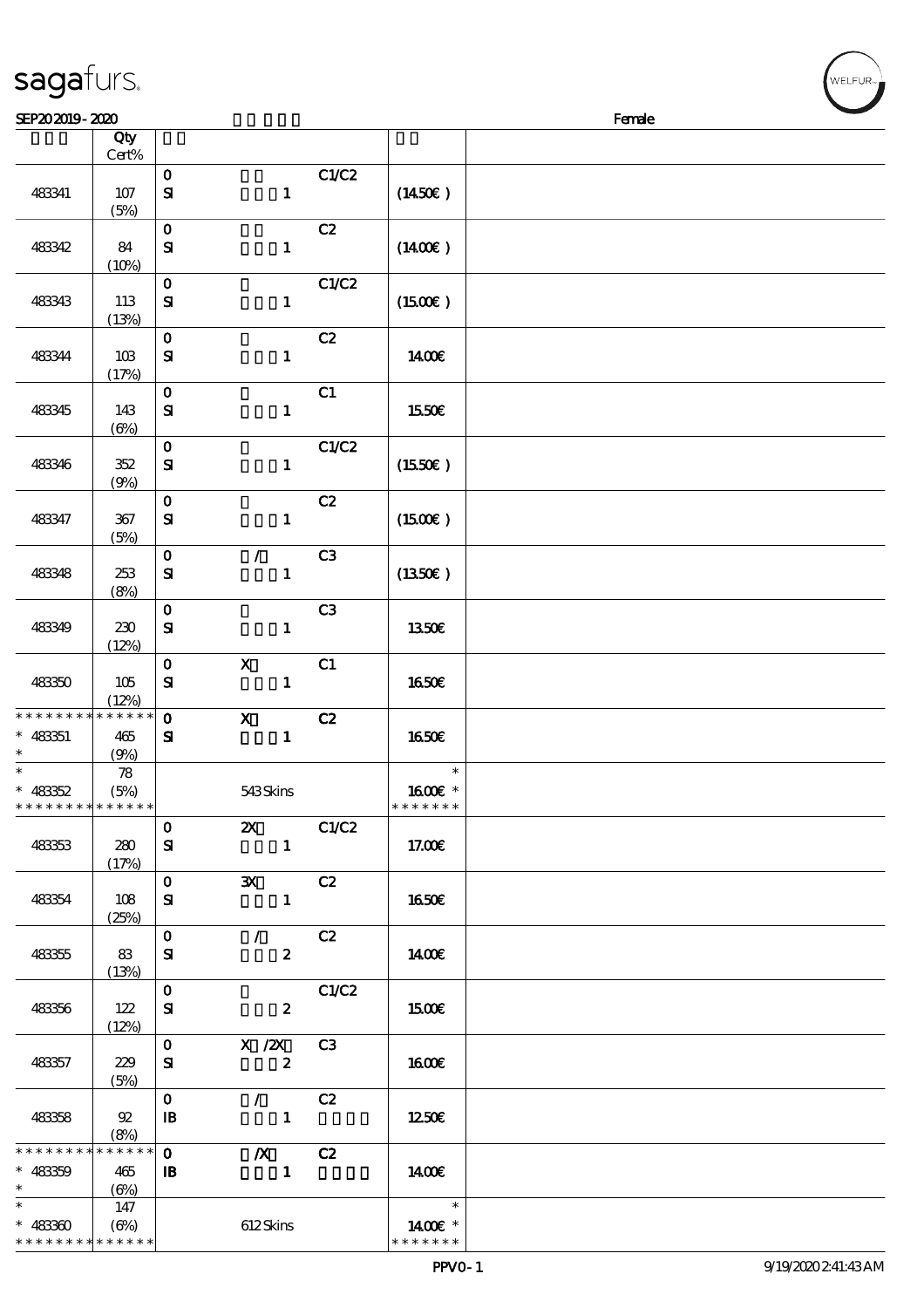| 483361                                  | 242<br>(9%)                 | $\mathbf{O}$<br><b>SAGA</b> | $\mathbf{1}$                              | C1/C2             | $(1450\varepsilon)$                    |  |
|-----------------------------------------|-----------------------------|-----------------------------|-------------------------------------------|-------------------|----------------------------------------|--|
| 48362                                   | 156<br>(11%)                | 200<br><b>SAGA</b>          | $\mathbf{1}$                              | C1/C2             | (1600)                                 |  |
| 483363                                  | 98<br>(12%)                 | $\mathbf 0$<br><b>SAGA</b>  | $\mathbf{1}$                              | C1/C2             | (1600)                                 |  |
| 483364                                  | 208<br>(10%)                | $\mathbf{O}$<br><b>SR/S</b> | $\mathcal{L}$<br>$\mathbf{1}$             | C <sub>3</sub>    | (1400E)                                |  |
| 483365                                  | 125<br>(14%)                | $\mathbf{O}$<br><b>SAGA</b> | $\mathbf{1}$                              | C1                | (17.00)                                |  |
| * * * * * * * *<br>$* 483366$<br>$\ast$ | * * * * * *<br>425<br>(10%) | $\mathbf{O}$<br><b>SAGA</b> | $\mathbf{1}$                              | <b>C1/C2</b>      | (17.00)                                |  |
| $\ast$<br>$* 483367$<br>* * * * * * * * | 73<br>(9%)<br>* * * * * *   |                             | 498Skins                                  |                   | $\ast$<br>$(17.00)$ *<br>* * * * * * * |  |
| * * * * * * * *<br>$* 483368$<br>$\ast$ | * * * * * *<br>445<br>(38%) | $\mathbf 0$<br><b>SAGA</b>  | $\mathbf{1}$                              | C2                | (1650)                                 |  |
| $\ast$<br>$* 483309$<br>* * * * * * * * | 77<br>(29%)<br>* * * * * *  |                             | 522Skins                                  |                   | $\ast$<br>$(1600E)*$<br>* * * * * * *  |  |
| 483370                                  | 238<br>(7%)                 | $\mathbf{O}$<br><b>SR/S</b> | $\mathbf{1}$                              | C <sub>3</sub>    | <b>1500€</b>                           |  |
| 483371                                  | 208<br>(11%)                | $\mathbf{O}$<br><b>SAGA</b> | $\mathcal{L}$<br>$\mathbf{1}$             | C <sub>3</sub>    | (1450E)                                |  |
| 483372                                  | 230<br>(14%)                | $\mathbf{O}$<br><b>SAGA</b> | $\mathbf X$<br>$\mathbf{1}$               | C1                | <b>1850€</b>                           |  |
| 483373                                  | 143<br>(11%)                | $\mathbf{O}$<br><b>SAGA</b> | $\boldsymbol{\mathsf{z}}$<br>$\mathbf{1}$ | C1                | <b>1850€</b>                           |  |
| 483374                                  | 186<br>(7%)                 | $\mathbf 0$<br><b>SR/S</b>  | $\mathbf{x}$<br>$\mathbf{1}$              | C3                | <b>160€</b>                            |  |
| 483375                                  | 229<br>(15%)                | $\mathbf{O}$<br><b>SR/S</b> | $\mathbf{z}$                              | C1/C2             | 1550€                                  |  |
| 483376                                  | 134<br>(18%)                | $\mathbf{0}$<br>SR/S        | $\mathbf{z}$                              | $\overline{C1}C2$ | <b>160€</b>                            |  |
| 483377                                  | 105<br>(11%)                | $\mathbf{O}$<br><b>SAGA</b> | $\boldsymbol{z}$                          | C1                | 1650€                                  |  |
| 483378                                  | 188<br>(11%)                | $\mathbf{O}$<br><b>SAGA</b> | $\boldsymbol{z}$                          | C2                | <b>1650€</b>                           |  |
| 483379                                  | 98<br>(10%)                 | $\mathbf{0}$<br><b>SR/S</b> | $\mathcal{L}$<br>$\boldsymbol{z}$         | C <sub>3</sub>    | 1550€                                  |  |

 $SEP202019 - 2020$ 

说明 价格

#### sagafurs.

顺序号 Qty

483380 295

 $(23%)$ 

 $\overline{0}$  X  $\overline{C_1}$ 

 $SAGA$  2 | 1950 $\varepsilon$ 

Cert%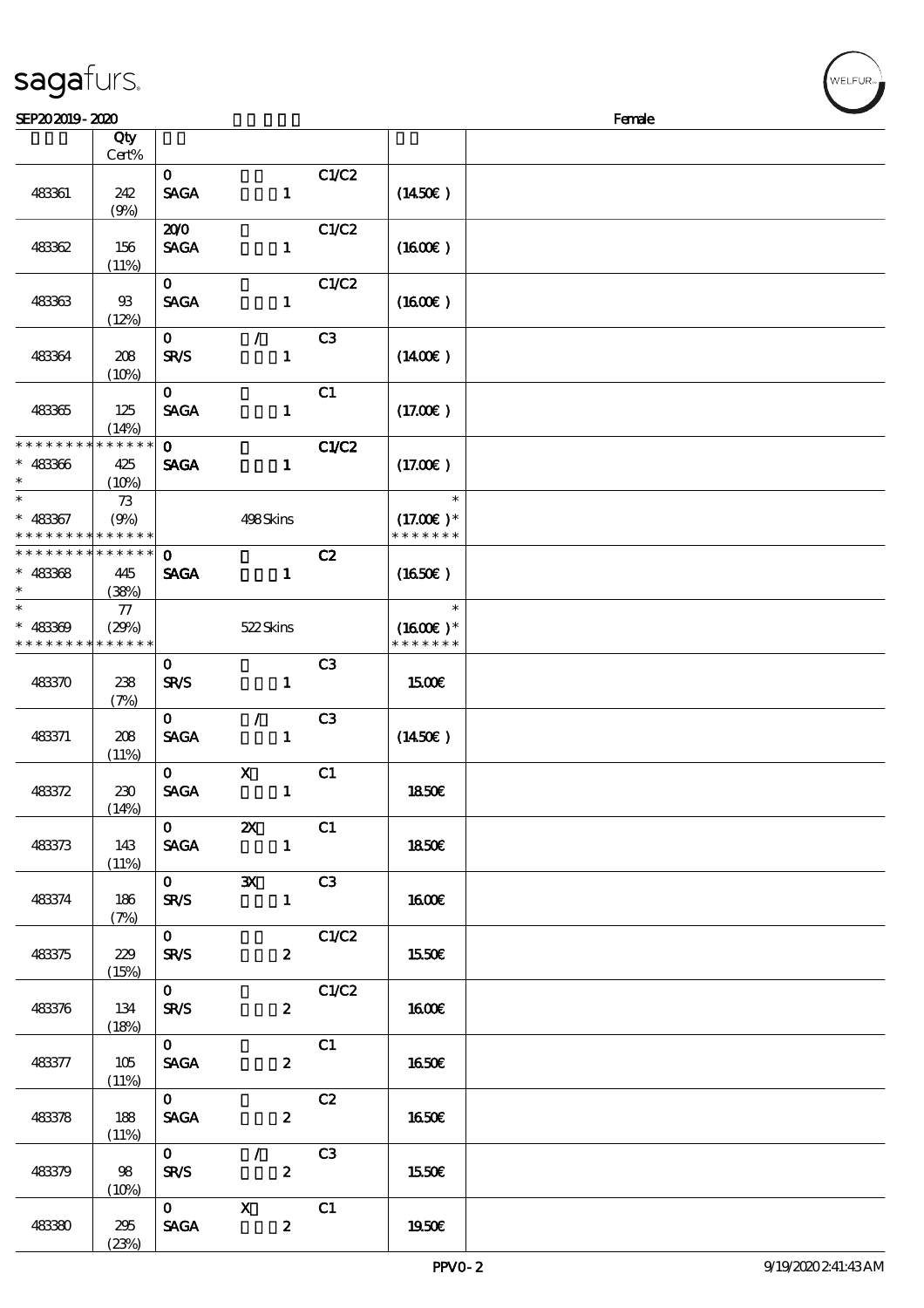(43%)

| SEP202019-2020              |             |              |                           |                  |                |                     | Female |
|-----------------------------|-------------|--------------|---------------------------|------------------|----------------|---------------------|--------|
|                             | Qty         |              |                           |                  |                |                     |        |
|                             | Cert%       |              |                           |                  |                |                     |        |
|                             |             | $\mathbf{O}$ | $\mathbf{X}$              |                  | C3             |                     |        |
| 48381                       | 186         | <b>SR/S</b>  |                           | $\boldsymbol{z}$ |                | 1800                |        |
|                             | (14%)       |              |                           |                  |                |                     |        |
|                             |             | $\mathbf{O}$ | $\mathbf{x}$              |                  | C1/C2          |                     |        |
|                             |             | <b>SAGA</b>  |                           | $\boldsymbol{z}$ |                |                     |        |
| 48382                       | 130         |              |                           |                  |                | 1950E               |        |
|                             | (20%)       |              |                           |                  |                |                     |        |
|                             |             | $\mathbf{0}$ | $\mathbb{X}$              |                  | C2             |                     |        |
| 48383                       | 299         | <b>SAGA</b>  |                           | $\boldsymbol{z}$ | <b>OPEN</b>    | 1650E               |        |
|                             | (10%)       |              |                           |                  |                |                     |        |
|                             |             | $\mathbf{O}$ | $\mathcal{L}$             |                  | C2             |                     |        |
| 48384                       | 290         | IA           |                           | $\mathbf{1}$     |                | 1250E               |        |
|                             | (11%)       |              |                           |                  |                |                     |        |
|                             |             | $\mathbf{O}$ |                           |                  | C2             |                     |        |
| 48385                       | 183         | IA           |                           | $\mathbf{1}$     |                | 1400E               |        |
|                             | (10%)       |              |                           |                  |                |                     |        |
| * * * * * * * *             | * * * * * * | $\mathbf{O}$ |                           |                  |                |                     |        |
|                             |             |              | $\boldsymbol{X}$          |                  | C2             |                     |        |
| $* 483366$                  | 445         | IA           |                           | $\mathbf{1}$     |                | 1600E               |        |
| $\ast$                      | $(\Theta)$  |              |                           |                  |                |                     |        |
| $\ast$                      |             |              |                           |                  |                | $\ast$              |        |
| $* 48387$                   | 420         |              | $\boldsymbol{2}$          |                  |                | 1600E *             |        |
| $\ast$                      | (10%)       |              |                           |                  |                | $\ast$              |        |
| $\overline{\ast}$           |             |              |                           |                  |                | $\ast$              |        |
| $* 48388$                   | 420         |              | 3                         |                  |                | 1600 *              |        |
| $\ast$                      | $(\Theta)$  |              |                           |                  |                | $\ast$              |        |
| $\overline{\phantom{0}}$    |             |              |                           |                  |                | $\ast$              |        |
| $* 48339$                   | 380         |              |                           |                  |                | 1600€ *             |        |
| $\ast$                      |             |              | $\bf{4}$                  |                  |                | $\ast$              |        |
| $\ast$                      | (7%)        |              |                           |                  |                | $\ast$              |        |
|                             | 79          |              |                           |                  |                |                     |        |
| $* 483300$                  | (7%)        |              | 1744Skins                 |                  |                | 1600E *             |        |
| * * * * * * * *             | * * * * * * |              |                           |                  |                | * * * * * * *       |        |
|                             |             | $\mathbf{o}$ | $\mathcal{T}=\mathcal{I}$ |                  | C2             |                     |        |
| 48391                       | 84          | IA           | $\overline{\mathbf{z}}$   |                  |                | 1300E               |        |
|                             | (20%)       |              |                           |                  |                |                     |        |
| * * * * * * * * * * * * * * |             | $\mathbf{o}$ | $\boldsymbol{X}$          |                  | C2             |                     |        |
| $* 483392$                  | 445         | IA           |                           | $\boldsymbol{z}$ |                | 17.00E              |        |
| $*$                         | (11%)       |              |                           |                  |                |                     |        |
| $\ast$                      | 415         |              |                           |                  |                | $\ast$              |        |
| $* 483303$                  | (17%)       |              | 860Skins                  |                  |                | 17.00€ *            |        |
| * * * * * * * *             | * * * * * * |              |                           |                  |                | * * * * * * *       |        |
|                             |             | $\mathbf{0}$ |                           |                  | $\sqrt{C1/C2}$ |                     |        |
|                             |             |              |                           |                  |                |                     |        |
| 48394                       | 172         | <b>SROY</b>  |                           | $\mathbf{1}$     |                | (1650)              |        |
|                             | (13%)       |              |                           |                  |                |                     |        |
|                             |             | $\mathbf{O}$ |                           |                  | $\sqrt{C1/C2}$ |                     |        |
| 483395                      | 181         | <b>SROY</b>  |                           | $\mathbf{1}$     |                | $(1800\varepsilon)$ |        |
|                             | (23%)       |              |                           |                  |                |                     |        |
|                             |             | $\mathbf{0}$ | $X$ C1                    |                  |                |                     |        |
| 483396                      | 120         | <b>SROY</b>  |                           | $\blacksquare$   |                | 1950€               |        |
|                             | (9%)        |              |                           |                  |                |                     |        |
|                             |             | $\mathbf{0}$ | $\mathbf{x}$              |                  | C3             |                     |        |
| 48397                       | 183         | <b>SROY</b>  |                           | $\mathbf{1}$     |                | 17.50€              |        |
|                             | (2%)        |              |                           |                  |                |                     |        |
|                             |             | $\mathbf{0}$ | $\mathbf{x}$              |                  | C1/C2          |                     |        |
|                             |             |              |                           |                  |                |                     |        |
| 483398                      | 154         | <b>SROY</b>  |                           | $\mathbf{1}$     |                | 1900E               |        |
|                             | (3%)        |              |                           |                  |                |                     |        |
|                             |             | $\mathbf{O}$ |                           |                  | C1/C2          |                     |        |
| 483399                      | 169         | <b>SROY</b>  |                           | $\boldsymbol{z}$ |                | 1850€               |        |
|                             | (21%)       |              |                           |                  |                |                     |        |
|                             |             |              | 0 X C1                    |                  |                |                     |        |
| 483400                      | 180         | <b>SROY</b>  | $\overline{\mathbf{2}}$   |                  |                | 2000                |        |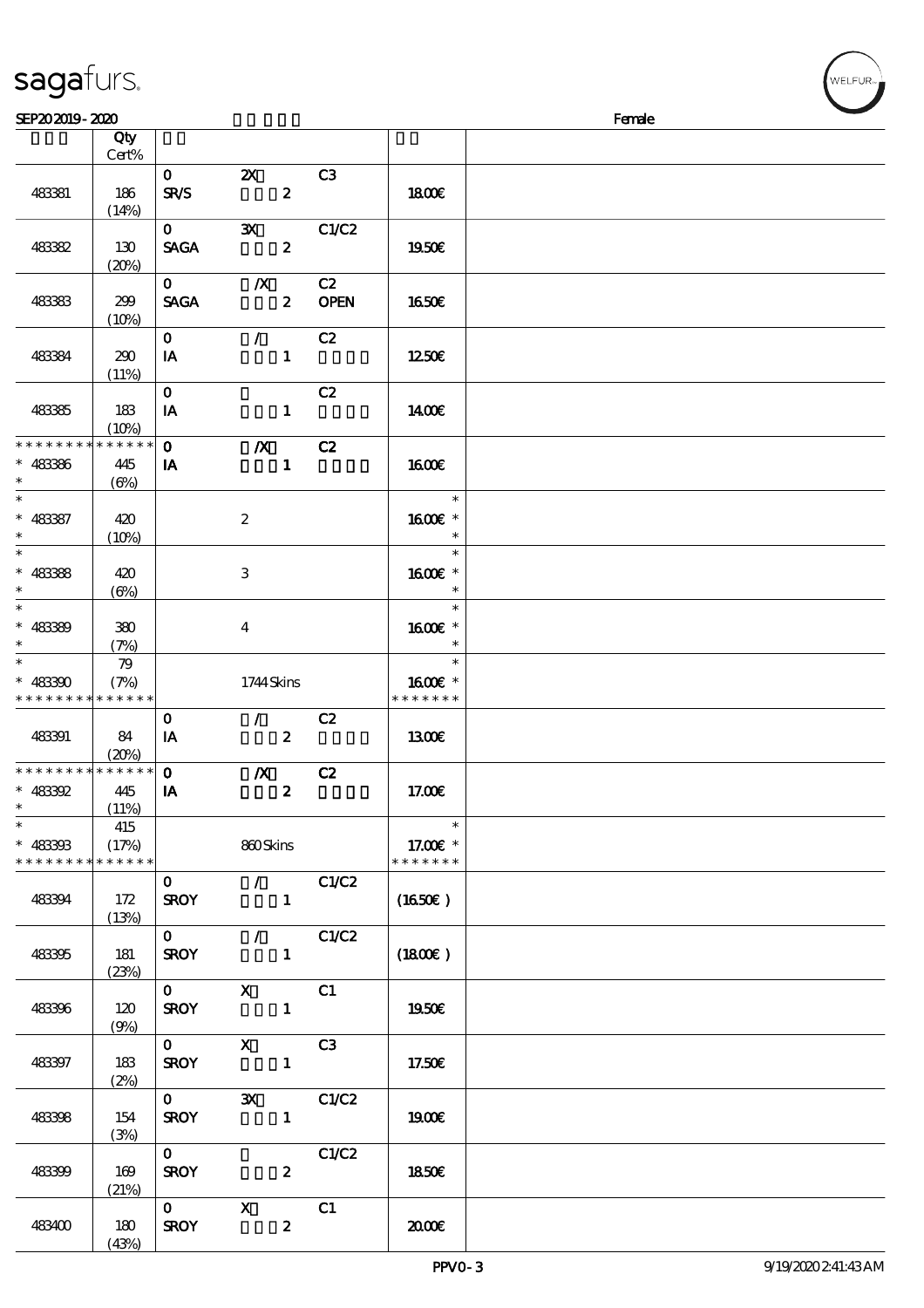| SEP202019-2020 |            |              |                           |                  |                | Female |  |  |
|----------------|------------|--------------|---------------------------|------------------|----------------|--------|--|--|
|                | Qty        |              |                           |                  |                |        |  |  |
|                | Cert%      |              |                           |                  |                |        |  |  |
|                |            | $\mathbf{o}$ | $\mathbf X$               |                  | C2             |        |  |  |
| 483401         | 265        | <b>SROY</b>  |                           | $\boldsymbol{z}$ |                | 1950E  |  |  |
|                | $(\Theta)$ |              |                           |                  |                |        |  |  |
|                |            | $\mathbf 0$  | $\mathbf X$               |                  | C3             |        |  |  |
| <b>483402</b>  | 89         | <b>SROY</b>  |                           | $\boldsymbol{z}$ |                | 1800E  |  |  |
|                | (24%)      |              |                           |                  |                |        |  |  |
|                |            | $\mathbf 0$  | $\boldsymbol{\mathsf{z}}$ |                  | C <sub>1</sub> |        |  |  |
| 483403         | 95         | <b>SROY</b>  |                           | $\boldsymbol{z}$ |                | 2000E  |  |  |
|                | (31%)      |              |                           |                  |                |        |  |  |
|                |            | $\mathbf 0$  | ZX                        |                  | C2             |        |  |  |
| 483404         | 232        | <b>SROY</b>  |                           | $\boldsymbol{z}$ |                | 1950E  |  |  |
|                | (23%)      |              |                           |                  |                |        |  |  |
|                |            | $\bf{0}$     | ${\bf x}$                 |                  | C1/C2          |        |  |  |
| 483405         | 124        | <b>SROY</b>  |                           | $\boldsymbol{z}$ |                | æœ     |  |  |
|                | (12%)      |              |                           |                  |                |        |  |  |

 $\left(\begin{matrix} \begin{matrix} 1 & 0 \\ 0 & 1 \end{matrix} \\ \begin{matrix} 0 & 1 \end{matrix} \\ \begin{matrix} 0 & 1 \end{matrix} \\ \begin{matrix} 0 & 1 \end{matrix} \\ \begin{matrix} 0 & 1 \end{matrix} \\ \begin{matrix} 0 & 1 \end{matrix} \\ \begin{matrix} 0 & 1 \end{matrix} \end{matrix} \end{matrix} \right)$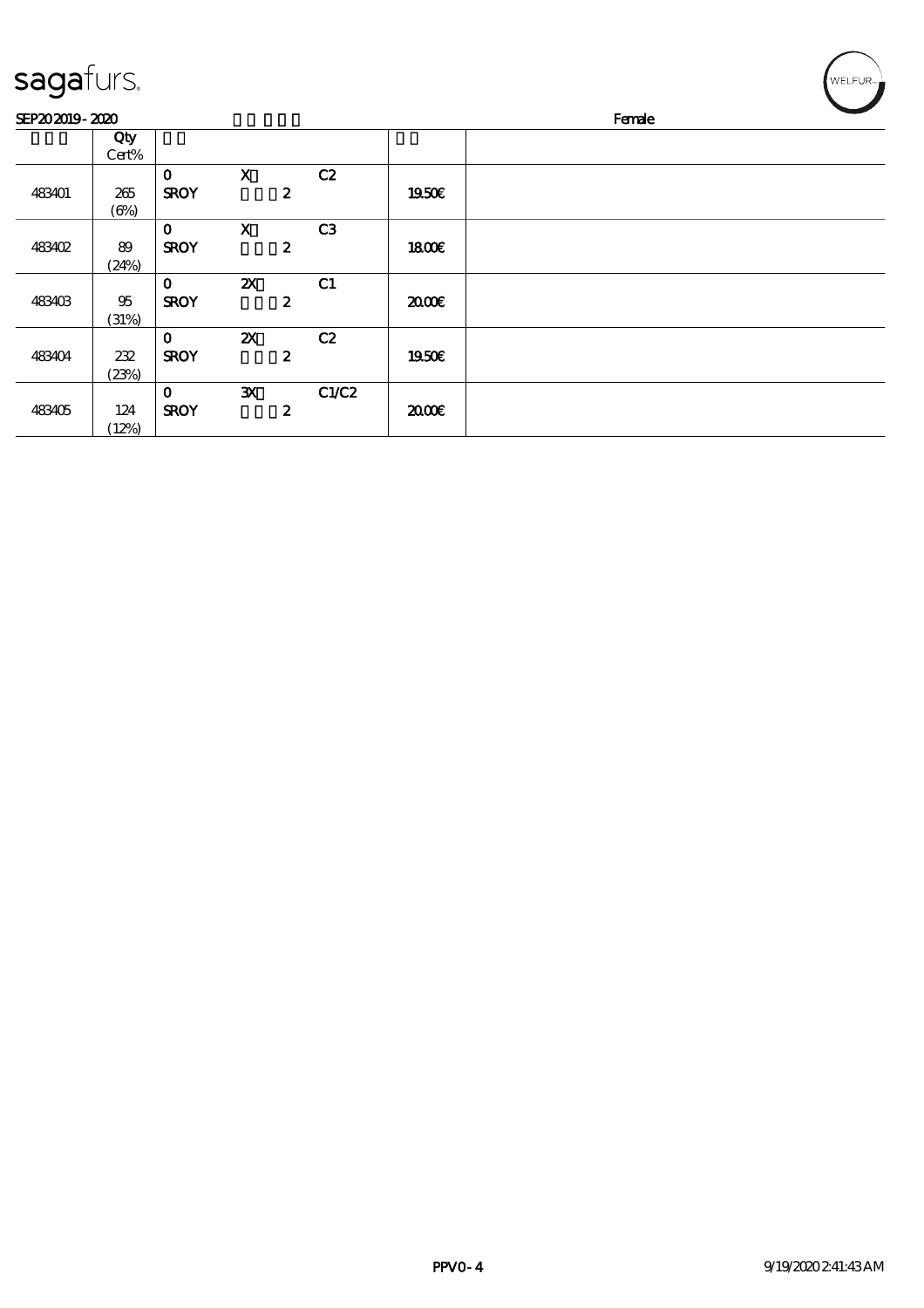|                                            | Qty                  |              |                           |                |                  |  |
|--------------------------------------------|----------------------|--------------|---------------------------|----------------|------------------|--|
|                                            | $Cert\%$             |              |                           |                |                  |  |
|                                            |                      | $\mathbf 1$  |                           | C1/C2          |                  |  |
| 483441                                     | 139                  | $\mathbf{S}$ | $\mathbf{1}$              |                | 11.00E           |  |
|                                            | (20%)                |              |                           |                |                  |  |
|                                            |                      | $\mathbf{1}$ |                           | C1/C2          |                  |  |
| 483442                                     | 192                  | $\mathbf{S}$ | $\mathbf{1}$              |                | 11.50€           |  |
|                                            | (21%)                |              |                           |                |                  |  |
|                                            |                      | $\mathbf{1}$ |                           | C1             |                  |  |
| 483443                                     | 165                  | ${\bf S}$    | $\mathbf{1}$              |                | $(1250\epsilon)$ |  |
|                                            | (12%)                |              |                           |                |                  |  |
|                                            |                      | $\mathbf{1}$ |                           | C1             |                  |  |
| 483444                                     | 154                  | $\mathbf{S}$ | $\mathbf{1}$              |                | (1250E)          |  |
|                                            | (3%)                 |              |                           |                |                  |  |
|                                            |                      | $\mathbf{1}$ |                           | C1/C2          |                  |  |
| 483445                                     | 242                  | ${\bf S}$    | $\mathbf{1}$              |                | $(1250\epsilon)$ |  |
|                                            | (19%)                | $\mathbf{1}$ |                           | C2             |                  |  |
| 483446                                     | 499                  | ${\bf s}$    | $\mathbf{1}$              |                | 1200             |  |
|                                            | (10%)                |              |                           |                |                  |  |
|                                            |                      | $\mathbf{1}$ | $\mathcal{L}$             | C3             |                  |  |
| 483447                                     | 259                  | ${\bf s}$    | $\mathbf{1}$              |                | 1000E            |  |
|                                            | (7%)                 |              |                           |                |                  |  |
| * * * * * * * * <mark>* * * * * * *</mark> |                      | $\mathbf{1}$ | $\mathbf{x}$              | C2             |                  |  |
| $* 483448$                                 | $505\,$              | ${\bf s}$    | $\mathbf{1}$              |                | 1450€            |  |
| $\ast$                                     | (13%)                |              |                           |                |                  |  |
| $\overline{\ast}$                          | 274                  |              |                           |                | $\ast$           |  |
| $* 483449$                                 | (17%)                |              | 779Skins                  |                | 1450€ *          |  |
| * * * * * * * *                            | * * * * * *          |              |                           |                | * * * * * * *    |  |
|                                            |                      | $\mathbf{1}$ | $\mathbf{X}$              | C <sub>3</sub> |                  |  |
| 483450                                     | 300                  | ${\bf s}$    | $\mathbf{1}$              |                | 1200E            |  |
|                                            | (5%)                 |              |                           |                |                  |  |
|                                            |                      | $\mathbf{1}$ | $\boldsymbol{\mathsf{X}}$ | C1/C2          |                  |  |
| 483451                                     | 328                  | ${\bf s}$    | $\mathbf{1}$              |                | 1450€            |  |
|                                            | (28%)                |              |                           |                |                  |  |
|                                            |                      | $\mathbf{1}$ | $\mathbf{x}$              | C1/C2          |                  |  |
| 483452                                     | 115                  | $\mathbf{S}$ | $\mathbf{1}$              |                | 1300€            |  |
|                                            | (49%)                |              |                           |                |                  |  |
|                                            |                      | $\mathbf{1}$ | 2X / 3X C3                |                |                  |  |
| 483453                                     | 136                  | ${\bf s}$    | $\mathbf{1}$              |                | 1200E            |  |
|                                            | (18%)                |              |                           |                |                  |  |
|                                            |                      | $\mathbf{1}$ | $\mathcal{L}$             | C1/C2          |                  |  |
| 483454                                     | 241                  | ${\bf s}$    | $\boldsymbol{z}$          |                | 1200E            |  |
|                                            | (8%)                 |              |                           |                |                  |  |
|                                            |                      | $\mathbf{1}$ | $\mathcal{L}$             | C2             |                  |  |
| 483455                                     | 89                   | $\mathbf{B}$ | $\mathbf{1}$              |                | 950E             |  |
| * * * * * * * *                            | (10%)<br>* * * * * * | $\mathbf{1}$ |                           |                |                  |  |
|                                            |                      |              | $\boldsymbol{X}$          | C2             |                  |  |
| $* 483456$<br>$\ast$                       | 505                  | $\mathbf{B}$ | $\mathbf{1}$              |                | 11.00E           |  |
| $\ast$                                     | (12%)                |              |                           |                | $\ast$           |  |
| $* 483457$                                 | 243<br>(9%)          |              | 748Skins                  |                | $11.00E$ *       |  |
| * * * * * * * * * * * * * *                |                      |              |                           |                | * * * * * * *    |  |
|                                            |                      | $\mathbf{1}$ | 2X / 3X C 2               |                |                  |  |
| 483458                                     | 259                  | $\mathbf{B}$ | $\mathbf{1}$              |                | 1250             |  |
|                                            | (28%)                |              |                           |                |                  |  |
|                                            |                      | $\mathbf{1}$ |                           | C1             |                  |  |
| 483459                                     | 105                  | <b>SAGA</b>  | $\mathbf{1}$              |                | (11.50)          |  |
|                                            | (10%)                |              |                           |                |                  |  |
|                                            |                      | $\mathbf{1}$ |                           | C1/C2          |                  |  |
| 483460                                     | 287                  | <b>SAGA</b>  | $\mathbf{1}$              |                | (11.50)          |  |
|                                            | (13%)                |              |                           |                |                  |  |
|                                            |                      |              |                           |                |                  |  |

 $SEP202019 - 2020$ 

#### sagafurs.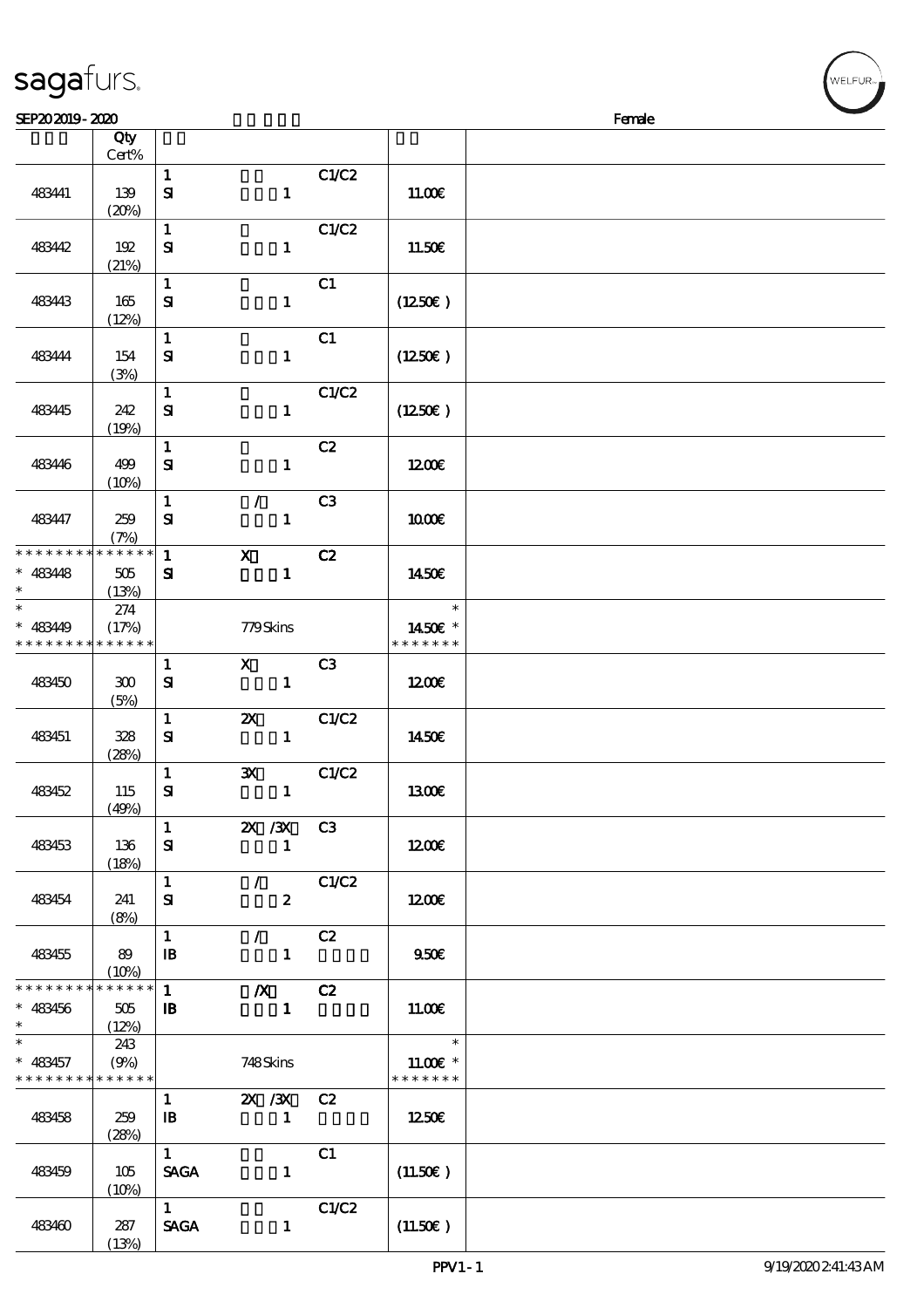| 483461                                                             | 102<br>(14%)                   | $\mathbf{1}$<br><b>SAGA</b>           | $\mathbf{1}$                              | C3    | 1000E                              |  |
|--------------------------------------------------------------------|--------------------------------|---------------------------------------|-------------------------------------------|-------|------------------------------------|--|
| 483462                                                             | 260<br>(16%)                   | $\mathbf{1}$<br><b>SAGA</b>           | $\mathbf{1}$                              | C1/C2 | $(1300\varepsilon)$                |  |
| 483463                                                             | 87<br>(14%)                    | 1<br><b>SAGA</b>                      | $\mathbf{1}$                              | C3    | (11.00)                            |  |
| 483464                                                             | 293<br>(18%)                   | $1 \quad$<br><b>SAGA</b>              | $\mathbf{1}$                              | C1    | (1350E)                            |  |
| * * * * * * * *<br>$* 483465$<br>$\ast$                            | $******$<br>465<br>(12%)       | $1 \quad \blacksquare$<br><b>SAGA</b> | $\mathbf{1}$                              | C2    | 1300                               |  |
| $\overline{\phantom{0}}$<br>$* 483466$<br>* * * * * * * *          | 81<br>(9%)<br>* * * * * *      |                                       | 546Skins                                  |       | $\ast$<br>1250E *<br>* * * * * * * |  |
| 483467                                                             | 421<br>(10%)                   | $\mathbf{1}$<br><b>SAGA</b>           | $\mathbf{1}$                              | C3    | 11.50E                             |  |
| 483468                                                             | 299<br>(15%)                   | $1 \quad \blacksquare$<br><b>SAGA</b> | $\boldsymbol{\mathsf{Z}}$<br>$\mathbf{1}$ | C1    | 1550€                              |  |
| 483469                                                             | 404<br>(11%)                   | $1 \quad$<br><b>SAGA</b>              | $\boldsymbol{\alpha}$<br>$\mathbf{1}$     | C3    | 1400E                              |  |
| 483470                                                             | 135<br>(17%)                   | $1 \qquad \qquad$<br><b>SAGA</b>      | $\mathbf{x}$<br>$\mathbf{1}$              | C1    | 1450E                              |  |
| 483471                                                             | 162<br>(35%)                   | $1 \quad$<br><b>SAGA</b>              | $\boldsymbol{z}$                          | C1/C2 | 1300E                              |  |
| 483472                                                             | 124<br>(20%)                   | $\mathbf{1}$<br><b>SAGA</b>           | $\boldsymbol{2}$                          | C1/C2 | <b>1300€</b>                       |  |
| 483473                                                             | 134<br>(14%)                   | $\overline{1}$ X<br><b>SAGA</b>       | $\boldsymbol{z}$                          | C3    | 1450€                              |  |
| 483474                                                             | 208<br>(25%)                   | $\mathbf{1}$<br>SAGA                  | <b>2X /3X</b><br>$\boldsymbol{2}$         | C3    | 1400E                              |  |
| 483475                                                             | 230<br>(13%)                   | $\mathbf{1}$<br>IA                    | $\mathcal{L}$<br>$\mathbf{1}$             | C2    | 11.00E                             |  |
| * * * * * * * *<br>$* 483476$<br>$\ast$                            | $* * * * * * *$<br>485<br>(8%) | $\mathbf{1}$<br>IA                    | $\boldsymbol{X}$<br>$\mathbf{1}$          | C2    | 1300                               |  |
| $\ast$<br>$* 483477$<br>$\ast$                                     | 460<br>(11%)                   |                                       | $\boldsymbol{2}$                          |       | $\ast$<br>1300E *<br>$\ast$        |  |
| $\overline{\ast}$<br>$* 483478$<br>$\ast$                          | 460<br>(5%)                    |                                       | 3                                         |       | $\ast$<br>1250E *                  |  |
| $\ast$<br>$* 483479$<br>* * * * * * * * <mark>* * * * * * *</mark> | 268<br>(12%)                   |                                       | 1673Skins                                 |       | $\ast$<br>1250E *<br>* * * * * * * |  |
| * * * * * * * *<br>$* 483480$<br>$\ast$                            | * * * * * *<br>485<br>(10%)    | $\mathbf{1}$<br>IA                    | 2X / 3X C 2<br>$\mathbf{1}$               |       | 1300                               |  |

 $SEP202019 - 2020$ 

说明 价格

#### sagafurs.

顺序号 Qty

Cert%

**NELFUR**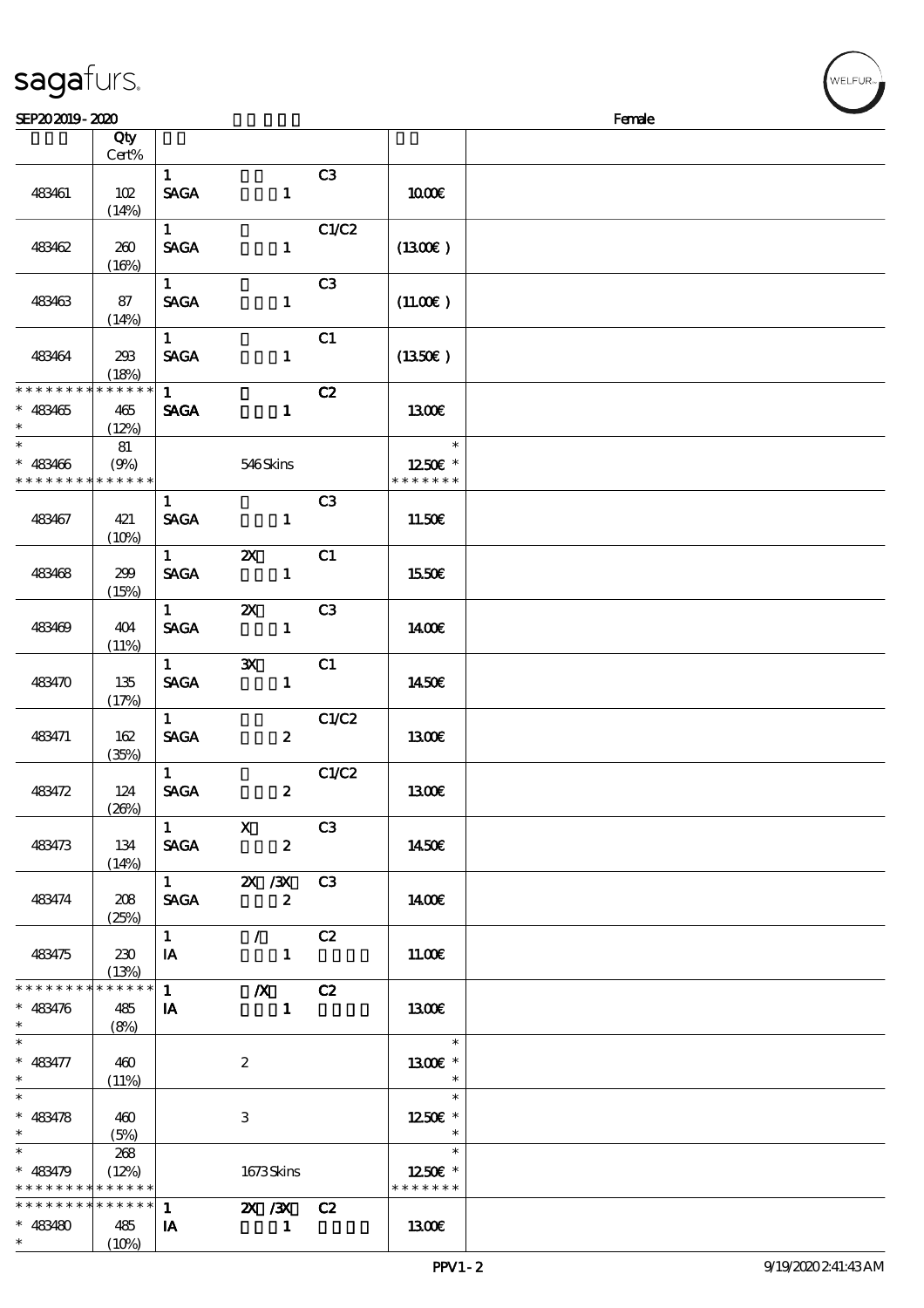| sagafurs. |  |
|-----------|--|
|           |  |

| SEP202019-2020                                         |                   |                               |                                                             |                |                          | Female |
|--------------------------------------------------------|-------------------|-------------------------------|-------------------------------------------------------------|----------------|--------------------------|--------|
|                                                        | Qty<br>Cert%      |                               |                                                             |                |                          |        |
| $\ast$                                                 | 133               | $\mathbf{1}$                  | $\chi$ / $\chi$                                             | C2             | $\ast$                   |        |
| $* 483481$<br>* * * * * * * * <mark>* * * * * *</mark> | (16%)             | IA                            | $\mathbf{1}$                                                |                | 1300E *<br>* * * * * * * |        |
|                                                        |                   | $\mathbf{1}$                  | $\mathcal{L}$                                               | C2             |                          |        |
| 483482                                                 | 100<br>(18%)      | IA                            | $\boldsymbol{z}$                                            |                | 1200                     |        |
| * * * * * * * *                                        | * * * * * *       | $\mathbf{1}$                  | $\boldsymbol{X}$                                            | C2             |                          |        |
| $* 483483$<br>$\ast$                                   | 485<br>(20%)      | IA                            | $\boldsymbol{z}$                                            |                | 1350E                    |        |
| $\ast$                                                 |                   |                               |                                                             |                | $\ast$                   |        |
| $* 483484$<br>$\ast$                                   | 460<br>(27%)      |                               | $\boldsymbol{z}$                                            |                | 1350E *                  |        |
| $\ast$                                                 | 254               |                               |                                                             |                | $\ast$                   |        |
| $* 483485$<br>* * * * * * * * <mark>* * * * * *</mark> | (19%)             |                               | 1199Skins                                                   |                | 1350E *<br>* * * * * * * |        |
| * * * * * * * *                                        | * * * * * *       | $\mathbf{1}$                  | 2X / 3X                                                     | C2             |                          |        |
| $* 483486$<br>$\ast$                                   | 485<br>(19%)      | IA                            | $\boldsymbol{z}$                                            |                | 1400E                    |        |
| $\ast$                                                 | 160               |                               |                                                             |                | $\ast$                   |        |
| $* 483487$                                             | (23%)             |                               | $645$ Skins                                                 |                | 1400€ *                  |        |
| * * * * * * * *                                        | * * * * * *       |                               |                                                             |                | * * * * * * *            |        |
|                                                        |                   | $\mathbf{1}$                  | $\mathcal{L}$                                               | C1/C2          |                          |        |
| 483488                                                 | 83<br>(18%)       | <b>SROY</b>                   | $\mathbf{1}$                                                |                | $(1350\epsilon)$         |        |
|                                                        |                   | $\mathbf{1}$                  | $\mathbf{x}$                                                | C1             |                          |        |
| 483489                                                 | 101<br>(12%)      | <b>SROY</b>                   | $\mathbf{1}$                                                |                | 1500E                    |        |
|                                                        |                   | $\mathbf{1}$                  | $\boldsymbol{X}$                                            | C3             |                          |        |
| 483490                                                 | 290<br>(9%)       | <b>SROY</b>                   | $\mathbf{1}$                                                |                | 1300                     |        |
|                                                        |                   | $\mathbf{1}$                  | $\boldsymbol{\alpha}$                                       | C1             |                          |        |
| 483491                                                 | 143<br>(11%)      | <b>SROY</b>                   | $\mathbf{1}$                                                |                | 1550€                    |        |
|                                                        |                   | $\mathbf{1}$                  | $\boldsymbol{\mathsf{X}}$                                   | C <sub>3</sub> |                          |        |
| 483492                                                 | 173<br>(5%)       | <b>SROY</b>                   | $\mathbf{1}$                                                |                | 1400E                    |        |
|                                                        |                   | $\mathbf{1}$ and $\mathbf{1}$ | $\mathbf{x}$                                                | C1/C2          |                          |        |
| 483493                                                 | 243<br>(7%)       | <b>SROY</b>                   |                                                             | $\mathbf{1}$   | 1550E                    |        |
|                                                        |                   | $1 \qquad \qquad$             | 3X C3                                                       |                |                          |        |
| 483494                                                 | 105<br>$(\Theta)$ | <b>SROY</b>                   | $\mathbf{1}$                                                |                | 1400E                    |        |
|                                                        |                   | $\overline{1}$ $\overline{1}$ | $\overline{\phantom{a}}$ / $\overline{\phantom{a}}$ $C1/C2$ |                |                          |        |
| 483495                                                 | 242<br>(5%)       | <b>SROY</b>                   | $\mathbf{z}$                                                |                | 1350E                    |        |
|                                                        |                   | $1 \quad \blacksquare$        |                                                             | C1/C2          |                          |        |
| 483496                                                 | 123<br>(4%)       | <b>SROY</b>                   | $\mathbf{2}$                                                |                | 1450E                    |        |
|                                                        |                   |                               | 1 X C1                                                      |                |                          |        |
| 483497                                                 | 187<br>(53%)      |                               | $SROY$ 2                                                    |                | 1650€                    |        |
|                                                        |                   |                               | $1$ X C2                                                    |                |                          |        |
| 483498                                                 | 351<br>(43%)      |                               | $\mathbf{2}$<br><b>SROY</b>                                 |                | <b>1650€</b>             |        |
|                                                        |                   |                               | 1 $\alpha$ $\alpha$ $\alpha$                                |                |                          |        |
| 483499                                                 | 277<br>(42%)      | <b>SROY</b>                   | $\overline{\mathbf{r}}$                                     |                | 1650                     |        |
|                                                        |                   |                               | $\frac{1}{2}$ X $\frac{1}{2}$ C3                            |                |                          |        |
| 483500                                                 | 110<br>(34%)      | <b>SROY</b>                   | $\overline{\mathbf{z}}$                                     |                | 1450E                    |        |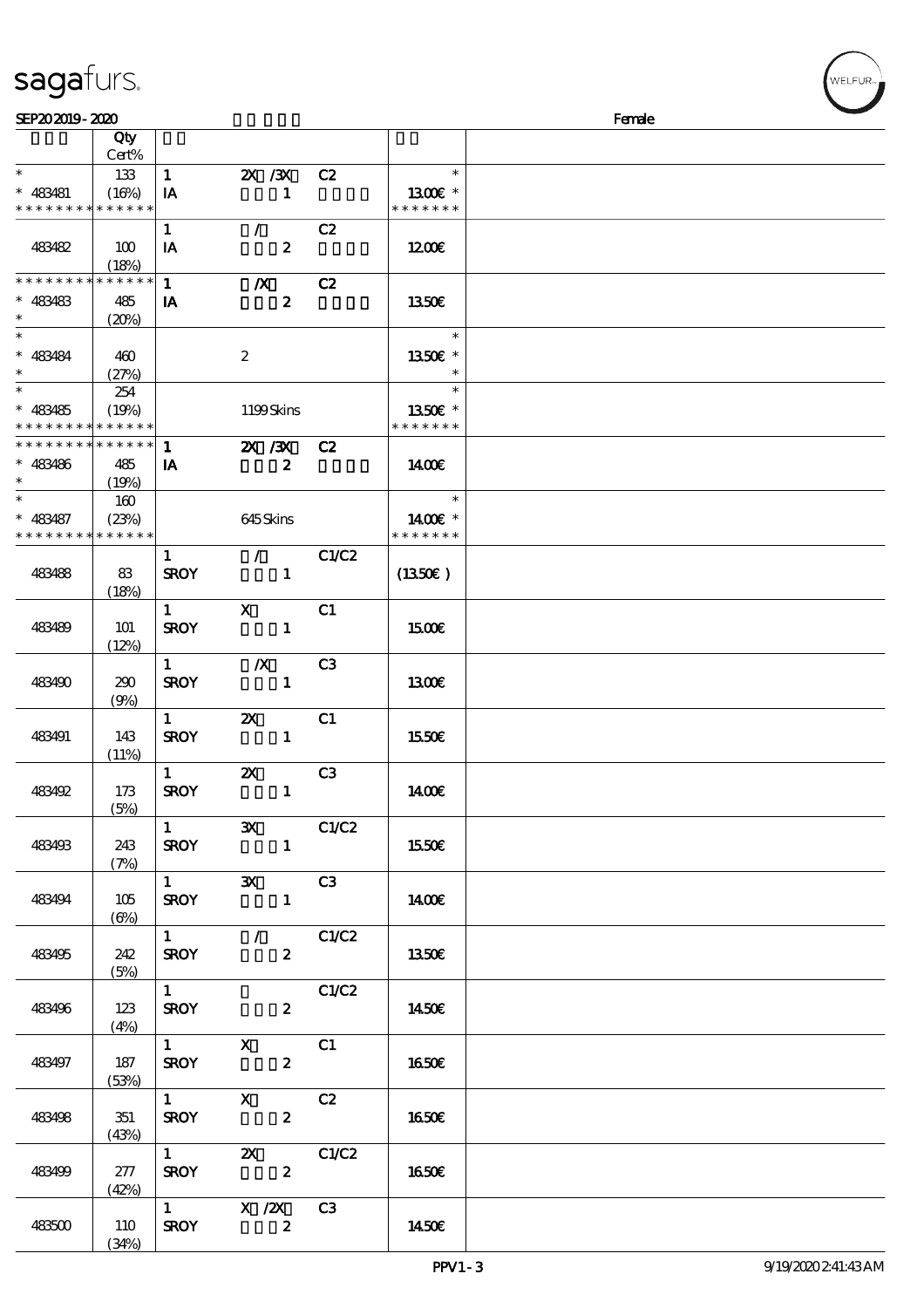|                 | Qty<br>Cert%         |                                  |                                                                                                                     |                |               |  |
|-----------------|----------------------|----------------------------------|---------------------------------------------------------------------------------------------------------------------|----------------|---------------|--|
|                 |                      | $\boldsymbol{z}$                 |                                                                                                                     | C1/C2          |               |  |
| 483521          | 107<br>(13%)         | $\mathbf{S}$                     | $\mathbf{1}$                                                                                                        |                | 7.50E         |  |
|                 |                      | $\boldsymbol{z}$                 |                                                                                                                     | C1/C2          |               |  |
| 48522           | 178<br>(16%)         | ${\bf S}$                        | $\mathbf{1}$                                                                                                        |                | 850€          |  |
|                 |                      | $\boldsymbol{z}$                 |                                                                                                                     | C1             |               |  |
| 483523          | 169<br>(7%)          | ${\bf S\!I}$                     | $\mathbf{1}$                                                                                                        |                | 900           |  |
|                 |                      | $\boldsymbol{z}$                 |                                                                                                                     | C1/C2          |               |  |
| 483524          | 120<br>(8%)          | ${\bf s}$                        | $\mathbf{1}$                                                                                                        |                | 900E          |  |
|                 |                      | $\boldsymbol{z}$                 |                                                                                                                     | C2             |               |  |
| 483525          | 462<br>(9%)          | ${\bf s}$                        | $\mathbf{1}$                                                                                                        |                | <b>850€</b>   |  |
|                 |                      | $\boldsymbol{z}$                 | $\mathcal{F}$                                                                                                       | C <sub>3</sub> |               |  |
| 483526          | 207<br>(9%)          | ${\bf s}$                        | $\mathbf{1}$                                                                                                        |                | 800€          |  |
|                 |                      | $\boldsymbol{z}$                 | $\mathbf X$                                                                                                         | C1             |               |  |
| 483527          | 225<br>(5%)          | ${\bf s}$                        | $\mathbf{1}$                                                                                                        |                | 11.00E        |  |
|                 |                      | $\boldsymbol{z}$                 | $\boldsymbol{\mathsf{X}}$                                                                                           | C1/C2          |               |  |
| 483528          | 280                  | ${\bf s}$                        | $\mathbf{1}$                                                                                                        |                | 11.00E        |  |
| * * * * * * * * | (15%)<br>* * * * * * | $\mathbf{z}$                     | $\boldsymbol{\mathrm{X}}$                                                                                           | C2             |               |  |
| $* 483529$      | $505\,$              | $\mathbf{S}$                     | $\mathbf{1}$                                                                                                        |                | 11.00E        |  |
| $\ast$          | $(\Theta)$           |                                  |                                                                                                                     |                |               |  |
| $\ast$          | 202                  |                                  |                                                                                                                     |                | $\ast$        |  |
| $* 483530$      | (4%)                 |                                  | 797 Skins                                                                                                           |                | $11.00E$ *    |  |
| * * * * * * * * | * * * * * *          |                                  |                                                                                                                     |                | * * * * * * * |  |
|                 |                      | $\boldsymbol{z}$                 | $\boldsymbol{\mathrm{X}}$ and $\boldsymbol{\mathrm{X}}$ and $\boldsymbol{\mathrm{X}}$ and $\boldsymbol{\mathrm{X}}$ | C3             |               |  |
| 483531          | 284                  | ${\bf s}$                        | $\mathbf{1}$                                                                                                        |                | 11.00E        |  |
|                 | (29%)                |                                  |                                                                                                                     |                |               |  |
|                 |                      | $\boldsymbol{z}$                 | <b>2X</b> C1/C2                                                                                                     |                |               |  |
| 483532          | 10B                  | ${\bf s}$                        | $\mathbf{1}$                                                                                                        |                | 11.00E        |  |
|                 | (8%)                 |                                  |                                                                                                                     |                |               |  |
|                 |                      | $\begin{array}{c} \n\end{array}$ | <b>2X</b> C3                                                                                                        |                |               |  |
| 483533          | 105                  | ${\bf s}$                        | $\mathbf{1}$                                                                                                        |                | 1000E         |  |
|                 | (15%)                |                                  |                                                                                                                     |                |               |  |
| 483534          | 412                  | $2^{\circ}$<br>${\bf s}$         | 2X / 3X C1/C2<br>$\mathbf{1}$                                                                                       |                | 11.00E        |  |
|                 | (19%)                |                                  |                                                                                                                     |                |               |  |
|                 |                      | $\mathbf{2}$                     | <b>2X /3X C3</b>                                                                                                    |                |               |  |
| 483535          | 125                  | ${\bf s}$                        | $\mathbf{1}$                                                                                                        |                | 900E          |  |
|                 | (13%)                |                                  |                                                                                                                     |                |               |  |
|                 |                      | $\mathbf{z}$                     |                                                                                                                     | C1/C2          |               |  |
| 483536          | 138                  | ${\bf s}$                        | $\mathbf{2}$                                                                                                        |                | 11.00E        |  |
|                 | (24%)                |                                  |                                                                                                                     |                |               |  |
|                 |                      | $\mathbf{z}$                     | $\chi$ C1/C2                                                                                                        |                |               |  |
| 483537          | 222                  | ${\bf s}$                        | $\mathbf{2}$                                                                                                        |                | 11.00E        |  |
|                 | (11%)                |                                  |                                                                                                                     |                |               |  |
|                 |                      | $\mathbf{2}$                     | 2X / 3X C1/C2                                                                                                       |                |               |  |
| 483538          | 107                  | ${\bf s}$                        | $\boldsymbol{z}$                                                                                                    |                | 11.00E        |  |
|                 | (29%)                | $\mathbf{2}$                     |                                                                                                                     | C3             |               |  |
| 483539          | 115                  | ${\bf s}$                        | $\mathbf{2}$                                                                                                        |                | 850€          |  |
|                 | (7%)                 |                                  |                                                                                                                     |                |               |  |
|                 |                      | $\mathbf{2}$                     | $X$ C <sub>2</sub>                                                                                                  |                |               |  |
| 483540          | 534                  | $\mathbf{B}$                     | $\mathbf{1}$                                                                                                        |                | 850€          |  |
|                 |                      |                                  |                                                                                                                     |                |               |  |
|                 | $(\Theta\%)$         |                                  |                                                                                                                     |                |               |  |

 $SEP202019 - 2020$ 

sagafurs.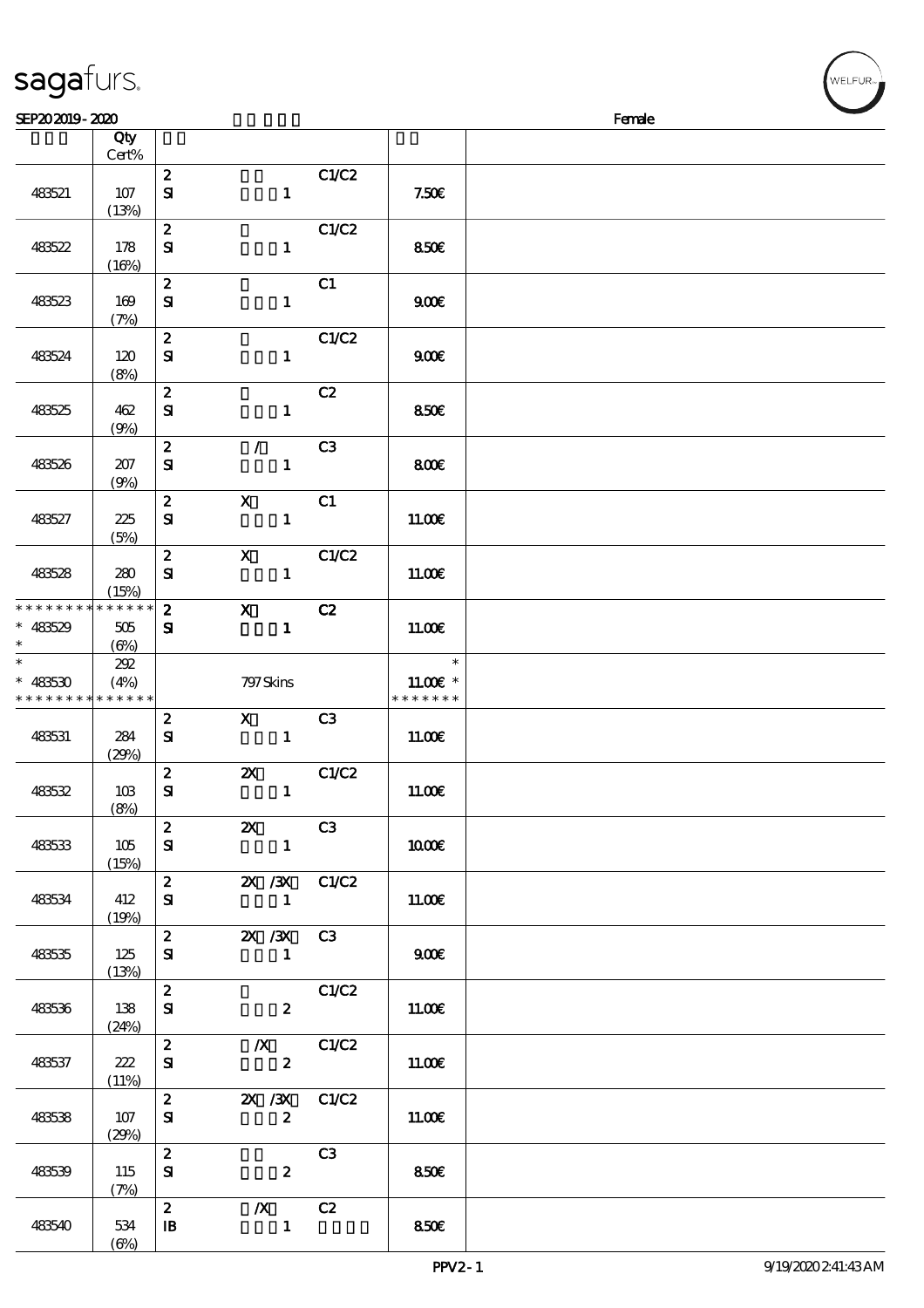|                                                     | (13%)                       |                                                |                                             |                |                                       |  |
|-----------------------------------------------------|-----------------------------|------------------------------------------------|---------------------------------------------|----------------|---------------------------------------|--|
| 483542                                              | 152<br>(20%)                | $\mathbf{2}$<br><b>SAGA</b>                    | $\mathbf{1}$                                | C1/C2          | 900E                                  |  |
| 483543                                              | 328<br>(37%)                | $\mathbf{z}$<br><b>SAGA</b>                    | $\mathbf{1}$                                | C1/C2          | (1000E)                               |  |
| 483544                                              | 217<br>(12%)                | $\mathbf{z}$<br><b>SAGA</b>                    | $\mathbf{I}$                                | C1             | 11.00E                                |  |
| * * * * * * * *<br>$* 483545$<br>$\ast$             | * * * * * *<br>485<br>(22%) | $\mathbf{2}$<br><b>SAGA</b>                    | $\mathbf{1}$                                | C2             | 11.00E                                |  |
| $\ast$<br>$* 483546$<br>* * * * * * * * * * * * * * | 96<br>(26%)                 |                                                | 581 Skins                                   |                | $\ast$<br>$11.00E*$<br>* * * * * * *  |  |
| 483547                                              | 263<br>(11%)                | $\boldsymbol{2}$<br><b>SAGA</b>                | $\mathcal{L}$<br>$\mathbf{1}$               | C <sub>3</sub> | 900                                   |  |
| 483548                                              | 440<br>(36%)                | $2^{\circ}$<br><b>SAGA</b>                     | $\mathbf{1}$                                | C <sub>3</sub> | 950E                                  |  |
| 483549                                              | 328<br>(14%)                | $\mathbf{2}$<br><b>SAGA</b>                    | $\mathbf X$<br>$\mathbf{1}$                 | C1             | (1200E)                               |  |
| * * * * * * * *<br>$* 48350$<br>$\ast$              | * * * * * *<br>485<br>(9%)  | $\mathbf{z}$<br><b>SAGA</b>                    | $\mathbf{X}$<br>$\mathbf{1}$                | C2             | $(1200\varepsilon)$                   |  |
| $\ast$<br>$* 483551$<br>* * * * * * * * * * * * * * | 278<br>(11%)                |                                                | 763Skins                                    |                | $\ast$<br>$(1200E)*$<br>* * * * * * * |  |
| 483552                                              | 154<br>(11%)                | $\mathbf{z}$<br><b>SAGA</b>                    | $\mathbf{X}$<br>$\mathbf{1}$                | C <sub>3</sub> | 11.00E                                |  |
| 483553                                              | 151<br>(18%)                | $\mathbf{2}$<br><b>SAGA</b>                    | $\mathbf{X}$<br>$\mathbf{1}$                | C1             | $(1250\epsilon)$                      |  |
| 483554                                              | 409<br>(3%)                 | $\mathbf{2}$<br>$\operatorname{\mathsf{SAGA}}$ | $\boldsymbol{\mathsf{X}}$<br>$\blacksquare$ | C1/C2          | $(1250\varepsilon)$                   |  |
| 483555                                              | 472<br>(23%)                | $\mathbf{2}$<br><b>SAGA</b>                    | $\boldsymbol{\mathsf{Z}}$<br>$\mathbf{1}$   | C2             | (1200)                                |  |
| 483556                                              | 193<br>(12%)                | $\mathbf{2}$<br><b>SAGA</b>                    | $\boldsymbol{\mathsf{Z}}$<br>$\mathbf{1}$   | C3             | 11.00E                                |  |
| 483557                                              | 201<br>(14%)                | $\mathbf{2}$<br><b>SAGA</b>                    | $\mathbf{x}$<br>$\blacksquare$              | C1/C2          | 11.50E                                |  |
| 483558                                              | 322<br>(13%)                | $\mathbf{2}$<br><b>SAGA</b>                    | 2X / 3X<br>$\mathbf{1}$                     | C3             | 1050E                                 |  |

483541 176

 $483559$  90

483560 214

(25%)

 $(20%)$ 

 $\begin{array}{c|c}\n2 & / & \text{CLC2} \\
\hline\n\text{SAGA} & 2\n\end{array}$ 

 $\overline{2}$  C1/C2

 $SAGA$  2 11.00€

 $2 \qquad \qquad \qquad$  950€

Cert%

说明 价格

 $\overline{1}$  1  $\overline{9}$  9.50€

 $\overline{\text{2}}$   $\overline{\text{2}X}/\overline{\text{3}X}$  C<sub>2</sub>

**NELFUR**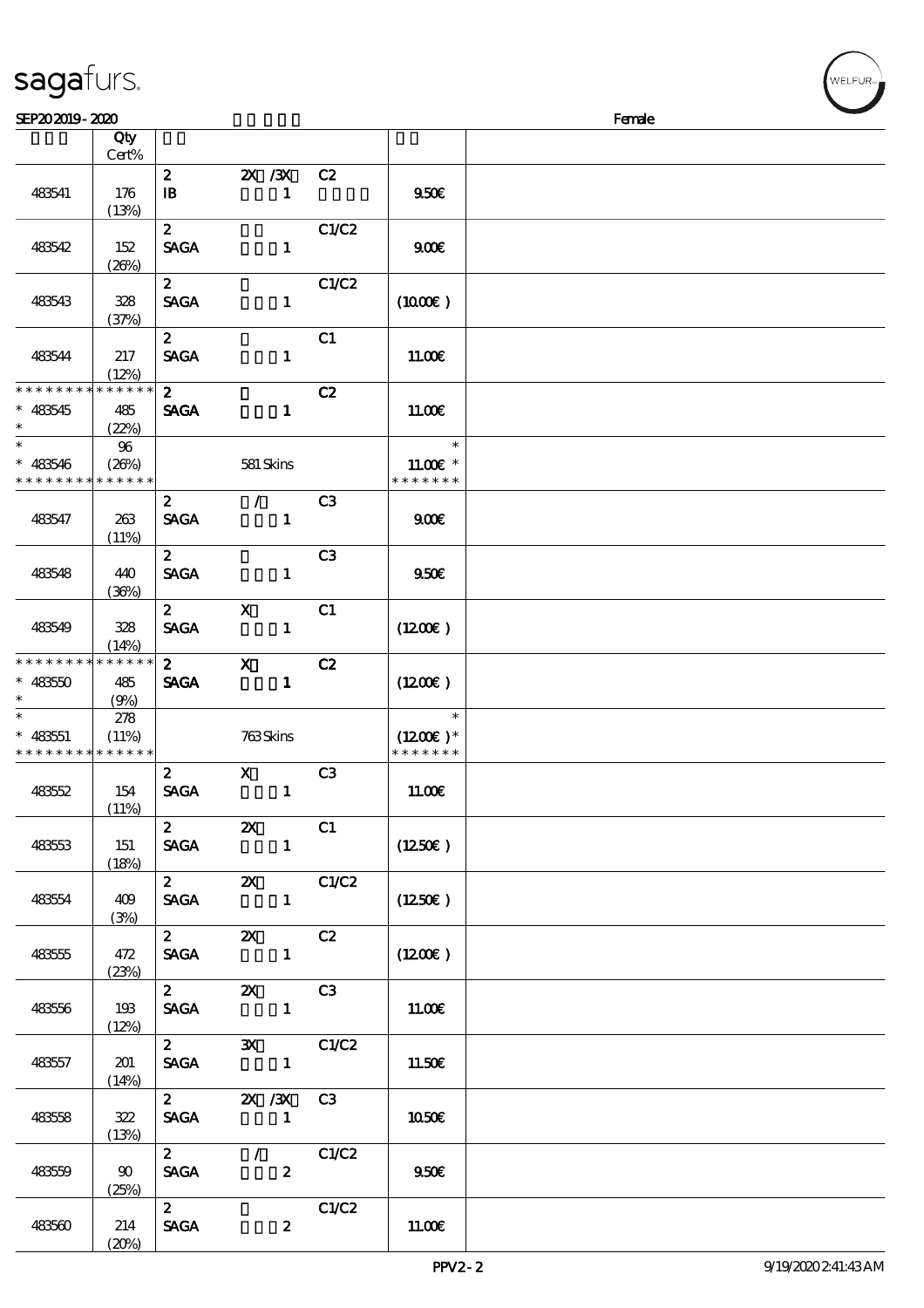| sagafurs. |
|-----------|
|           |

| SEP202019-2020                                        |                 |                             |                                               |                |                                                 | Female |
|-------------------------------------------------------|-----------------|-----------------------------|-----------------------------------------------|----------------|-------------------------------------------------|--------|
|                                                       | Qty<br>Cert%    |                             |                                               |                |                                                 |        |
| * * * * * * * * * * * * * * *<br>$* 483561$<br>$\ast$ | 485<br>(37%)    | $\mathbf{2}$<br><b>SAGA</b> | $\overline{\mathbf{x}}$<br>$\boldsymbol{z}$   | C1/C2          | 1250E                                           |        |
| $\ast$<br>$* 483562$<br>* * * * * * * * * * * * * *   | 83<br>(42%)     |                             | 568Skins                                      |                | $\ast$<br>1200 $\varepsilon$ *<br>* * * * * * * |        |
| 483563                                                | 427<br>(15%)    | $\mathbf{2}$<br><b>SAGA</b> | $\mathbf X$<br>$\overline{\mathbf{2}}$        | C2             | 1200                                            |        |
| 483564                                                | 232<br>(24%)    | $\mathbf{z}$<br><b>SAGA</b> | $\mathbb{X}$<br>$\boldsymbol{z}$              | C3             | 1000E                                           |        |
| 483565                                                | 213<br>(40%)    | $\mathbf{2}$<br><b>SAGA</b> | $\boldsymbol{\mathsf{X}}$<br>$\boldsymbol{z}$ | C1/C2          | 1300E                                           |        |
| 483566                                                | 96<br>(21%)     | $\mathbf{2}$<br><b>SAGA</b> | $\mathbf{x}$<br>$\boldsymbol{z}$              | C3             | 1050E                                           |        |
| 483567                                                | 122<br>(19%)    | $\mathbf{2}$<br><b>SAGA</b> | $\mathbf{x}$<br>$\boldsymbol{z}$              | C1/C2          | 1200                                            |        |
| 483568                                                | 129<br>(20%)    | $\mathbf{2}$<br><b>SAGA</b> | 2X / 3X<br>$\boldsymbol{z}$                   | C <sub>3</sub> | 1050E                                           |        |
| 483569                                                | 145<br>(17%)    | $\mathbf{2}$<br>IA          | $\mathcal{F}$<br>$\mathbf{1}$                 | C2             | 800E                                            |        |
| 483570                                                | 403<br>(16%)    | $\boldsymbol{z}$<br>IA      | $\mathbf{1}$                                  | C2             | 900E                                            |        |
| * * * * * * * * * * * * * *<br>$* 483571$<br>$\ast$   | 485<br>(9%)     | $\boldsymbol{z}$<br>IA      | $\boldsymbol{X}$<br>$\mathbf{1}$              | C2             | 950E                                            |        |
| $\ast$<br>$* 483572$                                  | 460<br>(8%)     |                             | $\boldsymbol{z}$                              |                | $\ast$<br>$950E *$                              |        |
| $\ast$<br>$* 483573$<br>* * * * * * * * * * * * * *   | 169<br>(11%)    |                             | 1114Skins                                     |                | $\ast$<br>$950E$ *<br>* * * * * * *             |        |
| 483574                                                | 319<br>(22%)    | $\mathbf{2}$<br>IA          | 2X / 3X C2<br>$\blacksquare$                  |                | 1050E                                           |        |
| 483575                                                | 213<br>(5%)     | $2^{\circ}$<br>IA           | 2X / 3X<br>$\mathbf{1}$                       | C2             | 1000E                                           |        |
| * * * * * * * * * * * * * *<br>$* 48576$<br>$\ast$    | 485<br>(7%)     | $\mathbf{2}$<br>IA          | $\mathbf 1$                                   | C2             | 900E                                            |        |
| $\ast$<br>$* 483577$<br>$\ast$                        | 460<br>$(10\%)$ |                             | $\boldsymbol{2}$                              |                | $\ast$<br>850€ *                                |        |
| $\ast$<br>$* 483578$<br>* * * * * * * * * * * * * *   | 281<br>(15%)    |                             | 1226Skins                                     |                | $\ast$<br>850€ *<br>* * * * * * *               |        |
| 483579                                                | 234<br>(14%)    | $\boldsymbol{2}$<br>IA      | $\boldsymbol{z}$                              | C2             | 1000E                                           |        |
| 483580                                                | 426<br>(21%)    | $2^{\circ}$<br>IA           | $\boldsymbol{X}$<br>$\boldsymbol{z}$          | C2             | 11.00E                                          |        |

ELFUR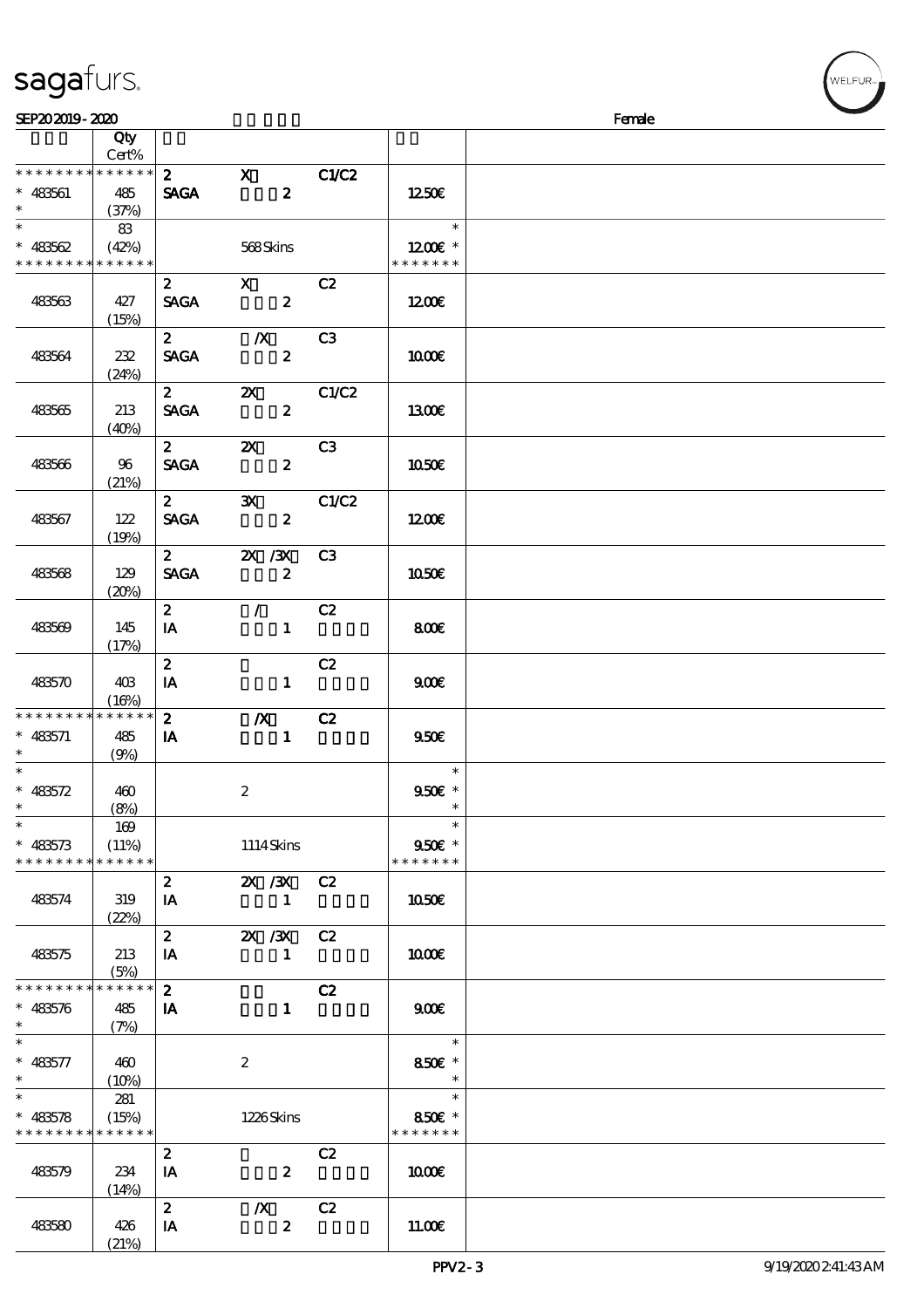| SEP202019-2020 |              |              |                           |       |         | Female | $\sim$ |
|----------------|--------------|--------------|---------------------------|-------|---------|--------|--------|
|                | Qty<br>Cert% |              |                           |       |         |        |        |
|                |              | $\mathbf{z}$ | $X \, X$                  | C2    |         |        |        |
| 483581         | 187          | IA           | $\boldsymbol{z}$          |       | 11.50E  |        |        |
|                | (28%)        |              |                           |       |         |        |        |
|                |              | $\mathbf{2}$ |                           | C1/C2 |         |        |        |
| 483582         | 124          | <b>SROY</b>  | $\mathbf{1}$              |       | (1200E) |        |        |
|                | (20%)        |              |                           |       |         |        |        |
|                |              | $\mathbf{2}$ | $\mathbf{X}$              | C1/C2 |         |        |        |
| 483583         | 177          | <b>SROY</b>  | $\mathbf{1}$              |       | (1300E) |        |        |
|                | (10%)        |              |                           |       |         |        |        |
|                |              | $\mathbf{z}$ | $\boldsymbol{X}$          | C3    |         |        |        |
| 483584         | 128          | <b>SROY</b>  | $\mathbf{1}$              |       | (11.50) |        |        |
|                | (17%)        |              |                           |       |         |        |        |
|                |              | $\mathbf{2}$ | $\mathbf{x}$              | C3    |         |        |        |
| 483585         | $96\,$       | <b>SROY</b>  | $\mathbf{1}$              |       | (11.50) |        |        |
|                | (10%)        | $2^{\circ}$  | $\boldsymbol{\alpha}$     | C1/C2 |         |        |        |
| 483586         | 125          | <b>SROY</b>  | $\mathbf{1}$              |       | (1350E) |        |        |
|                | (11%)        |              |                           |       |         |        |        |
|                |              | $\mathbf{2}$ | $\boldsymbol{\mathsf{Z}}$ | C1/C2 |         |        |        |
| 483587         | 100          | <b>SROY</b>  | $\mathbf{1}$              |       | (1350E) |        |        |
|                | (20%)        |              |                           |       |         |        |        |
|                |              | $2^{\circ}$  | $\boldsymbol{X}$          | C1/C2 |         |        |        |
| 483588         | 278          | <b>SROY</b>  | $\boldsymbol{2}$          |       | (1300)  |        |        |
|                | (50%)        |              |                           |       |         |        |        |
|                |              | $\mathbf{2}$ | $\mathbf{x}$              | C1/C2 |         |        |        |
| 483589         | 127          | <b>SROY</b>  | $\boldsymbol{z}$          |       | (1350E) |        |        |
|                | (22%)        |              |                           |       |         |        |        |
|                |              | $\mathbf{2}$ | $\boldsymbol{\mathsf{Z}}$ | C1/C2 |         |        |        |
| 483590         | 124          | <b>SROY</b>  | $\boldsymbol{z}$          |       | 1350E   |        |        |
|                | (41%)        |              |                           |       |         |        |        |
|                |              | $\mathbf{z}$ | $\boldsymbol{\alpha}$     | C2    |         |        |        |
| 483591         | 334          | <b>SROY</b>  | $\boldsymbol{z}$          |       | 1300E   |        |        |
|                | (2%)         |              |                           |       |         |        |        |

WELFUR<sub>22</sub>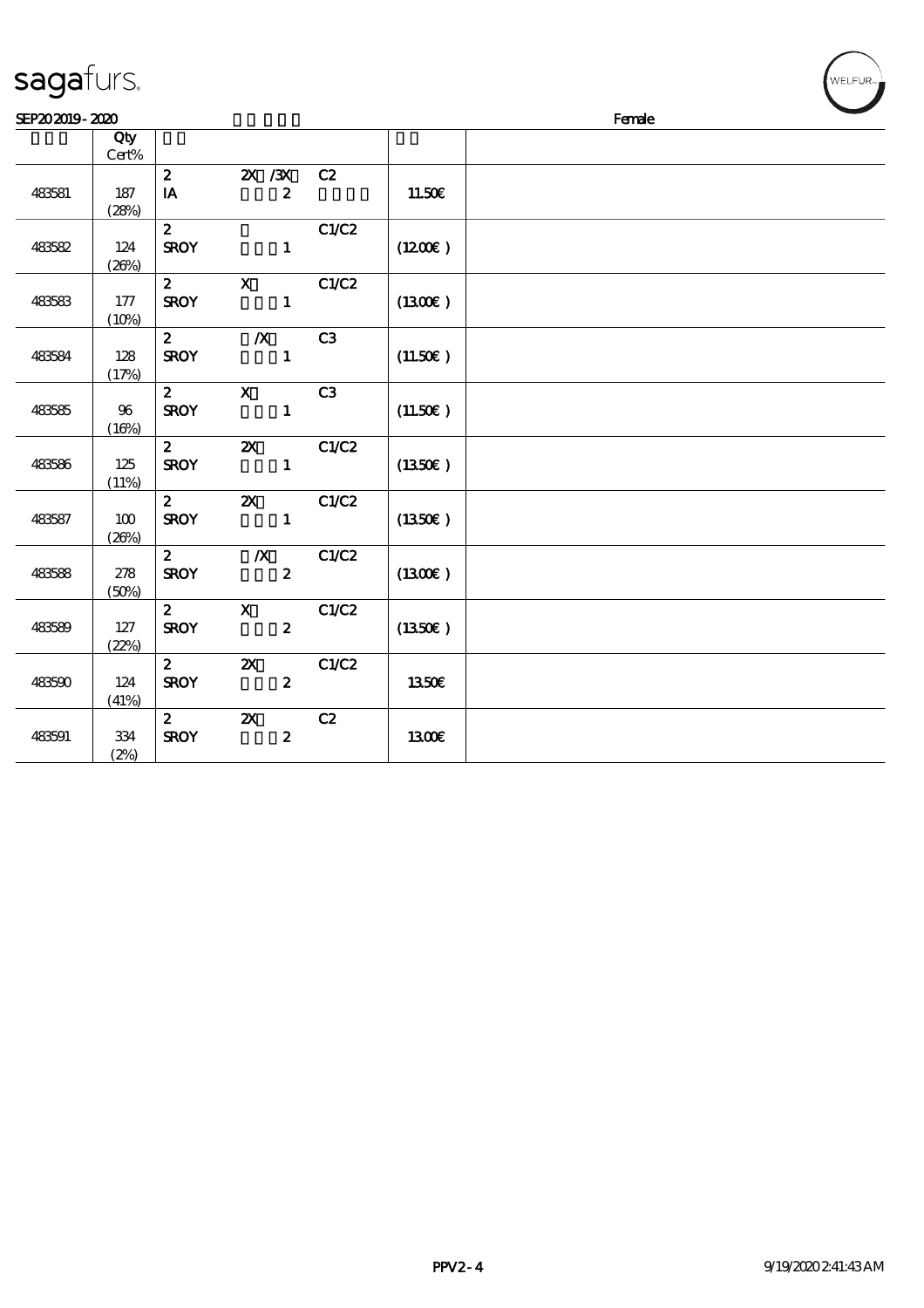| sagafurs. |
|-----------|
|-----------|

| SEP202019-2020 |              |              |                           |   |       |       | $\sim$<br>Female |
|----------------|--------------|--------------|---------------------------|---|-------|-------|------------------|
|                | Qty<br>Cert% |              |                           |   |       |       |                  |
|                |              | $\mathbf{3}$ |                           |   | C1/C2 |       |                  |
| 483621         | 142          | ${\bf s}$    |                           | 1 |       | 7.50E |                  |
|                | (20%)        |              |                           |   |       |       |                  |
|                |              | $\mathbf{3}$ | $\mathbf x$               |   | C1/C2 |       |                  |
| 483622         | 214          | ${\bf s}$    |                           | 1 |       | 7.50E |                  |
|                | (20%)        |              |                           |   |       |       |                  |
|                |              | 3            | $\boldsymbol{\mathsf{X}}$ |   | C2    |       |                  |
| 483623         | 158          | ${\bf s}$    |                           | 1 |       | 850E  |                  |
|                | (25%)        |              |                           |   |       |       |                  |
|                |              | $\mathbf{3}$ | ${\bf X}$                 |   | C2    |       |                  |
| 483624         | 67           | ${\bf s}$    |                           | ı |       | 800E  |                  |
|                | (22%)        |              |                           |   |       |       |                  |
|                |              | 3            |                           |   | C2    |       |                  |
| 483625         | 147          | <b>SAGA</b>  |                           | 1 |       | 7.00E |                  |
|                | (43%)        |              |                           |   |       |       |                  |
|                |              | $\mathbf{3}$ |                           |   | C1/C2 |       |                  |
| 483626         | 272          | <b>SAGA</b>  |                           | 1 |       | 800   |                  |
|                | (20%)        |              |                           |   |       |       |                  |

 $\left(\bigvee_{\text{WELFUR}_m}$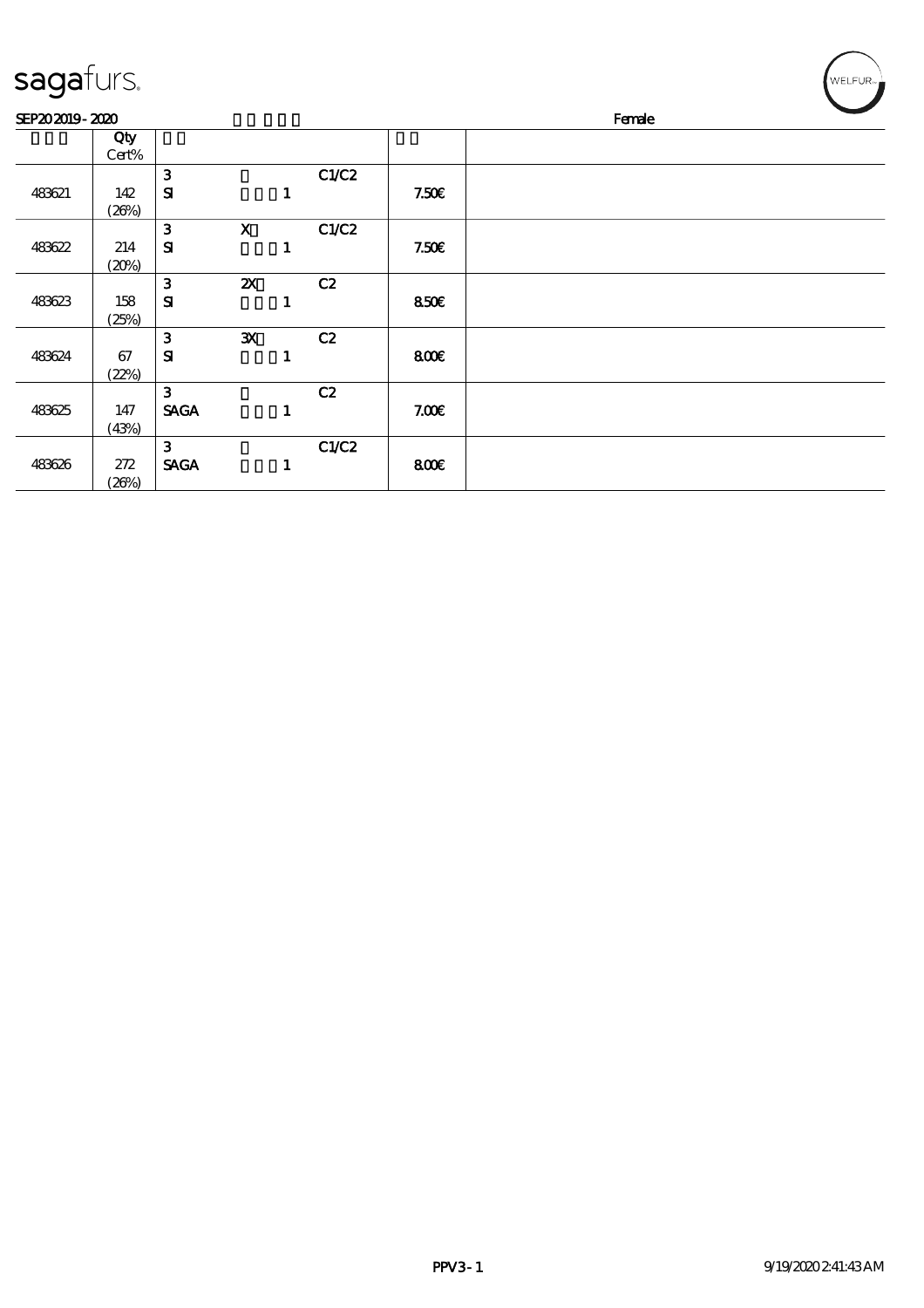| sagaturs. |  |
|-----------|--|
|           |  |

| SEP202019-2020              |             |                             |                  |                         |              |               | Female |
|-----------------------------|-------------|-----------------------------|------------------|-------------------------|--------------|---------------|--------|
|                             | Qty         |                             |                  |                         |              |               |        |
|                             | Cert%       |                             |                  |                         |              |               |        |
|                             |             | $\boldsymbol{\mathfrak{D}}$ |                  | C2                      |              |               |        |
|                             |             |                             |                  |                         |              |               |        |
| 483661                      | 242         | (SI)                        | $\mathbf{1}$     | $\blacksquare$          |              | <b>1650€</b>  |        |
|                             | (7%)        |                             |                  |                         |              |               |        |
|                             |             | $\boldsymbol{\mathfrak{D}}$ |                  | C2                      |              |               |        |
| 483662                      | 465         | (S)                         | $\mathbf{1}$     | $\sim$ 1                |              | 1850E         |        |
|                             |             |                             |                  |                         |              |               |        |
|                             | $(\Theta)$  |                             |                  |                         |              |               |        |
|                             |             | $\boldsymbol{\mathbf{z}}$   |                  | C2                      |              |               |        |
| 483663                      | 182         | (SI)                        | $\mathbf{1}$     | $\overline{\mathbf{2}}$ |              | 1400E         |        |
|                             | (9%)        |                             |                  |                         |              |               |        |
|                             |             | $\boldsymbol{\mathsf{20}}$  |                  | C2                      |              |               |        |
| 483664                      | 308         | $\boldsymbol{S}$            | $\mathbf{1}$     | $\overline{\mathbf{2}}$ |              | 1500€         |        |
|                             |             |                             |                  |                         |              |               |        |
|                             | (4%)        |                             |                  |                         |              |               |        |
| * * * * * * * *             | * * * * * * | $\mathbf{O}$                |                  | C2                      |              |               |        |
| $* 483665$                  | 465         | $\mathbf{S}$                | $\mathbf{1}$     | $\sim$ 1                |              | 1300E         |        |
| $\ast$                      | (10%)       |                             |                  |                         |              |               |        |
| $\overline{\phantom{0}}$    | 346         |                             |                  |                         |              | $\ast$        |        |
| $* 483666$                  | (7%)        |                             | 811 Skins        |                         |              | 1300E *       |        |
| * * * * * * * * * * * * * * |             |                             |                  |                         |              | * * * * * * * |        |
|                             |             |                             |                  |                         |              |               |        |
| * * * * * * * *             | * * * * * * | $\mathbf{o}$                |                  | C2                      |              |               |        |
| $* 483667$                  | 445         | $\boldsymbol{\mathrm{(S)}}$ | $\mathbf{1}$     | $\blacksquare$          |              | 1500€         |        |
| $\ast$                      | (5%)        |                             |                  |                         |              |               |        |
| $\overline{\phantom{0}}$    |             |                             |                  |                         |              | $\ast$        |        |
|                             |             |                             |                  |                         |              |               |        |
| $* 48368$                   | 420         |                             | $\boldsymbol{2}$ |                         |              | 1500€ *       |        |
| $\ast$                      | (1%)        |                             |                  |                         |              | $\ast$        |        |
| $\overline{\ast}$           |             |                             |                  |                         |              | $\ast$        |        |
| $* 483609$                  | 420         |                             | 3                |                         |              | 1500E *       |        |
| $\ast$                      | (12%)       |                             |                  |                         |              | $\ast$        |        |
| $\ast$                      |             |                             |                  |                         |              | $\ast$        |        |
|                             |             |                             |                  |                         |              |               |        |
| $* 483670$                  | 420         |                             | $\bf{4}$         |                         |              | 1500€ *       |        |
| $\ast$                      | (10%)       |                             |                  |                         |              | $\ast$        |        |
| $\ast$                      | 247         |                             |                  |                         |              | $\ast$        |        |
| $* 483671$                  | (5%)        |                             | 1952Skins        |                         |              | 1450€ *       |        |
| * * * * * * * * * * * * * * |             |                             |                  |                         |              | * * * * * * * |        |
| **************              |             | 200                         |                  | C2                      |              |               |        |
| $* 483672$                  |             |                             |                  |                         | $\mathbf{1}$ |               |        |
|                             | 445         | $\boldsymbol{\mathrm{(S)}}$ | $\boldsymbol{z}$ |                         |              | 17.00E        |        |
| $*$ $*$                     | (20%)       |                             |                  |                         |              |               |        |
| $\ast$                      |             |                             |                  |                         |              | $\ast$        |        |
| $* 483673$                  | 420         |                             | $\boldsymbol{2}$ |                         |              | 1650€ *       |        |
| $\ast$                      | (5%)        |                             |                  |                         |              | $\ast$        |        |
| $\ast$                      | 386         |                             |                  |                         |              | $\ast$        |        |
|                             |             |                             |                  |                         |              |               |        |
| $* 483674$                  | (14%)       |                             | 1251 Skins       |                         |              | 1650€ *       |        |
| * * * * * * * *             | * * * * * * |                             |                  |                         |              | * * * * * * * |        |
|                             |             | $\mathbf{O}$                |                  | C2                      |              |               |        |
| 483675                      | 486         | (SI)                        |                  | $1 \t2$                 |              | 11.00E        |        |
|                             | (8%)        |                             |                  |                         |              |               |        |
| * * * * * * * *             | * * * * * * | $\mathbf 0$                 |                  | C2                      |              |               |        |
|                             |             |                             |                  | $1 \t 2$                |              | 1250E         |        |
| $* 483676$                  | 445         | $\boldsymbol{\mathcal{S}}$  |                  |                         |              |               |        |
| $\ast$                      | (5%)        |                             |                  |                         |              |               |        |
| $\ast$                      |             |                             |                  |                         |              | $\ast$        |        |
| $* 483677$                  | 420         |                             | $\boldsymbol{2}$ |                         |              | 1250E *       |        |
| $\ast$                      | (5%)        |                             |                  |                         |              |               |        |
| $\ast$                      | 354         |                             |                  |                         |              | $\ast$        |        |
| $* 483678$                  | (7%)        |                             | 1219Skins        |                         |              | $1200E$ *     |        |
| * * * * * * * * * * * * * * |             |                             |                  |                         |              | * * * * * * * |        |
|                             |             |                             |                  |                         |              |               |        |
| $*********$                 | $******$    | 200                         |                  | C2                      |              |               |        |
| $* 483679$                  | 445         | $\boldsymbol{S}$            | $\boldsymbol{2}$ | $\overline{\mathbf{2}}$ |              | 1400          |        |
| $\ast$                      | (12%)       |                             |                  |                         |              |               |        |
| $\ast$                      | 240         |                             |                  |                         |              | $\ast$        |        |
| $* 483680$                  | (13%)       |                             | 685Skins         |                         |              | 1400€ *       |        |
|                             |             |                             |                  |                         |              |               |        |
| * * * * * * * * * * * * * * |             |                             |                  |                         |              | * * * * * * * |        |

**ELFUR**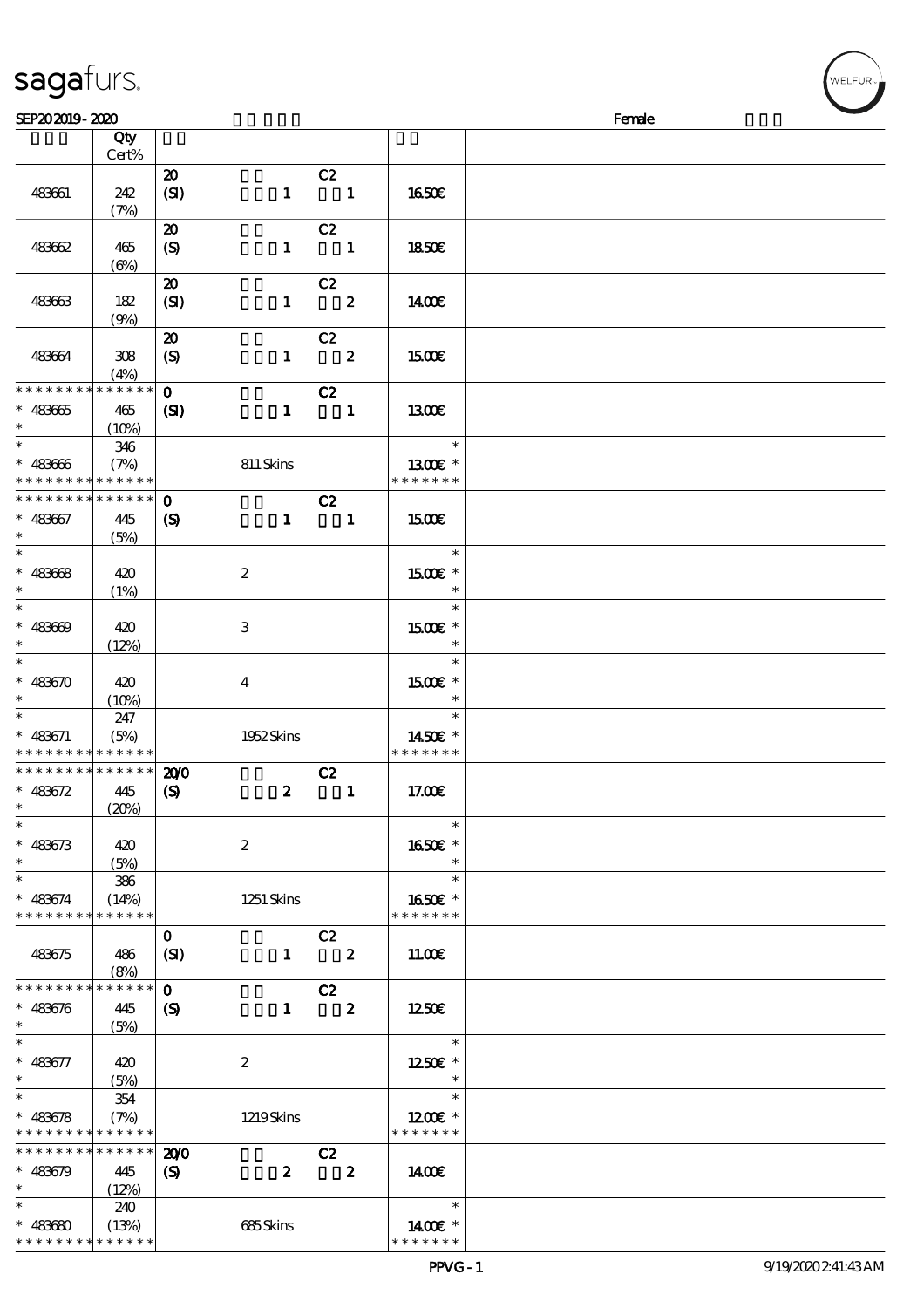| SEP202019-2020                           |             |                             |                  |    |              |               | Female |
|------------------------------------------|-------------|-----------------------------|------------------|----|--------------|---------------|--------|
|                                          | Qty         |                             |                  |    |              |               |        |
|                                          | Cert%       |                             |                  |    |              |               |        |
|                                          |             | $\mathbf{o}$                |                  | C2 |              |               |        |
| 483681                                   | 190         | (SI)                        | $\mathbf{1}$     |    | 3            | 800E          |        |
|                                          | (10%)       |                             |                  |    |              |               |        |
|                                          |             | 200                         |                  | C2 |              |               |        |
| 483682                                   | 333         | (S)                         | $\mathbf{1}$     |    | $\mathbf{3}$ | 1000E         |        |
|                                          | (7%)        |                             |                  |    |              |               |        |
|                                          |             | 200                         |                  | C2 |              |               |        |
| 483683                                   | 149         | $\boldsymbol{S}$            | $\boldsymbol{z}$ |    | 3            | 11.50€        |        |
|                                          | (13%)       |                             |                  |    |              |               |        |
| *******                                  | * * * * * * | $\mathbf{1}$                |                  | C2 |              |               |        |
| 483684<br>$\ast$                         | 505         | (S)                         | $\mathbf{1}$     |    | $\mathbf{1}$ | 11.00E        |        |
| $\ast$                                   | (20%)       |                             |                  |    |              |               |        |
| $\ast$                                   |             |                             |                  |    |              | $\ast$        |        |
| $\ast$<br>483685                         | 480         |                             | $\boldsymbol{2}$ |    |              | 1050E *       |        |
| $\ast$                                   | (10%)       |                             |                  |    |              | $\ast$        |        |
| $\ast$                                   | 361         |                             |                  |    |              | $\ast$        |        |
| 483686<br>$\ast$                         | (13%)       |                             | 1346Skins        |    |              | 1050E *       |        |
| * * * * * * * * <mark>* * * * * *</mark> |             |                             |                  |    |              | * * * * * * * |        |
| * * * * * * * * * * * * * *              |             | $\mathbf{1}$                |                  | C2 |              |               |        |
| $* 483687$                               | 485         | $\boldsymbol{\mathrm{(S)}}$ | $\mathbf{1}$     |    | $\mathbf{1}$ | 11.50E        |        |
| $\ast$                                   | (7%)        |                             |                  |    |              |               |        |
| $\ast$                                   |             |                             |                  |    |              | $\ast$        |        |
| 483688<br>$\ast$                         | 460         |                             | $\boldsymbol{2}$ |    |              | 1200E *       |        |
| $\ast$                                   | (8%)        |                             |                  |    |              | $\ast$        |        |
| $\ast$                                   |             |                             |                  |    |              | $\ast$        |        |
| $\ast$<br>483689                         | 460         |                             | $\,3$            |    |              | 1200E *       |        |
| $\ast$                                   | (10%)       |                             |                  |    |              | $\ast$        |        |

|                                                          | $\sqrt{2}$            |                                             |                           |                                  |                                     |                   |
|----------------------------------------------------------|-----------------------|---------------------------------------------|---------------------------|----------------------------------|-------------------------------------|-------------------|
| 483682                                                   | $333\,$               | 200<br>(S)                                  | $\mathbf{1}$              | C2<br>$\overline{\phantom{a}}$ 3 | 1000E                               |                   |
|                                                          | (7%)                  | 200                                         |                           | C2                               |                                     |                   |
| 483683                                                   | 149<br>(13%)          | $\boldsymbol{\mathsf{(S)}}$                 | $\boldsymbol{2}$          | $\overline{\mathbf{3}}$          | 11.50E                              |                   |
| * * * * * * * *                                          | * * * * * *           | $\mathbf{1}$                                |                           | C2                               |                                     |                   |
| * 483684<br>$\ast$                                       | 505<br>(20%)          | (S)                                         | $\mathbf{1}$              | $\overline{\mathbf{1}}$          | 11.00E                              |                   |
| $\ast$                                                   |                       |                                             |                           |                                  | —<br>*                              |                   |
| $* 483685$<br>$\ast$                                     | 480<br>(10%)          |                                             | $\boldsymbol{2}$          |                                  | 1050E *<br>$\overline{\phantom{a}}$ |                   |
| $\ast$                                                   | 361                   |                                             |                           |                                  |                                     |                   |
| $* 483686$<br>* * * * * * * * <mark>* * * * * * *</mark> | (13%)                 |                                             | 1346Skins                 |                                  | 1050€ *<br>* * * * * * *            |                   |
| * * * * * * * * * * * * * * *                            |                       | $\mathbf{1}$                                |                           | C2                               |                                     |                   |
| $* 483687$                                               | 485                   | $\boldsymbol{\mathrm{(S)}}$                 | $\mathbf{1}$              | $\overline{\phantom{a}}$         | 11.50E                              |                   |
| $\ast$<br>$\overline{\ast}$                              | (7%)                  |                                             |                           |                                  | $\overline{\phantom{a}}$            |                   |
| $* 483688$                                               | 460                   |                                             | $\boldsymbol{z}$          |                                  | 1200€ *                             |                   |
| $\overline{\phantom{0}}$                                 | (8%)                  |                                             |                           |                                  | $\ast$<br>$\overline{\mathbf{r}}$   |                   |
| $* 483689$                                               | 460                   |                                             | 3                         |                                  | $1200E$ *                           |                   |
| $\ast$                                                   | (10%)                 |                                             |                           |                                  | $*$<br>$\overline{\phantom{a}}$     |                   |
| $* 483600$                                               | 460                   |                                             | $\overline{4}$            |                                  | $1200E$ *                           |                   |
| $\ast$<br>$\overline{\phantom{0}}$                       | $(\Theta)$            |                                             |                           |                                  | $\overline{\phantom{a}}$            |                   |
| $* 483091$                                               | 460                   |                                             | $\mathbf{5}$              |                                  | $\ast$<br>$1200E$ *                 |                   |
| $\ast$                                                   | (4%)                  |                                             |                           |                                  | $\overline{\phantom{a}}$            |                   |
| $\ast$<br>$* 483692$                                     | 460                   |                                             | 6                         |                                  | $\ast$<br>$1200E$ *                 |                   |
| $\ast$                                                   | (8%)                  |                                             |                           |                                  | $\overline{\mathbf{r}}$             |                   |
| $\ast$<br>$* 483603$                                     | 75<br>(2%)            |                                             | 2860Skins                 |                                  | $\ast$<br>$11.50E$ *                |                   |
| * * * * * * * * <mark>* * * * * *</mark>                 |                       |                                             |                           |                                  | * * * * * * *                       |                   |
| ******** <mark>*******</mark>                            |                       |                                             |                           | C2                               |                                     |                   |
| $* 483094$                                               | 485<br>(22%)          | $\boldsymbol{\mathrm{(S)}}$                 | $\boldsymbol{z}$          | $\overline{\phantom{a}}$ 1       | 1300                                |                   |
| $\ast$                                                   |                       |                                             |                           |                                  | $\ast$                              |                   |
| $* 483605$<br>*                                          | 460<br>(11%)          |                                             | $\boldsymbol{2}$          |                                  | 1250E *<br>$\ast$                   |                   |
|                                                          |                       |                                             |                           |                                  | $\ast$                              |                   |
| $* 483606$<br>*                                          | 460                   |                                             | $\ensuremath{\mathbf{3}}$ |                                  | 1250€ *<br>$\ast$                   |                   |
| $\ast$                                                   | (13%)<br>182          |                                             |                           |                                  | $\ast$                              |                   |
| $* 483697$                                               | (46%)                 |                                             | 1587Skins                 |                                  | 1250E *                             |                   |
| * * * * * * * *<br>* * * * * * *                         | * * * * * *<br>****** | $\mathbf{1}$                                |                           | C2                               | * * * * * * *                       |                   |
| $* 483608$                                               | 505                   | (S)                                         | $\mathbf{1}$              | $\boldsymbol{2}$                 | 900                                 |                   |
| *<br>$\ast$                                              | (15%)<br>300          |                                             |                           |                                  | $\ast$                              |                   |
| $* 483699$                                               | (8%)                  |                                             | 865Skins                  |                                  | $900E$ *                            |                   |
| * * * * * * * *                                          | * * * * * *           |                                             |                           |                                  | * * * * * * *                       |                   |
| * * * * * * * *<br>$* 483700$                            | * * * * * *<br>485    | $\mathbf{1}$<br>$\boldsymbol{\mathrm{(S)}}$ | $\mathbf{1}$              | C2<br>$\boldsymbol{z}$           | 900E                                |                   |
| $\ast$                                                   | (3%)                  |                                             |                           |                                  |                                     |                   |
|                                                          |                       |                                             |                           |                                  | $PPVG - 2$                          | 9/19/2020241:43AM |

r<br>WELFUR∍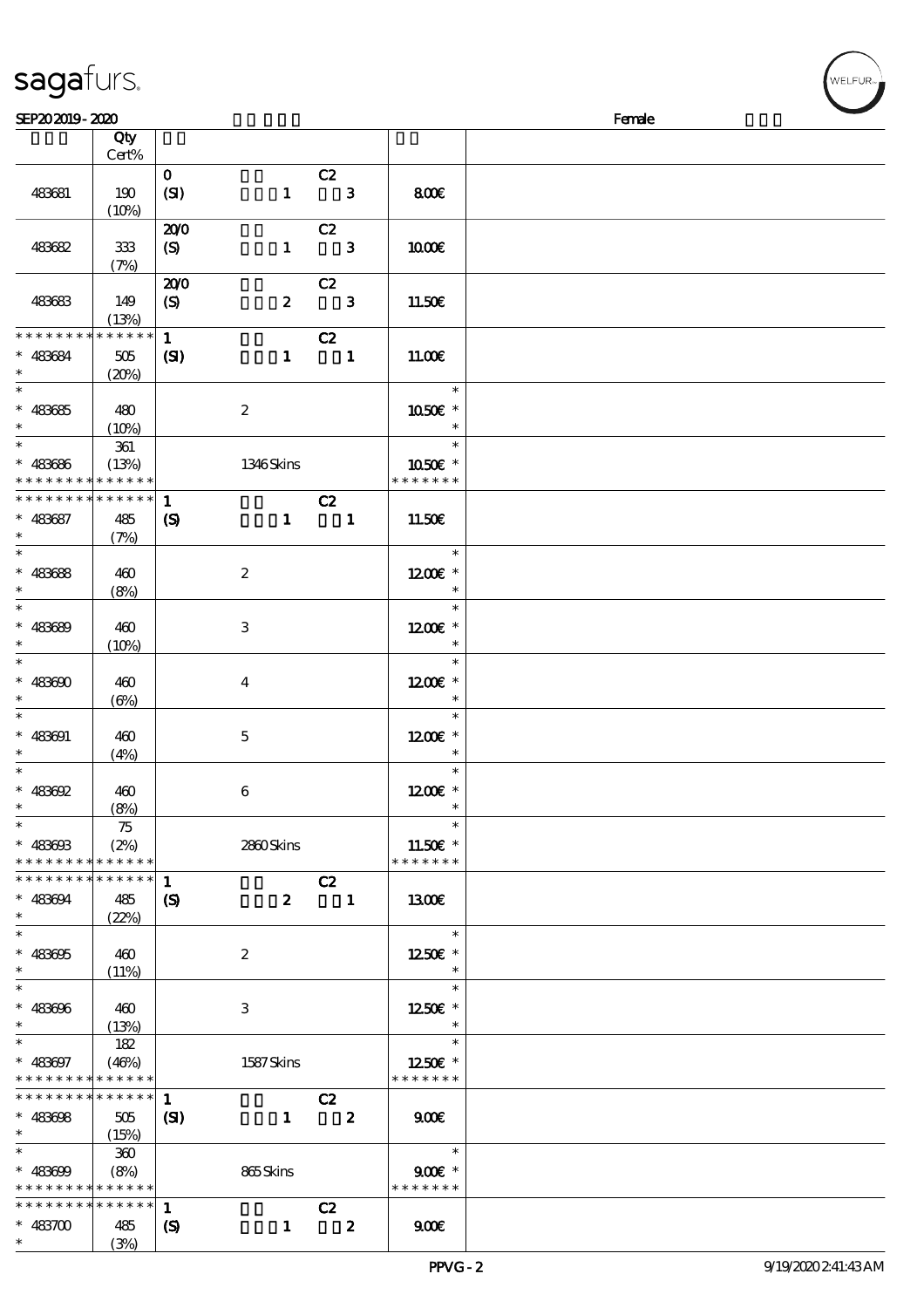|                               | Qty<br>Cert%          |                             |                  |                                  |                         |                            |  |
|-------------------------------|-----------------------|-----------------------------|------------------|----------------------------------|-------------------------|----------------------------|--|
| $\ast$                        |                       | $\mathbf{1}$                |                  | C2                               |                         | $\ast$                     |  |
| $* 483701$<br>$\ast$          | 460<br>(10%)          | $\boldsymbol{S}$            | $\mathbf{1}$     |                                  | $\overline{\mathbf{2}}$ | $900$ $*$<br>$\ast$        |  |
| $\overline{\ast}$             |                       |                             |                  |                                  |                         | $\ast$                     |  |
| $* 483702$                    | 460                   |                             | 3                |                                  |                         | $900E$ *                   |  |
| $\ast$                        | (9%)                  |                             |                  |                                  |                         | $\ast$                     |  |
| $\overline{\ast}$             | 329                   |                             |                  |                                  |                         | $\ast$                     |  |
| $* 483703$<br>* * * * * * * * | (7%)<br>* * * * * *   |                             | 1734Skins        |                                  |                         | $900$ $*$<br>* * * * * * * |  |
| * * * * * * * *               | $* * * * * * *$       | $\mathbf{1}$                |                  | C2                               |                         |                            |  |
| $* 483704$                    | 485                   | $\boldsymbol{\mathrm{(S)}}$ | $\mathbf{2}$     | $\overline{\mathbf{2}}$          |                         | 11.00E                     |  |
| $\ast$                        | (15%)                 |                             |                  |                                  |                         |                            |  |
|                               | 448                   |                             |                  |                                  |                         | $\ast$                     |  |
| $* 483705$                    | (15%)                 |                             | 933Skins         |                                  |                         | $11.00E$ *                 |  |
| * * * * * * * *               | * * * * * *           |                             |                  |                                  |                         | * * * * * * *              |  |
| 483706                        | 210                   | $\mathbf{1}$<br>(SI)        | $\mathbf{1}$     | C2<br>$\overline{\phantom{a}}$ 3 |                         | 7.50E                      |  |
|                               | (14%)                 |                             |                  |                                  |                         |                            |  |
|                               |                       | $\mathbf{1}$                |                  | C2                               |                         |                            |  |
| 483707                        | 204                   | (S)                         | $\mathbf{1}$     | $\overline{\phantom{a}}$ 3       |                         | 7.50E                      |  |
|                               | (8%)                  |                             |                  |                                  |                         |                            |  |
|                               |                       | $\mathbf{1}$                |                  | C2                               |                         |                            |  |
| 483708                        | 180                   | $\boldsymbol{S}$            | $\boldsymbol{z}$ | $\overline{\phantom{a}}$ 3       |                         | 7.50E                      |  |
|                               | (18%)                 |                             |                  |                                  |                         |                            |  |
| * * * * * * * *               | * * * * * *           | $\boldsymbol{z}$            |                  | C2                               |                         |                            |  |
| $* 483709$                    | 505                   | $\mathbf{C}$                | $\mathbf{1}$     | $\blacksquare$                   |                         | 850€                       |  |
| $\ast$                        | $(\Theta)$            |                             |                  |                                  |                         |                            |  |
| $\overline{\ast}$             |                       |                             |                  |                                  |                         | $\ast$                     |  |
| $* 483710$                    | 480                   |                             | $\boldsymbol{2}$ |                                  |                         | 800€ *                     |  |
| $\ast$                        | $(\Theta)$            |                             |                  |                                  |                         | $\ast$                     |  |
| $\ast$                        | 79                    |                             |                  |                                  |                         | $\ast$                     |  |
| $* 483711$                    | (7%)                  |                             | 1064Skins        |                                  |                         | 800€ *                     |  |
| * * * * * * * *               | * * * * * *           |                             |                  |                                  |                         | * * * * * * *              |  |
| * * * * * * * *               | * * * * * *           | $\boldsymbol{z}$            |                  | C2                               |                         |                            |  |
| $* 483712$                    | 485                   | $\boldsymbol{\mathsf{(S)}}$ | $\mathbf{1}$     | $\blacksquare$                   |                         | 950E                       |  |
| $\ast$                        | (7%)                  |                             |                  |                                  |                         |                            |  |
| $\ast$                        |                       |                             |                  |                                  |                         | $\ast$                     |  |
| $* 483713$                    | 460                   |                             | $\boldsymbol{2}$ |                                  |                         | $900$ $\epsilon$ *         |  |
| $\ast$                        | (10%)                 |                             |                  |                                  |                         | $\ast$                     |  |
| $\ast$                        | 480                   |                             |                  |                                  |                         | $\ast$                     |  |
| $* 483714$                    | (9%)                  |                             | 1425Skins        |                                  |                         | $900E$ *                   |  |
| * * * * * * * *               | * * * * * *           |                             |                  |                                  |                         | * * * * * * *              |  |
| * * * * * * * *               | * * * * * *           | $\boldsymbol{z}$            |                  | C2                               |                         |                            |  |
| $* 483715$                    | 485                   | (S)                         | $\boldsymbol{z}$ | $\blacksquare$                   |                         | 1000E                      |  |
| $\ast$                        | (21%)                 |                             |                  |                                  |                         |                            |  |
| $\ast$                        |                       |                             |                  |                                  |                         | $\ast$                     |  |
|                               | $\boldsymbol{\omega}$ |                             |                  |                                  |                         |                            |  |
| $* 483716$<br>* * * * * * * * | (4%)<br>* * * * * *   |                             | 554Skins         |                                  |                         | 950€ *<br>* * * * * * *    |  |
|                               |                       |                             |                  |                                  |                         |                            |  |
|                               |                       | $\mathbf{z}$                |                  | C2                               |                         |                            |  |
| 483717                        | 535                   | (SI)                        | $\mathbf{1}$     | $\overline{\phantom{a}}$ 2       |                         | 650                        |  |
|                               | $(\Theta)$            |                             |                  |                                  |                         |                            |  |
| * * * * * * * *               | * * * * * *           | $\boldsymbol{2}$            |                  | C2                               |                         |                            |  |
| $* 483718$                    | 485                   | $\boldsymbol{S}$            | $\mathbf{1}$     |                                  | $\overline{\mathbf{2}}$ | 7.50E                      |  |
| $\ast$                        | (10%)                 |                             |                  |                                  |                         |                            |  |
| $\ast$                        | 50B                   |                             |                  |                                  |                         | $\ast$                     |  |
| $* 483719$                    | (7%)                  |                             | 988Skins         |                                  |                         | $7.50E$ *                  |  |
| * * * * * * * *               | * * * * * *           |                             |                  |                                  |                         | * * * * * * *              |  |
|                               |                       | $\boldsymbol{z}$            |                  | C2                               |                         |                            |  |
| 483720                        | 510                   | (S)                         | $\boldsymbol{z}$ | $\overline{\mathbf{2}}$          |                         | 7.50E                      |  |

 $SEP202019 - 2020$ 

sagafurs.

 $(14%)$ 

VELFUR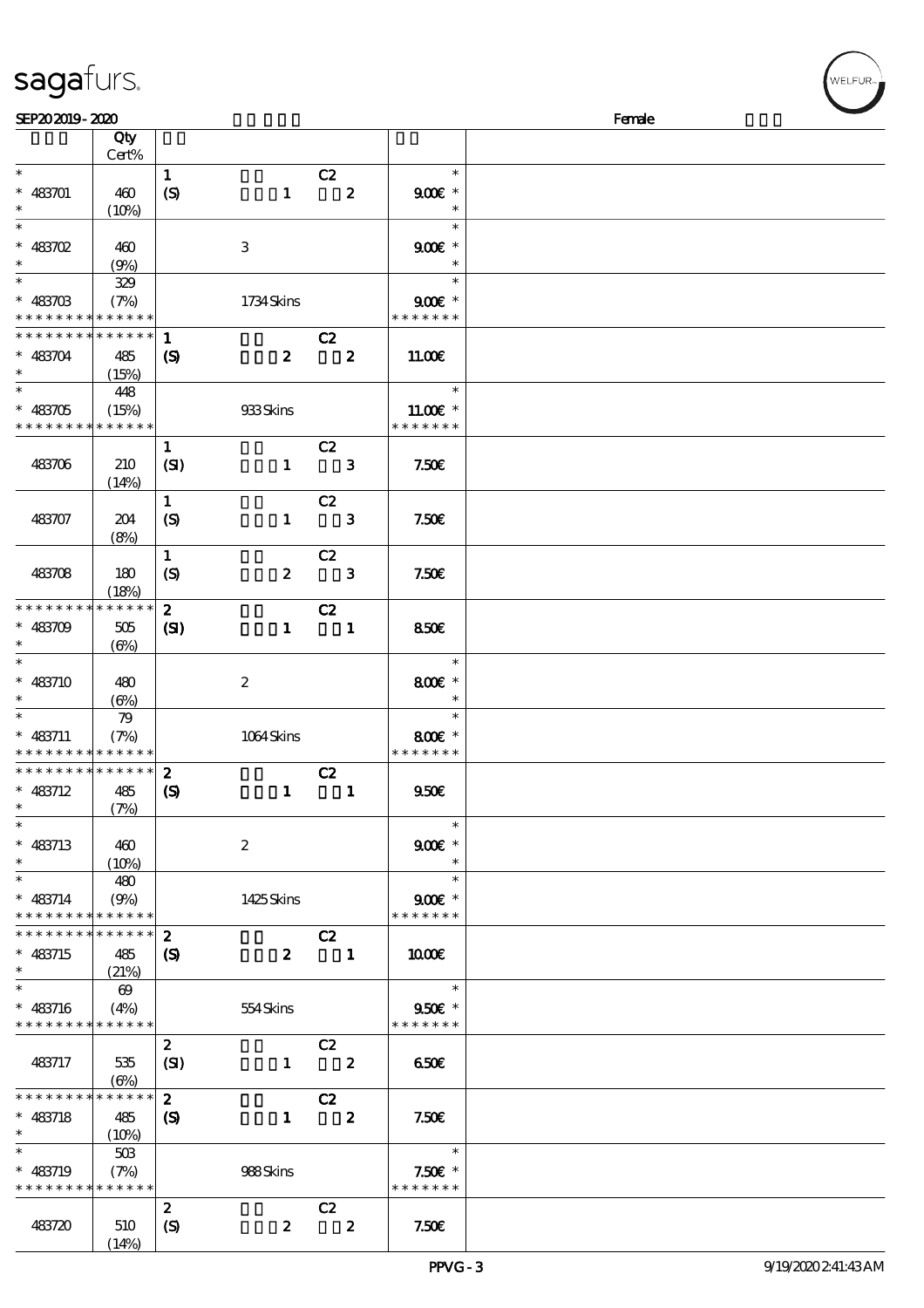| sagaturs.      |        |     |    |                  |        | NELFUR <sub>™</sub> |
|----------------|--------|-----|----|------------------|--------|---------------------|
| SEP202019-2020 |        |     |    |                  | Female |                     |
|                | Qty    |     |    |                  |        |                     |
|                | Cert%  |     |    |                  |        |                     |
|                |        | 2   | C2 |                  |        |                     |
| 483721         | 279    | (S) | З  | 550 <sub>E</sub> |        |                     |
|                | $11\%$ |     |    |                  |        |                     |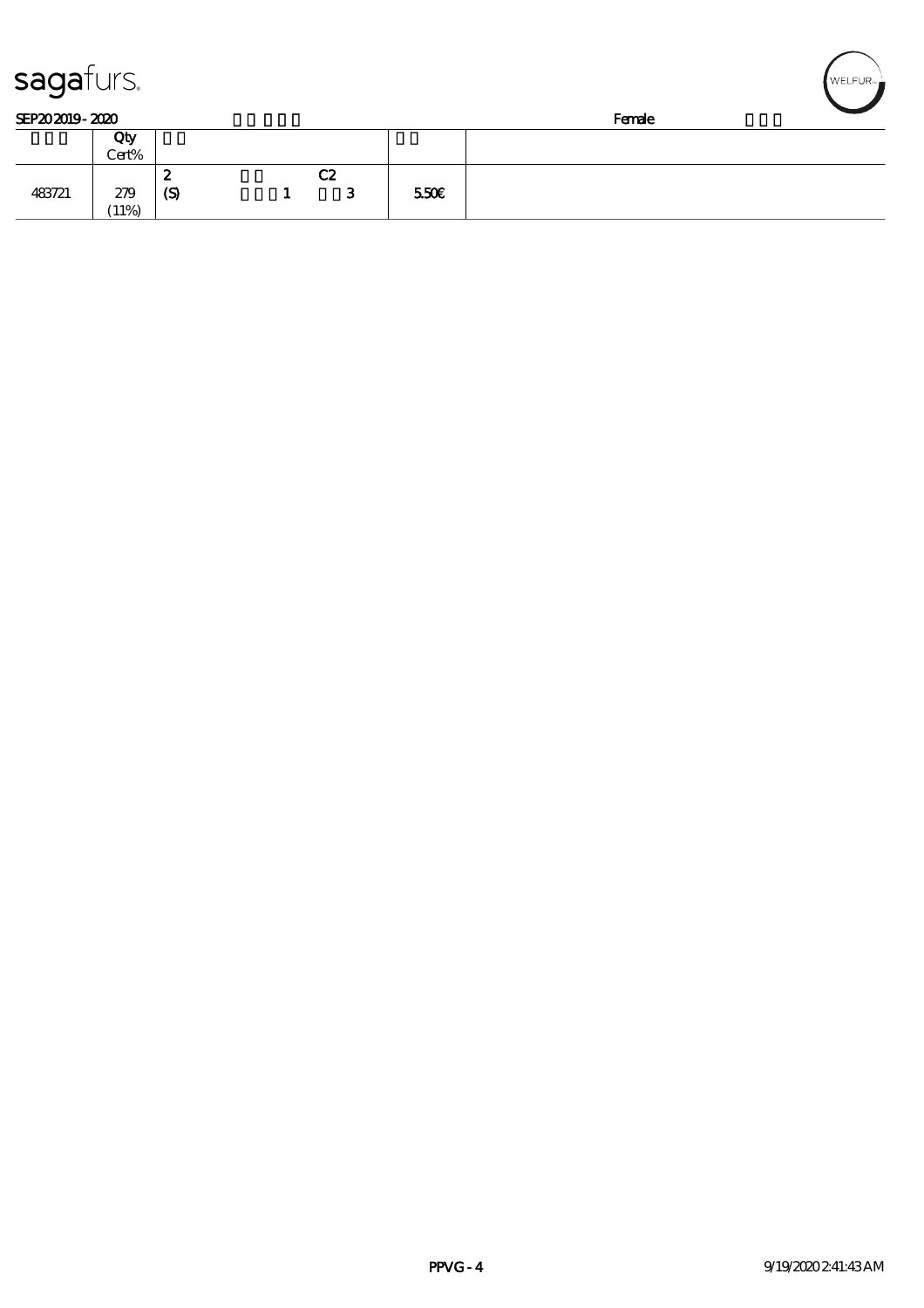| SEP202019-2020                             |             |                             |                           |                              |                     | Female |
|--------------------------------------------|-------------|-----------------------------|---------------------------|------------------------------|---------------------|--------|
|                                            | Qty         |                             |                           |                              |                     |        |
|                                            | Cert%       |                             |                           |                              |                     |        |
| * * * * * * * *                            | * * * * * * | 200                         |                           | C2                           |                     |        |
| $* 483761$                                 | 445         | $\mathbf{Z}$                | $\mathbf{1}$              |                              | 11.50E              |        |
| $\ast$                                     | (13%)       |                             |                           |                              |                     |        |
| $\ast$                                     | 231         |                             |                           |                              | $\ast$              |        |
| $* 483762$                                 | $(\Theta)$  |                             | 676Skins                  |                              | 11.50E *            |        |
| * * * * * * * * <mark>* * * * * *</mark> * |             |                             |                           |                              | * * * * * * *       |        |
| * * * * * * * *                            | * * * * * * | 200                         |                           | C2                           |                     |        |
| $* 483763$                                 | 425         | $\boldsymbol{\mathrm{(S)}}$ | $\mathbf{1}$              |                              | 1300E               |        |
| $\ast$                                     | (12%)       |                             |                           |                              |                     |        |
| $\ast$                                     |             |                             |                           |                              | $\ast$              |        |
| $* 483764$                                 | 400         |                             | $\boldsymbol{2}$          |                              | 1300€ *             |        |
| $\ast$                                     | (11%)       |                             |                           |                              |                     |        |
| $\ast$                                     |             |                             |                           |                              | $\ast$              |        |
| $* 483765$                                 | 400         |                             | $\ensuremath{\mathbf{3}}$ |                              | 1300 £*             |        |
| $\ast$                                     | (4%)        |                             |                           |                              | $\ast$              |        |
| $\ast$                                     | 20B         |                             |                           |                              | $\ast$              |        |
| $* 483706$                                 | (10%)       |                             | 1428Skins                 |                              | 1300 £*             |        |
| * * * * * * * *                            | * * * * * * |                             |                           |                              | * * * * * * *       |        |
| * * * * * * * *                            | * * * * * * | 200                         |                           | C2                           |                     |        |
| $* 483767$                                 | 445         | $\mathbf{C}$                | $\mathbf{1}$              | <b>INAP</b>                  | (1000)              |        |
| $\ast$                                     | (18%)       |                             |                           |                              |                     |        |
| $\ast$                                     | 219         |                             |                           |                              | $\ast$              |        |
| $* 483768$                                 | (14%)       |                             | 664Skins                  |                              | $(1000E)*$          |        |
| * * * * * * * *                            | * * * * * * |                             |                           |                              | * * * * * * *       |        |
| * * * * * * * *                            | * * * * * * | 200                         |                           | C2                           |                     |        |
| $* 483709$                                 | 425         | $\boldsymbol{\mathrm{(S)}}$ | $\mathbf{1}$              | <b>LNAP</b>                  | (11.50)             |        |
| $\ast$                                     | (18%)       |                             |                           |                              |                     |        |
| $\ast$                                     | 170         |                             |                           |                              | $\ast$              |        |
| $* 48370$                                  | $(\Theta)$  |                             | 595Skins                  |                              | $(11.50)$ *         |        |
| * * * * * * * * * * * * * *                |             |                             |                           |                              | * * * * * * *       |        |
|                                            |             | 200                         |                           | C2                           |                     |        |
| 483771                                     | 269         | (SI)                        | $\boldsymbol{z}$          |                              | 900E                |        |
|                                            | (12%)       |                             |                           |                              |                     |        |
|                                            |             | 200                         |                           | C2                           |                     |        |
| 483772                                     | 202         | $\mathbf{I}$                | $\pmb{2}$                 |                              | 7.00E               |        |
|                                            | (8%)        |                             |                           |                              |                     |        |
| * * * * * * * *                            | * * * * * * | 200                         |                           | C2                           |                     |        |
| $* 483773$                                 | 425         | $\boldsymbol{\mathrm{(S)}}$ | $\boldsymbol{2}$          |                              | 1050€               |        |
| $\ast$                                     | (12%)       |                             |                           |                              |                     |        |
| $\ast$                                     | 240         |                             |                           |                              | $\ast$              |        |
| $* 483774$                                 | (8%)        |                             | 665Skins                  |                              | 1050E *             |        |
| * * * * * * * *                            | * * * * * * |                             |                           |                              | * * * * * * *       |        |
|                                            |             | 200                         |                           | C2                           |                     |        |
| 483775                                     | 181         | (SI)                        | $\boldsymbol{z}$          | $\ensuremath{\mathbf{INAP}}$ | (900)               |        |
|                                            | (12%)       |                             |                           |                              |                     |        |
|                                            |             | 200                         |                           | C2                           |                     |        |
| 483776                                     | 228         | (S)                         | $\boldsymbol{z}$          | <b>LNAP</b>                  | $(1000\varepsilon)$ |        |
|                                            | (15%)       |                             |                           |                              |                     |        |
|                                            |             | 200                         |                           | C2                           |                     |        |
| 483777                                     | 91          | (SI)                        | ${\bf 3}$                 |                              | 850E                |        |
|                                            | (16%)       |                             |                           |                              |                     |        |
|                                            |             | 200                         |                           | C2                           |                     |        |
| 483778                                     | 129         | (S)                         | ${\bf 3}$                 |                              | 850E                |        |
|                                            | (12%)       |                             |                           |                              |                     |        |
|                                            |             | 200                         |                           | C2                           |                     |        |
| 483779                                     | 449         | (SI)                        | $\boldsymbol{4}$          |                              | 550E                |        |
|                                            | (8%)        |                             |                           |                              |                     |        |
|                                            |             | 200                         |                           | C2                           |                     |        |
| 483780                                     | 256         | (SI)                        | ${\bf 5}$                 |                              | 350 <sup>2</sup>    |        |
|                                            | (14%)       |                             |                           |                              |                     |        |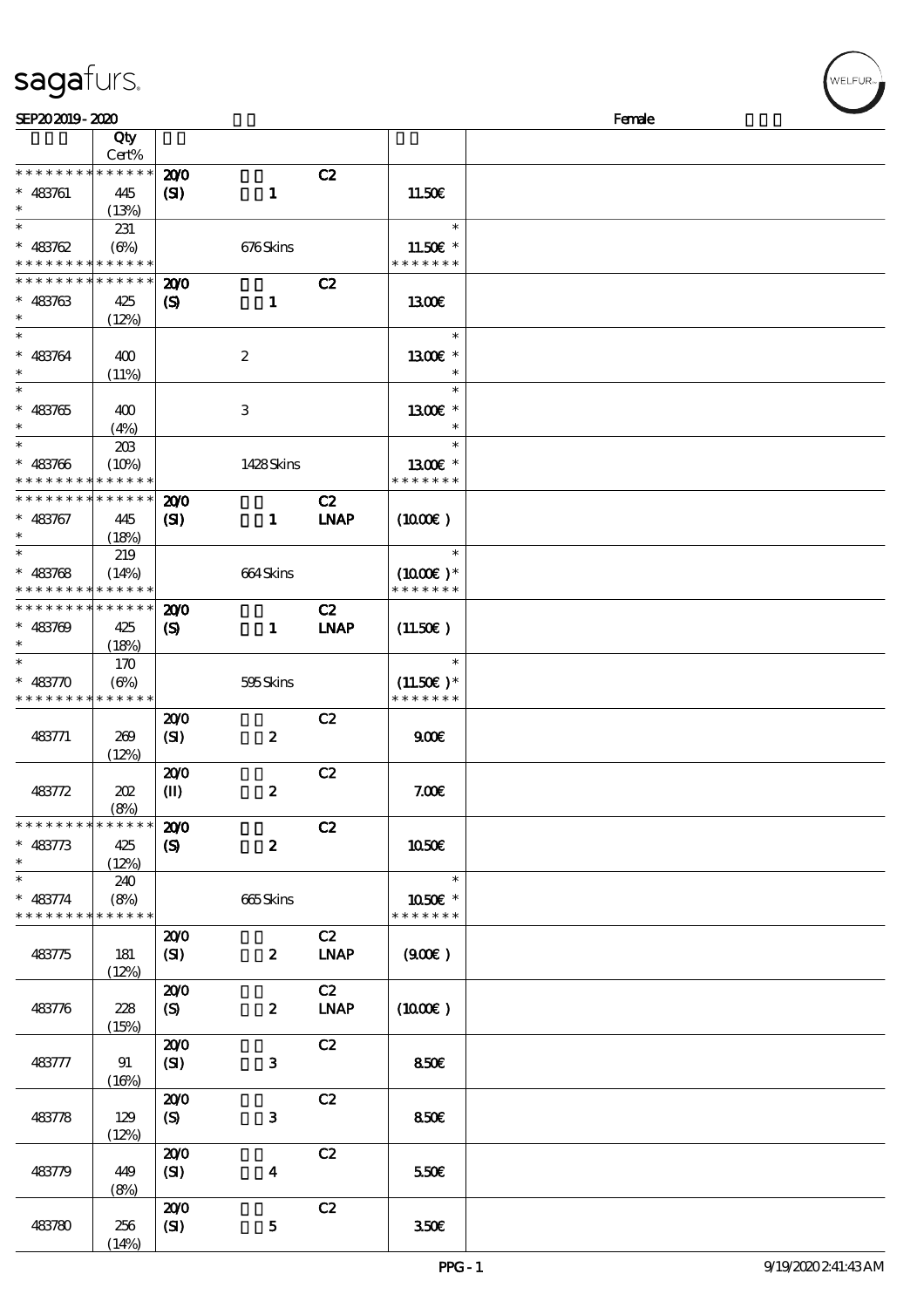| sagafurs. |
|-----------|
|           |

| SEP202019-2020              |             |                             |                  |             |               | Female |
|-----------------------------|-------------|-----------------------------|------------------|-------------|---------------|--------|
|                             | Qty         |                             |                  |             |               |        |
|                             | Cert%       |                             |                  |             |               |        |
| * * * * * * * *             | * * * * * * | $\mathbf{1}$                |                  | C2          |               |        |
|                             |             |                             |                  |             |               |        |
| $* 483781$                  | 505         | (S)                         | $\mathbf{1}$     |             | 850E          |        |
| $\ast$                      | (17%)       |                             |                  |             |               |        |
| $\ast$                      |             |                             |                  |             | $\ast$        |        |
| $* 483782$                  | 480         |                             | $\boldsymbol{z}$ |             | 850€ *        |        |
|                             |             |                             |                  |             |               |        |
| $\ast$                      | (15%)       |                             |                  |             |               |        |
| $\ast$                      | 169         |                             |                  |             | $\ast$        |        |
| $* 483783$                  | (12%)       |                             | 1154Skins        |             | 850€ *        |        |
| * * * * * * * * * * * * * * |             |                             |                  |             | * * * * * * * |        |
| * * * * * * * *             | * * * * * * |                             |                  |             |               |        |
|                             |             | 1                           |                  | C2          |               |        |
| $* 483784$                  | 485         | $\boldsymbol{\mathrm{(S)}}$ | $\mathbf{1}$     |             | 900E          |        |
|                             | (19%)       |                             |                  |             |               |        |
| $\ast$                      |             |                             |                  |             | $\ast$        |        |
| $* 483785$                  |             |                             |                  |             | $900$ $*$     |        |
|                             | 460         |                             | $\boldsymbol{2}$ |             |               |        |
| $\ast$                      | (13%)       |                             |                  |             | $\ast$        |        |
| $\ast$                      | 468         |                             |                  |             | $\ast$        |        |
| $* 483786$                  | (11%)       |                             | 1413Skins        |             | $900E$ *      |        |
| * * * * * * * *             | * * * * * * |                             |                  |             | * * * * * * * |        |
| * * * * * * * *             |             |                             |                  |             |               |        |
|                             | * * * * * * | $\mathbf{1}$                |                  | C2          |               |        |
| $* 483787$                  | 505         | (S)                         | $\mathbf{1}$     | <b>LNAP</b> | (7.00)        |        |
| $\ast$                      | (25%)       |                             |                  |             |               |        |
| $\ast$                      | 129         |                             |                  |             | $\ast$        |        |
|                             |             |                             |                  |             |               |        |
| $* 483788$                  | (19%)       |                             | 634Skins         |             | $(7.00)$ *    |        |
| * * * * * * * *             | * * * * * * |                             |                  |             | * * * * * * * |        |
| * * * * * * * *             | * * * * * * | $\mathbf{1}$                |                  | C2          |               |        |
| $* 483789$                  | 465         | $\boldsymbol{\mathcal{S}}$  | $\mathbf{1}$     | <b>LNAP</b> | (900)         |        |
| $\ast$                      |             |                             |                  |             |               |        |
|                             | (20%)       |                             |                  |             |               |        |
| $\ast$                      | 75          |                             |                  |             | $\ast$        |        |
| $* 483790$                  | (10%)       |                             | 540Skins         |             | $(900)$ *     |        |
| * * * * * * * *             | * * * * * * |                             |                  |             | * * * * * * * |        |
| * * * * * * * *             | * * * * * * |                             |                  |             |               |        |
|                             |             | $\mathbf{1}$                |                  | C2          |               |        |
| $* 483791$                  | 505         | $\mathbf{Z}$                | $\boldsymbol{z}$ |             | (7.00)        |        |
| $\ast$                      | (12%)       |                             |                  |             |               |        |
| $\ast$                      | 10B         |                             |                  |             | $\ast$        |        |
|                             |             |                             |                  |             |               |        |
| $* 483792$                  | (12%)       |                             | 608Skins         |             | $(7.00)$ *    |        |
| * * * * * * * * * * * * * * |             |                             |                  |             | * * * * * * * |        |
| * * * * * * * * * * * * * * |             | $\mathbf{1}$                |                  | C2          |               |        |
| $* 483793$                  | 485         | $\boldsymbol{S}$            | $\boldsymbol{z}$ |             | 7.50E         |        |
| $\ast$                      |             |                             |                  |             |               |        |
| $\overline{\phantom{0}}$    | (16%)       |                             |                  |             |               |        |
|                             |             |                             |                  |             | $\ast$        |        |
| $* 483794$                  | 440         |                             | $\boldsymbol{2}$ |             | $7.50E$ *     |        |
| $\ast$                      | (13%)       |                             |                  |             | $\ast$        |        |
| $\ast$                      | 81          |                             |                  |             | $\ast$        |        |
|                             |             |                             |                  |             |               |        |
| $* 483795$                  | (3%)        |                             | 1006Skins        |             | $7.00E$ *     |        |
| * * * * * * * * * * * * * * |             |                             |                  |             | * * * * * * * |        |
|                             |             | $\mathbf{1}$                |                  | C2          |               |        |
| 483796                      | 339         | (SI)                        | $\boldsymbol{z}$ | <b>LNAP</b> | 400€          |        |
|                             |             |                             |                  |             |               |        |
|                             | (15%)       |                             |                  |             |               |        |
|                             |             | $\mathbf{1}$                |                  | C2          |               |        |
| 483797                      | 464         | $\boldsymbol{\mathrm{(S)}}$ | $\boldsymbol{z}$ | <b>LNAP</b> | 600           |        |
|                             | (16%)       |                             |                  |             |               |        |
|                             |             | $\mathbf{1}$                |                  | C2          |               |        |
|                             |             |                             |                  |             |               |        |
| 483798                      | 160         | (SI)                        | 3                |             | 5000          |        |
|                             | (11%)       |                             |                  |             |               |        |
|                             |             | $\mathbf{1}$                |                  | C2          |               |        |
|                             |             |                             |                  |             |               |        |
| 483799                      | 270         | (S)                         | 3                |             | 550€          |        |
|                             | (12%)       |                             |                  |             |               |        |
|                             |             | $\mathbf{1}$                |                  | C2          |               |        |
| 483800                      | 366         | (SI)                        | $\boldsymbol{4}$ |             | 400€          |        |
|                             |             |                             |                  |             |               |        |
|                             | (14%)       |                             |                  |             |               |        |

ELFUR<sub>1</sub>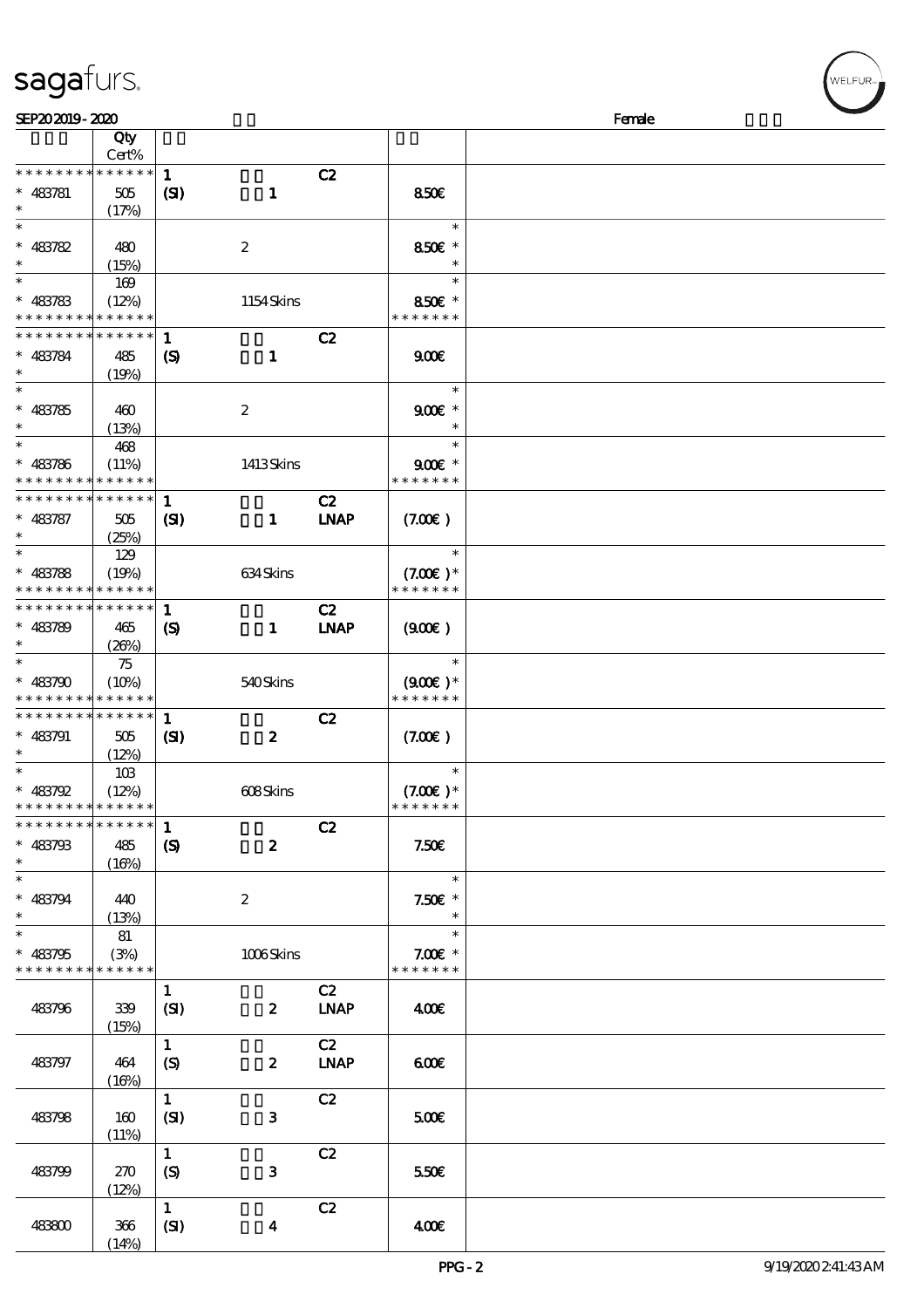| SEP202019-2020                             |                 |                             |                  |                              |                    | Female |
|--------------------------------------------|-----------------|-----------------------------|------------------|------------------------------|--------------------|--------|
|                                            | Qty             |                             |                  |                              |                    |        |
|                                            | $Cert\%$        |                             |                  |                              |                    |        |
|                                            |                 | $\mathbf{1}$                |                  | C2                           |                    |        |
| 483801                                     | 291             |                             |                  |                              | 350€               |        |
|                                            |                 | $\mathbf{I}$                | $\boldsymbol{4}$ |                              |                    |        |
|                                            | (17%)           |                             |                  |                              |                    |        |
|                                            |                 | $\mathbf{1}$                |                  | C2                           |                    |        |
| 483802                                     | 260             | (SI)                        | ${\bf 5}$        |                              | 300E               |        |
|                                            | (14%)           |                             |                  |                              |                    |        |
| * * * * * * * *                            | * * * * * *     | $\boldsymbol{z}$            |                  | C2                           |                    |        |
| $* 4880B$                                  | 505             | $\mathbf{C}$                | $\mathbf{1}$     |                              | 650                |        |
| $\ast$                                     | (10%)           |                             |                  |                              |                    |        |
| $\ast$                                     | 219             |                             |                  |                              | $\ast$             |        |
| * 483804                                   | (12%)           |                             | 724 Skins        |                              | $600E$ *           |        |
| * * * * * * * * <mark>* * * * * * *</mark> |                 |                             |                  |                              | * * * * * * *      |        |
| * * * * * * * * <mark>*</mark>             | $* * * * * * *$ | $\boldsymbol{z}$            |                  | C2                           |                    |        |
|                                            |                 |                             |                  |                              |                    |        |
| $* 48805$                                  | 485             | $\boldsymbol{\mathcal{S}}$  | $\mathbf{1}$     |                              | 7.50E              |        |
| $\ast$                                     | (14%)           |                             |                  |                              |                    |        |
| $\ast$                                     |                 |                             |                  |                              | $\ast$             |        |
| $* 48306$                                  | 460             |                             | $\boldsymbol{2}$ |                              | $7.50E$ *          |        |
| $\ast$                                     | (13%)           |                             |                  |                              | $\ast$             |        |
| $\ast$                                     | 171             |                             |                  |                              | $\ast$             |        |
| $* 48807$                                  | (19%)           |                             | $1116$ Skins     |                              | $7.00E$ *          |        |
| * * * * * * * *                            | * * * * * *     |                             |                  |                              | * * * * * * *      |        |
|                                            |                 | $\boldsymbol{z}$            |                  | C2                           |                    |        |
| 483808                                     | 327             | (SI)                        | $\mathbf{1}$     | <b>LNAP</b>                  | 400                |        |
|                                            | (17%)           |                             |                  |                              |                    |        |
|                                            |                 | $\boldsymbol{z}$            |                  | C2                           |                    |        |
|                                            | 444             |                             |                  | <b>LNAP</b>                  |                    |        |
| 483809                                     |                 | $\boldsymbol{S}$            | $\mathbf{1}$     |                              | 500E               |        |
|                                            | (24%)           |                             |                  |                              |                    |        |
|                                            |                 | $\boldsymbol{z}$            |                  | C2                           |                    |        |
| 483810                                     | 449             | (SI)                        | $\boldsymbol{z}$ |                              | 550€               |        |
|                                            | (12%)           |                             |                  |                              |                    |        |
|                                            |                 | 1/2                         |                  | C2                           |                    |        |
| 483811                                     | 267             | $\mathbf{I}$                | $\boldsymbol{2}$ |                              | 400                |        |
|                                            | (16%)           |                             |                  |                              |                    |        |
| * * * * * * * *                            | * * * * * *     | $\boldsymbol{z}$            |                  | C2                           |                    |        |
| $* 48812$                                  | 485             | $\boldsymbol{\mathrm{(S)}}$ | $\boldsymbol{z}$ |                              | 600                |        |
| $\ast$                                     | (12%)           |                             |                  |                              |                    |        |
| $\ast$                                     | 208             |                             |                  |                              | $\ast$             |        |
| * 483813                                   | (11%)           |                             | 693Skins         |                              | $600$ $\epsilon$ * |        |
| * * * * * * * *                            | * * * * * *     |                             |                  |                              | * * * * * * *      |        |
|                                            |                 | $\mathbf{z}$                |                  | C2                           |                    |        |
| 483814                                     | 271             | (SI)                        | $\boldsymbol{z}$ | <b>LNAP</b>                  | 300 <sup>2</sup>   |        |
|                                            | (16%)           |                             |                  |                              |                    |        |
|                                            |                 | $\mathbf{z}$                |                  | C2                           |                    |        |
| 483815                                     | 367             | (S)                         | $\boldsymbol{z}$ | $\ensuremath{\mathbf{INAP}}$ | 400                |        |
|                                            |                 |                             |                  |                              |                    |        |
|                                            | (21%)           |                             |                  |                              |                    |        |
|                                            |                 | 1/2                         |                  | C2                           |                    |        |
| 483816                                     | 75              | (SI)                        | $\mathbf{3}$     | GRSY1                        | 550E               |        |
|                                            | $(0\%)$         |                             |                  |                              |                    |        |
|                                            |                 | $\mathbf{z}$                |                  | C2                           |                    |        |
| 483817                                     | 199             | $\boldsymbol{S}$            | $\mathbf{3}$     |                              | 400                |        |
|                                            | (12%)           |                             |                  |                              |                    |        |
|                                            |                 | $\mathbf{z}$                |                  | C2                           |                    |        |
| 483818                                     | 246             | (SI)                        | $\boldsymbol{4}$ |                              | 300E               |        |
|                                            | (17%)           |                             |                  |                              |                    |        |
|                                            |                 | $\mathbf{z}$                |                  | C2                           |                    |        |
| 483819                                     | 131             | $\mathbf{I}$                | $\boldsymbol{4}$ |                              | 300E               |        |
|                                            | (16%)           |                             |                  |                              |                    |        |
|                                            |                 | $\mathbf{2}$                |                  | C2                           |                    |        |
| 483820                                     | 292             | (SI)                        | ${\bf 5}$        |                              | 250E               |        |
|                                            | (14%)           |                             |                  |                              |                    |        |
|                                            |                 |                             |                  |                              |                    |        |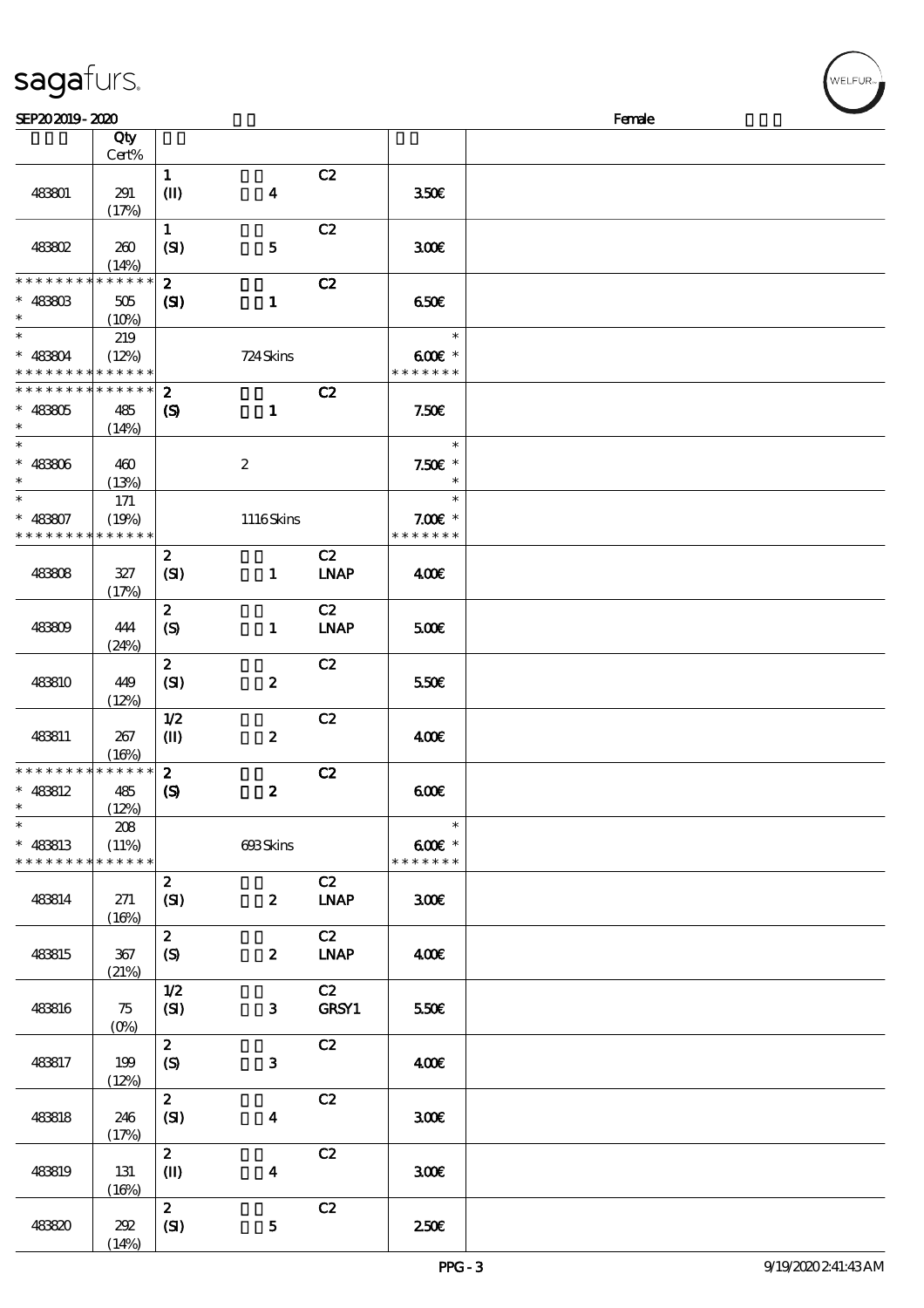| SEP202019-2020                                                    |                             |                                                       |                         |    |                                   | Female |
|-------------------------------------------------------------------|-----------------------------|-------------------------------------------------------|-------------------------|----|-----------------------------------|--------|
|                                                                   | Qty<br>Cert%                |                                                       |                         |    |                                   |        |
| 483821                                                            | 139<br>(9%)                 | 200<br>(SI)                                           | TOR5                    | C2 | 450€                              |        |
| 483822                                                            | 314<br>(14%)                | $\mathbf{1}$<br>(SI)                                  | TOR5                    | C2 | 350E                              |        |
| 48823                                                             | 321<br>(11%)                | $\boldsymbol{z}$<br>(SI)                              | TOR5                    | C2 | 250E                              |        |
| 483824                                                            | 289<br>(8%)                 | 200<br>Ш                                              |                         | C2 | 900E                              |        |
| 483825                                                            | 386<br>(9%)                 | $\mathbf{O}$<br>Ш                                     | $\pmb{2}$               | C2 | 650E                              |        |
| 483826                                                            | 255<br>(20%)                | $\mathbf{o}$<br>$\mathbf m$                           | $\boldsymbol{4}$        | C2 | 300 <sup>2</sup>                  |        |
| 483827                                                            | 414<br>(10%)                | $\mathbf{1}$<br>$\mathbf m$                           |                         | C2 | 550€                              |        |
| 48828                                                             | 446<br>$(\Theta)$           | $\mathbf{1}$<br>$\rm I\hspace{-.1em}I\hspace{-.1em}I$ | $\boldsymbol{z}$        | C2 | 450E                              |        |
| 483829                                                            | 332<br>(15%)                | $\mathbf{1}$<br>$\mathbf m$                           | $\boldsymbol{4}$        | C2 | 250E                              |        |
| 483830                                                            | 404<br>(13%)                | $\boldsymbol{z}$<br>$\mathbf m$                       |                         | C2 | 450€                              |        |
| * * * * * * * *<br>$* 483831$<br>$\ast$                           | ******<br>485<br>(7%)       | $\mathbf{z}$<br>Ш                                     | $\boldsymbol{z}$        | C2 | 350E                              |        |
| $* 48882$<br>* * * * * * * * * * * * * *                          | 342<br>(10%)                |                                                       | 827Skins                |    | $\ast$<br>350€ *<br>* * * * * * * |        |
| * * * * * * * * <mark>* * * * * * *</mark><br>$* 48833$<br>$\ast$ | 485<br>(8%)                 | $\mathbf{z}$<br>Ш                                     | $\overline{\mathbf{4}}$ | C2 | 200E                              |        |
| $\ast$<br>* 483834<br>* * * * * * * *                             | 349<br>(11%)<br>* * * * * * |                                                       | 834Skins                |    | $\ast$<br>2006 *<br>* * * * * * * |        |
| 483835                                                            | 225<br>(7%)                 | $\mathbf{3}$<br>Ш                                     | $\boldsymbol{z}$        | C2 | 300                               |        |
| 483836                                                            | 194<br>(2%)                 | $\mathbf{3}$<br>Ш                                     | $\boldsymbol{4}$        | C2 | 200E                              |        |
| 483837                                                            | 116<br>(1%)                 | $\overline{\mathbf{4}}$<br>Ш                          | $\boldsymbol{z}$        | C2 | 250 <sup>2</sup>                  |        |

WELFUR<sub>"</sub>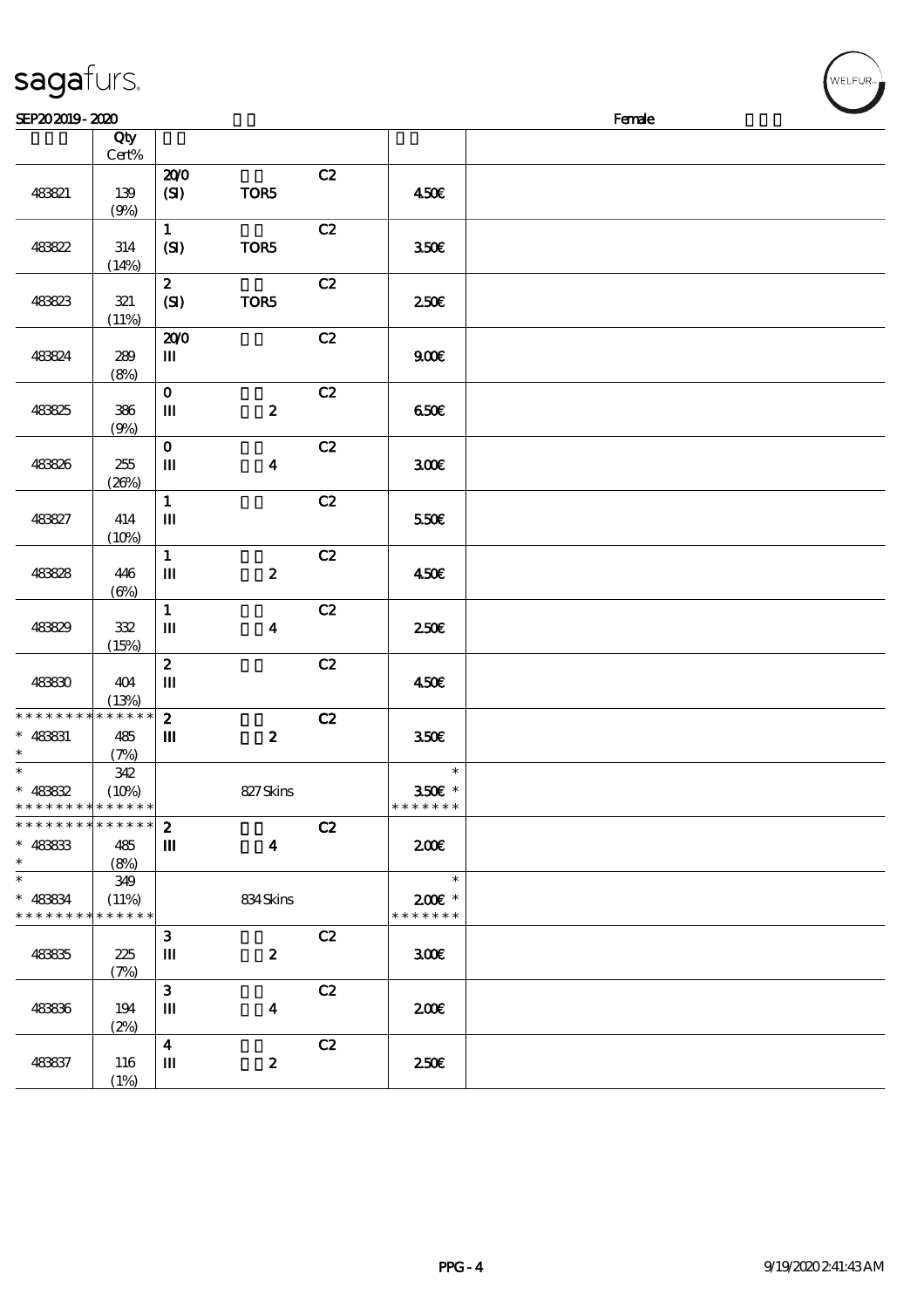| SEP202019-2020 |                        |                                                 |                  |    |       | $\sim$<br>Female |
|----------------|------------------------|-------------------------------------------------|------------------|----|-------|------------------|
|                | Qty<br>$\mbox{Cert}\%$ |                                                 |                  |    |       |                  |
| 483861         | $107$<br>(4%)          | $\mathbf 0$<br>(S)                              |                  | C2 | 850E  |                  |
| 483862         | 148<br>(3%)            | O(1)<br>(SI)                                    |                  | C2 | 7.00E |                  |
| 483863         | $356\,$<br>(5%)        | $\mathbf{1}$<br>$\boldsymbol{S}$                |                  | C2 | 800   |                  |
| 483864         | 325<br>(4%)            | $\boldsymbol{z}$<br>$\pmb{\infty}$              |                  | C2 | 550€  |                  |
| 483865         | 112<br>(7%)            | 2/3<br>(SI)                                     |                  | C2 | 350E  |                  |
| 483866         | $309\,$<br>$(\Theta)$  | $\mathbf{3}$<br>$\pmb{\text{(S)}}$              |                  | C2 | 500€  |                  |
|                |                        |                                                 |                  |    |       | Female           |
| 483868         | $203$<br>(5%)          | $O$ $1$<br>$\boldsymbol{\mathrm{(S)}}$          | $\mathbf{1}$     | C2 | 900E  |                  |
| 483809         | 120<br>$(\Theta_0)$    | $O$ $1$<br>(SI)                                 | $\pmb{2}$        | C2 | 550E  |                  |
| 483870         | 164<br>(7%)            | O(1)<br>$\boldsymbol{\mathrm{(S)}}$             | $\pmb{2}$        | C2 | 600   |                  |
| 483871         | 153<br>(9%)            | $O$ $1$<br>$\boldsymbol{S}$                     | ${\bf 3}$        | C2 | 450E  |                  |
| 483872         | $277\,$<br>(8%)        | $\boldsymbol{2}$<br>$\boldsymbol{\mathrm{(S)}}$ | $\mathbf{1}$     | C2 | 550€  |                  |
| 483873         | 166<br>(10%)           | $\boldsymbol{z}$<br>(SI)                        | $\boldsymbol{2}$ | C2 | 450E  |                  |
| 483874         | 240<br>(7%)            | $\mathbf{2}$<br>$\boldsymbol{S}$                | $\boldsymbol{2}$ | C2 | 500E  |                  |
| 483875         | 183<br>(10%)           | $\boldsymbol{z}$<br>$\pmb{\in}$                 | $\mathbf{3}$     | C2 | 300E  |                  |
| 483876         | 344<br>(9%)            | $1/2$<br>(SI)                                   | $\boldsymbol{4}$ | C2 | 250E  |                  |
| 483877         | 200<br>(4%)            | 1/2<br>(SI)                                     | ${\bf 5}$        | C2 | 250E  |                  |
| 483878         | 324<br>(4%)            | $1/2$<br>(SI)                                   | $\bf 6$          | C2 | (200) |                  |
| 483879         | 173<br>(2%)            | $\mathbf{3}$<br>(SI)                            | $\mathbf{1}$     | C2 | 350E  |                  |
| 48380          | 413<br>(3%)            | $\mathbf{3}$<br>$\boldsymbol{\mathrm{(S)}}$     | $\mathbf{1}$     | C2 | 450E  |                  |

WELFUR<sub>"</sub>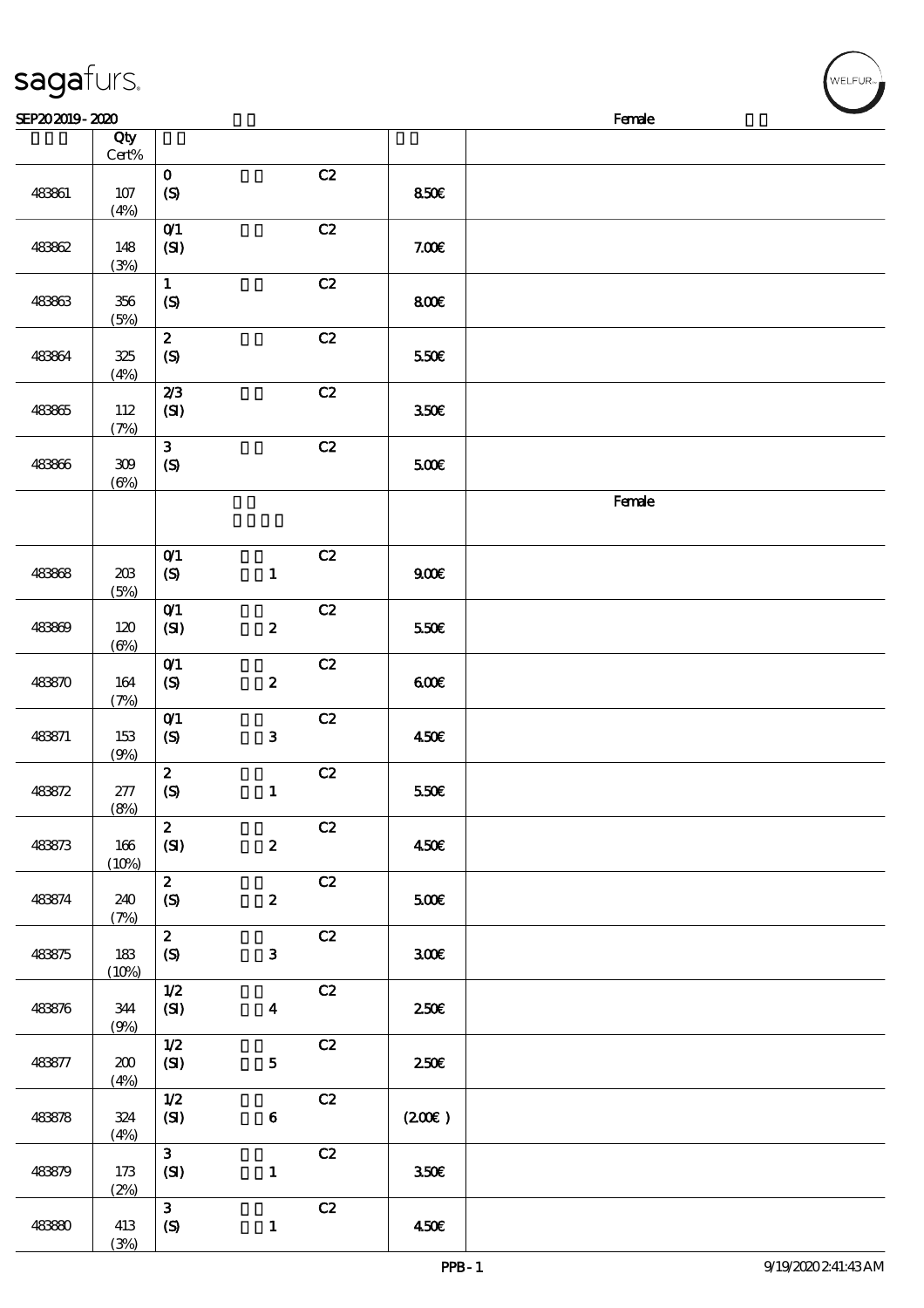| SEP202019-2020 |                      |                                    |                  |    |                  | Female |  |  |  |
|----------------|----------------------|------------------------------------|------------------|----|------------------|--------|--|--|--|
|                | Qty<br>$Cert\%$      |                                    |                  |    |                  |        |  |  |  |
| 483881         | 239<br>(3%)          | $\mathbf{3}$<br>(S)                | $\boldsymbol{z}$ | C2 | 350E             |        |  |  |  |
| 483882         | 240<br>(4%)          | $\boldsymbol{4}$<br>$\mathcal{S}$  | $\mathbf{1}$     | C2 | 400€             |        |  |  |  |
| 483883         | 161<br>(9%)          | 3/4<br>(SI)                        | $\boldsymbol{2}$ | C2 | 300E             |        |  |  |  |
| 483894         | 133<br>$(\Theta\% )$ | $\boldsymbol{4}$<br>(S)            | $\boldsymbol{z}$ | C2 | 300E             |        |  |  |  |
| 483885         | 220<br>(6%)          | 3/4<br>(SI)                        | ${\bf 3}$        | C2 | 250 <sup>2</sup> |        |  |  |  |
| 48386          | 180<br>(1%)          | $\overline{5}$<br>(S)              | $\boldsymbol{2}$ | C2 | 200E             |        |  |  |  |
| 483887         | 310<br>(3%)          | O(1)<br>$\pmb{\infty}$             | SHE1             | C2 | 650E             |        |  |  |  |
| 48388          | 155<br>(9%)          | O(1)<br>(SI)                       | SHE3             | C2 | 400              |        |  |  |  |
| 48389          | 200<br>(5%)          | 1/2<br>(SI)                        | SHE5             | C2 | 200E             |        |  |  |  |
| 483800         | 244<br>$(\Theta)$    | $\boldsymbol{z}$<br>(SI)           | SHE1             | C2 | 550E             |        |  |  |  |
| 483891         | 242<br>(8%)          | $\boldsymbol{z}$<br>(SI)           | SHE3             | C2 | 300E             |        |  |  |  |
| 483992         | 349<br>(2%)          | $\mathbf{3}$<br>$\pmb{\text{(S)}}$ | SHE1             | C2 | 400              |        |  |  |  |
| 483803         | 408<br>$(\Theta)$    | $\mathbf{3}$<br>(SI)               | SHE3             | C2 | 200E             |        |  |  |  |
| 483894         | 165<br>(2%)          | $\overline{\mathbf{4}}$<br>(SI)    | SHE3             | C2 | 200E             |        |  |  |  |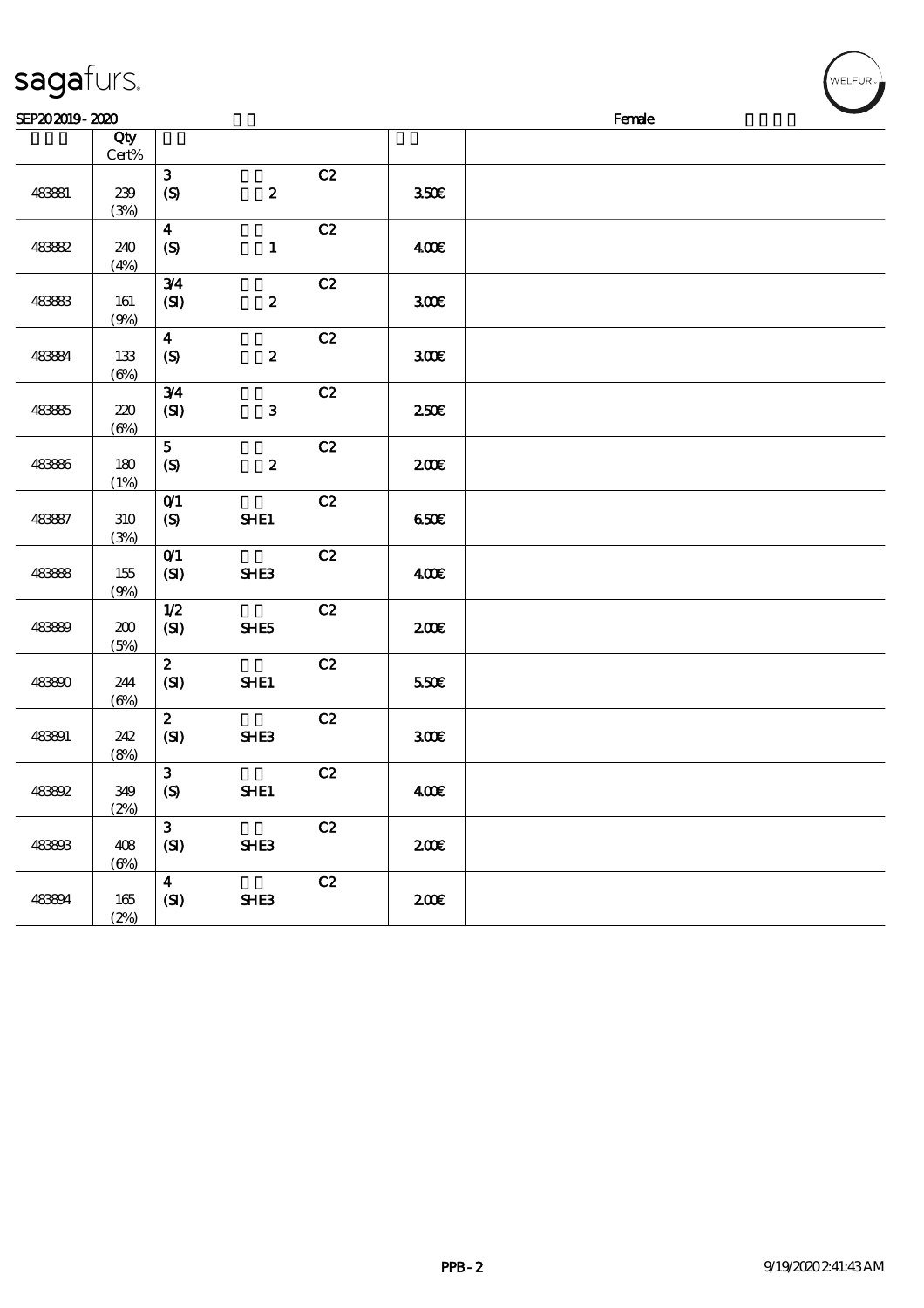| SEP202019-2020              |                                 |                                    |                  |                                               |               | Female |
|-----------------------------|---------------------------------|------------------------------------|------------------|-----------------------------------------------|---------------|--------|
|                             | Qty                             |                                    |                  |                                               |               |        |
|                             | Cert%                           |                                    |                  |                                               |               |        |
|                             |                                 | $\mathbf{o}$                       |                  | C2                                            |               |        |
| 483921                      | 125                             | (S)                                | $\mathbf{1}$     |                                               | 1500€         |        |
|                             | $(O\!/\!\!\delta)$              |                                    |                  |                                               |               |        |
|                             |                                 |                                    |                  |                                               |               |        |
|                             |                                 | $O$ $1$                            |                  | C2                                            |               |        |
| 483922                      | 167                             | (SI)                               | $\mathbf{1}$     |                                               | 11.50€        |        |
|                             | (1%)                            |                                    |                  |                                               |               |        |
|                             |                                 | $\mathbf{1}$                       |                  | C2                                            |               |        |
| 483923                      | 477                             | $\boldsymbol{S}$                   | $\mathbf{1}$     |                                               | 1300E         |        |
|                             | (3%)                            |                                    |                  |                                               |               |        |
|                             |                                 | $O$ $1$                            |                  | C2                                            |               |        |
| 483924                      | 151                             | $\boldsymbol{S}$                   | $\boldsymbol{z}$ |                                               | 1400E         |        |
|                             | (4%)                            |                                    |                  |                                               |               |        |
|                             |                                 | $\boldsymbol{z}$                   |                  | C2                                            |               |        |
| 483925                      | 197                             | (SI)                               | $\mathbf{1}$     |                                               | 800E          |        |
|                             | (5%)                            |                                    |                  |                                               |               |        |
|                             |                                 | $\mathbf{z}$                       |                  | C2                                            |               |        |
| 483926                      | 253                             | (S)                                | $\mathbf{1}$     |                                               | 950E          |        |
|                             | (1%)                            |                                    |                  |                                               |               |        |
|                             |                                 | $\boldsymbol{2}$                   |                  | C2                                            |               |        |
| 483927                      | 163                             | (S)                                | $\boldsymbol{z}$ |                                               | 1050€         |        |
|                             | (1%)                            |                                    |                  |                                               |               |        |
|                             |                                 |                                    |                  |                                               |               | Female |
|                             |                                 |                                    |                  |                                               |               |        |
|                             |                                 |                                    |                  |                                               |               |        |
|                             |                                 |                                    |                  |                                               |               |        |
|                             |                                 | $O$ $1$                            |                  | C2                                            |               |        |
| 483929                      | 144                             | (SI)                               | $\mathbf{1}$     | $\blacksquare$                                | 1050E         |        |
|                             | $(O\!/\!o)$                     |                                    |                  |                                               |               |        |
| * * * * * * * *             | * * * * * *                     | $O$ 1                              |                  | C2                                            |               |        |
| $* 48390$                   | 465                             | $\boldsymbol{\mathrm{(S)}}$        | $\mathbf{1}$     | $\overline{\phantom{a}}$                      | 1200E         |        |
| $\ast$                      | (3%)                            |                                    |                  |                                               |               |        |
| $\overline{\phantom{0}}$    | 86                              |                                    |                  |                                               | $\ast$        |        |
| $* 483031$                  | $(O_0)$                         |                                    | $551$ Skins      |                                               | 11.50€ *      |        |
| * * * * * * * * * * * * * * |                                 |                                    |                  |                                               | * * * * * * * |        |
|                             |                                 | $O$ <sup><math>\prime</math></sup> |                  | C2                                            |               |        |
| 483932                      | 108                             | (SI)                               | $\mathbf{1}$     | $\boldsymbol{2}$                              | 800€          |        |
|                             | (3%)                            |                                    |                  |                                               |               |        |
|                             |                                 | O(1)                               |                  | C2                                            |               |        |
| 483933                      | 452                             | (S)                                |                  | $1 \t 2$                                      | 850€          |        |
|                             | (2%)                            |                                    |                  |                                               |               |        |
|                             |                                 | $O$ <sup><math>\prime</math></sup> |                  | $\overline{C}2$                               |               |        |
| 483934                      | 106                             | (S)                                |                  | $1 \qquad 3$                                  | 500           |        |
|                             | $(O\!\!\!\!\!\!\backslash\rho)$ |                                    |                  |                                               |               |        |
|                             |                                 | $\overline{2}$                     |                  | C2                                            |               |        |
| 483935                      | 247                             | (SI)                               |                  | $1 \quad 1$                                   | 650€          |        |
|                             | (3%)                            |                                    |                  |                                               |               |        |
|                             |                                 | $\mathbf{z}$                       |                  | $-cz$                                         |               |        |
| 483936                      | 265                             | (S)                                |                  | $1 \qquad \qquad 1$                           | 7.50E         |        |
|                             | (3%)                            |                                    |                  |                                               |               |        |
|                             |                                 | $\mathbf{z}$                       |                  | $\overline{c}$                                |               |        |
| 483937                      | 149                             | (SI)                               |                  | $1 \t 2$                                      | 500           |        |
|                             | (2%)                            |                                    |                  |                                               |               |        |
|                             |                                 | $\mathbf{z}$                       |                  |                                               |               |        |
| 483938                      | 239                             | (S)                                |                  | $\begin{array}{cc} & c2 \\ 1 & 2 \end{array}$ | 600           |        |
|                             |                                 |                                    |                  |                                               |               |        |
|                             | (2%)                            | $\mathbf{O}$                       |                  | C2                                            |               |        |
|                             |                                 |                                    |                  |                                               |               |        |
| 483939                      | 160                             | (S)                                |                  | 1 <b>SHE1</b>                                 | 11.00E        |        |
| * * * * * * *               | (1%)<br>$******$                |                                    |                  |                                               |               |        |
|                             |                                 | $\mathbf{1}$                       |                  | C2                                            |               |        |
| $* 483940$                  | 465                             | $\boldsymbol{\mathcal{S}}$         | $\mathbf{1}$     | SHE1                                          | 1000          |        |
| $\ast$                      | (3%)                            |                                    |                  |                                               |               |        |